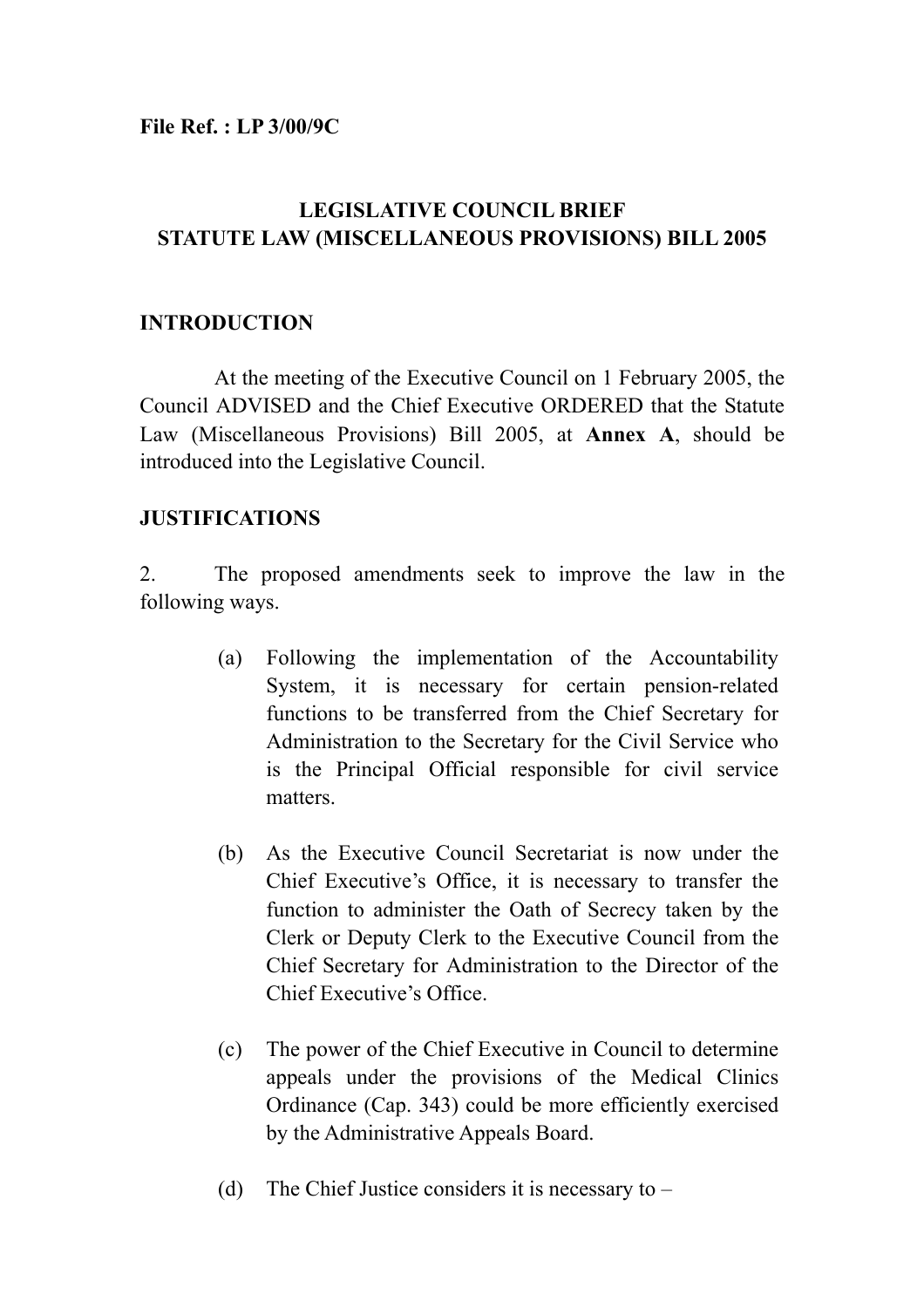- (i) transfer the chairmanship of certain committees and the rule-making and related powers in the Matrimonial Causes Ordinance (Cap. 179) from the Chief Justice to the Chief Judge of the High Court;
- (ii) require members of the Judicial Officers Recommendation Commission who may be selected to fill a vacancy in judicial offices specified in Schedule 1 to the Judicial Officers Recommendation Commission Ordinance (Cap. 92) (the "JORCO") to declare interest;
- (iii) specify the professional qualifications of certain judicial offices in the relevant legislation to reflect the established practice and for consistency with other judicial offices; and
- (iv) update the list of judicial offices in Schedule 1 to the JORCO.
- (e) The Chinese University of Hong Kong considers that the Chinese name of the Convocation of the University does not reflect accurately its composition and proposes to change it from "評議會" to "校友評議會".
- (f) The powers and operational efficiency of the Legal Aid Services Council ("LASC") would be enhanced if LASC were empowered to appoint its own staff and to enter into contracts on its own, and the deadline for it to submit its annual report were extended.
- (g) There is a need to clarify certain expressions of the Trade Marks Ordinance (Cap. 559) to reflect the original intention of the relevant provisions.
- (h) It is desirable to amend the definition of "deception" in the Theft Ordinance (Cap. 210) to make it consistent with the definition of "deceit" in that Ordinance.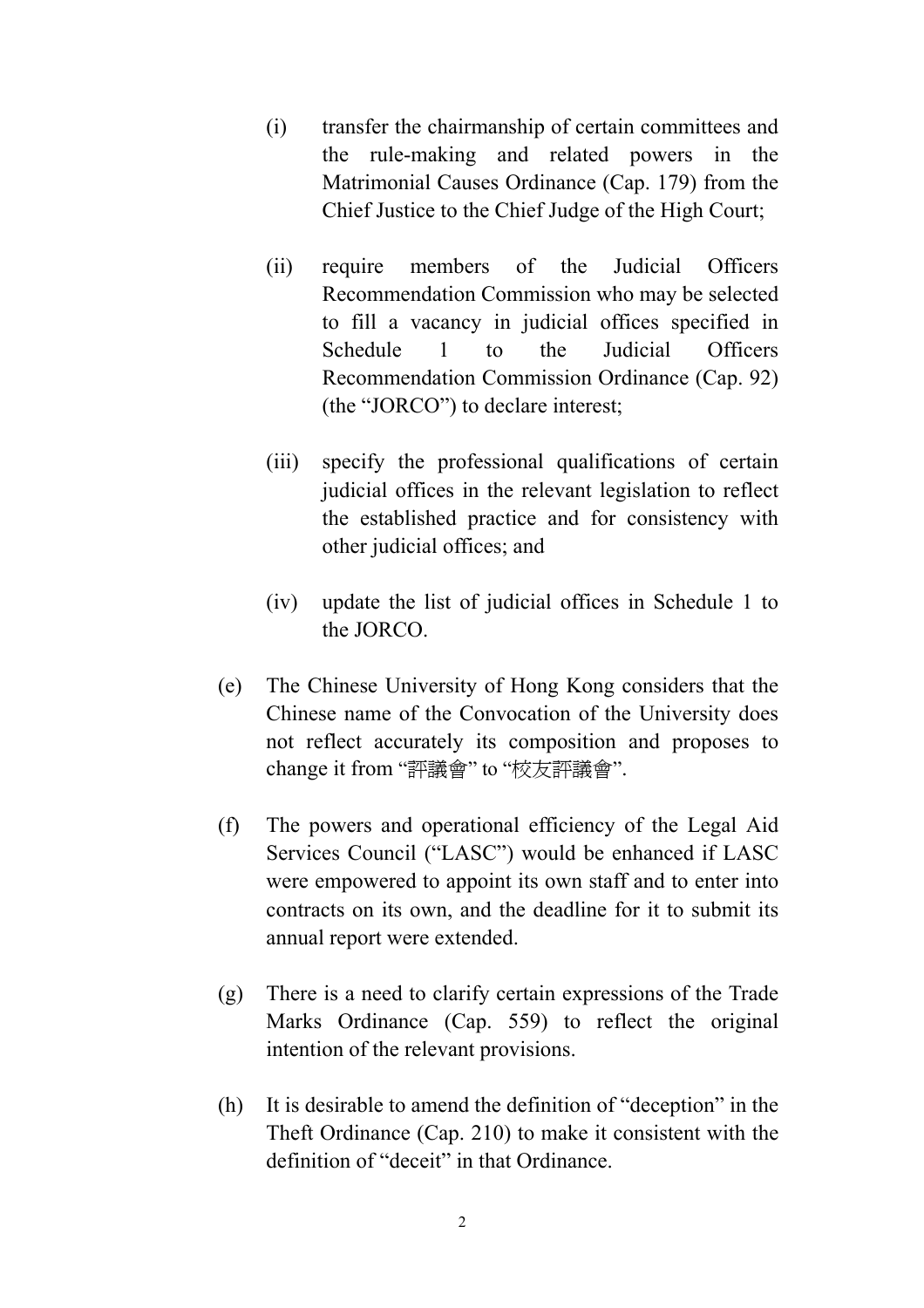- (i) It is appropriate to require consent for the prosecution of a conspiracy to commit an offence, if that offence is one for which consent to prosecute is required.
- (j) It is an anomaly that a magistrate is empowered to impose imprisonment of seven years for the offence of possessing an imitation firearm under the Firearms and Ammunition Ordinance (Cap. 238). It is proposed to make the offence triable in the District Court and Court of First Instance.
- (k) It is appropriate to:
	- (i) prohibit a person who is the subject of investigation in respect of an offence reasonably suspected to have been committed by him under the Prevention of Bribery Ordinance (Cap. 201) (the "POBO"), and who is required to surrender his travel document, from leaving Hong Kong; and
	- (ii) empower officers of the Independent Commission Against Corruption ("ICAC") to arrest an individual who fails to surrender his travel document, or who fails to comply with the conditions of a recognizance imposed under the POBO.
- (l) Section 32 of the Hong Kong Court of Final Appeal Ordinance (Cap. 484) provides that before leave to appeal is granted, it must be certified that the case involves a point of law of great and general importance or grave injustice has been done. The Court of Appeal, in its judgment on HKSAR v WONG Wah-yee, [2001]3 HKC 1 observed that it had no power to order costs where the prosecutor or a defendant applies unsuccessfully to the Court of Appeal or the Court of First Instance for a section 32 certificate. It is proposed to confer such a power.
- (m) It would be helpful to clarify the Legal Practitioners Ordinance (Cap. 159) to the effect that the Council of The Law Society of Hong Kong may make rules providing for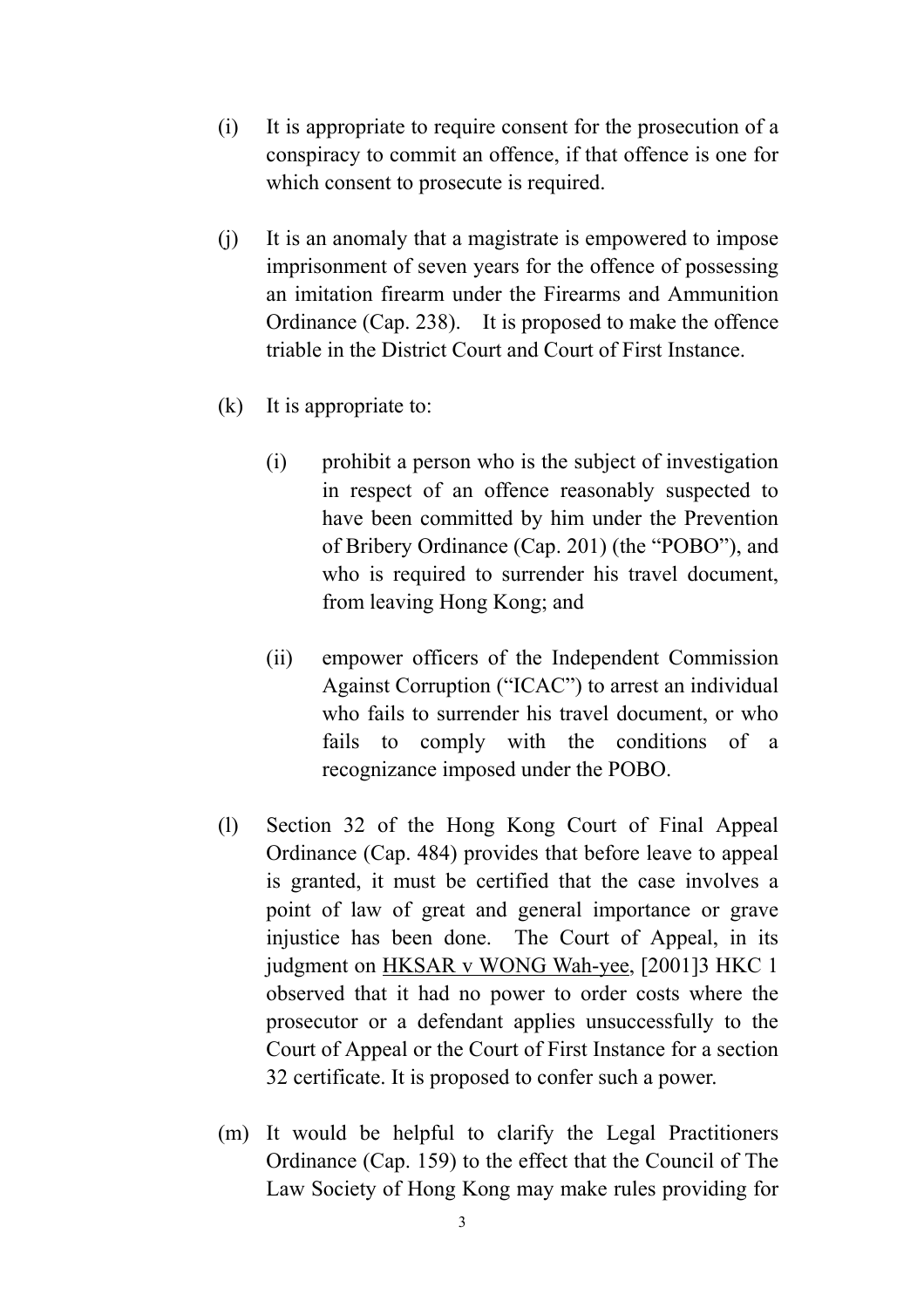the professional practice of any solicitor, and may make indemnity rules in respect of any solicitor's practice, whether or not the solicitor is engaged in private practice.

- (n) Since The Chinese University of Hong Kong is about to establish a new law school, it is advisable to include its representatives in the Standing Committee on Legal Education and Training which is a statutory body on legal education and training in Hong Kong. The other tertiary institutions which have a law school are also represented in the Committee.
- (o) It is necessary to give effect to the Court of Final Appeal judgment in A Solicitor v The Law Society of Hong Kong  $&$  SJ, which held that section 13(1) of the Legal Practitioners Ordinance (Cap.159) was unconstitutional. That section provided that a decision by the Court of Appeal in respect of disciplinary proceedings concerning a solicitor shall be final. The absolute bar on any further appeal was held not justifiable. There are similar provisions in other ordinances which need to be amended as a result of that decision.
- (p) A number of textual errors and inconsistencies and other minor irregularities have been spotted in our legislation. These should be rectified.

### **OTHER OPTIONS**

3. The proposed omnibus Bill is the only efficient option by which to make improvements to a number of Ordinances. It would be most inefficient to introduce individual Bills relating to each Ordinance that is to be amended.

### **THE BILL**

4. The principal object of the Bill is to amend 34 Ordinances as listed at **Annex B**, in order to effect the improvements described in paragraph 2 above. The Bill comprises 6 parts. A brief description of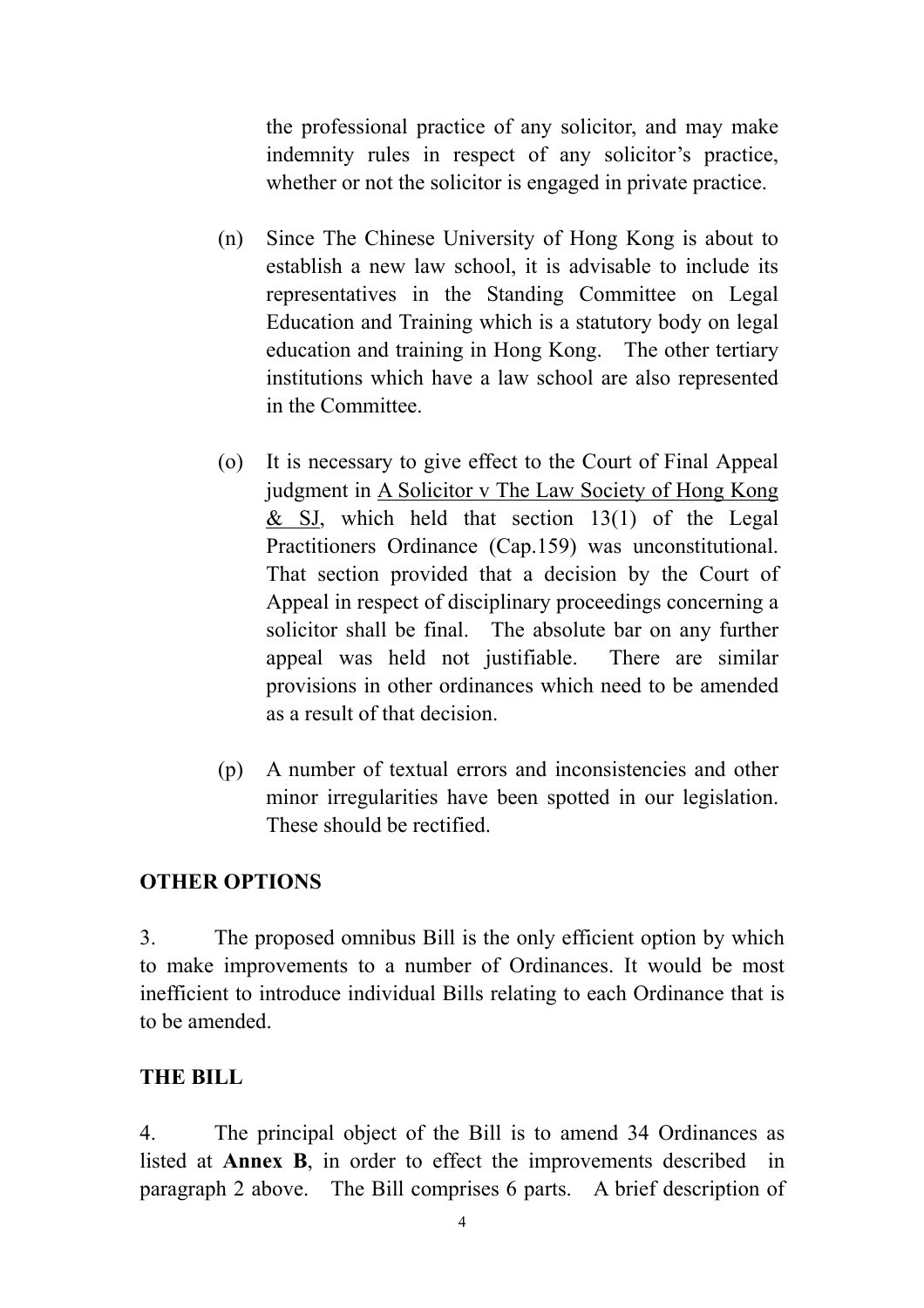each part is at **Annex C**.

# **LEGISLATIVE TIMETABLE**

5. The legislative timetable will be as follows –

| Publication in the Gazette                                                   | 18 February 2005 |
|------------------------------------------------------------------------------|------------------|
| First Reading and commencement<br>of Second Reading debate                   | 9 March 2005     |
| Resumption of Second Reading<br>debate, committee stage and Third<br>Reading | To be notified   |

# **IMPLICATIONS OF THE PROPOSAL**

6. The proposal is in conformity with the Basic Law, including the provisions concerning human rights. It has no sustainability implication. The Bill will not affect the binding effect of the existing provisions of the subject Ordinances and their subsidiary legislation.

# **FINANCIAL IMPLICATIONS**

7. The proposed amendments to make the offence of possessing an imitation firearm under section 20(1) of the Firearms and Ammunition Ordinance an indictable offence, which can be tried in the Court of First Instance or the District Court, may entail additional expenditure on costs to be incurred by the Department of Justice. Nevertheless, as the number of such cases is small, the costs resulting from the proposed amendments should be relatively small. The Department of Justice will absorb any additional court costs from within its existing resources.

8. The other proposed amendments would have no financial implications.

# **PUBLIC CONSULTATION**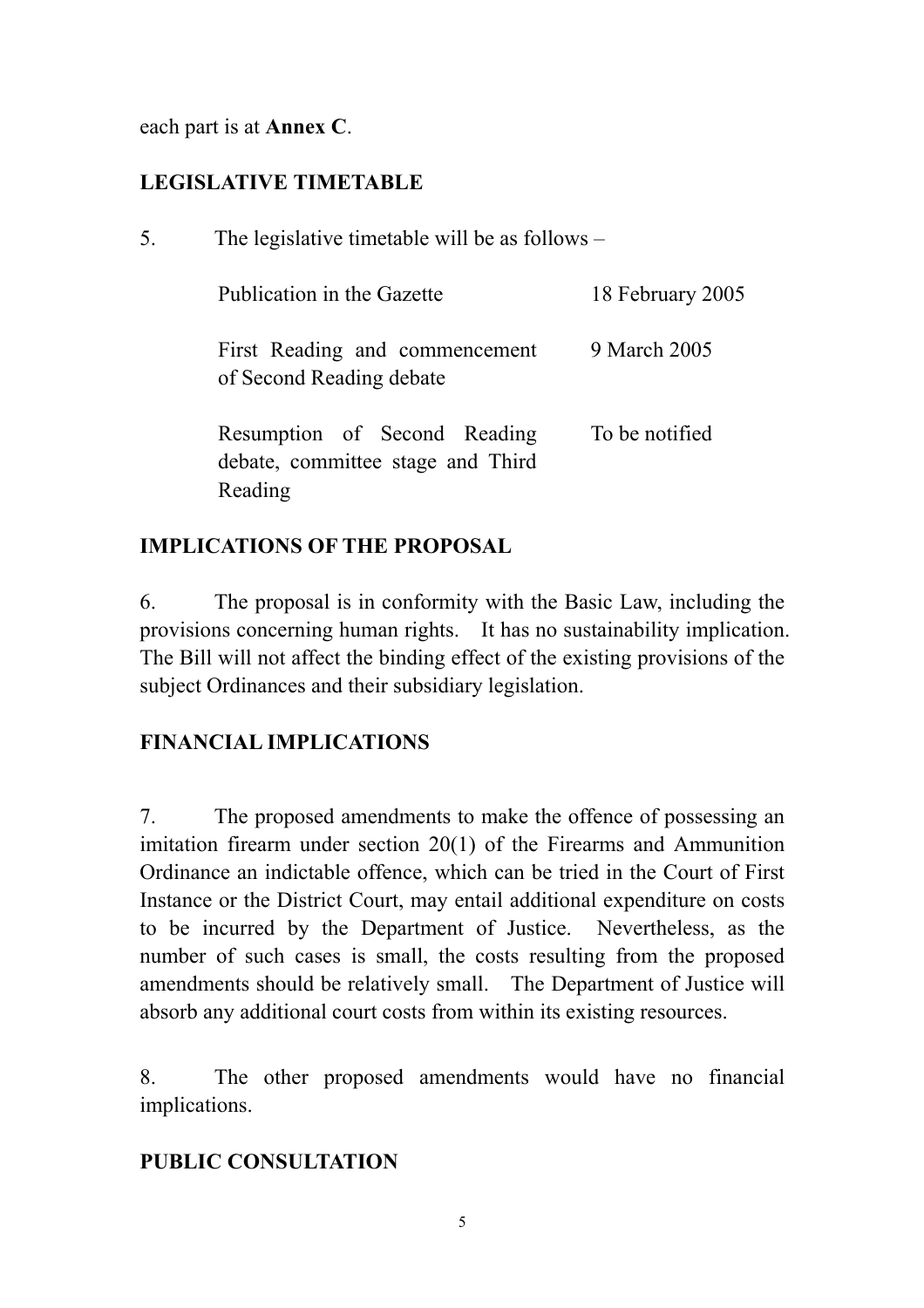9. The proposed amendments to the following Ordinances were the subject of consultation –

- (a) Firearms and Ammunition Ordinance (Cap. 238)
- (b) Costs in Criminal Cases Ordinance (Cap. 492)
- (c) Crimes Ordinance (Cap. 200)
- (d) Theft Ordinance (Cap. 210)
- (e) Legal Practitioners Ordinance (Cap. 159)
- (f) Provisions relating to finality provisions in various **Ordinances**
- (g) Trade Marks Ordinance (Cap. 559)

Details of the consultation are at **Annex D**.

# **PUBLICITY**

10. A press release will be issued on **16 February 2005**. A spokesman will be available to answer media and public enquiries.

# **ENQUIRY**

11. Any enquiry on this brief should be addressed to Mr. Michael Scott, Senior Assistant Solicitor General, at telephone number 2867 2157 or Ms. Stella Chan, Government Counsel, at telephone number 2867 4900.

Legal Policy Division Department of Justice January 2005

#314206v4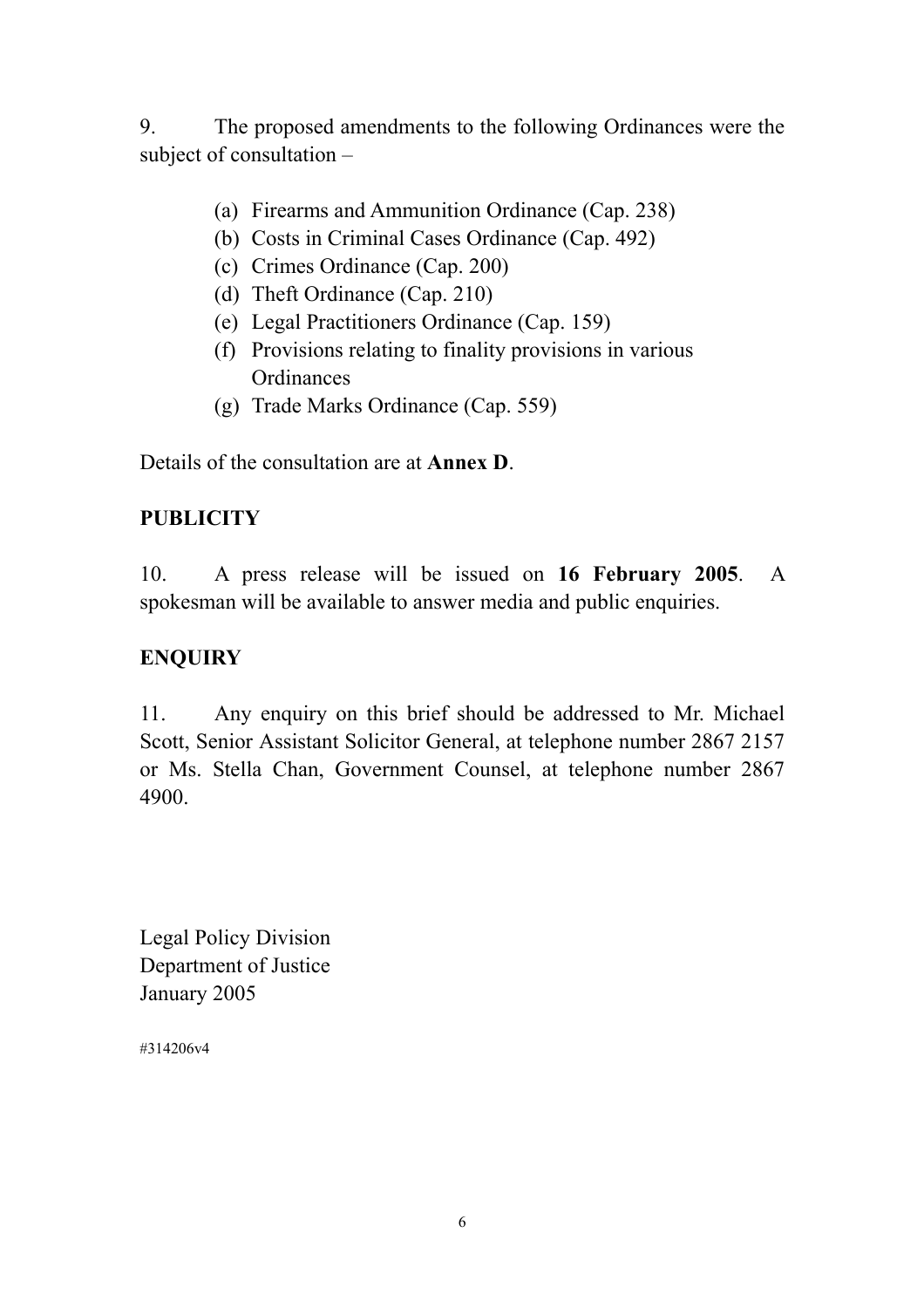# **STATUTE LAW (MISCELLANEOUS PROVISIONS) BILL 2005**

# **ANNEXES**

|  | Annex A - Statute Law (Miscellaneous Provisions) Bill 2005  |
|--|-------------------------------------------------------------|
|  | Annex B - List of Ordinances to be amended                  |
|  | Annex C - Brief description of the Bill                     |
|  | Annex D - Ordinances which were the subject of consultation |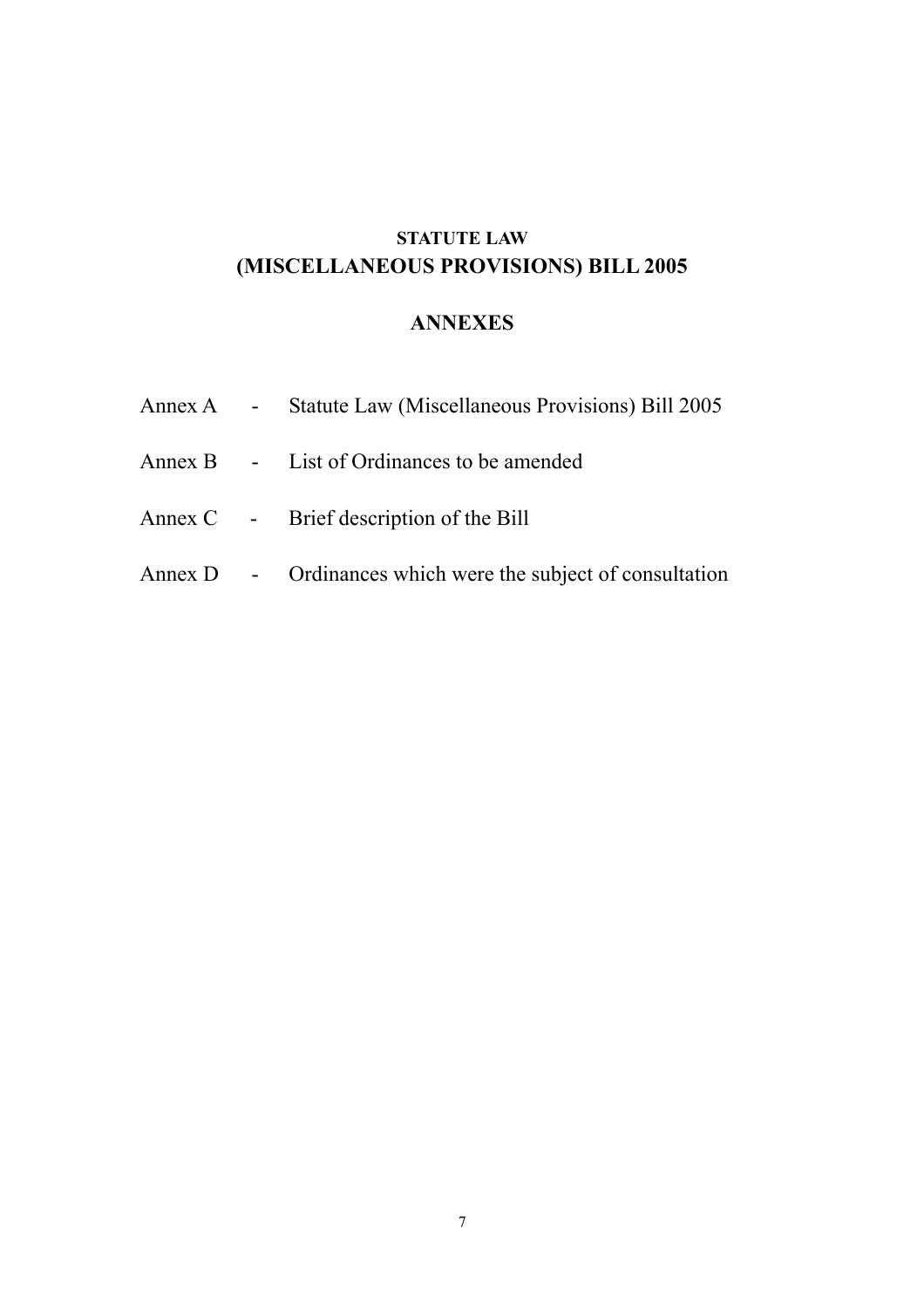## **Ordinances amended :**

- (1) Widows and Orphans Pension Ordinance (Cap. 94)
- (2) Pension Benefits Ordinance (Cap. 99)
- (3) Oaths and Declarations Ordinance (Cap. 11)
- (4) Medical Clinics Ordinance (Cap. 343)
- (5) Administrative Appeals Board Ordinance (Cap. 442)
- (6) Legal Aid Services Council Ordinance (Cap. 489)
- (7) Trade Marks Ordinance (Cap. 559)
- (8) The Chinese University of Hong Kong Ordinance (Cap. 1109)
- (9) Prevention of Bribery Ordinance (Cap. 201)
- (10) Theft Ordinance (Cap. 210)
- (11) Crimes Ordinance (Cap. 200)
- (12) Firearms and Ammunition Ordinance (Cap. 238)
- (13) Costs in Criminal Cases Ordinance (Cap. 492)
- (14) Judicial Officers Recommendation Commission Ordinance (Cap. 92)
- (15) High Court Ordinance (Cap. 4)
- (16) Criminal Procedure Ordinance (Cap. 221)
- (17) District Court Ordinance (Cap. 336)
- (18) Matrimonial Causes Ordinance (Cap. 179)
- (19) Legal Practitioners Ordinance (Cap. 159)
- (20) Land Survey Ordinance (Cap. 473)
- (21) Engineers Registration Ordinance (Cap. 409)
- (22) Landscape Architects Registration Ordinance (Cap. 516)
- (23) Surveyors Registration Ordinance (Cap. 417)
- (24) Planners Registration Ordinance (Cap. 418)
- (25) Architects Registration Ordinance (Cap. 408)
- (26) Professional Accountants Ordinance (Cap. 50)
- (27) Midwives Registration Ordinance (Cap. 162)
- (28) Nurses Registration Ordinance (Cap. 164)
- (29) Dentists Registration Ordinance (Cap. 156)
- (30) Supplementary Medical Professions Ordinance (Cap. 359)
- (31) Medical Registration Ordinance (Cap. 161)
- (32) Social Workers Registration Ordinance (Cap. 505)
- (33) Chinese Medicine Ordinance (Cap. 549)
- (34) Housing Managers Registration Ordinance (Cap. 550)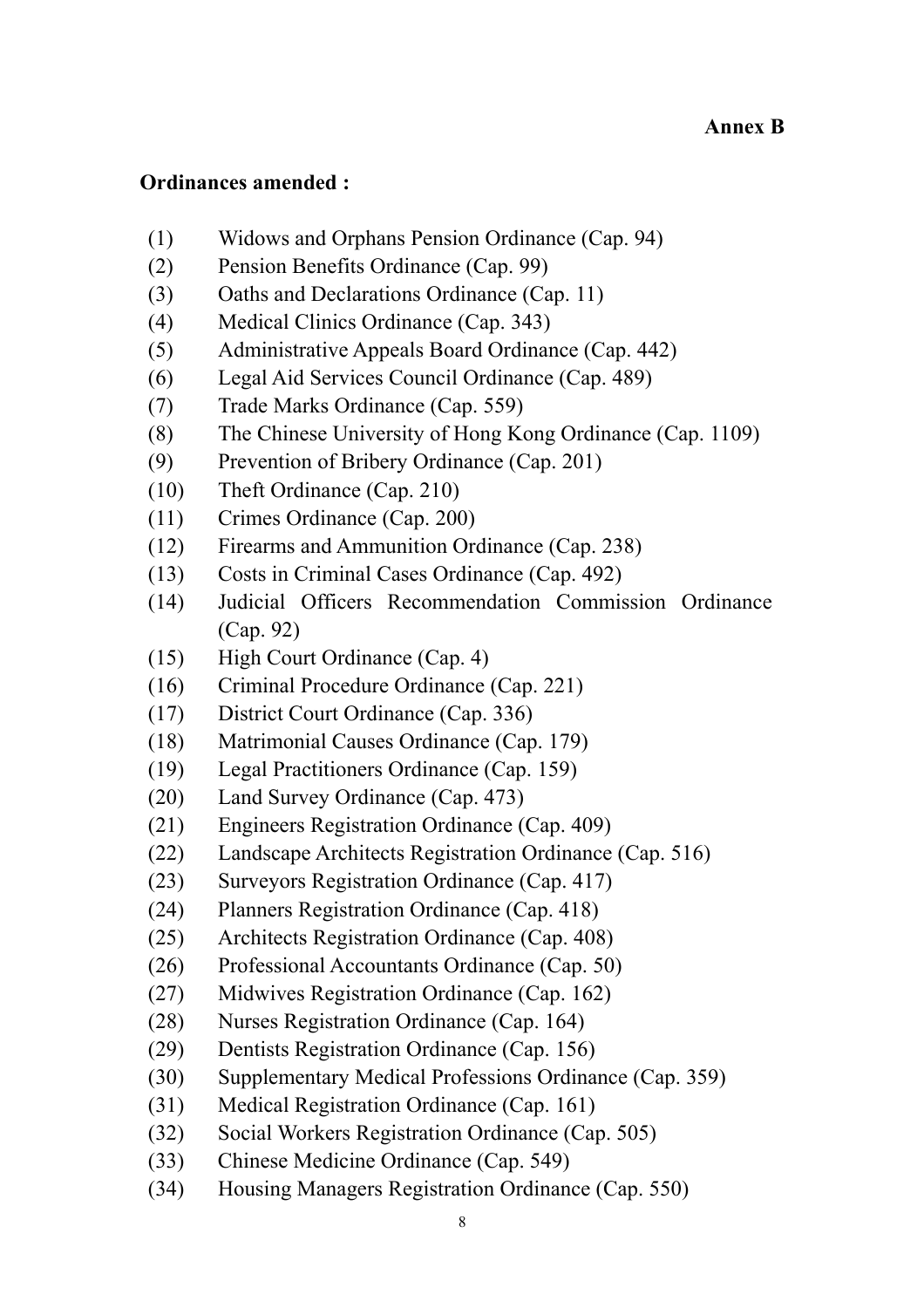### **Annex C**

## A brief description of the Bill  $-$

1. Part 1 contains the preliminary provisions.

2. Part 2 contains amendments relating to transfer of functions and powers. It is divided into 5 Divisions :

- (i) Division 1 transfers to the Secretary for the Civil Service certain functions of the Chief Secretary for Administration.
- (ii) Division 2 amends the Oaths and Declarations Ordinance (Cap. 11) to transfer to the Director of the Chief Executive's Office the function of the Chief Secretary for Administration to administer the Oath of Secrecy taken by the Clerk or Deputy Clerk to the Executive Council.
- (iii) Division 3 transfers to the Administrative Appeals Board the function of the Chief Executive in Council to determine appeals under the Medical Clinics Ordinance (Cap. 343).
- (iv) Division 4 transfers the chairmanship of certain committees from the Chief Justice to the Chief Judge of the High Court.
- (v) Division 5 transfers the rule-making and related powers in the Matrimonial Causes Ordinance (Cap. 179) from the Chief Justice to the Chief Judge of the High Court.

3. Part 3 contains amendments relating to the change of names, the enhancement of operational efficiency and the refinement of statutory provisions. It is divided into 9 divisions :

- (i) Division 1 changes the Chinese name of the Convocation of The Chinese University of Hong Kong from "評議會" to "校友評議會".
- (ii) Division 2 amends the Legal Aid Services Council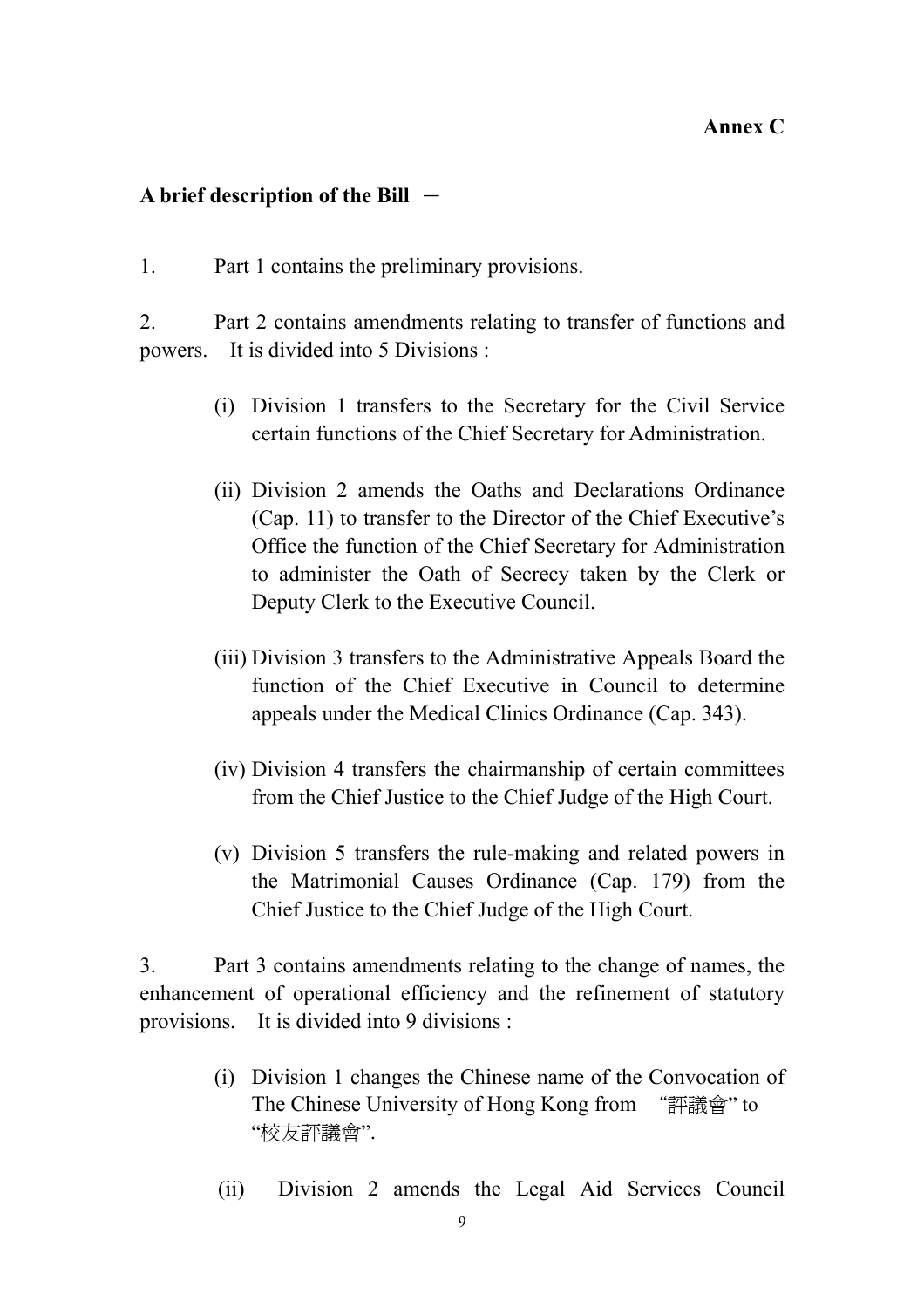Ordinance (Cap. 489) to empower the Legal Aid Services Council to do such things as are necessary to enable it to exercise its functions (including entering into contracts) and to appoint staff, and to extend the time limit within which the Council must submit an annual report to the Chief Executive.

- (iii) Division 3 amends the Trade Marks Ordinance (Cap. 559) to clarify when the period of 6 months referred to in section 41(1) of the Ordinance commences, and to elaborate the meaning of the expression "owner" in section 55(2) of that Ordinance. The proposed amendments reflect the original intention of the relevant provisions.
- (iv) Division 4 amends the Theft Ordinance (Cap. 210) to bring the terminology of the definition of "deception" in the Ordinance into line with that of the definition of "deceit" in the Ordinance which carries a similar meaning.
- (v) Division 5 amends the Crimes Ordinance (Cap. 200) to require consent for the prosecution of conspiracies to commit offences regarding which consent to prosecution is necessary.
- (vi) Division 6 amends the Firearms and Ammunition Ordinance (Cap. 238) to make possession of imitation firearms an indictable offence.
- (vii) Division 7 amends the Prevention of Bribery Ordinance (Cap. 201) to prohibit a person who is, by written notice, required to surrender his travel document from leaving Hong Kong, and to empower a person appointed by the Commissioner of ICAC to arrest the first-mentioned person for failure to comply with the notice.
- (viii) Division 8 amends the Costs in Criminal Cases Ordinance (Cap. 492) to empower the Court of Appeal and Court of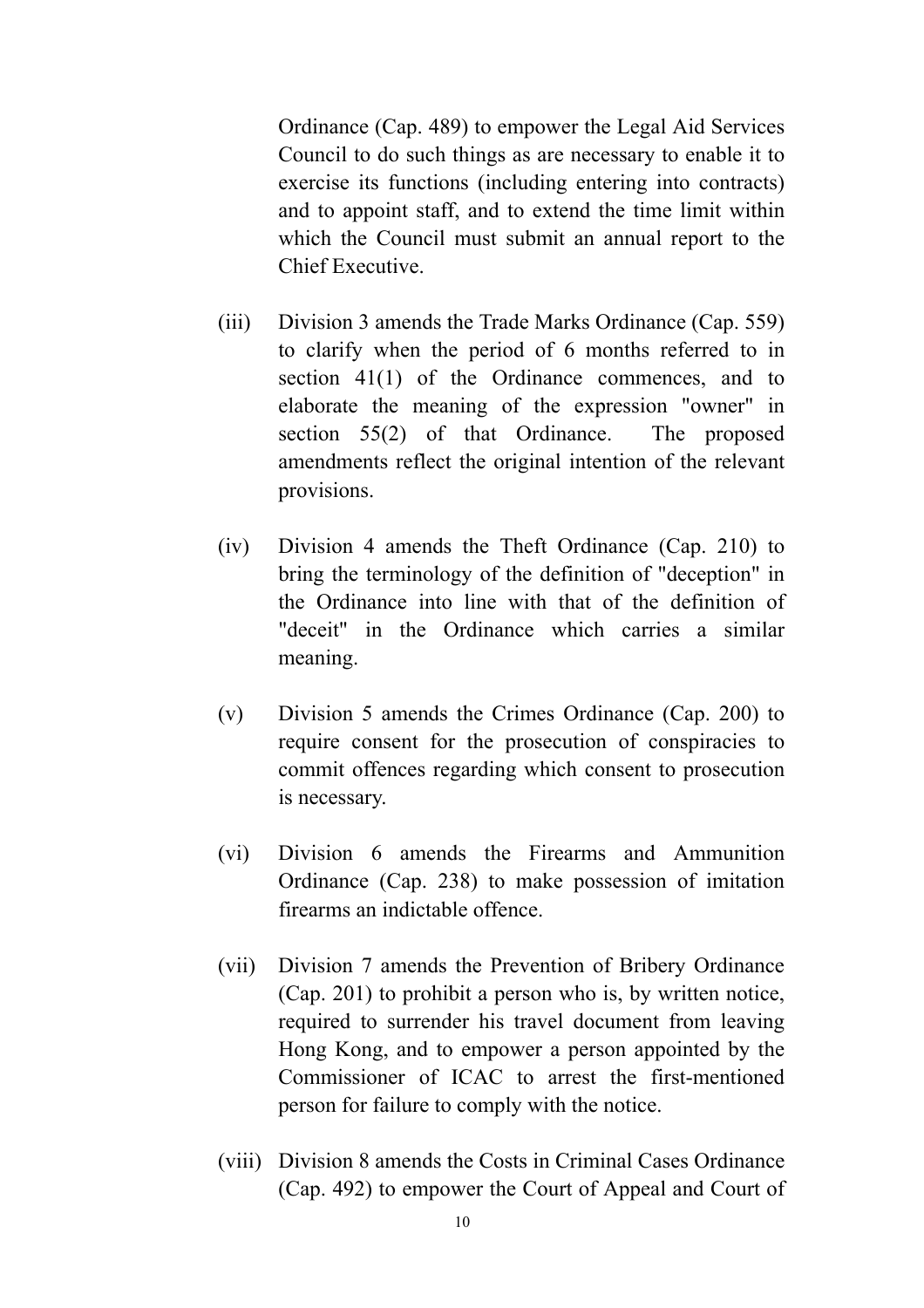First Instance to award costs to the prosecutor or defendant on the other party's unsuccessful application for a certificate under the Hong Kong Court of Final Appeal Ordinance (Cap. 484).

(ix) Division 9 amends the Professional Accountants Ordinance (Cap. 50), the Dentists Registration Ordinance (Cap. 156), the Legal Practitioners Ordinance (Cap. 159) the Medical Registration Ordinance (Cap. 161), the Midwives Registration Ordinance (Cap. 162), the Nurses Registration Ordinance (Cap. 164), the Supplementary Medical Professions Ordinance (Cap. 359), the Architects Registration Ordinance (Cap. 408), the Engineers Registration Ordinance (Cap. 409), the Surveyors Registration Ordinance (Cap. 417), the Planners Registration Ordinance (Cap. 418), the Land Survey Ordinance (Cap. 473), the Social Workers Registration Ordinance (Cap. 505), the Landscape Architects Registration Ordinance (Cap. 516), the Chinese Medicine Ordinance (Cap. 549) and the Housing Managers Registration Ordinance (Cap. 550) to repeal provisions in those Ordinances providing that a decision of the Court of Appeal on an appeal is final.

4. Part 4 contains amendments relating to judicial officers. It is divided into 3 Divisions :

- (i) Division 1 amends the Judicial Officers Recommendation Commission Ordinance (Cap. 92) to require a member of the Judicial Officers Recommendation Commission who may be selected to fill a vacancy in judicial offices to disclose whether or not, if he were to be selected, he is willing to accept appointment.
- (ii) Division 2 updates the list of judicial offices in the Judicial Officers Recommendation Commission Ordinance (Cap. 92).
- (iii) Division 3 amends the Hong Kong Court of Final Appeal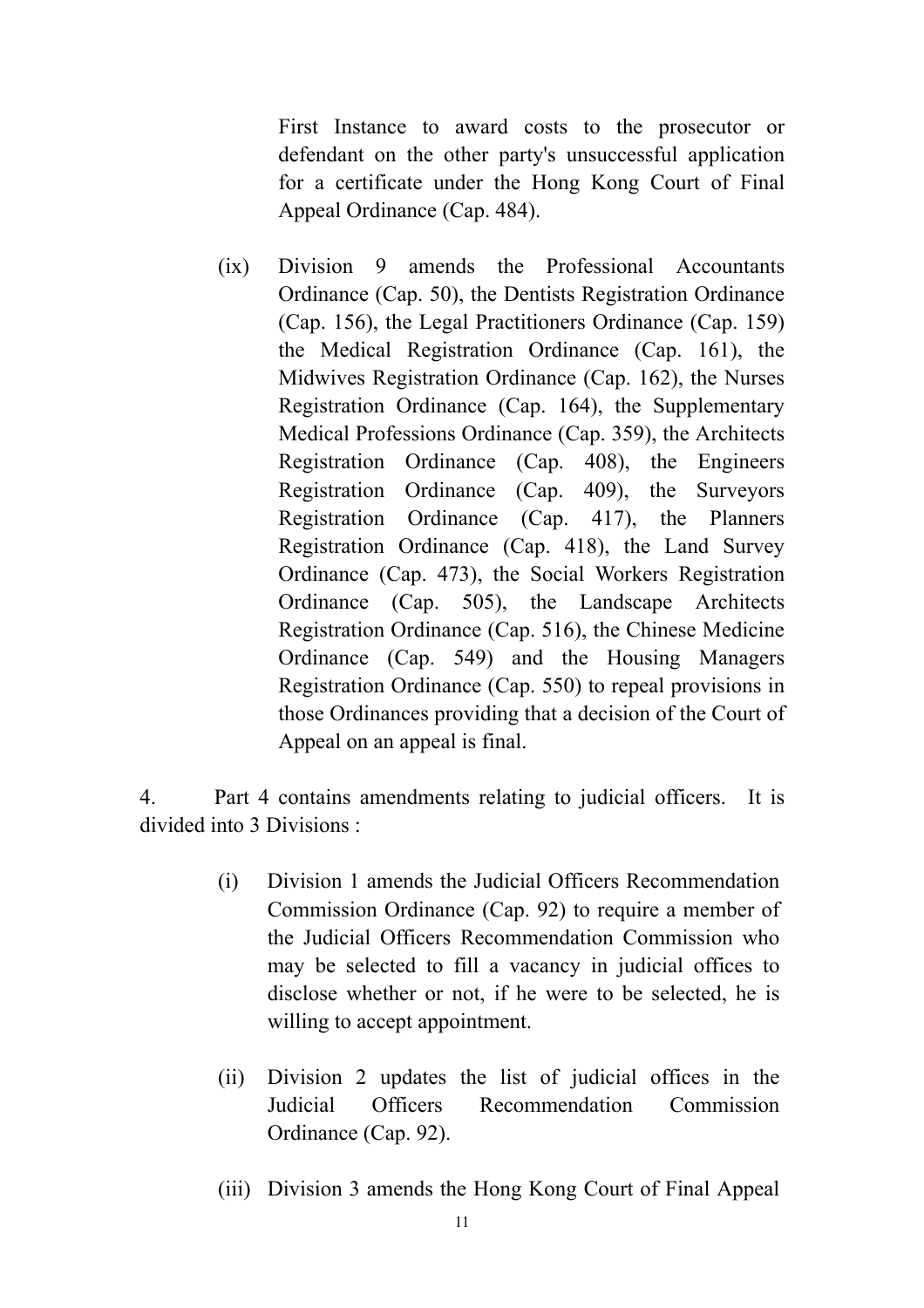Ordinance (Cap. 484), the High Court Ordinance (Cap. 4), the District Court Ordinance (Cap. 336), the Lands Tribunal Ordinance (Cap. 17), the Magistrates Ordinance (Cap. 227), the Labour Tribunal Ordinance (Cap. 25), the Small Claims Tribunal Ordinance (Cap. 338) and the Coroners Ordinance (Cap. 504) to make provisions or further provisions for the professional qualifications of certain judicial officers.

5. Part 5 contains amendments relating to legal education and legal practitioners. It is divided into 2 Divisions :

- (i) Division 1 amends the Legal Practitioners Ordinance (Cap. 159) to include 2 representatives of The Chinese University of Hong Kong in the Standing Committee on Legal Education and Training established by that Ordinance.
- (ii) Division 2 amends the Legal Practitioners Ordinance (Cap. 159) to clarify that the Council of The Law Society of Hong Kong may make rules to provide for the professional practice of any solicitor and to make indemnity rules in respect of any solicitor's practice, whether or not the solicitor is engaged in private practice.

6. Part 6 contains miscellaneous amendments of a minor nature to certain statutes. It is divided into 8 Divisions :

- (i) Division 1 amends the Securities (Margin Financing) (Amendment) Ordinance 2000 (20 of 2000), the Securities (Amendment) Ordinance 2000 (30 of 2000), the Intellectual Property (Miscellaneous Amendments) Ordinance 2001 (2 of 2001) and the Securities and Futures Ordinance (5 of 2002) to remove the references to certain amending provisions that are no longer necessary.
- (ii) Division 2 amends the Landlord and Tenant (Consolidation) Ordinance (Cap. 7), the Import and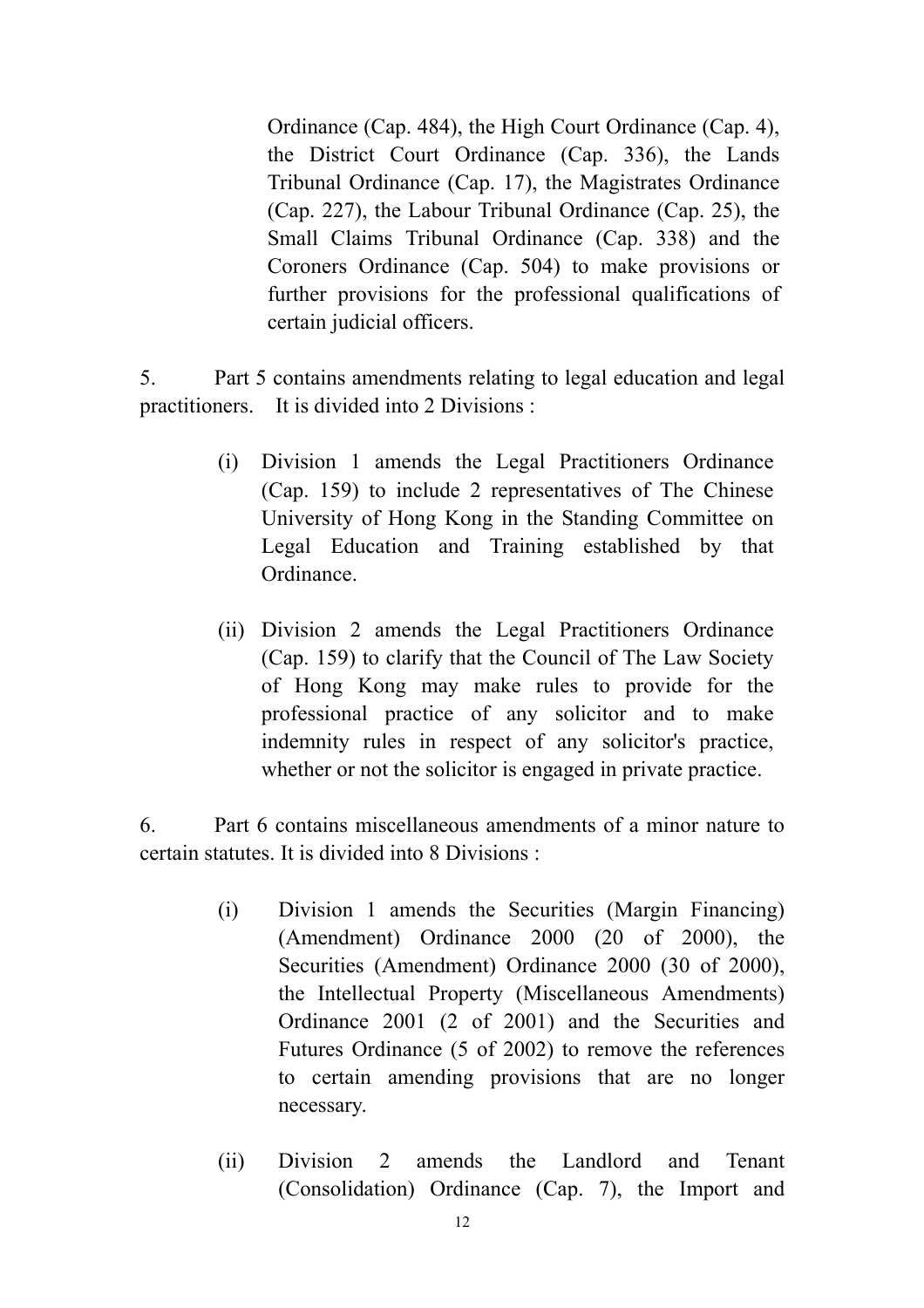Export Ordinance (Cap. 60), the Pensions Ordinance (Cap. 89), the Pensions Regulations (Cap. 89 sub. leg. A), the Immigration (Refugee Status Review Boards) (Procedure) Regulations (Cap. 115 sub. leg. L), the Summary Offences Ordinance (Cap. 228), the International Organizations (Privileges and Immunities) Ordinance (Cap. 558) and the Securities and Futures Ordinance (Cap. 571) to achieve internal consistency in terminology and consistency between the Chinese and English texts of those statutes.

- (iii) Division 3 amends the Merchant Shipping (Seafarers) Ordinance (Cap. 478) to replace a reference to the English citation of the Shipping and Port Control Regulations (Cap. 313 sub. leg. A) with its Chinese citation.
- (iv) Division 4 amends the Firearms and Ammunition Ordinance (Cap. 238) and the Air Transport (Licensing of Air Services) Regulations (Cap. 448 sub. leg. A) to rectify errors in cross-references in those Ordinances.
- (v) Division 5 amends the Pilotage Ordinance (Cap. 84), the Eastern Harbour Crossing Road Tunnel By-laws (Cap. 215 sub. leg. E), the Radiation (Control of Radioactive Substances) Regulations (Cap. 303 sub. leg. A), the Road Tunnels (Government) Regulations (Cap. 368 sub. leg. A) and the Electricity (Wiring) Regulations (Cap. 406 sub. leg. E) to update the references in those statutes to the title of a set of regulations made under the Dangerous Goods Ordinance (Cap. 295), namely, the Dangerous Goods (Application and Exemption) Regulations (Cap. 295 sub. leg. A).
- (vi) Division 6 amends the Fire Services Ordinance (Cap. 95), the Police Force Ordinance (Cap. 232), the Prisons Ordinance (Cap. 234), the Government Flying Service Ordinance (Cap. 322), the Immigration Service Ordinance (Cap. 331) and the Customs and Excise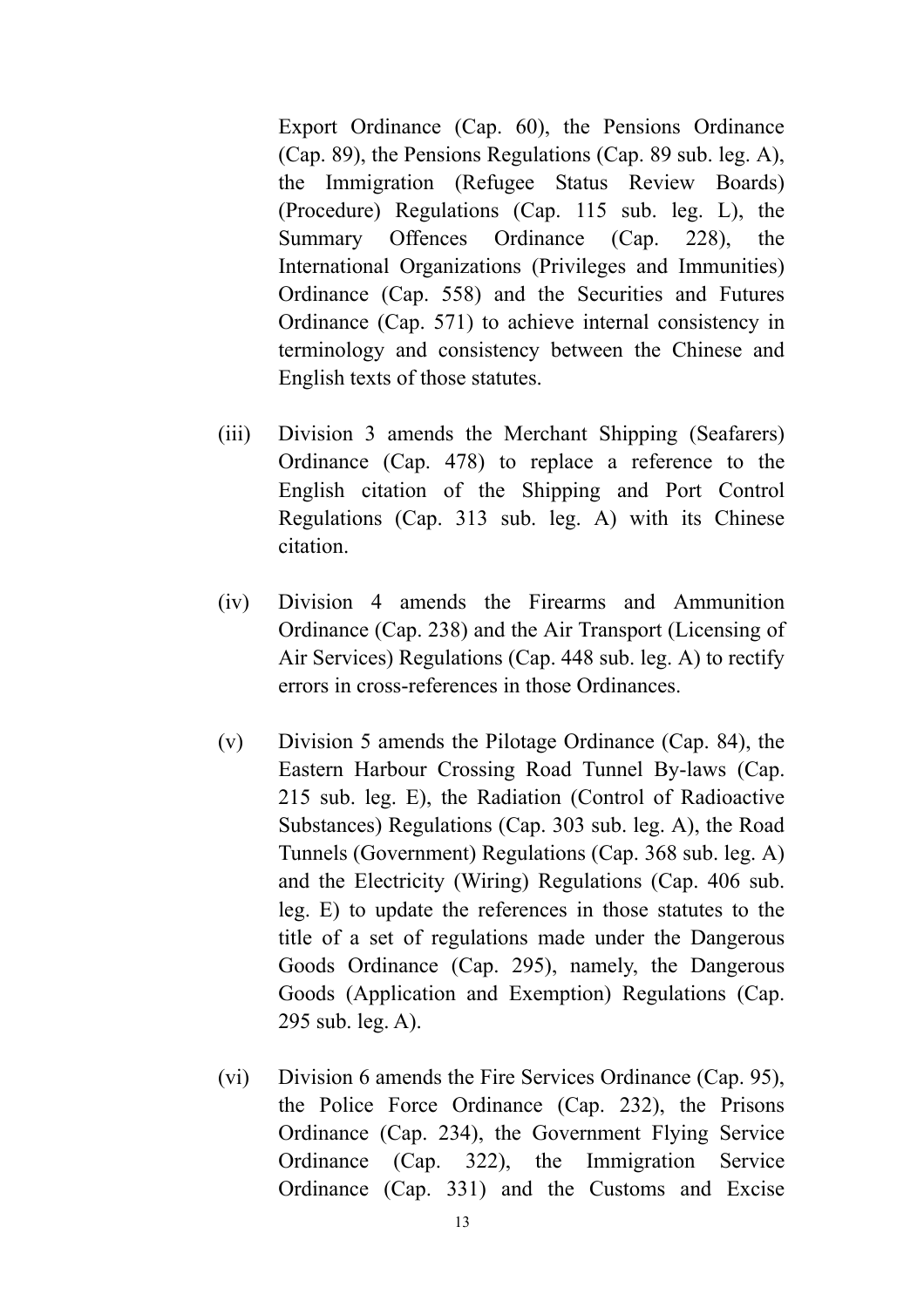Service Ordinance (Cap. 342) to update the references in those Ordinances to the title of a notice given by the Chief Executive for the purposes of the Prevention of Bribery Ordinance (Cap. 201), namely, the Acceptance of Advantages (Chief Executive's Permission) Notice 2004 (G.N. 252 of 2004).

- (vii) Division 7 amends the Specification of Public Offices (Cap. 1 sub. leg. C) and the Customs and Excise Service Ordinance (Cap. 342) to update the references in those statutes to the title of a regulation made under the Customs and Excise Service Ordinance (Cap. 342), namely, the Customs and Excise Service (Welfare Fund) Regulation (Cap. 342 sub. leg. C).
- (viii) Division 8 amends the Labour Tribunal Ordinance (Cap. 25), the Companies Ordinance (Cap. 32), the Companies (Amendment) Ordinance 2004 (30 of 2004), the Frozen Confections Regulation (Cap. 132 sub. leg. AC), the Milk Regulation (Cap. 132 sub. leg. AQ), the Small Claims Tribunal Ordinance (Cap. 338), the Administrative Appeals Board Ordinance (Cap. 442) and the Legislative Council Ordinance (Cap. 542) to provide for consequential amendments that were omitted in previous amendment exercises.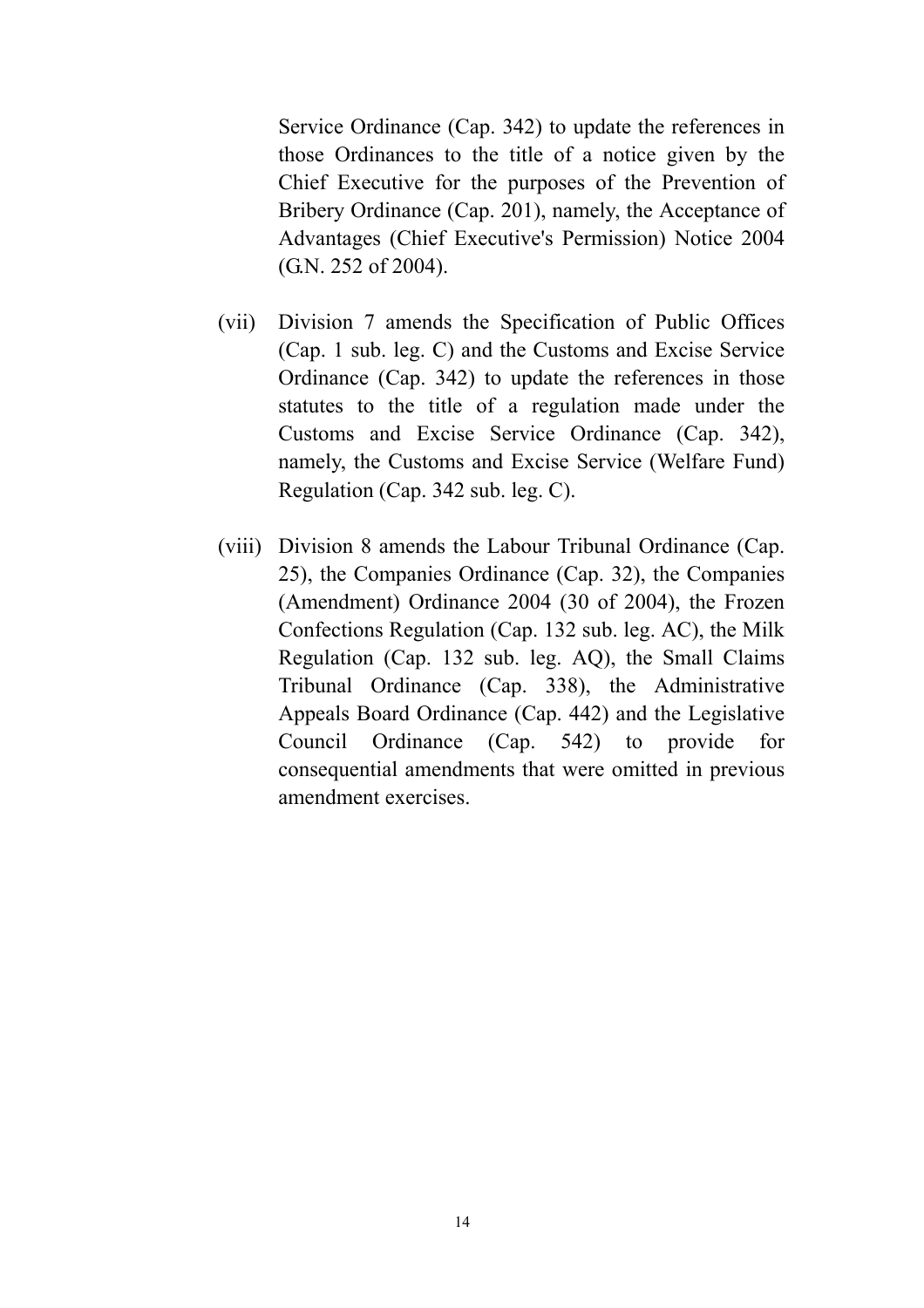# **Ordinances which were the subject of consultation –**

# **Firearms and Ammunition Ordinances (Cap. 238)**

1. The Law Society, the Hong Kong Bar Association, the University of Hong Kong, the City University of Hong Kong and the Judiciary Administrator were consulted in March 2003. The four consultees who replied all support the proposal.

# **Costs in Criminal Cases Ordinance (Cap. 492)**

2. The Law Society, the Hong Kong Bar Association, the University of Hong Kong, the City University of Hong Kong, and the Judiciary Administrator were consulted in August 2004. The Law Society, the Judiciary Administrator and Mr. Gerard McCoy, SC support the proposal. The Hong Kong Bar Association supports the amendment to section 9 (i.e. costs be awarded to the defendant), but not section 13 (i.e. costs be awarded to the prosecutor), on the ground that –

- (a) for those whose representation is paid for by the Director of Legal Aid, it would be difficult to achieve the object of deterring unmeritorious applications;
- (b) for those who are either privately represented or represent themselves, the first thing that the court would do is to determine whether the applicant has sufficient means to meet such order, which results in leaving very few persons liable to face a costs order;
- (c) the prosecution would be unlikely to invoke this proposed power; and
- (d) a potential applicant in a meritorious case may be deterred from applying for a certificate if he does not wish to take the risk of an award costs being made against him.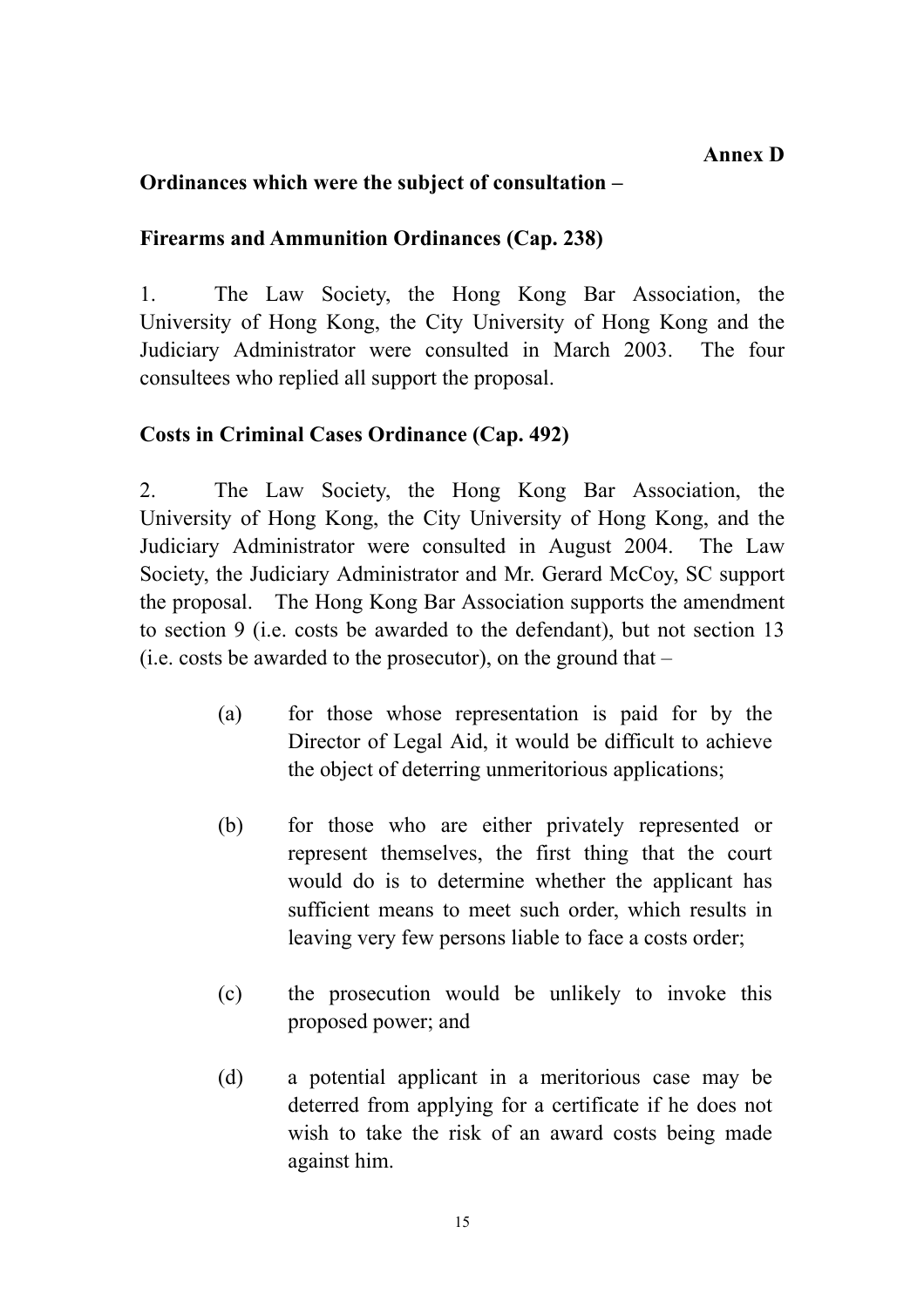3. The Administration has considered the Bar Association's comments. Although there may be some basis for them, the Administration does not think they outweigh the normal principle that the courts have the power to award costs against an unsuccessful party:

- (a) in trials and appeals, if the defendant is legally aided, it is also difficult to get prosecution costs. That is not to say that there should not be provision for prosecution costs in trials and appeals;
- (b) the fact that some defendants do not have the means to pay does not mean that there should not be provision for prosecution costs. If that is correct, there should not be any provisions for fines since some defendants cannot pay;
- (c) such a power is necessary and has the support of the Court of Appeal. The prosecution will invoke this power only when the application is unmeritorious but that does not mean that such power should not be provided for; and
- (d) prosecution costs will only be awarded if the application is unmeritorious. If the application is meritorious, the applicant should not be deterred. After all, costs is a matter of discretion for the courts.

4. Comments from the University of Hong Kong and the City University of Hong Kong have not been received.

# **Crimes Ordinance (Cap. 200)**

5. The Law Society, the Hong Kong Bar Association, the University of Hong Kong, the City University of Hong Kong and the Judiciary Administrator were consulted in August 2004. The Judiciary Administrator has advised that it is not appropriate for the Judiciary to comment on the proposal as it concerns prosecution policy. Other than the University of Hong Kong and the City University of Hong Kong, from which we have not received comments, the other consultees and Mr.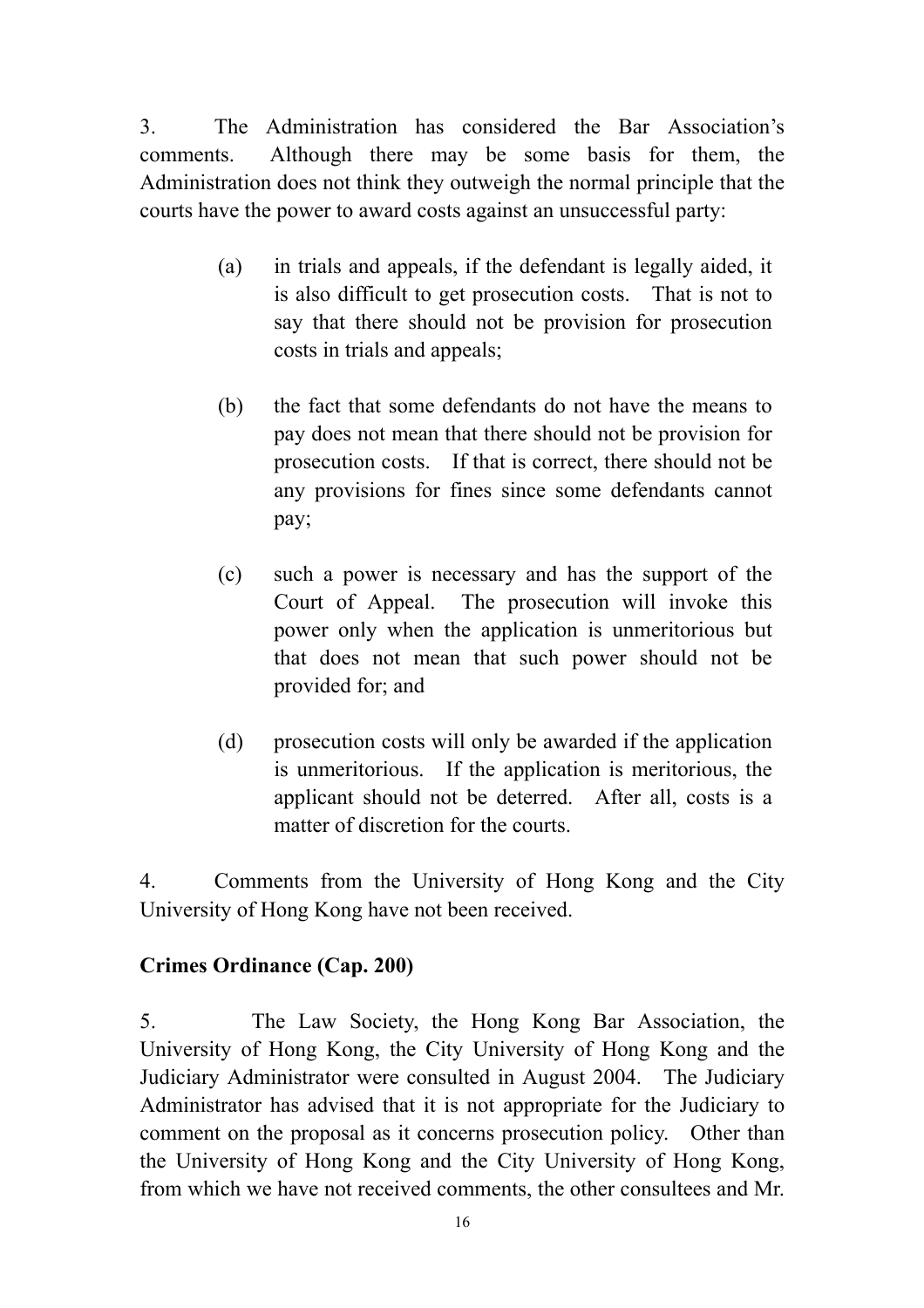Gerard McCoy, SC support the proposal.

# **Theft Ordinance (Cap. 210)**

6. The amendment to section 17 of the Theft Ordinance was proposed by the LegCo Panel on Administration of Justice and Legal Services when the Theft (Amendment) Bill 1998 was introduced into the Legislative Council in December 1998.

# **Proposed amendments to empower the Law Society Council to make rules under the Legal Practitioners Ordinance (Cap. 159)**

7. Consultation has been made with the Hong Kong Corporate Counsel Association which does not object to our proposed amendments.

# **Provisions relating to finality provisions in various Ordinances.**

8. The relevant professional bodies have been consulted and they have no in-principle objection to the proposed repeal of the relevant finality provisions.

# **Trade Marks Ordinance (Cap. 559)**

9. The Intellectual Property Department ("IPD") has consulted the Hong Kong Institute of Trade Mark Practitioners, the Asian Patent Attorneys Association, the Law Society of Hong Kong and the Hong Kong Bar Association. The Law Society of Hong Kong supports the proposal. The IPD has not received any comments from other consultees while the Hong Kong Bar Association has no comment on the proposed amendments.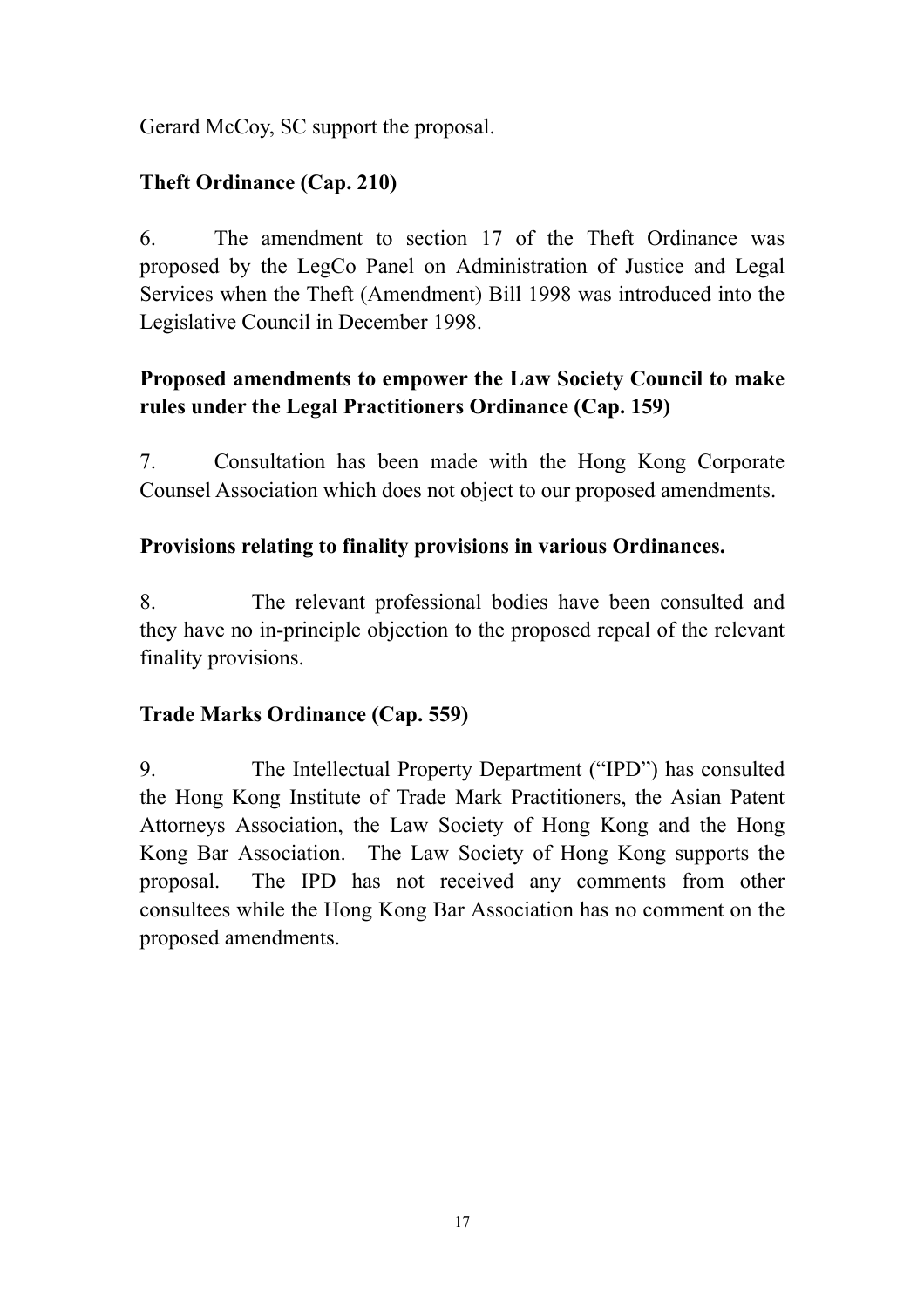#### **STATUTE LAW (MISCELLANEOUS PROVISIONS) BILL 2005**

#### **CONTENTS**

Clause **Page** 

#### PART 1

#### PRELIMINARY

- 1. Short title 1
- 2. Commencement 1

#### PART 2

AMENDMENTS RELATING TO THE TRANSFER OF FUNCTIONS AND POWERS

#### **Division 1 - To transfer to the Secretary for the Civil Service certain functions of the Chief Secretary for Administration relating to the pensions of public officers**

#### **Widows and Orphans Pension Ordinance**

3. Contributors to other schemes 2

#### **Pension Benefits Ordinance**

4. Power to amend Schedule 2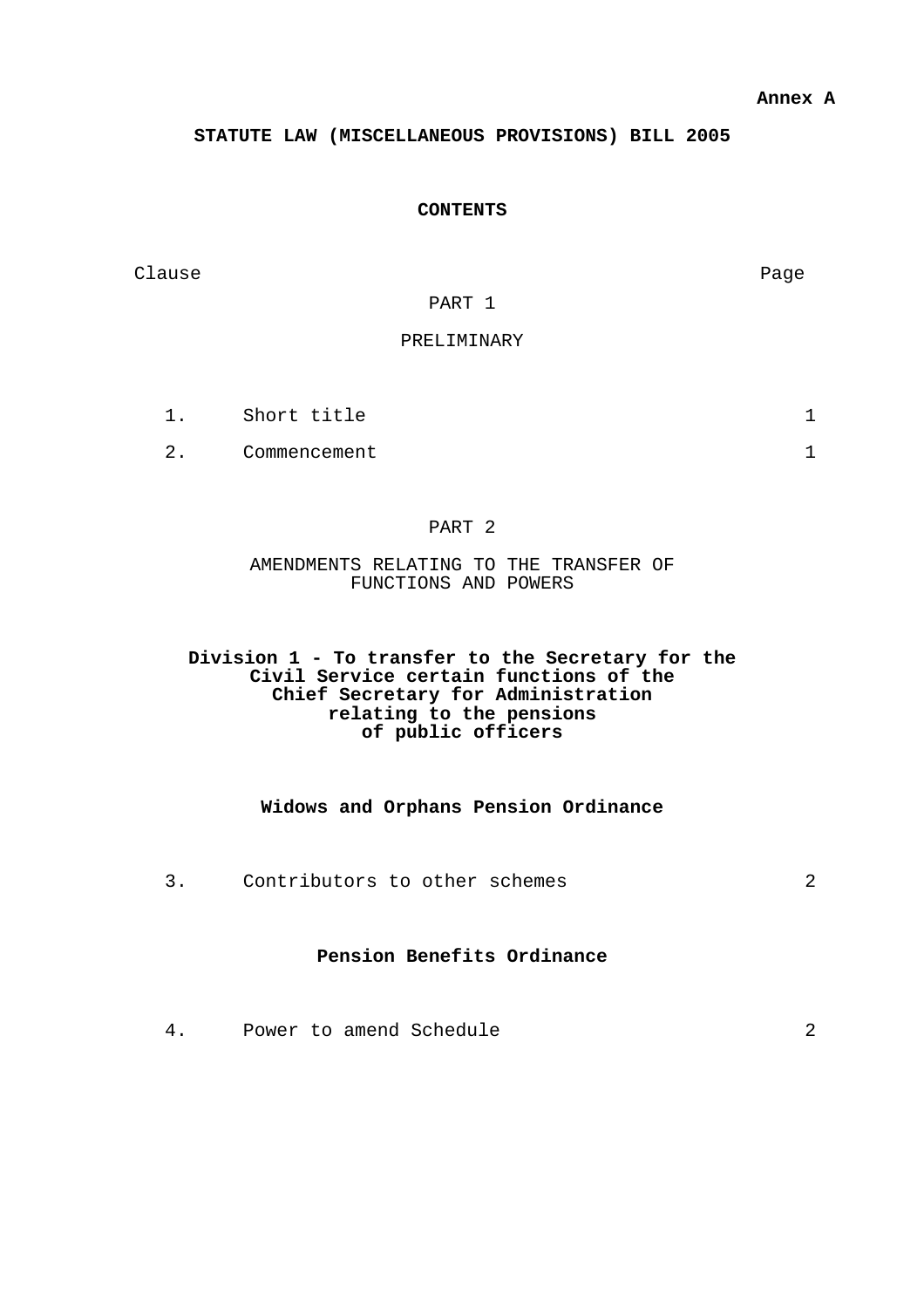**Division 2 - To transfer to the Director of the Chief Executive's Office the function of the Chief Secretary for Administration to administer the Oath of Secrecy to the Clerk and Deputy Clerk to the Executive Council** 

#### **Oaths and Declarations Ordinance**

5. Oaths of Clerk and Deputy Clerk to the Executive Council 3

#### **Division 3 - To transfer to the Administrative Appeals Board the function of the Chief Executive in Council to determine appeals under the Medical Clinics Ordinance**

#### **Medical Clinics Ordinance**

6. Right of appeal 3

#### **Administrative Appeals Board Ordinance**

7. Schedule amended 3

**Division 4 - To transfer to the Chief Judge from the Chief Justice the chairmanship of certain Rules Committees** 

**High Court Ordinance** 

8. Rules Committee 4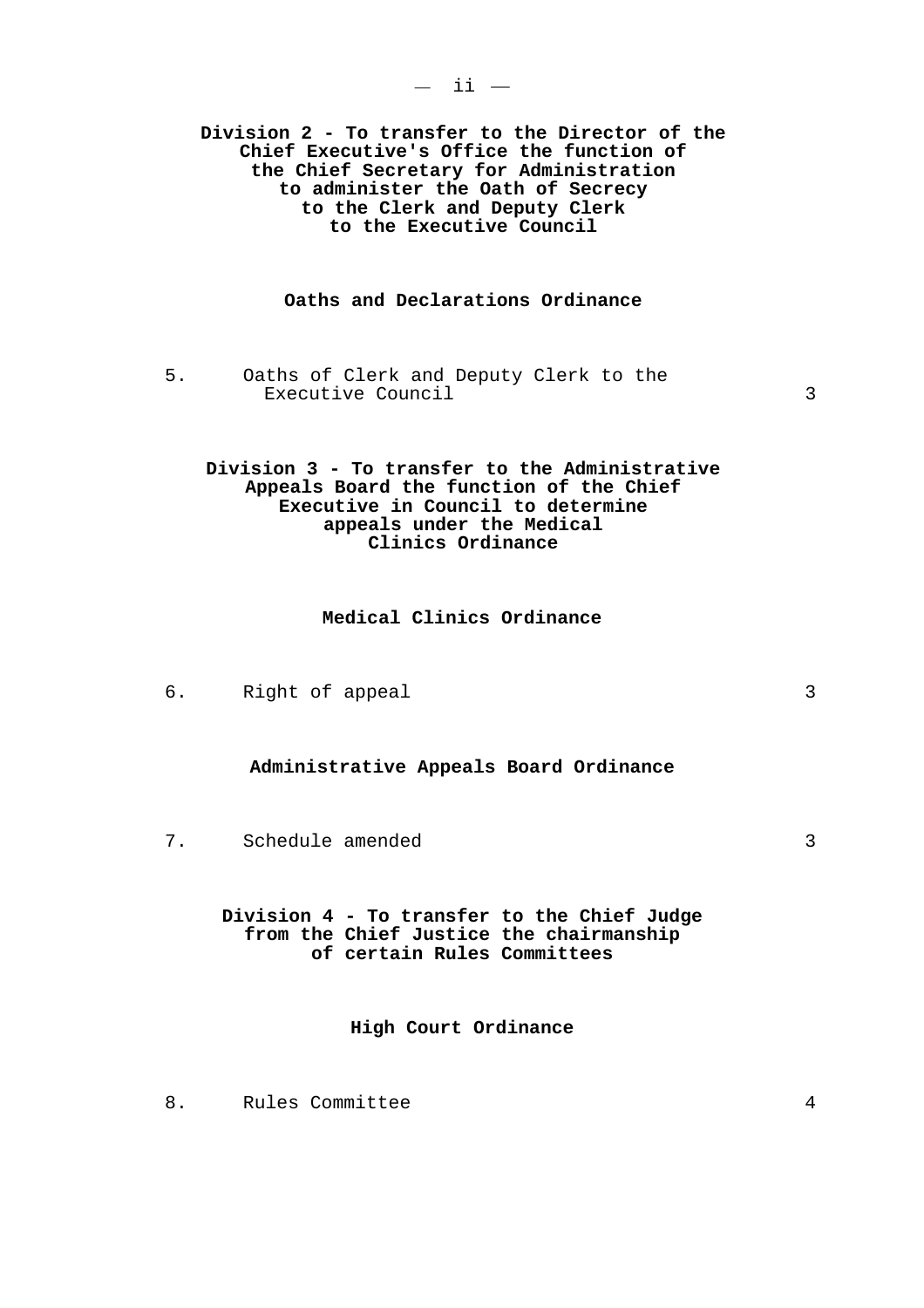| - 33<br>- 3 |  |
|-------------|--|
|             |  |

#### **Criminal Procedure Ordinance**

9. Rules and orders as to practice and procedure 5

#### **District Court Ordinance**

10. District Court Rules Committee 5

#### **Division 5 - To transfer to the Chief Judge certain rule-making and related powers of the Chief Justice under the Matrimonial Causes Ordinance**

#### **Matrimonial Causes Ordinance**

| 11. | Hearing of petition |  |
|-----|---------------------|--|
| 12. | Rules               |  |
| 13. | Rules               |  |

#### **Matrimonial Causes Rules**

14. Practice to be observed in District Court 6

#### **Saving Provisions**

15. Saving provisions 7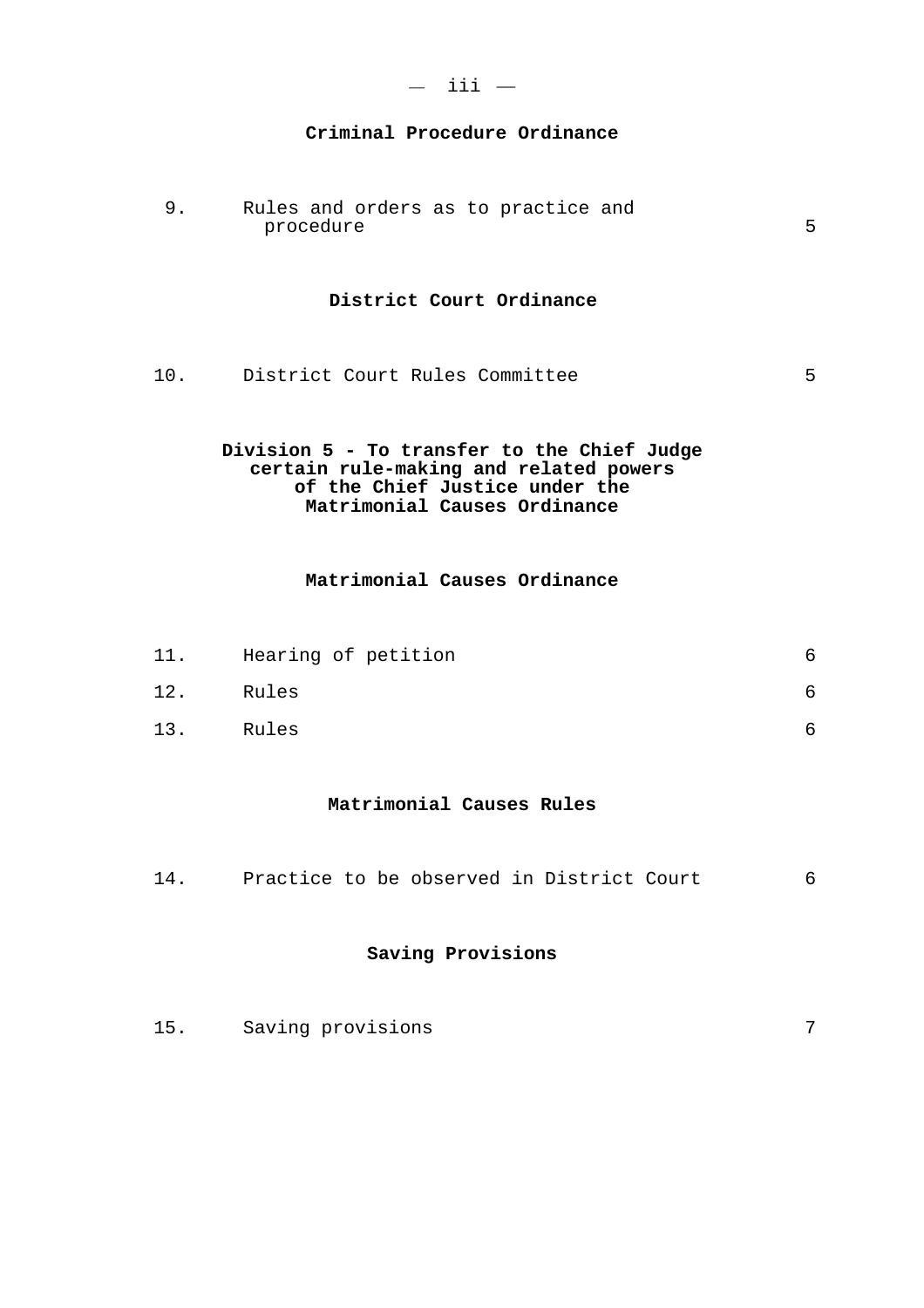#### PART 3

#### AMENDMENTS RELATING TO THE CHANGE OF NAME, THE ENHANCEMENT OF OPERATIONAL EFFICIENCY AND THE REFINEMENT OF STATUTORY PROVISIONS

#### **Division 1 - To change the Chinese name of the Convocation of The Chinese University of Hong Kong from "**評議會**" to "**校友評議會**"**

#### **The Chinese University of Hong Kong Ordinance**

| 16. | Definitions                                      | 8 |
|-----|--------------------------------------------------|---|
| 17. | Provision for Council, Senate and<br>Convocation | 9 |
| 18. | Composition and function of the Convocation      | 9 |
| 19. | Statutes                                         | 9 |
| 20. | Members of the University                        | 9 |
| 21. | The Council                                      | 9 |
| 22. | The Convocation                                  | 9 |

#### **Saving Provision**

23. Saving provision 11

### **Consequential Amendments**

#### **Prevention of Bribery (Exclusion of Bodies and Members of Bodies of Educational Institutions) Notice**

24. First Schedule amended 11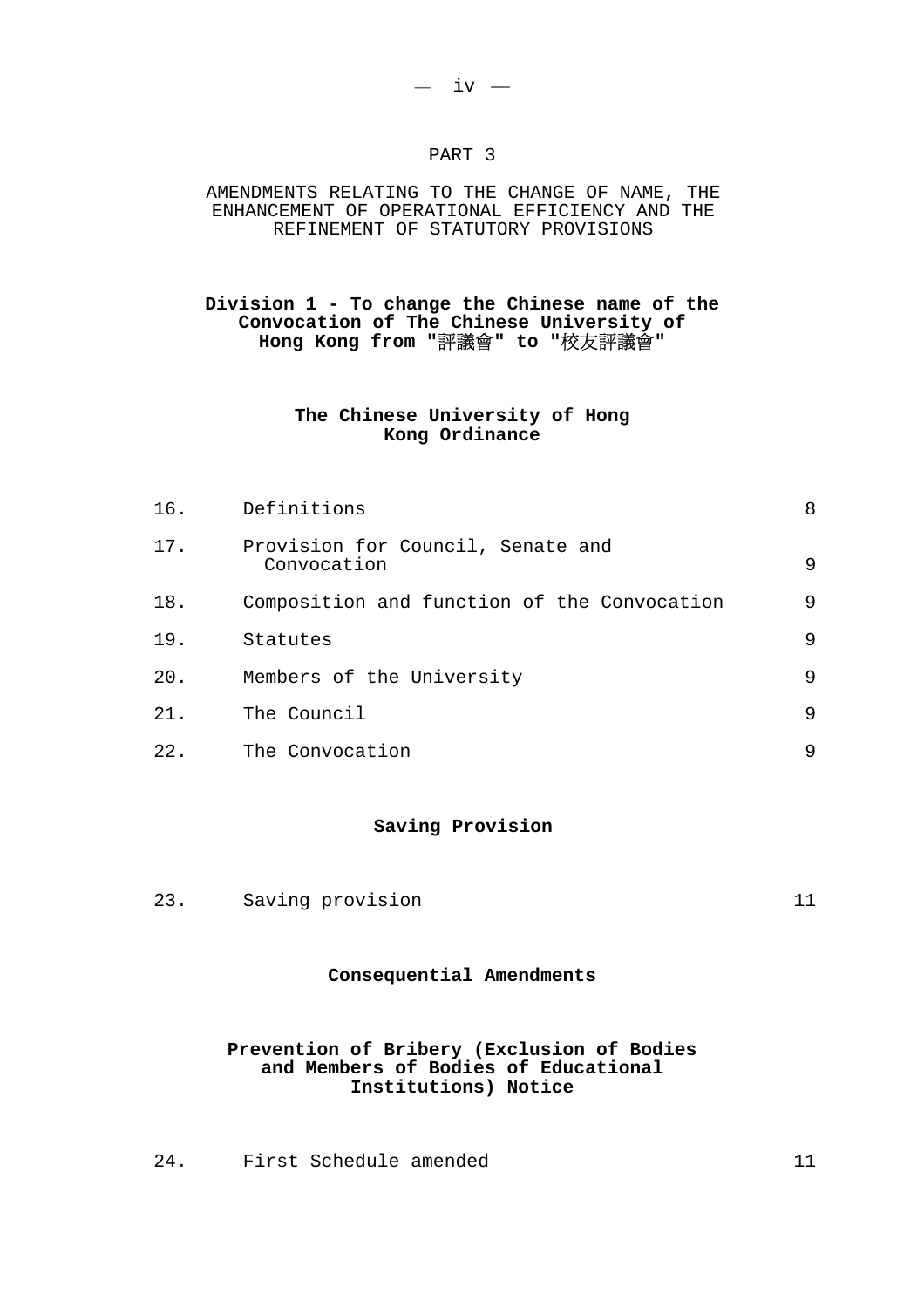#### **Sex Discrimination Ordinance**

25. Educational establishments and their responsible bodies 12

#### **Family Status Discrimination Ordinance**

26. Educational establishments and their responsible bodies 12

#### **Division 2 - To enhance the powers and operational efficiency of the Legal Aid Services Council**

#### **Legal Aid Services Council Ordinance**

| 27. | Section added |  |                          |  |    |
|-----|---------------|--|--------------------------|--|----|
|     | 4A.           |  | Power of the Council     |  | 12 |
| 28. | Section added |  |                          |  |    |
|     |               |  | 5A. Staff of the Council |  | 13 |
| 29. | Reports       |  |                          |  | 13 |

#### **Division 3 - To refine certain provisions in the Trade Marks Ordinance to reflect the original intention of those provisions**

#### **Trade Marks Ordinance**

| 30. | Claim to priority                   |  |
|-----|-------------------------------------|--|
| 31. | Alteration of registered trade mark |  |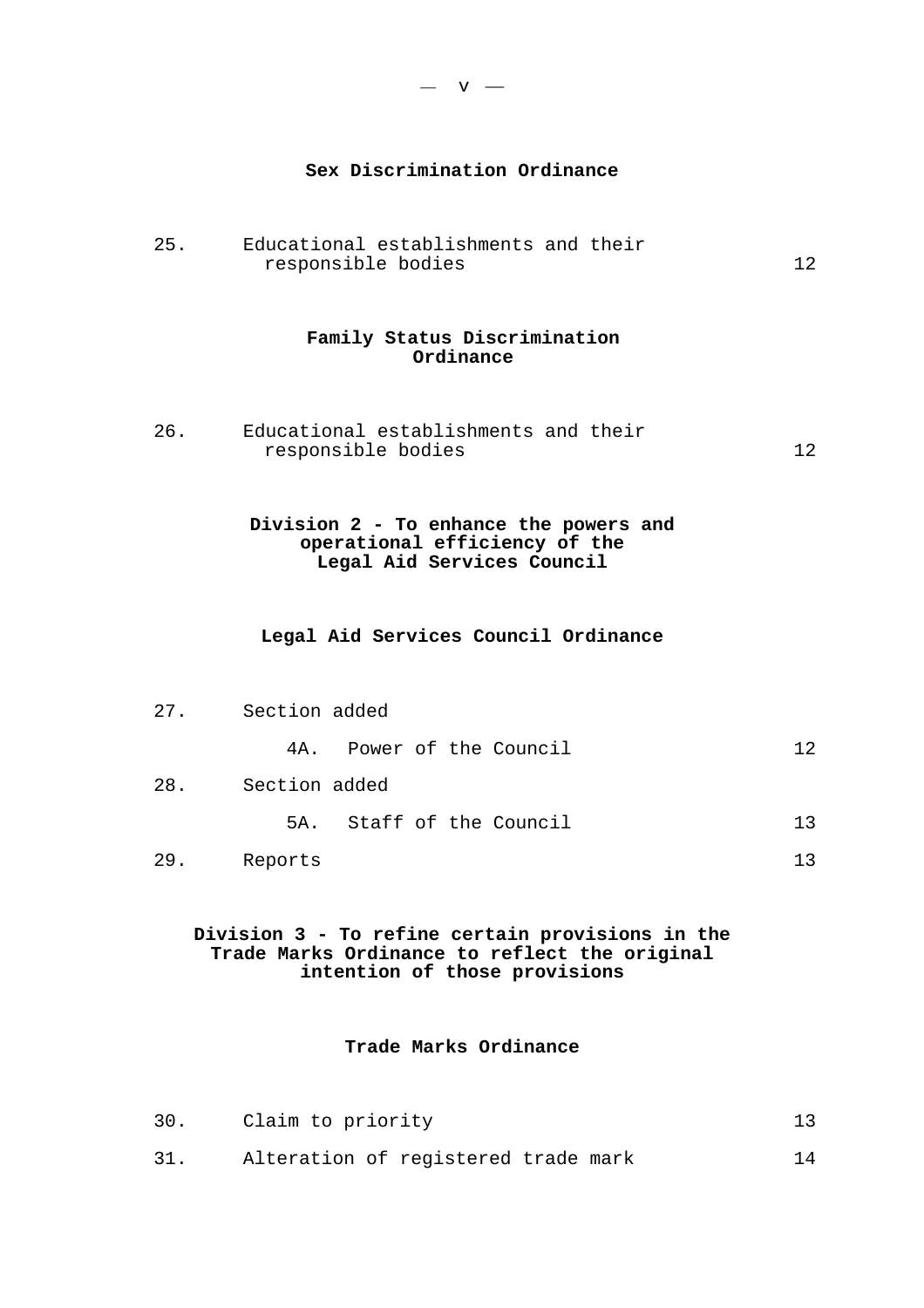#### **Division 4 - To amend the definition of "deception" in the Theft Ordinance**

#### **Theft Ordinance**

32. Obtaining property by deception 14

**Division 5 - To require consent for the prosecution of conspiracies to commit offences regarding which consent to prosecution is necessary** 

#### **Crimes Ordinance**

33. Restriction on the institution of proceedings 15

#### **Division 6 - To make possession of imitation firearms an indictable offence**

#### **Firearms and Ammunition Ordinance**

34. Possession of an imitation firearm 15

#### **Division 7 - To prohibit a person who is required to surrender his travel document from leaving Hong Kong, etc.**

#### **Prevention of Bribery Ordinance**

35. Surrender of travel document 16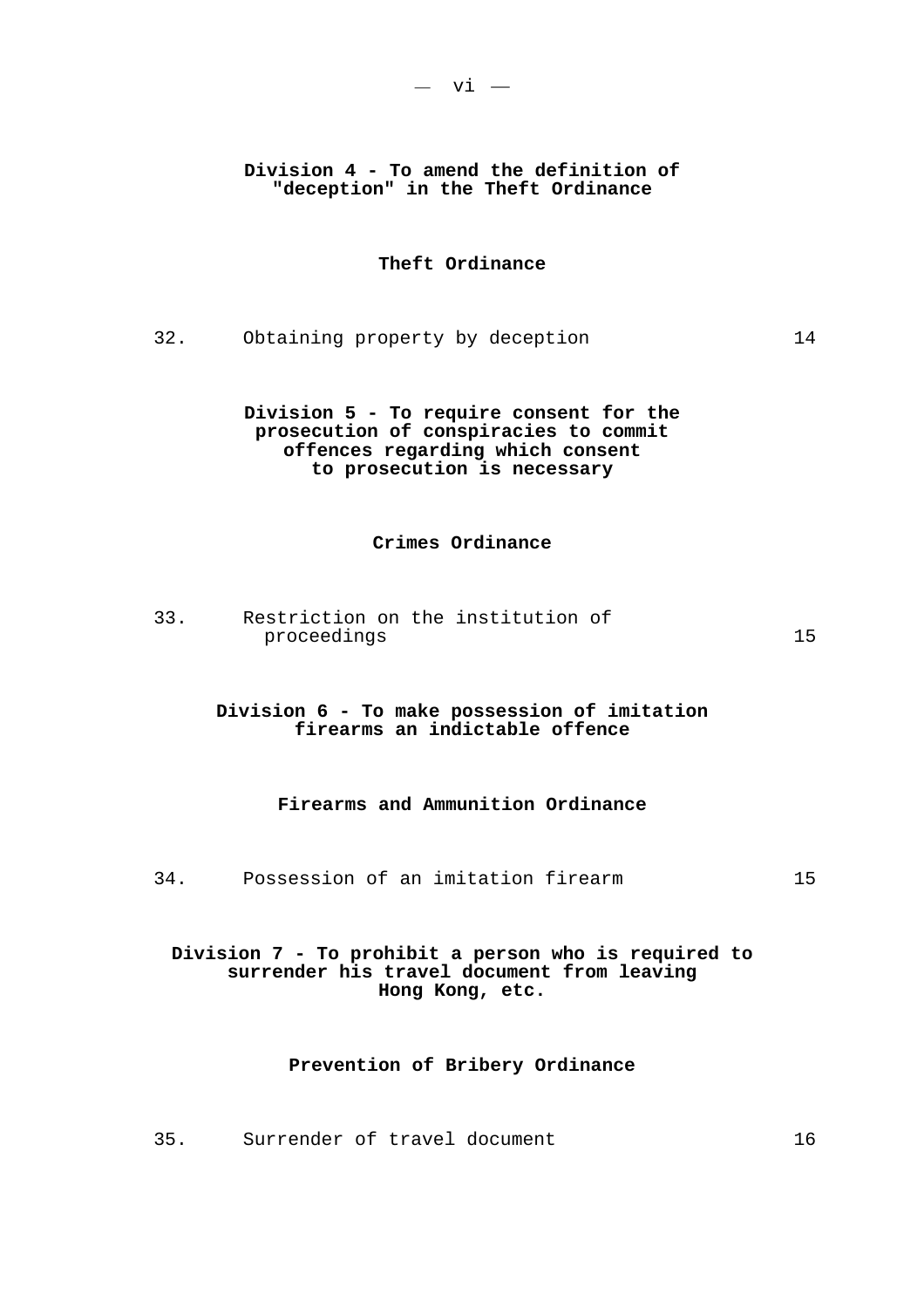36. Return of travel documents 17

**Division 8 - To empower the courts to award costs to the defendant or prosecutor on the other party's unsuccessful application for a certificate under the Hong Kong Court of Final Appeal Ordinance** 

#### **Costs in Criminal Cases Ordinance**

- 37. Section added
	- 9B. Defence costs on unsuccessful application by prosecutor for a certificate of Court of Appeal or Court of First Instance 19

#### 38. Section added

 13B. Prosecution costs on unsuccessful application by defendant for a certificate of Court of Appeal or Court of First Instance 19

#### **Division 9 - To repeal provisions in certain Ordinances providing that the decision of the Court of Appeal on an appeal is final**

#### **Professional Accountants Ordinance**

39. Appeals 20

#### **Related Amendments**

40. Interpretation 20 41. Removal from register of certain persons 25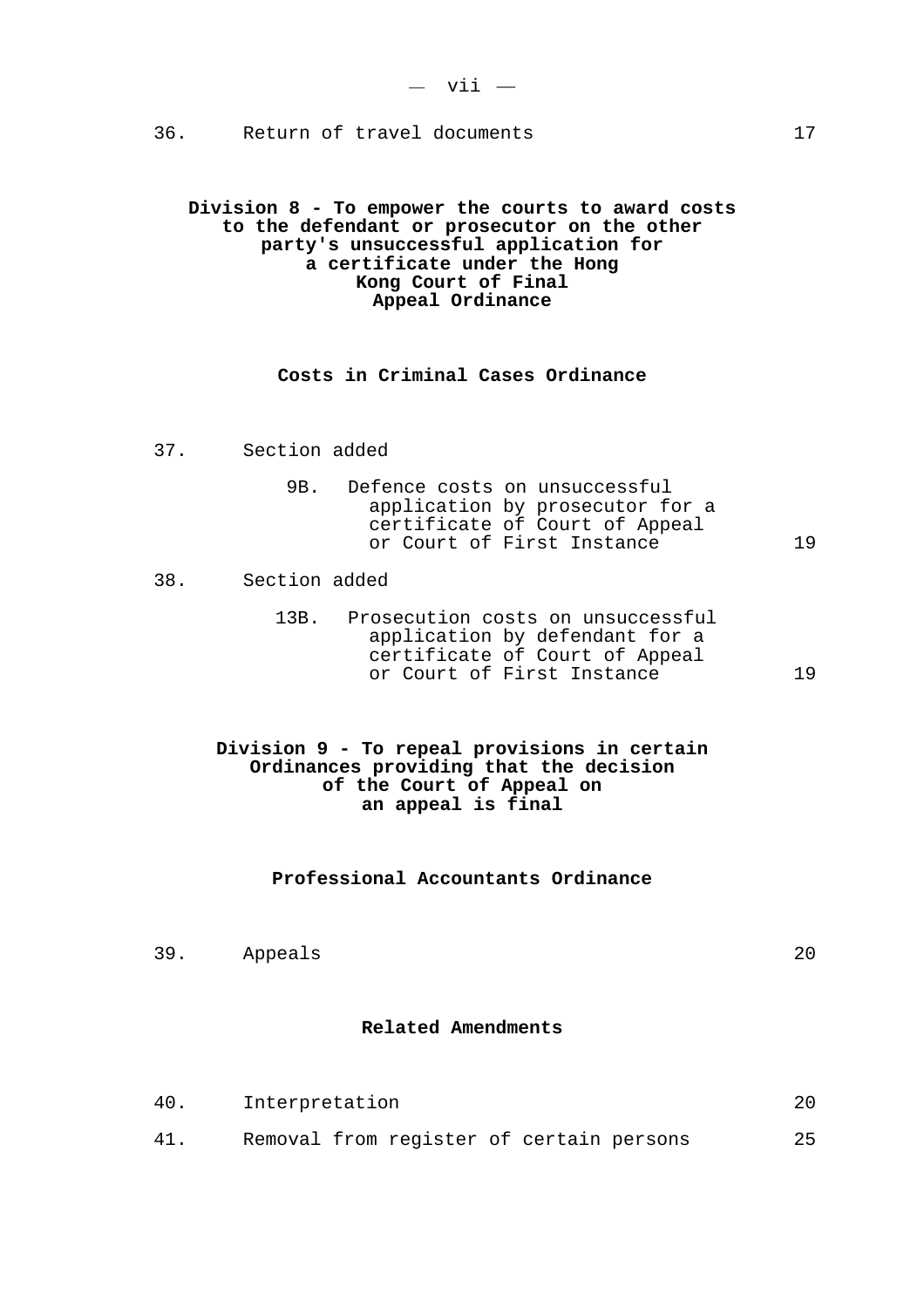| 42. | Qualification for registration of company<br>as corporate practice | 25 |
|-----|--------------------------------------------------------------------|----|
| 43. | Disciplinary powers of Disciplinary<br>Committee                   | 26 |
| 44. | Provisions relating to orders of the<br>Disciplinary Committee     | 26 |

#### **Dentists Registration Ordinance**

45. Appeals 27

#### **Related Amendments**

| 46. | Interpretation                                  |     |
|-----|-------------------------------------------------|-----|
| 47. | Disciplinary inquiries by the Council           | -32 |
| 48. | Provisions relating to orders of the<br>Council | つつ  |

#### **Legal Practitioners Ordinance**

| 49. | Appeal and saving         |  |
|-----|---------------------------|--|
| 50. | Appeal to Court of Appeal |  |

#### **Related Amendments**

| 51. | Publication of findings of Solicitors |  |  |  |
|-----|---------------------------------------|--|--|--|
|     | Disciplinary Tribunal                 |  |  |  |

### **Medical Registration Ordinance**

52. Appeals against orders of the Council 38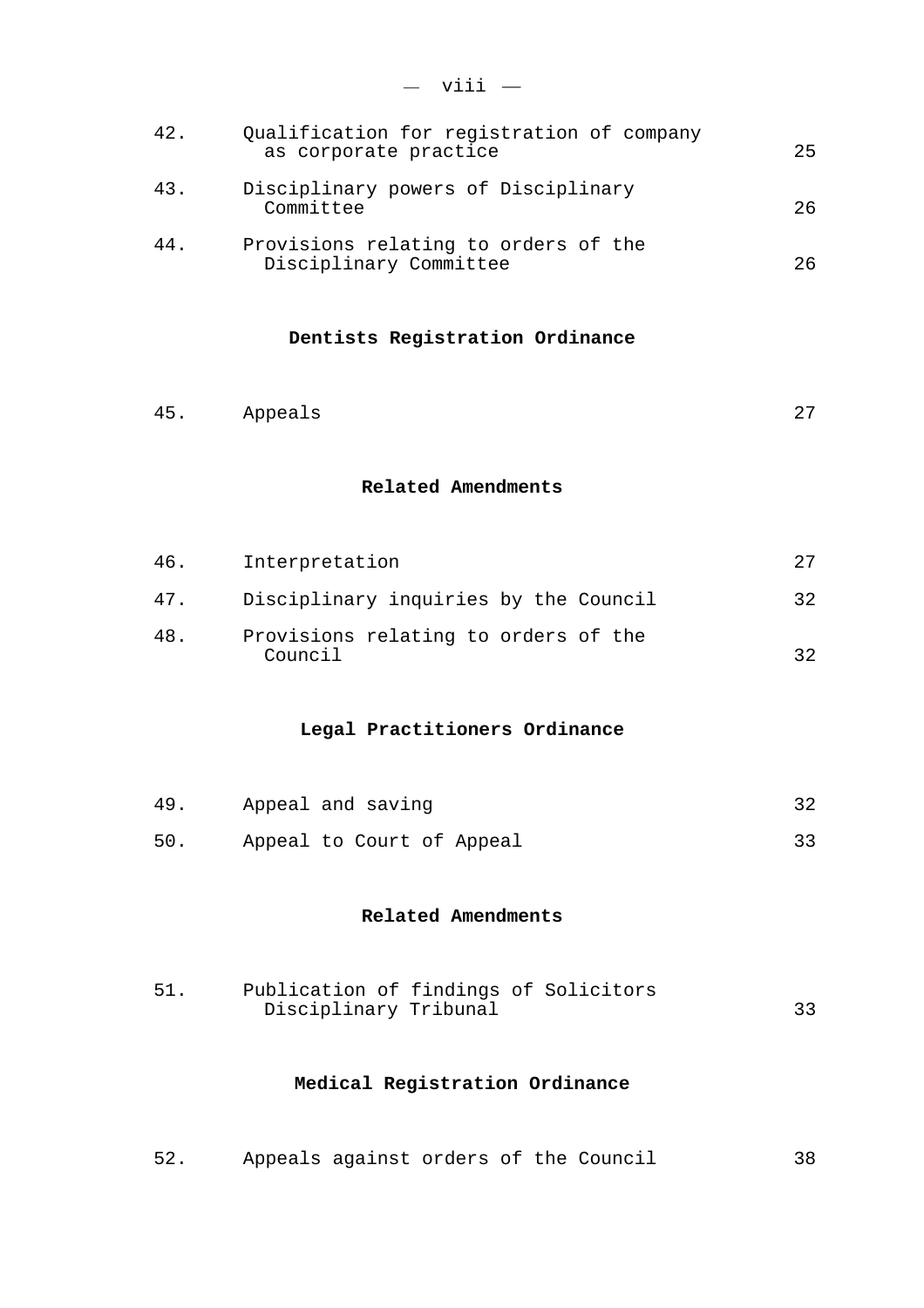#### **Related Amendments**

| 53. | Interpretation                                                                   | 38 |
|-----|----------------------------------------------------------------------------------|----|
| 54. | Disciplinary powers of Council                                                   | 43 |
| 55. | Powers of Council in relation to fitness to<br>practise of medical practitioners |    |
| 56. | Orders of the Council                                                            |    |

#### **Midwives Registration Ordinance**

| 57 | Appeals |  |  |
|----|---------|--|--|
|----|---------|--|--|

#### **Related Amendments**

| 58. | Interpretation                           |    |
|-----|------------------------------------------|----|
| 59. | Disciplinary powers of Council           | 48 |
| 60. | Provisions relating to orders of Council | 49 |
| 61. | Appeals                                  |    |

### **Nurses Registration Ordinance**

| 62.     | 40 |
|---------|----|
| Appeals | -- |

#### **Related Amendments**

| 63. | Interpretation                     |    |  |  |  |  |
|-----|------------------------------------|----|--|--|--|--|
| 64. | Disciplinary powers of the Council | 54 |  |  |  |  |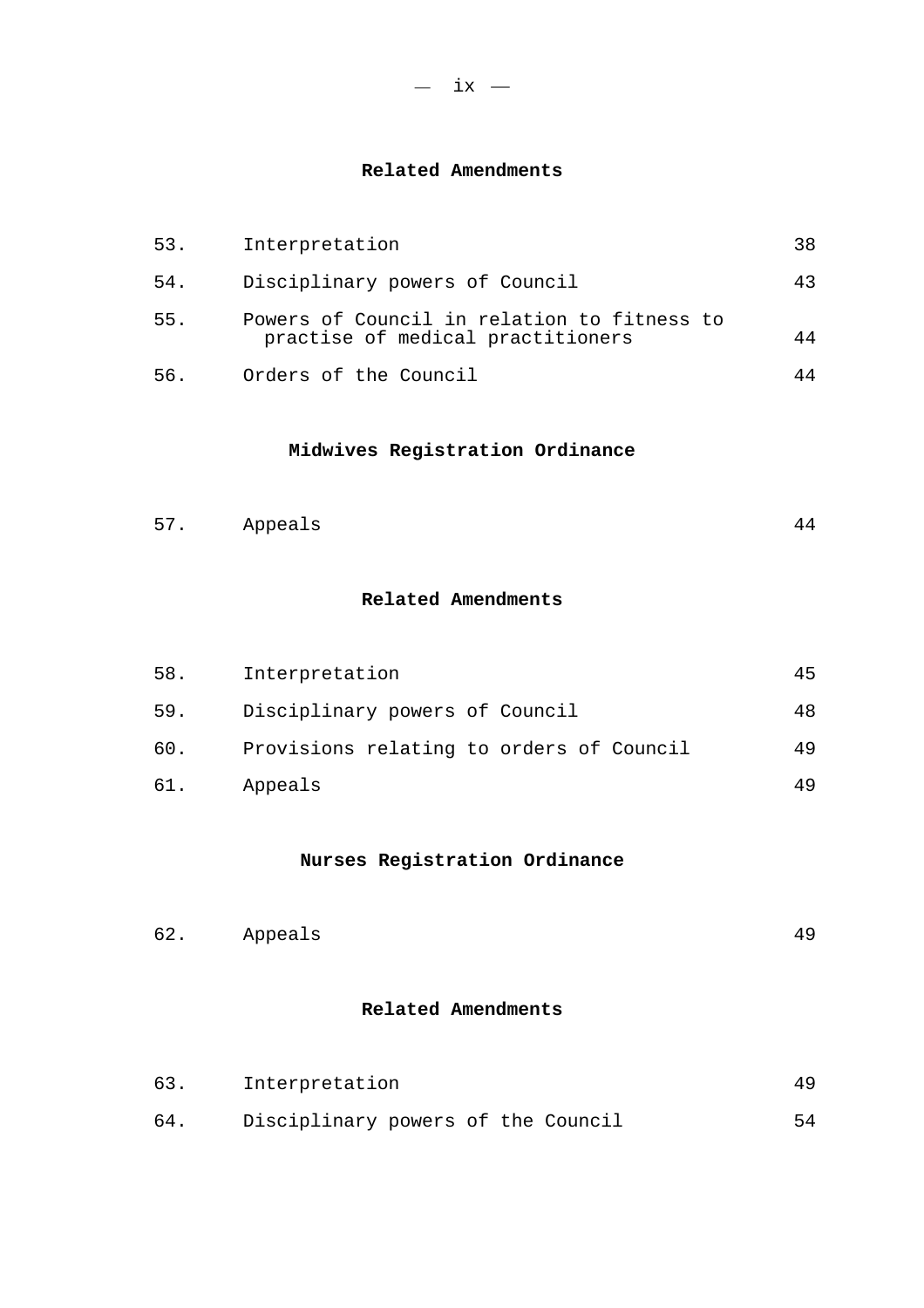| 65. | Provisions relating to orders of the<br>Council | 54 |
|-----|-------------------------------------------------|----|
| 66. | Appeals                                         | 55 |
|     | Supplementary Medical Professions Ordinance     |    |
| 67. | Appeals to Court of Appeal                      | 55 |
|     | Related Amendments                              |    |
| 68. | Interpretation                                  | 55 |

 $- x -$ 

69. Disciplinary powers of board 58 70. Provisions relating to decisions and orders of boards 59

#### **Architects Registration Ordinance**

71. Appeal to Court of Appeal 69

#### **Related Amendments**

| 72. | Interpretation                         | 59 |
|-----|----------------------------------------|----|
| 73. | Removal of name from the register      | 64 |
| 74. | Service of orders of inquiry committee | 64 |
| 75. | Publication of disciplinary orders     | 64 |
| 76. | Appeal to Court of Appeal              | 65 |

**Engineers Registration Ordinance**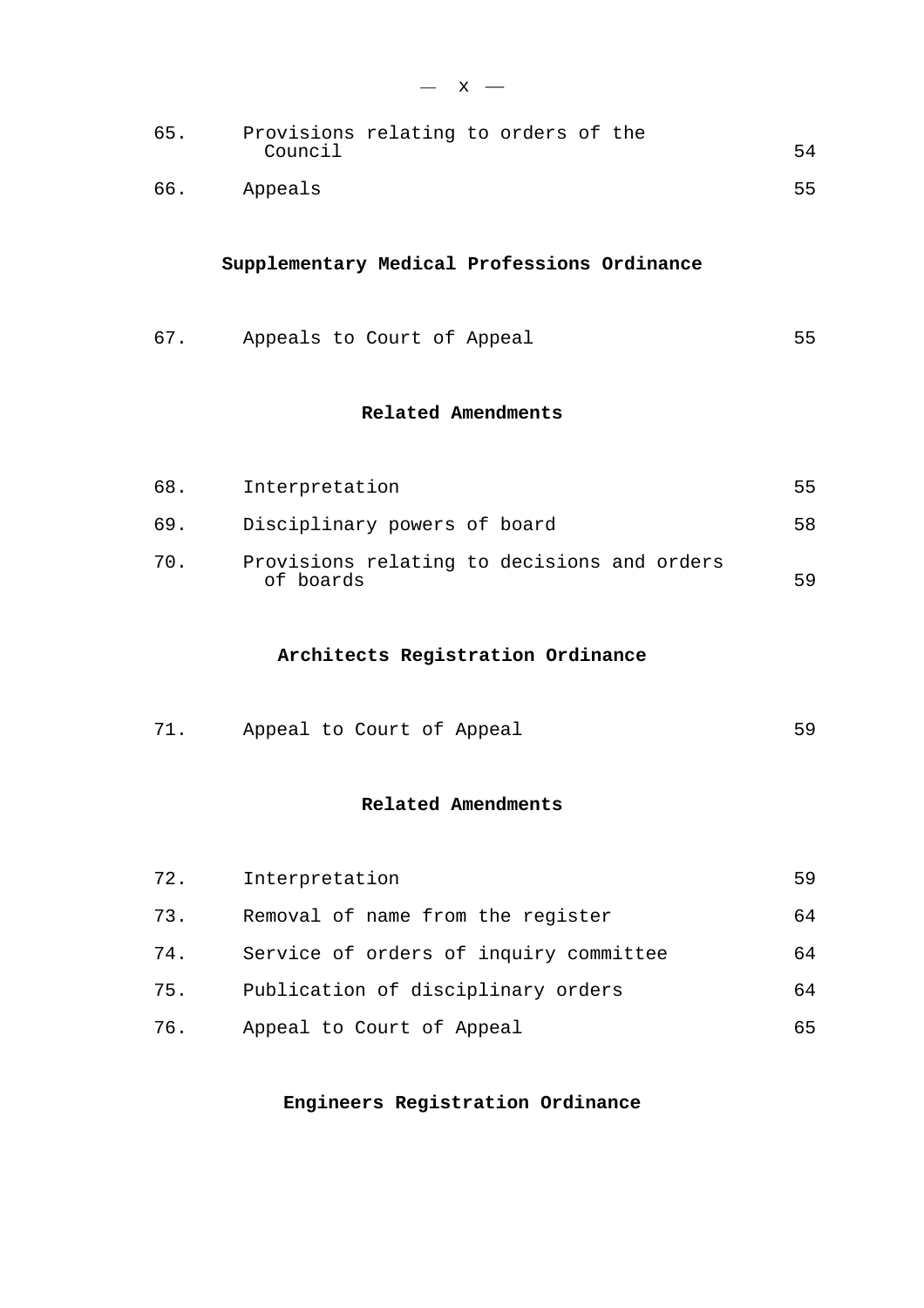|  |  |  |  |  | Appeal to Court of Appeal |  |
|--|--|--|--|--|---------------------------|--|
|--|--|--|--|--|---------------------------|--|

#### **Related Amendments**

| 78. | Interpretation                         | 66 |
|-----|----------------------------------------|----|
| 79. | Removal of name from the register      | 70 |
| 80. | Service of orders of inquiry committee | 70 |
| 81. | Publication of disciplinary orders     | 71 |
| 82. | Appeal to Court of Appeal              | 71 |

### **Surveyors Registration Ordinance**

| 83. | Appeal to Court of Appeal |  |  |  |  |  |
|-----|---------------------------|--|--|--|--|--|
|-----|---------------------------|--|--|--|--|--|

### **Related Amendments**

| 84. | Interpretation                         | 72 |
|-----|----------------------------------------|----|
| 85. | Removal of name from the register      | 76 |
| 86. | Service of orders of inquiry committee | 77 |
| 87. | Publication of disciplinary orders     | 77 |
| 88. | Appeal to Court of Appeal              | 78 |

### **Planners Registration Ordinance**

| 89. | Appeal to Court of Appeal |  |  |  |  |  |
|-----|---------------------------|--|--|--|--|--|
|-----|---------------------------|--|--|--|--|--|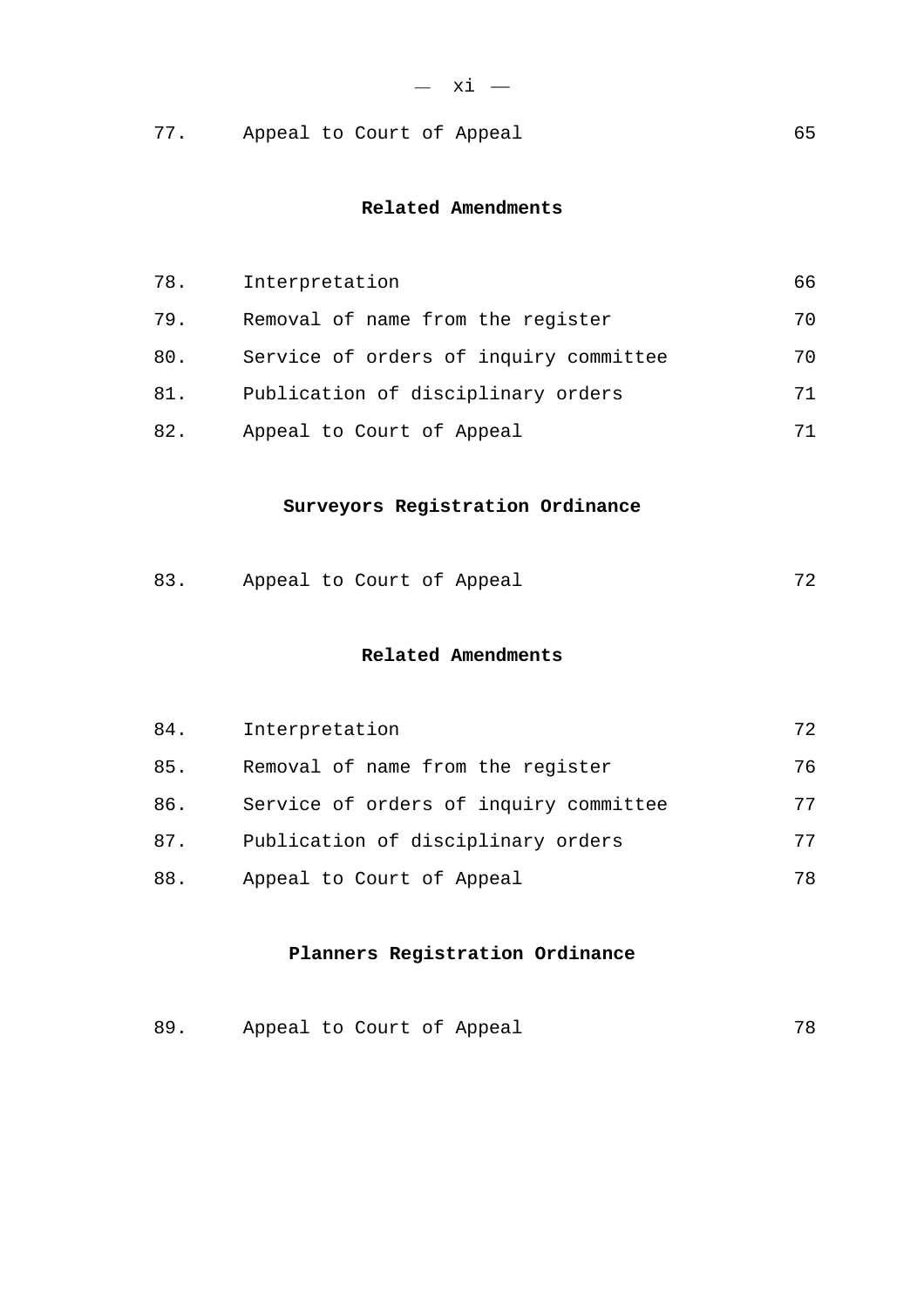#### **Related Amendments**

| 90. | Interpretation                         | 78 |
|-----|----------------------------------------|----|
| 91. | Removal of name from the register      | 83 |
| 92. | Service of orders of inquiry committee | 83 |
| 93. | Publication of disciplinary orders     | 83 |
| 94. | Appeal to Court of Appeal              | 84 |

### **Land Survey Ordinance**

| 95. | Appeal from decisions of the Committee                        | 84 |
|-----|---------------------------------------------------------------|----|
| 96. | Appeals from decisions or orders of the<br>Disciplinary Board | 84 |

#### **Related Amendments**

| 97.  | Removal of name from the register                             | 85 |
|------|---------------------------------------------------------------|----|
| 98.  | Reinstatement of name after removal                           | 85 |
| 99.  | Publication of disciplinary orders                            | 85 |
| 100. | Appeals from decisions or orders of the<br>Disciplinary Board | 92 |

### **Social Workers Registration Ordinance**

101. Appeal to Court of Appeal 92

#### **Related Amendments**

| 102.<br>Interpretation |  |
|------------------------|--|
|------------------------|--|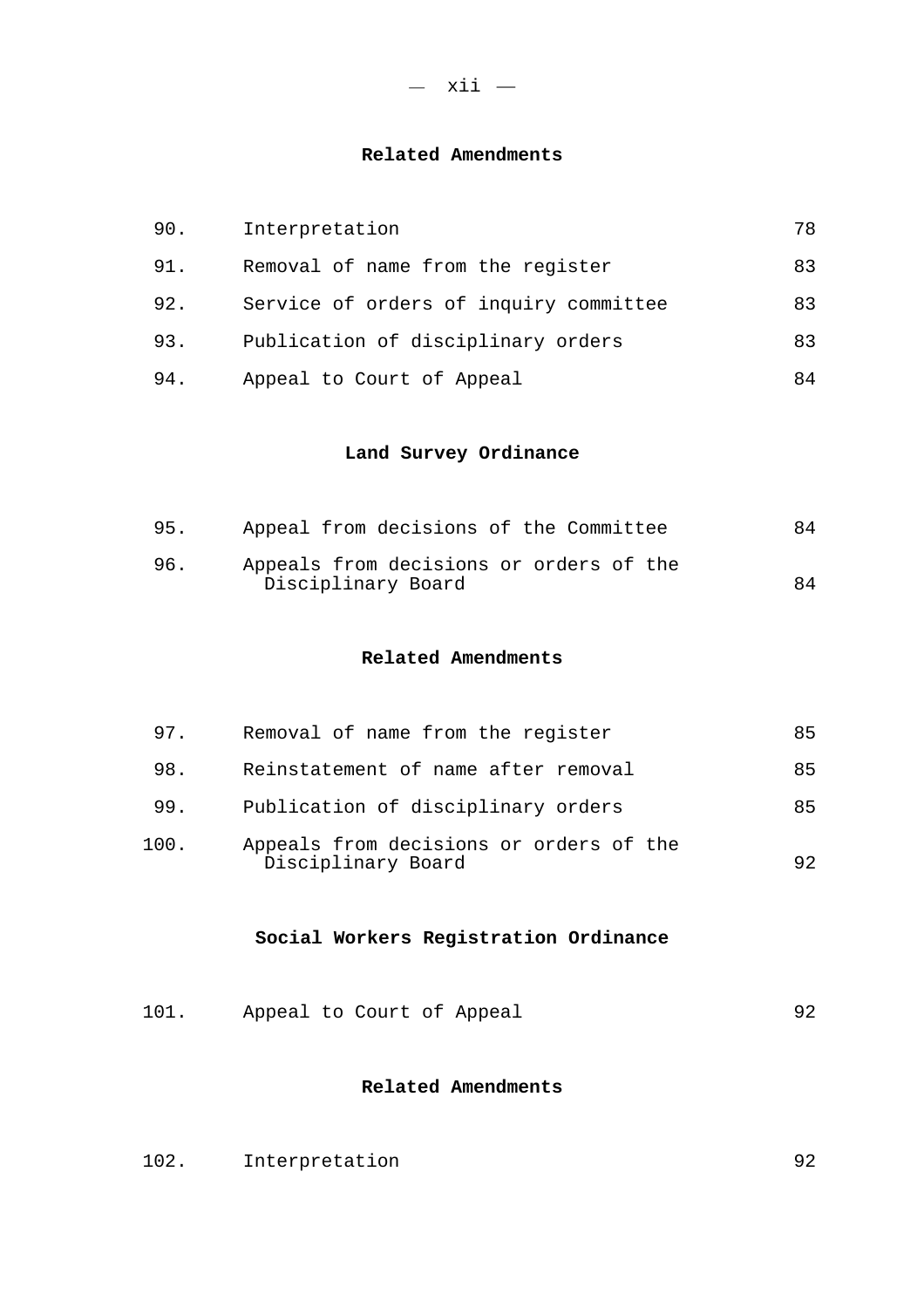| 103. | Removal of name from Register                        | 95 |
|------|------------------------------------------------------|----|
| 104. | Service and implementation of disciplinary<br>orders | 95 |
| 105. | Publication of disciplinary orders                   | 96 |

#### **Landscape Architects Registration Ordinance**

106. Appeal to Court of Appeal 106. 96

#### **Related Amendments**

| 107. | Interpretation                         | 97  |
|------|----------------------------------------|-----|
| 108. | Removal of name from the register      | 101 |
| 109. | Service of orders of inquiry committee | 102 |
| 110. | Publication of disciplinary orders     | 102 |
| 111. | Appeal to Court of Appeal              | 103 |

#### **Chinese Medicine Ordinance**

112. Appeals against orders of Practitioners Board 103

#### **Related Amendments**

| 113. | Interpretation                             | 1 Q 4 |
|------|--------------------------------------------|-------|
| 114. | Disciplinary powers of Practitioners Board | 108   |
| 115. | Publication of orders                      | 108   |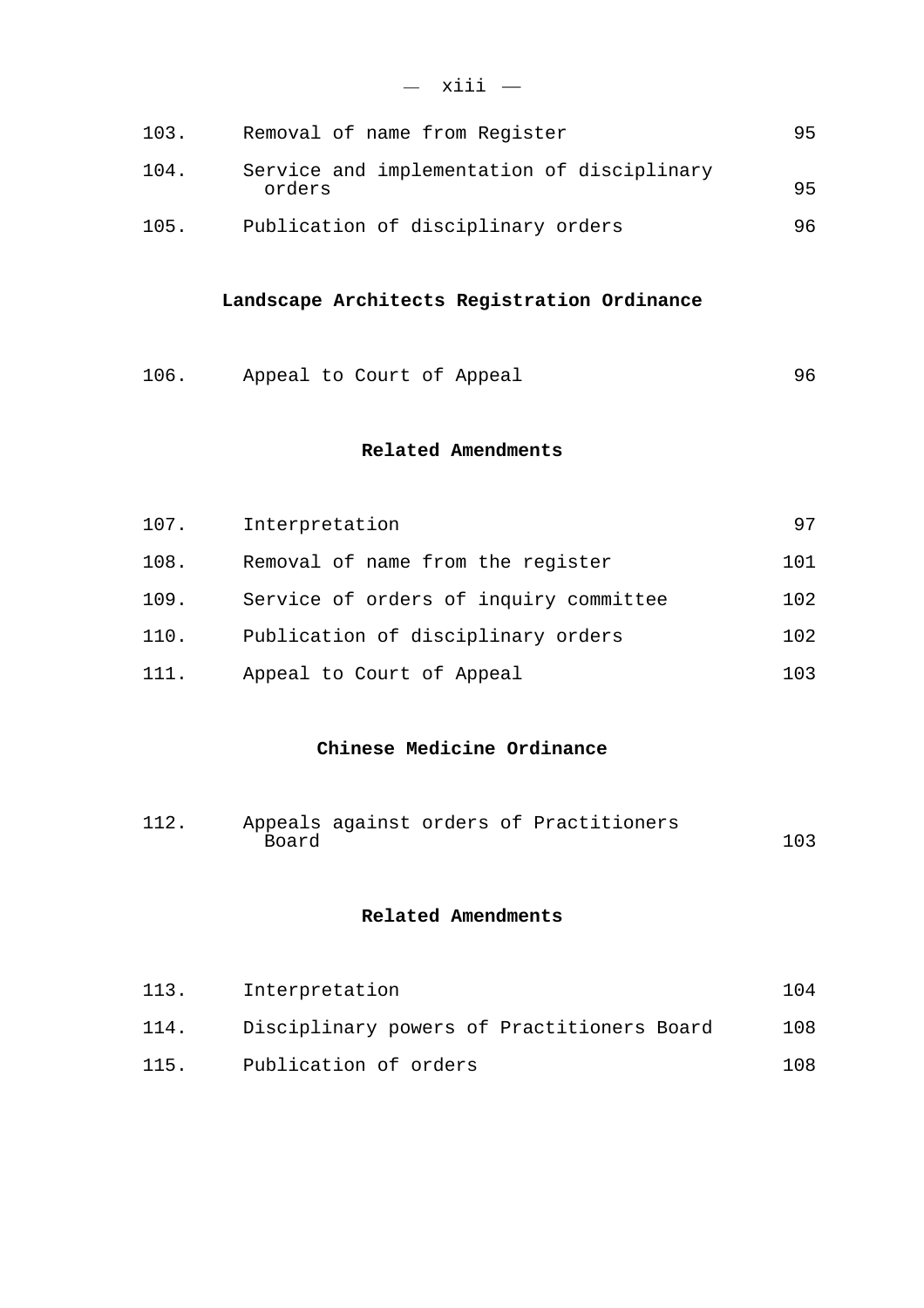#### **Housing Managers Registration Ordinance**

116. Appeal to Court of Appeal 109

#### **Related Amendments**

| 117. | Interpretation                         | 109 |
|------|----------------------------------------|-----|
| 118. | Removal of name from the register      | 114 |
| 119. | Service of orders of inquiry committee | 114 |
| 120. | Publication of disciplinary orders     | 114 |
| 121. | Appeal to Court of Appeal              | 115 |

#### PART 4

AMENDMENTS RELATING TO JUDICIAL OFFICERS

#### **Division 1 - To require disclosure of interest in the selection process of judicial officers**

#### **Judicial Officers Recommendation Commission Ordinance**

122. Judicial Officers Recommendation Commission 116

#### **Division 2 - To update the list of judicial offices in the Judicial Officers Recommendation Commission Ordinance**

**Judicial Officers Recommendation Commission Ordinance**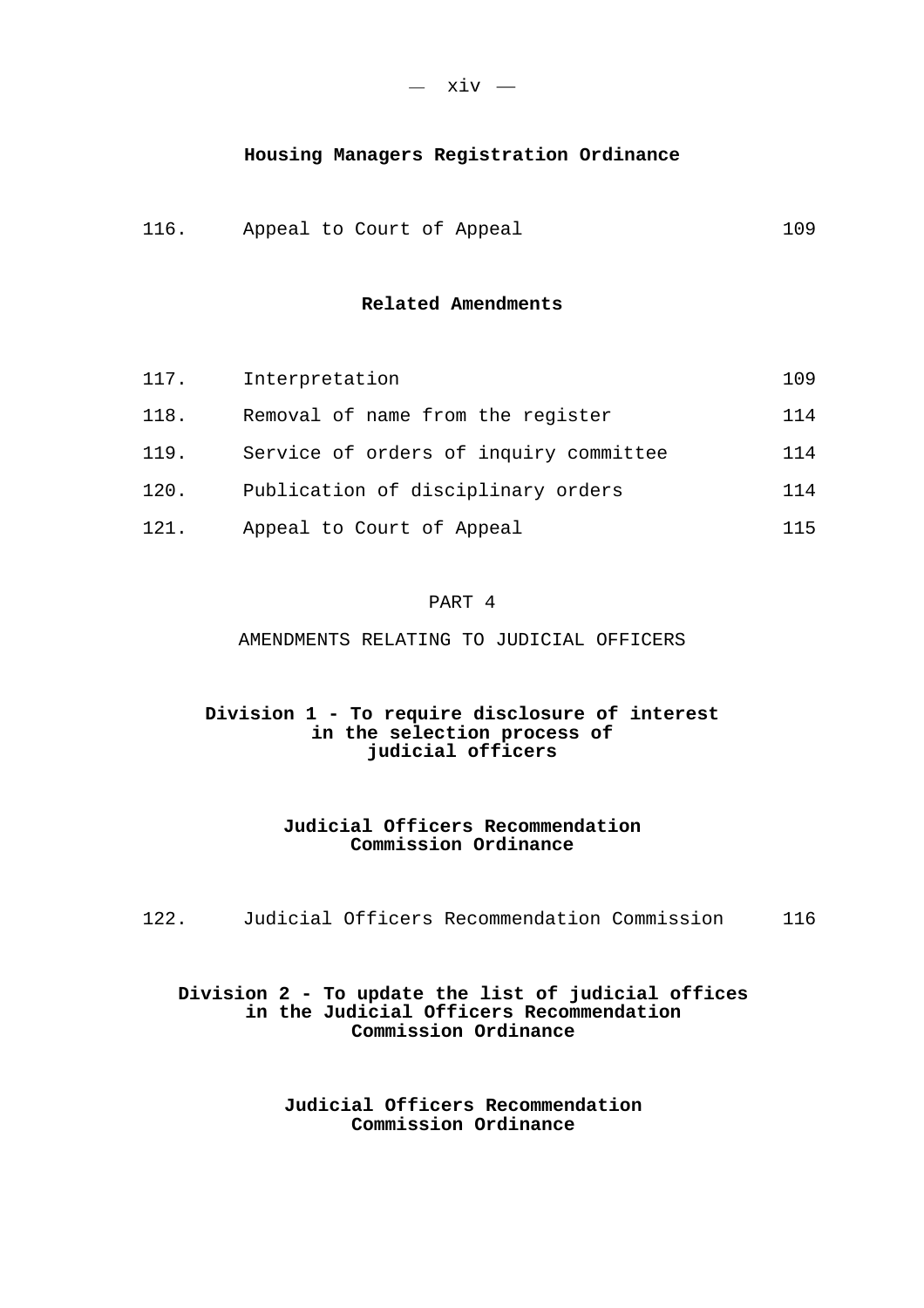#### 123. Judicial office 123. 117

#### **Division 3 - To make provisions or further provisions for the professional qualifications of certain judicial officers**

#### **High Court Ordinance**

| 124. | Professional qualifications of judges                                                                                            | 118 |
|------|----------------------------------------------------------------------------------------------------------------------------------|-----|
| 125. | Registrar of High Court                                                                                                          | 121 |
| 126. | Sections added                                                                                                                   |     |
|      | 37AA.<br>Professional qualifications of<br>Registrar, senior deputy<br>registrars, deputy registrars<br>and assistant registrars | 121 |
|      | 37AB.<br>Appointment of temporary<br>registrar                                                                                   | 133 |
|      | 37AC.<br>Appointment of temporary senior<br>deputy registrars                                                                    | 133 |
| 127. | Appointment of temporary deputy registrars                                                                                       | 134 |
| 128. | Appointment of temporary assistant<br>registrars                                                                                 | 135 |
| 129. | Powers of temporary registrar, etc. in case<br>which is part-heard on termination of<br>appointment                              | 135 |

#### **Lands Tribunal Ordinance**

- 130. Section substituted
	- 4. Constitution of Tribunal 136
- 131. Appointment and powers of temporary members 139

#### **Labour Tribunal Ordinance**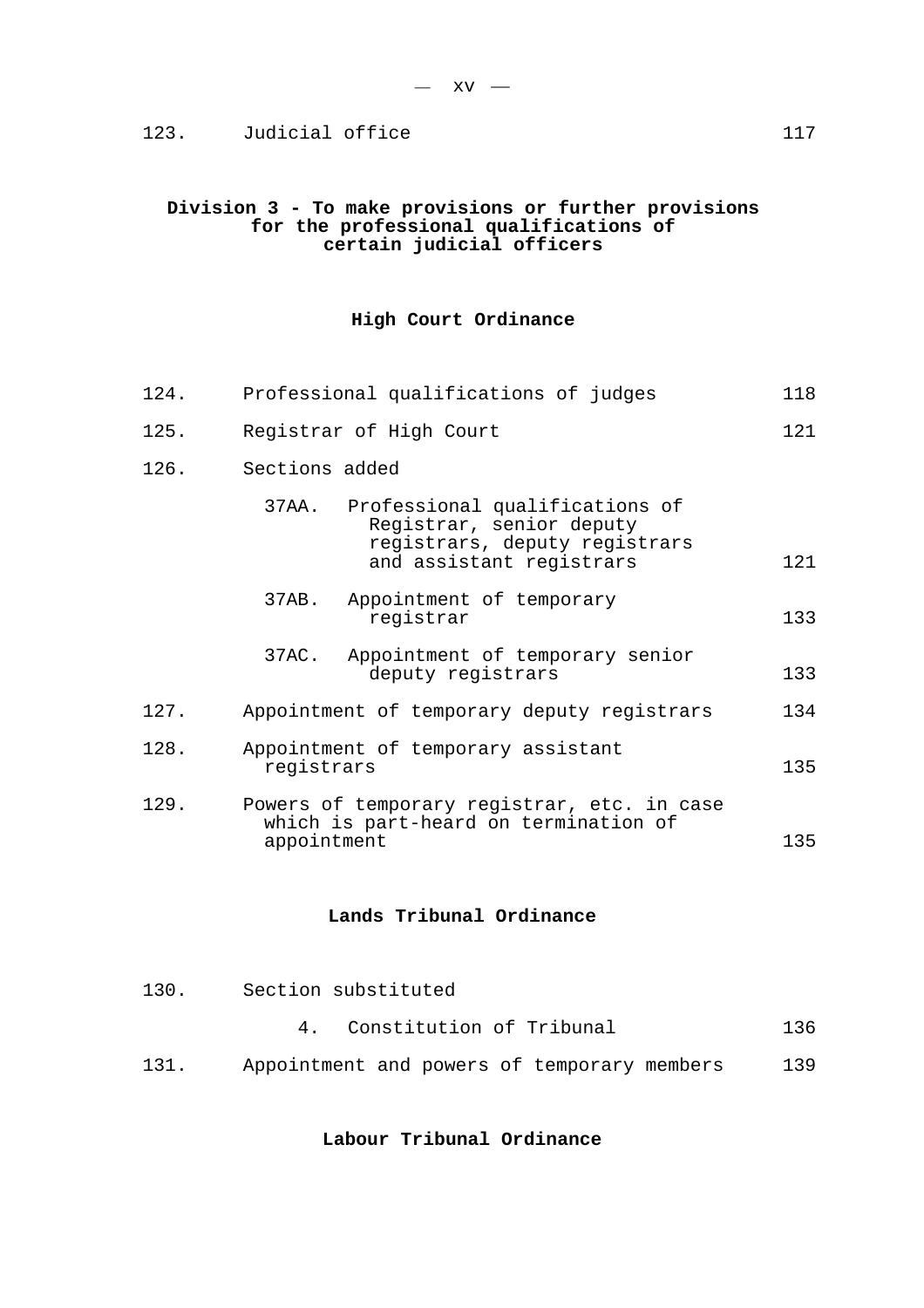132. Section added

|                    | Professional qualifications of |     |
|--------------------|--------------------------------|-----|
| presiding officers |                                | 140 |

133. Appointment of deputy presiding officers 142

### **Magistrates Ordinance**

134. Sections added

|      | 5AA. | Professional qualifications of<br>permanent magistrates | 143 |  |
|------|------|---------------------------------------------------------|-----|--|
|      | 5AB. | Professional qualifications of<br>special magistrates   | 145 |  |
| 135. |      | Appointment of deputy magistrates                       | 148 |  |

# **District Court Ordinance**

| 136. | Professional qualifications of District<br>Judges                                                   | 148 |
|------|-----------------------------------------------------------------------------------------------------|-----|
| 137. | Appointment of deputy District Judges                                                               | 151 |
| 138. | Officers of the Court                                                                               | 151 |
| 139. | Sections added                                                                                      |     |
|      | Professional qualifications of<br>14AA.<br>Registrar, deputy registrars<br>and assistant registrars | 152 |
|      | Appointment of temporary<br>14AB.<br>registrar                                                      | 154 |
| 140. | Appointment of temporary deputy registrars                                                          | 155 |
| 141. | Appointment of temporary assistant<br>registrars                                                    | 155 |
| 142. | Powers of temporary registrar, etc. in case<br>which is part-heard on termination of<br>appointment | 155 |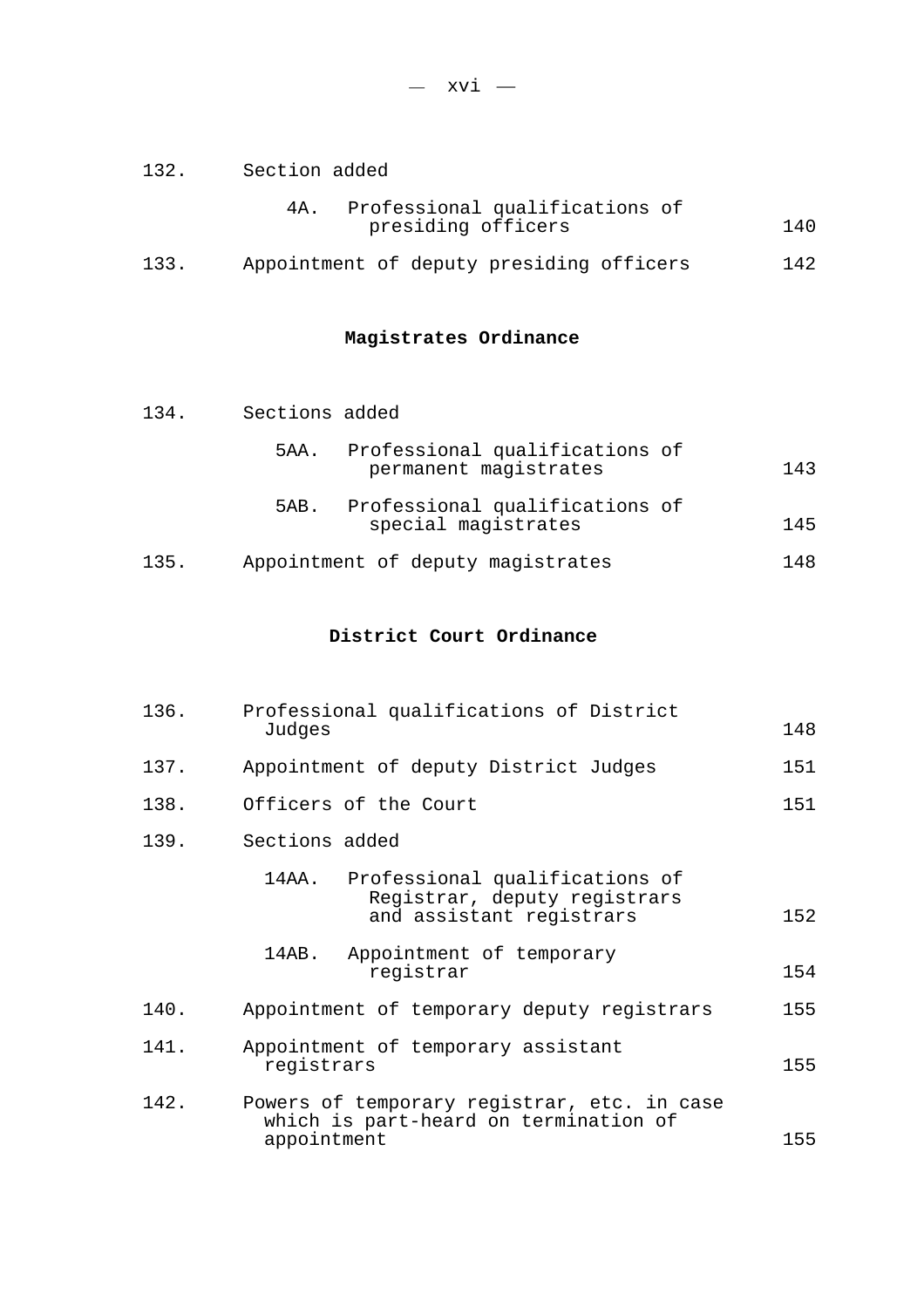### **Small Claims Tribunal Ordinance**

| 143. | Appointment of adjudicators                               | 156 |
|------|-----------------------------------------------------------|-----|
| 144. | Section added                                             |     |
|      | Professional qualifications of<br>4 A A .<br>adjudicators | 156 |
| 145. | Appointment and powers of deputy<br>adjudicators          | 158 |
|      | Hong Kong Court of Final Appeal Ordinance                 |     |
| 146. | Chief Justice                                             | 158 |
| 147. | Professional qualifications of judges                     | 159 |
| 148. | Tenure of office                                          | 160 |
| 149. | The Registrar                                             | 160 |
|      | Coroners Ordinance                                        |     |
| 150. | Appointment of coroners                                   | 161 |
| 151. | Section added                                             |     |
|      | Professional qualifications of<br>3AA.<br>coroners        | 161 |
| 152. | Appointment of deputy coroners                            | 163 |
|      | Saving Provisions                                         |     |

| 153. | Saving provisions |  |
|------|-------------------|--|
|      |                   |  |

**Consequential Amendments**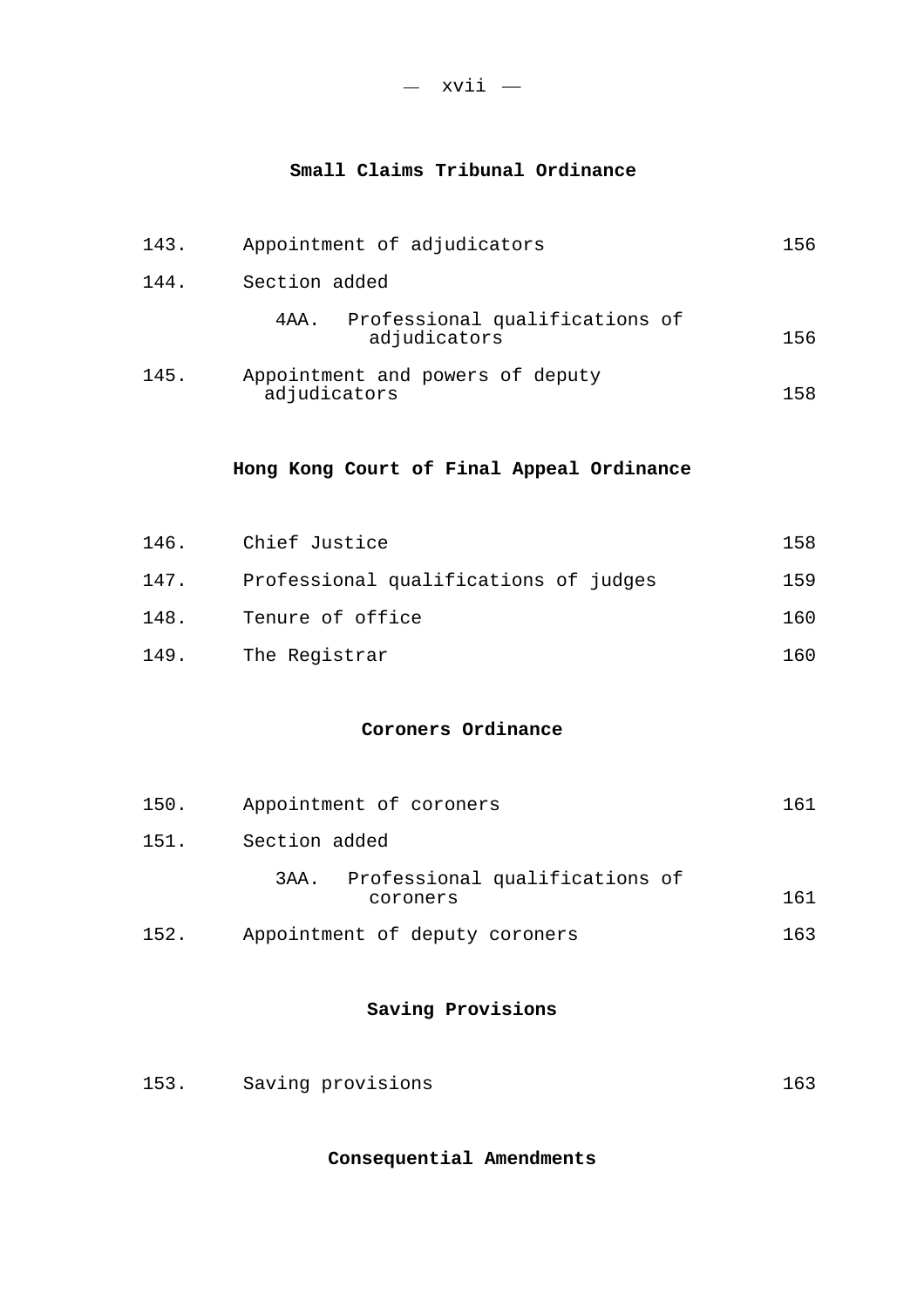### **Interpretation and General Clauses Ordinance**

|      | 154. Interpretation of words and expressions | 164 |
|------|----------------------------------------------|-----|
|      | Jury Ordinance                               |     |
|      | 155. Exemptions from service                 | 164 |
|      | High Court Ordinance                         |     |
|      | 156. Interpretation                          | 165 |
|      | The Rules of the High Court                  |     |
|      | 157. Definitions                             | 165 |
|      | 158. Interpretation                          | 166 |
|      | Bankruptcy Ordinance                         |     |
| 159. | Interpretation                               | 166 |
| 160. | Jurisdiction of Registrar                    | 166 |
|      | Bankruptcy Rules                             |     |
| 161. | Interpretation                               | 167 |

### **Probate and Administration Ordinance**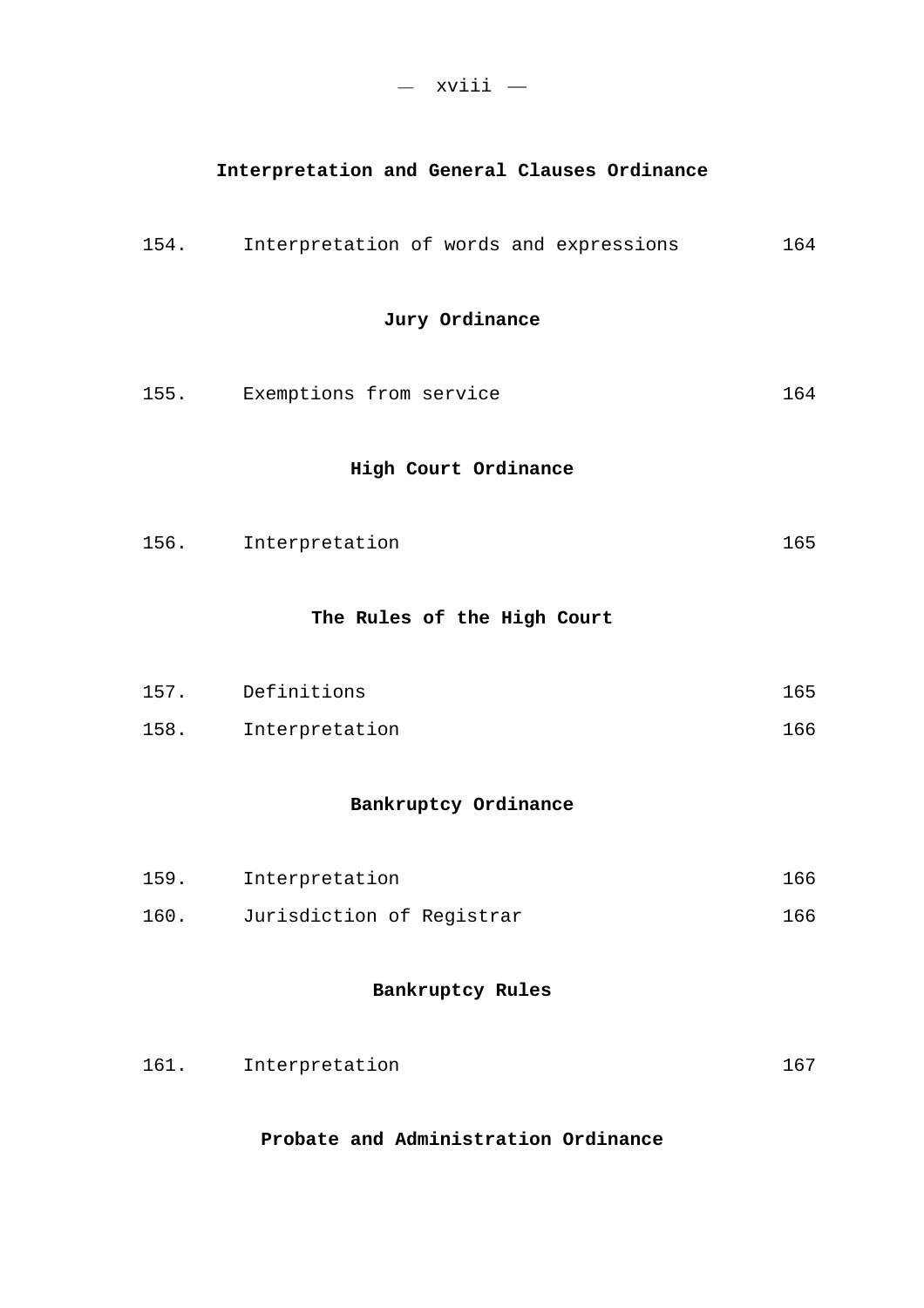| 162.                                                     | Interpretation                                                 | 167 |  |  |
|----------------------------------------------------------|----------------------------------------------------------------|-----|--|--|
| 163.                                                     | Registrar to be Official Administrator                         | 167 |  |  |
| Companies Ordinance                                      |                                                                |     |  |  |
| 164.                                                     | Jurisdiction of Registrar                                      | 168 |  |  |
|                                                          | Companies (Winding-up) Rules                                   |     |  |  |
| 165.                                                     | Interpretation of terms                                        | 168 |  |  |
|                                                          | Companies (Disqualification of Directors)<br>Proceedings Rules |     |  |  |
| 166.                                                     | Interpretation                                                 | 168 |  |  |
|                                                          | Legal Practitioners Ordinance                                  |     |  |  |
| 167.                                                     | Interpretation                                                 | 169 |  |  |
| 168.                                                     | Costs Committee                                                | 169 |  |  |
| Maintenance Orders (Reciprocal<br>Enforcement) Ordinance |                                                                |     |  |  |
| 169.                                                     | Interpretation                                                 | 169 |  |  |

### **Criminal Procedure Ordinance**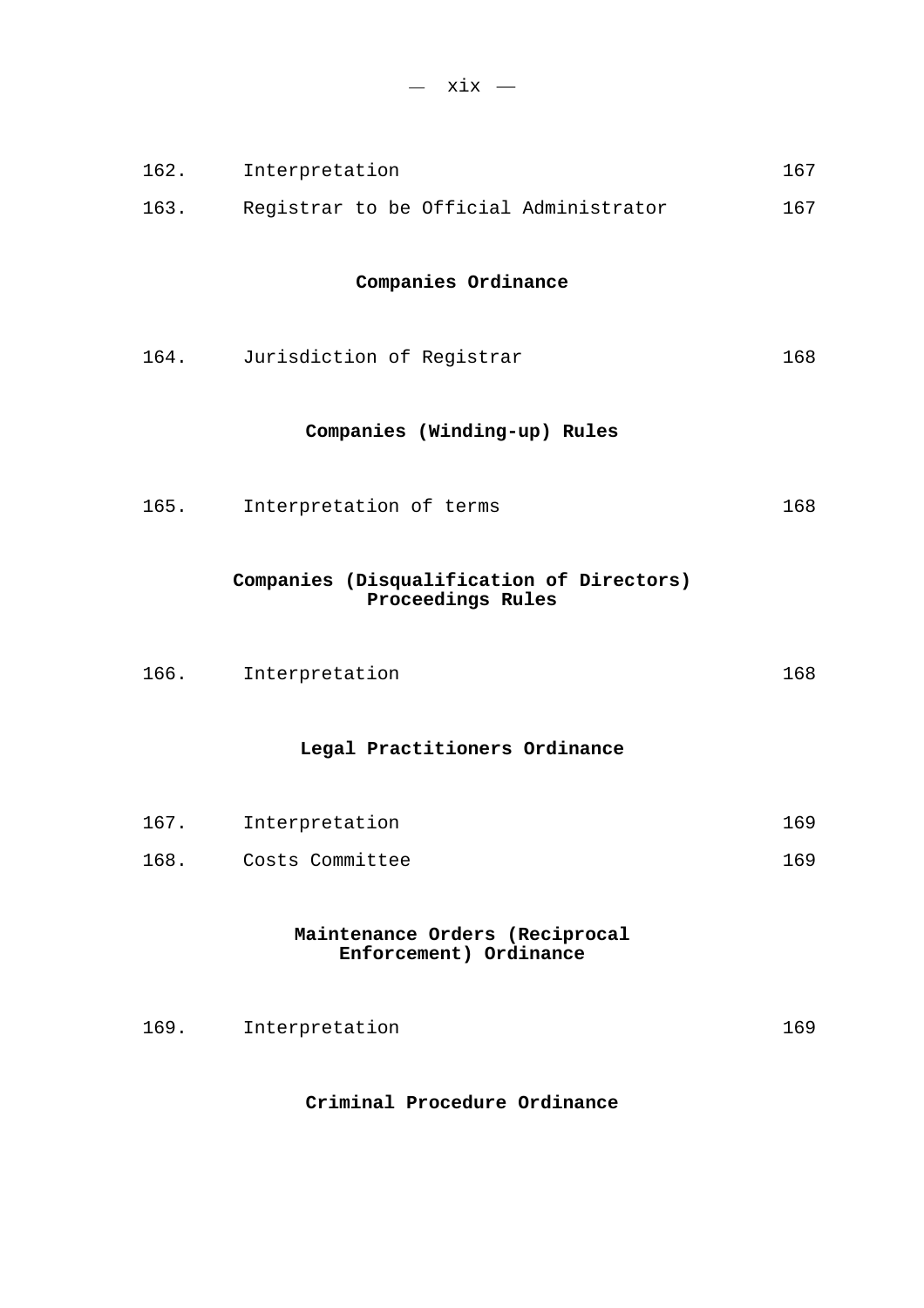|      | $-$ xx $-$                                       |     |
|------|--------------------------------------------------|-----|
|      | 170. Interpretation                              | 170 |
| 171. | Rules and orders as to practice and<br>procedure | 170 |
|      | The Rules of the District Court                  |     |
|      | 172. Interpretation                              | 170 |
|      | Partition Ordinance                              |     |
|      | 173. Memorandum for stay of proceedings          | 171 |
|      | Pension Benefits (Judicial Officers) Ordinance   |     |
|      | 174. Normal retirement age                       | 171 |
|      | Occupational Retirement Schemes Ordinance        |     |
|      | 175. Exercise of the powers of the court         | 171 |
|      |                                                  |     |

# PART 5

AMENDMENTS RELATING TO LEGAL EDUCATION AND LEGAL PRACTITIONERS

**Division 1 - To include representatives of The Chinese University of Hong Kong in the Standing Committee on Legal Education and Training** 

**Legal Practitioners Ordinance**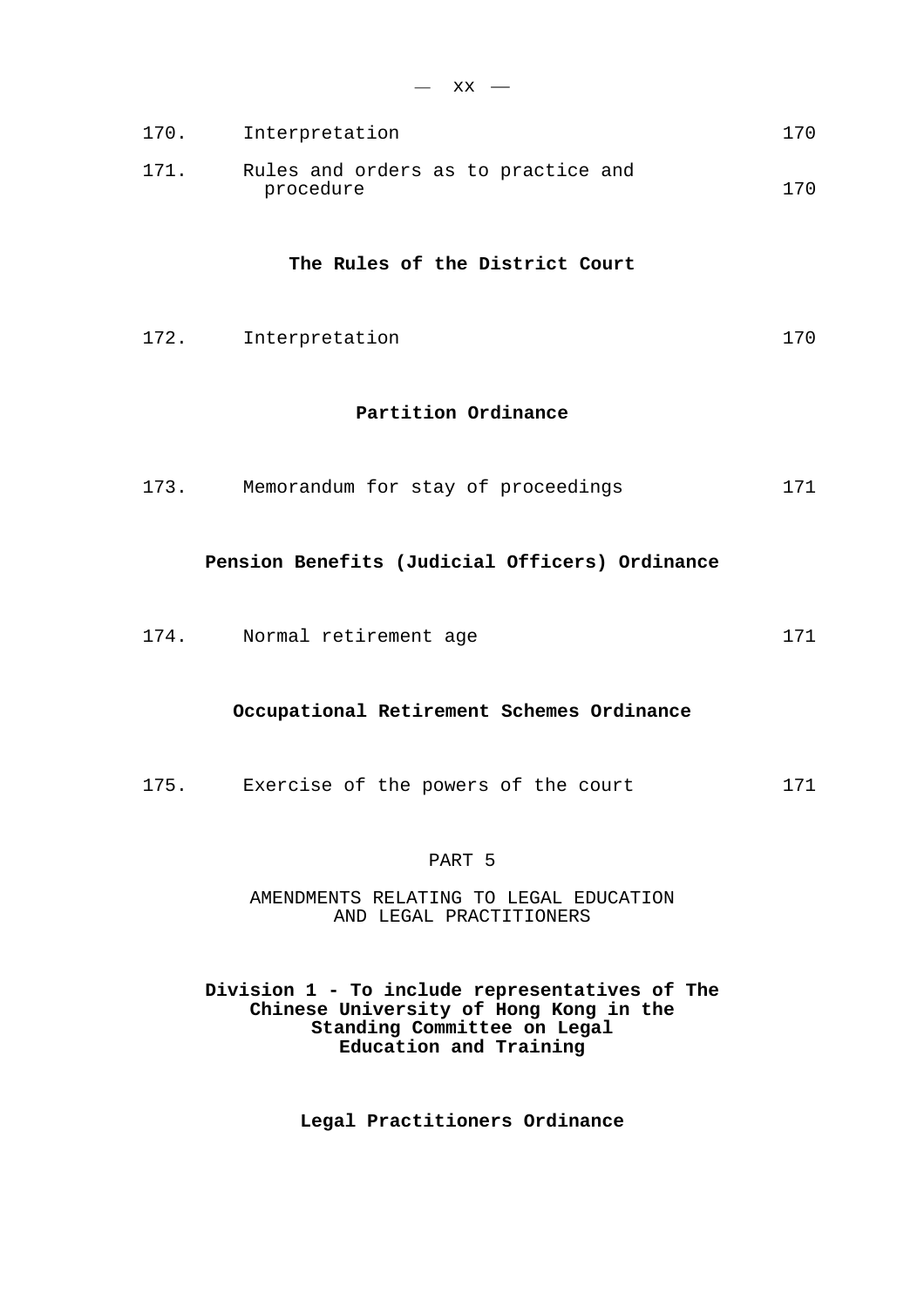176. Standing Committee on Legal Education and Training 172

## **Division 2 - To clarify the power of the Council of The Law Society of Hong Kong to make rules for solicitors**

## **Legal Practitioners Ordinance**

| 177. |                 | Power of the Council to make rules |  |  | 173 |
|------|-----------------|------------------------------------|--|--|-----|
| 178. | Indemnity rules |                                    |  |  | 174 |

### PART 6

#### MINOR AMENDMENTS

## **Division 1 - To remove the references to certain amending provisions that are no longer necessary**

## **Securities (Margin Financing)(Amendment) Ordinance 2000**

179. Consequential amendment of other Ordinances 174

### **Securities (Amendment) Ordinance 2000**

180. Regulations 174

### **Intellectual Property (Miscellaneous Amendments) Ordinance 2001**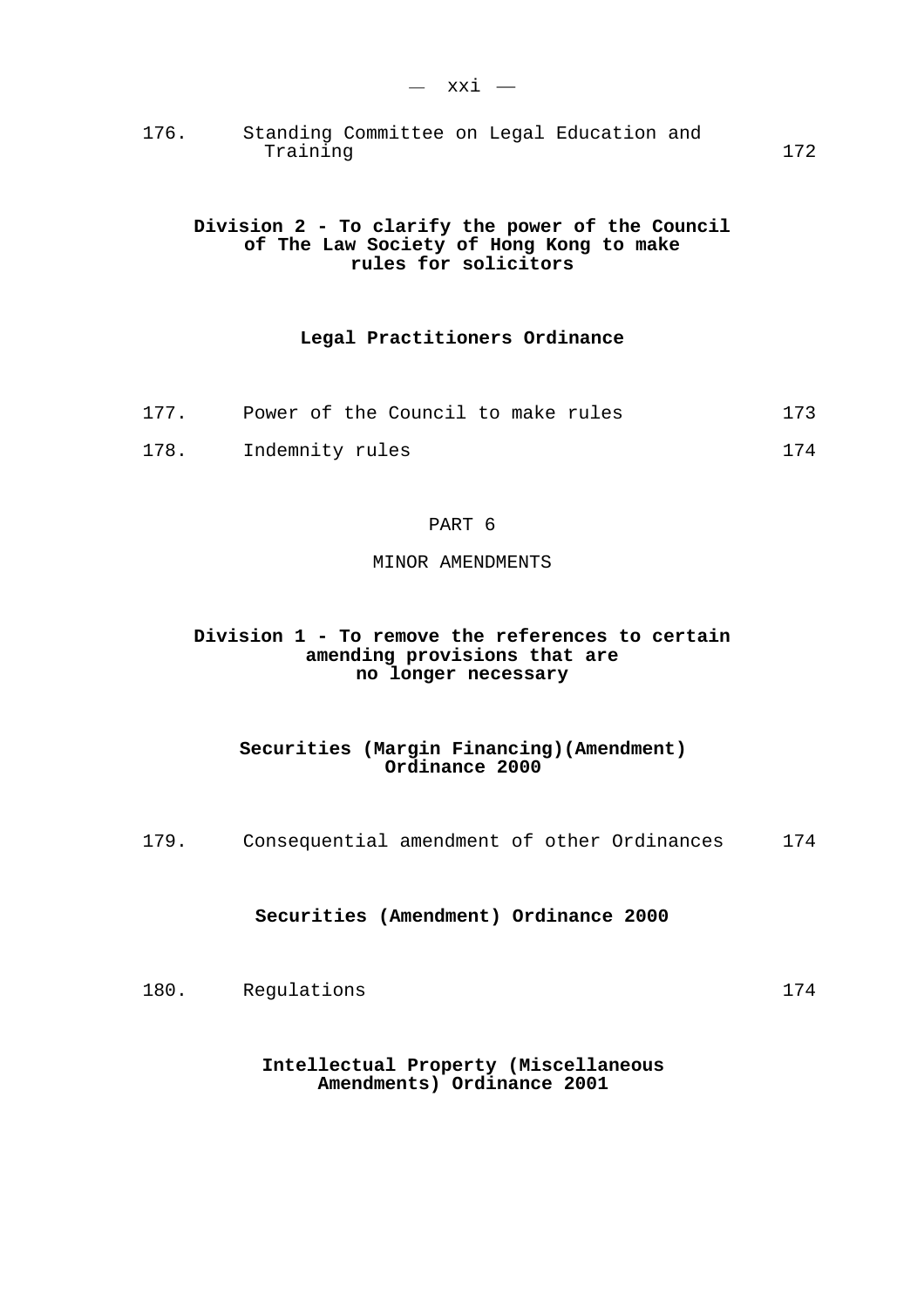| ________ |  |
|----------|--|
|          |  |

| 181. | "official journal" substituted for<br>"Gazette" |  | 175 |
|------|-------------------------------------------------|--|-----|
| 182. | "official journal" substituted for              |  |     |

"Gazette" 175

#### **Securities and Futures Ordinance**

183. Savings, transitional, consequential and related provisions, etc. 175

## **Division 2 - To achieve internal consistency in terminology and consistency between the Chinese and English texts of certain Ordinances**

## **Landlord and Tenant (Consolidation) Ordinance**

184. Fraudulent removal of property by tenant 176

#### **Import and Export Ordinance**

185. Restriction on carriage, etc. of prescribed articles in Hong Kong waters 176

## **Pensions Ordinance**

186. Pension or allowance may be suspended on certain post-retirement employment 176

#### **Pensions Regulations**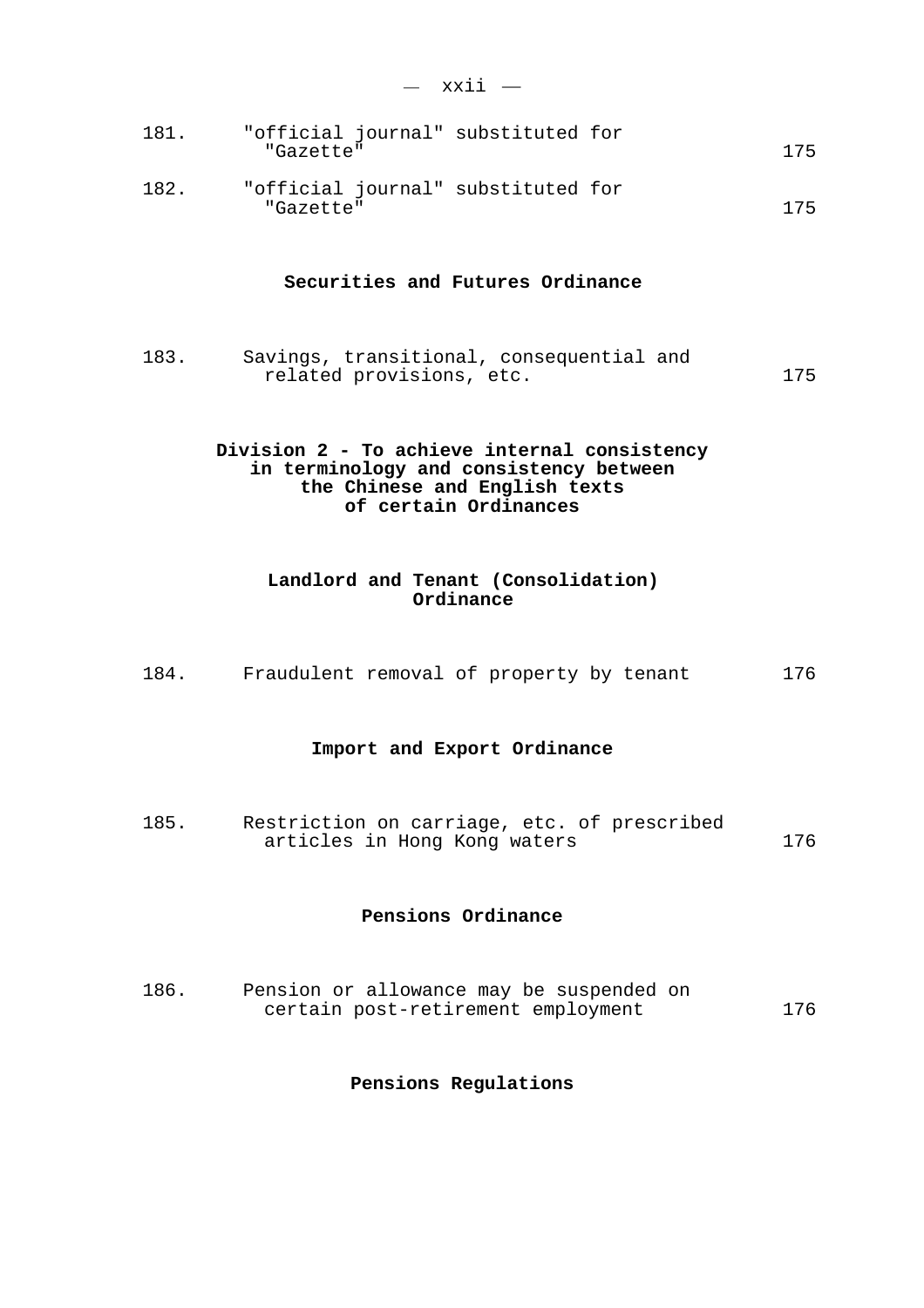187. Additional pension in respect of war service 177

## **Immigration (Refugee Status Review Boards)(Procedure) Regulations**

188. The representative of the applicant 177

## **Summary Offences Ordinance**

189. Nuisances committed in public places, etc. 177

## **International Organizations (Privileges and Immunities) Ordinance**

190. Application of national laws 178

#### **Securities and Futures Ordinance**

| 191. | Rules by Commission                                                                                      | 178 |
|------|----------------------------------------------------------------------------------------------------------|-----|
| 192. | Circumstances in which duty of disclosure<br>arises                                                      | 178 |
| 193. | Notification of family and corporate<br>interests and short positions by director<br>and chief executive | 178 |
| 194. | Notification to be given by director and<br>chief executive                                              | 179 |
| 195. | Interpretation and general provisions                                                                    | 179 |
| 196. | Exchange companies, clearing houses and<br>exchange controllers                                          | 179 |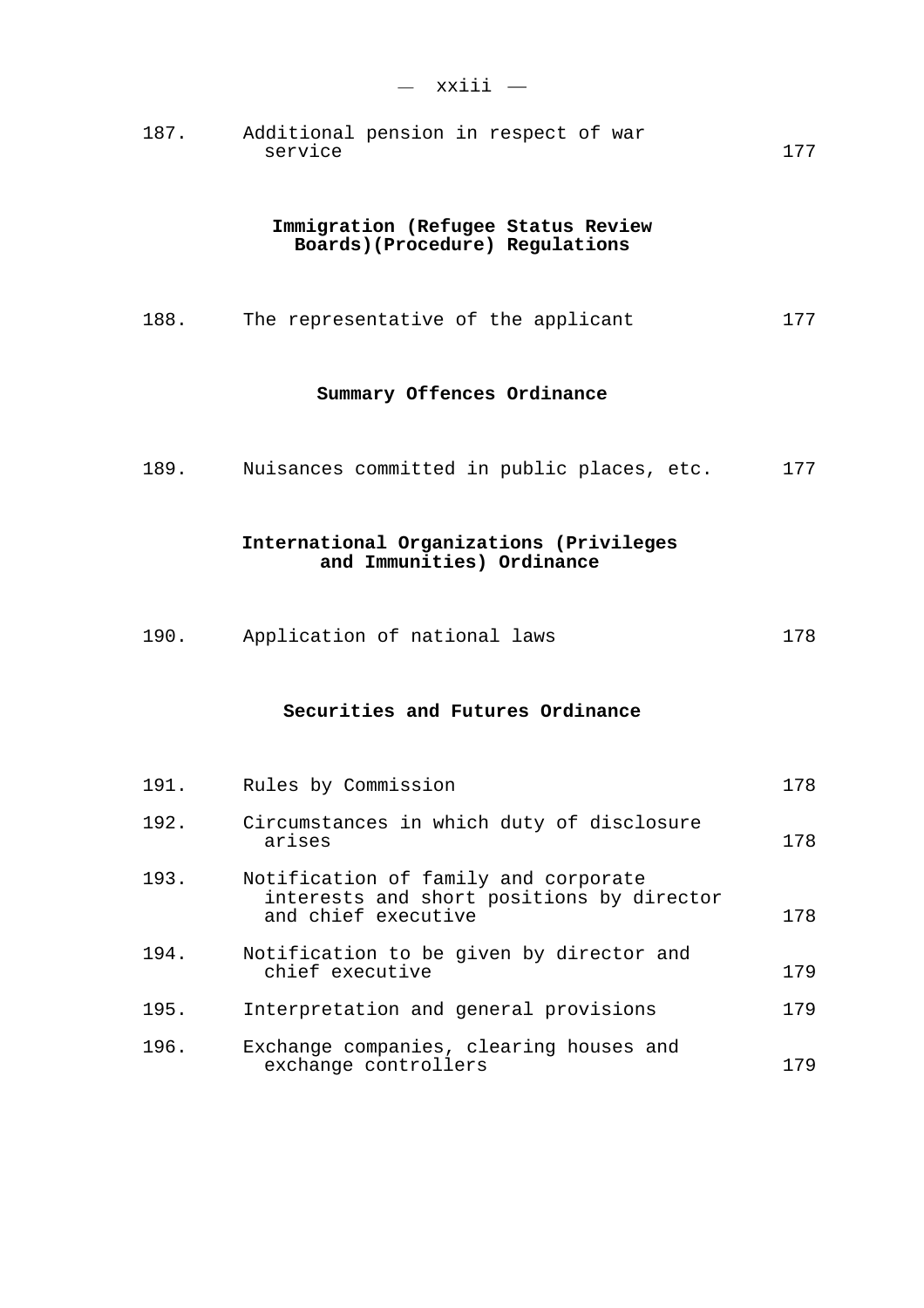**Division 3 - To replace the English title of the Shipping and Port Control Regulations in an Ordinance with its Chinese title** 

**Merchant Shipping (Seafarers) Ordinance** 

197. Interpretation 197. 179

# **Division 4 - To rectify errors in the references in certain provisions to other provisions**

## **Firearms and Ammunition Ordinance**

198. Carrying arms or ammunition or imitation firearm with criminal intent 180

## **Air Transport (Licensing of Air Services) Regulations**

- 199. Public and private inquiries 180
- 200. Forms 180

**Division 5 - To update the references in certain Ordinances to the title of a set of regulations made under the Dangerous Goods Ordinance** 

## **Pilotage Ordinance**

201. Ships subject to compulsory pilotage 181

**Eastern Harbour Crossing Road Tunnel By-laws**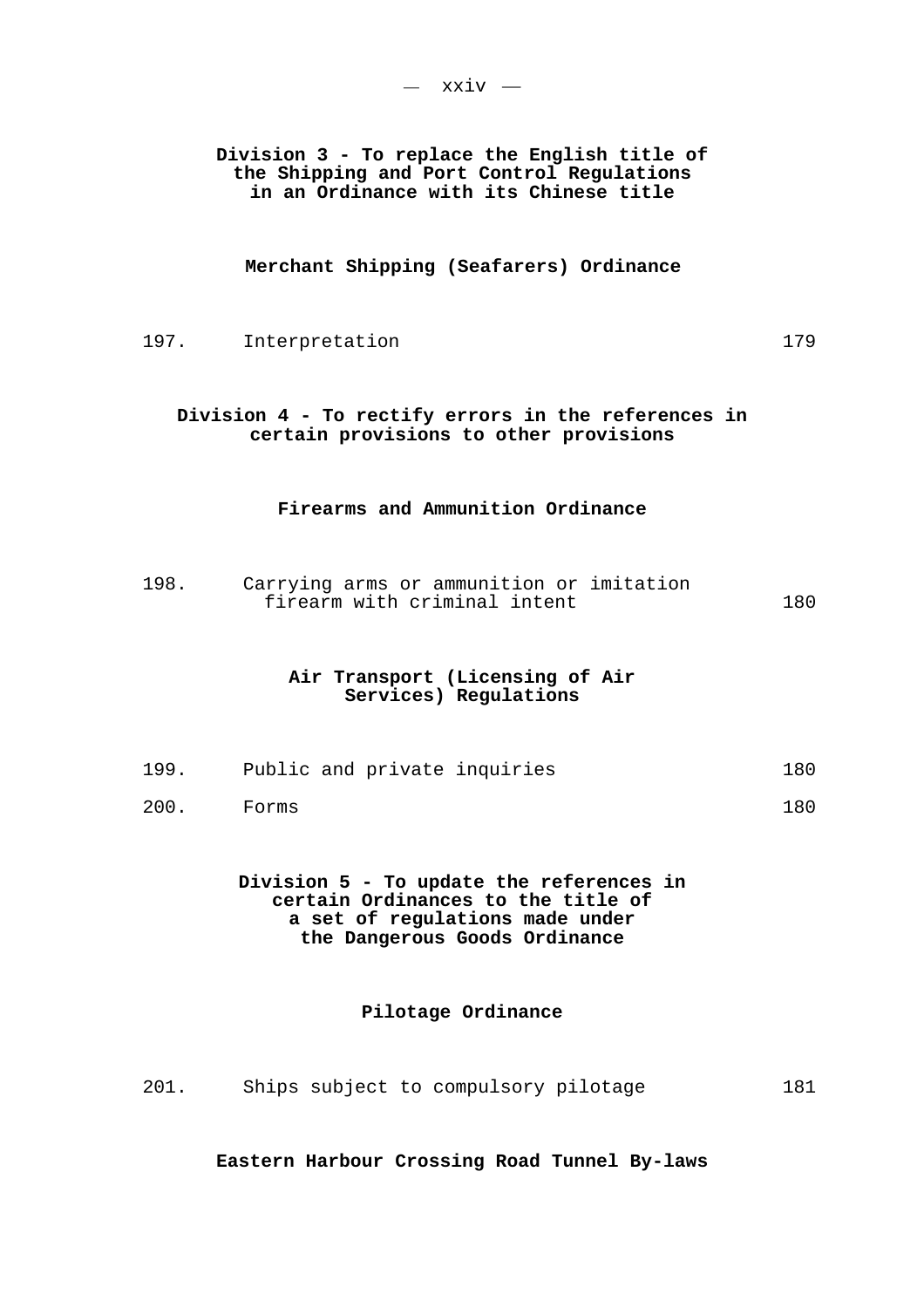$-$  xxv  $-$ 

| 202. | Vehicles prohibited                                                                                                                                            | 181 |
|------|----------------------------------------------------------------------------------------------------------------------------------------------------------------|-----|
| 203. | Vehicles conveying dangerous goods                                                                                                                             | 181 |
|      | Radiation (Control of Radioactive<br>Substances) Regulations                                                                                                   |     |
| 204. | Conveyance of radioactive substances on<br>vehicles or vessels                                                                                                 | 182 |
|      | Road Tunnels (Government) Regulations                                                                                                                          |     |
| 205. | Prohibition against vehicles conveying<br>dangerous goods                                                                                                      | 182 |
|      | Electricity (Wiring) Regulations                                                                                                                               |     |
| 206. | Periodic inspection, testing and<br>certification                                                                                                              | 182 |
|      | Division 6 - To update the references<br>in certain Ordinances to the title of<br>a notice given for the purposes<br>of the Prevention of<br>Bribery Ordinance |     |
|      | Fire Services Ordinance                                                                                                                                        |     |
| 207. | What the Fund consists of                                                                                                                                      | 183 |

**Police Force Ordinance**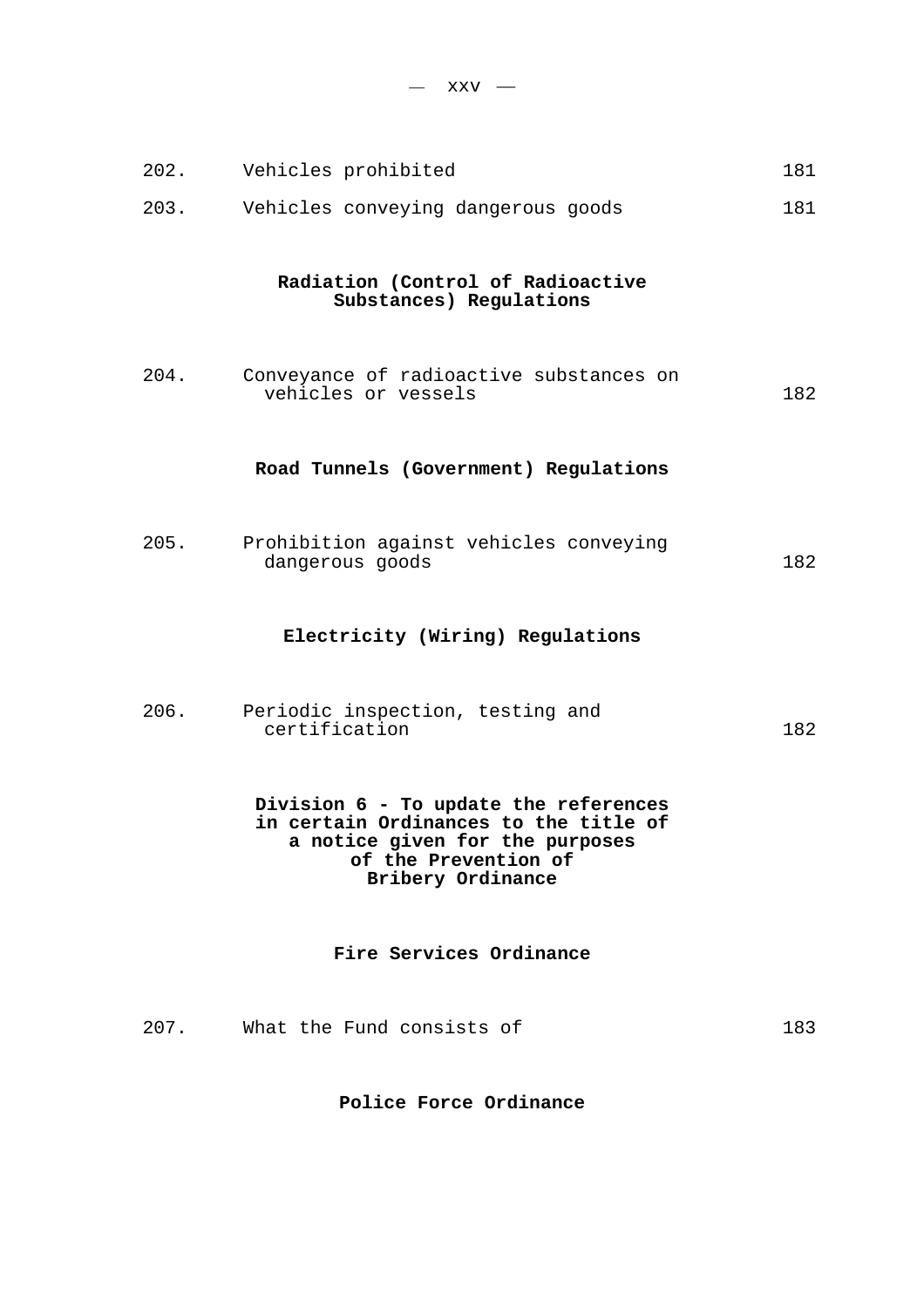| — ххvi —                                                                                                                                              |     |
|-------------------------------------------------------------------------------------------------------------------------------------------------------|-----|
| 208. What the Police Welfare Fund consists of                                                                                                         | 183 |
| Prisons Ordinance                                                                                                                                     |     |
| 209. What the Fund consists of                                                                                                                        | 184 |
| Government Flying Service Ordinance                                                                                                                   |     |
| 210. Establishment of the fund                                                                                                                        | 184 |
| Immigration Service Ordinance                                                                                                                         |     |
| 211. What the Fund consists of                                                                                                                        | 184 |
| Customs and Excise Service Ordinance                                                                                                                  |     |
| 212. What the Fund consists of                                                                                                                        | 185 |
| Division 7 - To update the references in<br>certain Ordinances to the title of a<br>regulation made under the Customs<br>and Excise Service Ordinance |     |
| Specification of Public Offices                                                                                                                       |     |
| 213. Schedule amended                                                                                                                                 | 185 |

**Customs and Excise Service Ordinance**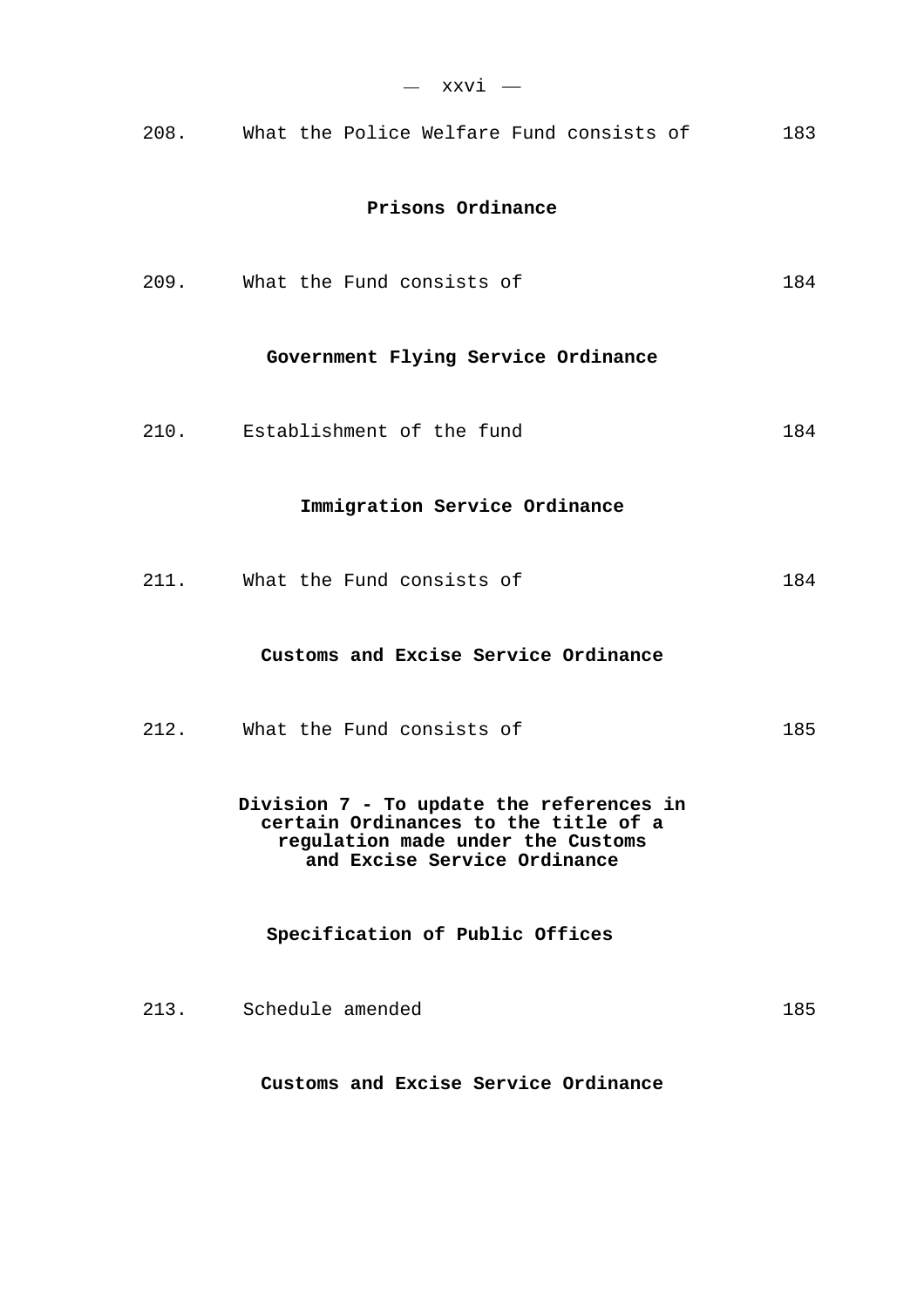214. Amendment of references to Preventive Service in Ordinances and documents 186

## **Division 8 - To provide for consequential amendments that were omitted in previous amendment exercises**

# **Labour Tribunal Ordinance**

215. Interest on claims and awards 186

### **Companies Ordinance**

| 216. | Submission of certified copies |  | 186 |
|------|--------------------------------|--|-----|
| 217. | Submission of certified copies |  | 187 |

#### **Companies (Amendment) Ordinance 2004**

| 218. | Amendments to the Companies Ordinance<br>relating to oversea companies and |     |
|------|----------------------------------------------------------------------------|-----|
|      | incorporation procedures                                                   | 187 |
| 219. | Consequential and other amendments                                         | 188 |

#### **Frozen Confections Regulation**

220. Offences and penalties 188

## **Milk Regulation**

221. Offences and penalties 189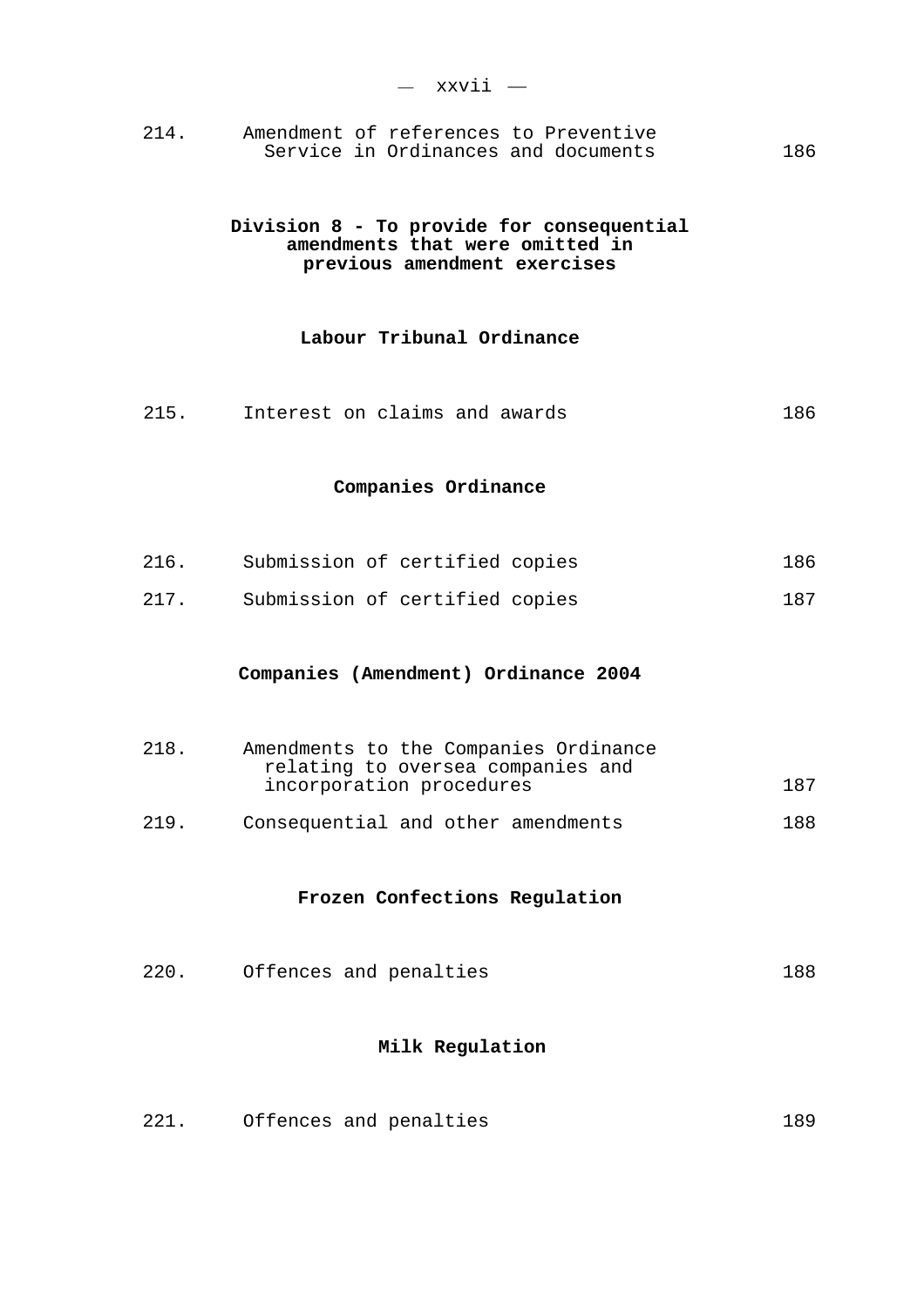# **Small Claims Tribunal Ordinance**

| 222. |  | Interest on awards | 189 |  |
|------|--|--------------------|-----|--|
|------|--|--------------------|-----|--|

# **Administrative Appeals Board Ordinance**

| 223.<br>Schedule amended |  |
|--------------------------|--|
|--------------------------|--|

# **Legislative Council Ordinance**

| 224.<br>Interpretation: Part VIA |  | 190. |
|----------------------------------|--|------|
|----------------------------------|--|------|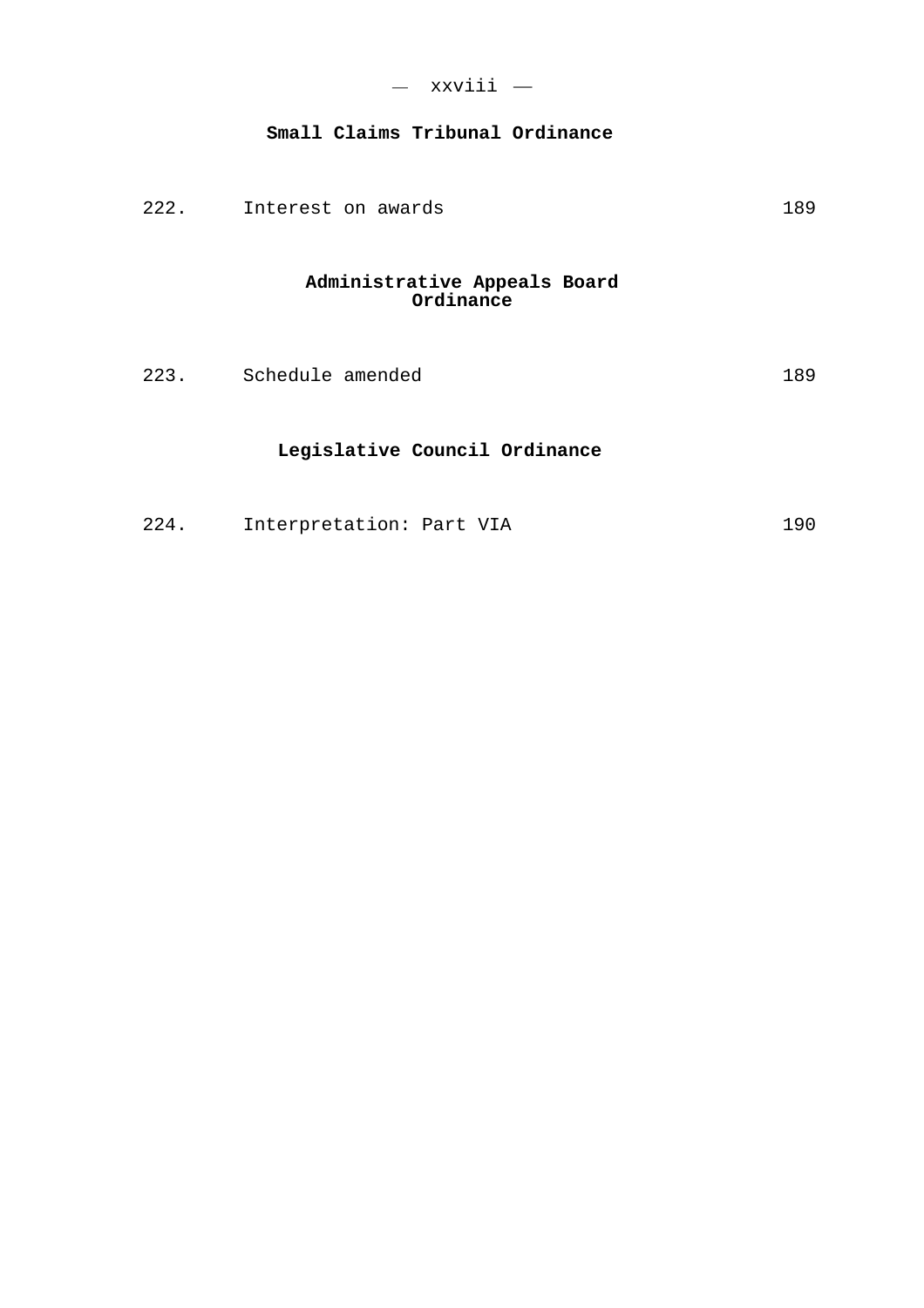A BILL

To

Provide for miscellaneous amendments to various Ordinances and for connected purposes.

Enacted by the Legislative Council.

## PART 1

### PRELIMINARY

# **1. Short title**

 This Ordinance may be cited as the Statute Law (Miscellaneous Provisions) Ordinance 2005.

## **2. Commencement**

 (1) This Ordinance, except Division 1 of Part 5, shall come into operation on the day on which it is published in the Gazette.

 (2) Division 1 of Part 5 shall come into operation on a day to be appointed by the Secretary for Justice by notice published in the Gazette.

# PART 2

# AMENDMENTS RELATING TO THE TRANSFER OF FUNCTIONS AND POWERS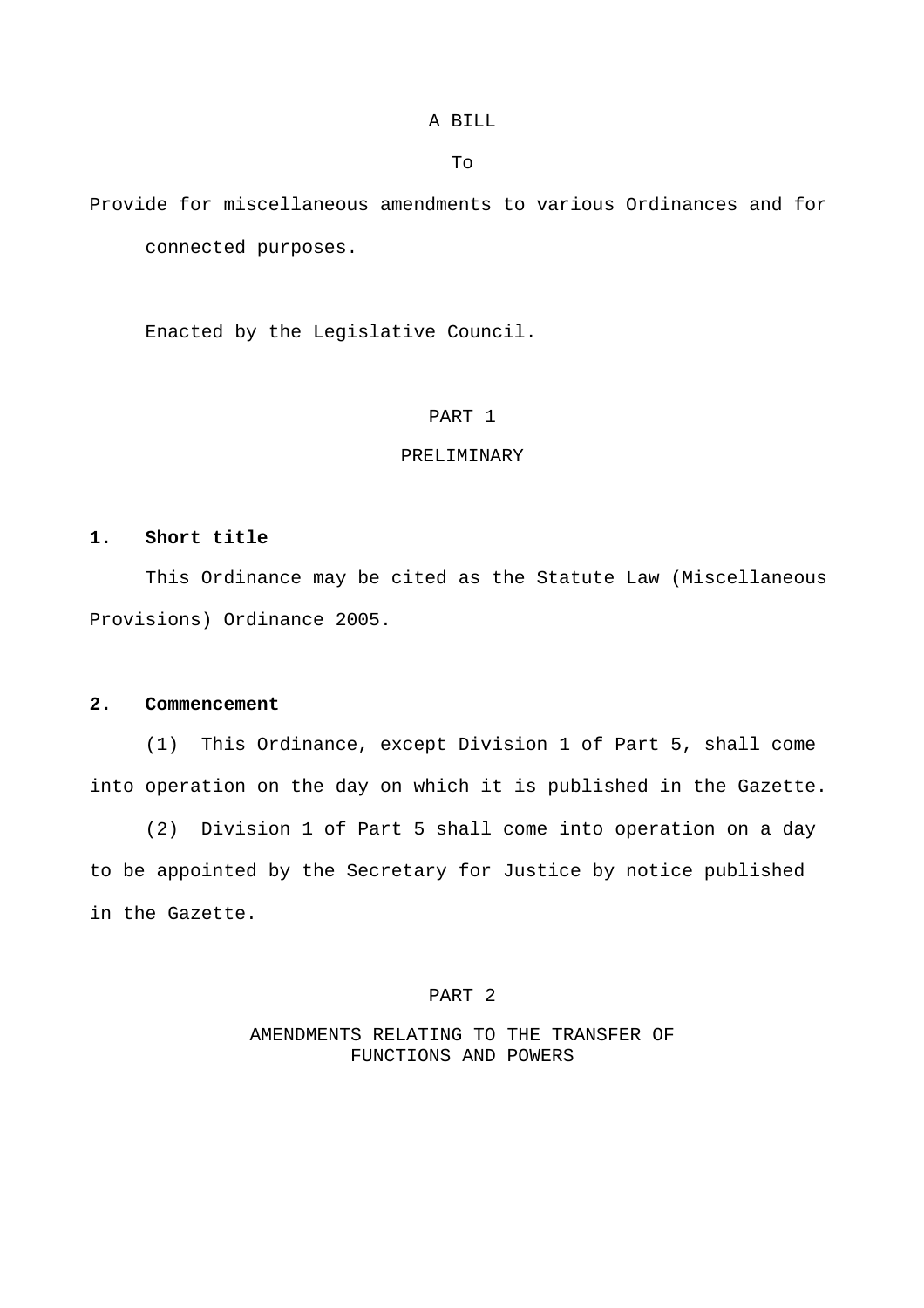# **Division 1 - To transfer to the Secretary for the Civil Service certain functions of the Chief Secretary for Administration relating to the pensions of public officers**

#### **Widows and Orphans Pension Ordinance**

## **3. Contributors to other schemes**

 Section 4(3) of the Widows and Orphans Pension Ordinance (Cap. 94) is amended by repealing "Chief Secretary for Administration" where it twice appears and substituting "Secretary for the Civil Service".

# **Pension Benefits Ordinance**

#### **4. Power to amend Schedule**

 Section 34 of the Pension Benefits Ordinance (Cap. 99) is amended by repealing "Chief Secretary for Administration" and substituting "Secretary for the Civil Service".

> **Division 2 - To transfer to the Director of the Chief Executive's Office the function of the Chief Secretary for Administration to administer the Oath of Secrecy to the Clerk and Deputy Clerk to the Executive Council**

> > **Oaths and Declarations Ordinance**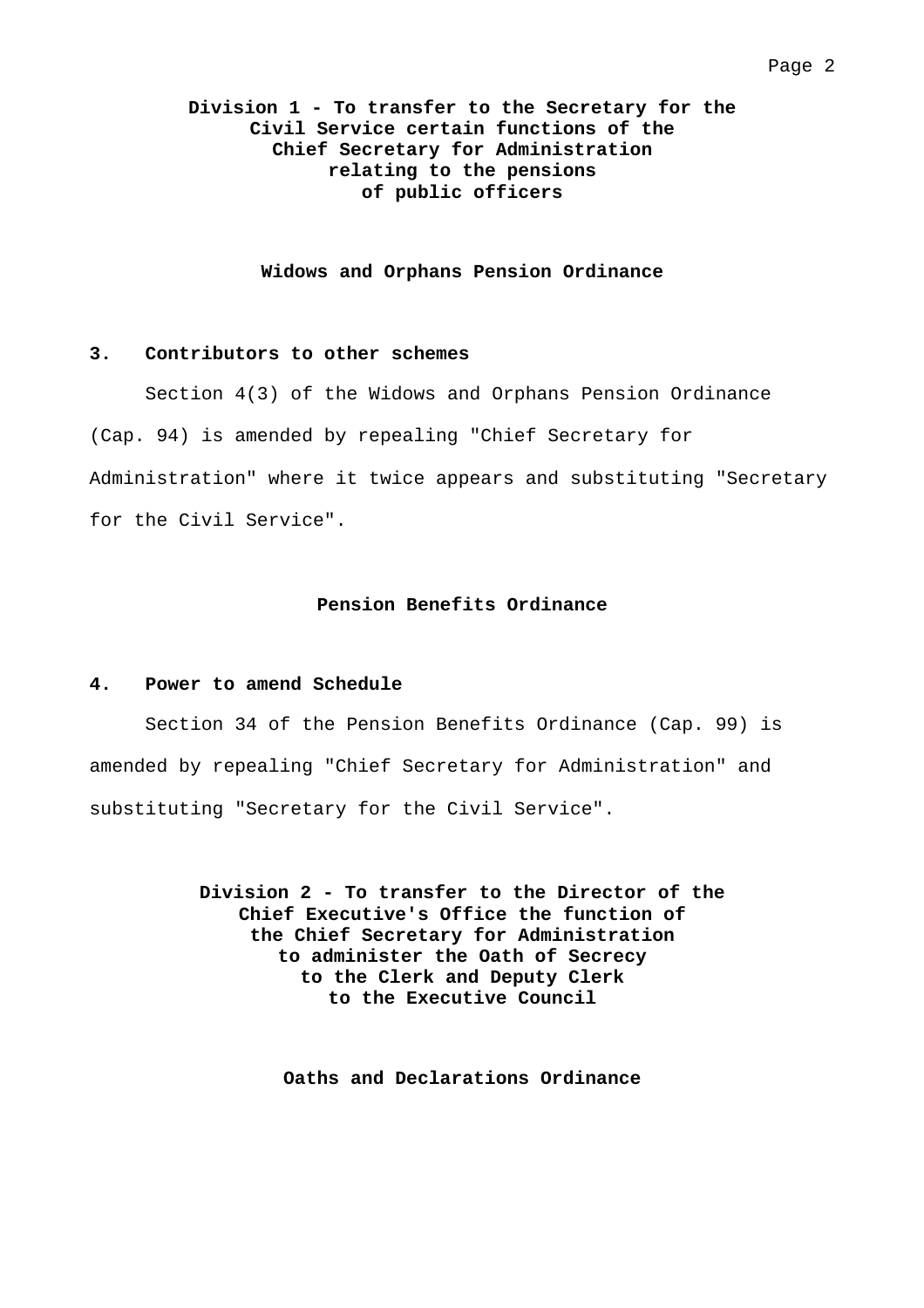#### Page 3

## **5. Oaths of Clerk and Deputy Clerk to the Executive Council**

 Section 20 of the Oaths and Declarations Ordinance (Cap. 11) is amended by repealing "Chief Secretary for Administration" and substituting "Director of the Chief Executive's Office".

# **Division 3 - To transfer to the Administrative Appeals Board the function of the Chief Executive in Council to determine appeals under the Medical Clinics Ordinance**

## **Medical Clinics Ordinance**

#### **6. Right of appeal**

 Section 12(1) of the Medical Clinics Ordinance (Cap. 343) is amended by repealing "or within such further time as the Chief Executive in Council may allow, appeal against it by way of petition to the Chief Executive in Council." and substituting ", appeal against it to the Administrative Appeals Board.".

### **Administrative Appeals Board Ordinance**

## **7. Schedule amended**

 The Schedule to the Administrative Appeals Board Ordinance (Cap. 442) is amended by adding -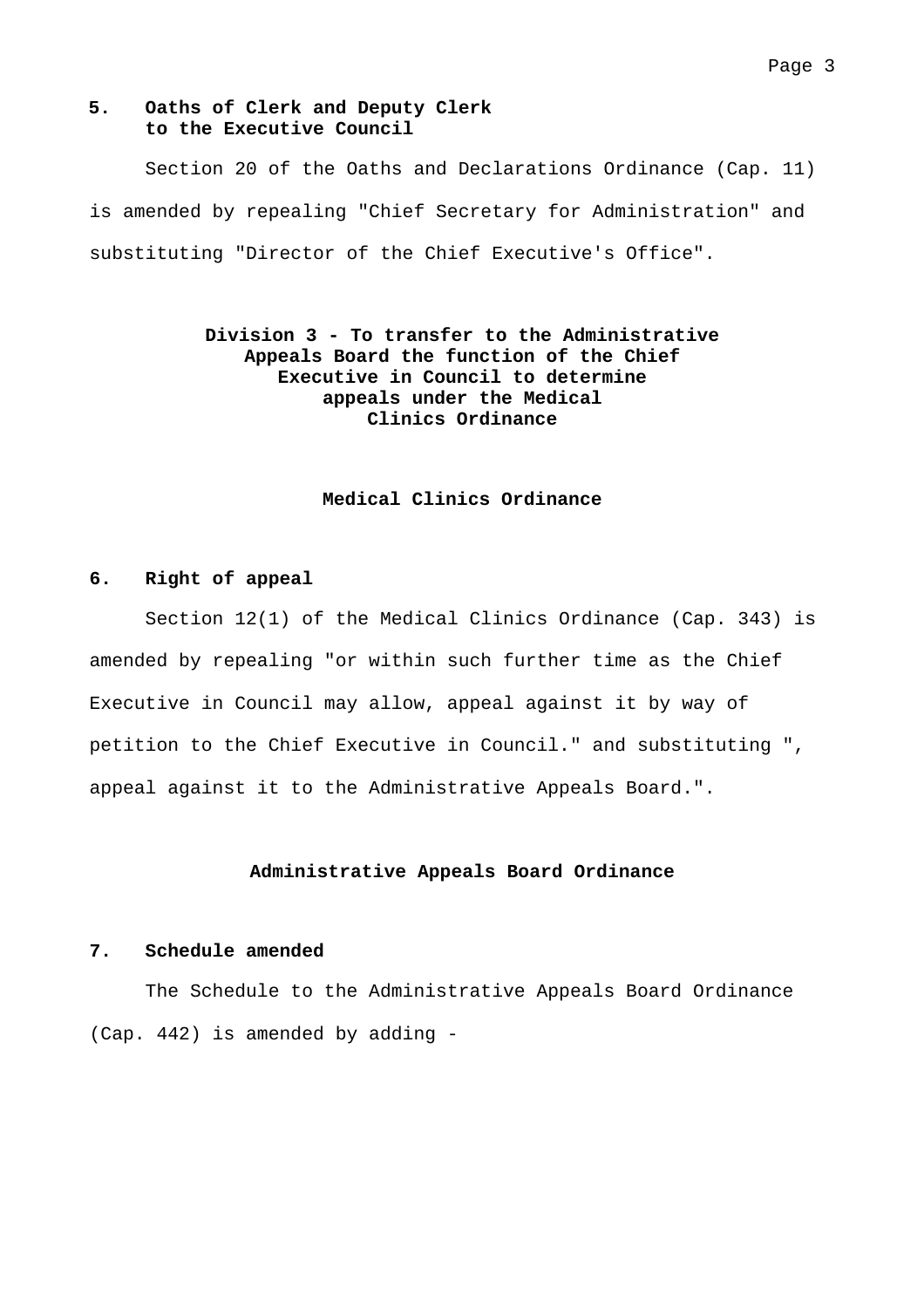- "62. Medical Clinics (a) A refusal by the Registrar of Ordinance (Cap. 343) Clinics under section 8 to grant or renew an exemption in respect of a clinic.
	- (b) A cancellation by the Registrar of Clinics under section 8 of an exemption granted in respect of a clinic.
	- (c) An order by the Registrar of Clinics under section 11 to refuse an application for the registration of a clinic or to cancel the registration of a clinic.".

**Division 4 - To transfer to the Chief Judge from the Chief Justice the chairmanship of certain Rules Committees** 

**High Court Ordinance** 

## **8. Rules Committee**

Section 55 of the High Court Ordinance (Cap. 4) is amended -

 $(a)$  in subsection  $(1)$  -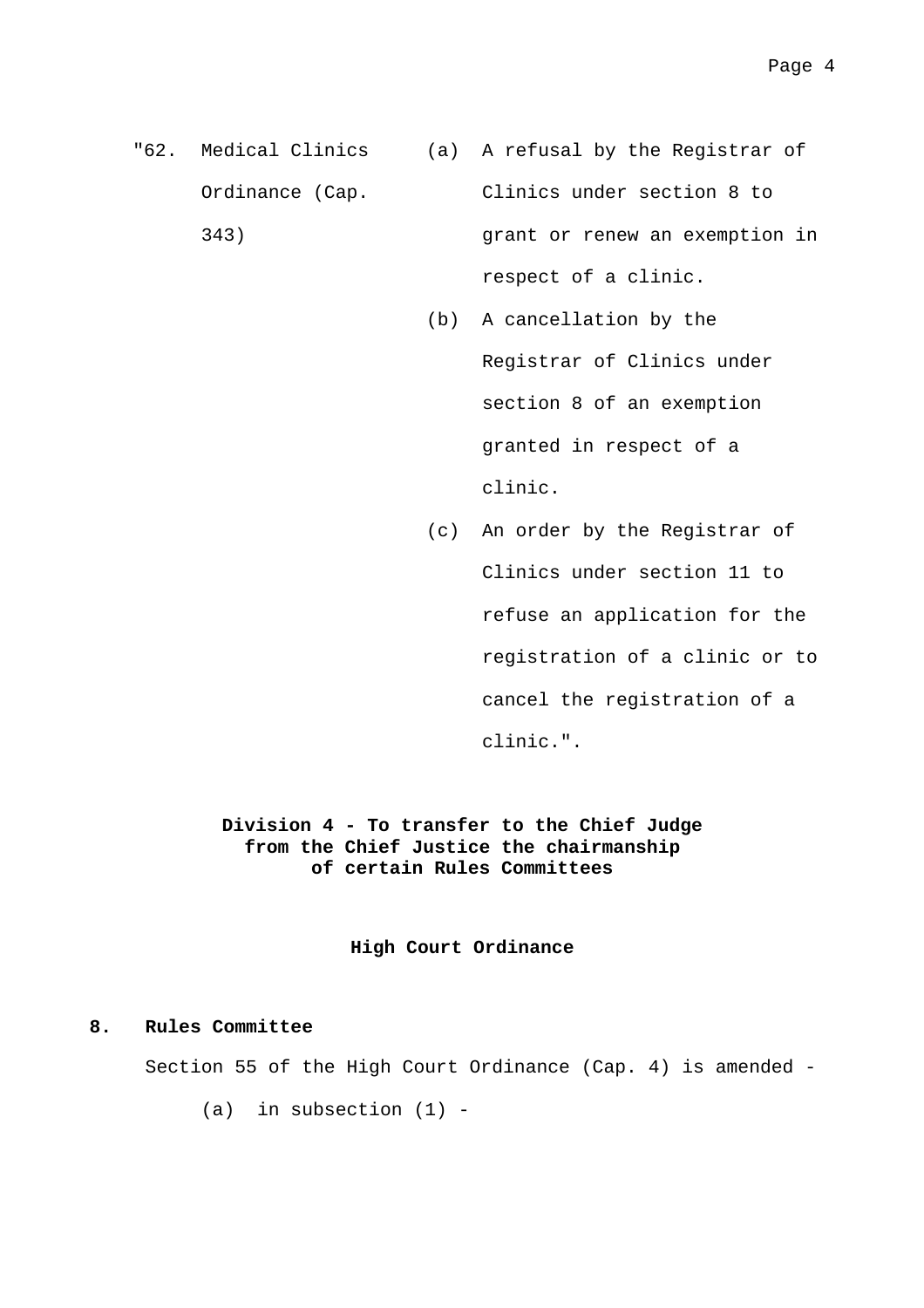- (i) in paragraph (a), by repealing "Chief Justice" and substituting "Chief Judge of the High Court, who shall be chairman";
- (ii) in paragraphs (b) and (c), by repealing "Chief Justice" and substituting "Chief Judge of the High Court";
- (b) in subsection (1A), by repealing "Chief Justice" and substituting "Chief Judge of the High Court".

#### **Criminal Procedure Ordinance**

## **9. Rules and orders as to practice and procedure**

Section  $9(1)(a)$ , (b), (c) and (h) of the Criminal Procedure Ordinance (Cap. 221) is amended by repealing "Chief Justice" and substituting "Chief Judge".

#### **District Court Ordinance**

#### **10. District Court Rules Committee**

 Section 17 of the District Court Ordinance (Cap. 336) is amended -

- (a) in subsection (1), by repealing "Chief Justice" where it twice appears and substituting "Chief Judge";
- (b) in subsection (3), by repealing "Chief Justice" and substituting "Chief Judge";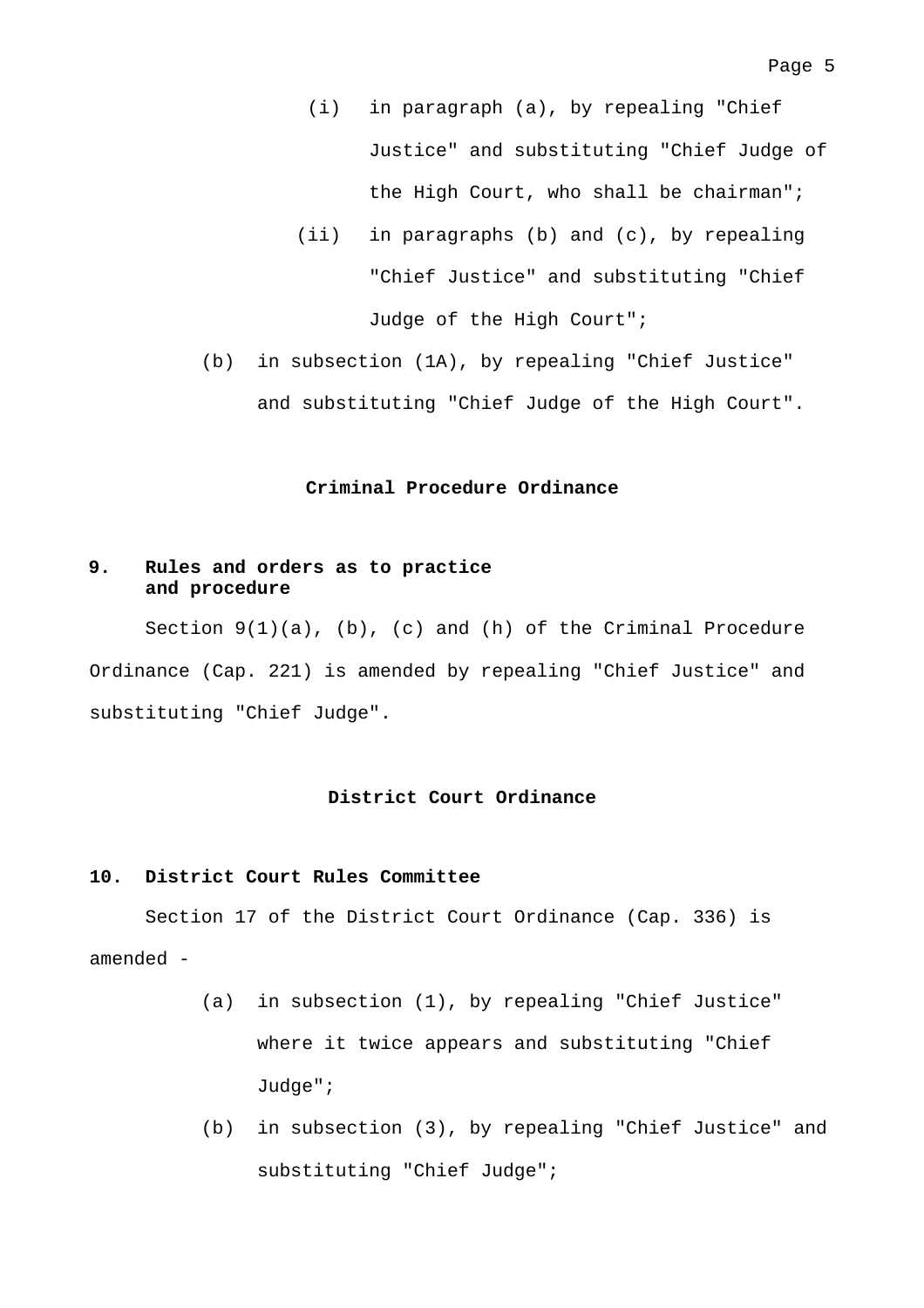(c) in subsection (4), by repealing "Chief Justice" and substituting "Chief Judge".

# **Division 5 - To transfer to the Chief Judge certain rule-making and related powers of the Chief Justice under the Matrimonial Causes Ordinance**

## **Matrimonial Causes Ordinance**

#### **11. Hearing of petition**

 Section 15(5) of the Matrimonial Causes Ordinance (Cap. 179) is amended by repealing "Chief Justice" and substituting "Chief Judge".

### **12. Rules**

 Section 18B is amended by repealing "Chief Justice" and substituting "Chief Judge".

## **13. Rules**

 Section 54(1) and (2) is amended by repealing "Chief Justice" and substituting "Chief Judge".

#### **Matrimonial Causes Rules**

# **14. Practice to be observed in District Court**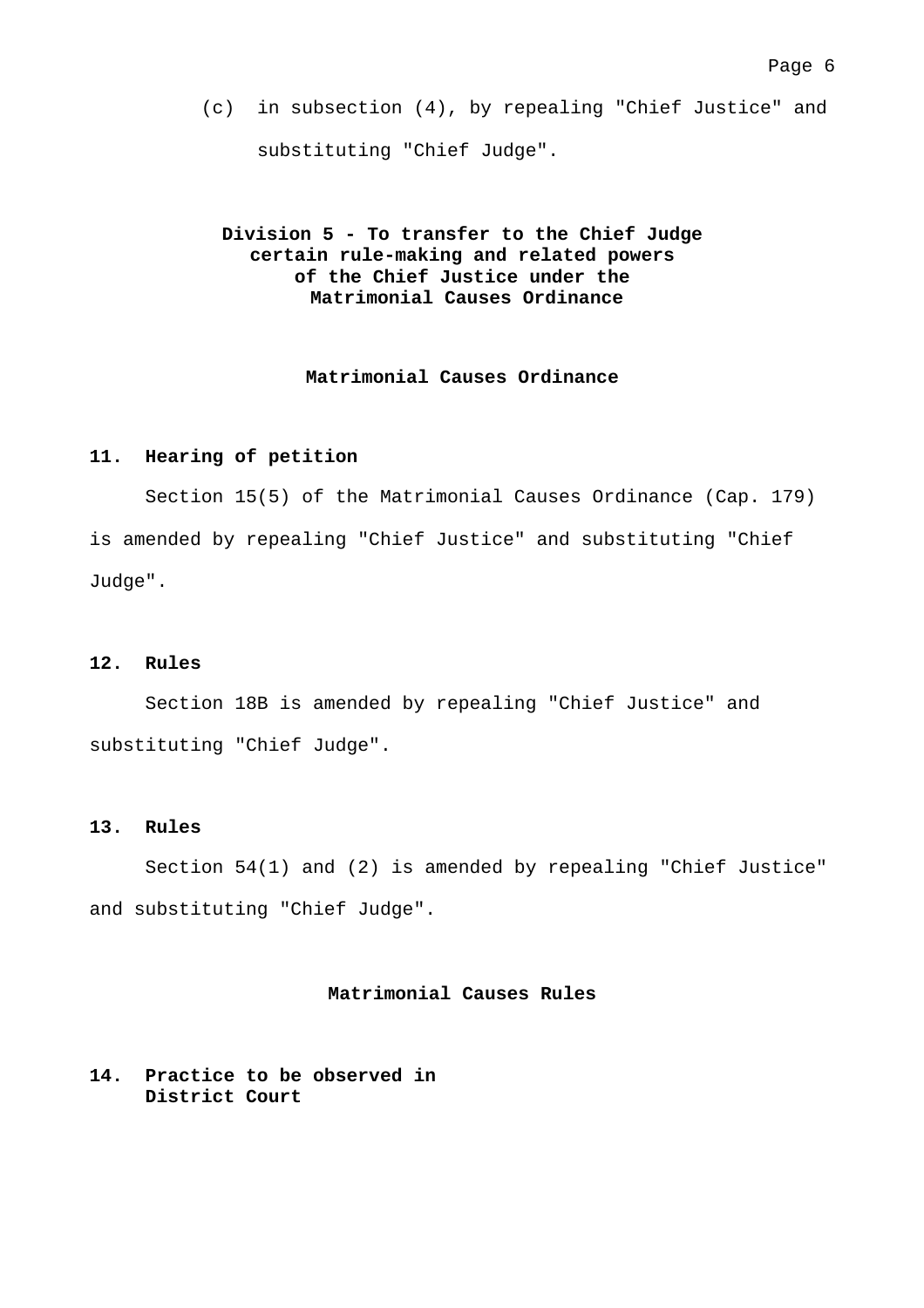Rule 122 of the Matrimonial Causes Rules (Cap. 179 sub. leg. A) is amended by repealing "Chief Justice" and substituting "Chief Judge".

#### **Saving Provisions**

### **15. Saving provisions**

(1) Notwithstanding the amendment made by section 11 to section 15(5) of the Matrimonial Causes Ordinance (Cap. 179), any orders made under section 15(5) of that Ordinance which are in force immediately before the date of commencement of section 11 shall on and after that date continue in force as if they were made by the Chief Judge under section 15(5) of that Ordinance as amended by section 11.

(2) Notwithstanding the amendment made by section 12 to section 18B of the Matrimonial Causes Ordinance (Cap. 179), any rules made under section 18B of that Ordinance which are in force immediately before the date of commencement of section 12 shall on and after that date continue in force as if they were made by the Chief Judge under section 18B of that Ordinance as amended by section 12.

(3) Notwithstanding the amendment made by section 13 to section 54(1) and (2) of the Matrimonial Causes Ordinance (Cap. 179), any rules made under section 54(1) or (2) of that Ordinance which are in force immediately before the date of commencement of section 13 shall on and after that date continue in force as if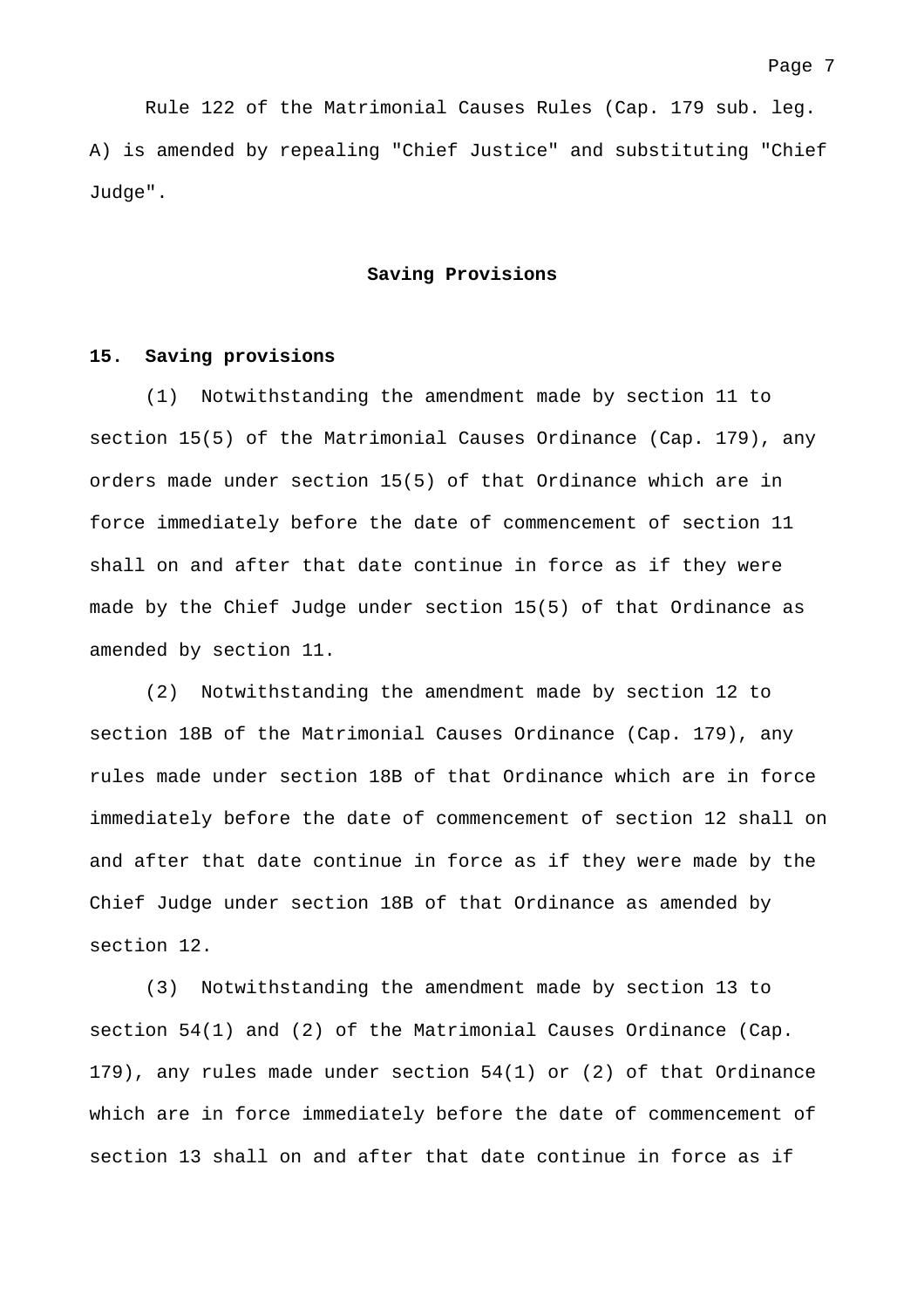they were made by the Chief Judge under section 54(1) or (2) of that Ordinance as amended by section 13.

(4) Notwithstanding the amendment made by section 14 to rule 122 of the Matrimonial Causes Rules (Cap. 179 sub. leg. A), any directions issued under rule 122 of those Rules which are in force immediately before the date of commencement of section 14 shall on and after that date continue in force as if they were issued by the Chief Judge under rule 122 of those Rules as amended by section 14.

#### PART 3

# AMENDMENTS RELATING TO THE CHANGE OF NAME, THE ENHANCEMENT OF OPERATIONAL EFFICIENCY AND THE REFINEMENT OF STATUTORY PROVISIONS

# **Division 1 - To change the Chinese name of the Convocation of The Chinese University of Hong Kong from "**評議會**" to "**校友評議會**"**

## **The Chinese University of Hong Kong Ordinance**

### **16. Definitions**

 Section 2(1) of The Chinese University of Hong Kong Ordinance (Cap. 1109) is amended, in the definition of "Council", "Senate", "Convocation", "Faculties", "Schools of Studies" and "Boards of Studies", by adding "校友" before "評議會".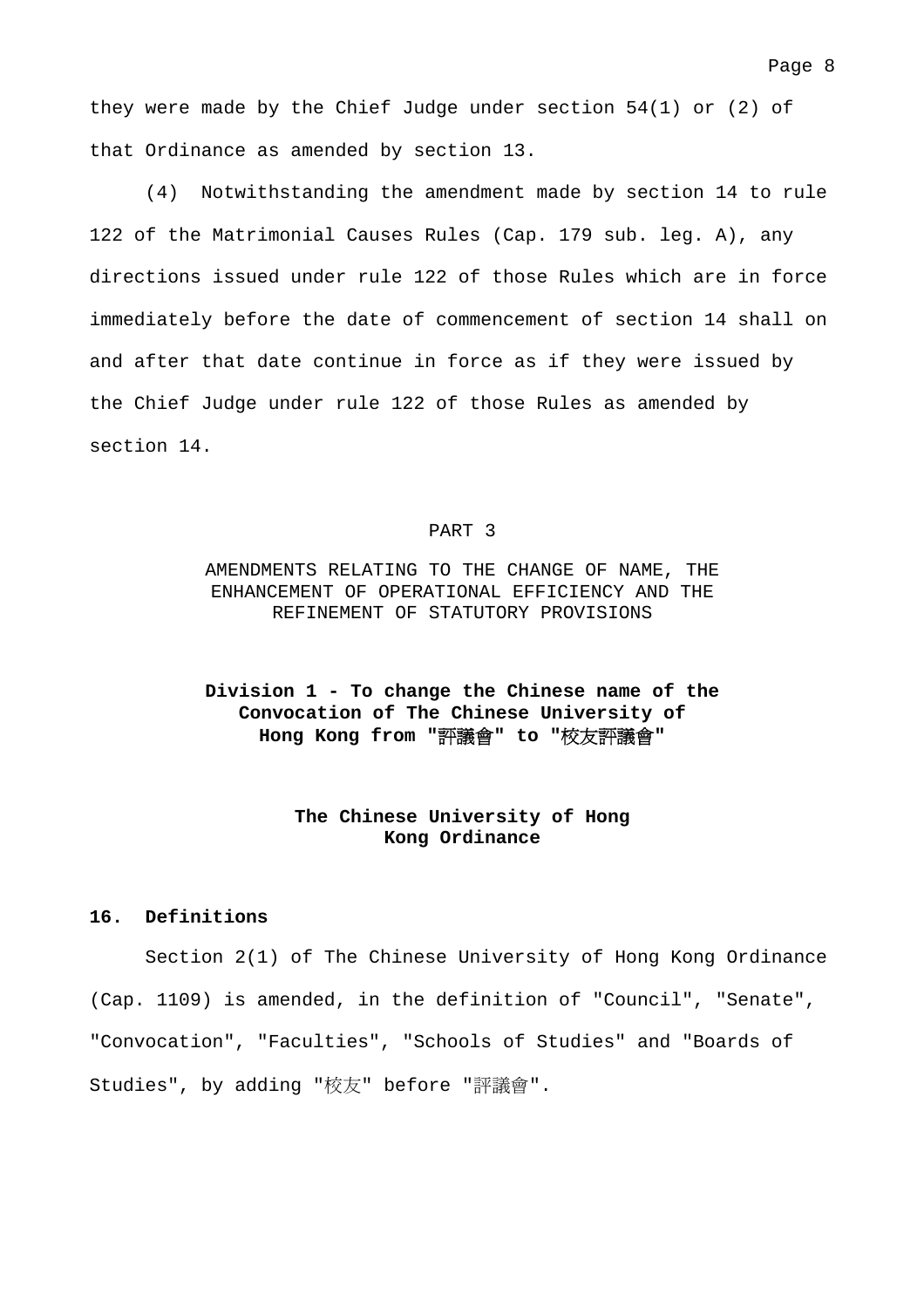### Page 9

### **17. Provision for Council, Senate and Convocation**

Section 6 is amended by adding "校友" before "評議會".

# **18. Composition and function of the Convocation**

Section 9 is amended by adding "校友" before "評議會".

## **19. Statutes**

Section 13(1)(*i*) is amended by adding "校友" before "評議會".

## **20. Members of the University**

 Statute 3 of the Statutes of The Chinese University of Hong Kong in Schedule 1 is amended, in paragraph (m), by adding "校友" before "評議會".

## **21. The Council**

Statute 11 is amended, in paragraph  $1(n)$ , by adding "校友" before "評議會" where it twice appears.

## **22. The Convocation**

Statute 18 is amended -

- (a) in the heading, by adding "校友" before "評議會";
- (b) in paragraph 1 -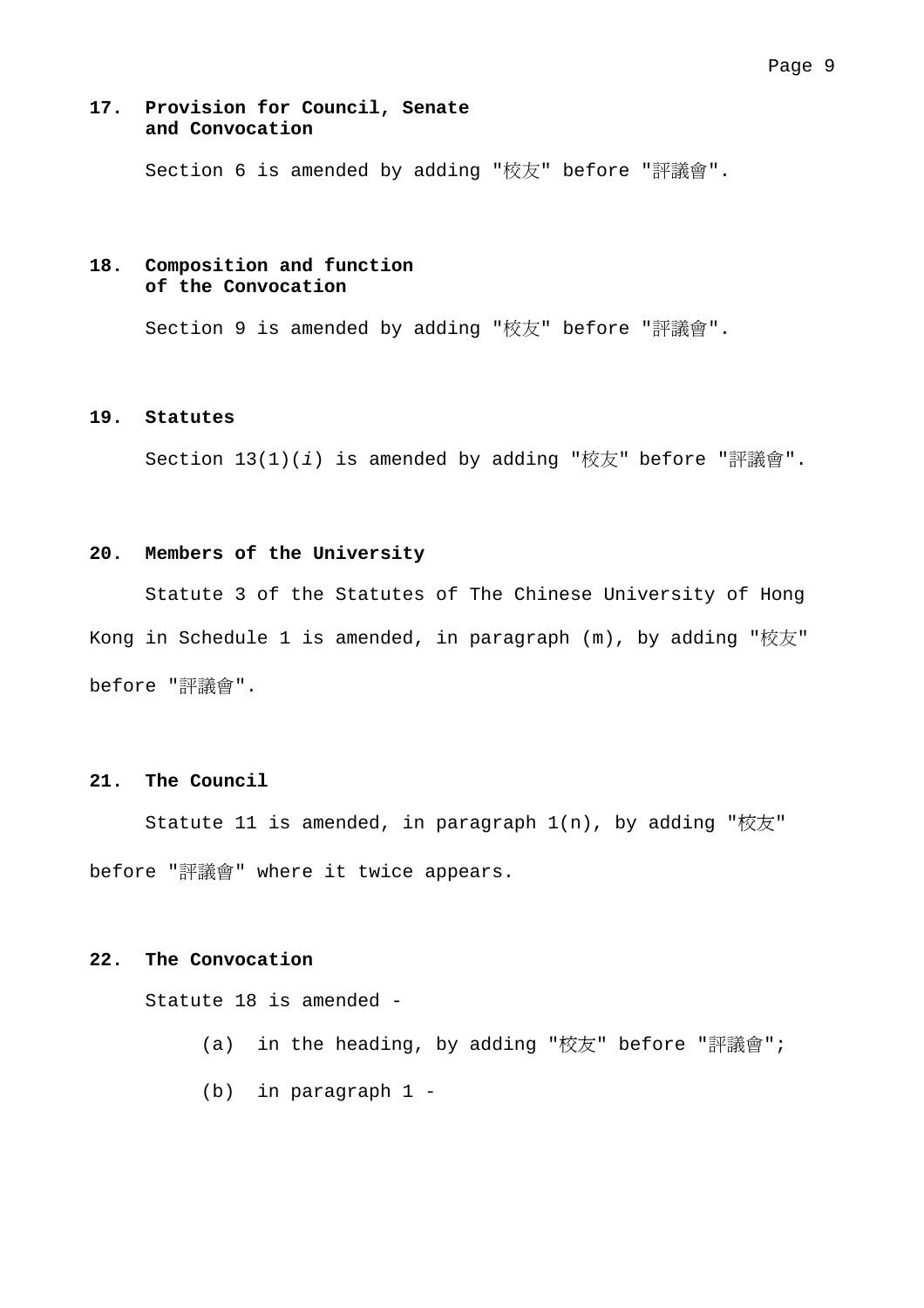- (i) by adding "校友" after "設有";
- (ii) by repealing "評議會由" and substituting "由";

(iii) by adding "校友" after "列";

- (c) in paragraph 2, by adding "校友" before "評議會" wherever it appears;
- (d) in paragraph 3, by adding "校友" before "評議會";
- (e) in paragraph 3A, by adding "校友" before "評議會";
- (f) in paragraph 3B, by adding "校友" before "評議會";
- (g) in paragraph 4, by adding "校友" before "評議會" where it twice appears;
- (h) in paragraph 5, by adding "校友" before "評議會";
- (i) in paragraph  $7(1)$  and  $(2)$ , by adding "校友" before "評議會" wherever it appears;
- (j) in paragraph 8, by adding "校友" before "評議會" where it twice appears;
- (k) in paragraph 9, by adding "校友" before "評議會" where it twice appears;
- (l) in paragraph 10, by adding "校友" before "評議會" where it twice appears.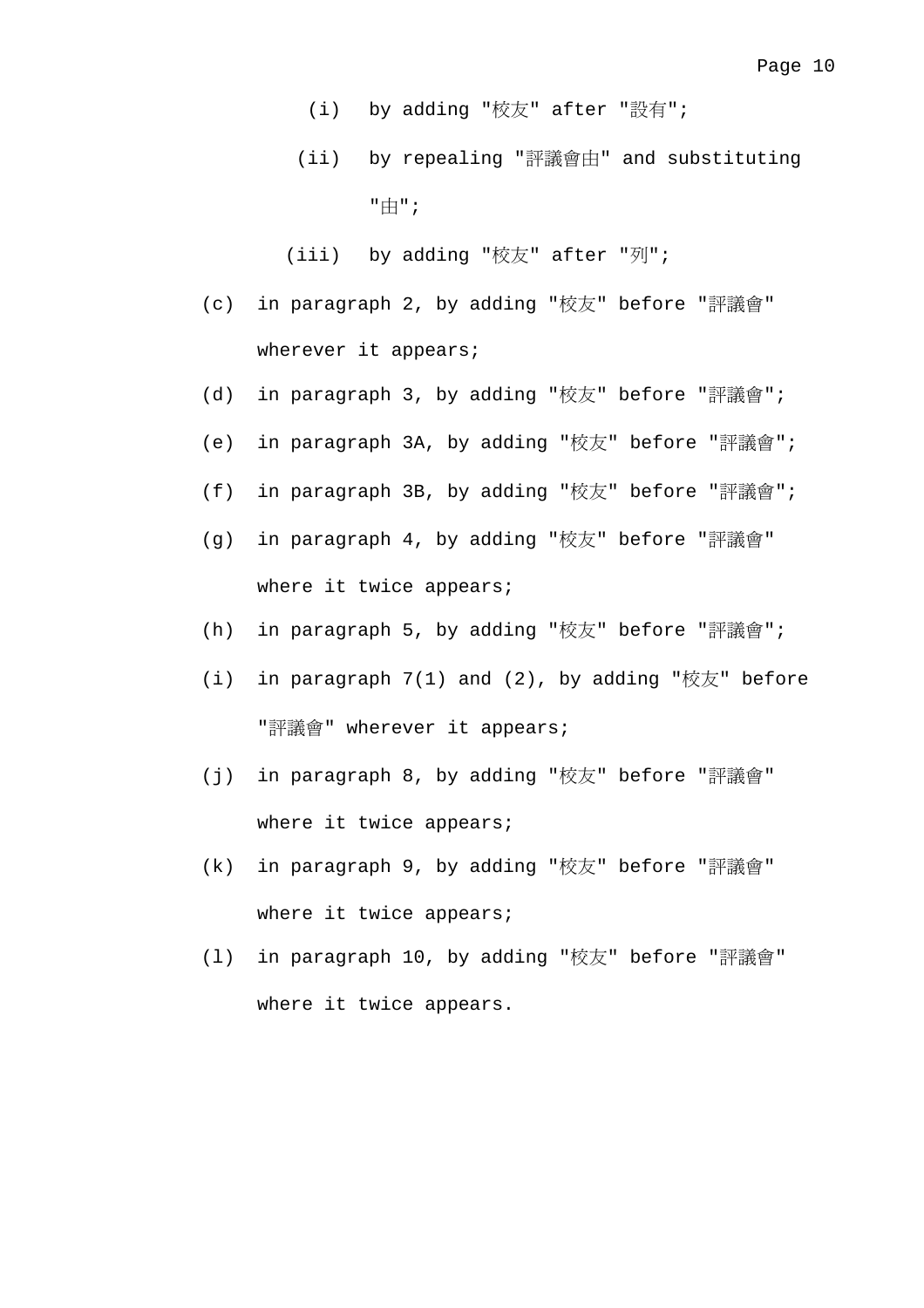#### **Saving Provision**

#### **23. Saving provision**

 Where the term "評議會" referred to in section 6 of The Chinese University of Hong Kong Ordinance (Cap. 1109) as in force immediately before the date of commencement of section 17 is used in or in relation to any instrument, contract or legal proceeding that is in force or pending immediately before that date, then, on and after that date, the term "校友評議會" shall be deemed to be substituted therefor, and the instrument, contract or legal proceeding, as the case may be, shall be construed accordingly.

### **Consequential Amendments**

# **Prevention of Bribery (Exclusion of Bodies and Members of Bodies of Educational Institutions) Notice**

### **24. First Schedule amended**

 The First Schedule to the Prevention of Bribery (Exclusion of Bodies and Members of Bodies of Educational Institutions) Notice (Cap. 201 sub. leg. B) is amended, in item 2, by adding "校友" before "評議會".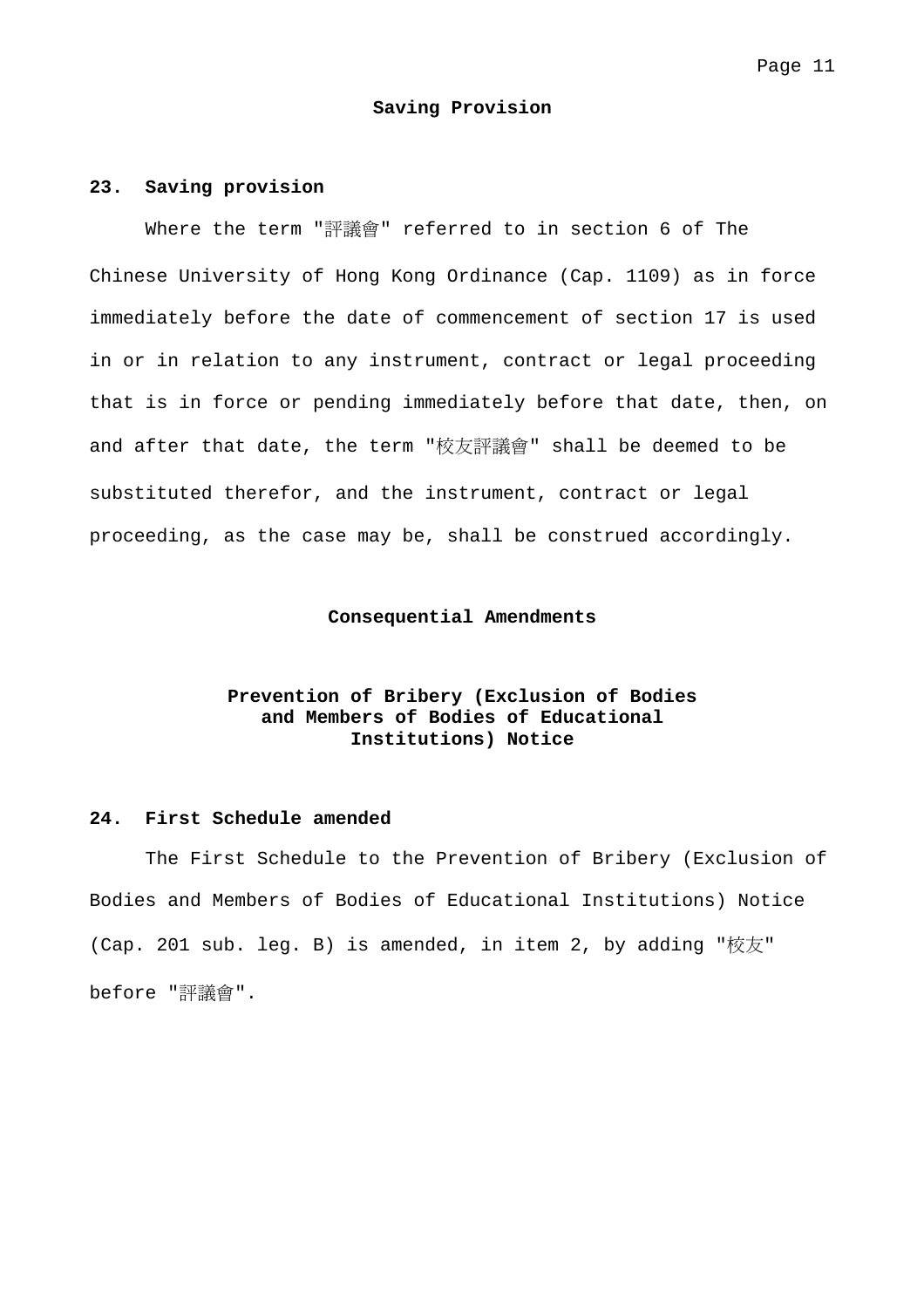#### **Sex Discrimination Ordinance**

## **25. Educational establishments and their responsible bodies**

 Schedule 1 to the Sex Discrimination Ordinance (Cap. 480) is amended, in item 2, by adding "校友" before "評議會".

## **Family Status Discrimination Ordinance**

## **26. Educational establishments and their responsible bodies**

Schedule 1 to the Family Status Discrimination Ordinance

(Cap. 527) is amended, in item 2, by adding "校友" before "評議會".

# **Division 2 - To enhance the powers and operational efficiency of the Legal Aid Services Council**

#### **Legal Aid Services Council Ordinance**

## **27. Section added**

 The Legal Aid Services Council Ordinance (Cap. 489) is amended by adding -

# "**4A. Power of the Council**

 The Council may do all such things as are necessary to enable it to exercise its functions under this Ordinance, and in particular may enter into, carry out, assign or accept the assignment of, vary or rescind any contract, agreement or other obligation.".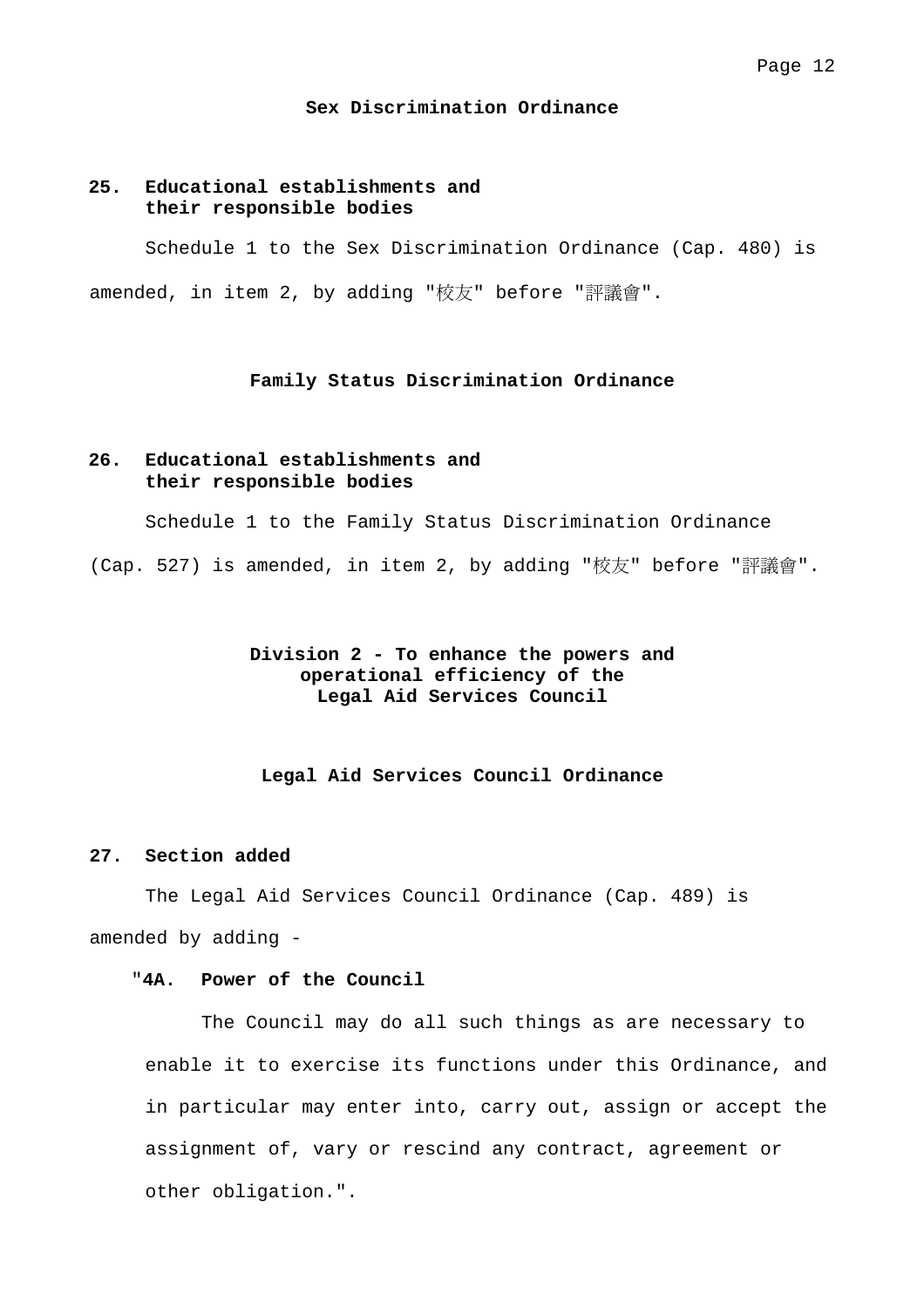### **28. Section added**

The following is added -

#### "**5A. Staff of the Council**

 The Council may appoint such persons as it requires to exercise and perform its functions, powers and duties under this Ordinance.".

#### **29. Reports**

Section 12(1) is repealed and the following substituted -

"(1) The Council shall submit an annual report to the Chief Executive within 9 months of the end of each financial year, or such longer period as the Chief Executive may allow.".

# **Division 3 - To refine certain provisions in the Trade Marks Ordinance to reflect the original intention of those provisions**

#### **Trade Marks Ordinance**

# **30. Claim to priority**

 Section 41(1) of the Trade Marks Ordinance (Cap. 559) is amended by repealing "beginning on" and substituting "after".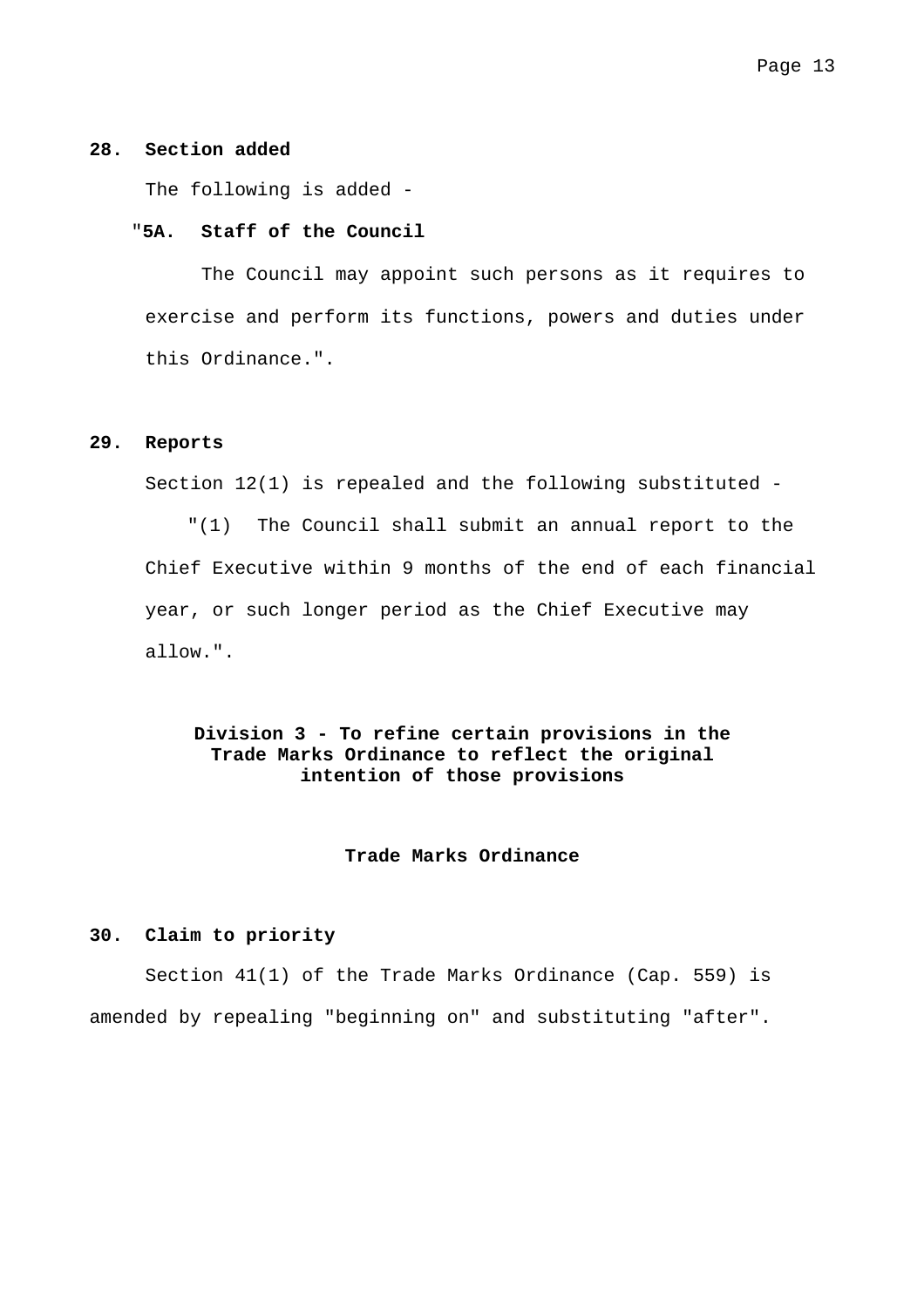### **31. Alteration of registered trade mark**

Section 55(2) is amended –

- (a) by repealing "owner's name or address" and substituting "name or address of the owner or any previous owner";
- (b) by repealing "該擁有人" and substituting "該註冊商標的 擁有人".

# **Division 4 - To amend the definition of "deception" in the Theft Ordinance**

## **Theft Ordinance**

#### **32. Obtaining property by deception**

Section 17(4) of the Theft Ordinance (Cap. 210) is amended,

in the definition of "deception" -

- (a) by adding "(whether by any act or omission)" after "conduct";
- (b) by repealing "or opinions".

**Division 5 - To require consent for the prosecution of conspiracies to commit offences regarding which consent to prosecution is necessary**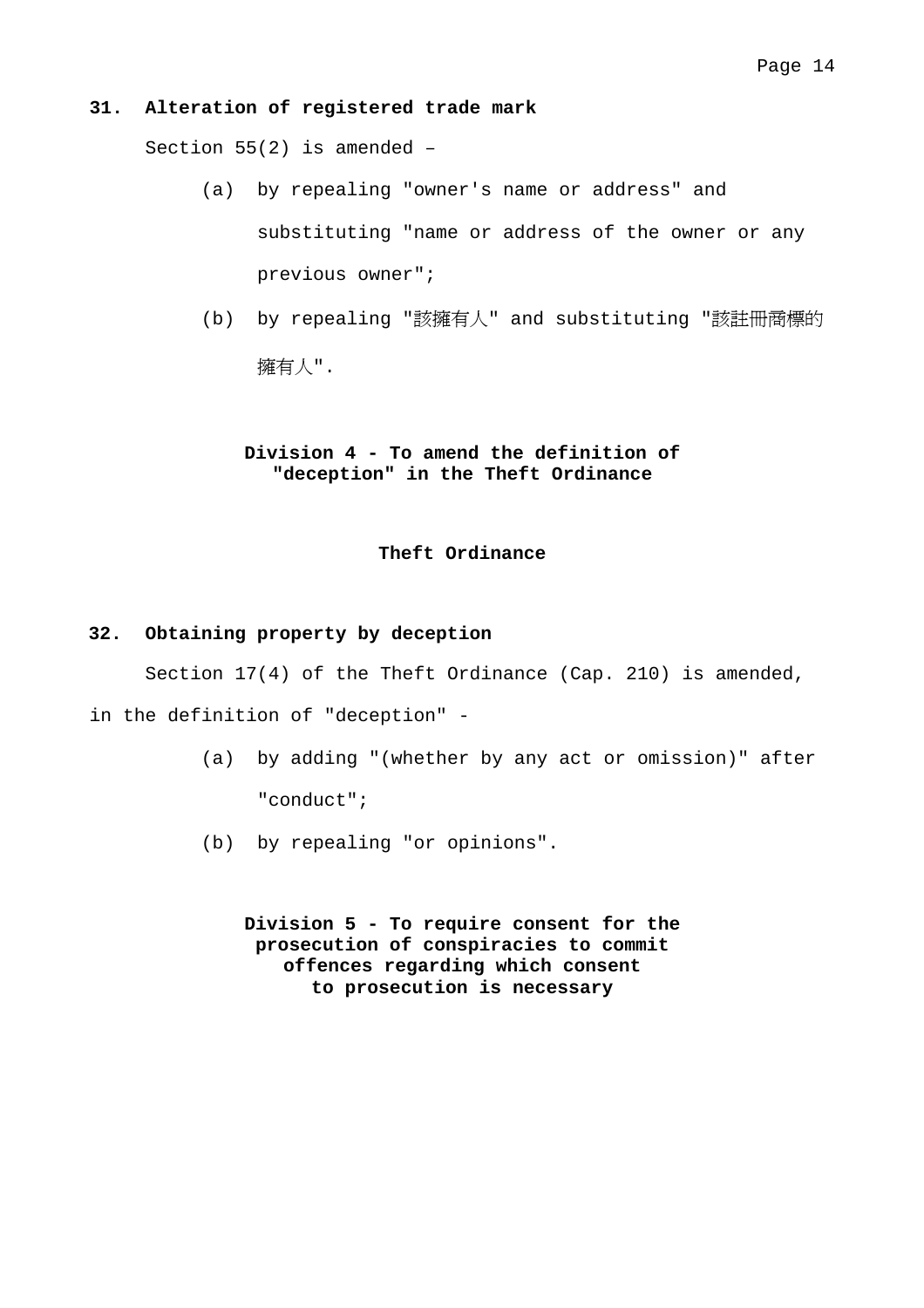#### **Crimes Ordinance**

## **33. Restriction on the institution of proceedings**

Section 159D of the Crimes Ordinance (Cap. 200) is amended -

- (a) by renumbering it as section  $159D(1)$ ;
- (b) by adding -

"(2) Any prohibition imposed by any enactment on the institution of proceedings for any offence otherwise than by, or on behalf or with the consent of, the Secretary for Justice or any other person also applies in relation to proceedings instituted under section 159A for conspiracy to commit that offence.".

# **Division 6 - To make possession of imitation firearms an indictable offence**

### **Firearms and Ammunition Ordinance**

## **34. Possession of an imitation firearm**

Section 20 of the Firearms and Ammunition Ordinance (Cap.

238) is amended -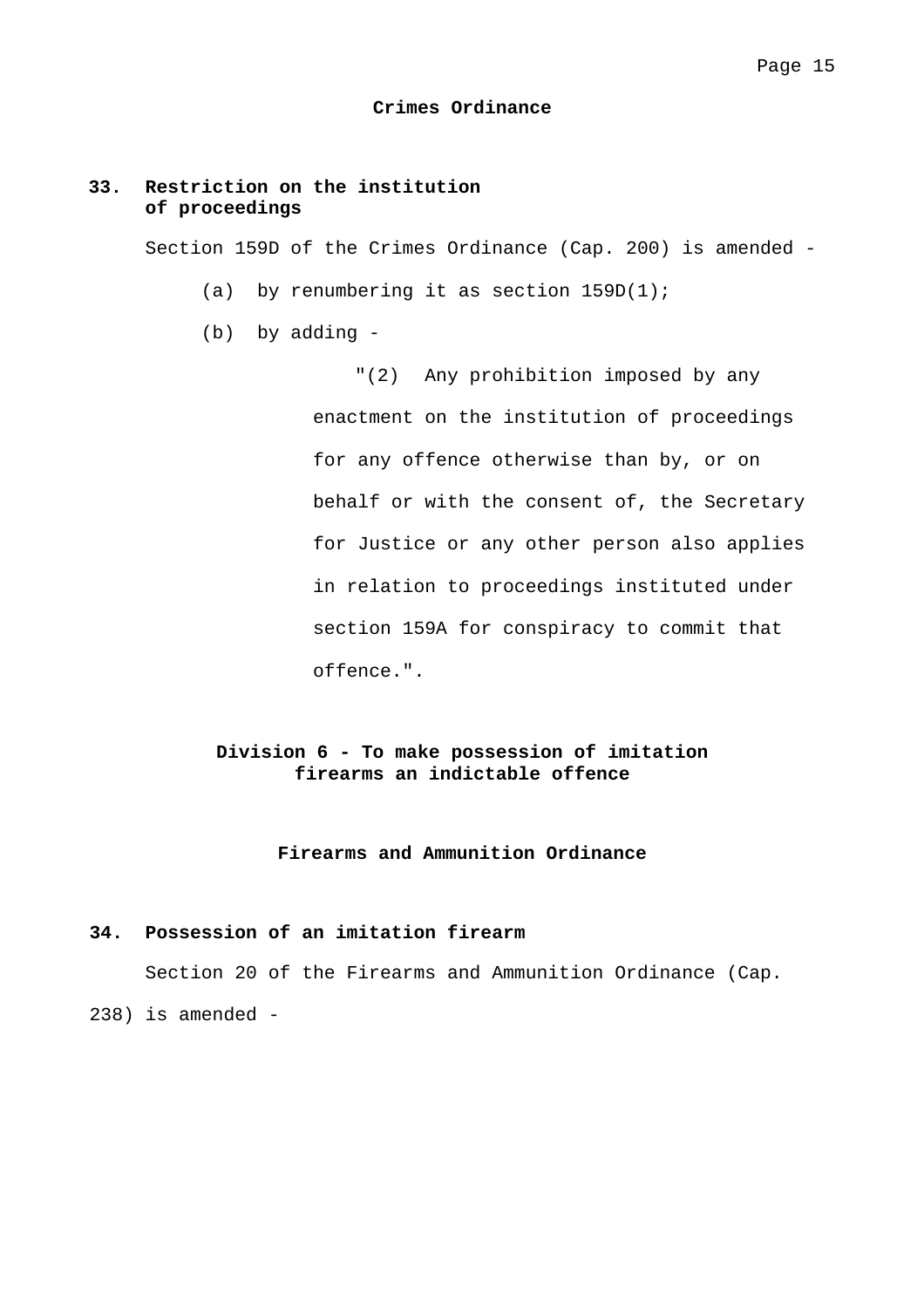- (a) in subsection (1), by adding "on conviction upon indictment" after "liable";
- (b) in subsection (2), by adding "on conviction upon indictment" after "liable";
- (c) in subsection (3), by repealing "magistrate" and substituting "court".

# **Division 7 - To prohibit a person who is required to surrender his travel document from leaving Hong Kong, etc.**

### **Prevention of Bribery Ordinance**

## **35. Surrender of travel document**

Section 17A of the Prevention of Bribery Ordinance (Cap. 201)

## is amended -

- (a) in subsection (3), by adding ", and shall not leave Hong Kong while the notice is in force" before the full stop;
- (b) in subsection (4), by adding "by a police officer or by a person appointed in that behalf by the Commissioner" before the full stop.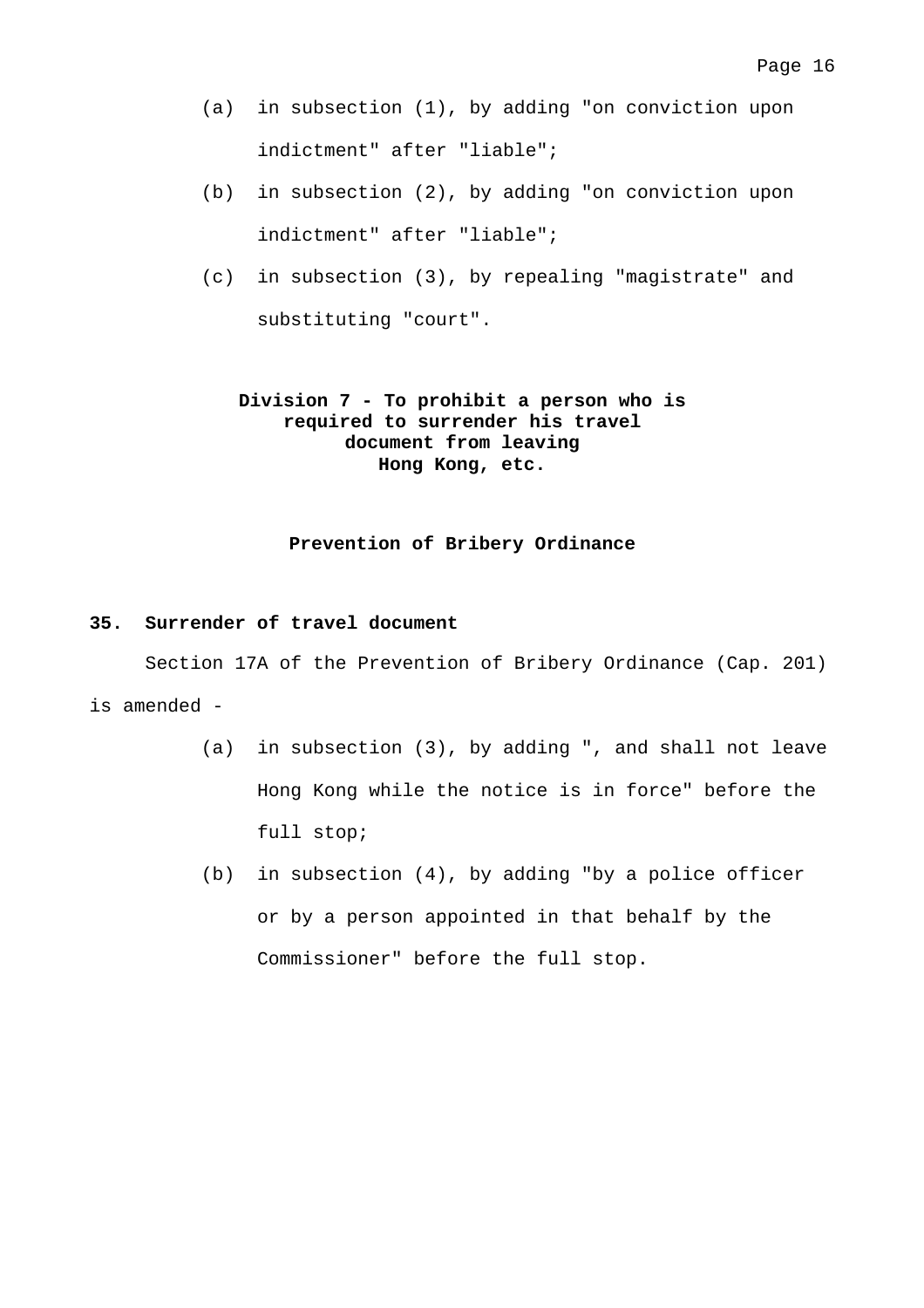#### **36. Return of travel documents**

Section 17B is amended -

(a) by repealing subsection (5) and substituting -

"(5) A recognizance referred to in subsection (4) shall be subject to the conditions that -

- (a) the applicant shall further surrender his travel document to the Commissioner at such time as may be specified; and
- (b) the applicant shall appear at such time and place in Hong Kong as may be specified and at such other time and place in Hong Kong thereafter as may be further specified.";
- (b) in subsection (6), by repealing "subject to such conditions as to the further surrender of the travel document and the appearance of the applicant at any time and place in Hong Kong as may be specified." and substituting -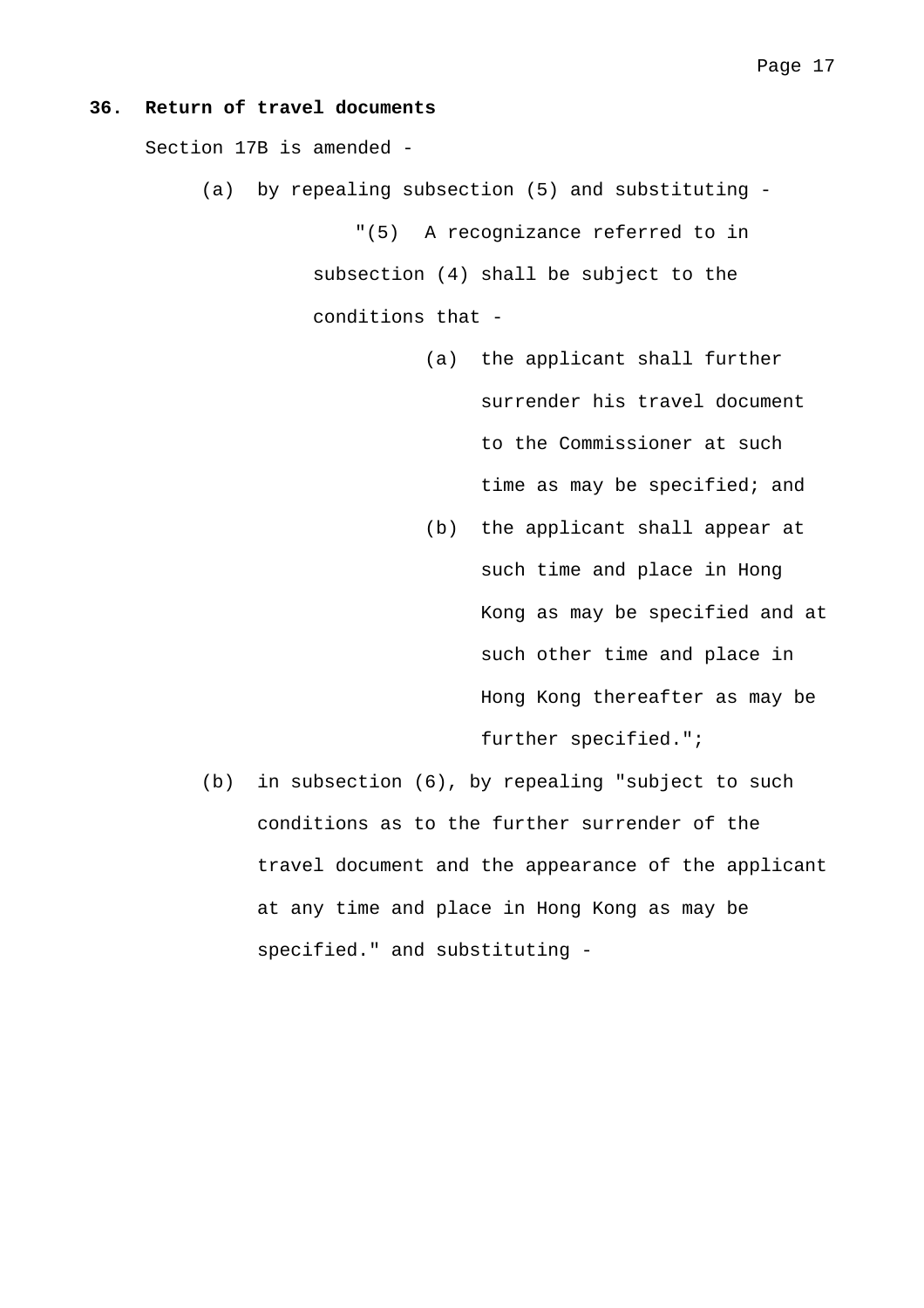"subject to any or all of the following conditions -

- (a) the applicant shall further surrender his travel document to the Commissioner at such time as may be specified;
- (b) the applicant shall appear at such time and place in Hong Kong as may be specified.";
- (c) in subsection (7), by adding ", the applicant shall not leave Hong Kong while the travel document is so surrendered, and" after "subsection (6)".

**Division 8 - To empower the courts to award costs to the defendant or prosecutor on the other party's unsuccessful application for a certificate under the Hong Kong Court of Final Appeal Ordinance** 

**Costs in Criminal Cases Ordinance** 

### **37. Section added**

 The Costs in Criminal Cases Ordinance (Cap. 492) is amended by adding -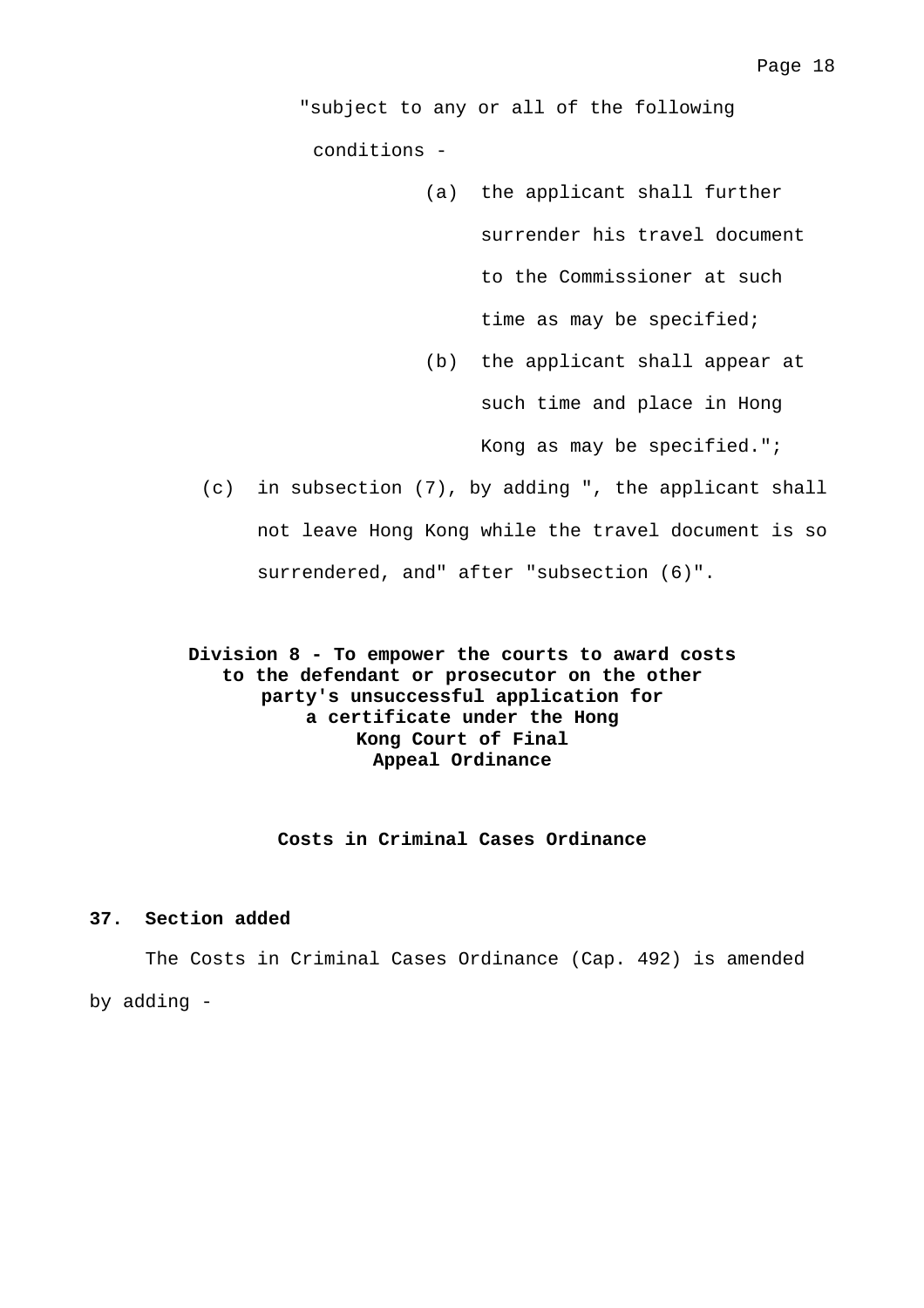"**9B. Defence costs on unsuccessful application by prosecutor for a certificate of Court of Appeal or Court of First Instance** 

 Where the prosecutor unsuccessfully applies to the Court of Appeal or the Court of First Instance for a certificate under section 32(2) of the Hong Kong Court of Final Appeal Ordinance (Cap. 484), the Court of Appeal or the Court of First Instance, as the case may be, may order that costs be awarded to the defendant.".

#### **38. Section added**

The following is added -

# "**13B. Prosecution costs on unsuccessful application by defendant for a certificate of Court of Appeal or Court of First Instance**

 Where a defendant unsuccessfully applies to the Court of Appeal or the Court of First Instance for a certificate under section 32(2) of the Hong Kong Court of Final Appeal Ordinance (Cap. 484), the Court of Appeal or the Court of First Instance, as the case may be, may order that costs be awarded to the prosecutor.".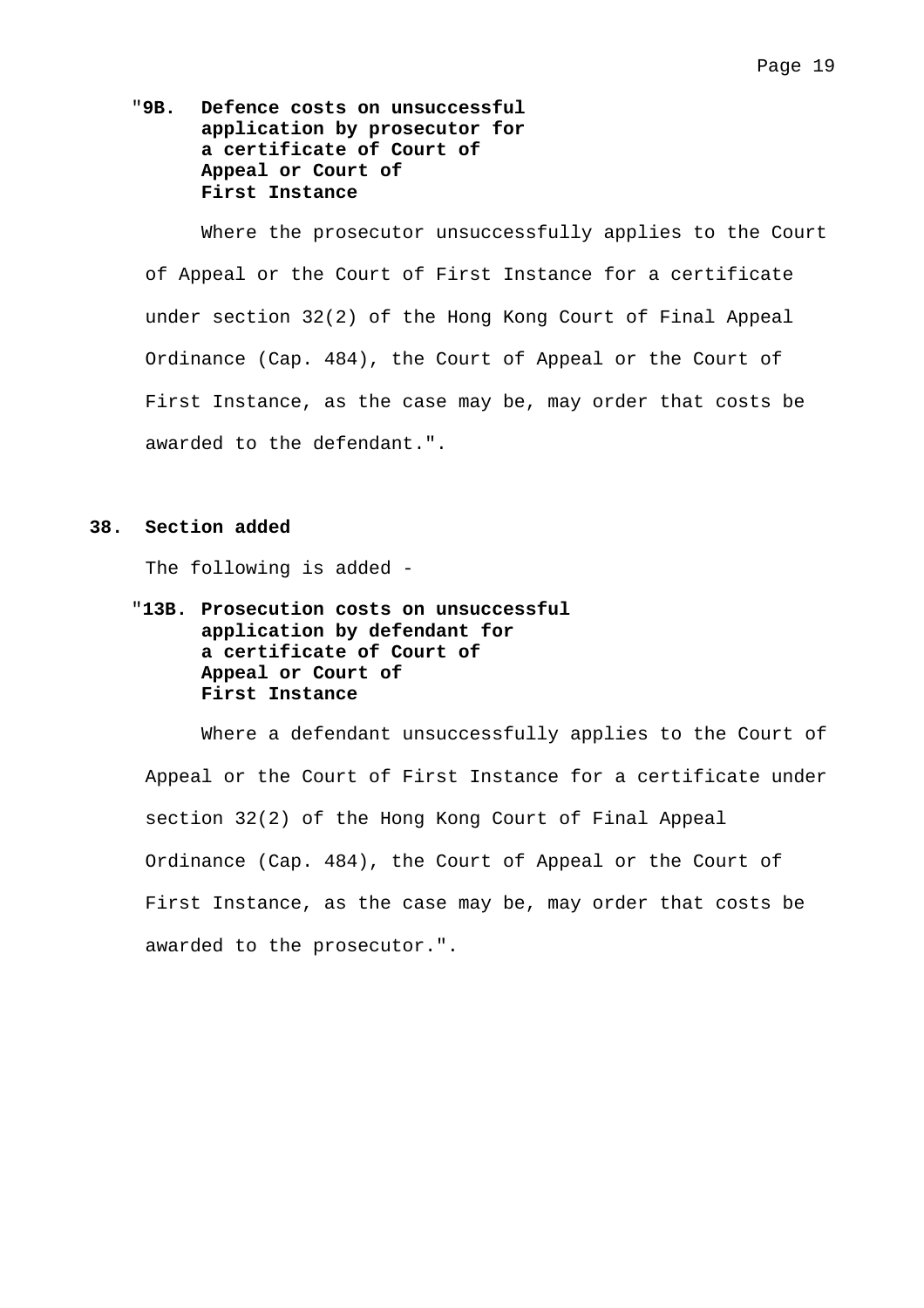# **Division 9 - To repeal provisions in certain Ordinances providing that the decision of the Court of Appeal on an appeal is final**

### **Professional Accountants Ordinance**

### **39. Appeals**

Section 41(2) of the Professional Accountants Ordinance (Cap.

50) is repealed.

#### **Related Amendments**

#### **40. Interpretation**

Section 2 is amended –

(a) by renumbering it as section  $2(1)$ ;

(b) by adding –

"(2) For the purposes of sections  $27(4)(b)$ ,  $28D(10)(b)(i)$ ,  $35(3)$  and  $38(2)$ , an appeal to the Court of Appeal shall be deemed to be finally determined when the earliest of the following events occurs, whichever is applicable in the circumstances -

> (a) when the appeal to the Court of Appeal is withdrawn or abandoned;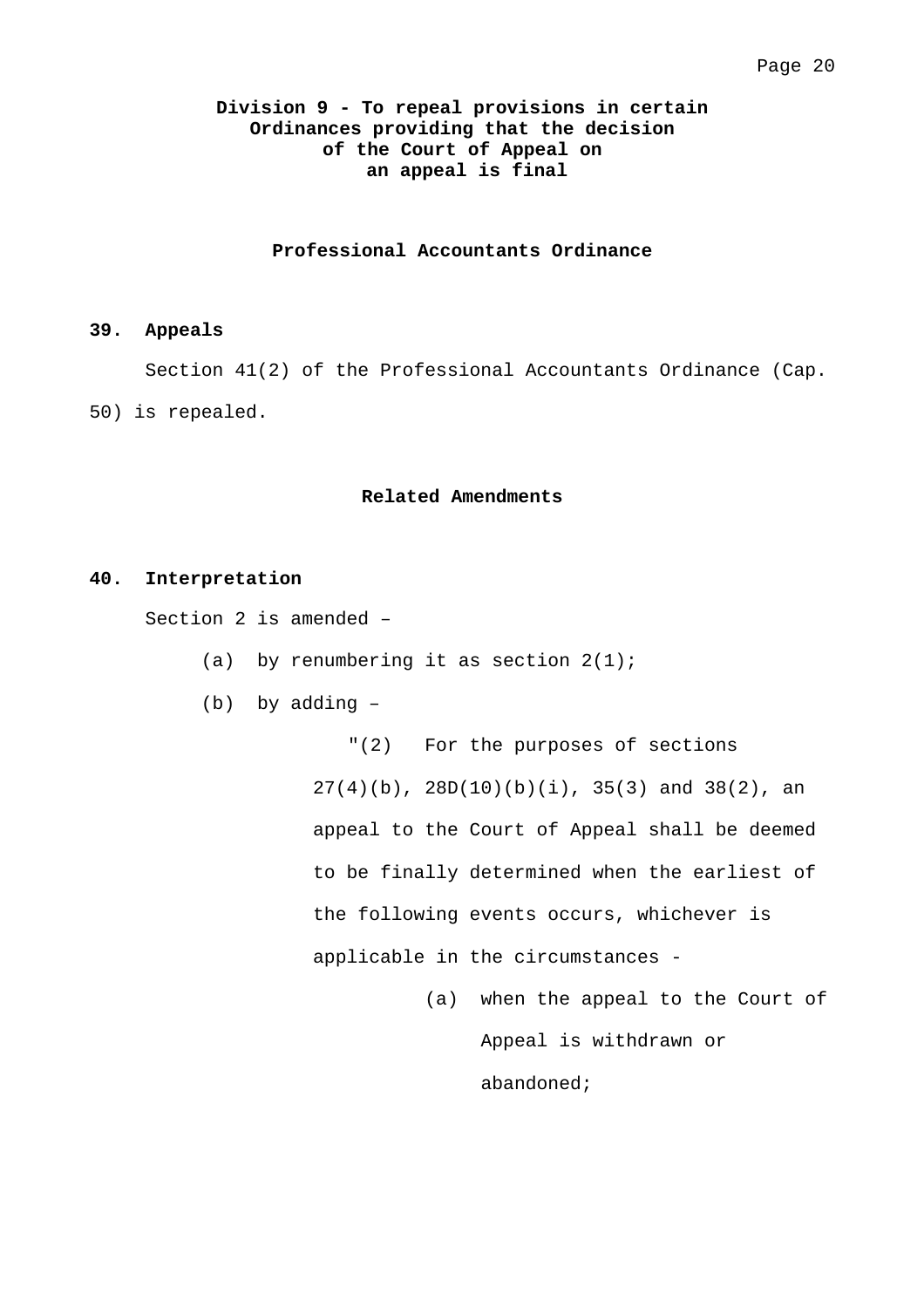- (b) when the specified period expires without an application for leave to appeal having been made to the Court of Appeal;
- (c) if, before the expiry of the specified period, an application for leave to appeal is made to the Court of Appeal –
	- (i) when the application is withdrawn or abandoned;
	- (ii) if the application is refused, when the specified period expires without an application for leave to appeal having been made to the Court of Final Appeal; or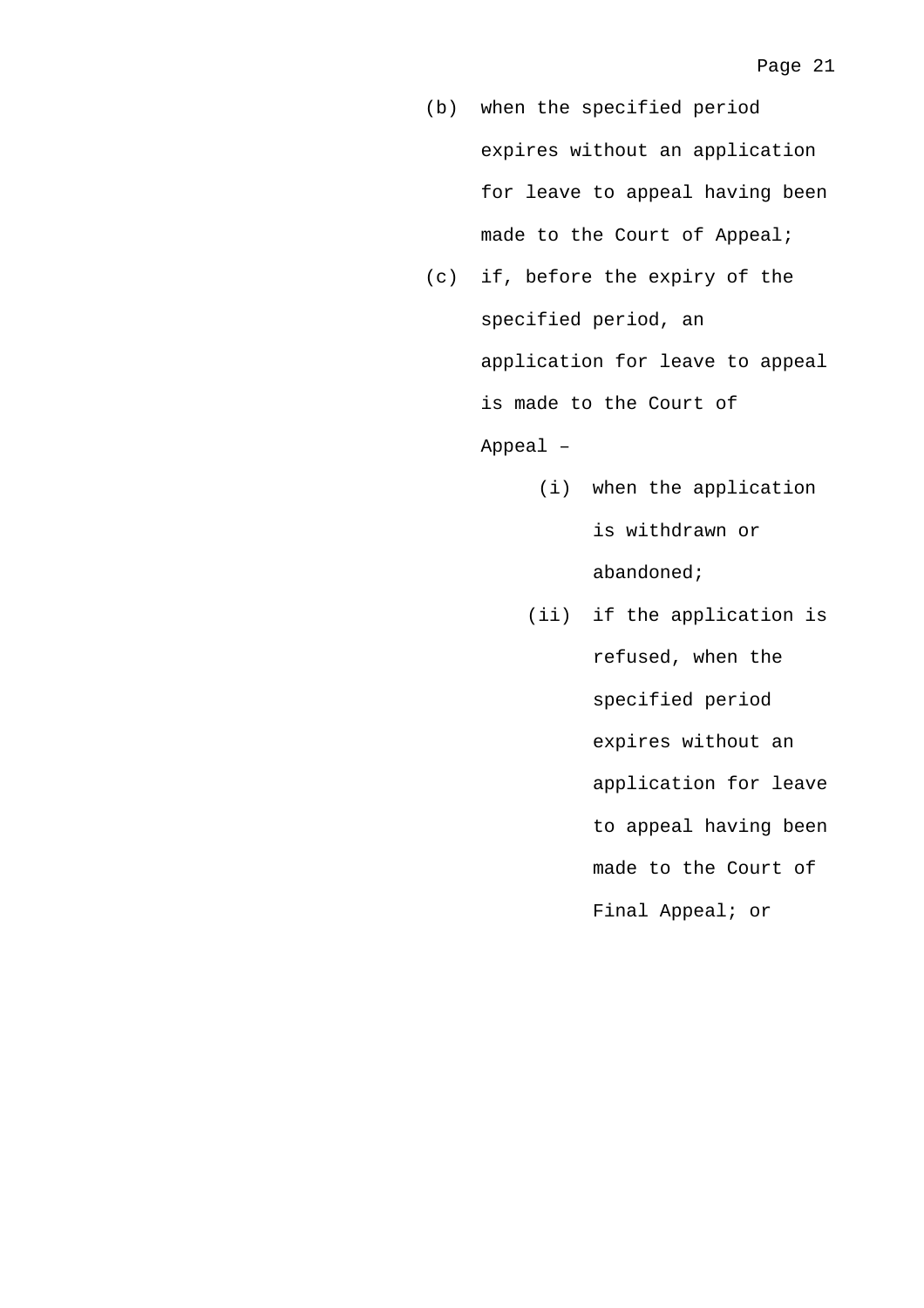- (iii) if the application is granted, when the appeal to the Court of Final Appeal is withdrawn, abandoned or disposed of; or
- (d) if, before the expiry of the specified period, an application for leave to appeal is made to the Court of Final Appeal –
	- (i) when the application is withdrawn,

abandoned or refused; or

 (ii) if the application is granted, when the appeal to the Court of Final Appeal is withdrawn, abandoned or disposed of.

(3) In subsection (2) -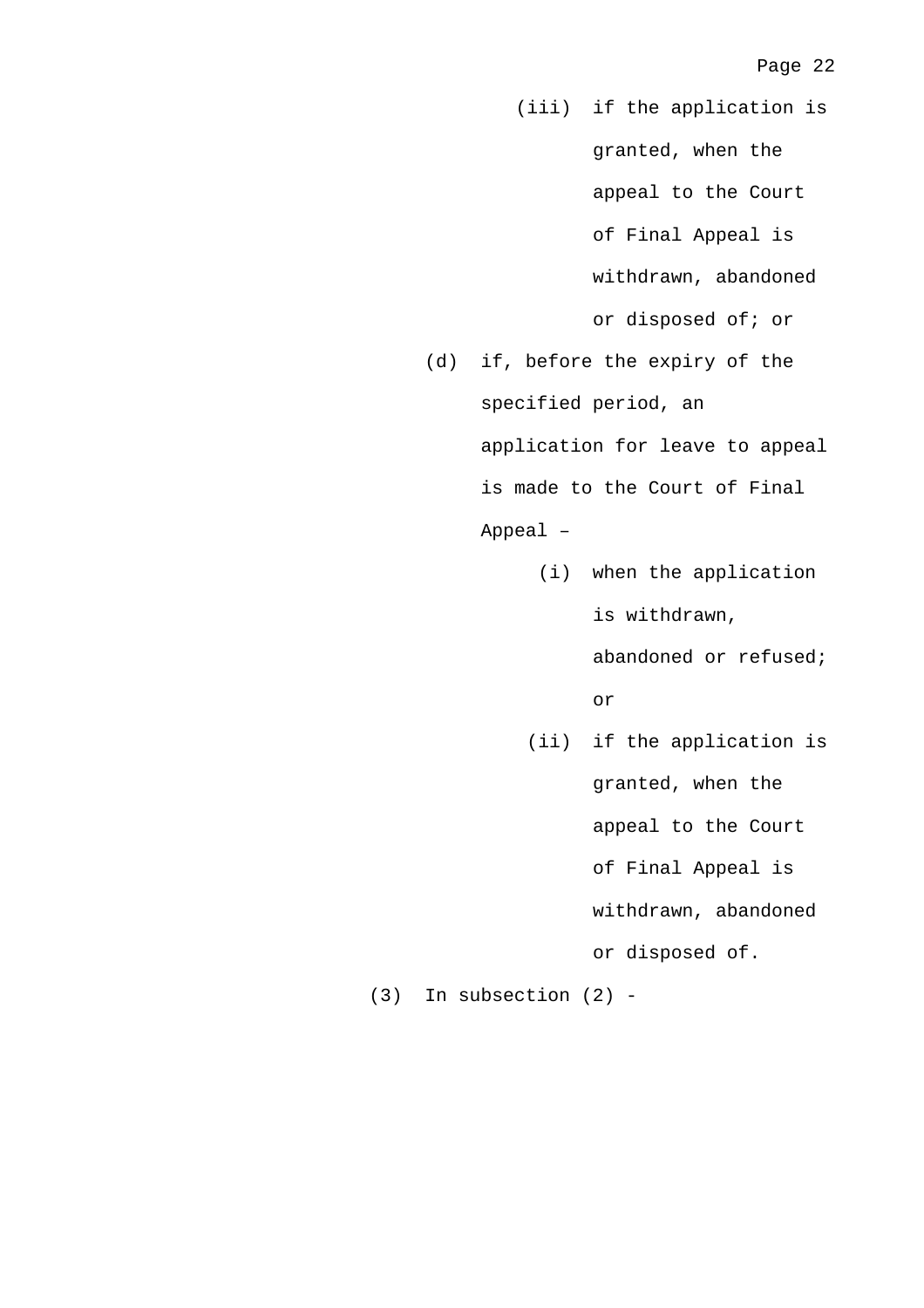"application for leave to appeal" (上訴許可申請) means an application made to the Court of Appeal or the Court of Final Appeal under section 24 of the Hong Kong Court of Final Appeal Ordinance (Cap. 484) for leave to appeal to the Court of Final Appeal from a judgment of the Court of Appeal;

"specified period" (指明限期) –

- (a) in the case of an application for leave to appeal made to the Court of Appeal, means –
	- (i) subject to

subparagraph (ii), the period of 28 days within which the notice of motion referred to in section 24(2) of the Hong Kong Court of Final Appeal Ordinance (Cap. 484) is required to be filed; or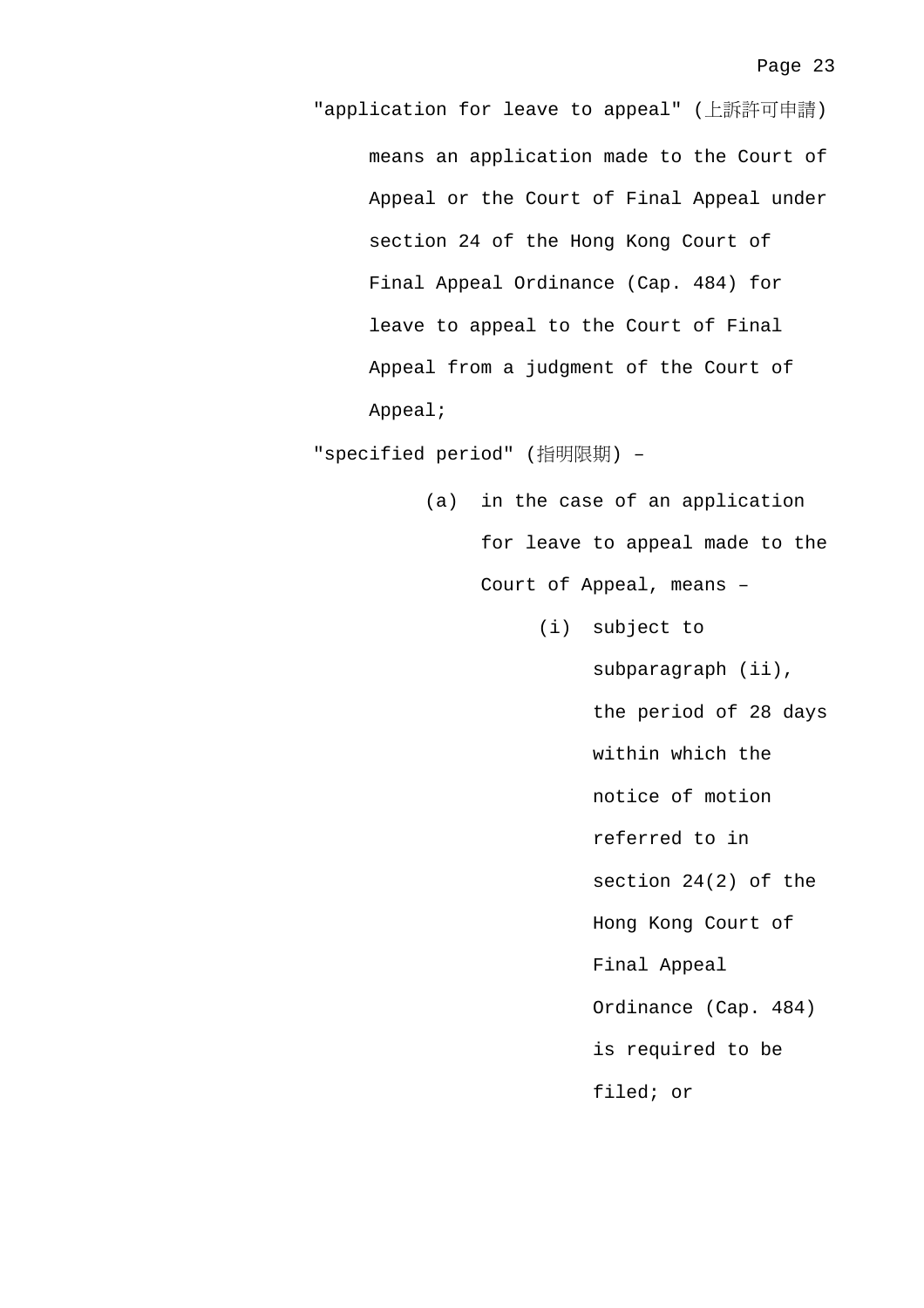(ii) if, on an application made within the 28 day period referred to in subparagraph (i), the Court of Appeal extends that period, the period as so extended; or

- (b) in the case of an application for leave to appeal made to the Court of Final Appeal, means –
	- (i) subject to

subparagraph (ii), the period of 28 days within which the notice of motion referred to in section 24(4) of the Hong Kong Court of Final Appeal Ordinance (Cap. 484) is required to be filed; or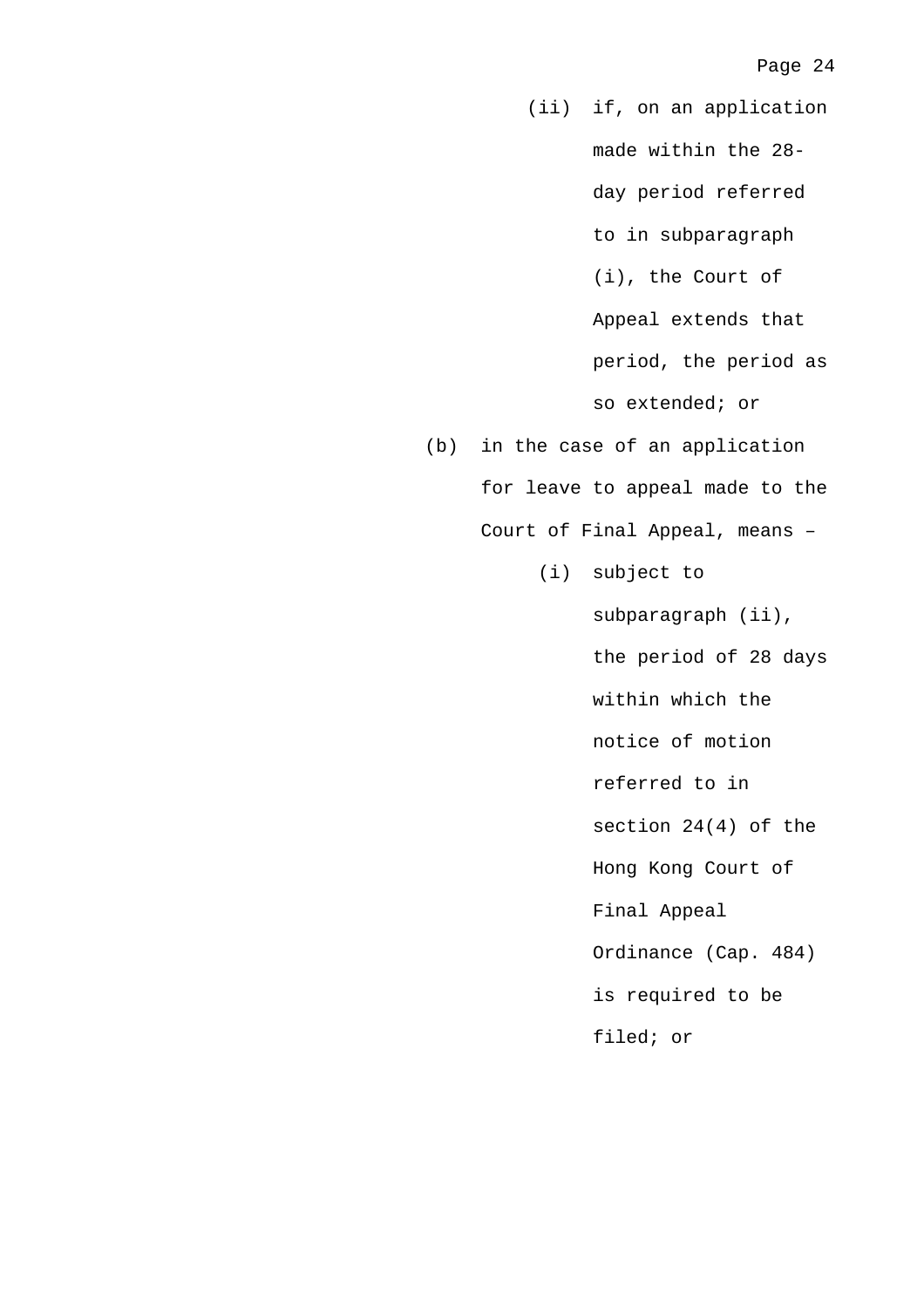(ii) if, on an application made within the 28 day period referred to in subparagraph (i), the Court of Final Appeal extends that period, the period as so extended.".

# **41. Removal from register of certain persons**

Section 27(4)(b) is amended by repealing "an appeal under section 41, before a decision of the Court of Appeal affirming the order" and substituting "an appeal made to the Court of Appeal against the order under section 41, before the appeal is finally determined".

# **42. Qualification for registration of company as corporate practice**

Section 28D(10)(b) is amended -

- (a) by repealing "unless" and substituting "before";
- (b) in subparagraph (i), by repealing "there is an appeal as regards the relevant removal, the appeal has been withdrawn or the relevant direction under this section was confirmed on appeal" and substituting "an appeal is made to the Court of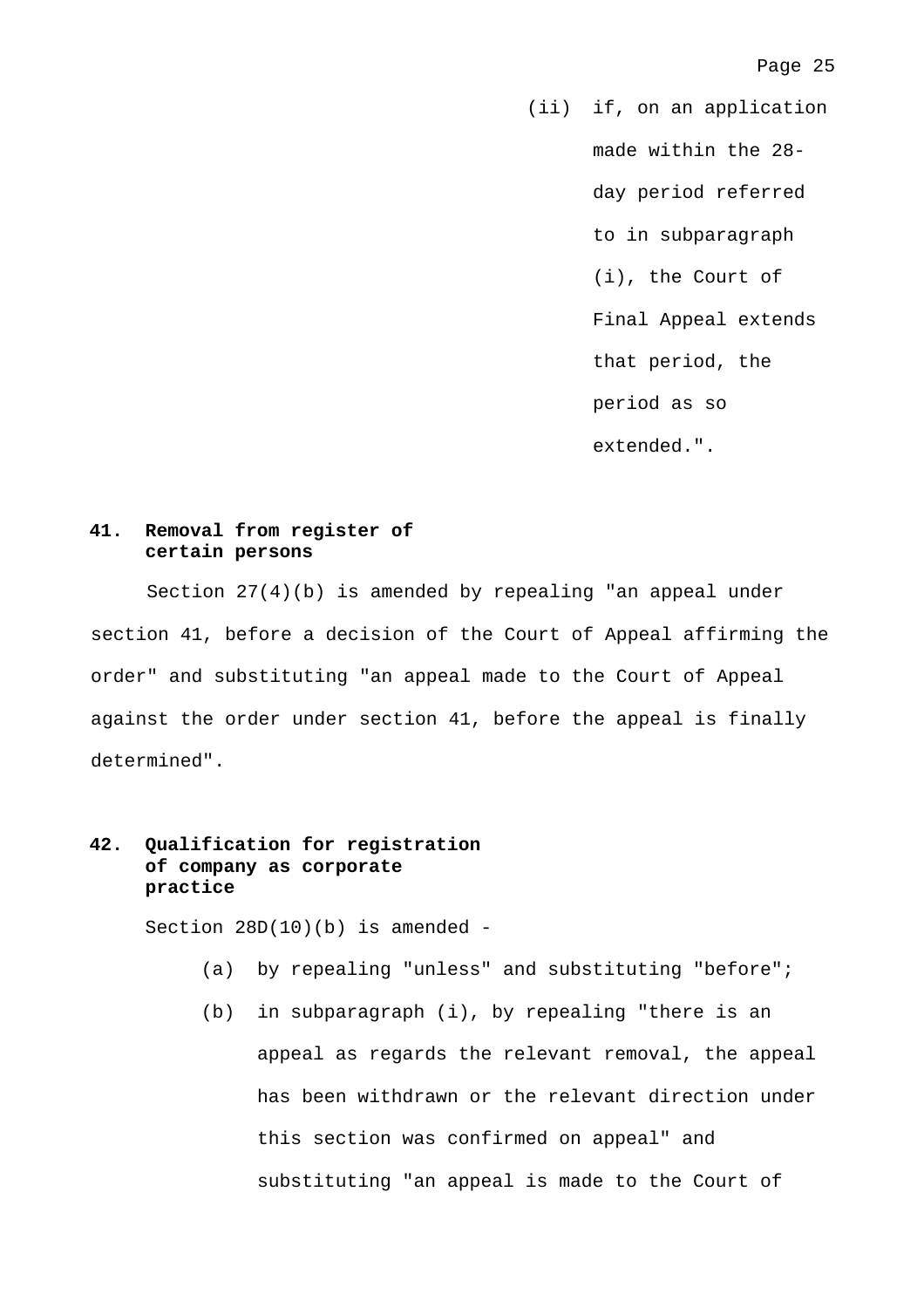Appeal as regards the removal under subsection (9)(d)(ii), the appeal is finally determined".

# **43. Disciplinary powers of Disciplinary Committee**

Section 35(3) is amended –

- (a) by repealing ", or of any such order as varied on appeal by the Court of Appeal, as the case may be," and substituting "or, if the order is varied on appeal, the order as so varied";
- (b) in the proviso, by repealing "an appeal under section 41, before the decision of the Court of Appeal on such appeal" and substituting "an appeal made to the Court of Appeal against the order under section 41, before the appeal is finally determined".

## **44. Provisions relating to orders of the Disciplinary Committee**

 Section 38(2) is amended by repealing "or in the case of an appeal under section 41 before the decision of the Court of Appeal on such appeal" and substituting "or, in the case of an appeal made to the Court of Appeal against the order under section 41, before the appeal is finally determined".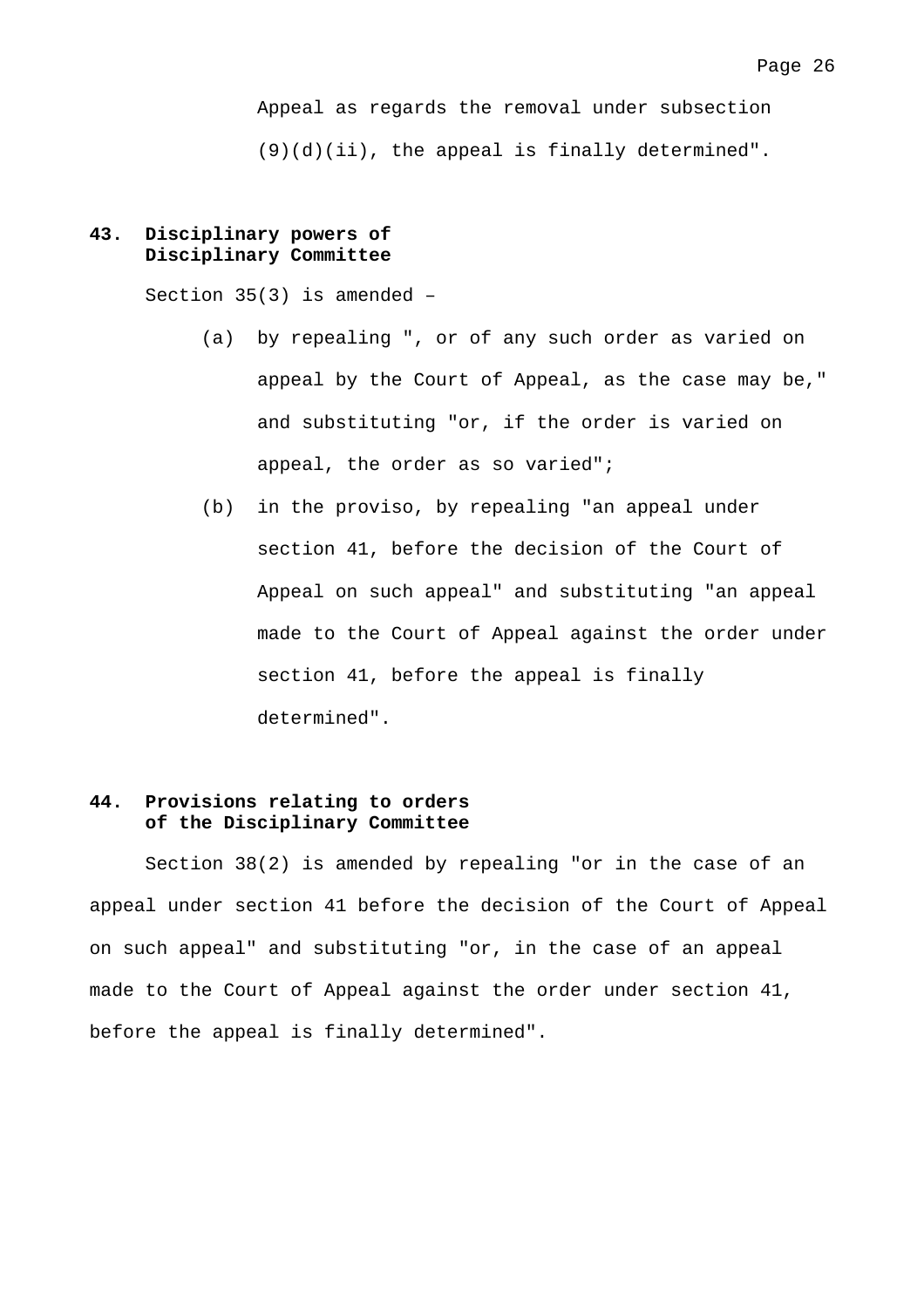### **Dentists Registration Ordinance**

## **45. Appeals**

 Section 23(2) of the Dentists Registration Ordinance (Cap. 156) is repealed.

## **Related Amendments**

#### **46. Interpretation**

Section 2 is amended -

(a) by repealing -

"在本條例中"

and substituting -

"(1) 在本條例中";

(b) by adding -

"(3) For the purposes of sections 18(5) and 22(2), an appeal to the Court of Appeal shall be deemed to be finally determined when the earliest of the following events occurs, whichever is applicable in the circumstances -

> (a) when the appeal to the Court of Appeal is withdrawn or abandoned;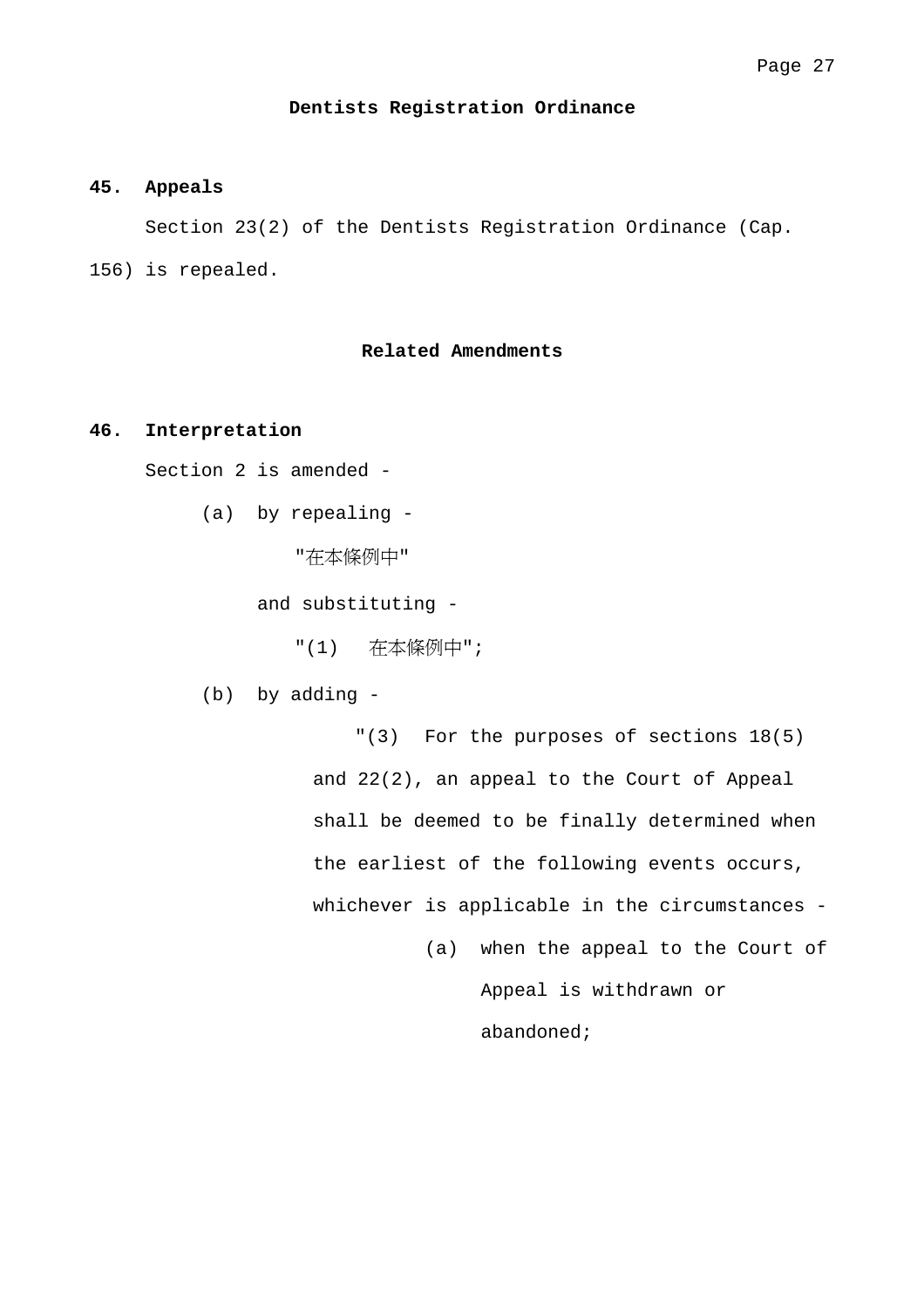- (b) when the specified period expires without an application for leave to appeal having been made to the Court of Appeal;
- (c) if, before the expiry of the specified period, an application for leave to appeal is made to the Court of Appeal –
	- (i) when the application is withdrawn or abandoned;
	- (ii) if the application is refused, when the specified period expires without an application for leave to appeal having been made to the Court of Final Appeal; or
	- (iii) if the application is granted, when the appeal to the Court of Final Appeal is withdrawn, abandoned or disposed of; or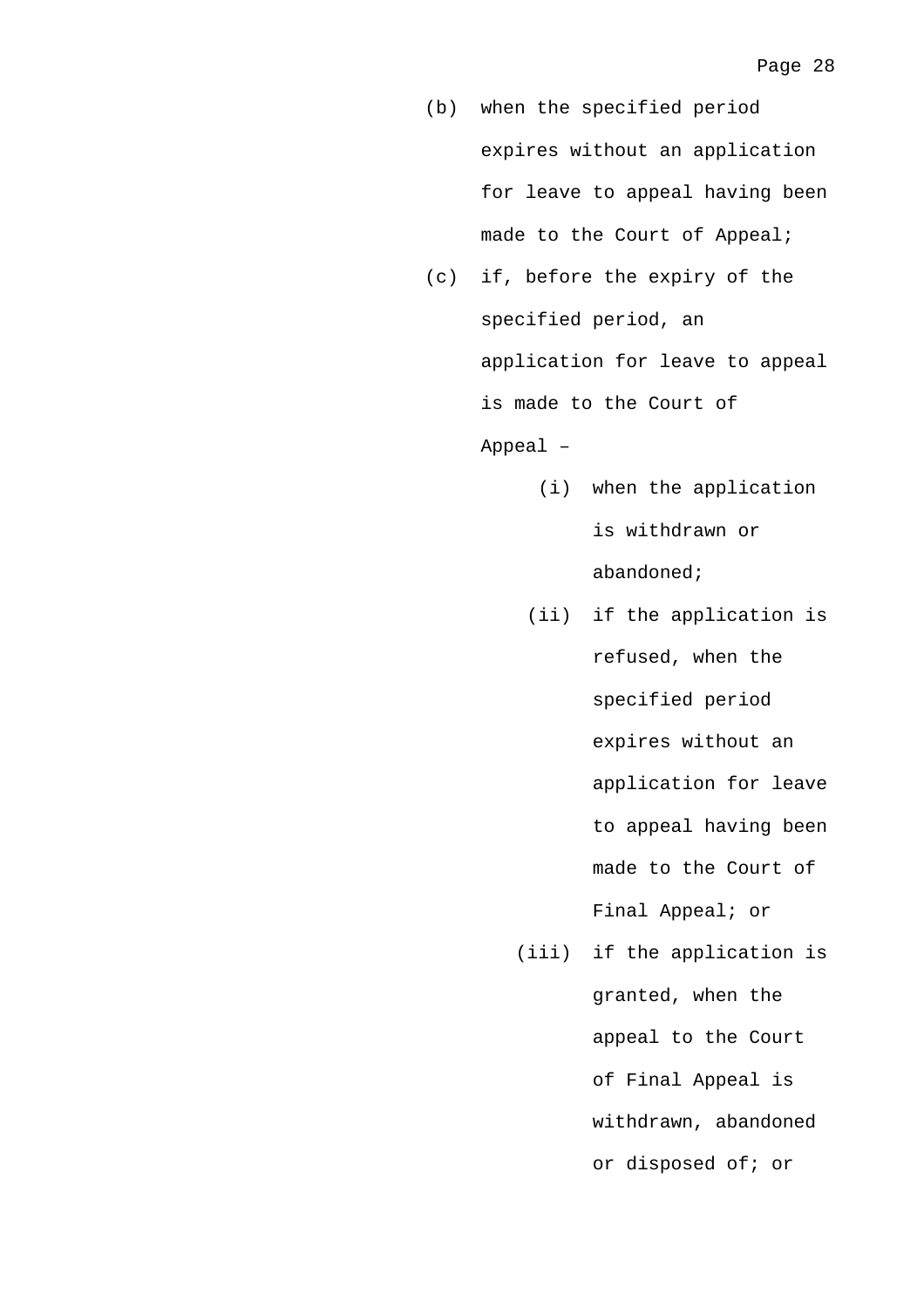- (d) if, before the expiry of the specified period, an application for leave to appeal is made to the Court of Final Appeal –
	- (i) when the application is withdrawn,

abandoned or refused; or

 (ii) if the application is granted, when the appeal to the Court of Final Appeal is withdrawn, abandoned or disposed of.

(4) In subsection (3) –

"application for leave to appeal" (上訴許可申請) means an application made to the Court of Appeal or the Court of Final Appeal under section 24 of the Hong Kong Court of Final Appeal Ordinance (Cap. 484) for leave to appeal to the Court of Final Appeal from a judgment of the Court of Appeal;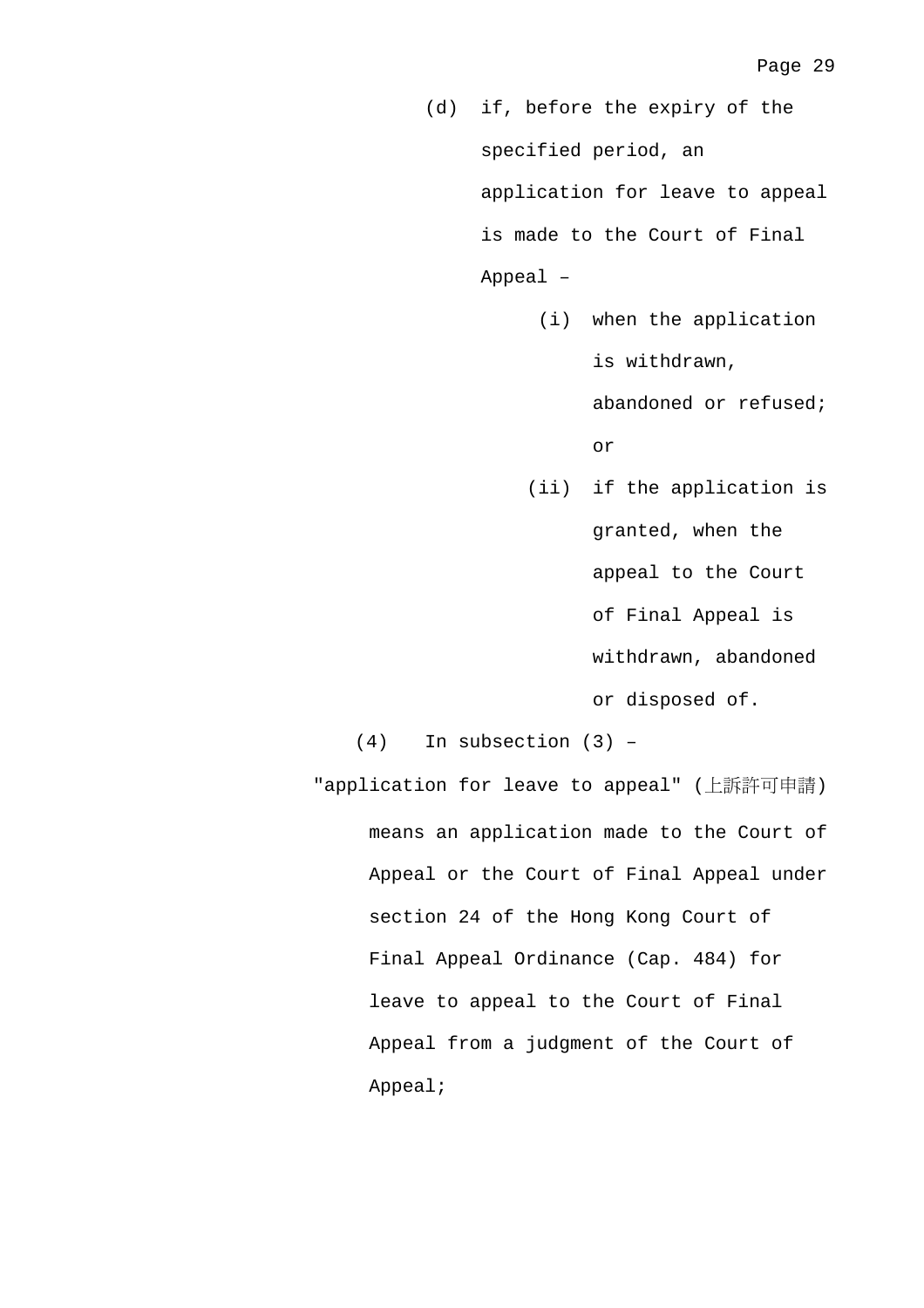"specified period" (指明限期) -

 (a) in the case of an application for leave to appeal made to the

(i) subject to

Court of Appeal, means -

subparagraph (ii),

the period of 28 days

within which the

notice of motion

referred to in

section 24(2) of the

Hong Kong Court of

Final Appeal

Ordinance (Cap. 484)

is required to be

filed; or

 (ii) if, on an application made within the 28 day period referred to in subparagraph (i), the Court of Appeal extends that period, the period as so extended; or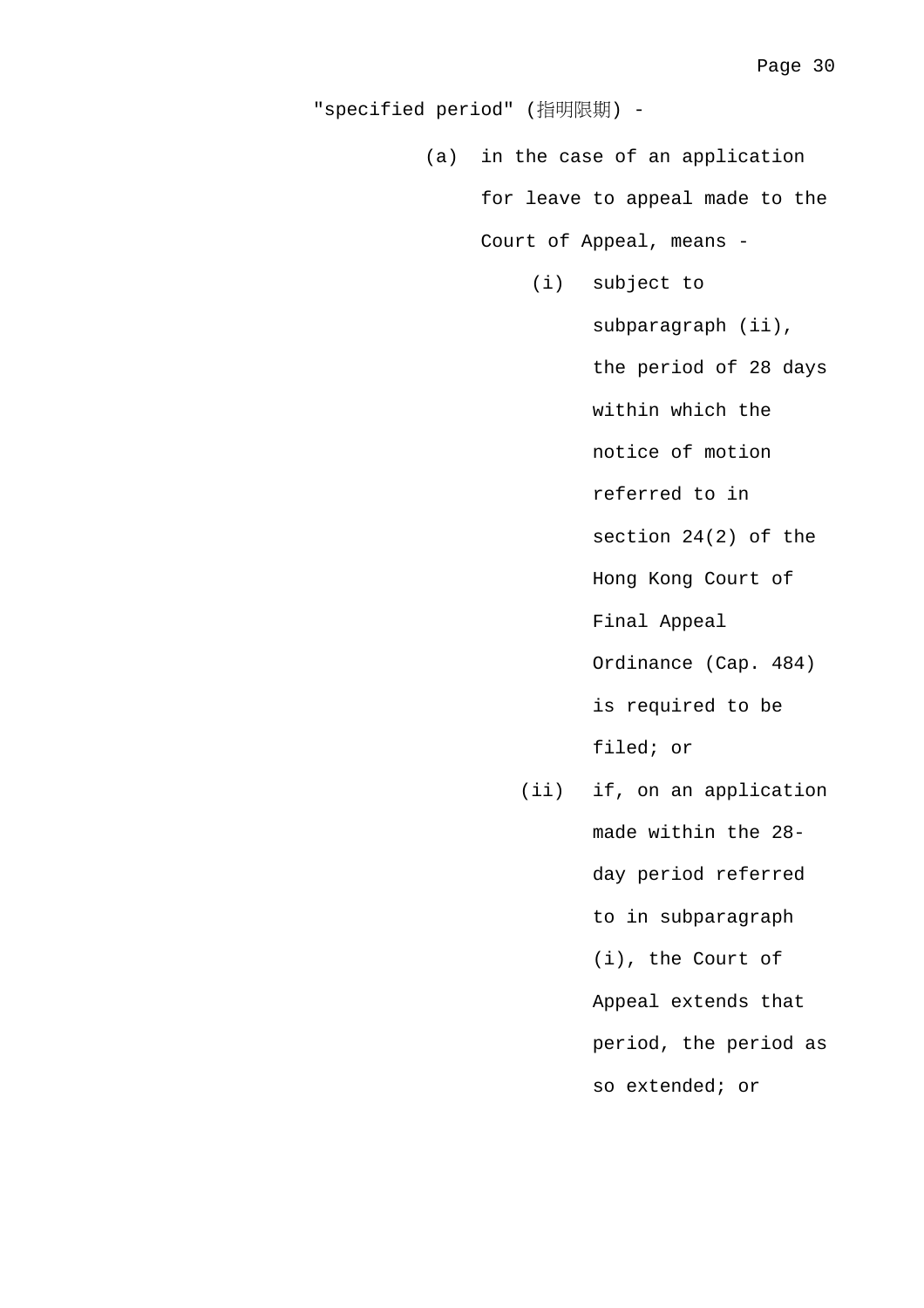(b) in the case of an application for leave to appeal made to the Court of Final Appeal, means -

- (i) subject to subparagraph (ii), the period of 28 days within which the notice of motion referred to in section 24(4) of the Hong Kong Court of Final Appeal Ordinance (Cap. 484) is required to be filed; or
- (ii) if, on an application made within the 28 day period referred to in subparagraph (i), the Court of Final Appeal extends that period, the period as so extended.".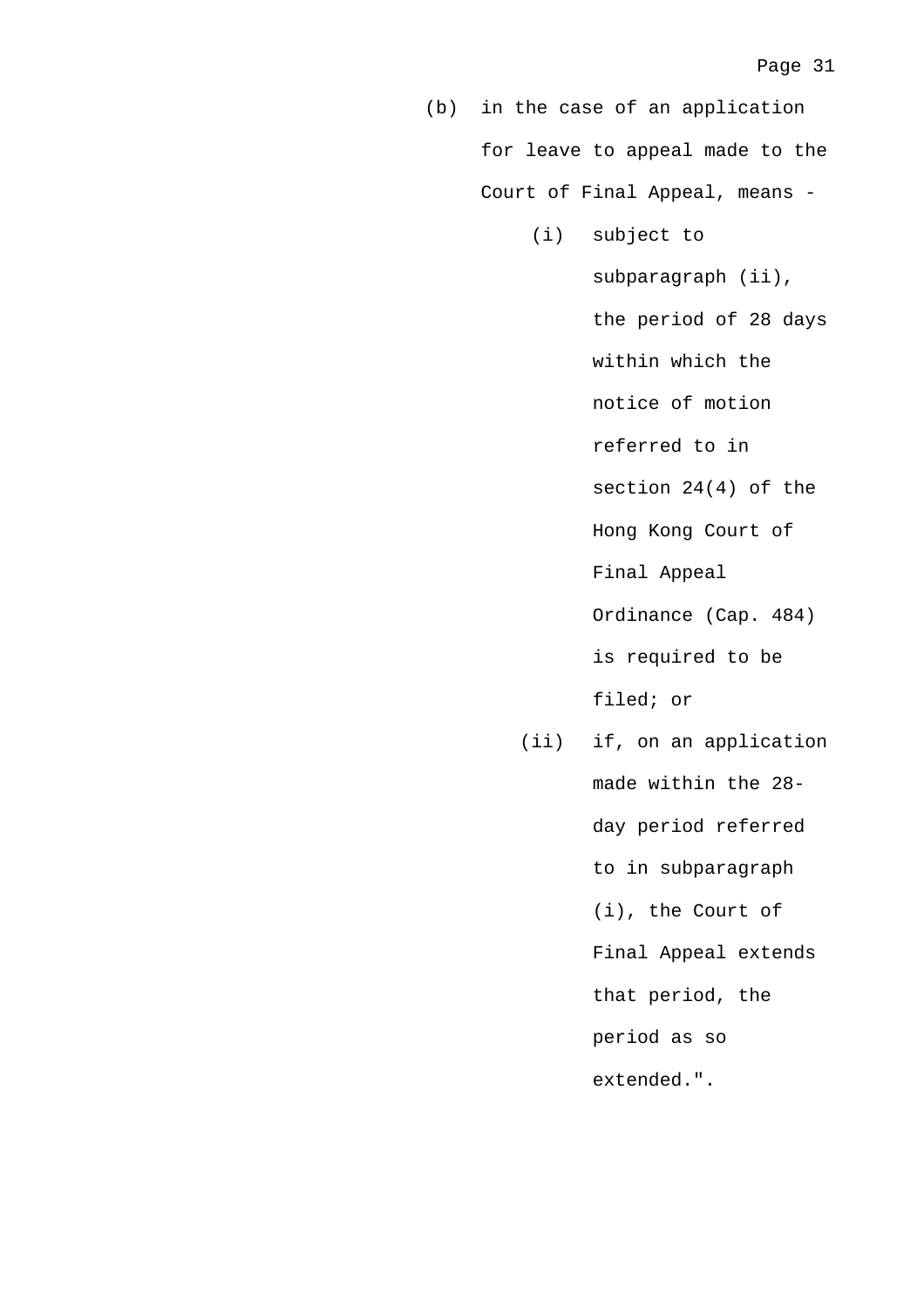## **47. Disciplinary inquiries by the Council**

Section 18(5) is amended –

- (a) by repealing "after the decision of the Court of Appeal affirming or varying such order" and substituting "after the appeal is finally determined";
- (b) by repealing "or the order as varied on appeal" and substituting "or, if the order is varied on appeal, the order as so varied".

# **48. Provisions relating to orders of the Council**

 Section 22(2) is amended by repealing "and in the case of an appeal shall await the decision of the Court of Appeal" and substituting "or, in the case of an appeal made to the Court of Appeal against the order under section 23, before the appeal is finally determined".

## **Legal Practitioners Ordinance**

## **49. Appeal and saving**

 Section 13(1) of the Legal Practitioners Ordinance (Cap. 159) is amended by repealing "and the decision of the Court of Appeal on any such appeal shall be final".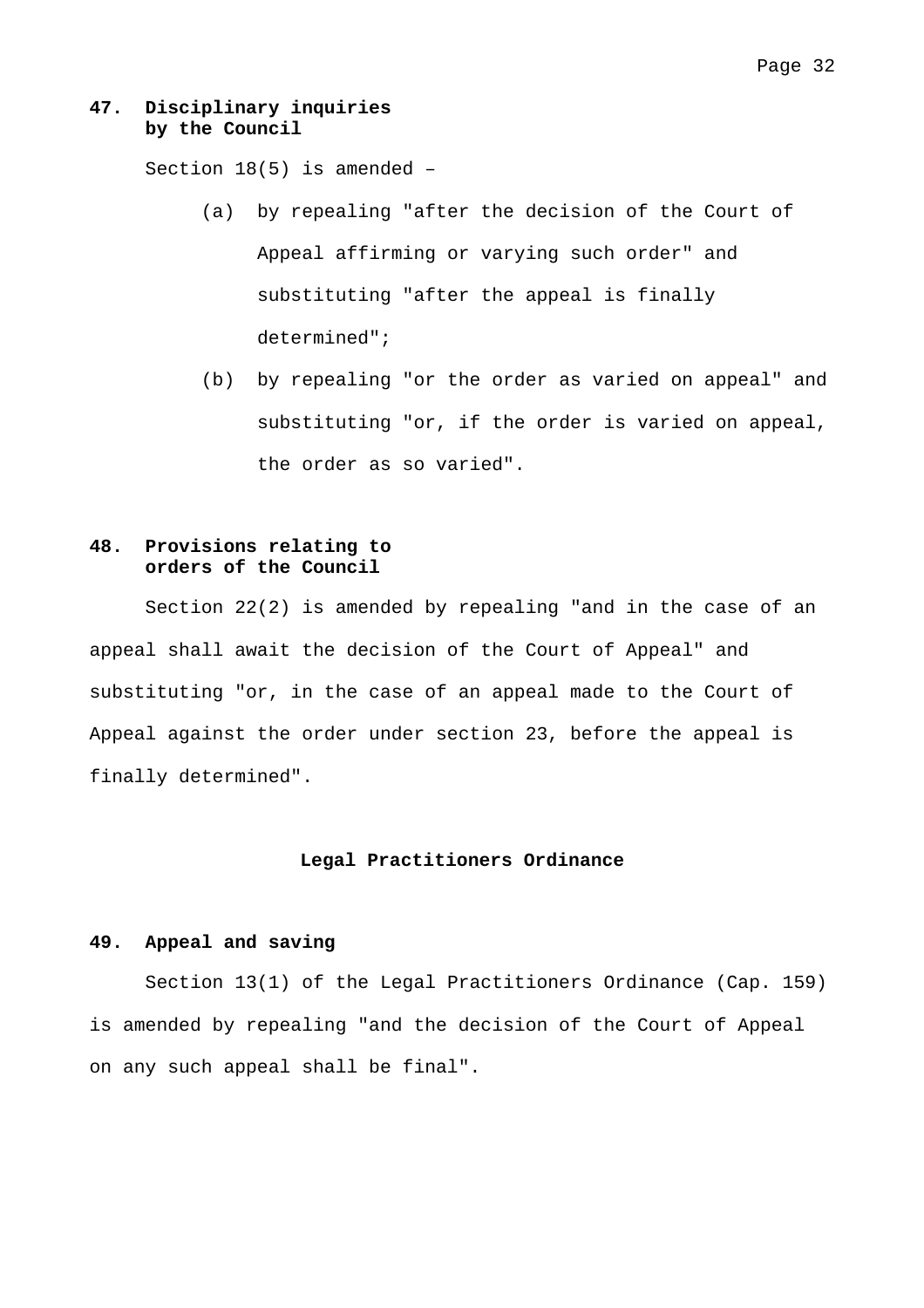#### **50. Appeal to Court of Appeal**

 Section 37B(1) is amended by repealing "and the decision of the Court of Appeal is final".

**Related Amendments** 

# **51. Publication of findings of Solicitors Disciplinary Tribunal**

Section 13A is amended –

- (a) by renumbering it as section  $13A(1)$ ;
- (b) in subsection (1)
	- (i) by repealing "the Solicitors Disciplinary Tribunal or the Court of Appeal, on an appeal under section 13, otherwise orders," and substituting "the Court of Final Appeal, the Court of Appeal or the Solicitors Disciplinary Tribunal otherwise orders,";
	- (ii) by repealing "or after completion of such an appeal" and substituting "or, if such an appeal has been made, after the appeal is finally determined";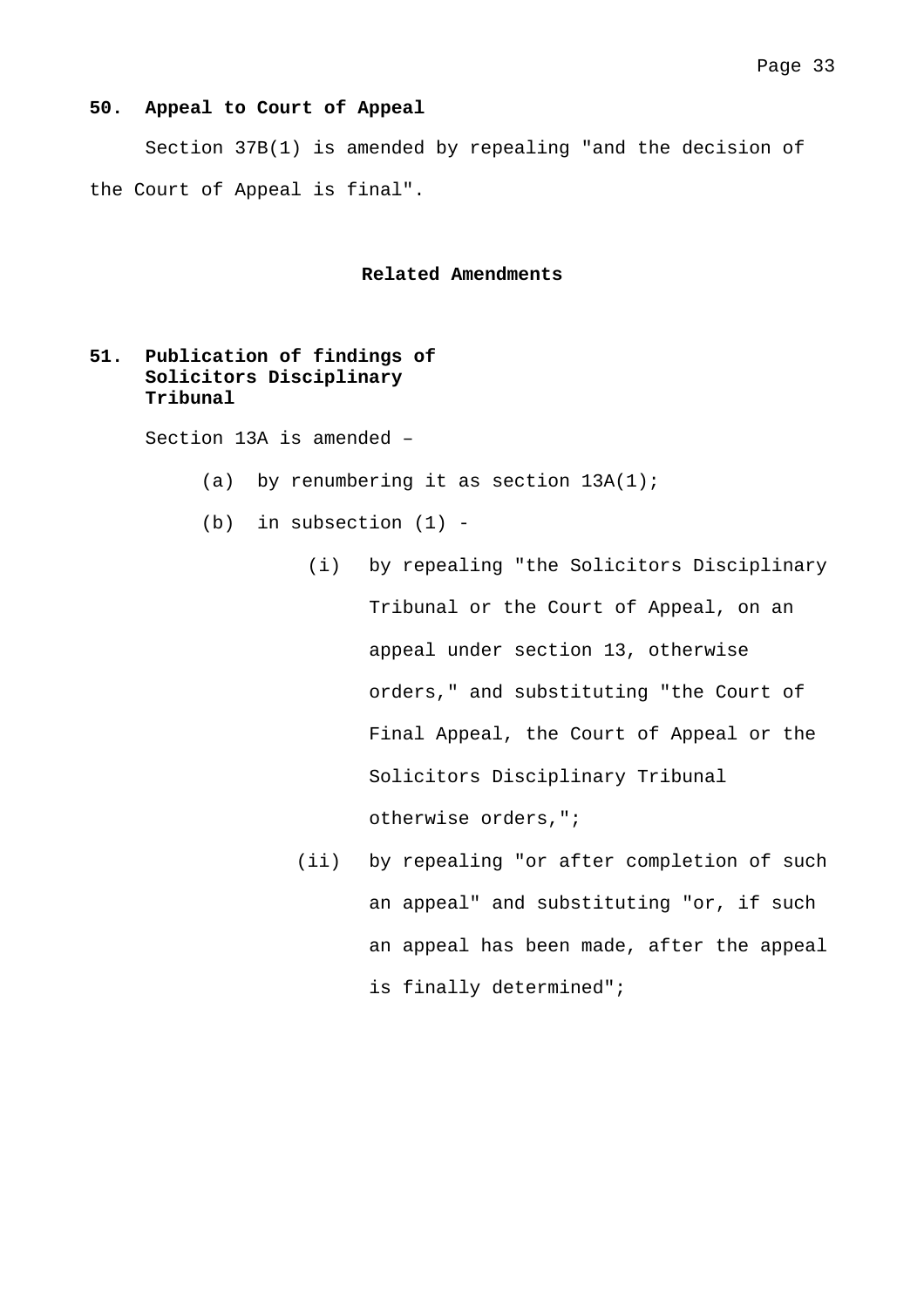(c) by adding –

"(2) For the purposes of subsection (1), an appeal to the Court of Appeal shall be deemed to be finally determined when the earliest of the following events occurs, whichever is applicable in the circumstances -

- (a) when the appeal to the Court of Appeal is withdrawn or abandoned;
- (b) when the specified period expires without an application for leave to appeal having been made to the Court of Appeal;
- (c) if, before the expiry of the specified period, an application for leave to appeal is made to the Court of Appeal –
	- (i) when the application is withdrawn or abandoned;
	- (ii) if the application is refused, when the specified period expires without an application for leave to appeal having been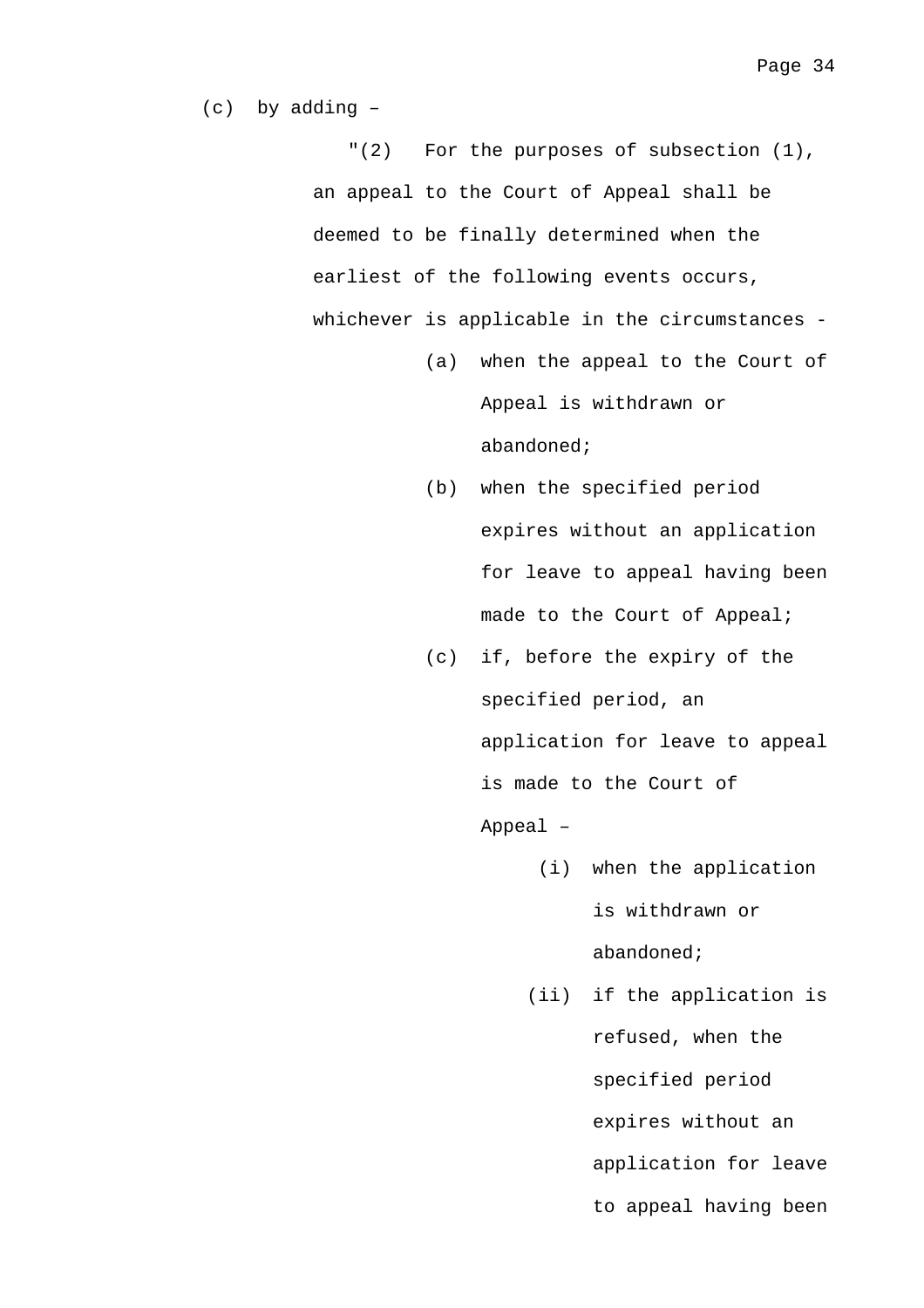made to the Court of Final Appeal; or

- (iii) if the application is granted, when the appeal to the Court of Final Appeal is withdrawn, abandoned or disposed of; or
- (d) if, before the expiry of the specified period, an application for leave to appeal is made to the Court of Final Appeal –
	- (i) when the application is withdrawn, abandoned or refused; or
	- (ii) if the application is granted, when the appeal to the Court of Final Appeal is withdrawn, abandoned or disposed of.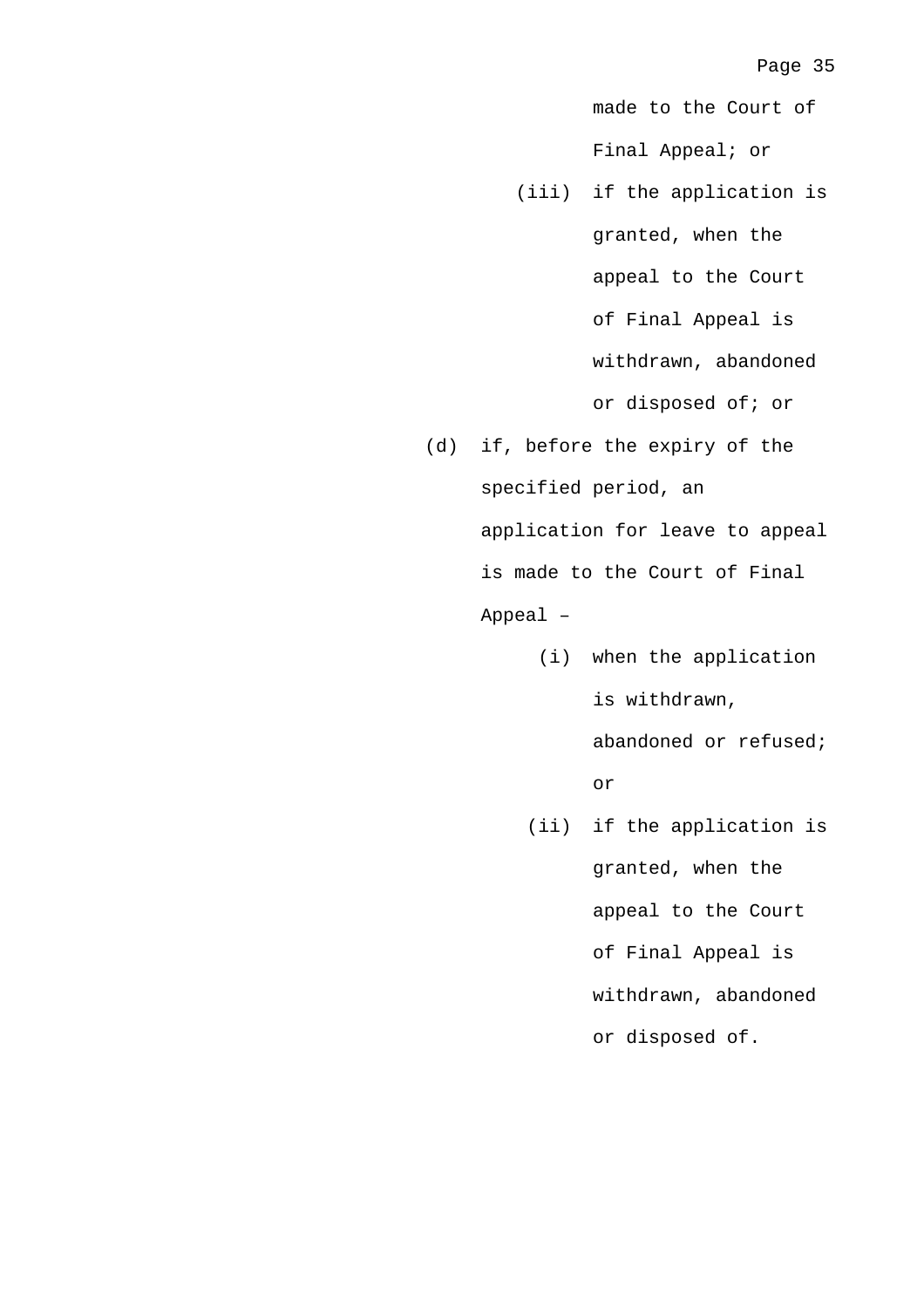(3) In subsection (2) -

"application for leave to appeal" (上訴許可申請) means an application made to the Court of Appeal or the Court of Final Appeal under section 24 of the Hong Kong Court of Final Appeal Ordinance (Cap. 484) for leave to appeal to the Court of Final Appeal from a judgment of the Court of Appeal;

"specified period" (指明限期) –

- (a) in the case of an application for leave to appeal made to the Court of Appeal, means –
	- (i) subject to

subparagraph (ii), the period of 28 days within which the notice of motion referred to in section 24(2) of the Hong Kong Court of Final Appeal Ordinance (Cap. 484) is required to be filed; or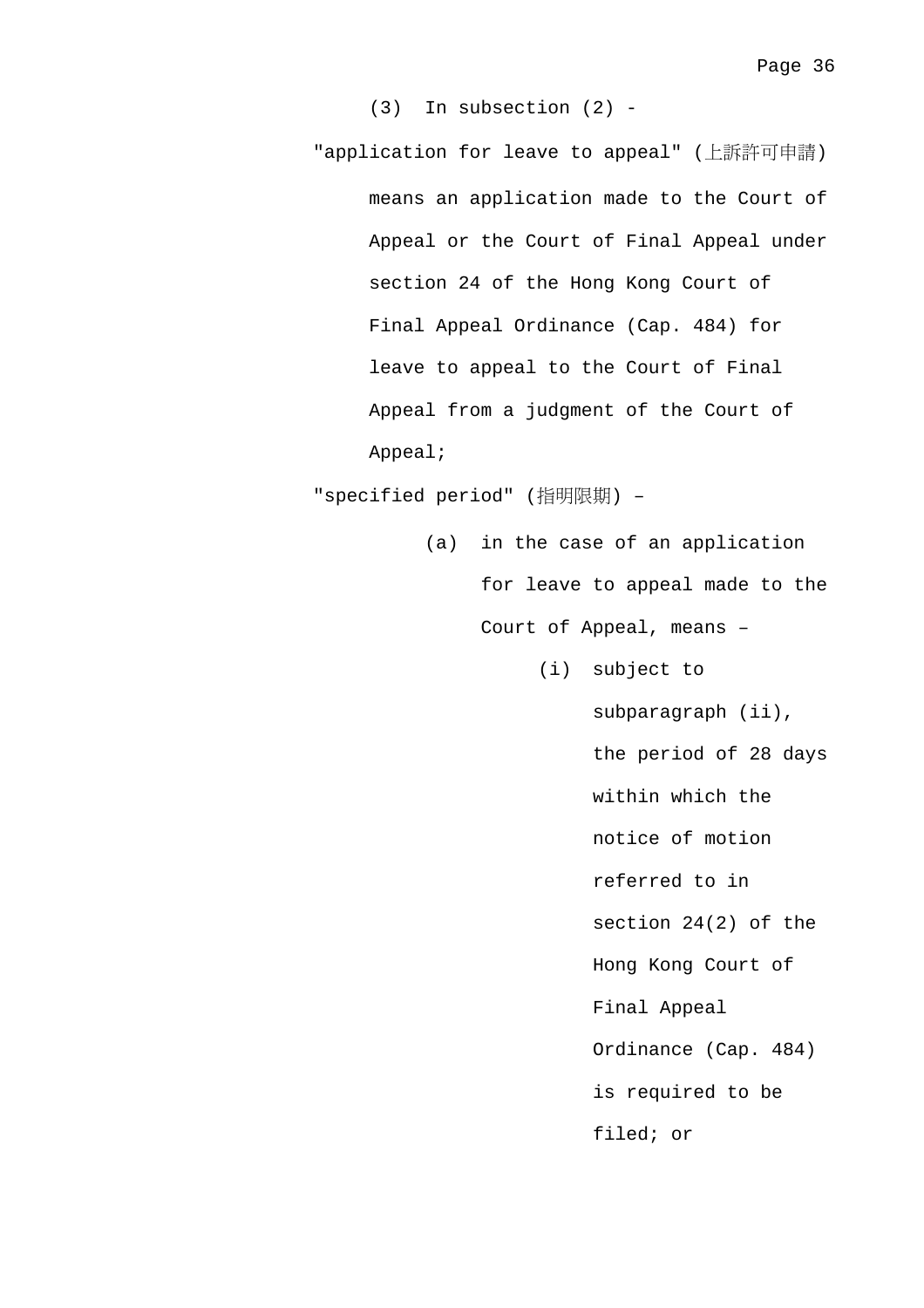(ii) if, on an application made within the 28 day period referred to in subparagraph (i), the Court of Appeal extends that period, the period as so extended; or

- (b) in the case of an application for leave to appeal made to the Court of Final Appeal, means –
	- (i) subject to

subparagraph (ii), the period of 28 days within which the notice of motion referred to in section 24(4) of the Hong Kong Court of Final Appeal Ordinance (Cap. 484) is required to be filed; or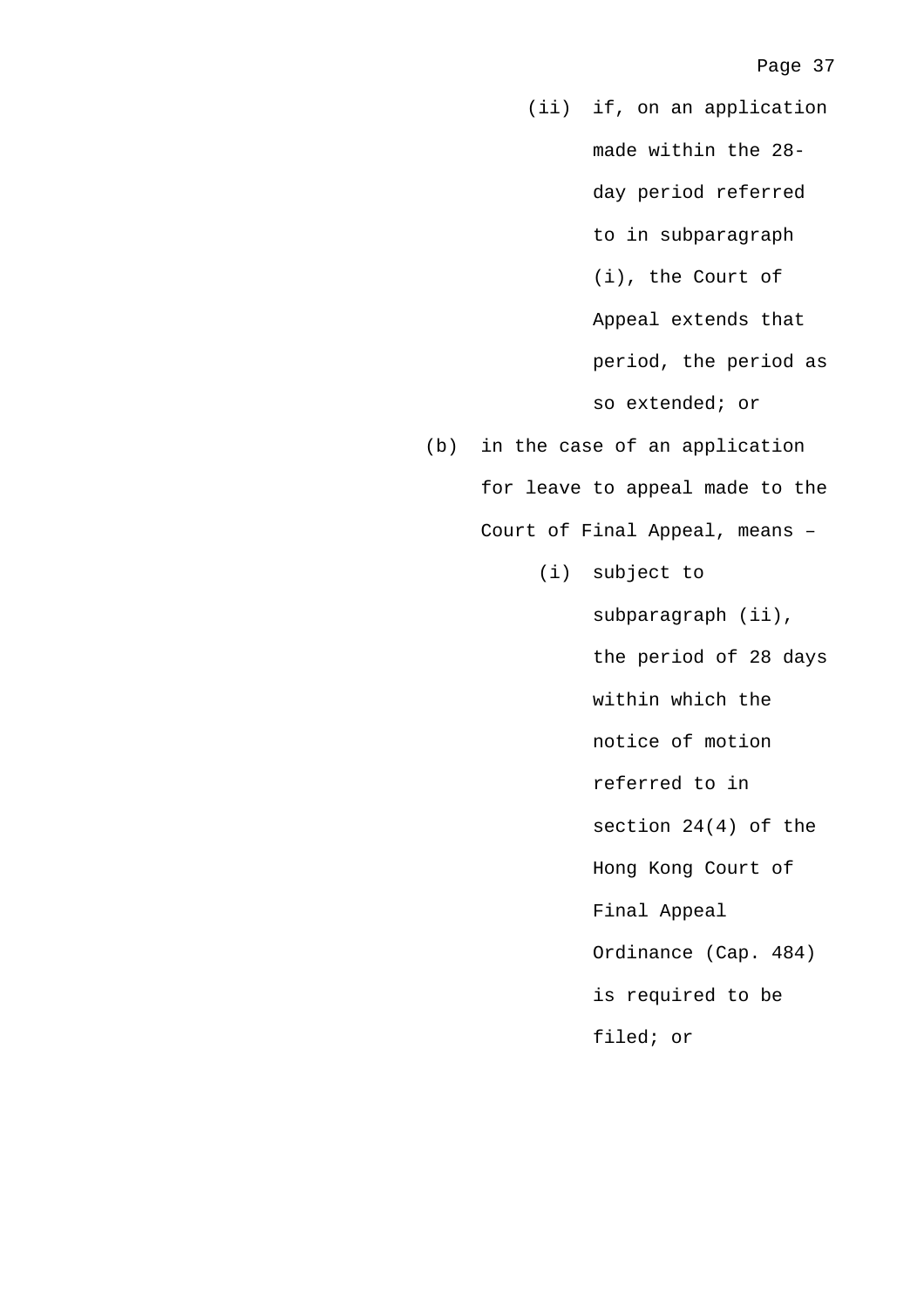(ii) if, on an application

made within the 28-

day period referred

to in subparagraph

(i), the Court of

Final Appeal extends

that period, the

period as so

extended.".

## **Medical Registration Ordinance**

# **52. Appeals against orders of the Council**

Section 26(2) of the Medical Registration Ordinance (Cap.

161) is repealed.

## **Related Amendments**

## **53. Interpretation**

Section 2 is amended –

- (a) by renumbering it as section  $2(1)$ ;
- (b) by adding –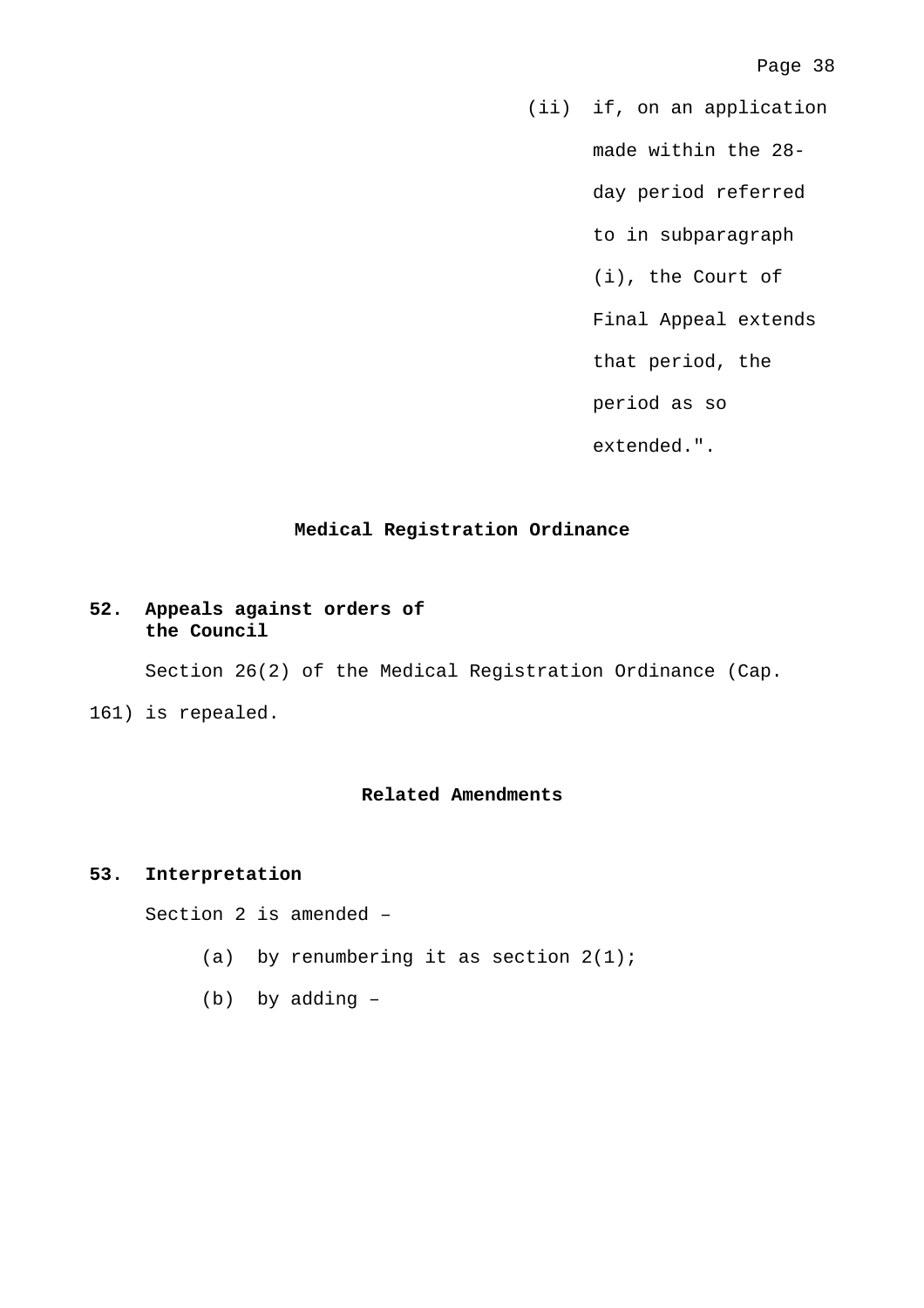"(2) For the purposes of sections 21(5), 21A(2) and 25(2), an appeal to the Court of Appeal shall be deemed to be finally determined when the earliest of the following events occurs, whichever is applicable in the circumstances -

- (a) when the appeal to the Court of Appeal is withdrawn or abandoned;
- (b) when the specified period expires without an application for leave to appeal having been made to the Court of Appeal;
- (c) if, before the expiry of the specified period, an application for leave to appeal is made to the Court of Appeal –
	- (i) when the application is withdrawn or abandoned;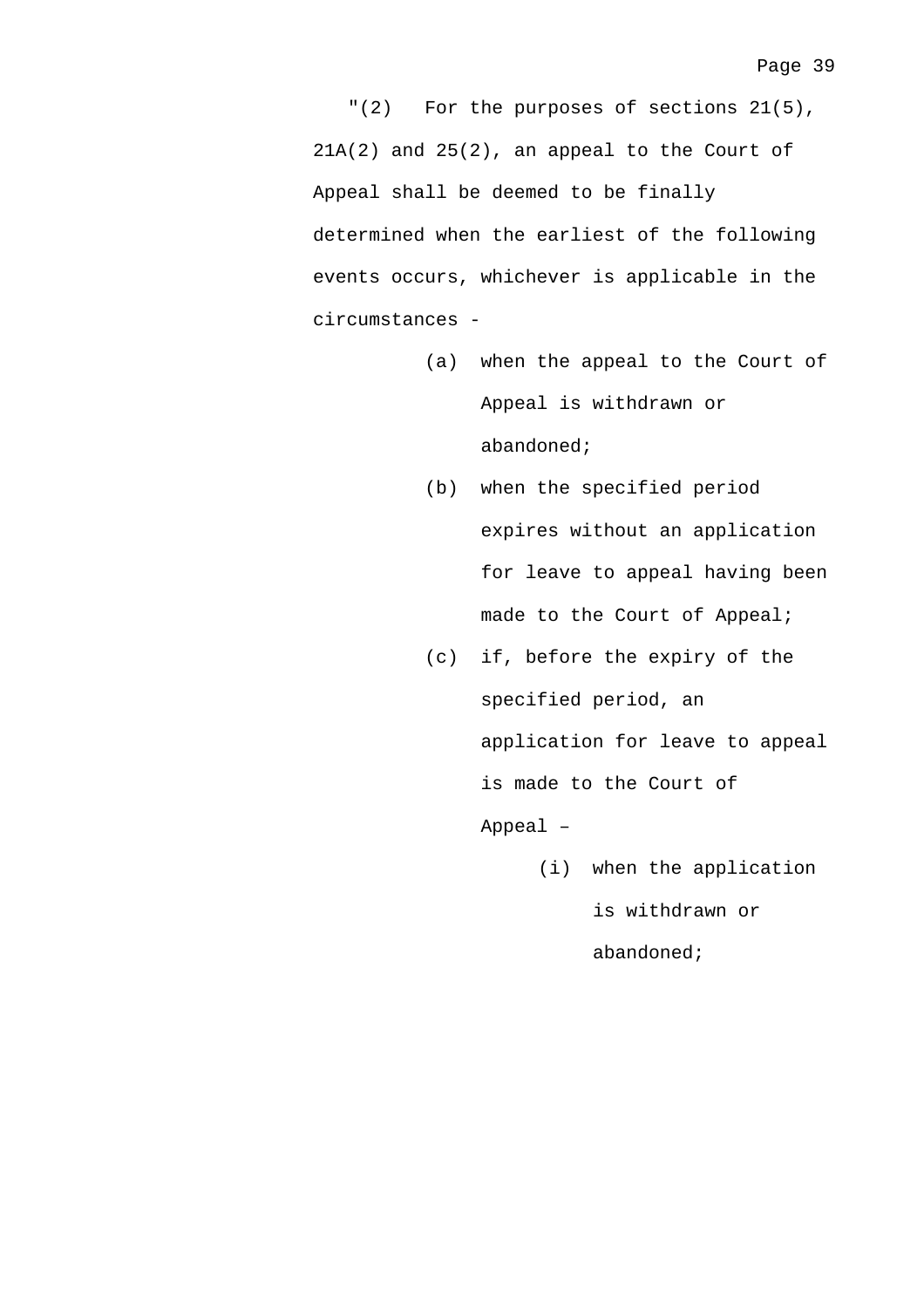- (ii) if the application is refused, when the specified period expires without an application for leave to appeal having been made to the Court of Final Appeal; or
- (iii) if the application is granted, when the appeal to the Court of Final Appeal is withdrawn, abandoned or disposed of; or
- (d) if, before the expiry of the specified period, an application for leave to appeal is made to the Court of Final Appeal –
	- (i) when the application is withdrawn, abandoned or refused; or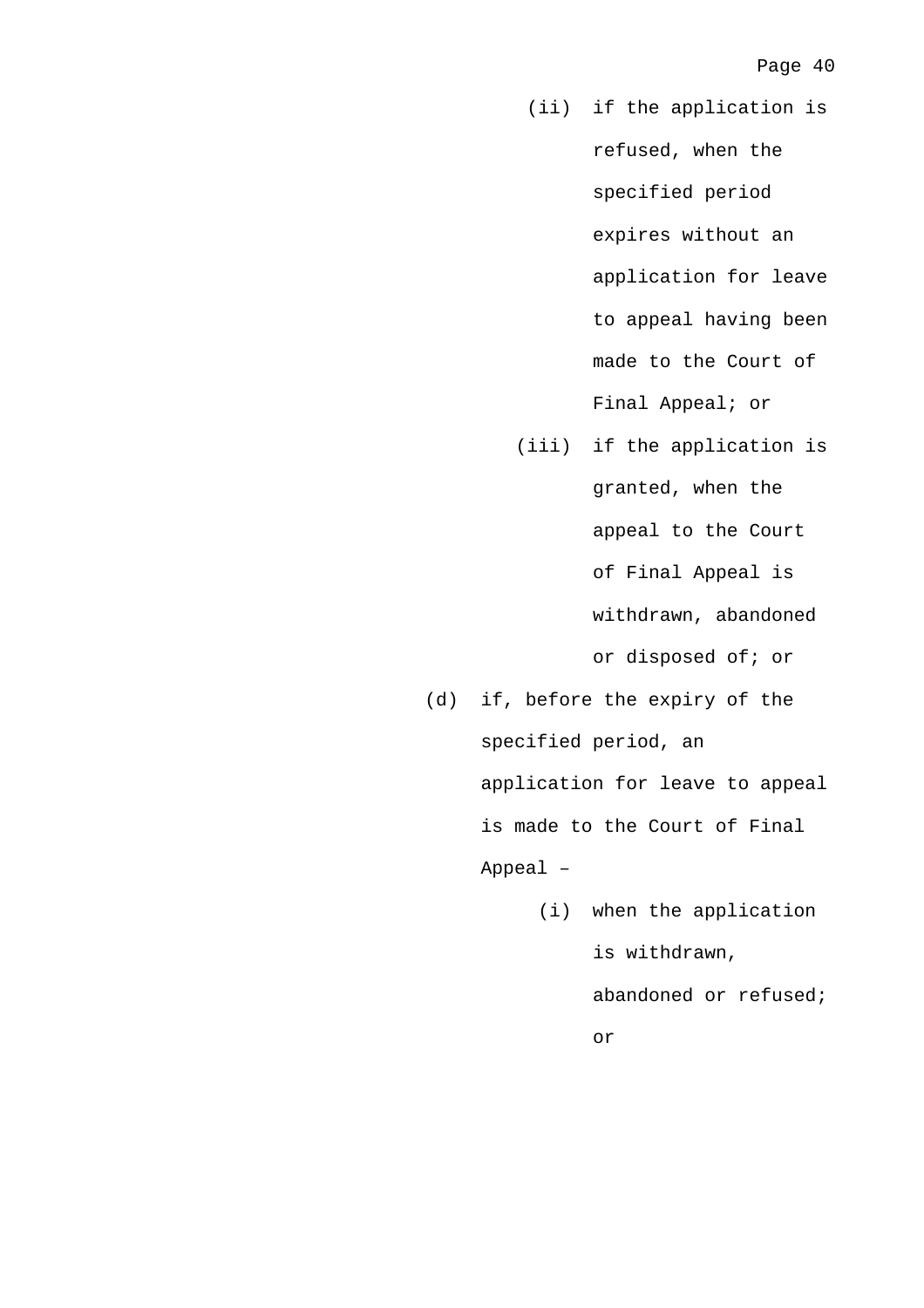(ii) if the application is granted, when the appeal to the Court of Final Appeal is withdrawn, abandoned or disposed of.

(3) In subsection (2) -

"application for leave to appeal" (上訴許可申請) means an application made to the Court of Appeal or the Court of Final Appeal under section 24 of the Hong Kong Court of Final Appeal Ordinance (Cap. 484) for leave to appeal to the Court of Final Appeal from a judgment of the Court of Appeal;

"specified period" (指明限期) –

- (a) in the case of an application for leave to appeal made to the Court of Appeal, means –
	- (i) subject to subparagraph (ii), the period of 28 days within which the notice of motion referred to in section 24(2) of the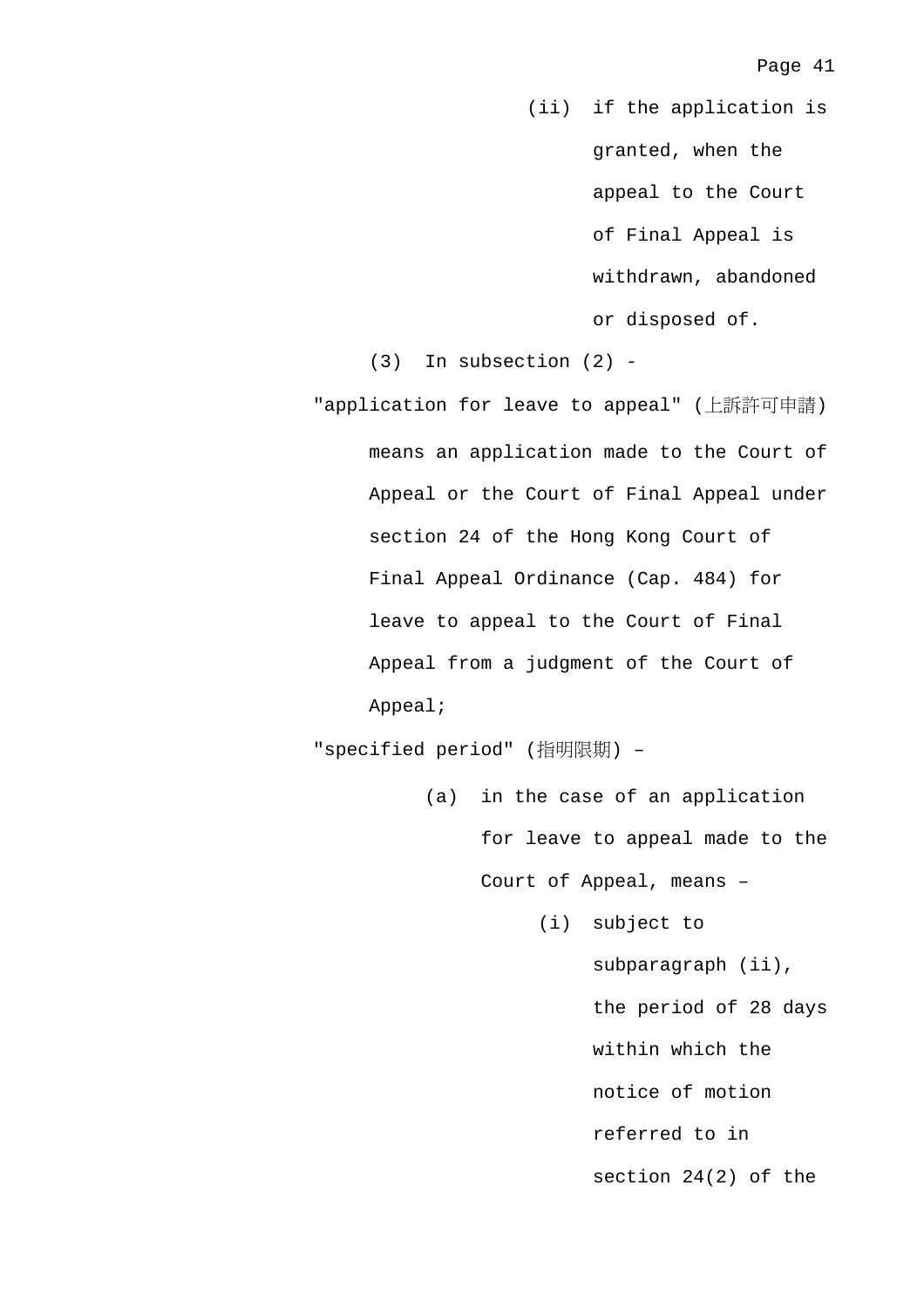Hong Kong Court of

Final Appeal

Ordinance (Cap. 484) is required to be filed; or

 (ii) if, on an application made within the 28 day period referred to in subparagraph (i), the Court of Appeal extends that period, the period as so extended; or

(b) in the case of an application for leave to appeal made to the Court of Final Appeal, means –

(i) subject to

subparagraph (ii), the period of 28 days within which the notice of motion referred to in section 24(4) of the Hong Kong Court of Final Appeal Ordinance (Cap. 484)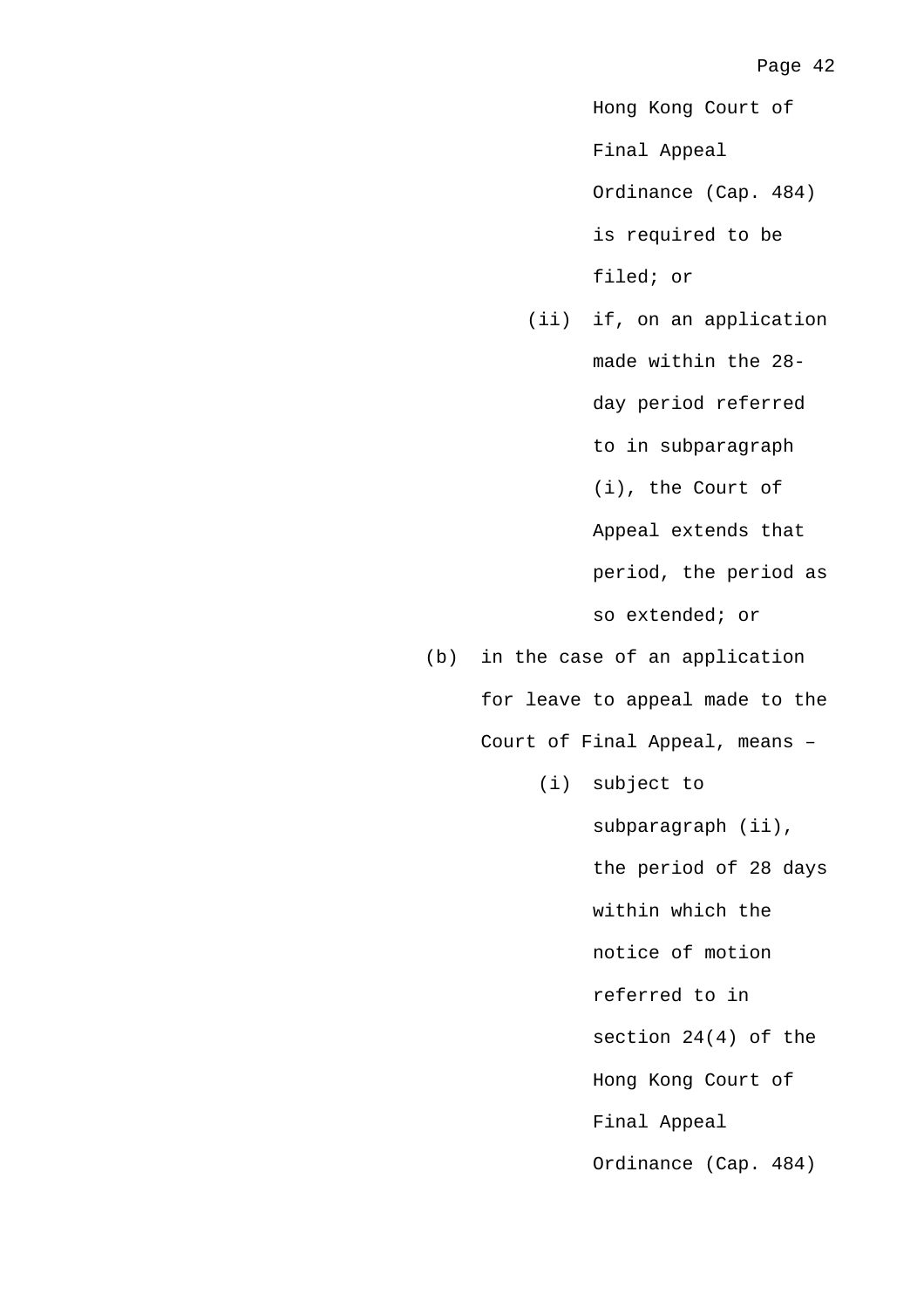is required to be filed; or

 (ii) if, on an application made within the 28 day period referred to in subparagraph (i), the Court of Final Appeal extends that period, the period as so extended.".

### **54. Disciplinary powers of Council**

Section 21(5) is amended –

- (a) by adding "to the Court of Appeal" after "may be made";
- (b) by repealing "after a decision affirming or varying such order" and substituting "after the appeal is finally determined";
- (c) in paragraph (a), by repealing "or the order as varied on appeal" and substituting "or, if the order is varied on appeal, the order as so varied".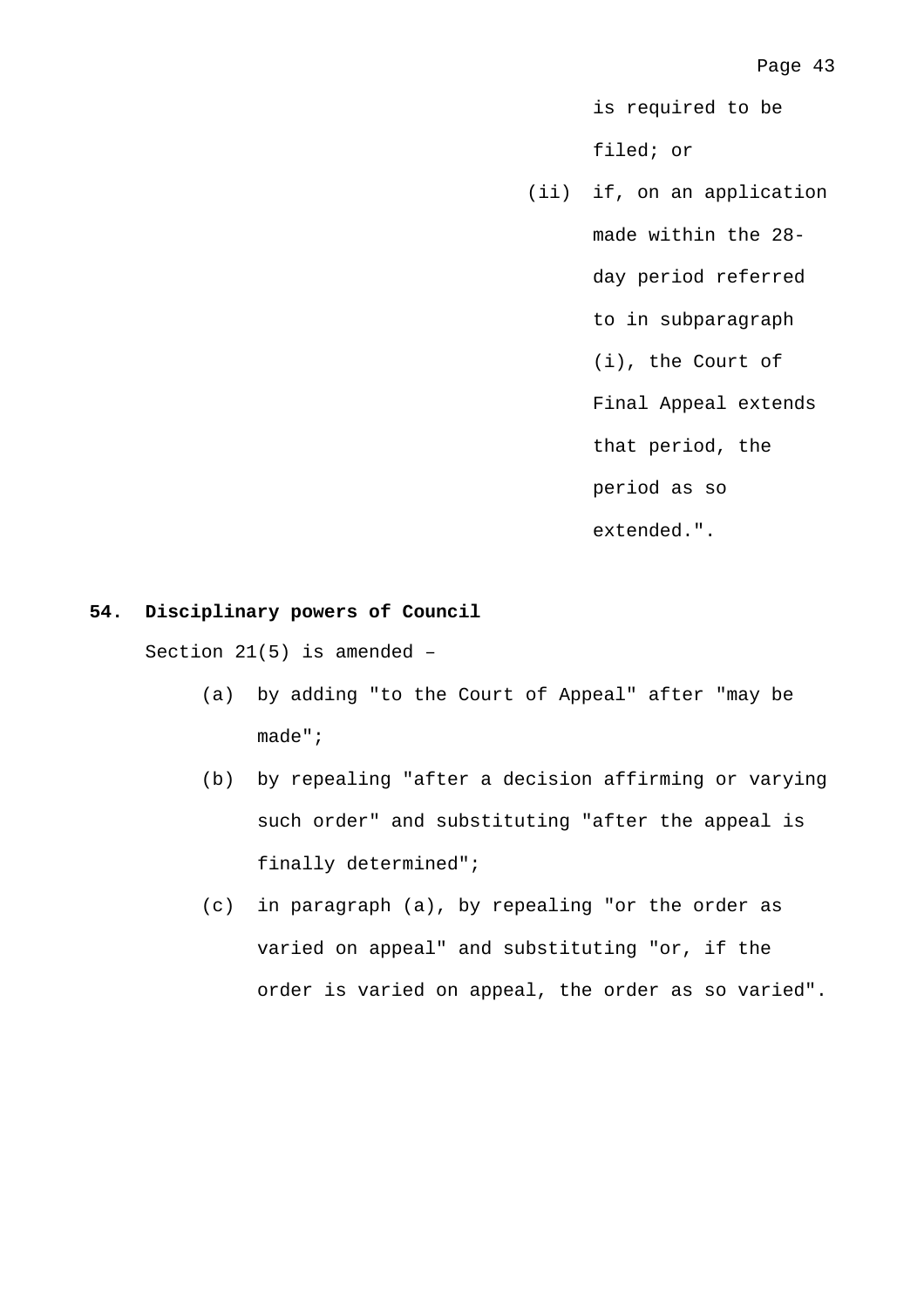## **55. Powers of Council in relation to fitness to practise of medical practitioners**

Section 21A(2) is amended –

- (a) by adding "to the Court of Appeal" after "may be made";
- (b) by repealing "after a decision affirming or varying such order" and substituting "after the appeal is finally determined";
- (c) by repealing "or the order as varied on appeal" and substituting "or, if the order is varied on appeal, the order as so varied".

## **56. Orders of the Council**

 Section 25(2) is amended by repealing "and in the case of an appeal shall await the decision of the Court of Appeal" and substituting "or, in the case of an appeal made to the Court of Appeal against the order under section 26, before the appeal is finally determined".

#### **Midwives Registration Ordinance**

#### **57. Appeals**

 Section 15(2) of the Midwives Registration Ordinance (Cap. 162) is repealed.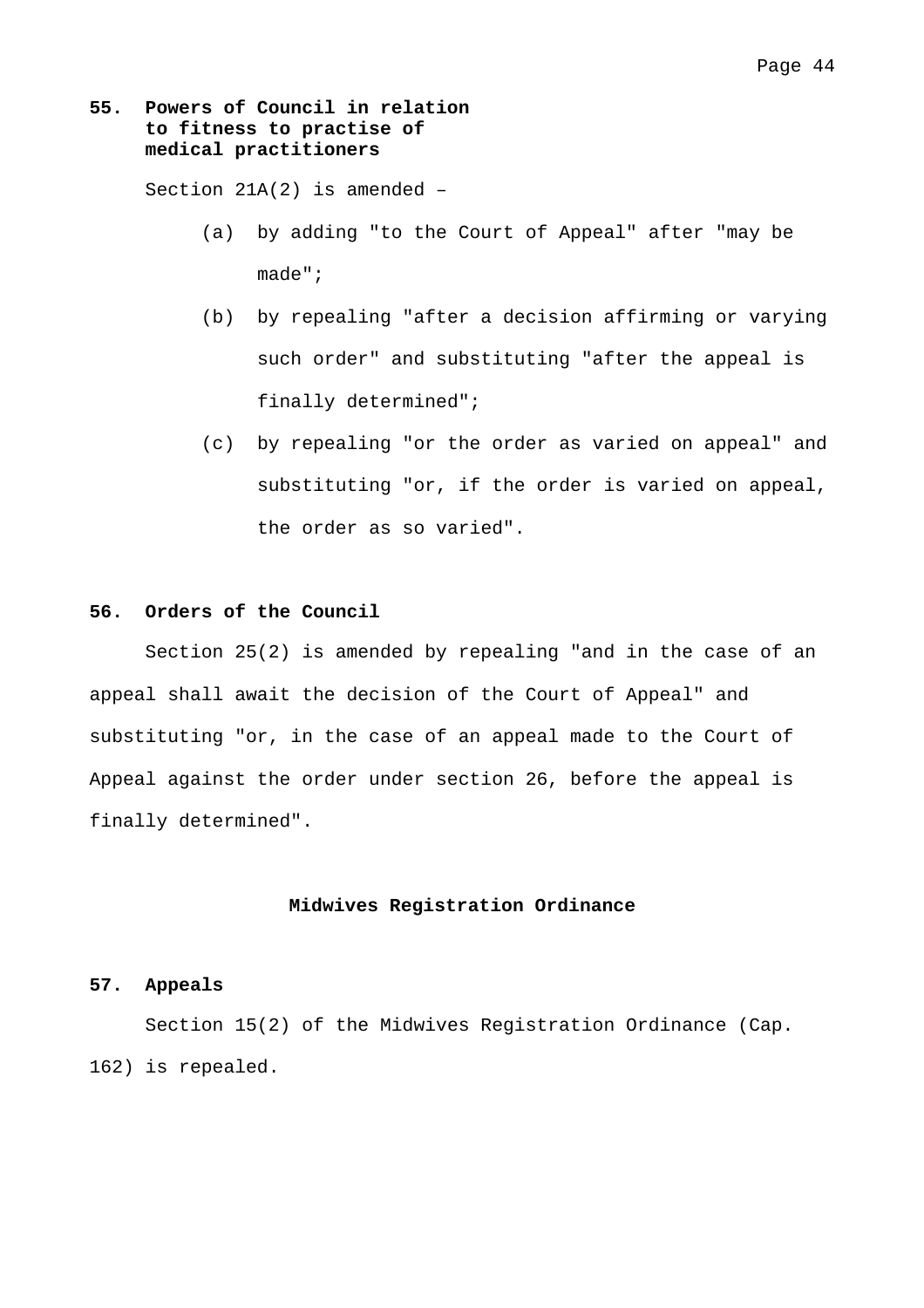#### **Related Amendments**

#### **58. Interpretation**

Section 2 is amended by adding -

 $"(3)$  For the purposes of sections  $10(8)(b)$  and  $14(2)$ , an appeal to the Court of Appeal shall be deemed to be finally determined when the earliest of the following events occurs, whichever is applicable in the circumstances -

- (a) when the appeal to the Court of Appeal is withdrawn or abandoned;
- (b) when the specified period expires without an application for leave to appeal having been made to the Court of Appeal;
- (c) if, before the expiry of the specified period, an application for leave to appeal is made to the Court of Appeal –
	- (i) when the application is withdrawn or abandoned;
	- (ii) if the application is refused, when the specified period expires without an application for leave to appeal having been made to the Court of Final Appeal; or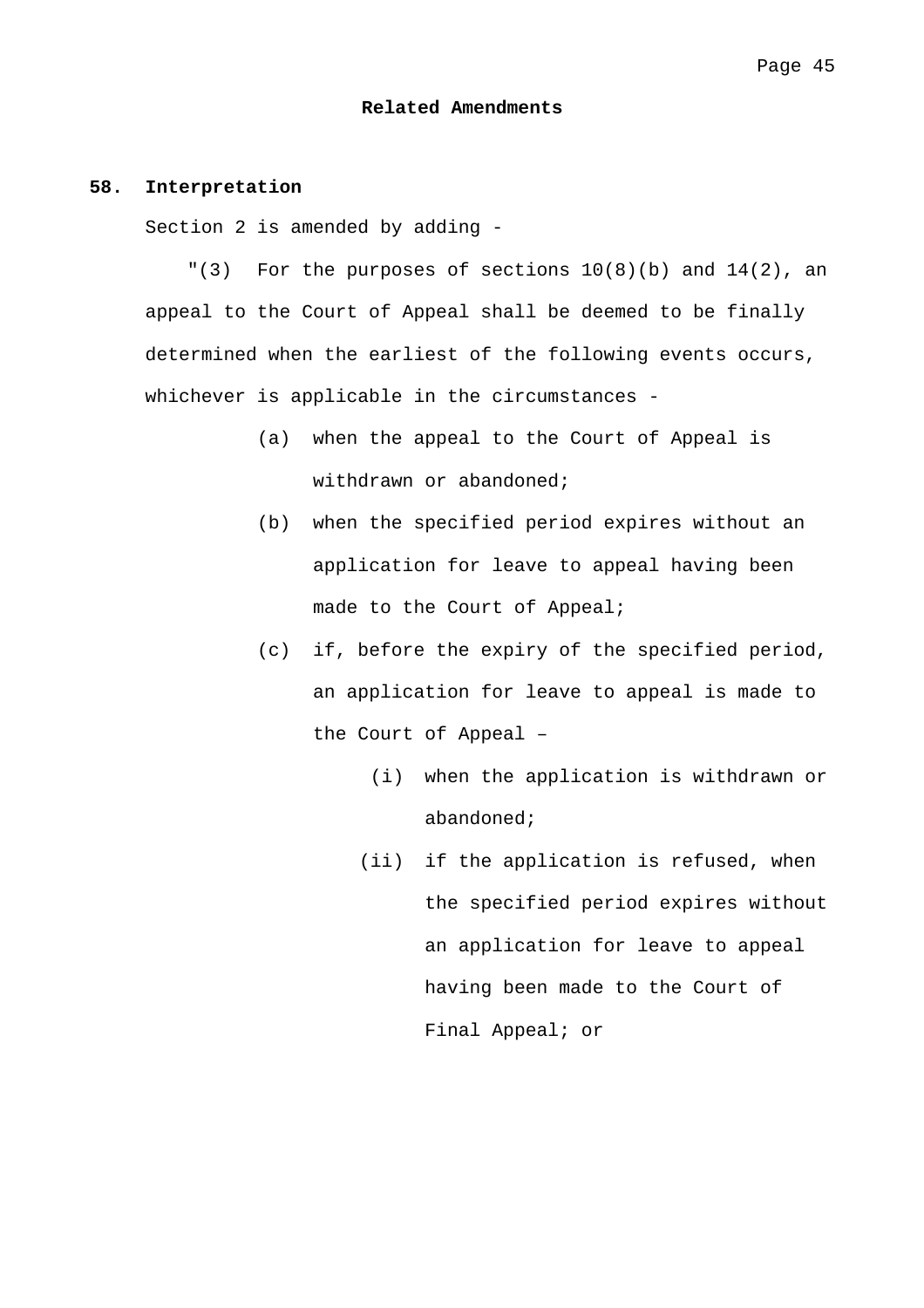(iii) if the application is granted, when the appeal to the Court of Final Appeal is withdrawn, abandoned or disposed of; or

- (d) if, before the expiry of the specified period, an application for leave to appeal is made to the Court of Final Appeal –
	- (i) when the application is withdrawn, abandoned or refused; or
	- (ii) if the application is granted, when the appeal to the Court of Final Appeal is withdrawn, abandoned or disposed of.

(4) In subsection (3) –

"application for leave to appeal" (上訴許可申請) means an application made to the Court of Appeal or the Court of Final Appeal under section 24 of the Hong Kong Court of Final Appeal Ordinance (Cap. 484) for leave to appeal to the Court of Final Appeal from a judgment of the Court of Appeal;

"specified period" (指明限期) -

 (a) in the case of an application for leave to appeal made to the Court of Appeal, means -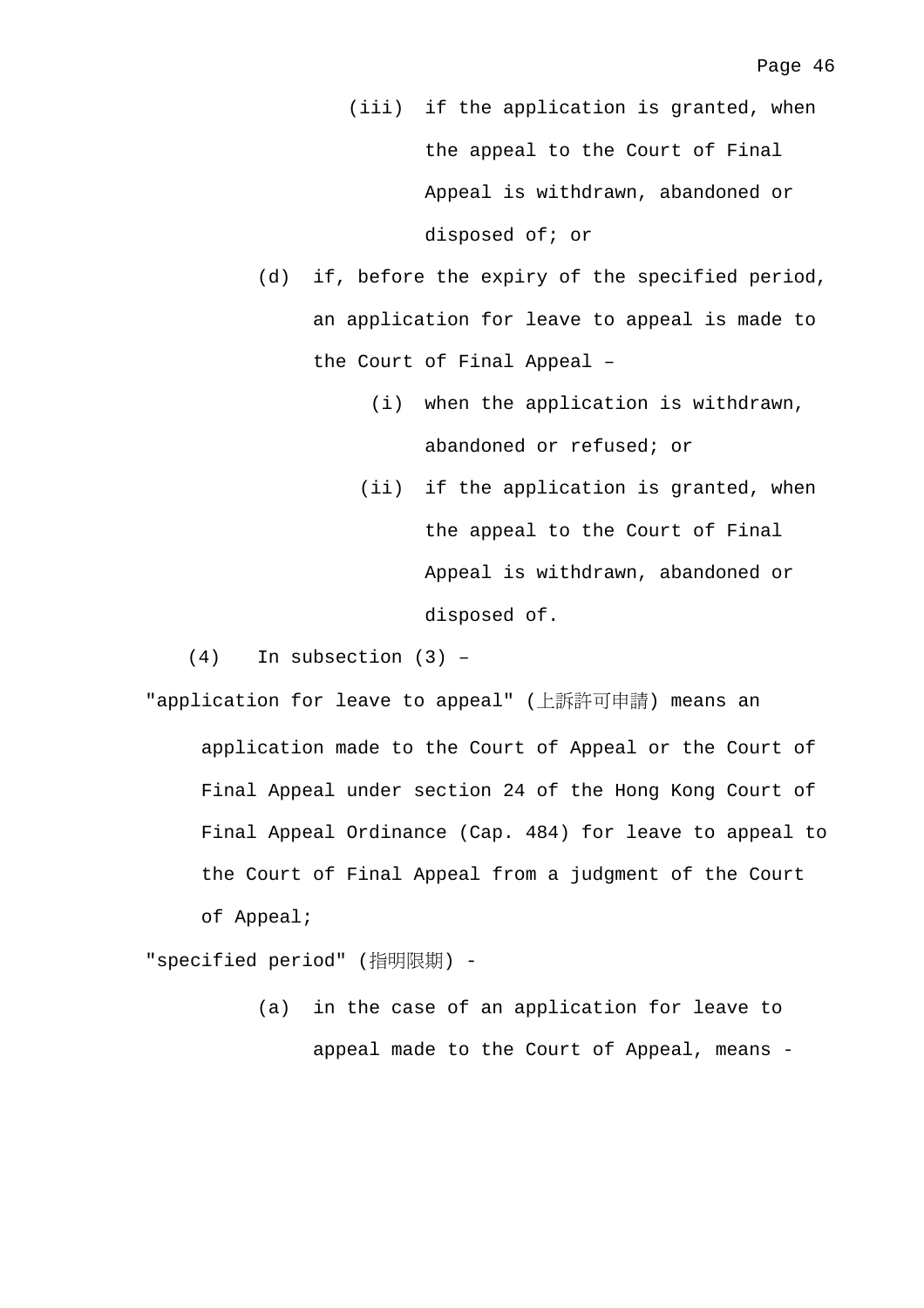- (i) subject to subparagraph (ii), the period of 28 days within which the notice of motion referred to in section 24(2) of the Hong Kong Court of Final Appeal Ordinance (Cap. 484) is required to be filed; or
- (ii) if, on an application made within the 28-day period referred to in subparagraph (i), the Court of Appeal extends that period, the period as so extended; or
- (b) in the case of an application for leave to appeal made to the Court of Final Appeal, means -
	- (i) subject to subparagraph (ii), the period of 28 days within which the notice of motion referred to in section 24(4) of the Hong Kong Court of Final Appeal Ordinance (Cap. 484) is required to be filed; or
	- (ii) if, on an application made within the 28-day period referred to in subparagraph (i), the Court of Final Appeal extends that period, the period as so extended.".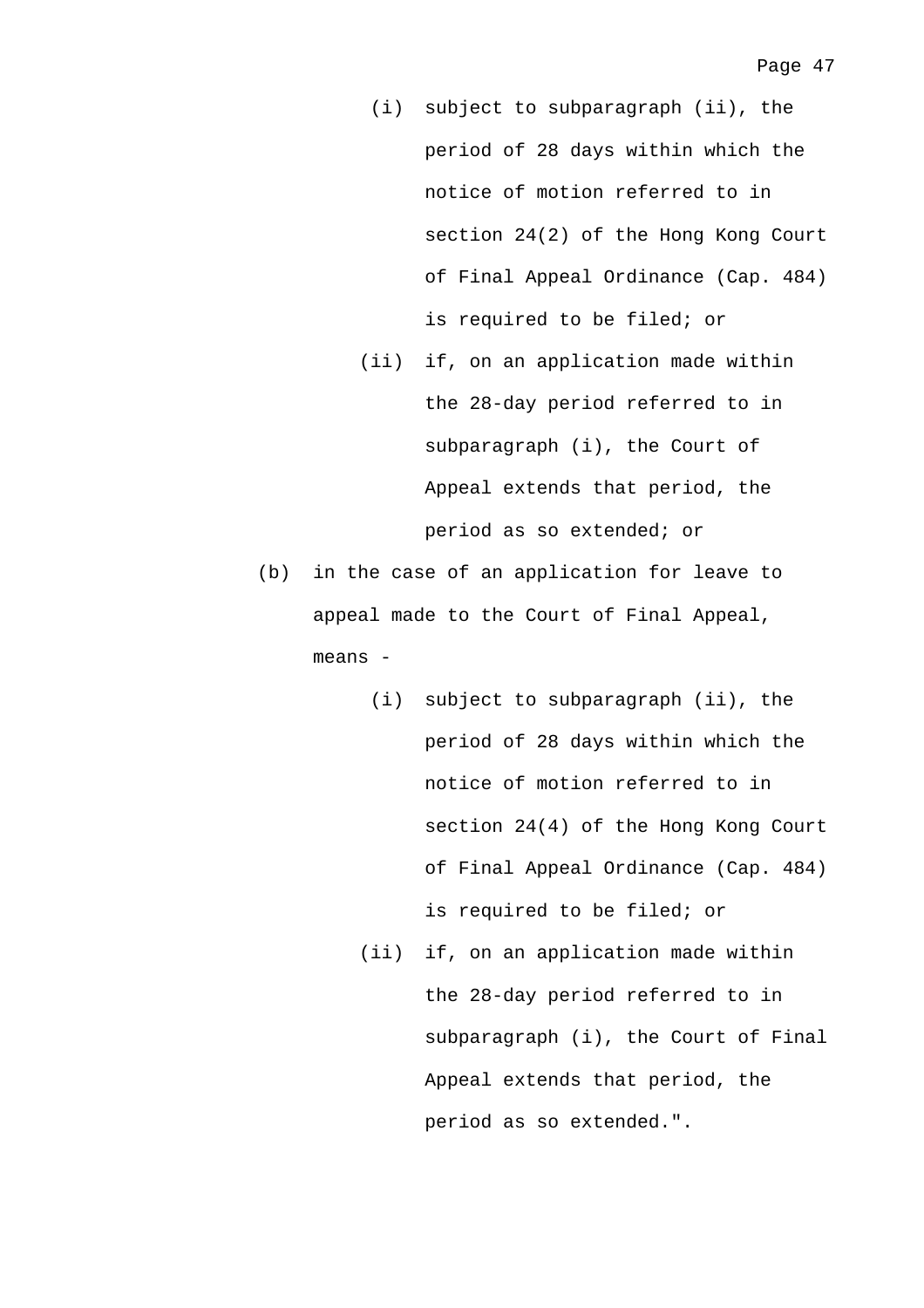## **59. Disciplinary powers of Council**

Section 10 is amended –

 $(a)$  in subsection  $(6)$  -

- (i) by repealing "and the order is not reversed by the Court of Appeal under section 15";
- (ii) by adding "or, if the order is varied on appeal, the order as so varied" before "in the Gazette";
- (b) in subsection (7)
	- (i) by repealing "and the order is not reversed by the Court of Appeal under section 15";
	- (ii) by adding "or, if the order is varied on appeal, the order as so varied" before "in the Gazette";
- (c) by repealing subsection (8)(b) and (c) and substituting -
	- "(b) if such an appeal has been made, the date on which the appeal is finally determined.".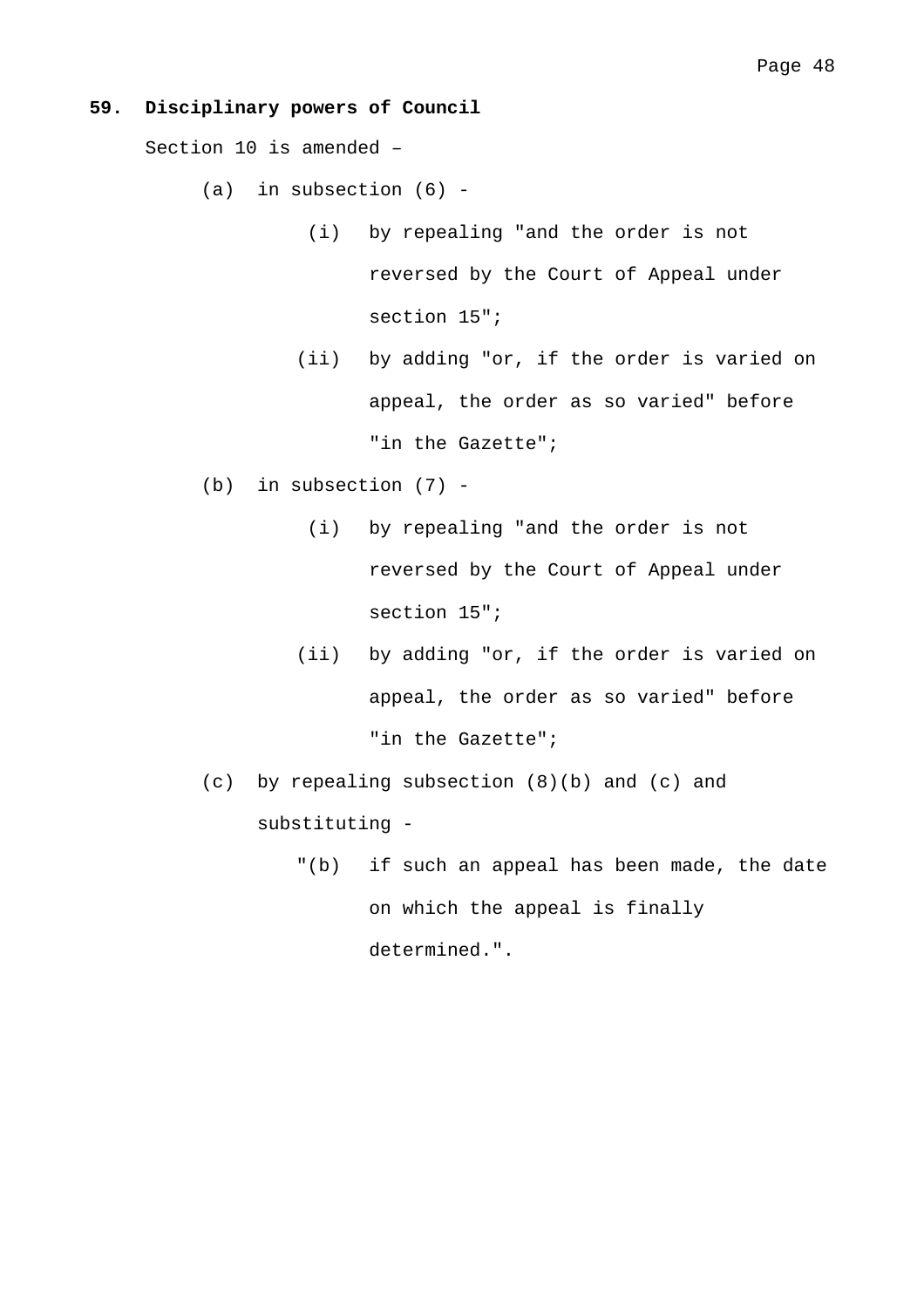## Page 49

## **60. Provisions relating to orders of Council**

 Section 14(2) is amended by repealing "an appeal against such order, until after the determination of the appeal" and substituting "an appeal made to the Court of Appeal against the order under section 15, before the appeal is finally determined".

#### **61. Appeals**

 Section 15(1) is amended by adding "or order" after "the decision".

## **Nurses Registration Ordinance**

## **62. Appeals**

 Section 22(1) of the Nurses Registration Ordinance (Cap. 164) is amended by repealing "and the decision of the Court of Appeal shall be final".

## **Related Amendments**

## **63. Interpretation**

Section 2 is amended –

- (a) by renumbering it as section  $2(1)$ ;
- (b) by adding –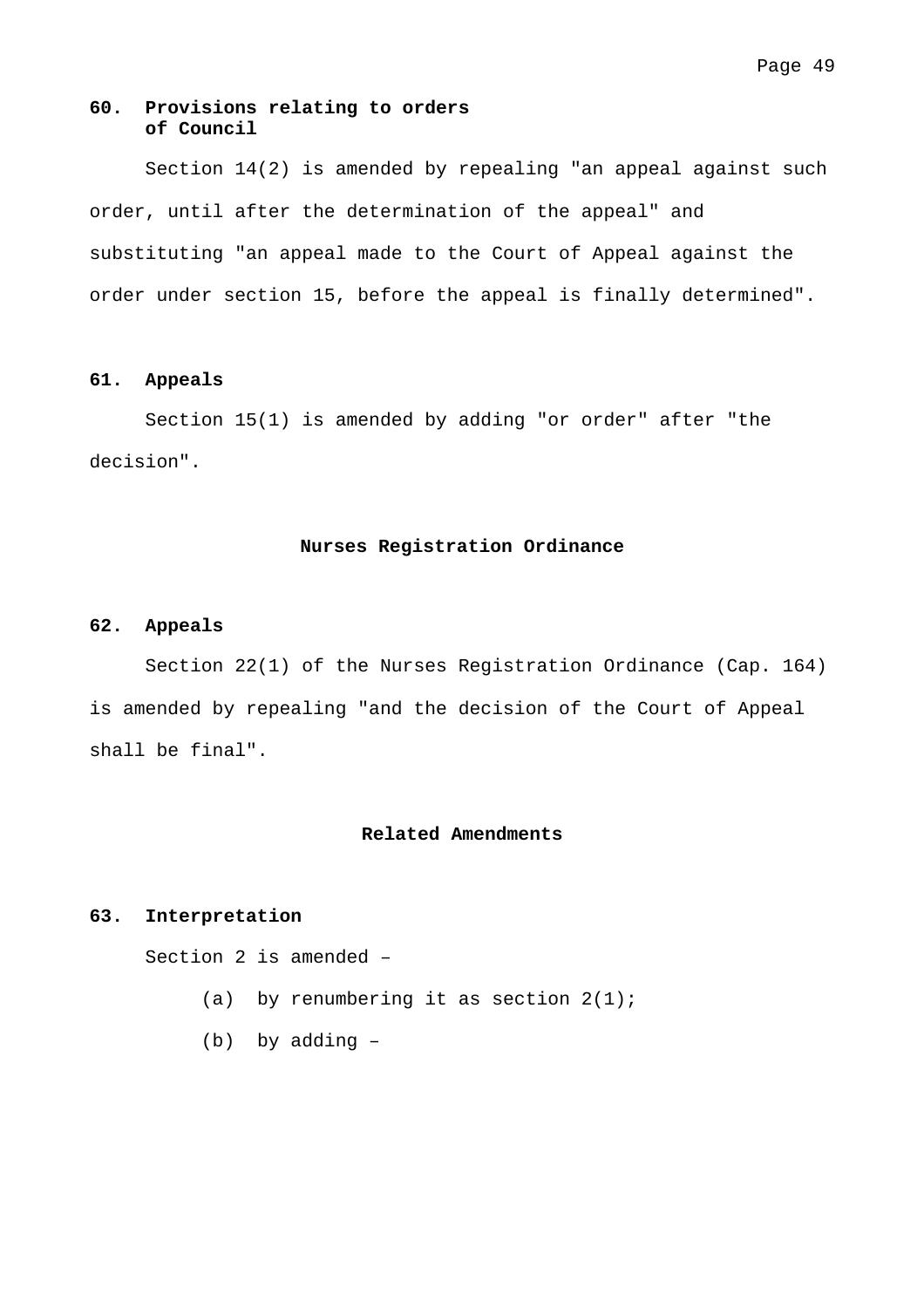"(2) For the purposes of sections 17(6) and 21(2), an appeal to the Court of Appeal shall be deemed to be finally determined when the earliest of the following events occurs, whichever is applicable in the circumstances -

- (a) when the appeal to the Court of Appeal is withdrawn or abandoned;
- (b) when the specified period expires without an application for leave to appeal having been made to the Court of Appeal;
- (c) if, before the expiry of the specified period, an application for leave to appeal is made to the Court of Appeal –
	- (i) when the application is withdrawn or abandoned;
	- (ii) if the application is refused, when the specified period expires without an application for leave to appeal having been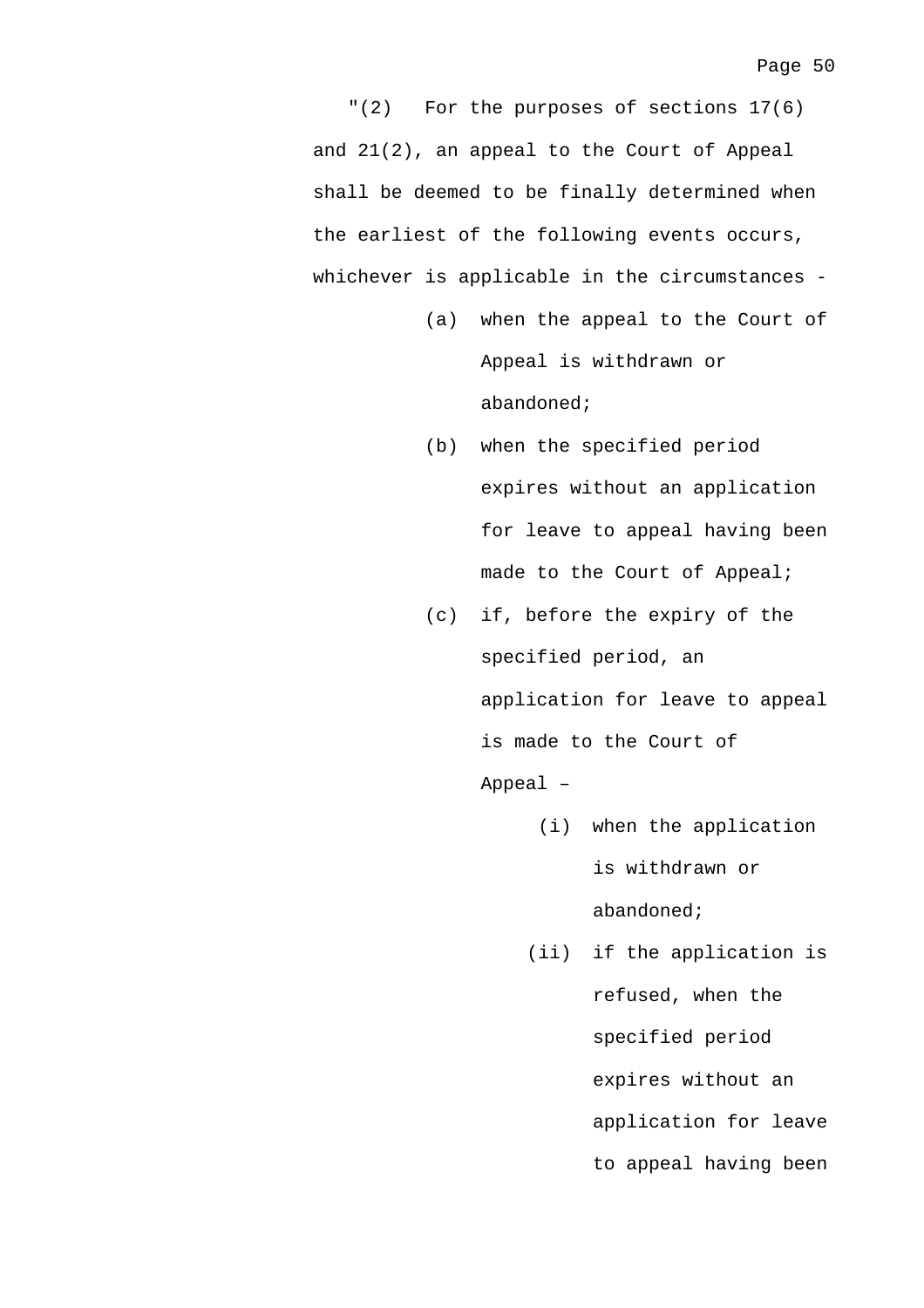made to the Court of Final Appeal; or

- (iii) if the application is granted, when the appeal to the Court of Final Appeal is withdrawn, abandoned or disposed of; or
- (d) if, before the expiry of the specified period, an application for leave to appeal is made to the Court of Final Appeal –
	- (i) when the application is withdrawn, abandoned or refused; or
	- (ii) if the application is granted, when the appeal to the Court of Final Appeal is withdrawn, abandoned or disposed of.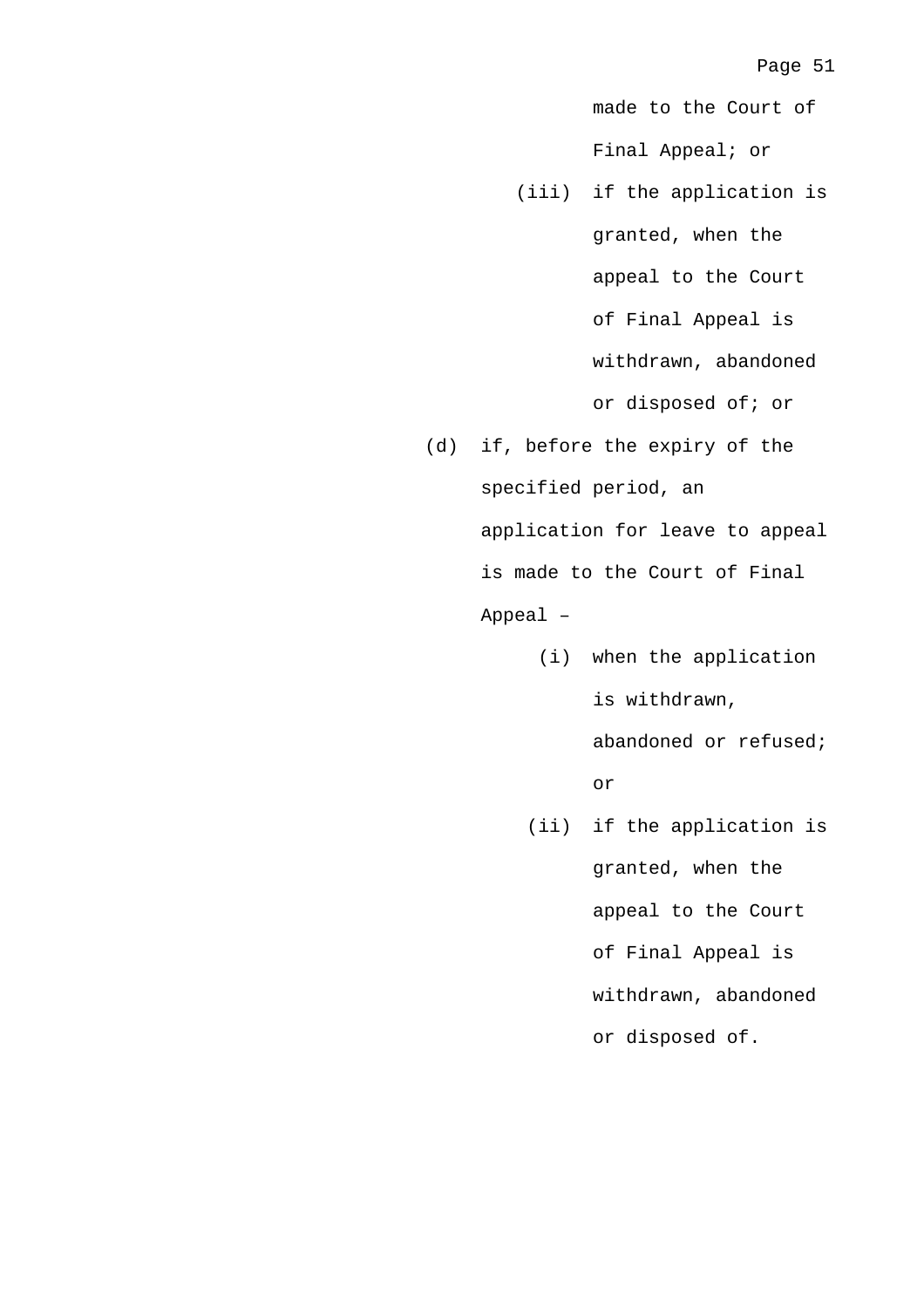(3) In subsection (2) -

"application for leave to appeal" (上訴許可申請) means an application made to the Court of Appeal or the Court of Final Appeal under section 24 of the Hong Kong Court of Final Appeal Ordinance (Cap. 484) for leave to appeal to the Court of Final Appeal from a judgment of the Court of Appeal;

"specified period" (指明限期) –

- (a) in the case of an application for leave to appeal made to the Court of Appeal, means –
	- (i) subject to

subparagraph (ii), the period of 28 days within which the notice of motion referred to in section 24(2) of the Hong Kong Court of Final Appeal Ordinance (Cap. 484) is required to be filed; or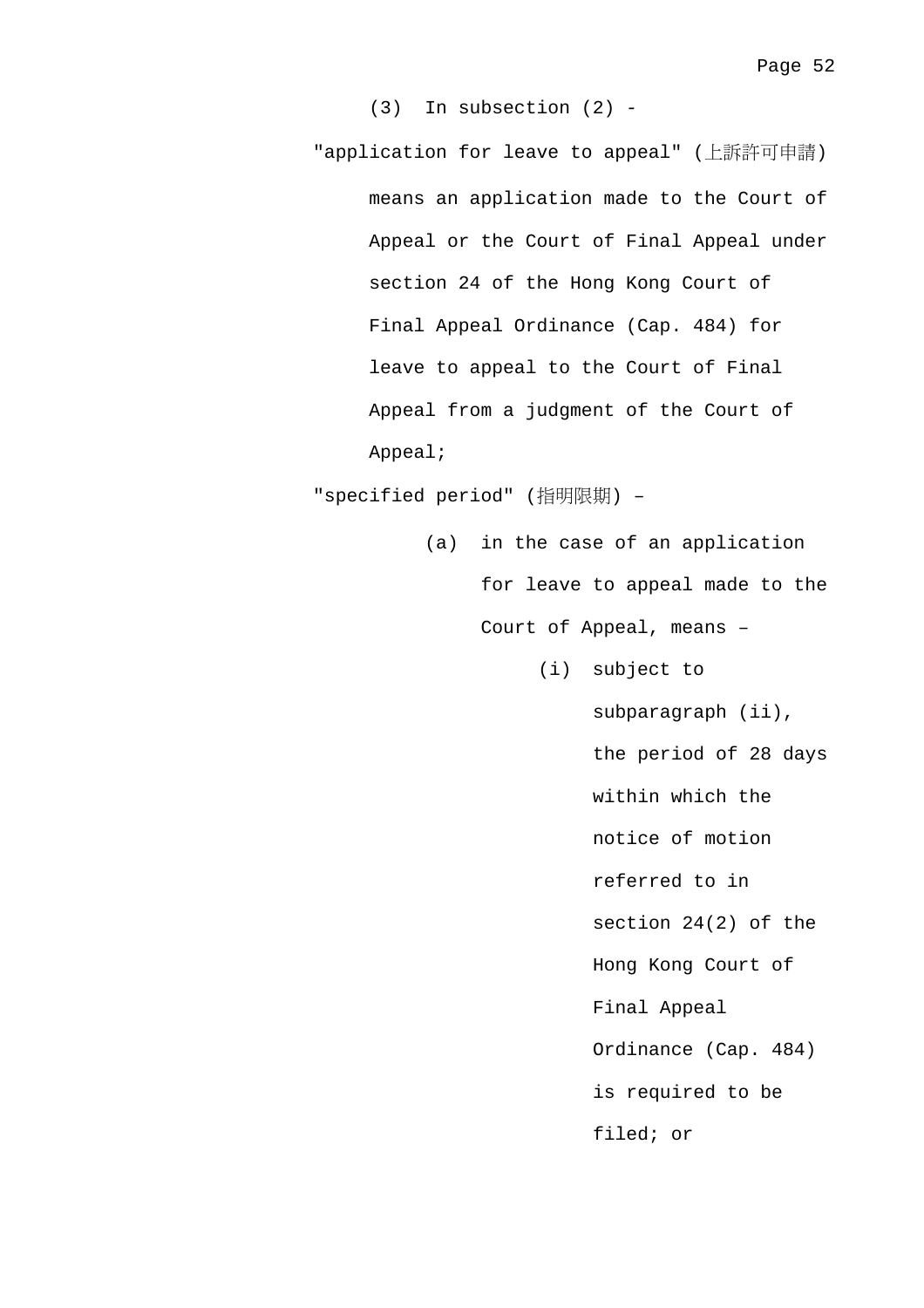(ii) if, on an application made within the 28 day period referred to in subparagraph (i), the Court of Appeal extends that period, the period as so extended; or

- (b) in the case of an application for leave to appeal made to the Court of Final Appeal, means –
	- (i) subject to

subparagraph (ii), the period of 28 days within which the notice of motion referred to in section 24(4) of the Hong Kong Court of Final Appeal Ordinance (Cap. 484) is required to be filed; or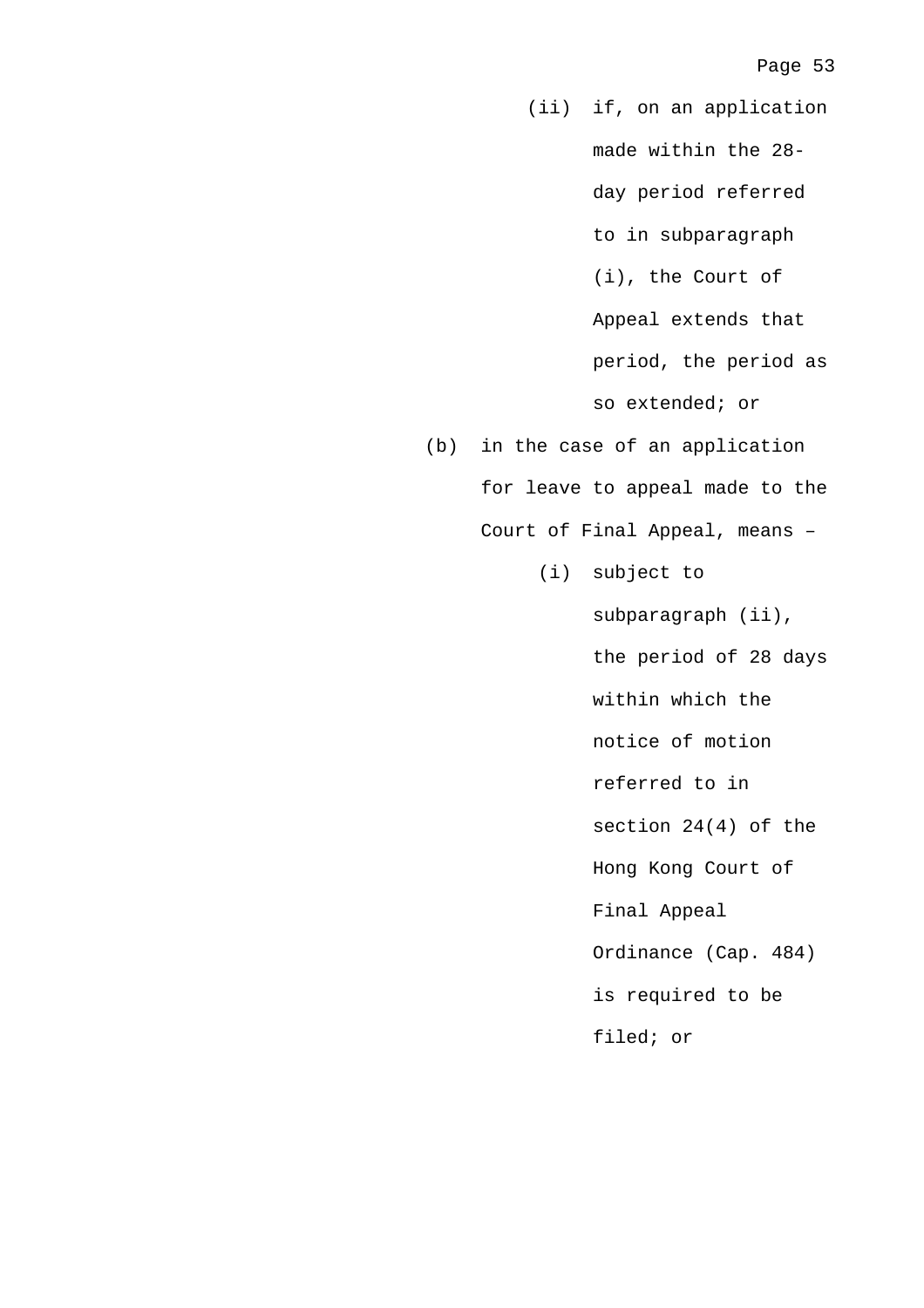(ii) if, on an application made within the 28 day period referred to in subparagraph (i), the Court of Final Appeal extends that period, the period as so extended.".

### **64. Disciplinary powers of the Council**

Section 17(6) is amended –

- (a) by repealing "after the decision of the Court of Appeal affirming or varying such order" and substituting "after the appeal is finally determined";
- (b) by repealing "or the order as so varied, as the case may be," and substituting "or, if the order is varied on appeal, the order as so varied".

## **65. Provisions relating to orders of the Council**

 Section 21(2) is amended by repealing "an appeal against such order, until after the determination of such appeal" and substituting "an appeal made to the Court of Appeal against the order under section 22, before the appeal is finally determined".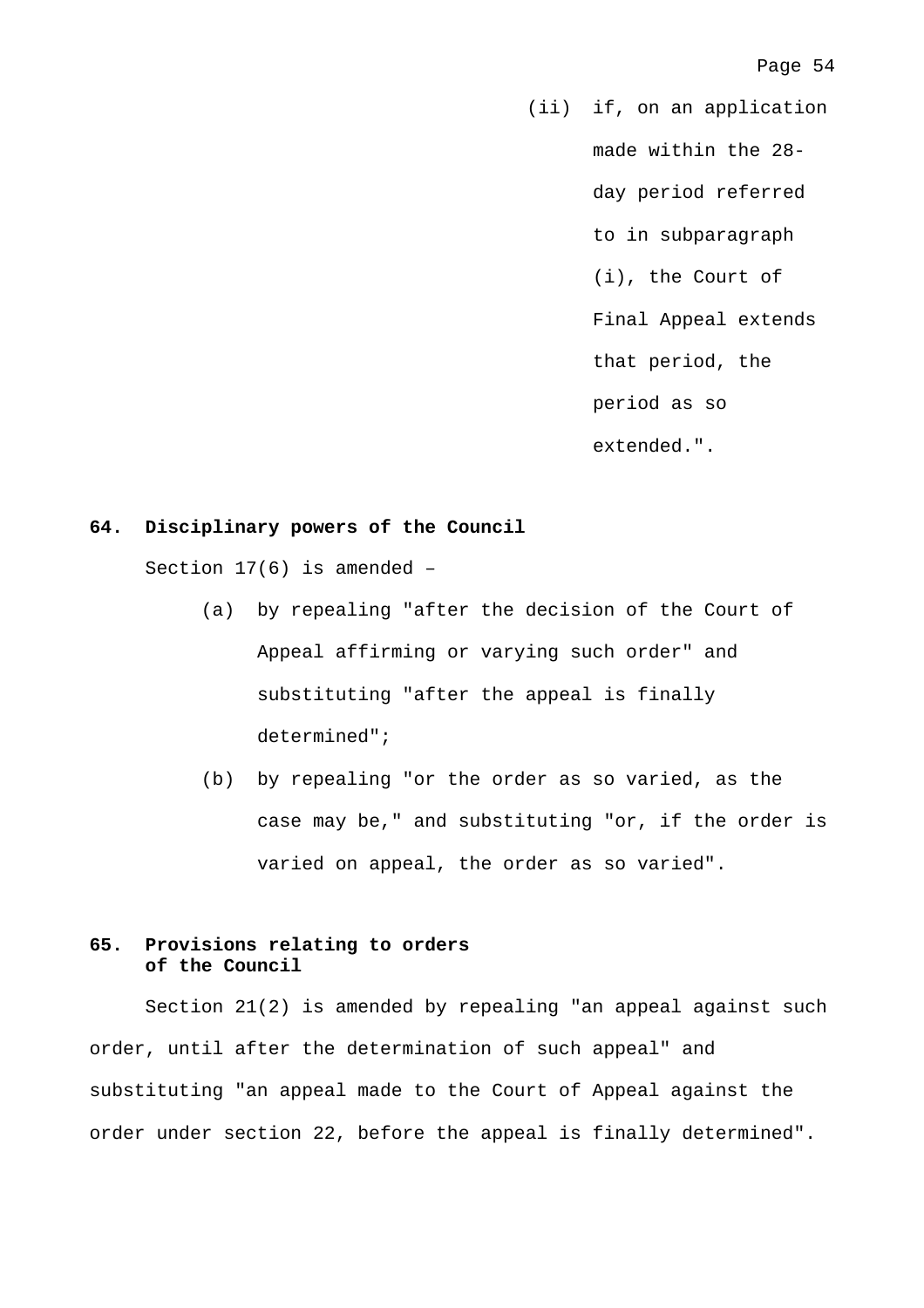#### **66. Appeals**

Section 22(1) is amended –

- (a) by adding "or an order" after "a decision";
- (b) by repealing "the decision of the Council" and substituting "the decision or the order, as the case may be".

# **Supplementary Medical Professions Ordinance**

### **67. Appeals to Court of Appeal**

 Section 25(2) of the Supplementary Medical Professions Ordinance (Cap. 359) is repealed.

## **Related Amendments**

## **68. Interpretation**

Section 2 is amended by adding -

 $(4)$  For the purposes of sections 22(2) and 24(2), an appeal to the Court of Appeal shall be deemed to be finally determined when the earliest of the following events occurs, whichever is applicable in the circumstances -

> (a) when the appeal to the Court of Appeal is withdrawn or abandoned;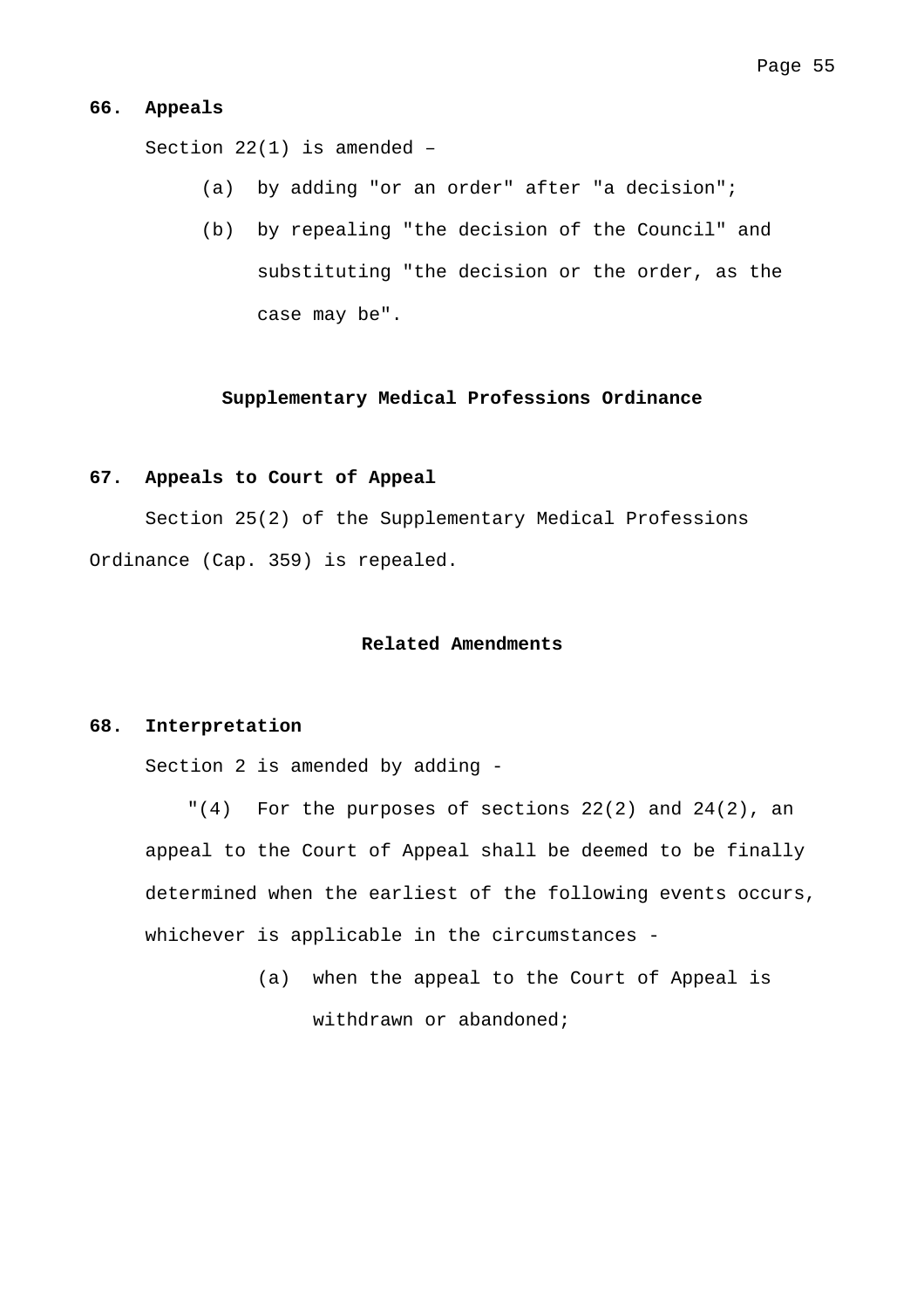- (b) when the specified period expires without an application for leave to appeal having been made to the Court of Appeal;
- (c) if, before the expiry of the specified period, an application for leave to appeal is made to the Court of Appeal –
	- (i) when the application is withdrawn or abandoned;
	- (ii) if the application is refused, when the specified period expires without an application for leave to appeal having been made to the Court of Final Appeal; or
	- (iii) if the application is granted, when the appeal to the Court of Final Appeal is withdrawn, abandoned or disposed of; or
- (d) if, before the expiry of the specified period, an application for leave to appeal is made to the Court of Final Appeal –
	- (i) when the application is withdrawn, abandoned or refused; or
	- (ii) if the application is granted, when the appeal to the Court of Final Appeal is withdrawn, abandoned or disposed of.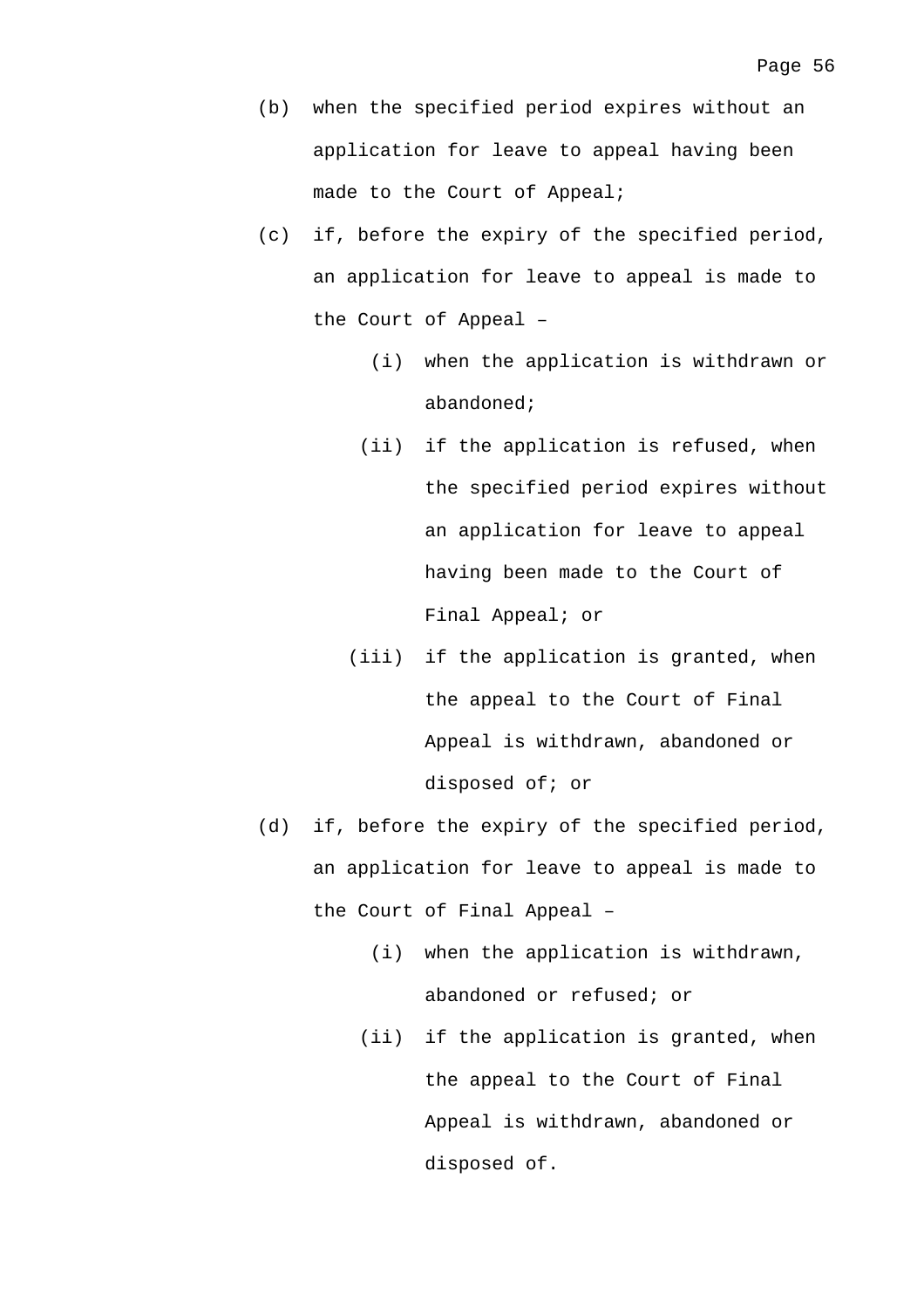(5) In subsection (4) –

"application for leave to appeal" (上訴許可申請) means an

application made to the Court of Appeal or the Court of Final Appeal under section 24 of the Hong Kong Court of Final Appeal Ordinance (Cap. 484) for leave to appeal to the Court of Final Appeal from a judgment of the Court of Appeal;

"specified period" (指明限期) -

- (a) in the case of an application for leave to appeal made to the Court of Appeal, means -
	- (i) subject to subparagraph (ii), the period of 28 days within which the notice of motion referred to in section 24(2) of the Hong Kong Court of Final Appeal Ordinance (Cap. 484) is required to be filed; or
	- (ii) if, on an application made within the 28-day period referred to in subparagraph (i), the Court of Appeal extends that period, the period as so extended; or
- (b) in the case of an application for leave to appeal made to the Court of Final Appeal, means -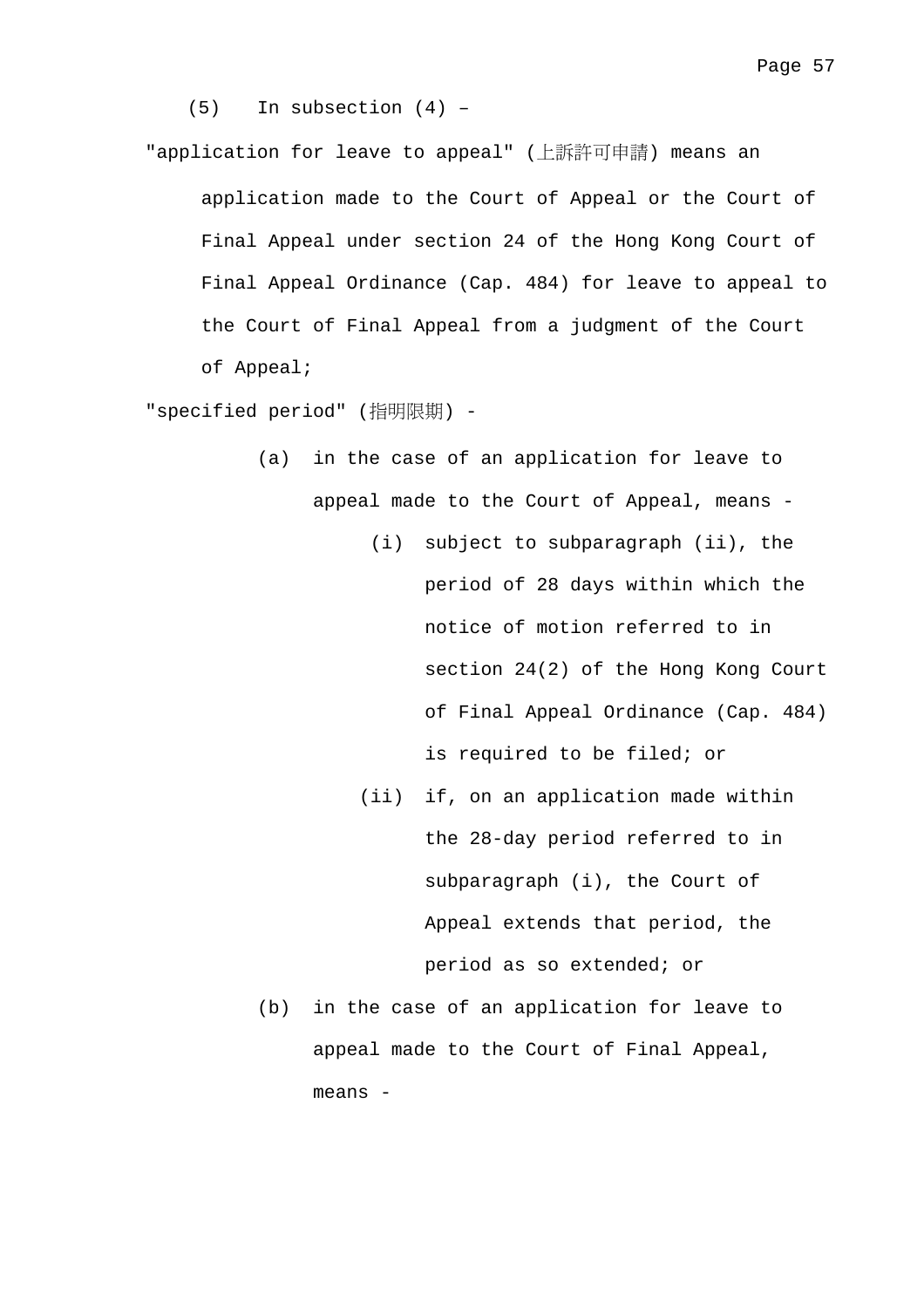- (i) subject to subparagraph (ii), the period of 28 days within which the notice of motion referred to in section 24(4) of the Hong Kong Court of Final Appeal Ordinance (Cap. 484) is required to be filed; or
- (ii) if, on an application made within the 28-day period referred to in subparagraph (i), the Court of Final Appeal extends that period, the period as so extended.".

## **69. Disciplinary powers of board**

Section  $22(2)$  is amended -

- (a) by repealing "after the decision of the Court of Appeal affirming or varying such order" and substituting "after the appeal is finally determined";
- (b) in paragraph (a), by repealing "or the order as so varied, as the case may be, publish the order" and substituting "publish the order or, if the order is varied on appeal, the order as so varied";
- (c) in paragraph (b), by repealing "or the order as so varied, as the case may be, publish the order" and substituting "publish the order or, if the order is varied on appeal, the order as so varied".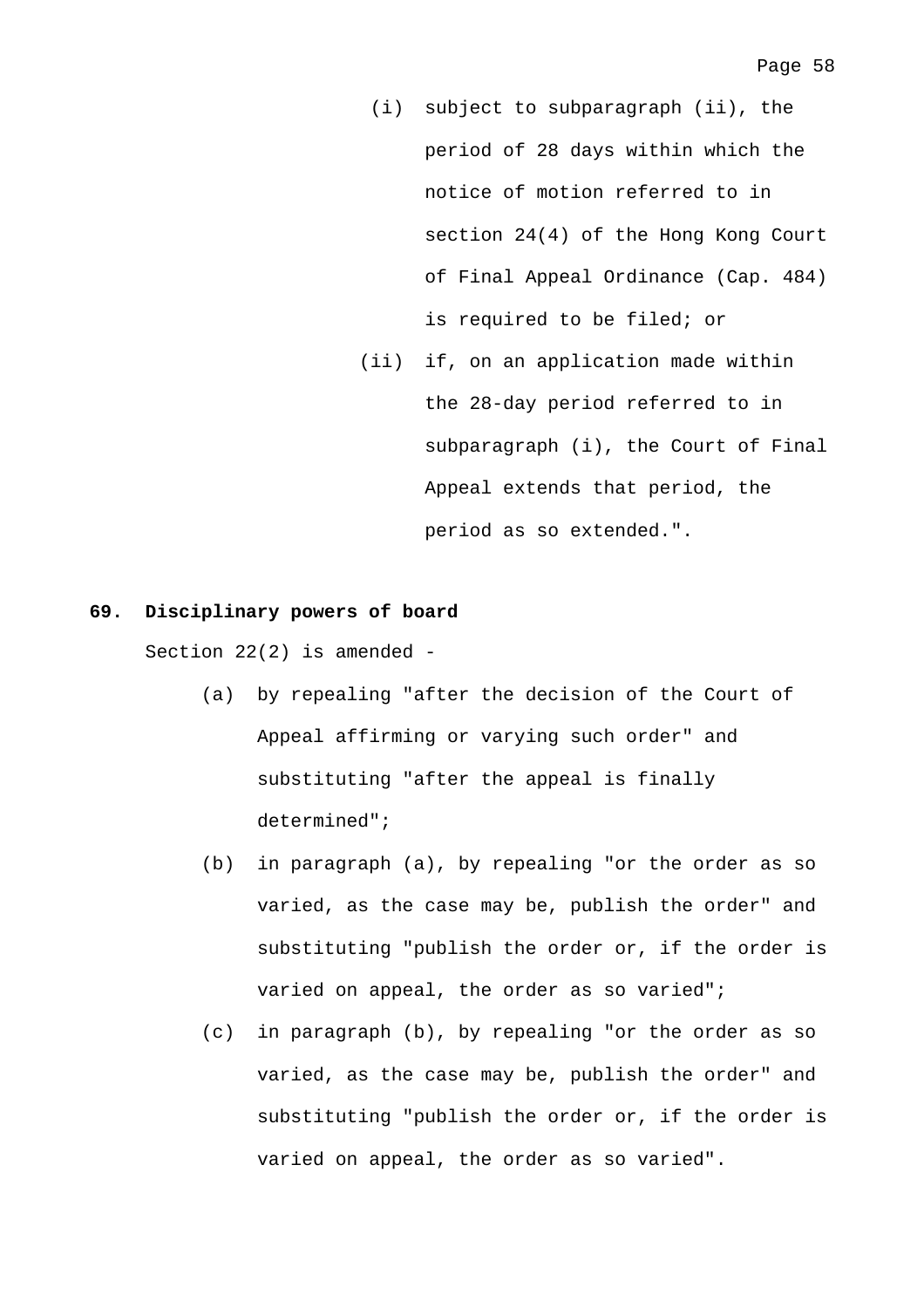## **70. Provisions relating to decisions and orders of boards**

Section 24(2) is amended –

- (a) by adding "to the Court of Appeal" before "against the decision";
- (b) by repealing "or while the appeal awaits determination by the Court of Appeal" and substituting "or, if such an appeal has been made, before the appeal is finally determined".

## **Architects Registration Ordinance**

## **71. Appeal to Court of Appeal**

 Section 29(5) of the Architects Registration Ordinance (Cap. 408) is repealed.

## **Related Amendments**

#### **72. Interpretation**

Section 2 is amended –

- (a) by renumbering it as section  $2(1)$ ;
- (b) by adding –

"(2) For the purposes of sections 27(2) and 28(1), an appeal to the Court of Appeal shall be deemed to be finally determined when the earliest of the following events occurs, whichever is applicable in the circumstances -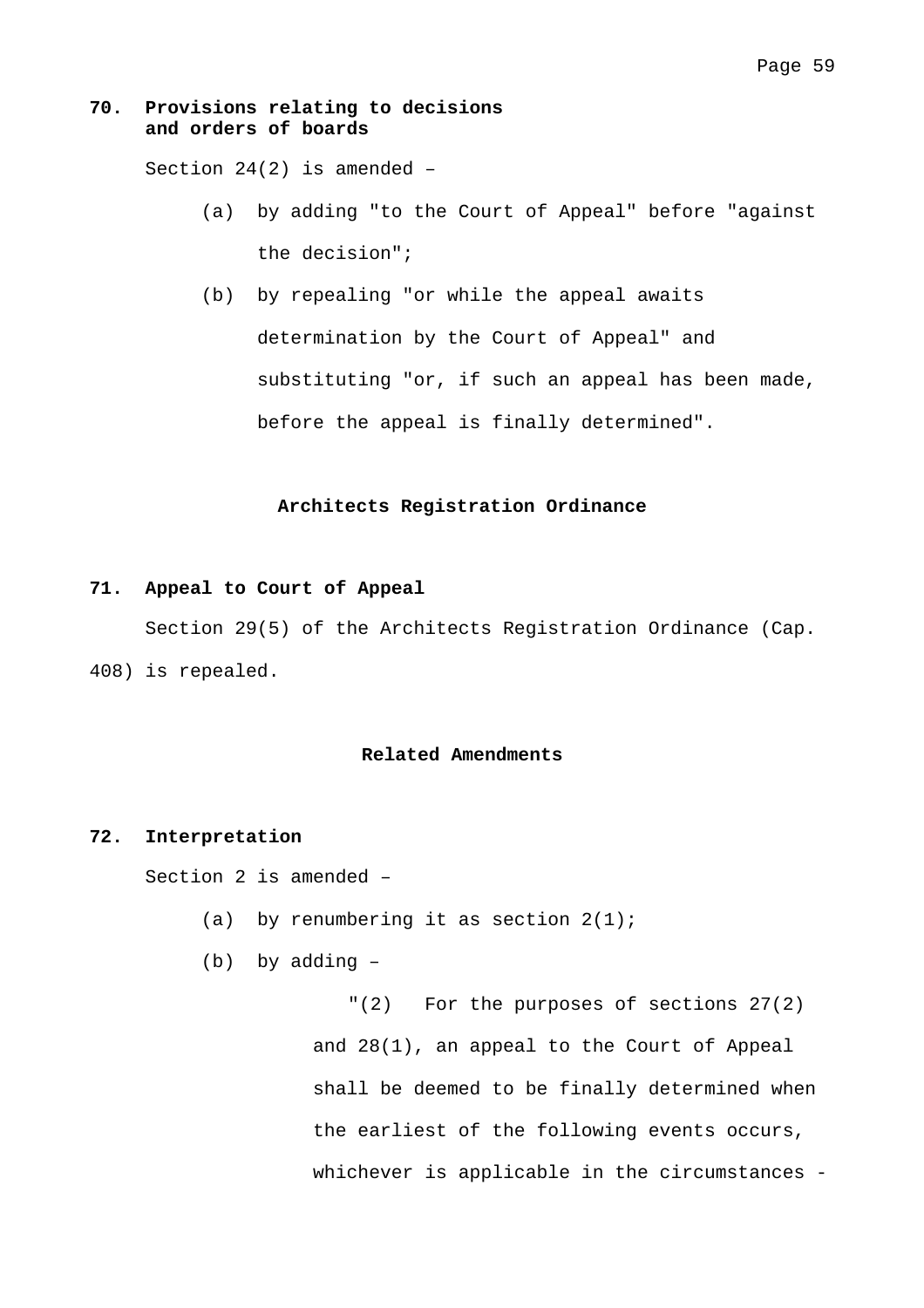- (a) when the appeal to the Court of Appeal is withdrawn or abandoned;
- (b) when the specified period expires without an application for leave to appeal having been made to the Court of Appeal;
- (c) if, before the expiry of the specified period, an application for leave to appeal is made to the Court of Appeal –
	- (i) when the application is withdrawn or abandoned;
	- (ii) if the application is refused, when the specified period expires without an application for leave to appeal having been made to the Court of Final Appeal; or
	- (iii) if the application is granted, when the appeal to the Court of Final Appeal is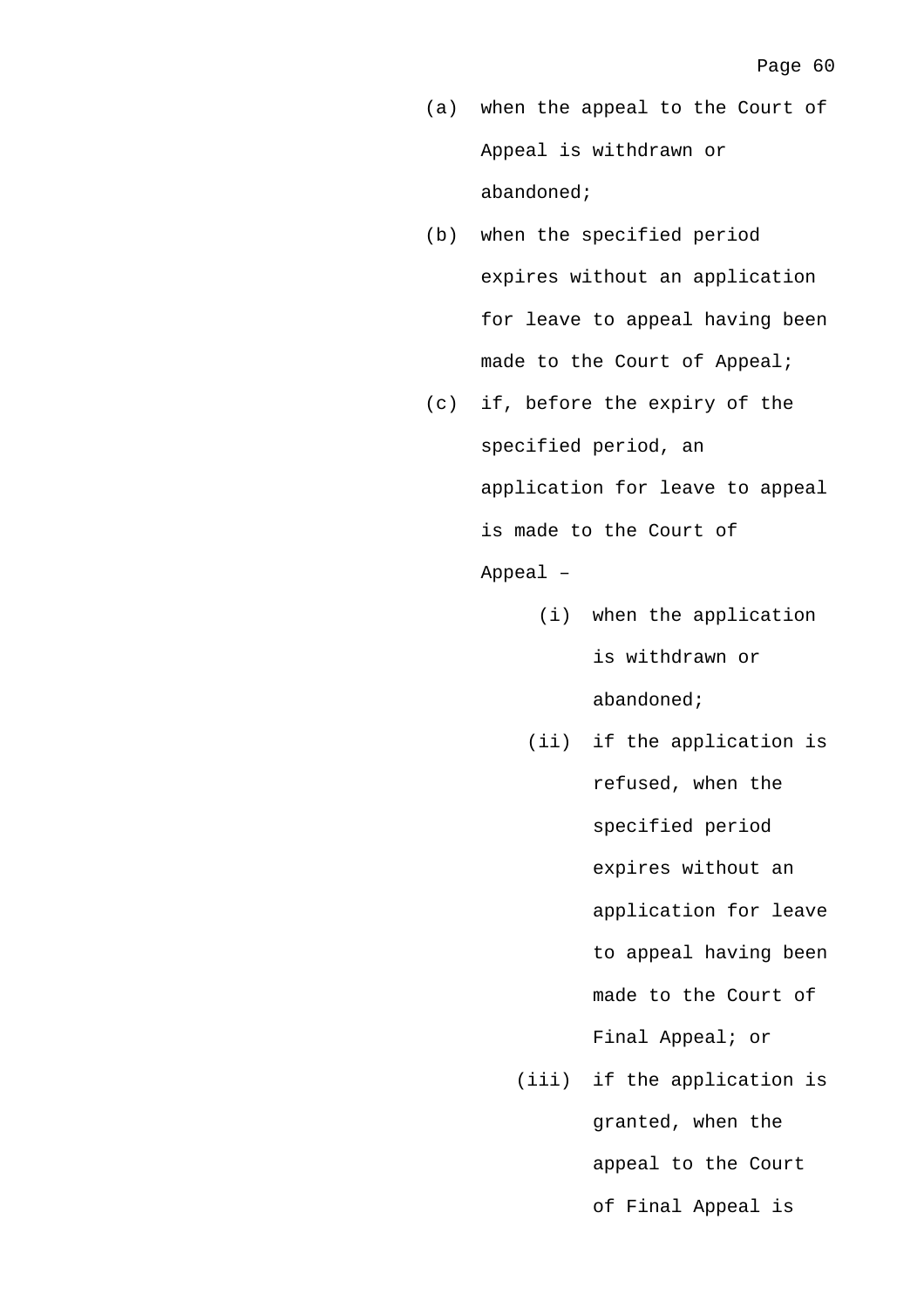withdrawn, abandoned or disposed of; or (d) if, before the expiry of the specified period, an application for leave to appeal is made to the Court of Final Appeal – (i) when the application is withdrawn, abandoned or refused; or (ii) if the application is granted, when the appeal to the Court of Final Appeal is withdrawn, abandoned or disposed of. (3) In subsection (2) - "application for leave to appeal" (上訴許可申請)

means an application made to the Court of Appeal or the Court of Final Appeal under section 24 of the Hong Kong Court of Final Appeal Ordinance (Cap. 484) for leave to appeal to the Court of Final Appeal from a judgment of the Court of Appeal;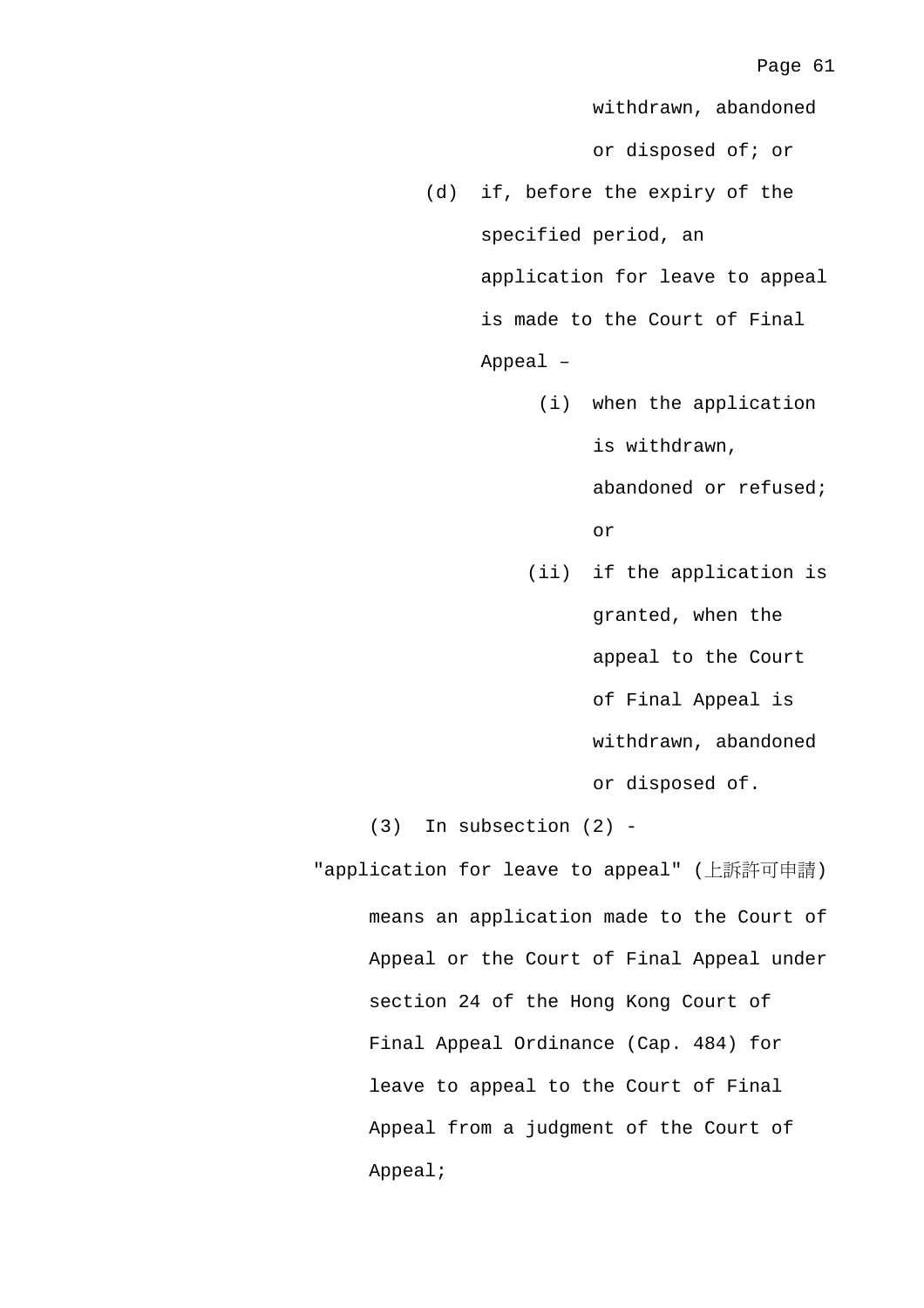"specified period" (指明限期) –

(a) in the case of an application

for leave to appeal made to the

Court of Appeal, means –

(i) subject to

subparagraph (ii),

the period of 28 days

within which the

notice of motion

referred to in

section 24(2) of the

Hong Kong Court of

Final Appeal

Ordinance (Cap. 484)

is required to be

filed; or

 (ii) if, on an application made within the 28 day period referred to in subparagraph (i), the Court of Appeal extends that period, the period as so extended; or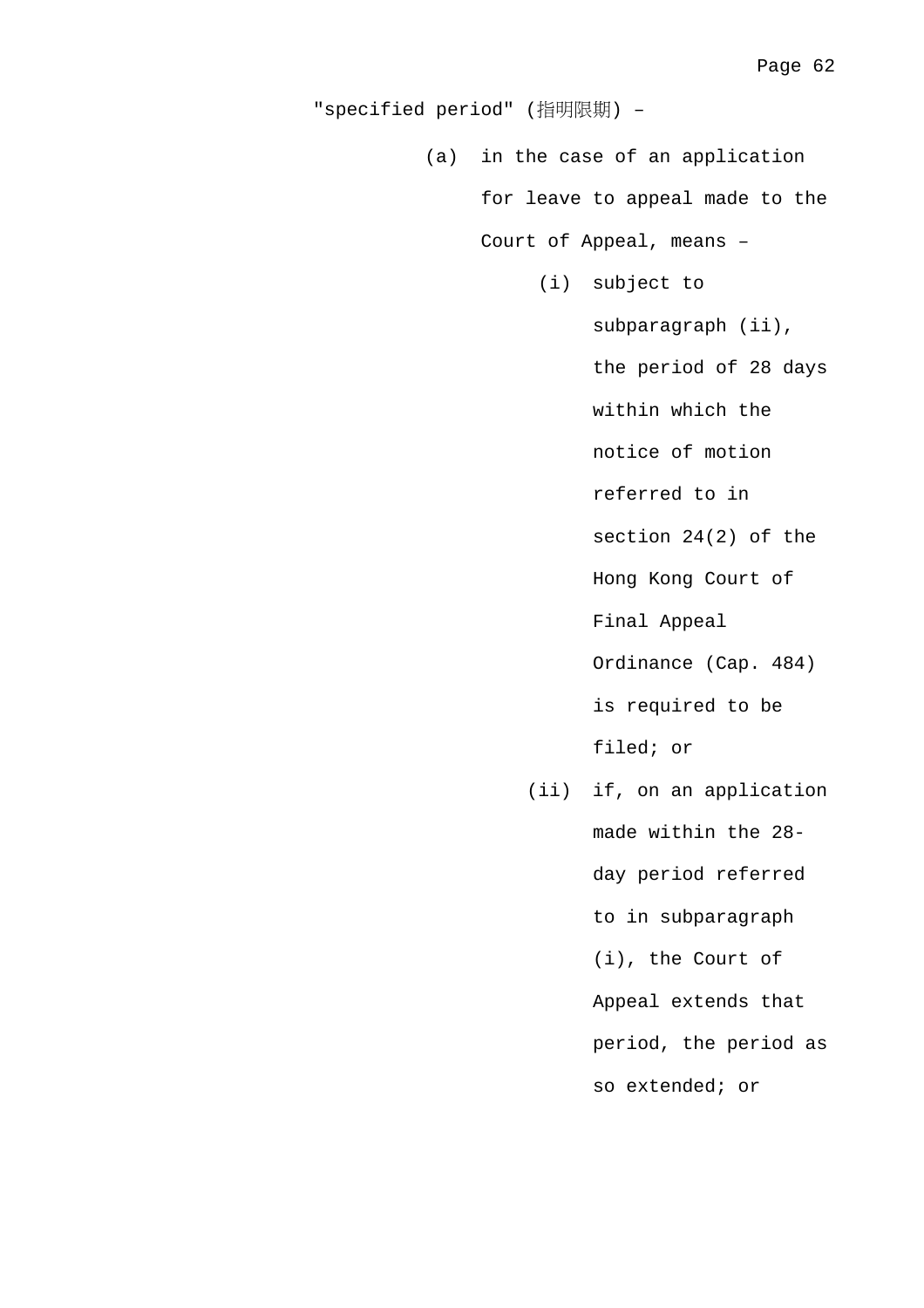(b) in the case of an application for leave to appeal made to the Court of Final Appeal, means –

(i) subject to

subparagraph (ii), the period of 28 days within which the notice of motion referred to in section 24(4) of the Hong Kong Court of Final Appeal Ordinance (Cap. 484) is required to be filed; or (ii) if, on an application

made within the 28 day period referred to in subparagraph (i), the Court of Final Appeal extends that period, the period as so extended.".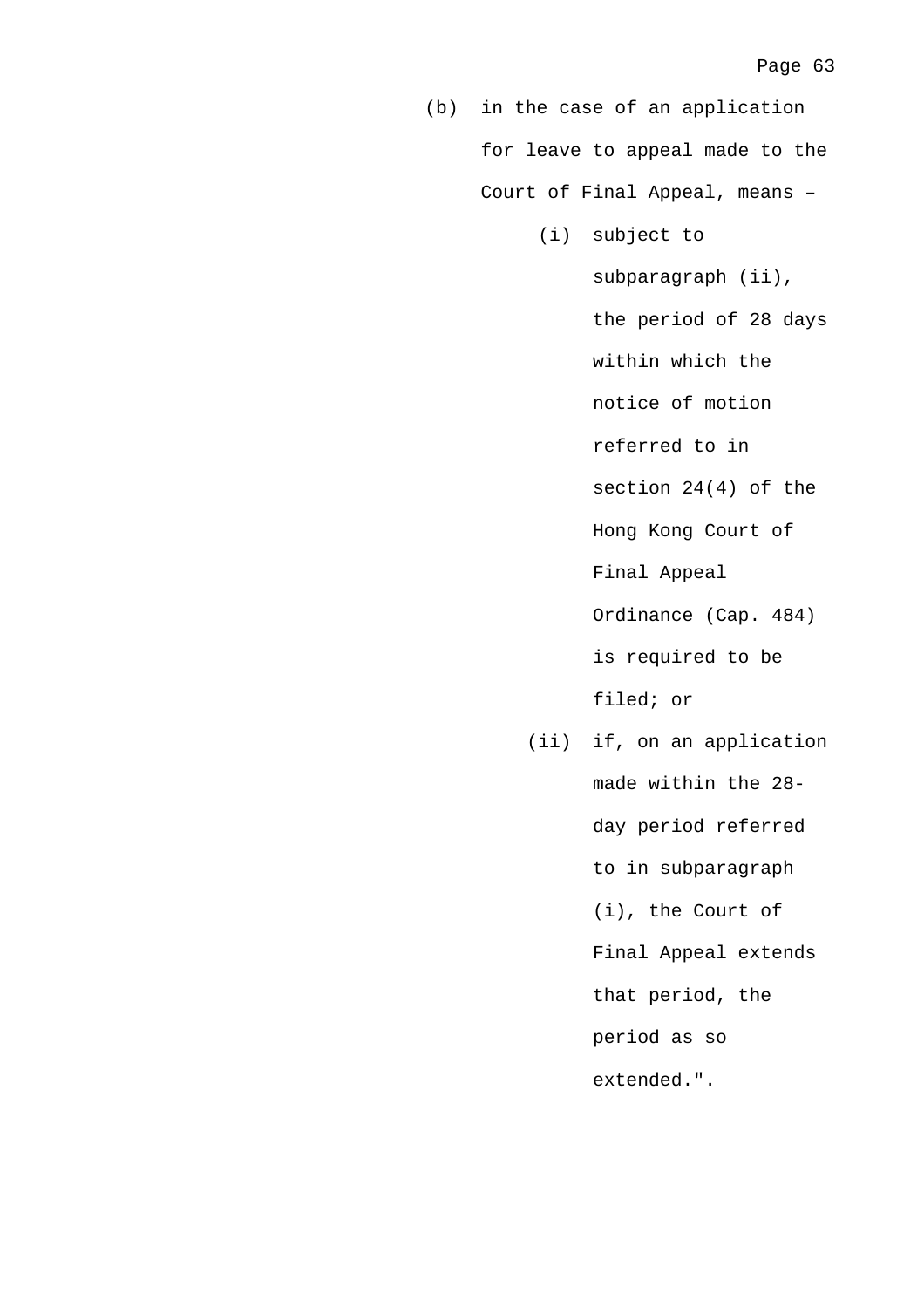#### **73. Removal of name from the register**

 Section 20(3) is amended by adding "the Court of Final Appeal," before "the Court of Appeal".

## **74. Service of orders of inquiry committee**

Section 27(2) is amended -

- (a) by repealing "28 days" and substituting "3 months";
- (b) by repealing ", and in the event of an appeal under section 29 or until the time therefor has expired shall await the decision of the Court of Appeal" and substituting "or, in the case of an appeal made to the Court of Appeal against the order under section 29, before the appeal is finally determined".

#### **75. Publication of disciplinary orders**

Section 28(1) is amended -

(a) by repealing "an appeal under section 29 against an order of an inquiry committee under section  $24(1)(a)$  to (e) may be made, or where in the case of an appeal the order is affirmed or varied or the appeal is abandoned" and substituting "an appeal may be made to the Court of Appeal under section 29 against an order of an inquiry committee made under section  $24(1)(a)$ , (b), (c), (d) or (e) or, if such an appeal has been made, after the appeal is finally determined";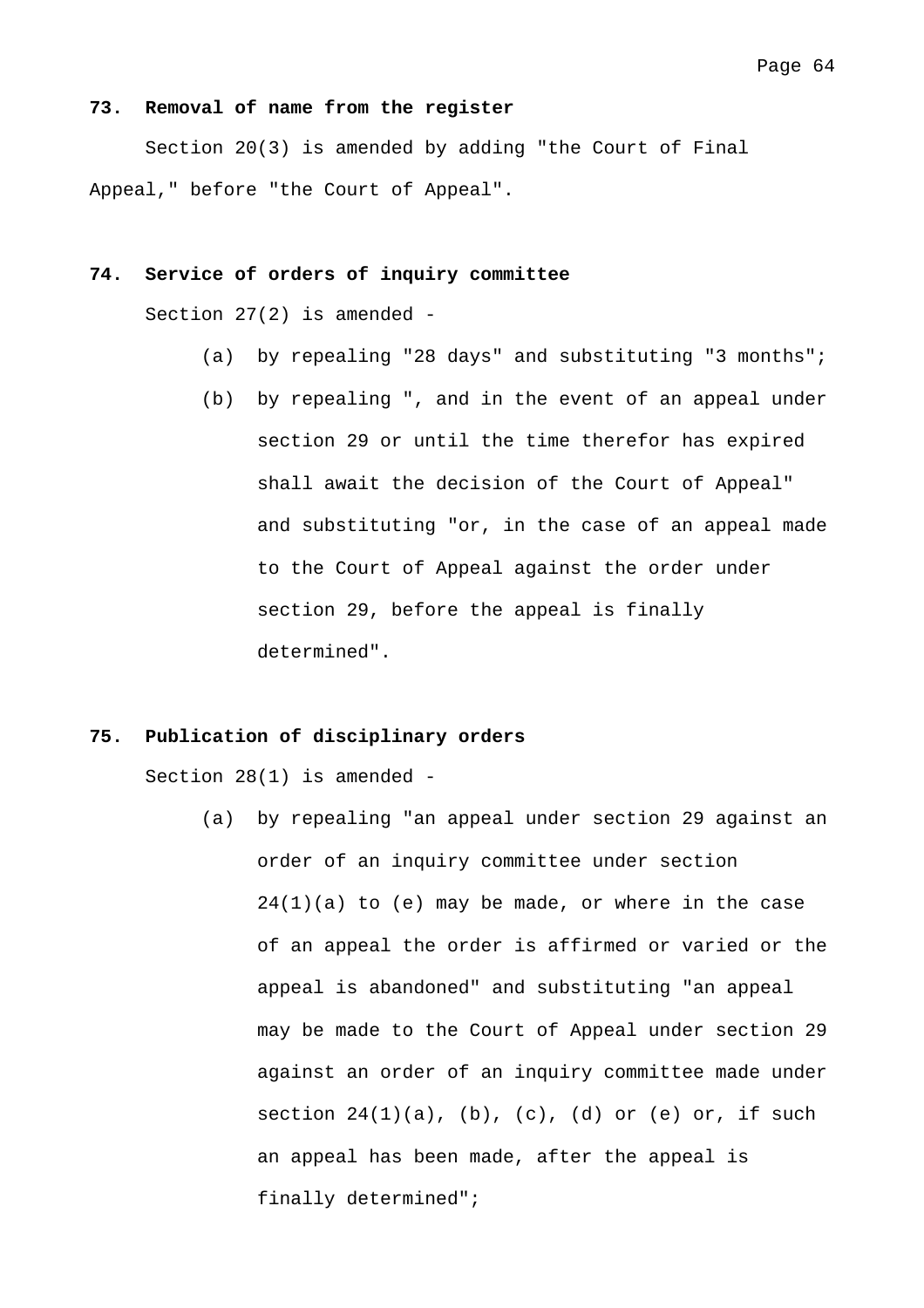- (b) in paragraph (a), by repealing "or the order as varied on appeal" and substituting "or, if the order is varied on appeal, the order as so varied";
- (c) in paragraph (b), by repealing "or the order as varied on appeal" and substituting "or, if the order is varied on appeal, the order as so varied".

# **76. Appeal to Court of Appeal**

Section 29 is amended -

- (a) in subsection (1), by adding "or order" after "decision";
- (b) in subsection (2), by adding "or order" after "decision";
- (c) in subsection (3), by repealing "a decision" and substituting "an order".

# **Engineers Registration Ordinance**

# **77. Appeal to Court of Appeal**

 Section 28(5) of the Engineers Registration Ordinance (Cap. 409) is repealed.

## **Related Amendments**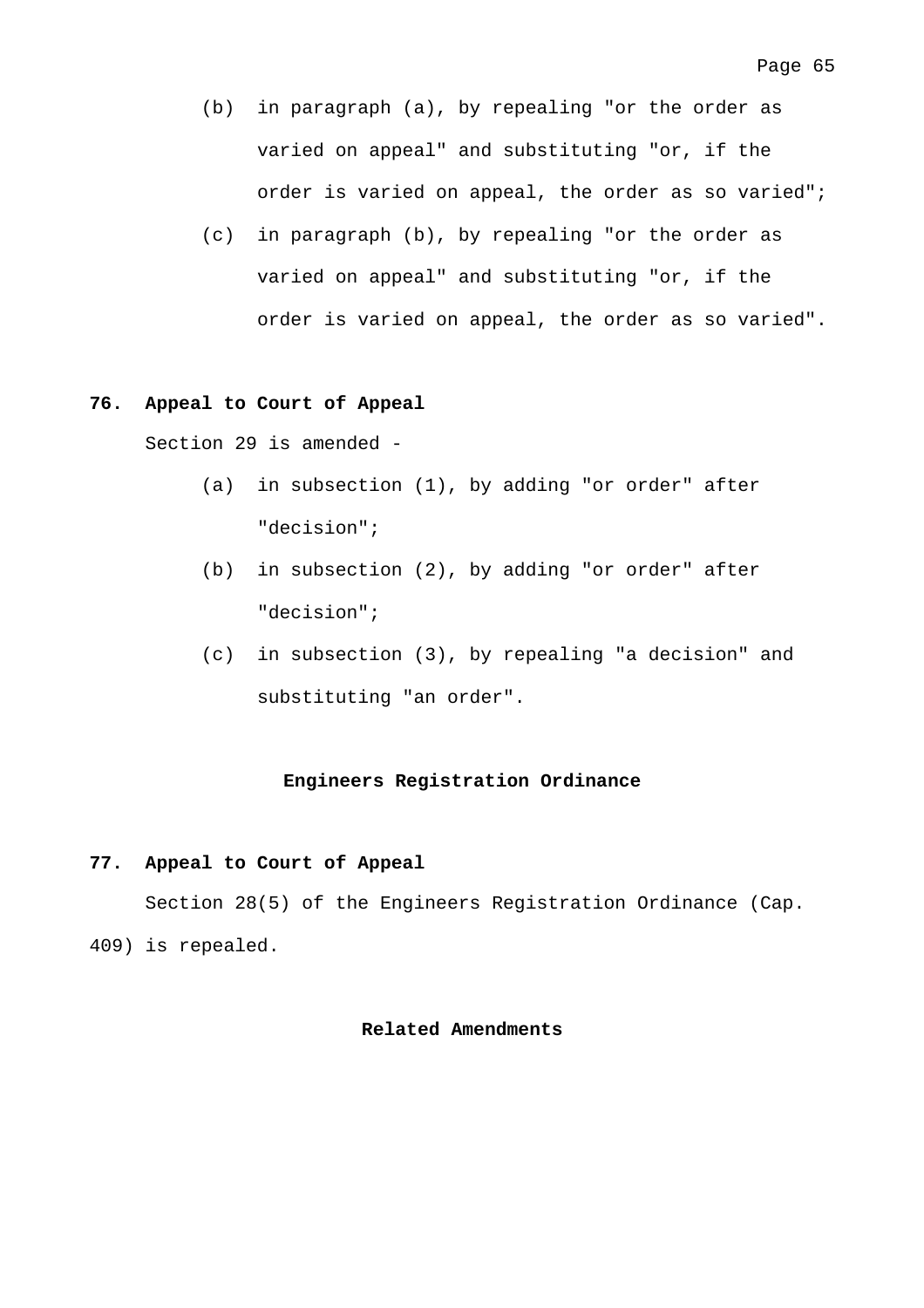#### **78. Interpretation**

Section 2 is amended –

- (a) by renumbering it as section  $2(1)$ ;
- (b) by adding –

"(2) For the purposes of sections 26(2) and 27(1), an appeal to the Court of Appeal shall be deemed to be finally determined when the earliest of the following events occurs, whichever is applicable in the circumstances -

- (a) when the appeal to the Court of Appeal is withdrawn or abandoned;
- (b) when the specified period expires without an application for leave to appeal having been made to the Court of Appeal;
- (c) if, before the expiry of the specified period, an application for leave to appeal is made to the Court of Appeal –
	- (i) when the application is withdrawn or abandoned;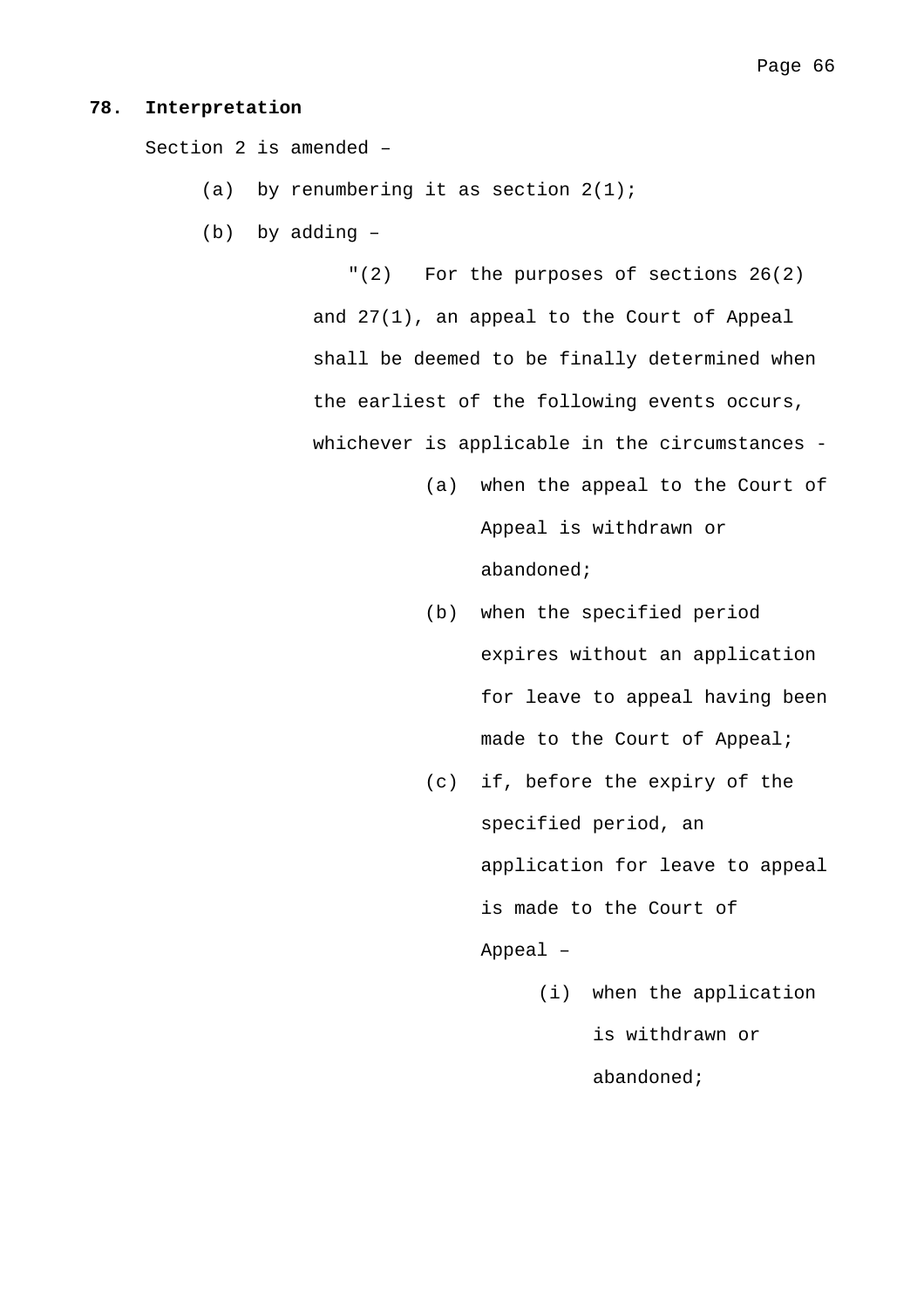- (ii) if the application is refused, when the specified period expires without an application for leave to appeal having been made to the Court of Final Appeal; or
- (iii) if the application is granted, when the appeal to the Court of Final Appeal is withdrawn, abandoned or disposed of; or
- (d) if, before the expiry of the specified period, an application for leave to appeal is made to the Court of Final Appeal –
	- (i) when the application is withdrawn, abandoned or refused; or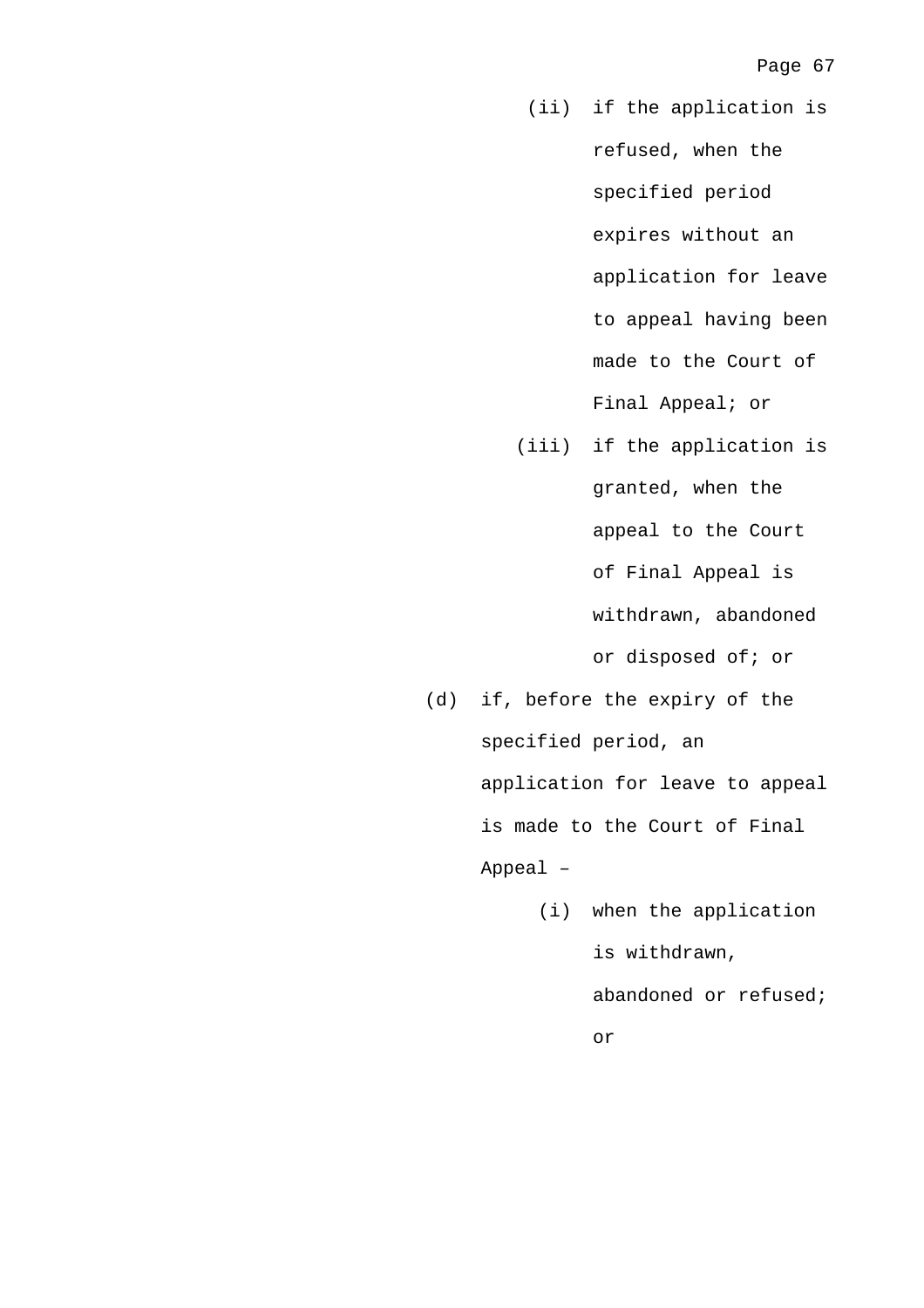(ii) if the application is granted, when the appeal to the Court of Final Appeal is withdrawn, abandoned or disposed of.

(3) In subsection (2) -

"application for leave to appeal" (上訴許可申請) means an application made to the Court of Appeal or the Court of Final Appeal under section 24 of the Hong Kong Court of Final Appeal Ordinance (Cap. 484) for leave to appeal to the Court of Final Appeal from a judgment of the Court of Appeal;

"specified period" (指明限期) –

- (a) in the case of an application for leave to appeal made to the Court of Appeal, means –
	- (i) subject to subparagraph (ii), the period of 28 days within which the notice of motion referred to in section 24(2) of the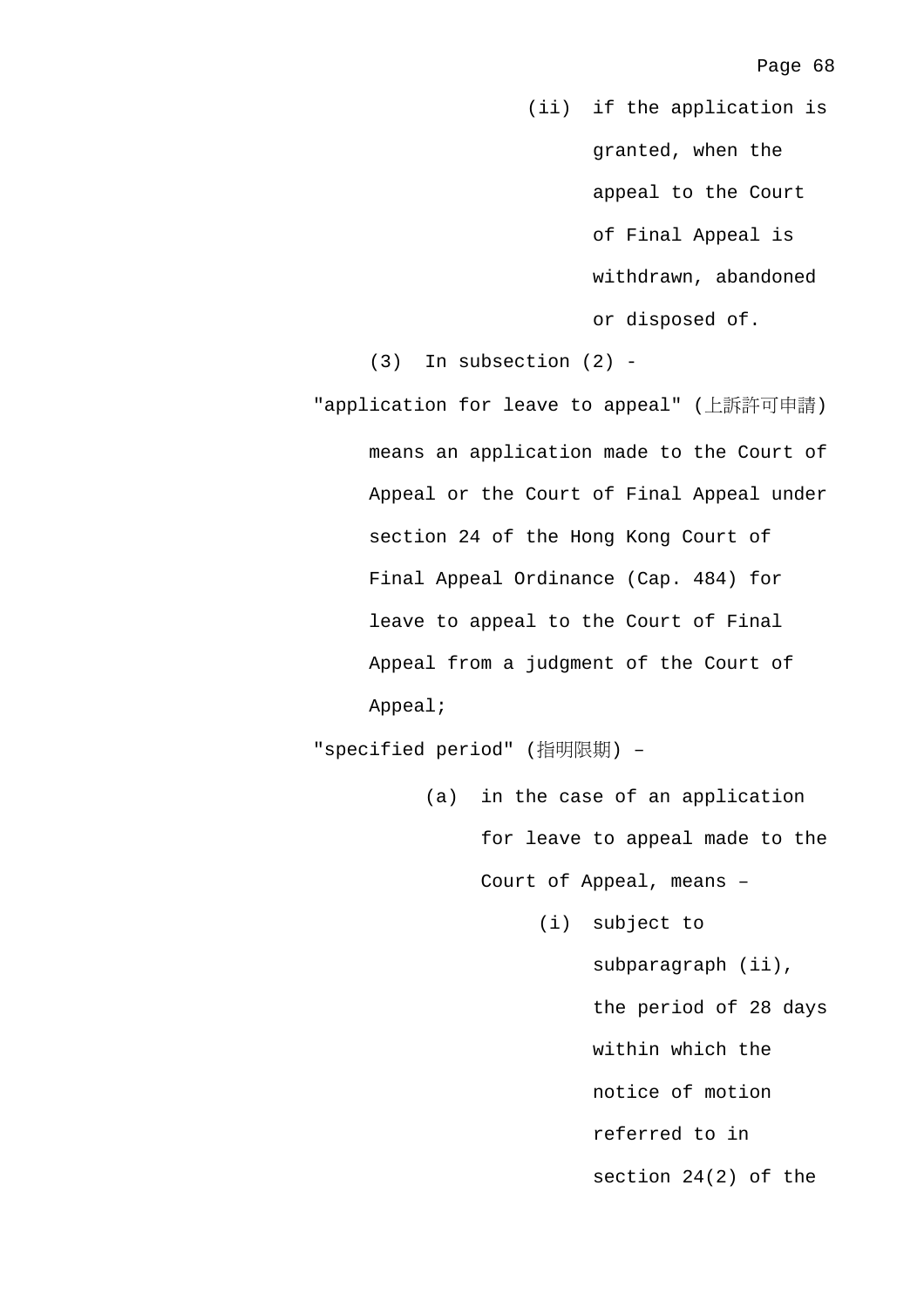Hong Kong Court of

Final Appeal

Ordinance (Cap. 484) is required to be filed; or

 (ii) if, on an application made within the 28 day period referred to in subparagraph (i), the Court of Appeal extends that period, the period as so extended; or

(b) in the case of an application for leave to appeal made to the Court of Final Appeal, means –

(i) subject to

subparagraph (ii), the period of 28 days within which the notice of motion referred to in section 24(4) of the Hong Kong Court of Final Appeal Ordinance (Cap. 484)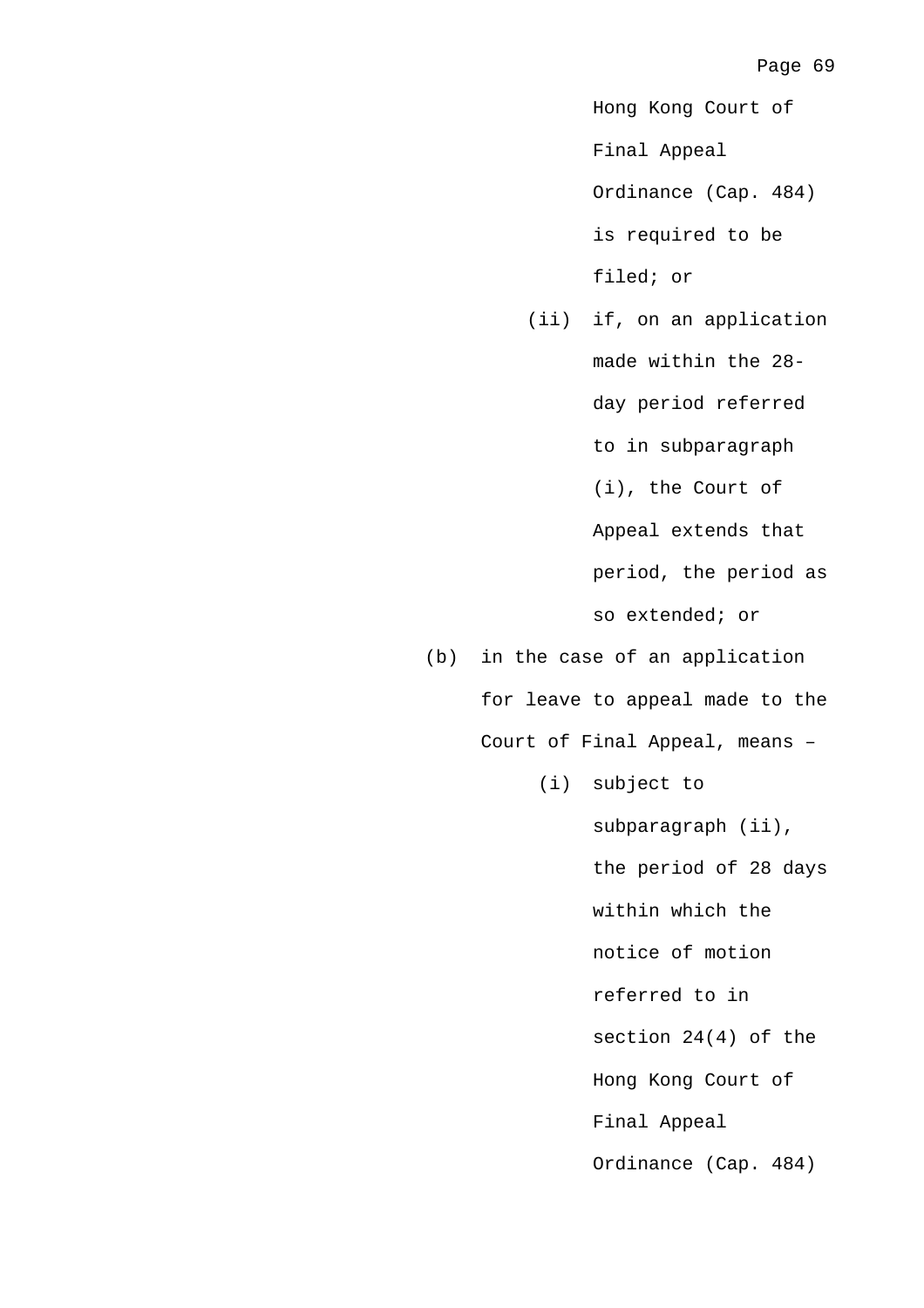is required to be filed; or

 (ii) if, on an application made within the 28 day period referred to in subparagraph (i), the Court of Final Appeal extends that period, the period as so extended.".

### **79. Removal of name from the register**

 Section 19(3) is amended by adding "the Court of Final Appeal," before "the Court of Appeal".

# **80. Service of orders of inquiry committee**

Section 26(2) is amended -

- (a) by repealing "28 days" and substituting "3 months";
- (b) by repealing ", and in the event of an appeal under section 28 or until the time therefor has expired shall await the decision of the Court of Appeal" and substituting "or, in the case of an appeal made to the Court of Appeal against the order under section 28, before the appeal is finally determined".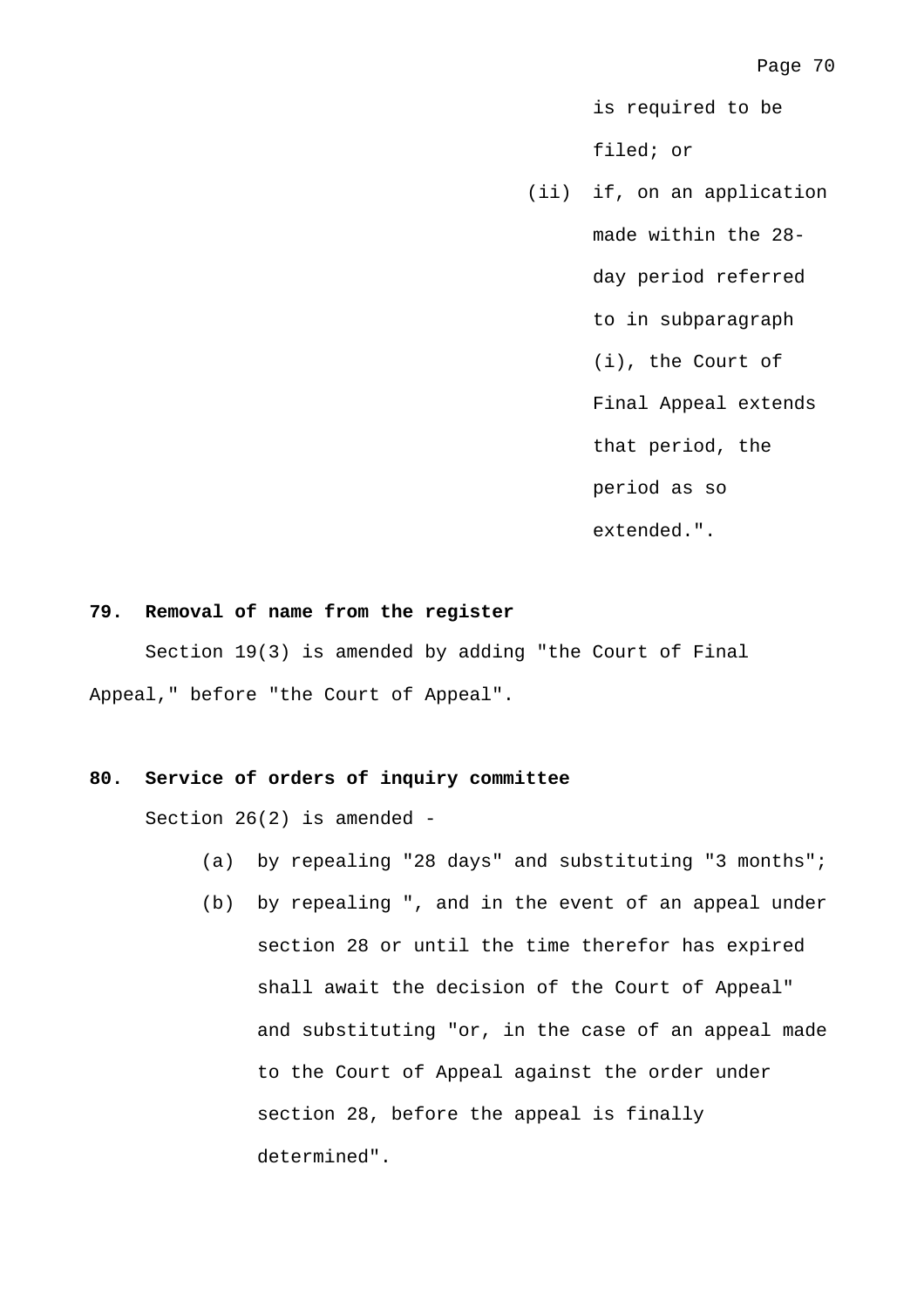### **81. Publication of disciplinary orders**

Section 27(1) is amended –

- (a) by repealing "an appeal under section 28 against an order of an inquiry committee under section  $23(1)(a)$  to (e) may be made, or where in the case of an appeal the order is affirmed or varied or the appeal is abandoned" and substituting "an appeal may be made to the Court of Appeal under section 28 against an order of an inquiry committee made under section  $23(1)(a)$ ,  $(b)$ ,  $(c)$ ,  $(d)$  or  $(e)$  or, if such an appeal has been made, after the appeal is finally determined";
- (b) in paragraph (a), by repealing "or the order as varied on appeal" and substituting "or, if the order is varied on appeal, the order as so varied";
- (c) in paragraph (b), by repealing "or the order as varied on appeal" and substituting "or, if the order is varied on appeal, the order as so varied".

### **82. Appeal to Court of Appeal**

Section 28 is amended –

- (a) in subsection (2), by adding "or order" after "decision";
- (b) in subsection (3), by repealing "a decision" and substituting "an order".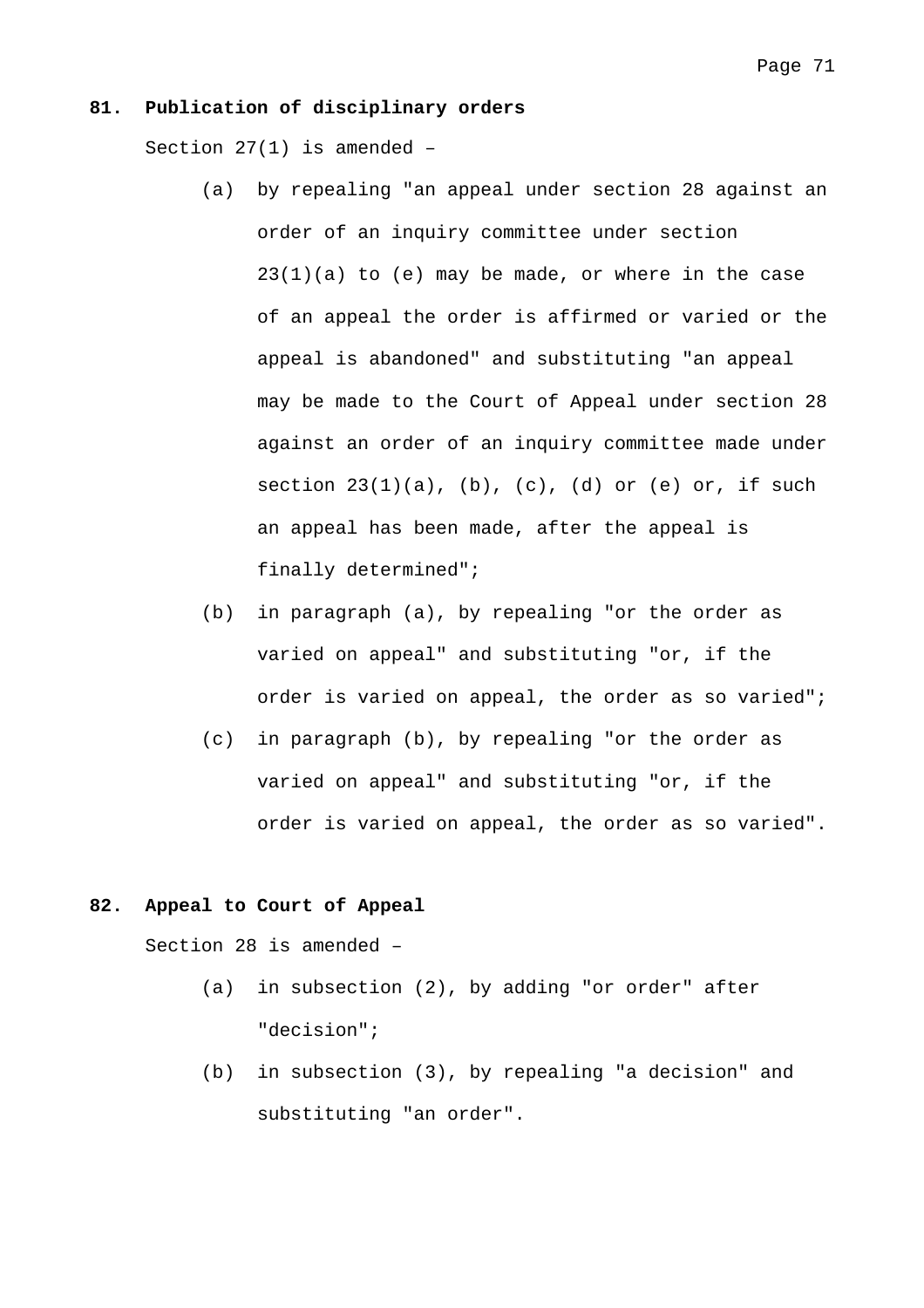#### **Surveyors Registration Ordinance**

#### **83. Appeal to Court of Appeal**

 Section 28(5) of the Surveyors Registration Ordinance (Cap. 417) is repealed.

# **Related Amendments**

### **84. Interpretation**

Section 2 is amended –

- (a) by renumbering it as section  $2(1)$ ;
- (b) by adding –

"(2) For the purposes of sections 26(2) and 27(1), an appeal to the Court of Appeal shall be deemed to be finally determined when the earliest of the following events occurs, whichever is applicable in the circumstances -

- (a) when the appeal to the Court of Appeal is withdrawn or abandoned;
- (b) when the specified period expires without an application for leave to appeal having been made to the Court of Appeal;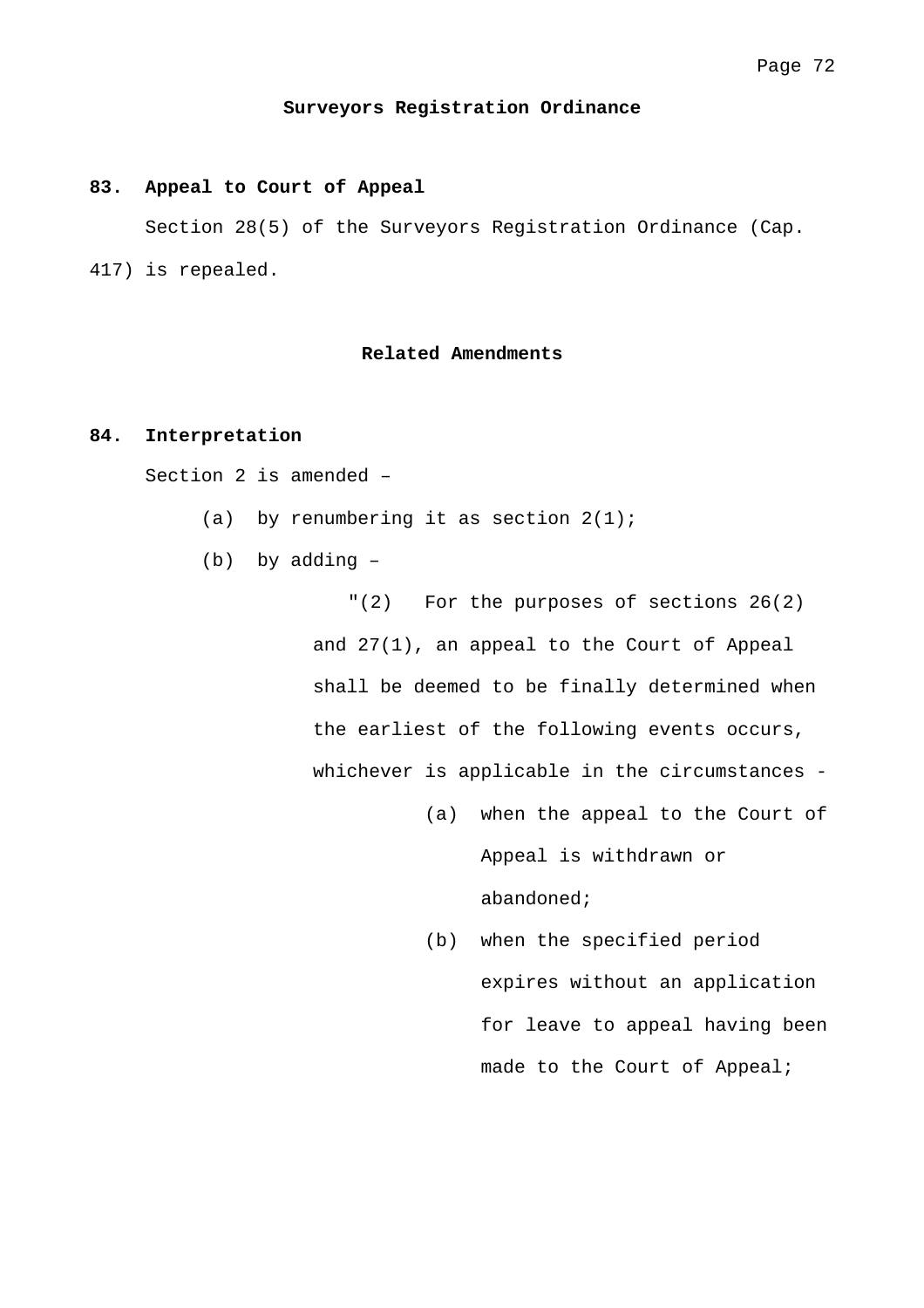- (c) if, before the expiry of the specified period, an application for leave to appeal is made to the Court of Appeal –
	- (i) when the application is withdrawn or abandoned;
	- (ii) if the application is refused, when the specified period expires without an application for leave to appeal having been made to the Court of Final Appeal; or
- (iii) if the application is granted, when the appeal to the Court of Final Appeal is withdrawn, abandoned or disposed of; or (d) if, before the expiry of the
	- specified period, an application for leave to appeal is made to the Court of Final Appeal –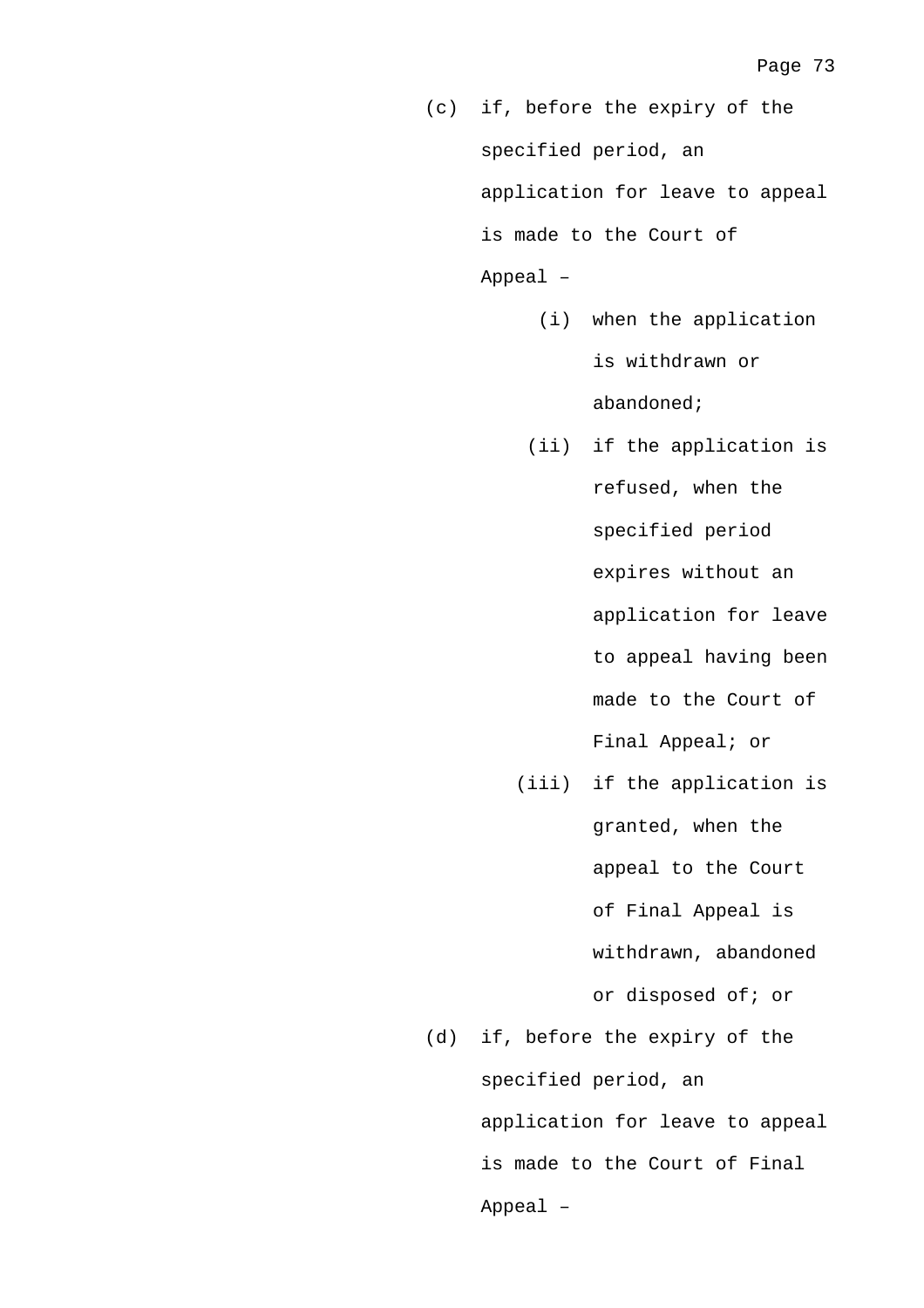(i) when the application is withdrawn,

> abandoned or refused; or

 (ii) if the application is granted, when the appeal to the Court of Final Appeal is withdrawn, abandoned or disposed of.

(3) In subsection (2) -

"application for leave to appeal" (上訴許可申請) means an application made to the Court of Appeal or the Court of Final Appeal under section 24 of the Hong Kong Court of Final Appeal Ordinance (Cap. 484) for leave to appeal to the Court of Final Appeal from a judgment of the Court of Appeal;

"specified period" (指明限期) –

(a) in the case of an application for leave to appeal made to the Court of Appeal, means –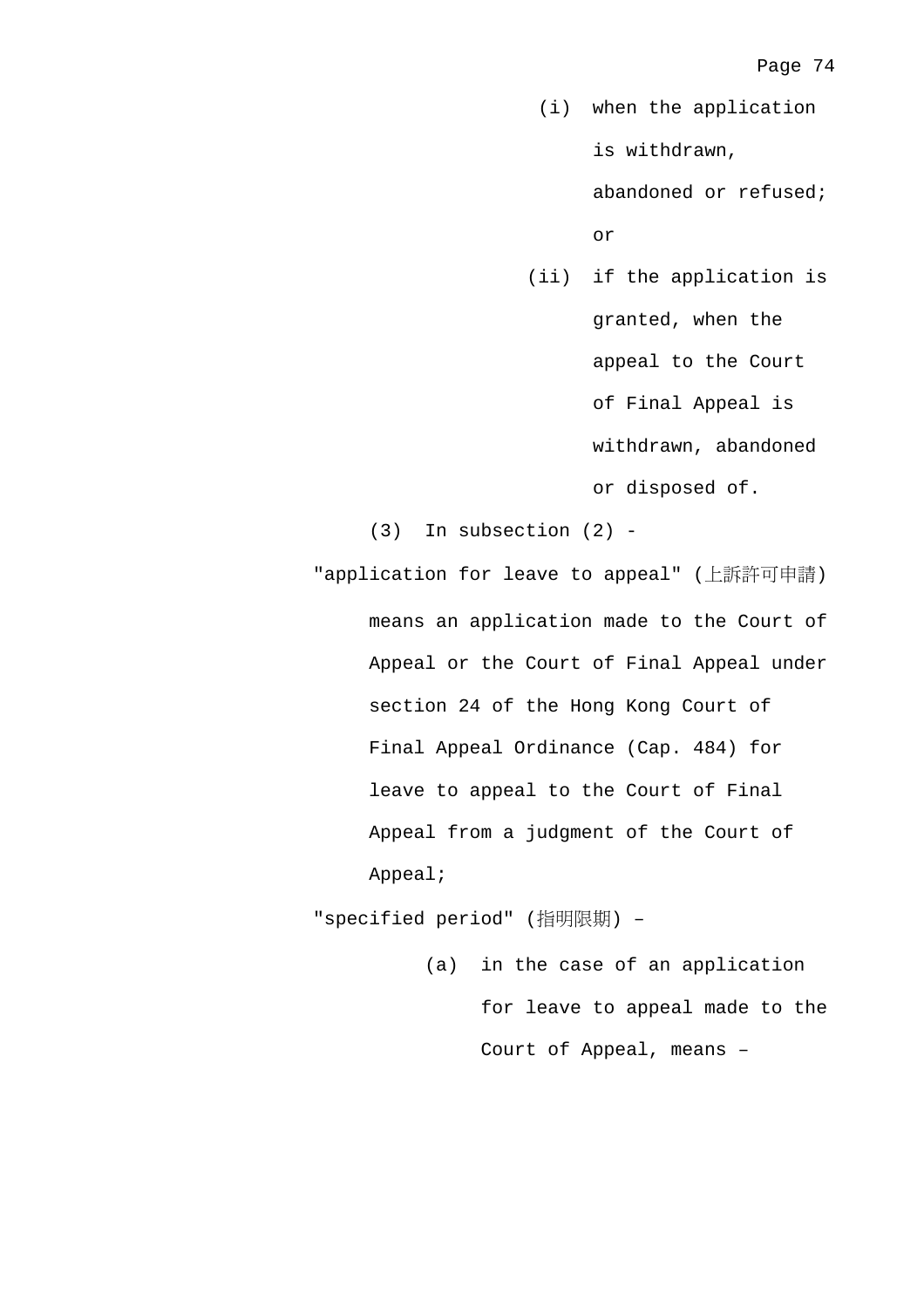- (i) subject to subparagraph (ii), the period of 28 days within which the notice of motion referred to in section 24(2) of the Hong Kong Court of Final Appeal Ordinance (Cap. 484) is required to be filed; or
- (ii) if, on an application made within the 28 day period referred to in subparagraph (i), the Court of Appeal extends that period, the period as so extended; or
- (b) in the case of an application for leave to appeal made to the Court of Final Appeal, means –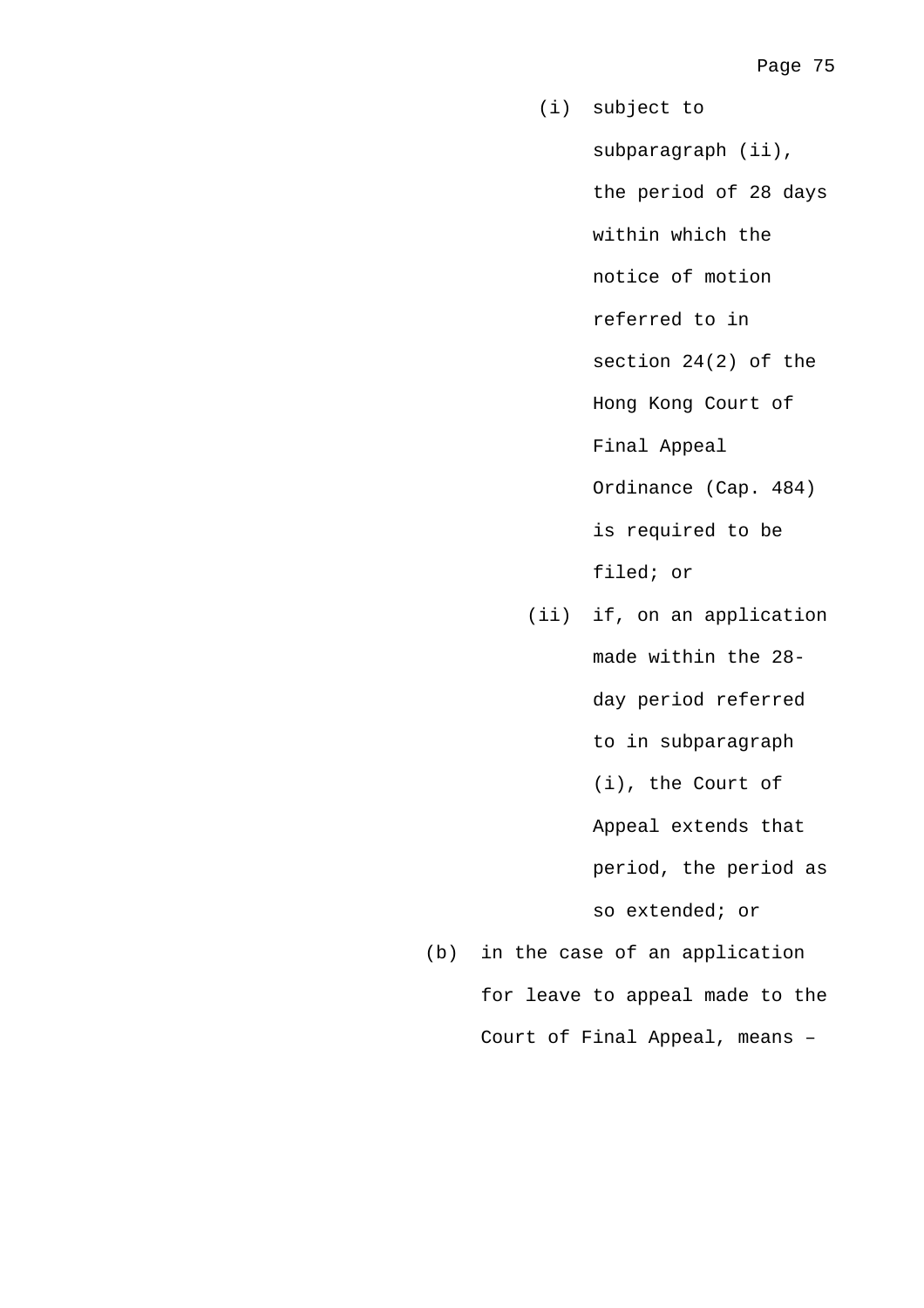- (i) subject to subparagraph (ii), the period of 28 days within which the notice of motion referred to in section 24(4) of the Hong Kong Court of Final Appeal Ordinance (Cap. 484) is required to be filed; or (ii) if, on an application
	- made within the 28-

day period referred

to in subparagraph

(i), the Court of

Final Appeal extends

that period, the

period as so

extended.".

# **85. Removal of name from the register**

 Section 19(3) is amended by adding "the Court of Final Appeal," before "the Court of Appeal".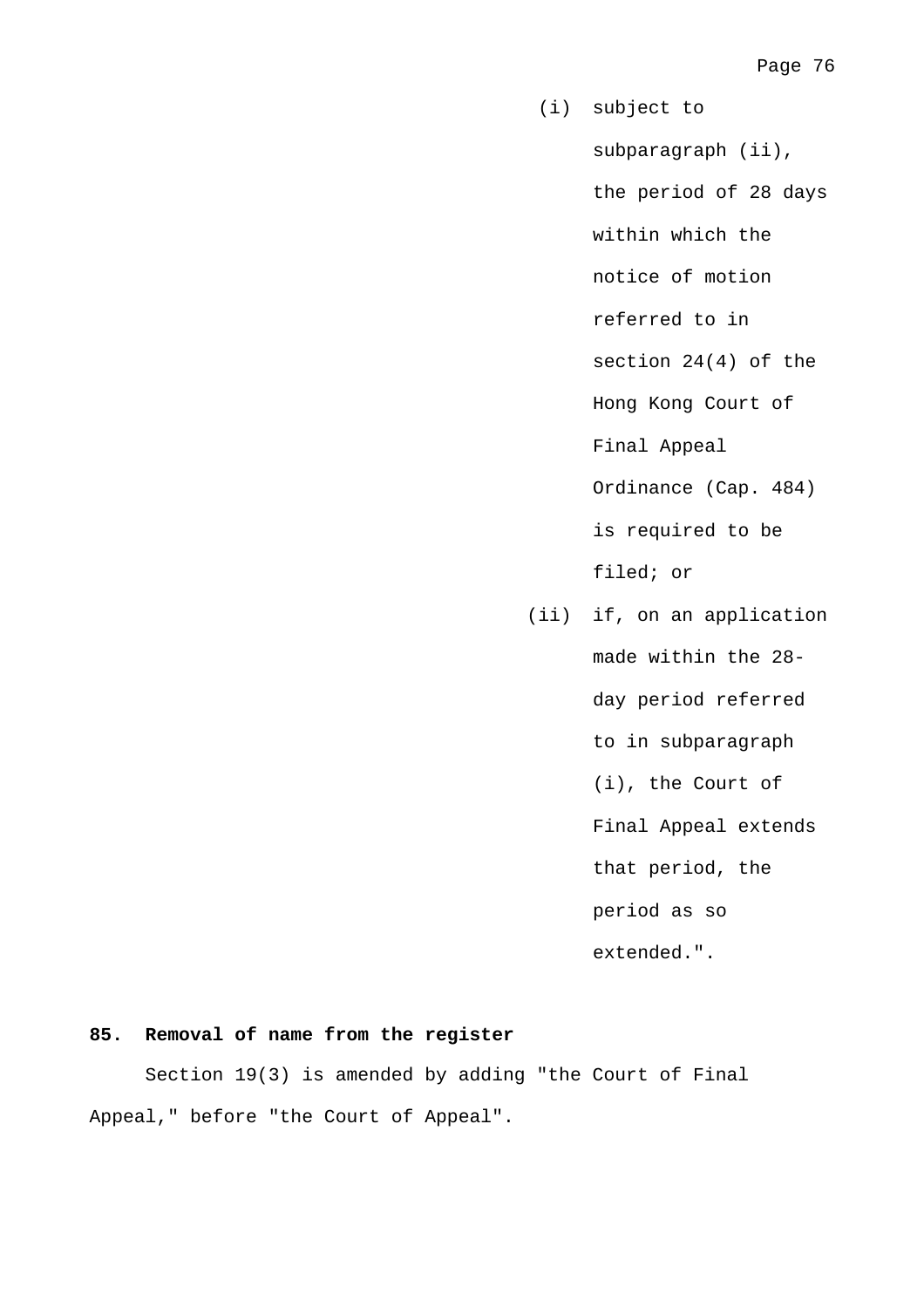#### **86. Service of orders of inquiry committee**

 Section 26(2) is amended by repealing ", and in the event of an appeal under section 28 or until the time therefor has expired shall await the decision of the Court of Appeal" and substituting "or, in the case of an appeal made to the Court of Appeal against the order under section 28, before the appeal is finally determined".

## **87. Publication of disciplinary orders**

Section 27(1) is amended -

- (a) by repealing "an appeal under section 28 against an order of an inquiry committee under section  $23(1)(a)$  to (e) may be made, or where in the case of an appeal the order is affirmed or varied or the appeal is abandoned" and substituting "an appeal may be made to the Court of Appeal under section 28 against an order of an inquiry committee made under section  $23(1)(a)$ ,  $(b)$ ,  $(c)$ ,  $(d)$  or  $(e)$  or, if such an appeal has been made, after the appeal is finally determined";
- (b) in paragraph (a), by repealing "or the order as varied on appeal" and substituting "or, if the order is varied on appeal, the order as so varied";
- (c) in paragraph (b), by repealing "or the order as varied on appeal" and substituting "or, if the order is varied on appeal, the order as so varied".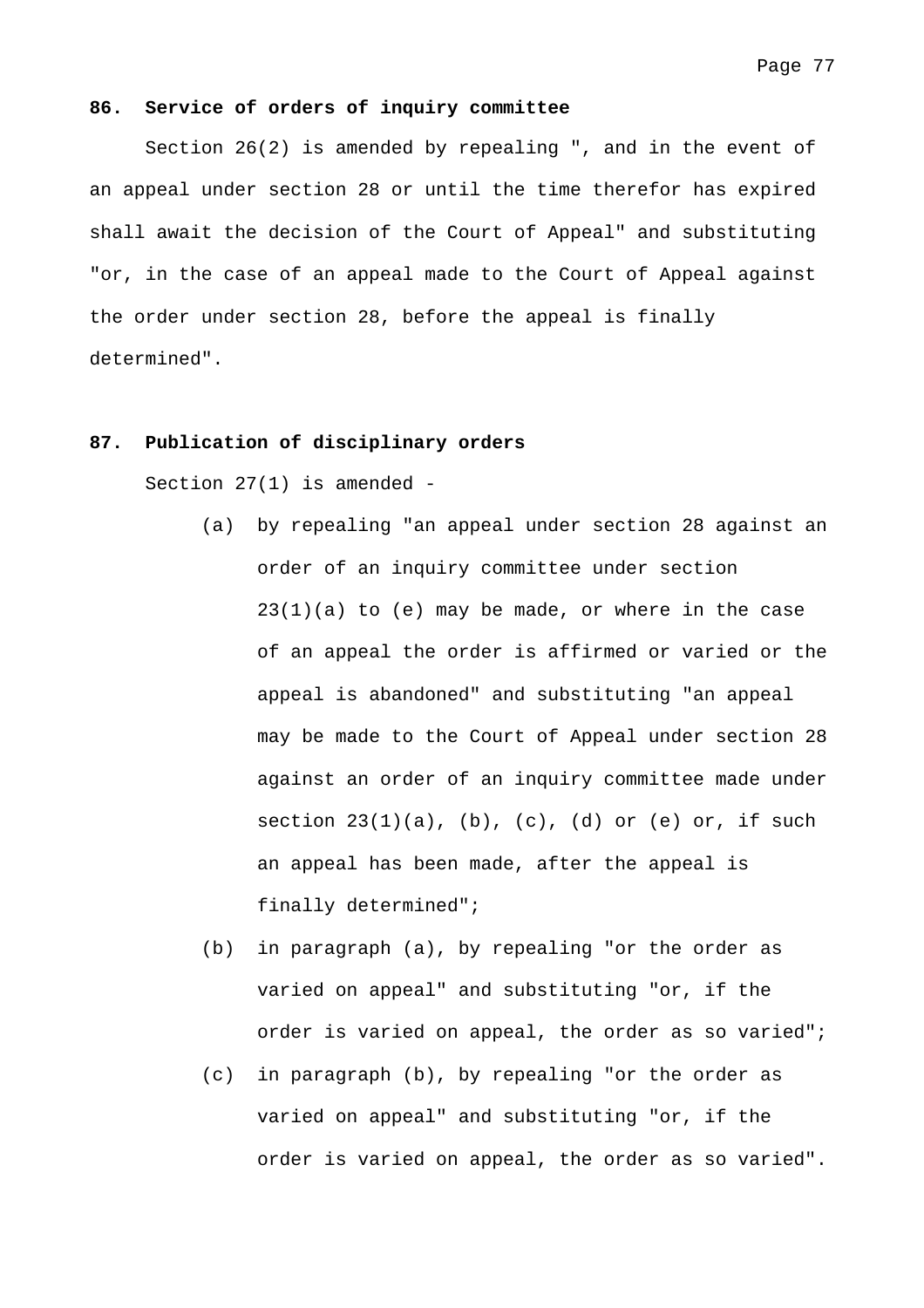#### **88. Appeal to Court of Appeal**

Section 28 is amended –

- (a) in subsection (2), by adding "or order" after "decision";
- (b) in subsection (3), by repealing "a decision" and substituting "an order".

# **Planners Registration Ordinance**

## **89. Appeal to Court of Appeal**

 Section 28(5) of the Planners Registration Ordinance (Cap. 418) is repealed.

## **Related Amendments**

## **90. Interpretation**

Section 2 is amended –

- (a) by renumbering it as section  $2(1)$ ;
- (b) by adding –

"(2) For the purposes of sections 26(2) and 27(1), an appeal to the Court of Appeal shall be deemed to be finally determined when the earliest of the following events occurs, whichever is applicable in the circumstances -

> (a) when the appeal to the Court of Appeal is withdrawn or abandoned;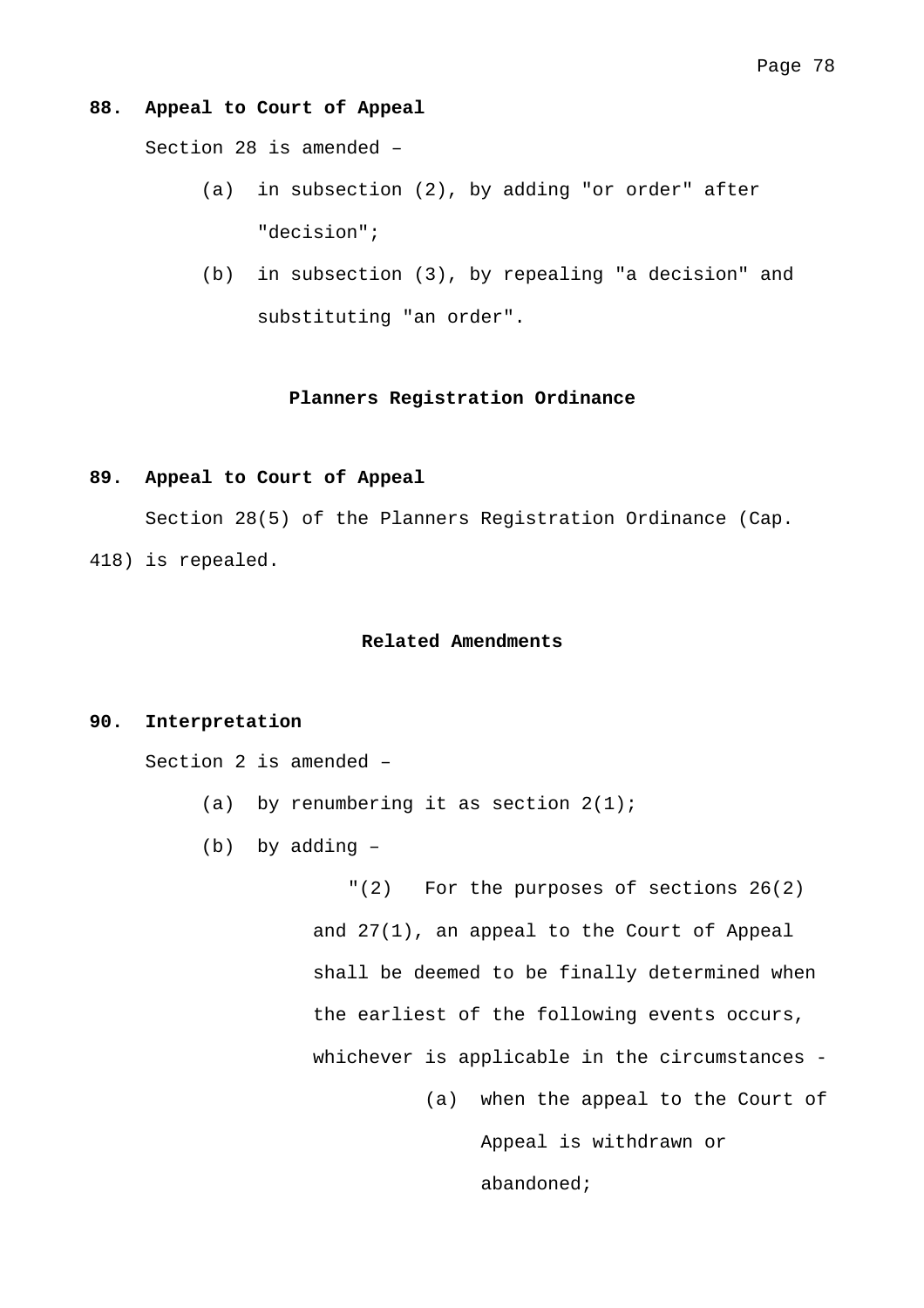- (b) when the specified period expires without an application for leave to appeal having been made to the Court of Appeal;
- (c) if, before the expiry of the specified period, an application for leave to appeal is made to the Court of Appeal –
	- (i) when the application is withdrawn or abandoned;
	- (ii) if the application is refused, when the specified period expires without an application for leave to appeal having been made to the Court of Final Appeal; or
	- (iii) if the application is granted, when the appeal to the Court of Final Appeal is withdrawn, abandoned or disposed of; or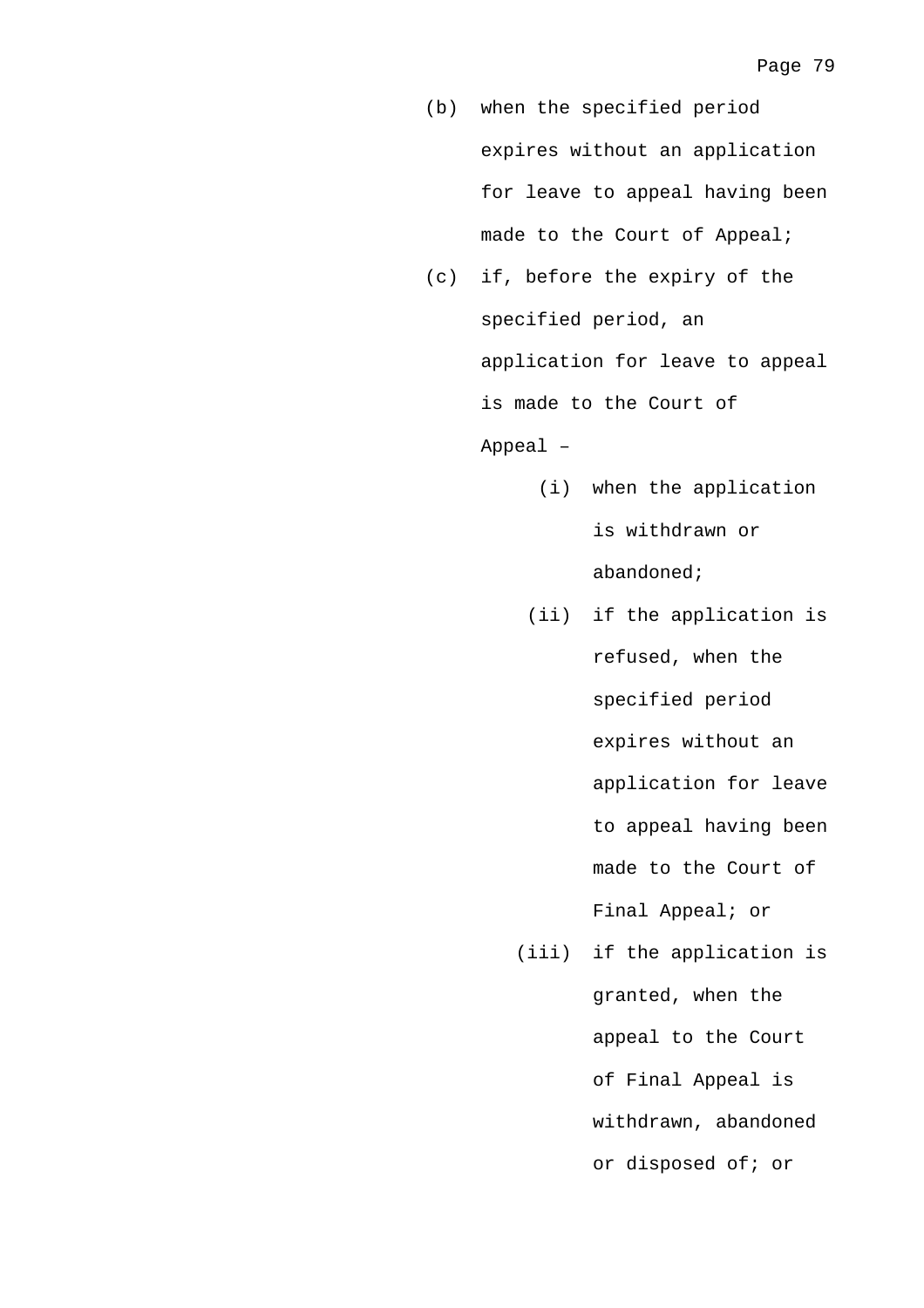- (d) if, before the expiry of the specified period, an application for leave to appeal is made to the Court of Final Appeal –
	- (i) when the application is withdrawn,

abandoned or refused; or

 (ii) if the application is granted, when the appeal to the Court of Final Appeal is withdrawn, abandoned or disposed of.

(3) In subsection (2) -

"application for leave to appeal" (上訴許可申請) means an application made to the Court of Appeal or the Court of Final Appeal under section 24 of the Hong Kong Court of Final Appeal Ordinance (Cap. 484) for leave to appeal to the Court of Final Appeal from a judgment of the Court of Appeal;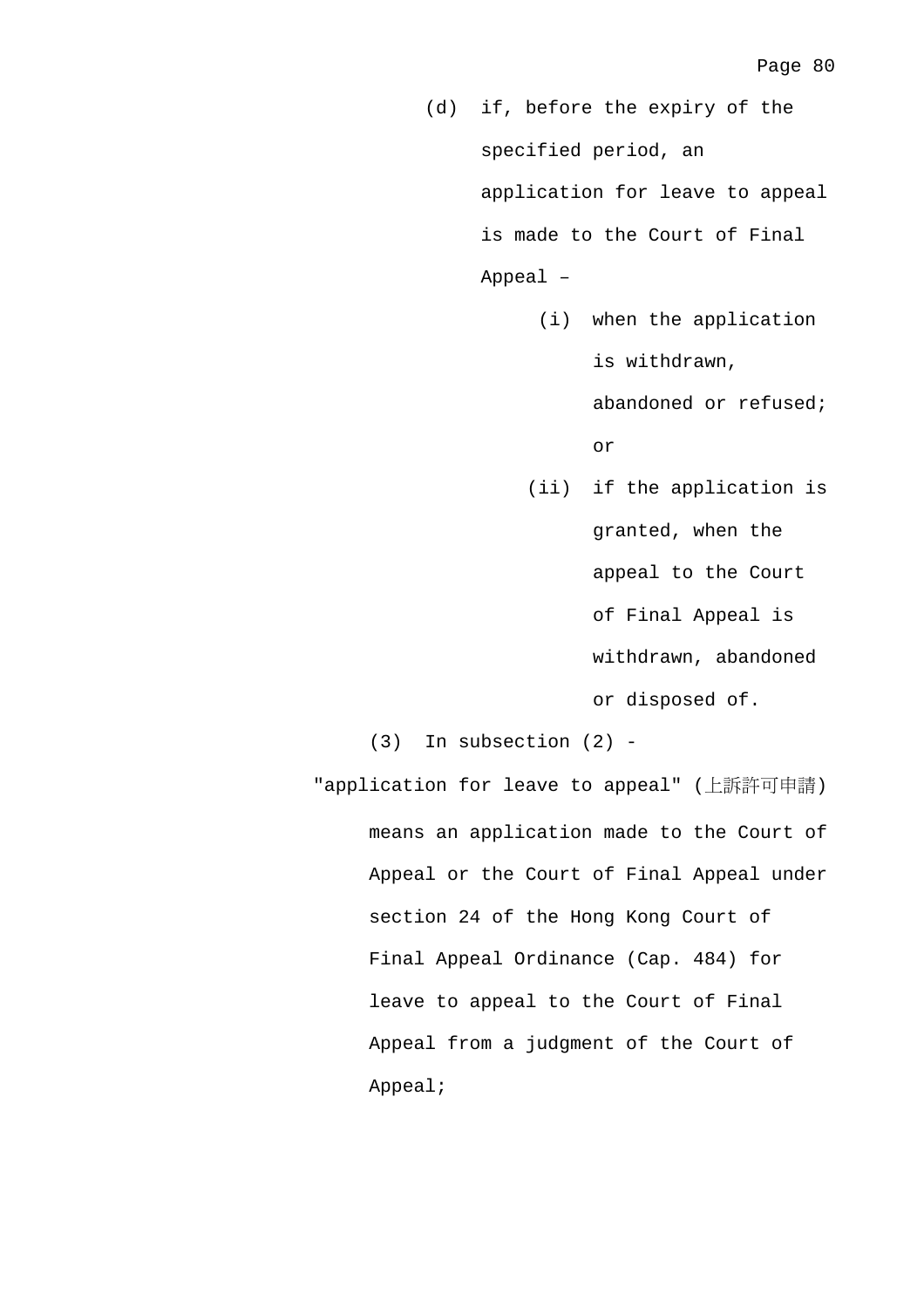"specified period" (指明限期) –

(a) in the case of an application

for leave to appeal made to the

Court of Appeal, means –

(i) subject to

subparagraph (ii),

the period of 28 days

within which the

notice of motion

referred to in

section 24(2) of the

Hong Kong Court of

Final Appeal

Ordinance (Cap. 484)

is required to be

filed; or

 (ii) if, on an application made within the 28 day period referred to in subparagraph (i), the Court of Appeal extends that period, the period as so extended; or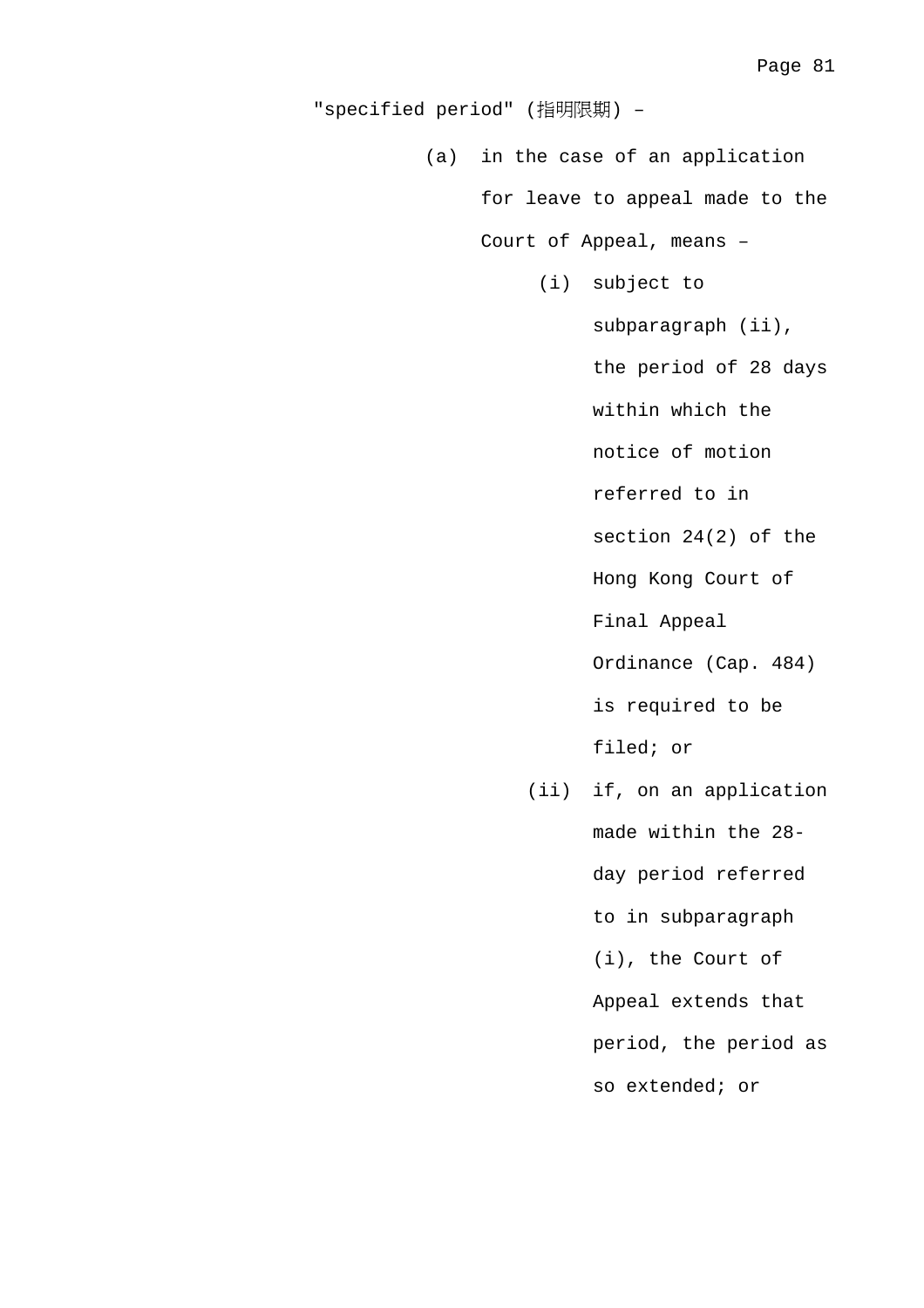(b) in the case of an application for leave to appeal made to the Court of Final Appeal, means –

(i) subject to

subparagraph (ii), the period of 28 days within which the notice of motion referred to in section 24(4) of the Hong Kong Court of Final Appeal Ordinance (Cap. 484) is required to be filed; or

 (ii) if, on an application made within the 28 day period referred to in subparagraph (i), the Court of Final Appeal extends that period, the period as so extended.".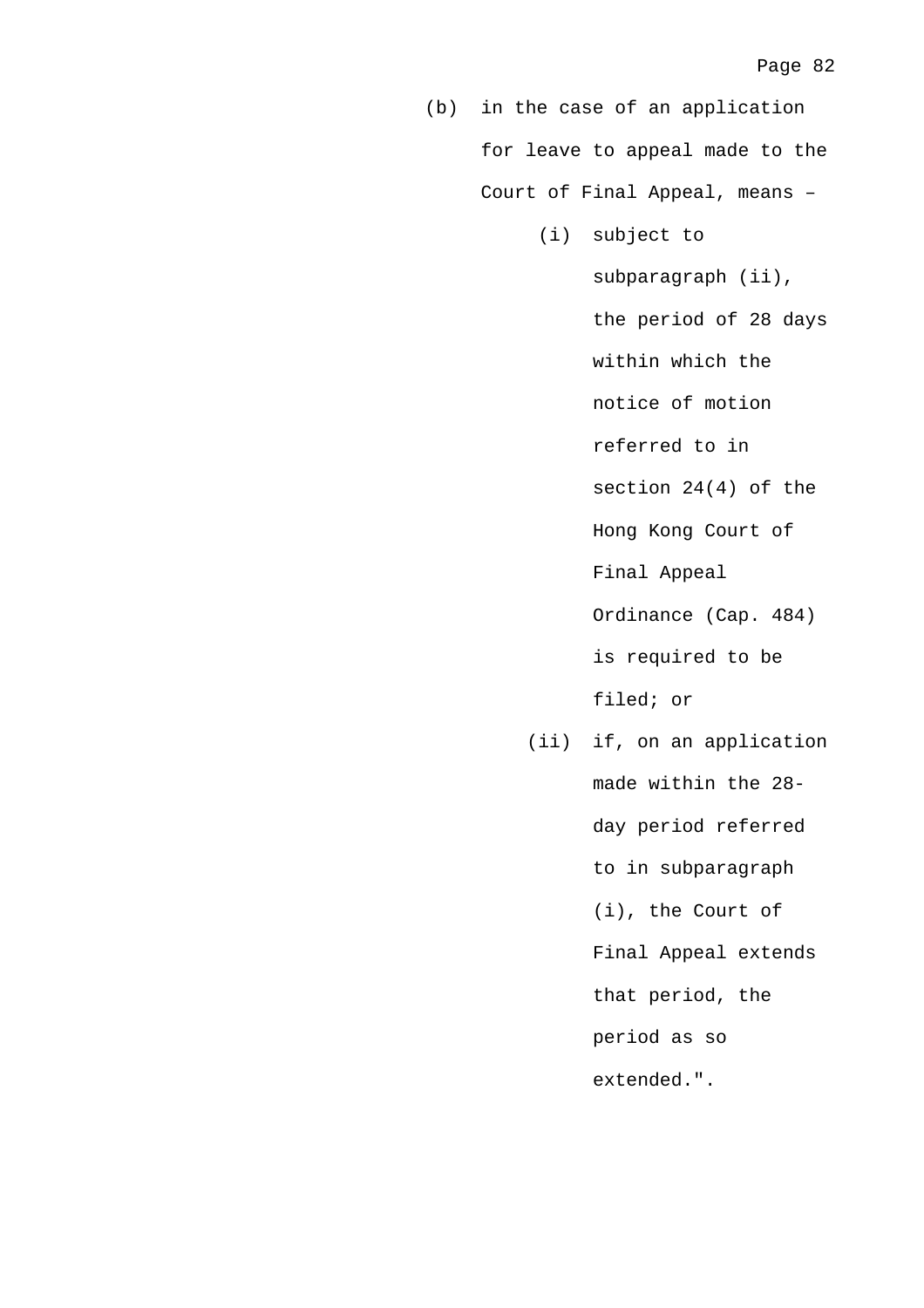#### **91. Removal of name from the register**

 Section 19(3) is amended by adding "the Court of Final Appeal," before "the Court of Appeal".

### **92. Service of orders of inquiry committee**

 Section 26(2) is amended by repealing ", and in the event of an appeal under section 28 or until the time therefor has expired shall await the decision of the Court of Appeal" and substituting "or, in the case of an appeal made to the Court of Appeal against the order under section 28, before the appeal is finally determined".

# **93. Publication of disciplinary orders**

Section 27(1) is amended -

(a) by repealing "an appeal under section 28 against an order of an inquiry committee under section  $23(1)(a)$  to (e) may be made, or where in the case of an appeal the order is affirmed or varied or the appeal is abandoned" and substituting "an appeal may be made to the Court of Appeal under section 28 against an order of an inquiry committee made under section  $23(1)(a)$ ,  $(b)$ ,  $(c)$ ,  $(d)$  or  $(e)$  or, if such an appeal has been made, after the appeal is finally determined";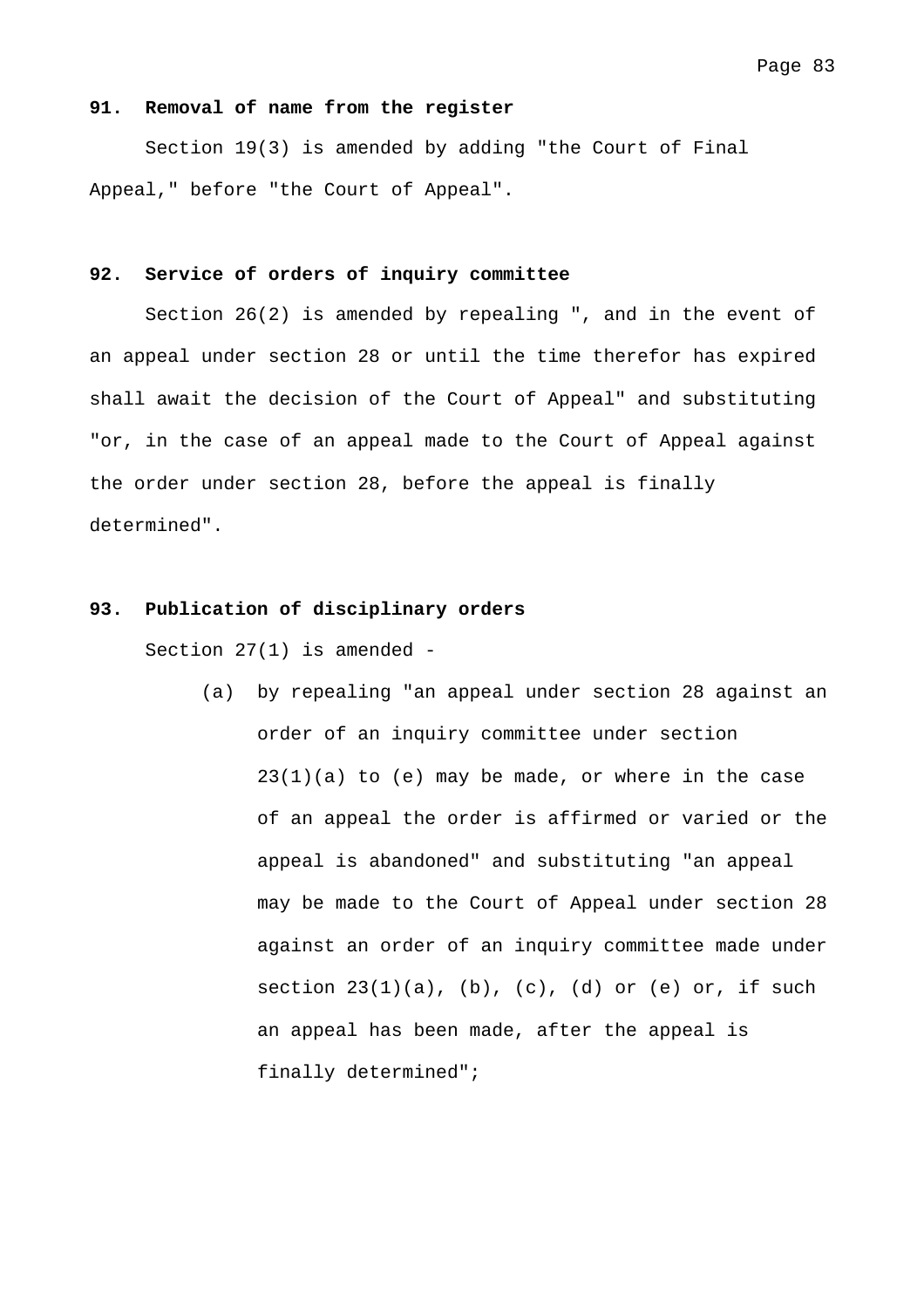- (b) in paragraph (a), by repealing "or the order as varied on appeal" and substituting "or, if the order is varied on appeal, the order as so varied";
- (c) in paragraph (b), by repealing "or the order as varied on appeal" and substituting "or, if the order is varied on appeal, the order as so varied".

## **94. Appeal to Court of Appeal**

Section 28 is amended –

- (a) in subsection (2), by adding "or order" after "decision";
- (b) in subsection (3), by repealing "a decision" and substituting "an order".

#### **Land Survey Ordinance**

# **95. Appeal from decisions of the Committee**

 Section 18(1) of the Land Survey Ordinance (Cap. 473) is amended by repealing "and the decision of the Court of Appeal is final".

# **96. Appeals from decisions or orders of the Disciplinary Board**

 Section 27(1) is amended by repealing "and the decision of the Court of Appeal is final".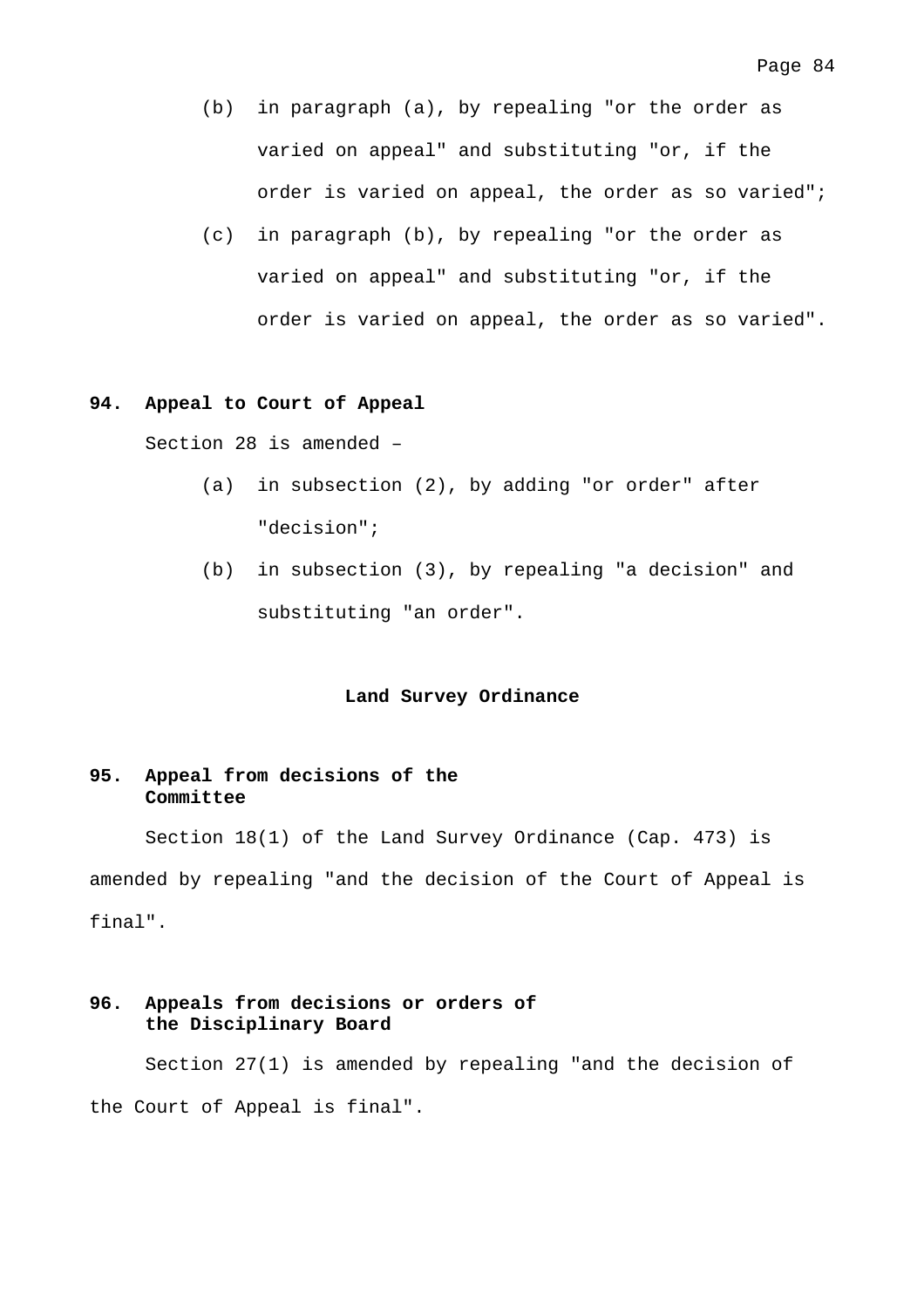#### **Related Amendments**

### **97. Removal of name from the register**

 Section 15(1)(d) is amended by repealing "a Disciplinary Board or the Court of Appeal" and substituting "the Court of Final Appeal, the Court of Appeal or a Disciplinary Board".

## **98. Reinstatement of name after removal**

 Section 16(3) is amended by adding "the Court of Final Appeal or" before "the Court of Appeal".

# **99. Publication of disciplinary orders**

Section 26 is amended -

(a) by repealing subsection (1) and substituting –

"(1) Where a Disciplinary Board makes an order under section 25(1), then -

> (a) subject to paragraphs (b) and (c), after the expiry of the period prescribed by Order 59, rule 4 of the Rules of the High Court (Cap. 4 sub. leg. A) for serving notice of appeal against the order;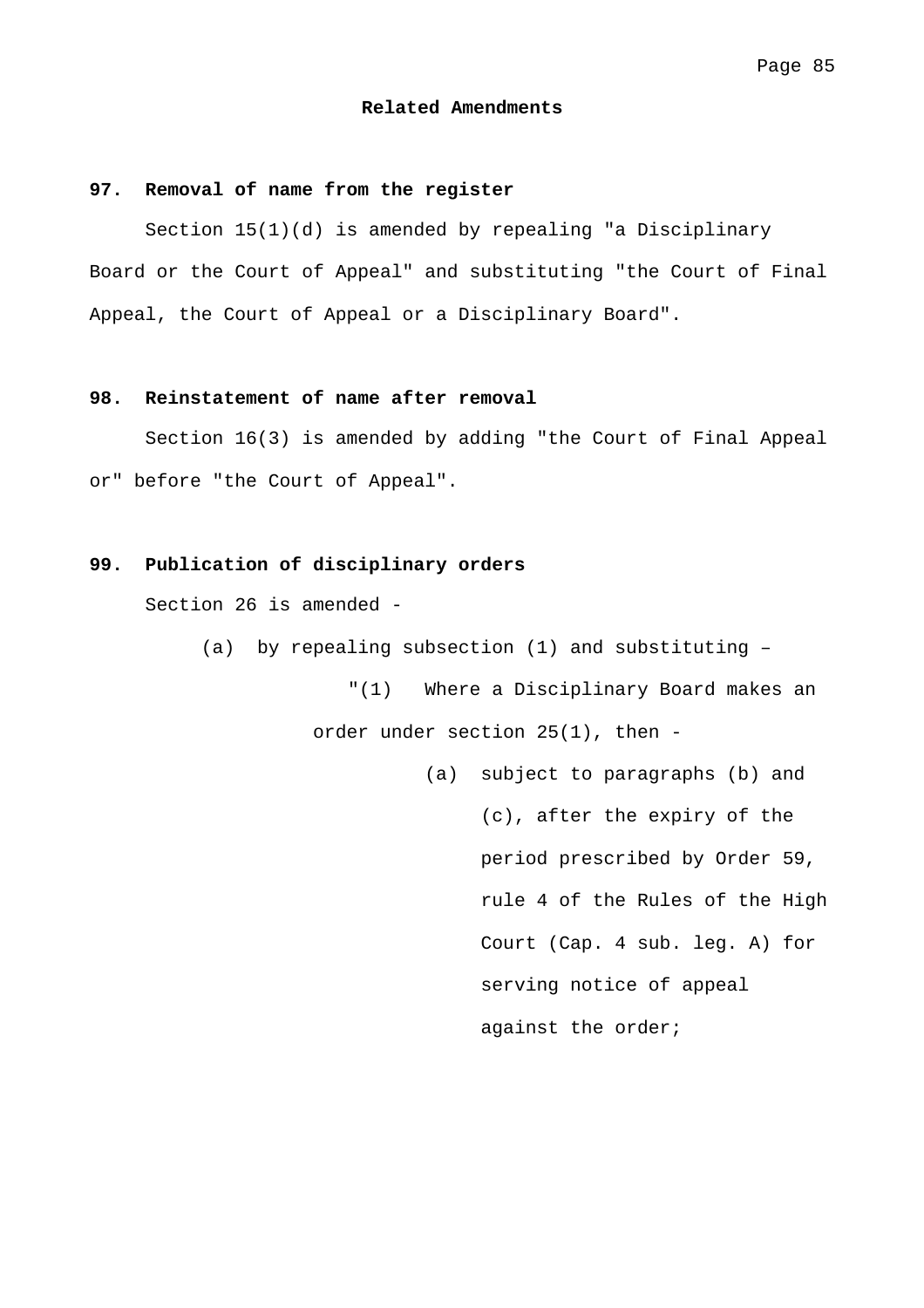- (b) subject to paragraph (c), if the Court of Appeal on an application made within the period referred to in paragraph (a) extends that period, after the expiry of the period as so extended; or
- (c) if an appeal is made within the period referred to in paragraph (a) or the extended period referred to in paragraph (b) to the Court of Appeal against the order under section 27, after the appeal is finally determined,

the Committee –

(d) shall publish a copy of the order or, if the order is varied on appeal, the order as so varied in at least 1 English and 1 Chinese language newspaper circulating daily in Hong Kong; and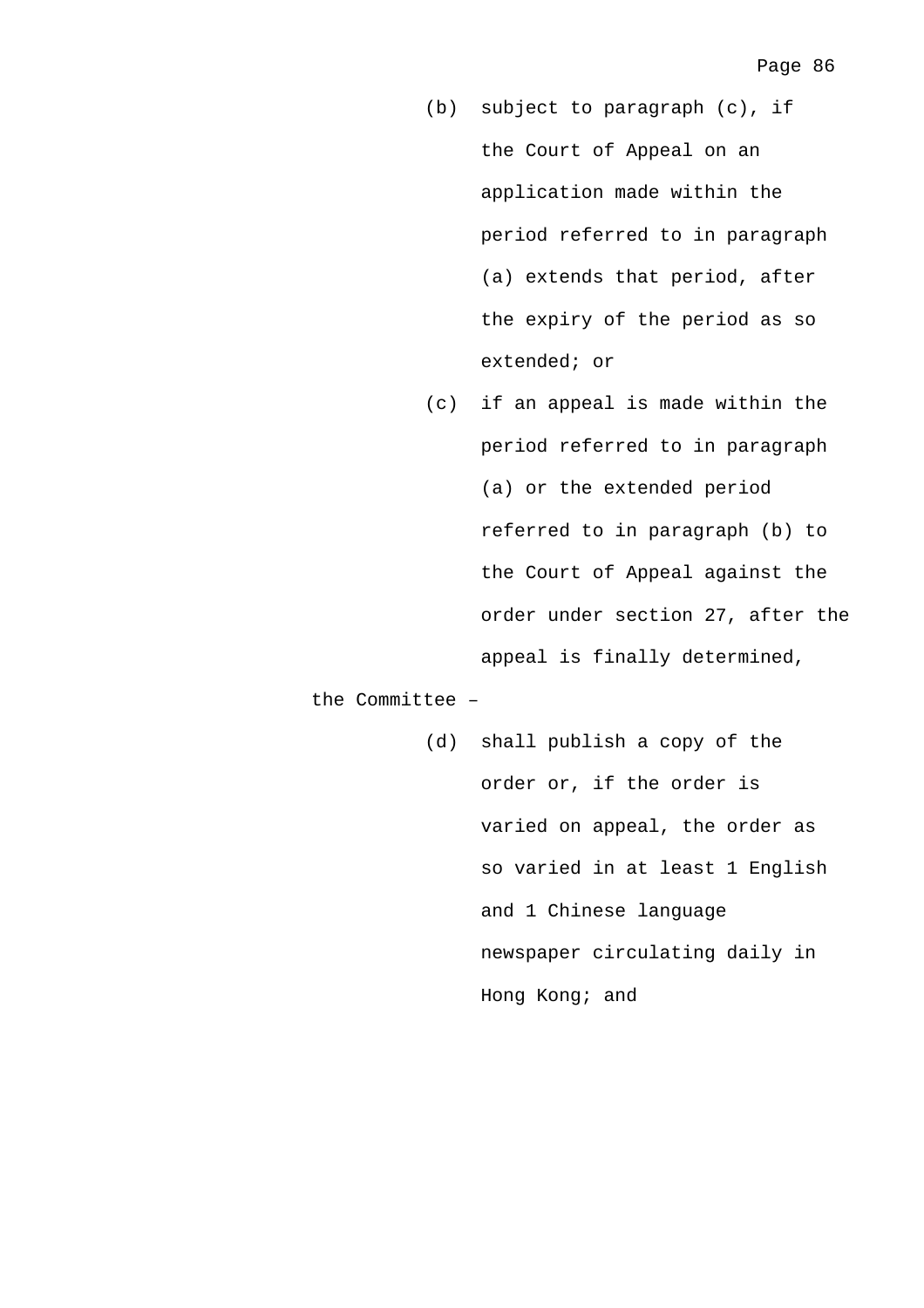(e) may publish the order or, if the order is varied on appeal, the order as so varied in any other publication or manner as the Committee thinks fit.";

(b) by adding –

"(4) For the purposes of subsection  $(1)(c)$ , an appeal to the Court of Appeal shall be deemed to be finally determined when the earliest of the following events occurs, whichever is applicable in the circumstances -

- (a) when the appeal to the Court of Appeal is withdrawn or abandoned;
- (b) when the specified period expires without an application for leave to appeal having been made to the Court of Appeal;
- (c) if, before the expiry of the specified period, an application for leave to appeal is made to the Court of Appeal –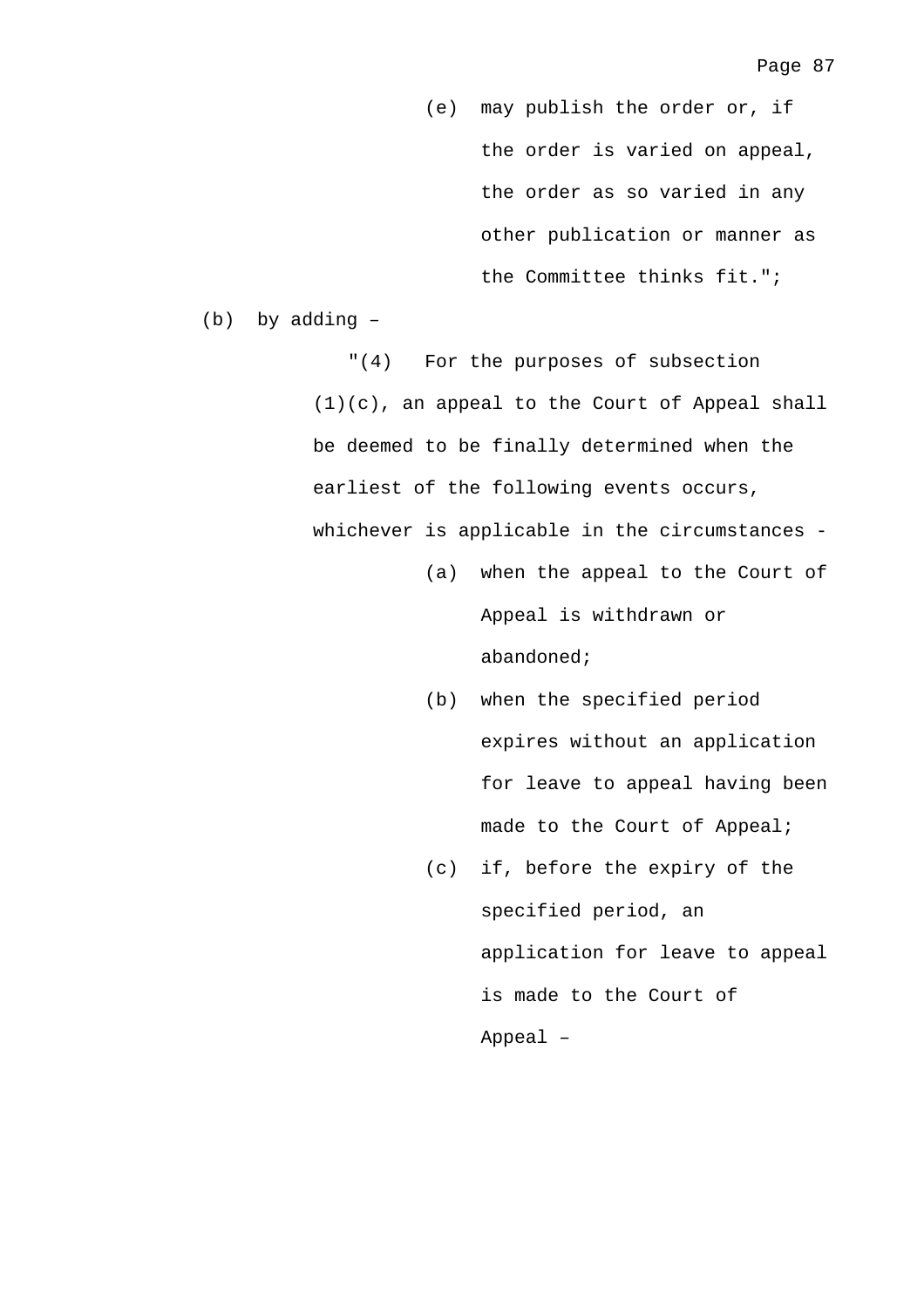- (i) when the application is withdrawn or abandoned;
- (ii) if the application is refused, when the specified period expires without an application for leave to appeal having been made to the Court of Final Appeal; or
- (iii) if the application is granted, when the appeal to the Court of Final Appeal is withdrawn, abandoned or disposed of; or (d) if, before the expiry of the
	- specified period, an application for leave to appeal is made to the Court of Final Appeal –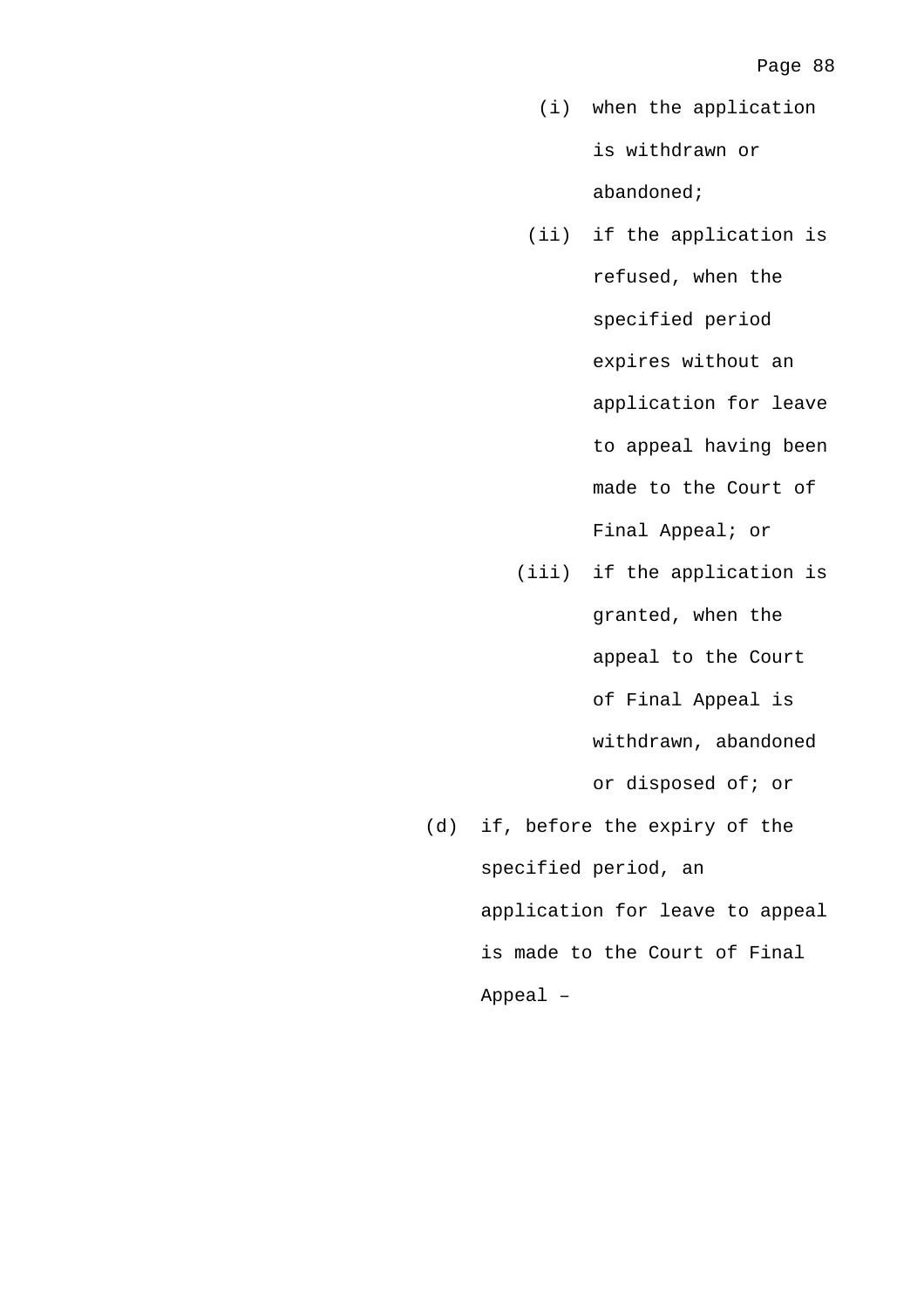(i) when the application is withdrawn,

> abandoned or refused; or

 (ii) if the application is granted, when the appeal to the Court of Final Appeal is withdrawn, abandoned or disposed of.

(5) In subsection (4) -

"application for leave to appeal" (上訴許可申請) means an application made to the Court of Appeal or the Court of Final Appeal under section 24 of the Hong Kong Court of Final Appeal Ordinance (Cap. 484) for leave to appeal to the Court of Final Appeal from a judgment of the Court of Appeal;

"specified period" (指明限期) –

(a) in the case of an application for leave to appeal made to the Court of Appeal, means –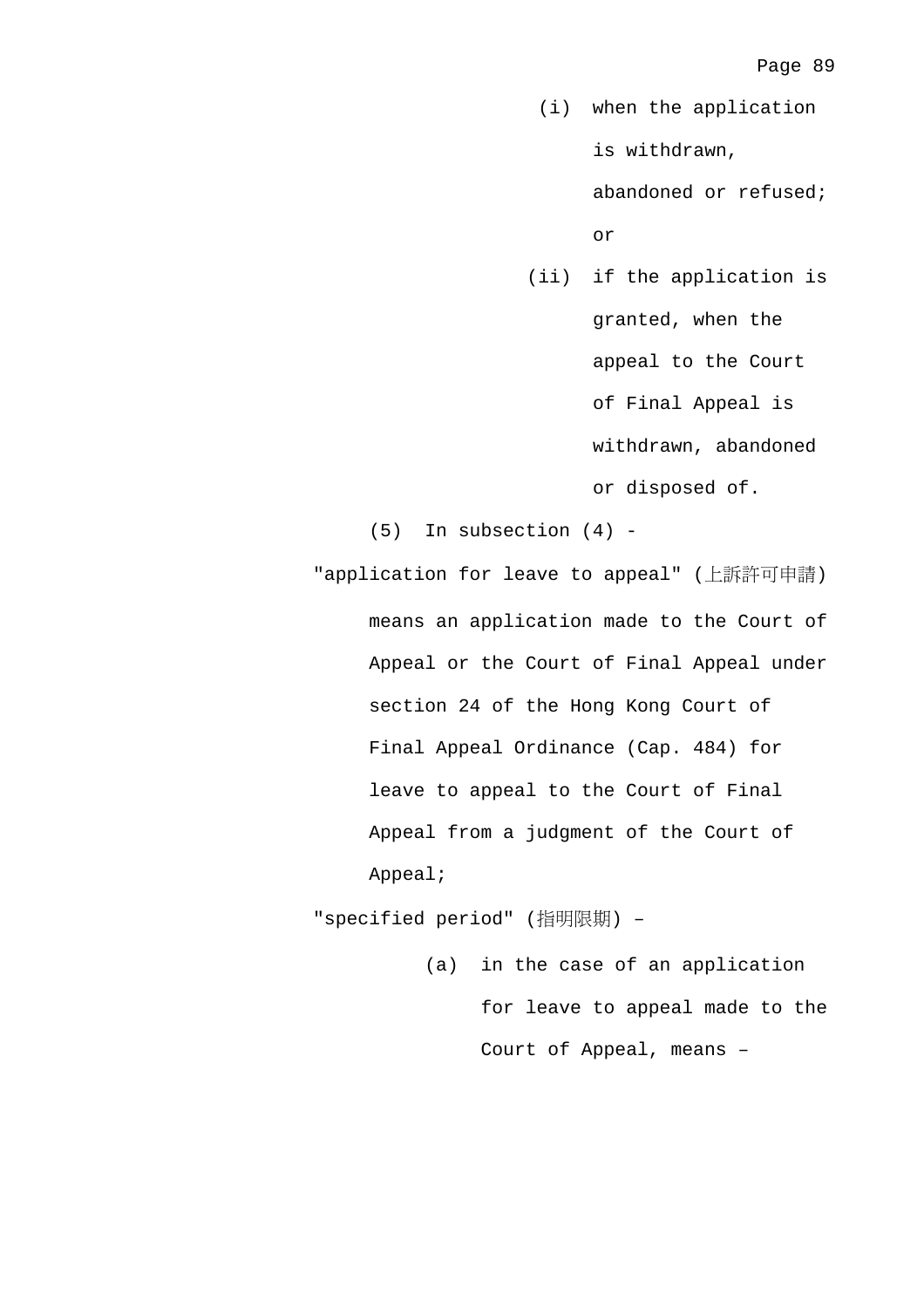- (i) subject to subparagraph (ii), the period of 28 days within which the notice of motion referred to in section 24(2) of the Hong Kong Court of Final Appeal Ordinance (Cap. 484) is required to be filed; or
- (ii) if, on an application made within the 28 day period referred to in subparagraph (i), the Court of Appeal extends that period, the period as so extended; or
- (b) in the case of an application for leave to appeal made to the Court of Final Appeal, means –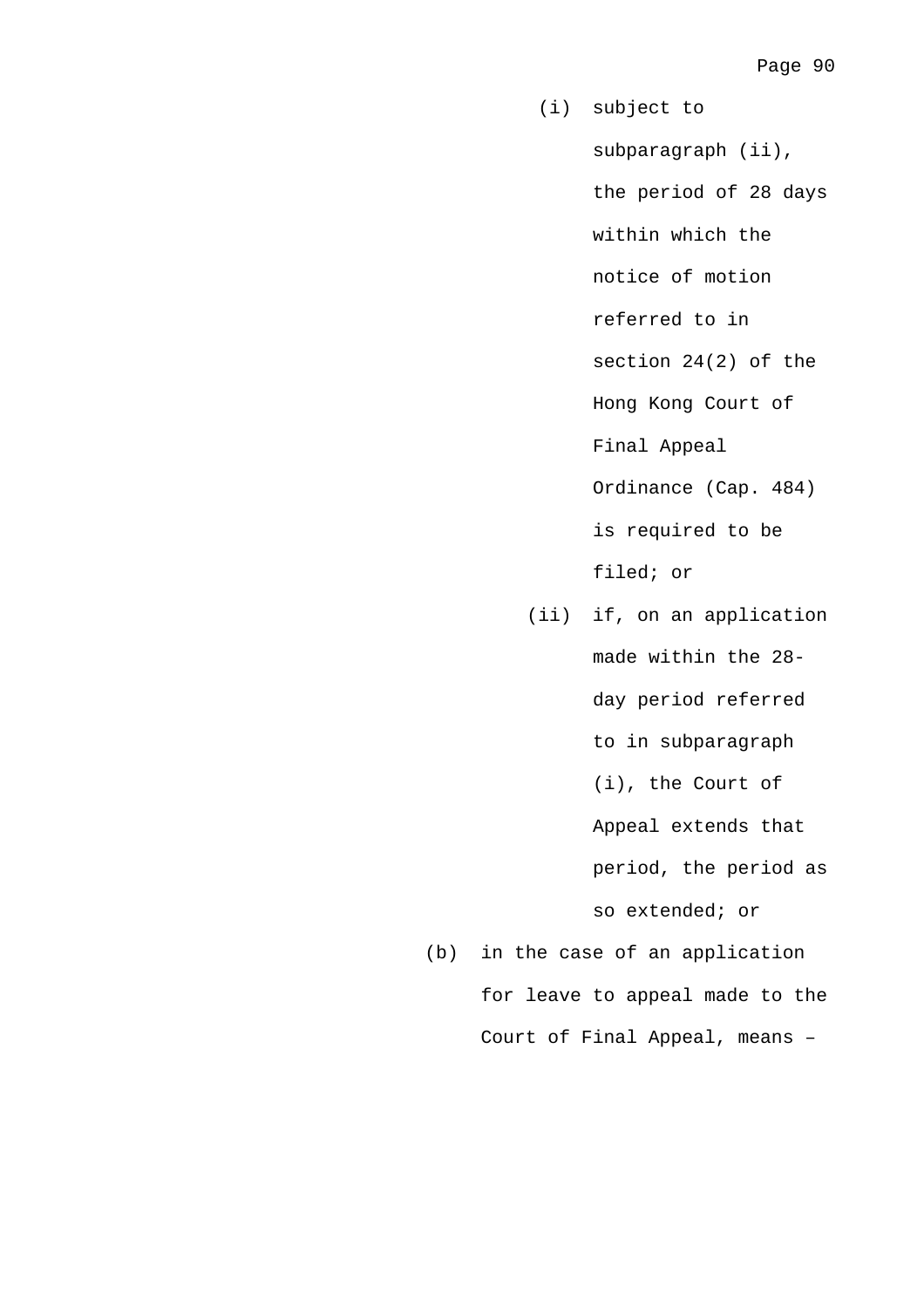- (i) subject to subparagraph (ii), the period of 28 days within which the notice of motion referred to in section 24(4) of the Hong Kong Court of Final Appeal Ordinance (Cap. 484) is required to be filed; or
- (ii) if, on an application made within the 28 day period referred to in subparagraph (i), the Court of Final Appeal extends that period, the period as so extended.".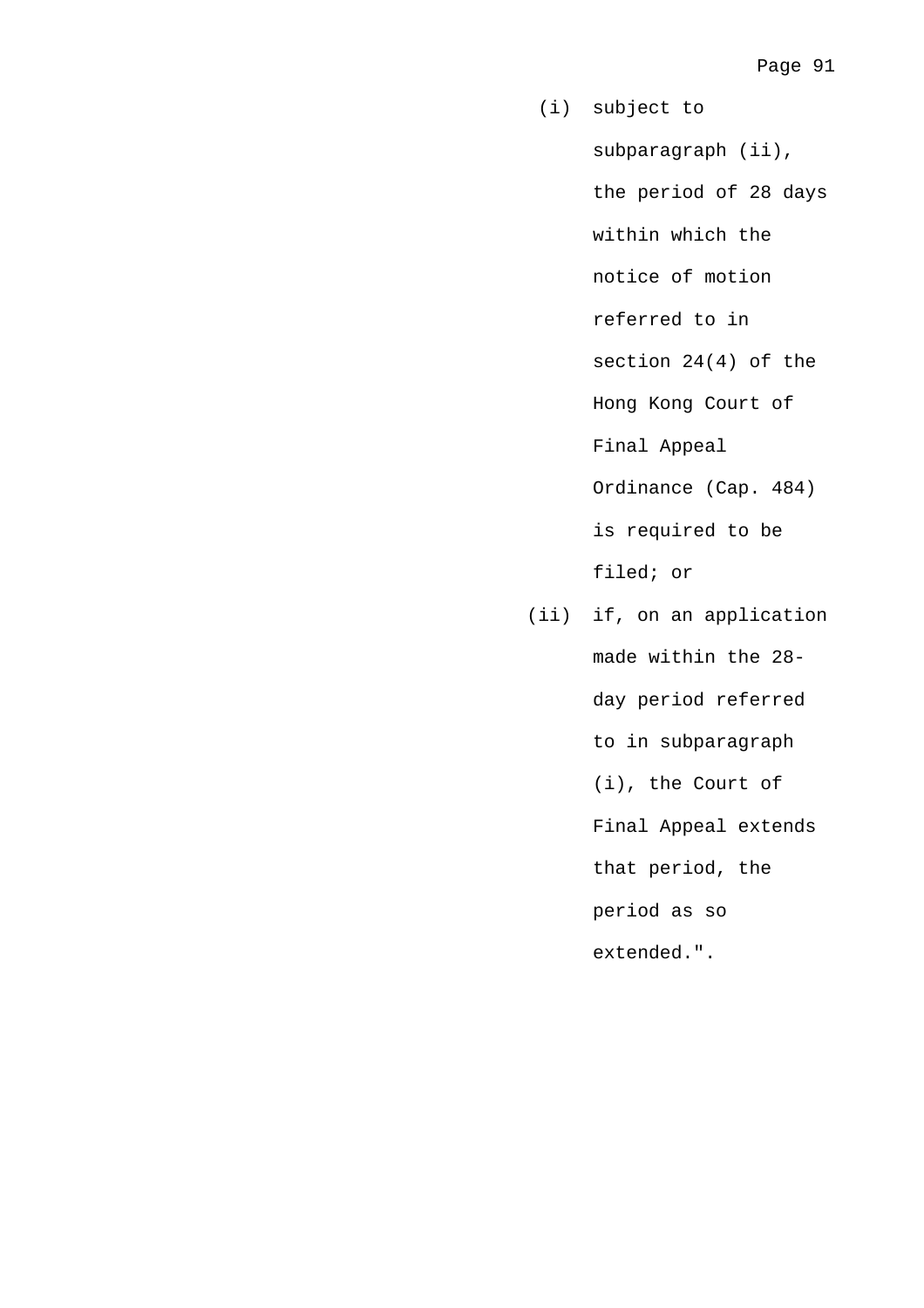## **100. Appeals from decisions or orders of the Disciplinary Board**

Section 27 is amended –

- (a) in subsection (1), by adding "or order" after "with the decision";
- (b) in subsection (2), by adding "or order" after "decision".

#### **Social Workers Registration Ordinance**

# **101. Appeal to Court of Appeal**

 Section 33(5) of the Social Workers Registration Ordinance (Cap. 505) is repealed.

## **Related Amendments**

#### **102. Interpretation**

Section 2 is amended by adding -

"(3) For the purposes of sections 31(2) and 32(1), an appeal to the Court of Appeal shall be deemed to be finally determined when the earliest of the following events occurs, whichever is applicable in the circumstances -

- (a) when the appeal to the Court of Appeal is withdrawn or abandoned;
- (b) when the specified period expires without an application for leave to appeal having been made to the Court of Appeal;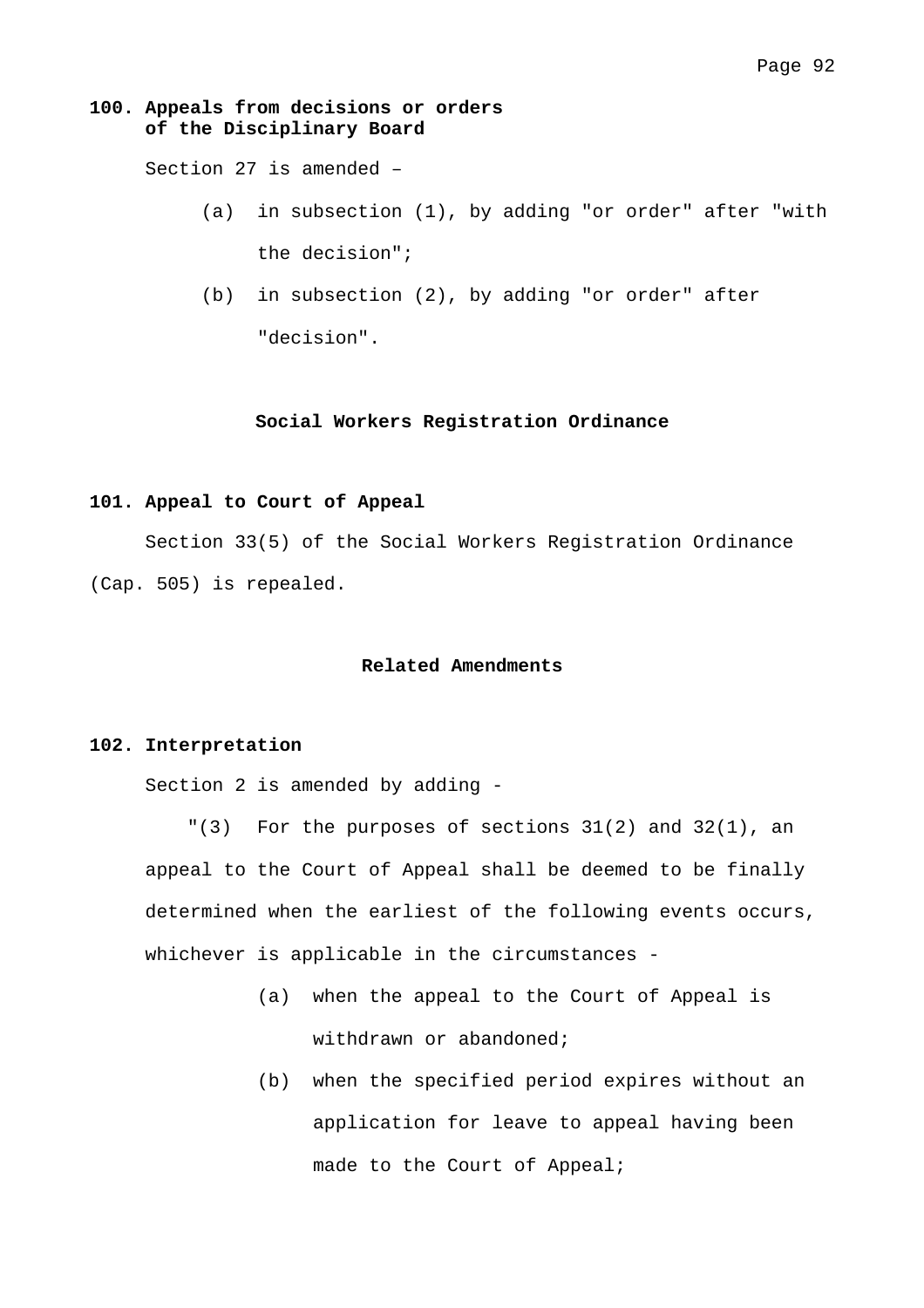- (c) if, before the expiry of the specified period, an application for leave to appeal is made to the Court of Appeal –
	- (i) when the application is withdrawn or abandoned;
	- (ii) if the application is refused, when the specified period expires without an application for leave to appeal having been made to the Court of Final Appeal; or
	- (iii) if the application is granted, when the appeal to the Court of Final Appeal is withdrawn, abandoned or disposed of; or
- (d) if, before the expiry of the specified period, an application for leave to appeal is made to the Court of Final Appeal –
	- (i) when the application is withdrawn, abandoned or refused; or
	- (ii) if the application is granted, when the appeal to the Court of Final Appeal is withdrawn, abandoned or disposed of.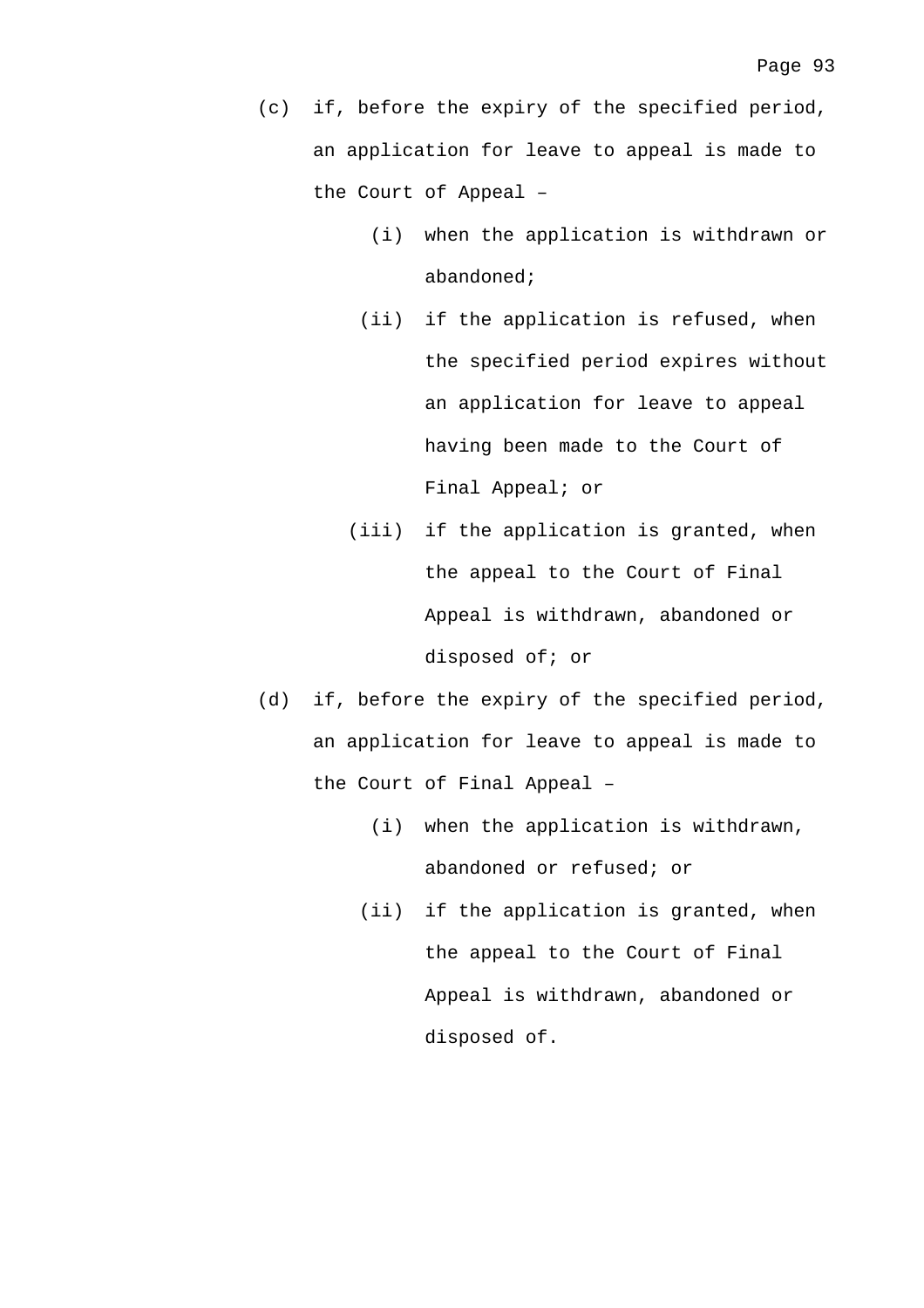(4) In subsection (3) –

"application for leave to appeal" (上訴許可申請) means an

application made to the Court of Appeal or the Court of Final Appeal under section 24 of the Hong Kong Court of Final Appeal Ordinance (Cap. 484) for leave to appeal to the Court of Final Appeal from a judgment of the Court of Appeal;

"specified period" (指明限期) -

- (a) in the case of an application for leave to appeal made to the Court of Appeal, means -
	- (i) subject to subparagraph (ii), the period of 28 days within which the notice of motion referred to in section 24(2) of the Hong Kong Court of Final Appeal Ordinance (Cap. 484) is required to be filed; or
	- (ii) if, on an application made within the 28-day period referred to in subparagraph (i), the Court of Appeal extends that period, the period as so extended; or
- (b) in the case of an application for leave to appeal made to the Court of Final Appeal, means -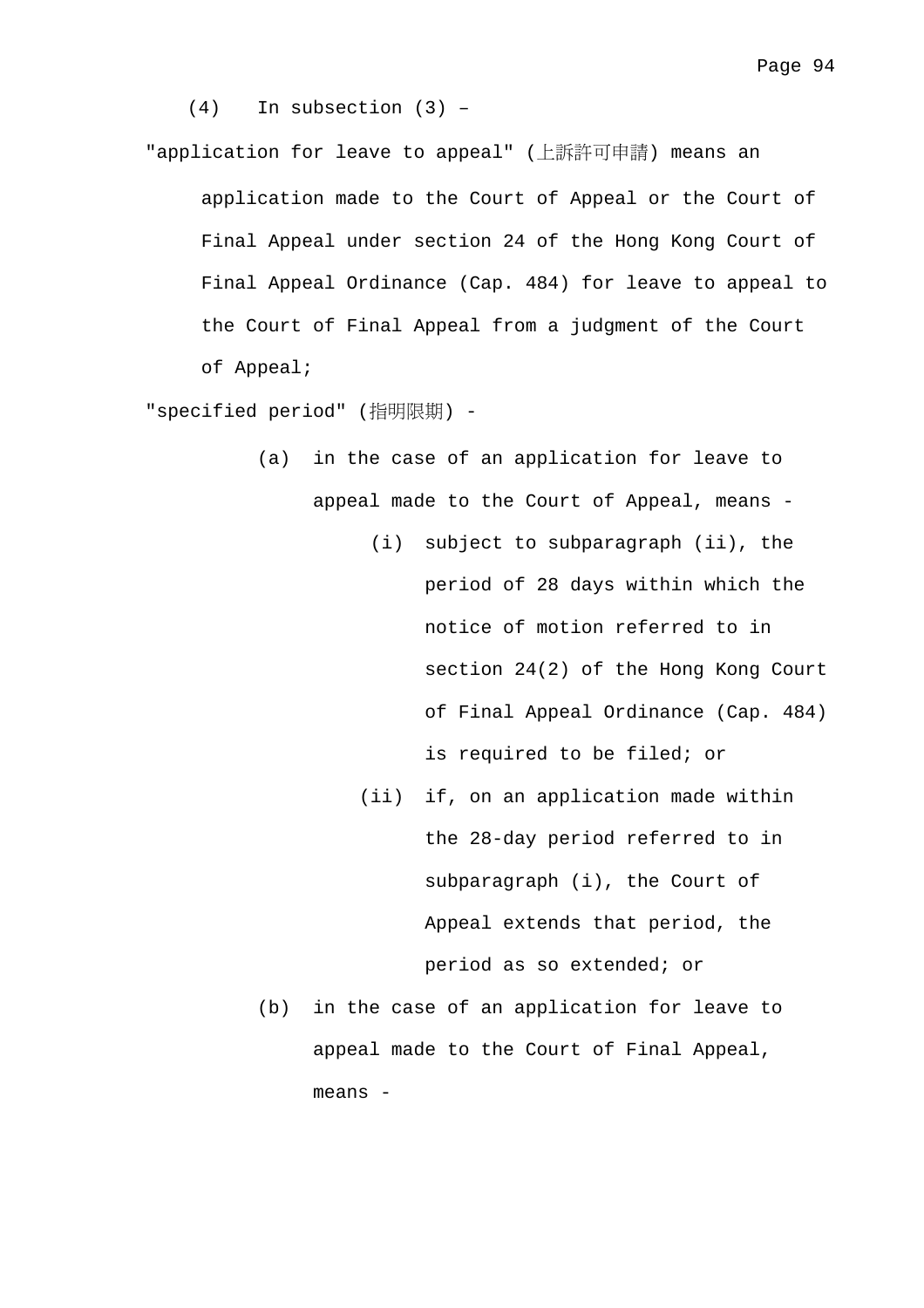- (i) subject to subparagraph (ii), the period of 28 days within which the notice of motion referred to in section 24(4) of the Hong Kong Court of Final Appeal Ordinance (Cap. 484) is required to be filed; or
- (ii) if, on an application made within the 28-day period referred to in subparagraph (i), the Court of Final Appeal extends that period, the period as so extended.".

## **103. Removal of name from Register**

 Section 22(3) is amended by repealing "the Board or the Court of Appeal" and substituting "the Court of Final Appeal, the Court of Appeal or the Board".

# **104. Service and implementation of disciplinary orders**

Section 31(2) is amended –

(a) by repealing ", and in the event of an appeal under that section, until the order is affirmed or varied by the Court of Appeal" and substituting "or, in the case of an appeal made to the Court of Appeal against the disciplinary order under that section, before the appeal is finally determined";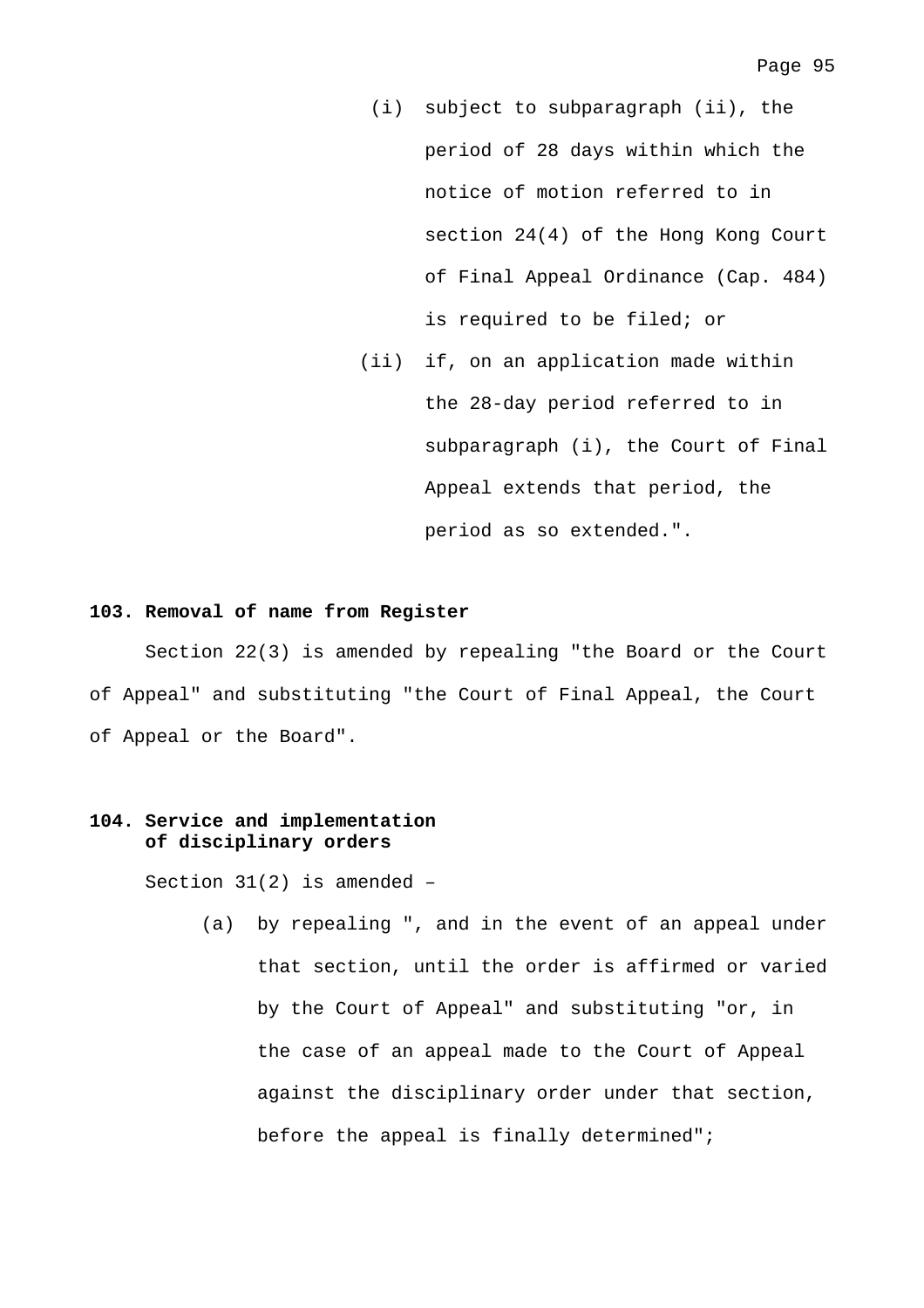(b) by repealing "in the latter case" and substituting

"if the disciplinary order is varied on appeal".

## **105. Publication of disciplinary orders**

Section 32(1) is amended -

- (a) by repealing "an appeal under section 33 against a disciplinary order may be made, or where in the case of an appeal the order is affirmed or varied or the appeal is abandoned" and substituting "an appeal may be made to the Court of Appeal under section 33 against a disciplinary order or, if such an appeal has been made, after the appeal is finally determined";
- (b) in paragraph (a), by repealing "or the order as varied on appeal" and substituting "or, if the order is varied on appeal, the order as so varied";
- (c) in paragraph (b), by repealing "or the order as varied on appeal" and substituting "or, if the order is varied on appeal, the order as so varied".

## **Landscape Architects Registration Ordinance**

# **106. Appeal to Court of Appeal**

 Section 28(5) of the Landscape Architects Registration Ordinance (Cap. 516) is repealed.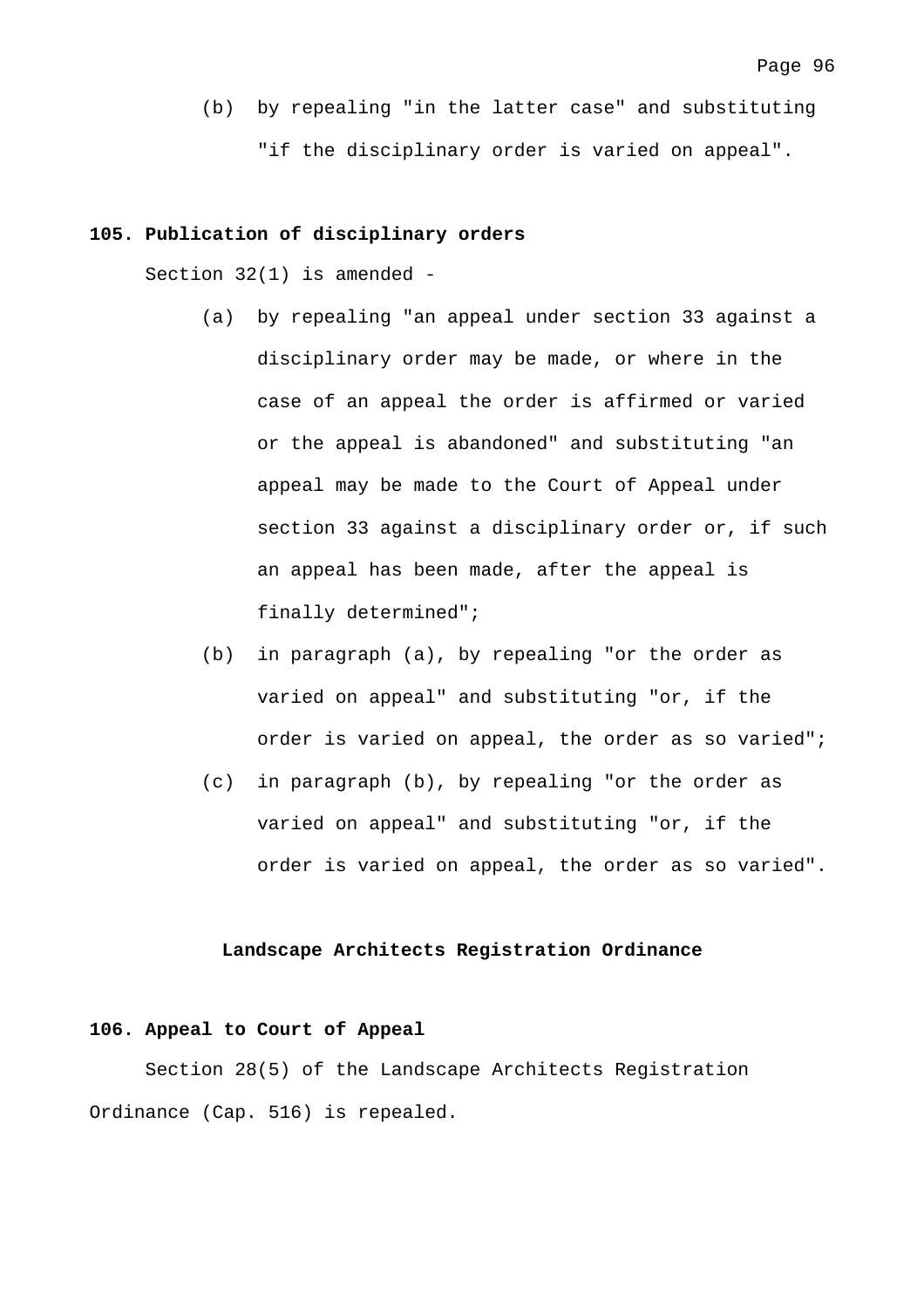#### **Related Amendments**

# **107. Interpretation**

Section 2 is amended –

- (a) by renumbering it as section  $2(1)$ ;
- (b) by adding –

"(2) For the purposes of sections 26(2) and 27(1), an appeal to the Court of Appeal shall be deemed to be finally determined when the earliest of the following events occurs, whichever is applicable in the circumstances -

- (a) when the appeal to the Court of Appeal is withdrawn or abandoned;
- (b) when the specified period expires without an application for leave to appeal having been made to the Court of Appeal;
- (c) if, before the expiry of the specified period, an application for leave to appeal is made to the Court of Appeal –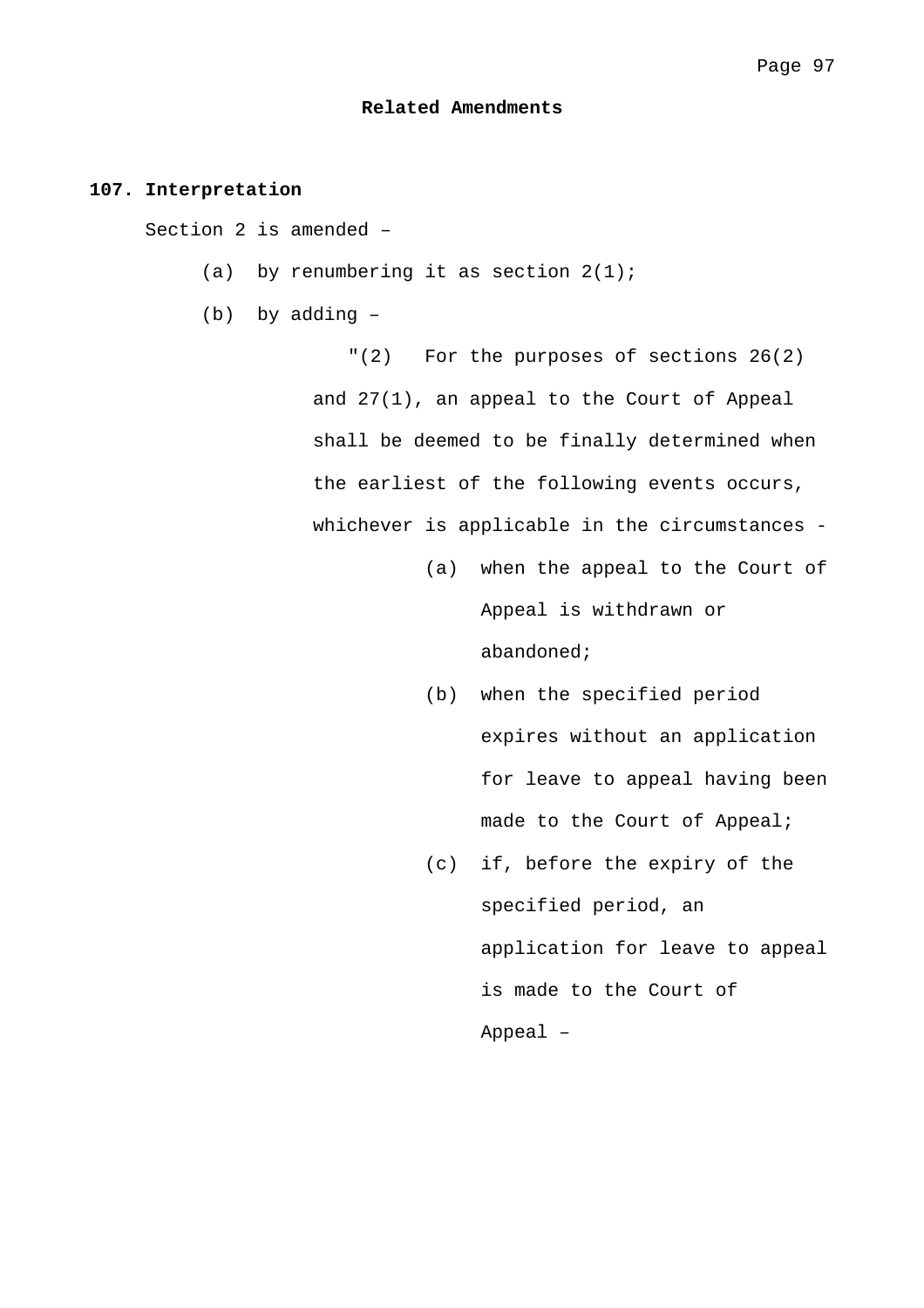- (i) when the application is withdrawn or abandoned;
- (ii) if the application is refused, when the specified period expires without an application for leave to appeal having been made to the Court of Final Appeal; or
- (iii) if the application is granted, when the appeal to the Court of Final Appeal is withdrawn, abandoned or disposed of; or (d) if, before the expiry of the
	- specified period, an application for leave to appeal is made to the Court of Final Appeal –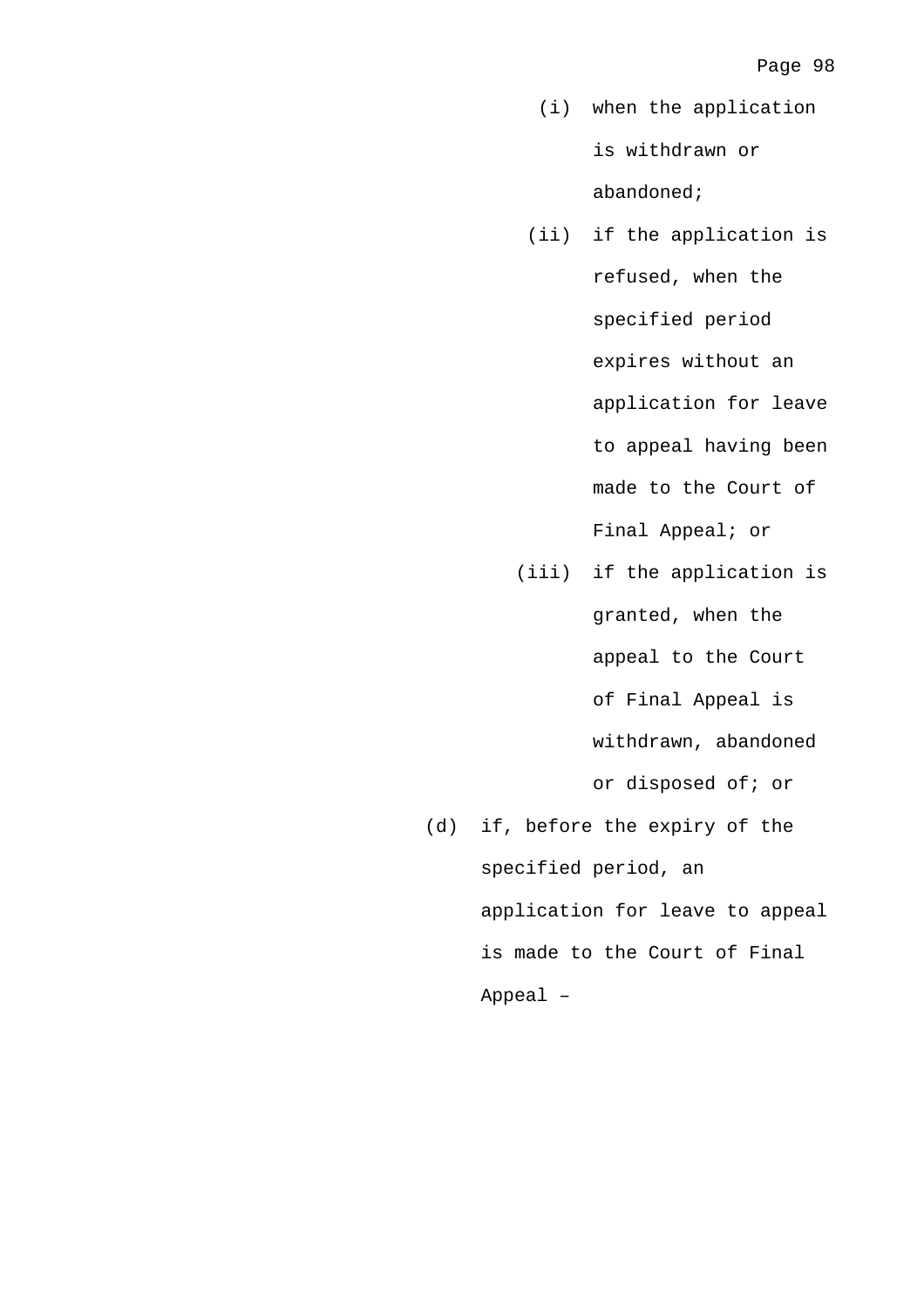(i) when the application is withdrawn,

> abandoned or refused; or

 (ii) if the application is granted, when the appeal to the Court of Final Appeal is withdrawn, abandoned or disposed of.

(3) In subsection (2) -

"application for leave to appeal" (上訴許可申請) means an application made to the Court of Appeal or the Court of Final Appeal under section 24 of the Hong Kong Court of Final Appeal Ordinance (Cap. 484) for leave to appeal to the Court of Final Appeal from a judgment of the Court of Appeal;

"specified period" (指明限期) –

(a) in the case of an application for leave to appeal made to the Court of Appeal, means –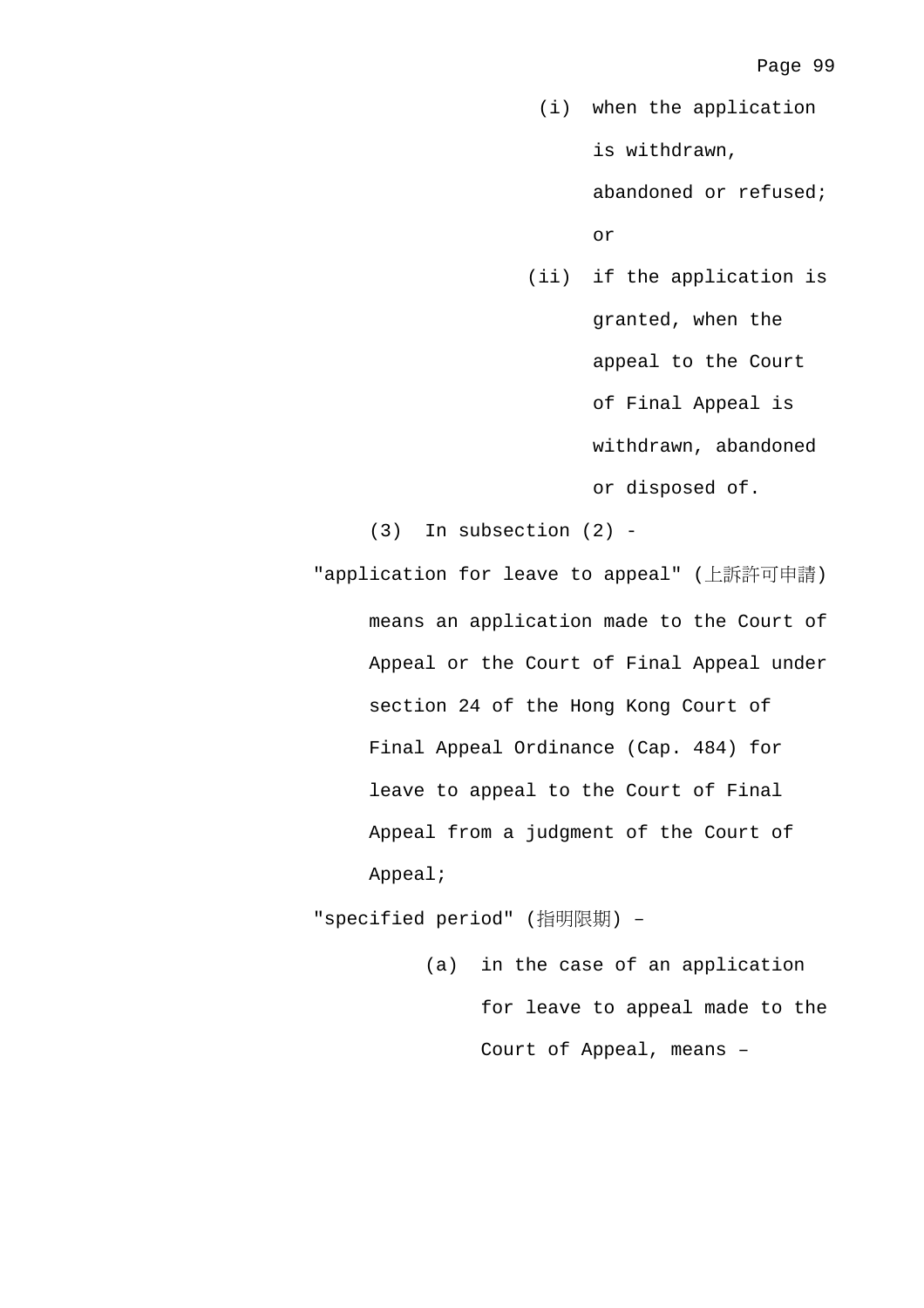- (i) subject to subparagraph (ii), the period of 28 days within which the notice of motion referred to in section 24(2) of the Hong Kong Court of Final Appeal Ordinance (Cap. 484) is required to be filed; or
- (ii) if, on an application made within the 28 day period referred to in subparagraph (i), the Court of Appeal extends that period, the period as so extended; or

(b) in the case of an application for leave to appeal made to the Court of Final Appeal, means –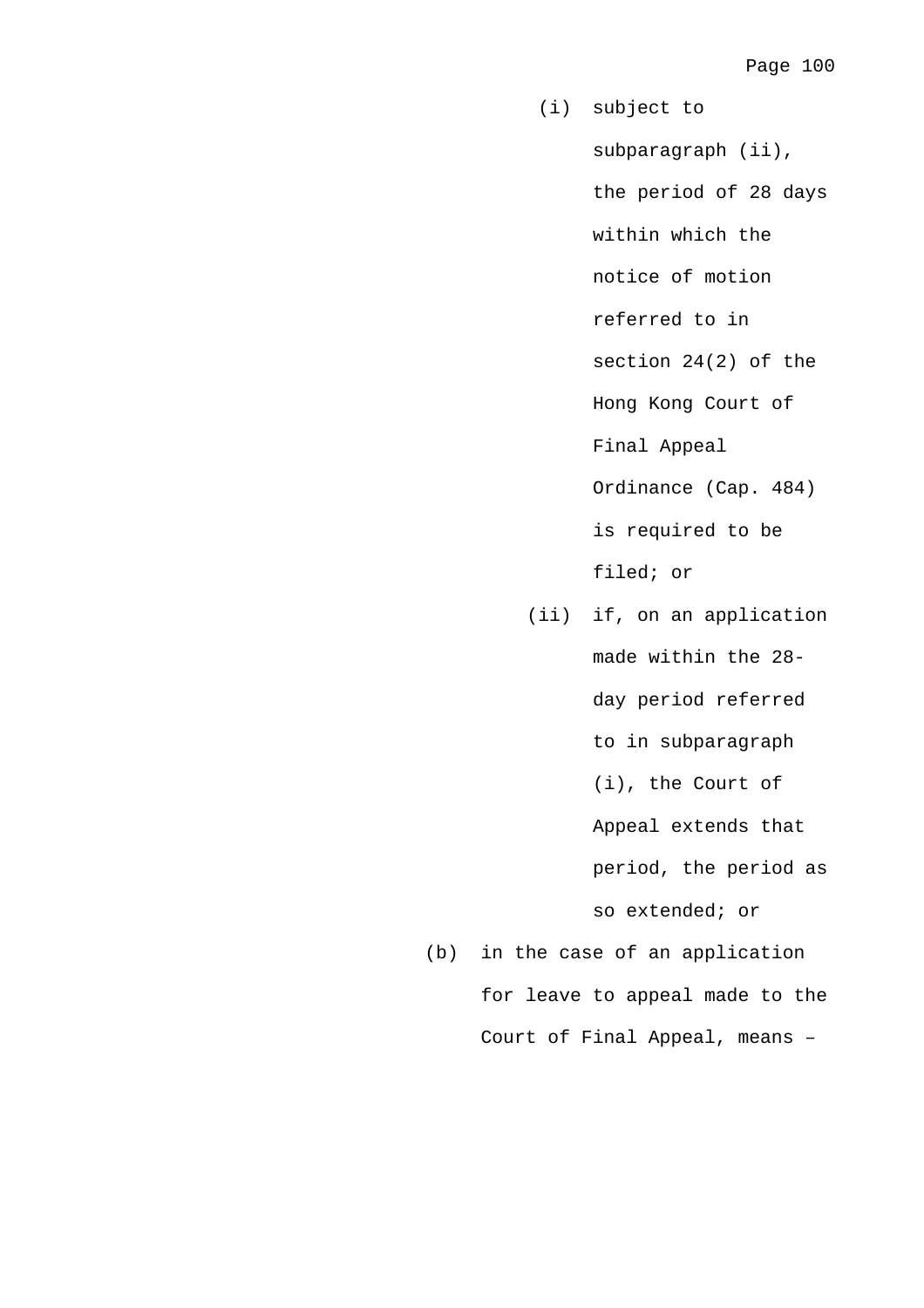- (i) subject to subparagraph (ii), the period of 28 days within which the notice of motion referred to in section 24(4) of the Hong Kong Court of Final Appeal Ordinance (Cap. 484) is required to be filed; or (ii) if, on an application
	- made within the 28 day period referred
		- to in subparagraph
		- (i), the Court of
		- Final Appeal extends
		- that period, the
		- period as so
		- extended.".

## **108. Removal of name from the register**

 Section 19(3) is amended by adding "the Court of Final Appeal," before "the Court of Appeal".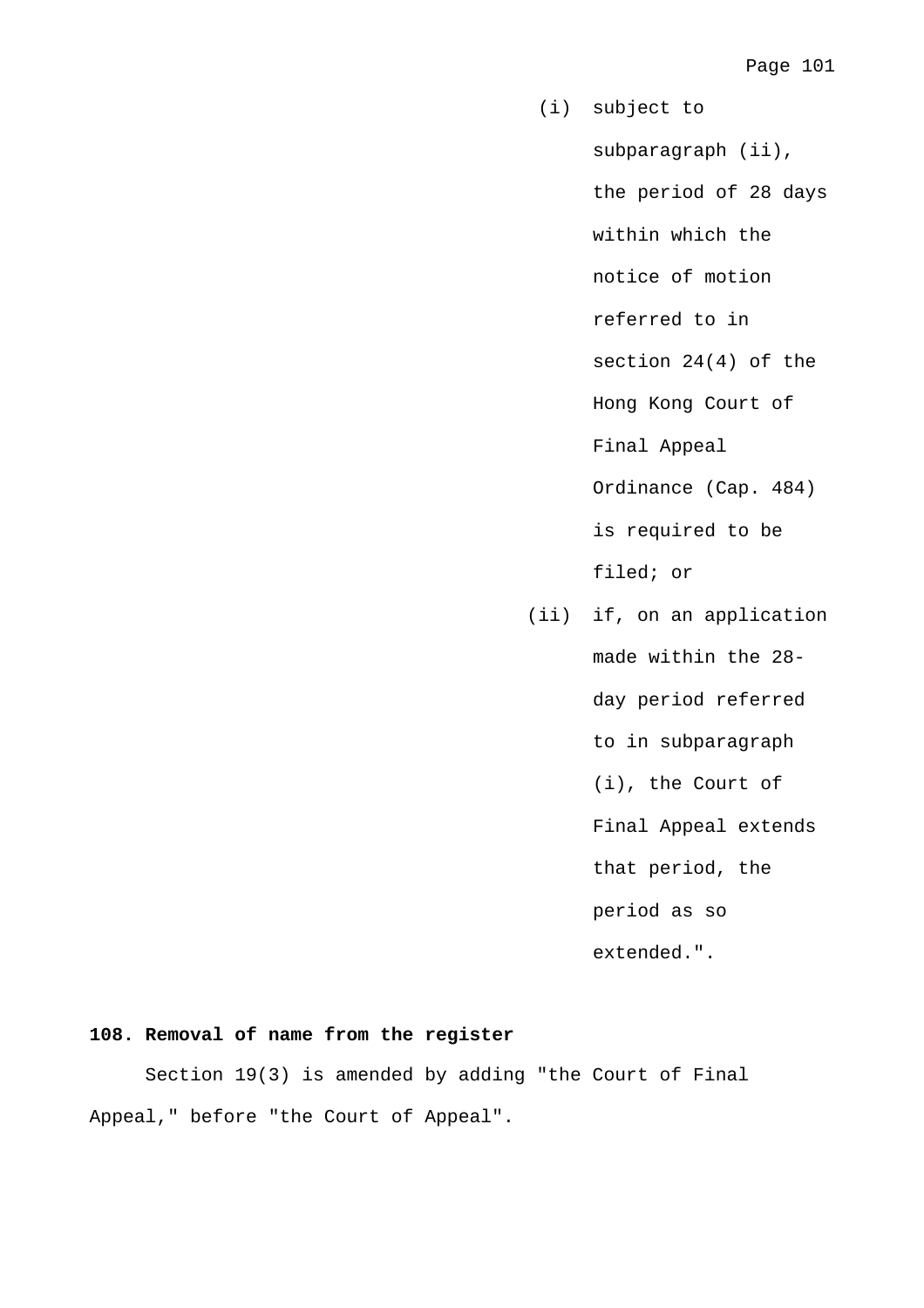## **109. Service of orders of inquiry committee**

Section 26(2) is amended -

- (a) by repealing "28 days" and substituting "3 months";
- (b) by repealing ", and in the event of an appeal under section 28 or until the time therefor has expired shall await the decision of the Court of Appeal" and substituting "or, in the case of an appeal made to the Court of Appeal against the order under section 28, before the appeal is finally determined".

## **110. Publication of disciplinary orders**

Section 27(1) is amended -

(a) by repealing "an appeal under section 28 against an order of an inquiry committee under section  $23(1)(a)$  to (e) may be made, or where in the case of an appeal the order is affirmed or varied or the appeal is abandoned" and substituting "an appeal may be made to the Court of Appeal under section 28 against an order of an inquiry committee made under section  $23(1)(a)$ , (b), (c), (d) or (e) or, if such an appeal has been made, after the appeal is finally determined";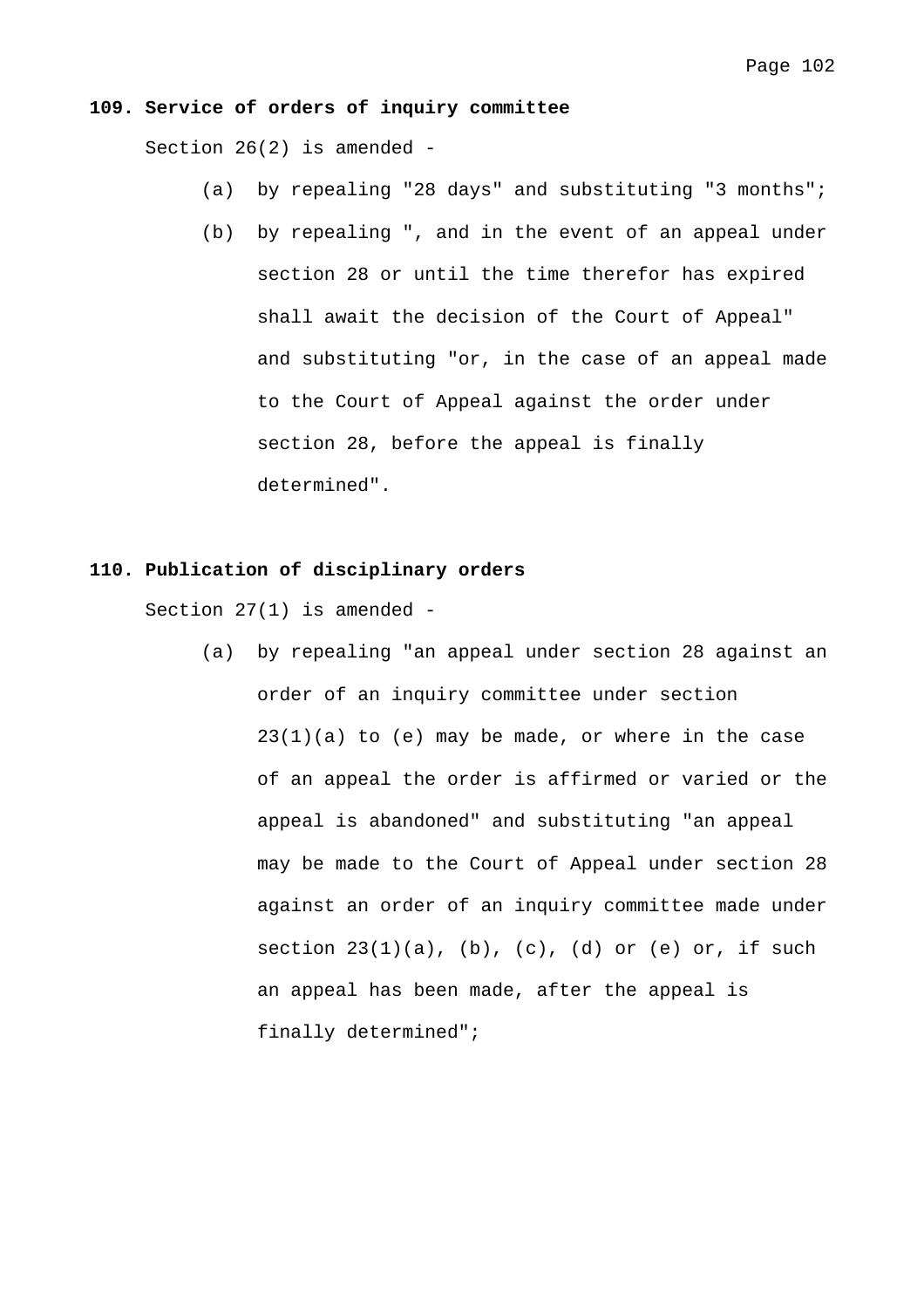- (b) in paragraph (a), by repealing "or the order as varied on appeal" and substituting "or, if the order is varied on appeal, the order as so varied";
- (c) in paragraph (b), by repealing "or the order as varied on appeal" and substituting "or, if the order is varied on appeal, the order as so varied".

### **111. Appeal to Court of Appeal**

Section 28 is amended -

- (a) in subsection (1), by adding "or order" after "decision";
- (b) in subsection (2), by adding "or order" after "decision";
- (c) in subsection (3), by repealing "a decision" and substituting "an order".

### **Chinese Medicine Ordinance**

## **112. Appeals against orders of Practitioners Board**

 Section 103(3) of the Chinese Medicine Ordinance (Cap. 549) is repealed.

## **Related Amendments**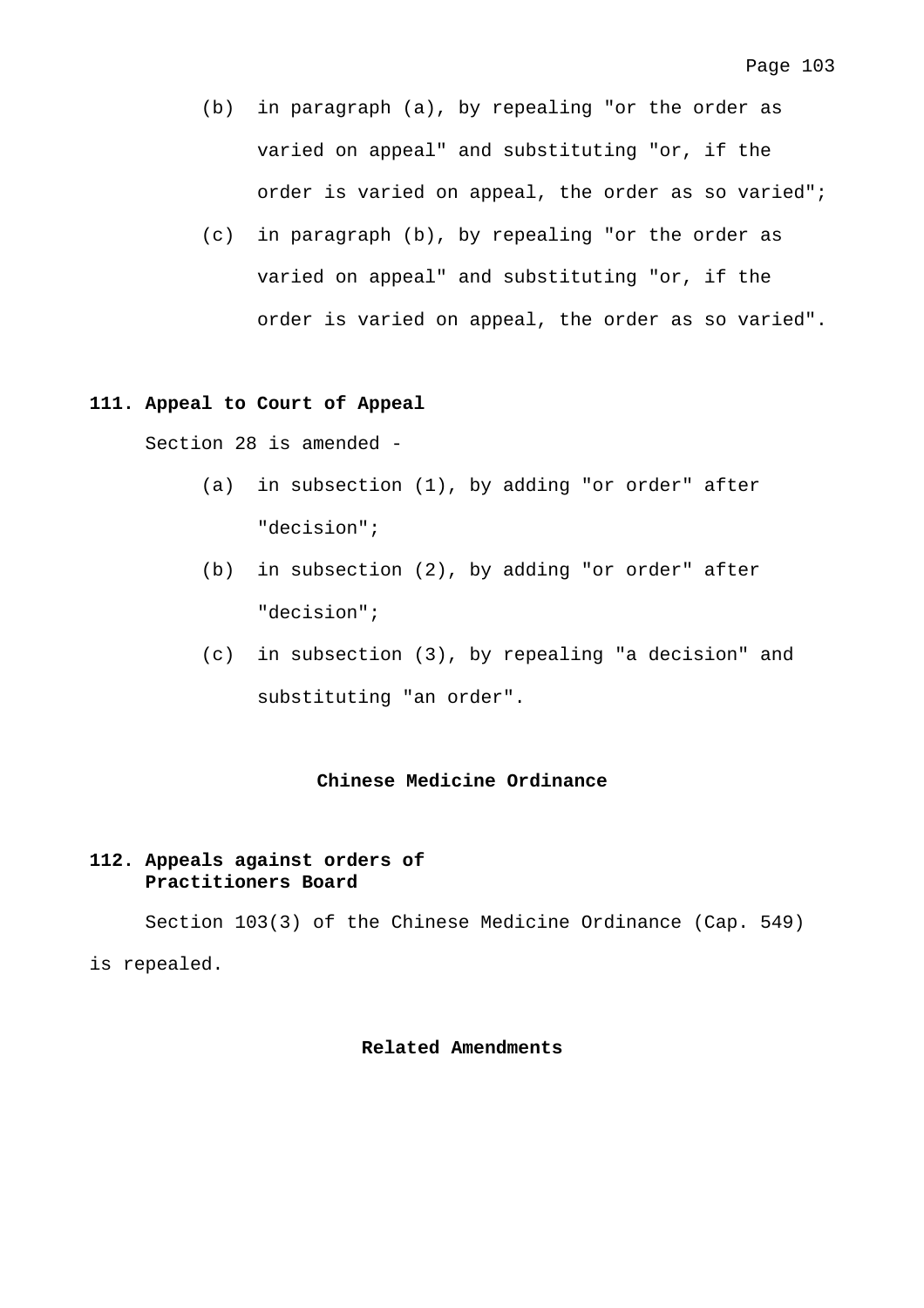#### **113. Interpretation**

Section 2 is amended –

- (a) by renumbering it as section  $2(1)$ ;
- (b) by adding –

"(2) For the purposes of sections 98(5)(b) and 104(4) and (5), an appeal to the Court of Appeal shall be deemed to be finally determined when the earliest of the following events occurs, whichever is applicable in the circumstances -

- (a) when the appeal to the Court of Appeal is withdrawn or abandoned;
- (b) when the specified period expires without an application for leave to appeal having been made to the Court of Appeal;
- (c) if, before the expiry of the specified period, an application for leave to appeal is made to the Court of Appeal –
	- (i) when the application is withdrawn or abandoned;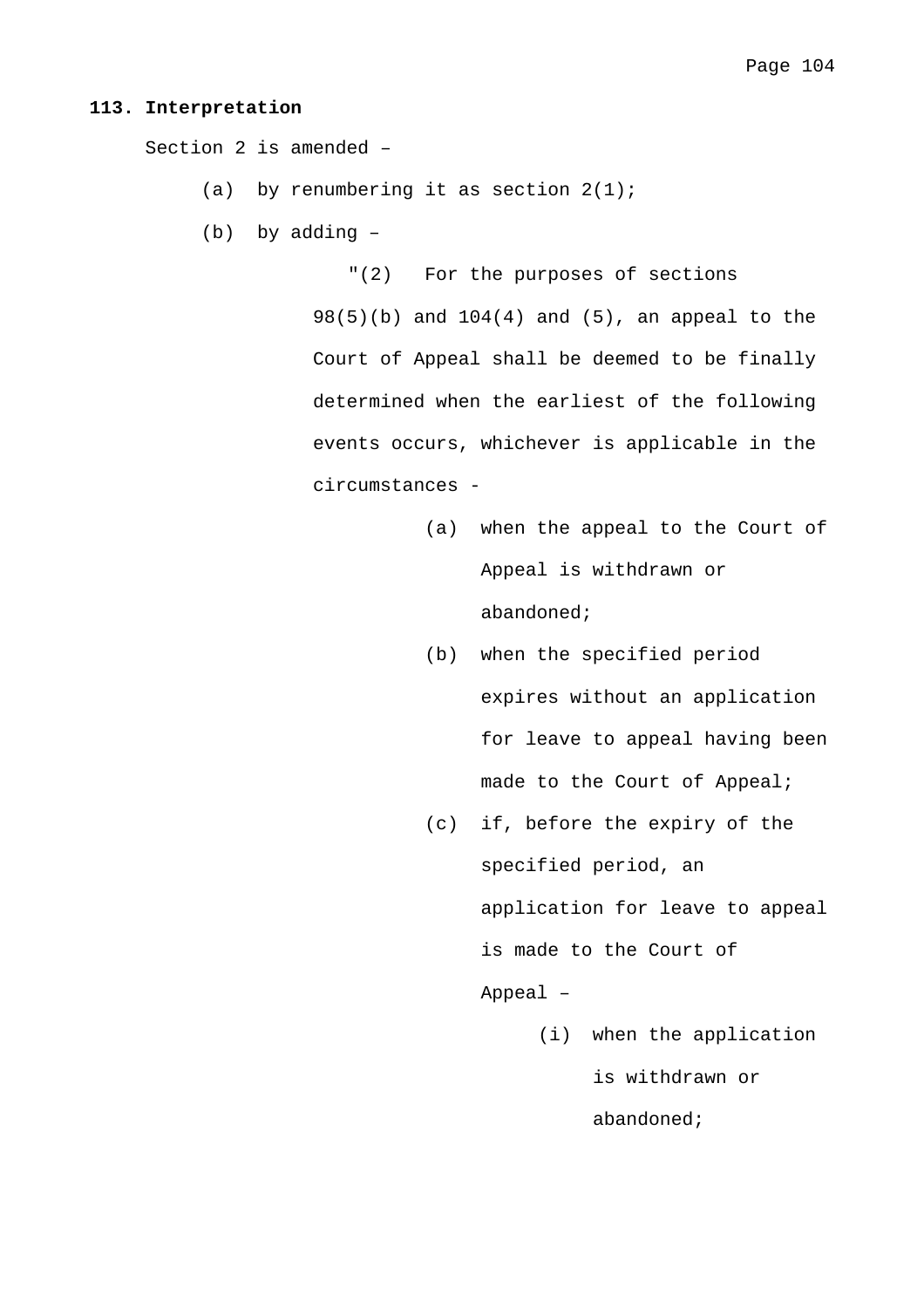- (ii) if the application is refused, when the specified period expires without an application for leave to appeal having been made to the Court of Final Appeal; or
- (iii) if the application is granted, when the appeal to the Court of Final Appeal is withdrawn, abandoned or disposed of; or
- (d) if, before the expiry of the specified period, an application for leave to appeal is made to the Court of Final Appeal –
	- (i) when the application is withdrawn, abandoned or refused; or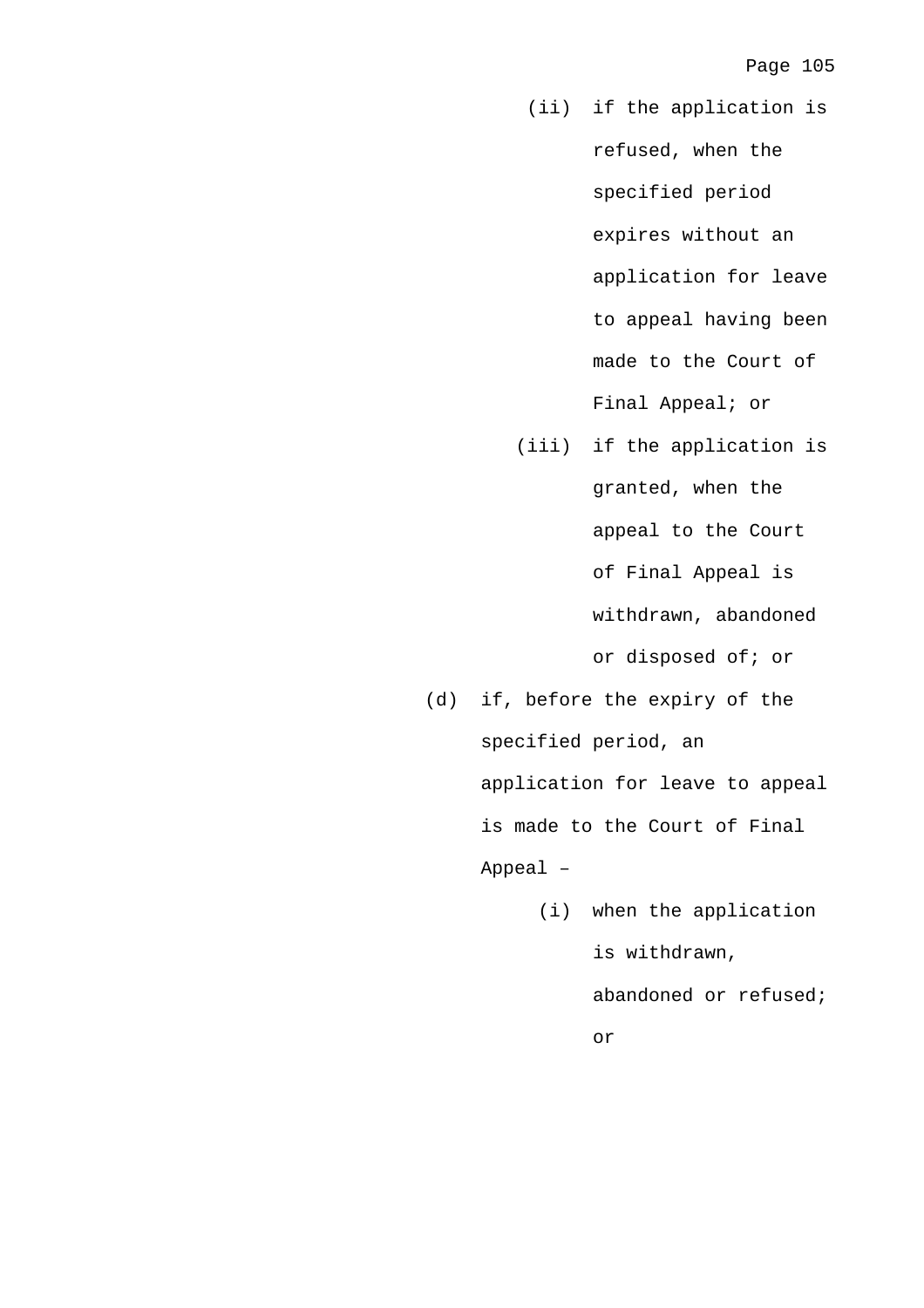(ii) if the application is granted, when the appeal to the Court of Final Appeal is withdrawn, abandoned or disposed of.

(3) In subsection (2) -

"application for leave to appeal" (上訴許可申請) means an application made to the Court of Appeal or the Court of Final Appeal under section 24 of the Hong Kong Court of Final Appeal Ordinance (Cap. 484) for leave to appeal to the Court of Final Appeal from a judgment of the Court of Appeal;

"specified period" (指明限期) –

- (a) in the case of an application for leave to appeal made to the Court of Appeal, means –
	- (i) subject to subparagraph (ii), the period of 28 days within which the notice of motion referred to in section 24(2) of the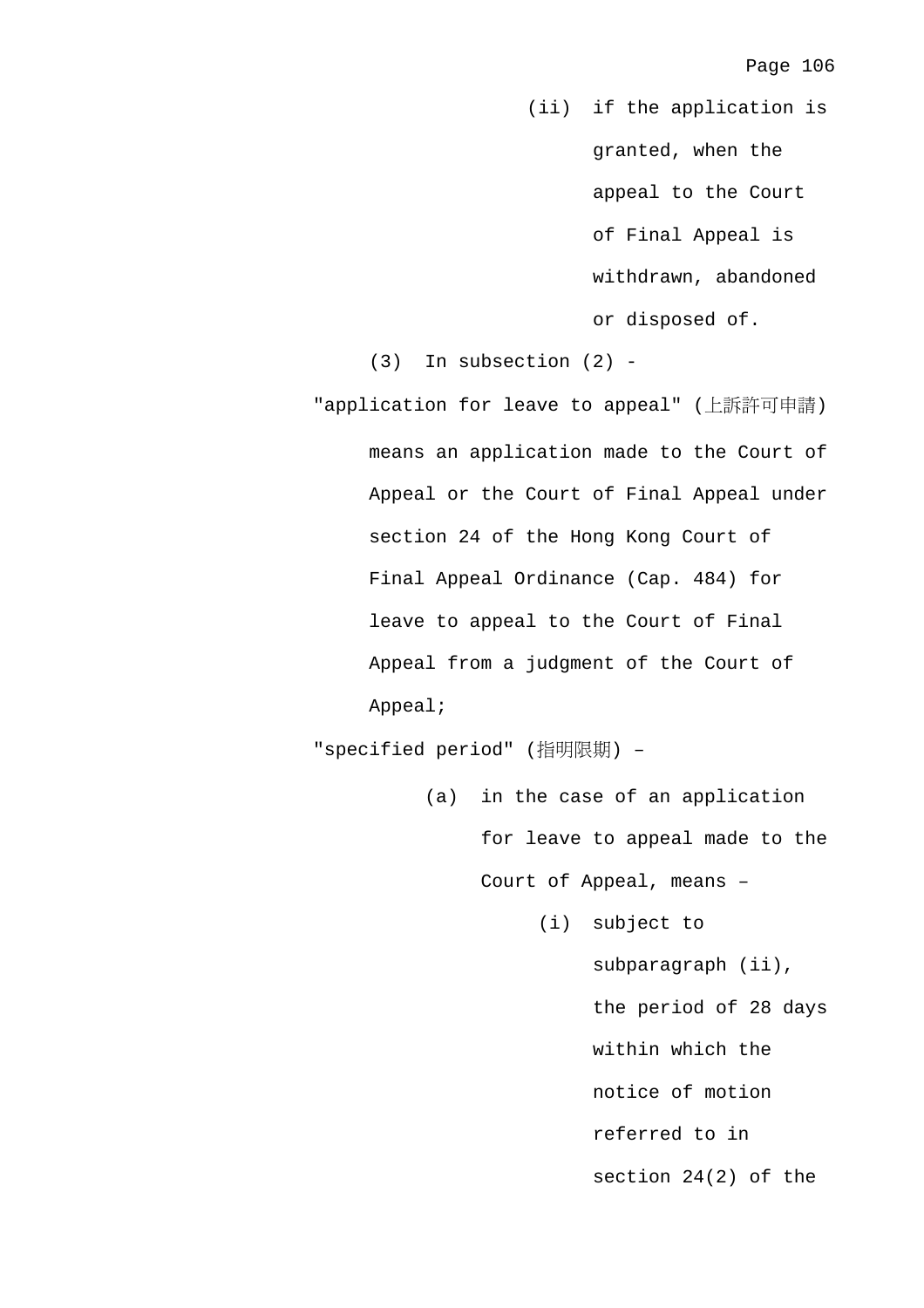Hong Kong Court of

Final Appeal

Ordinance (Cap. 484) is required to be

filed; or

 (ii) if, on an application made within the 28 day period referred to in subparagraph (i), the Court of Appeal extends that period, the period as so extended; or

(b) in the case of an application for leave to appeal made to the Court of Final Appeal, means –

(i) subject to

subparagraph (ii), the period of 28 days within which the notice of motion referred to in section 24(4) of the Hong Kong Court of Final Appeal Ordinance (Cap. 484)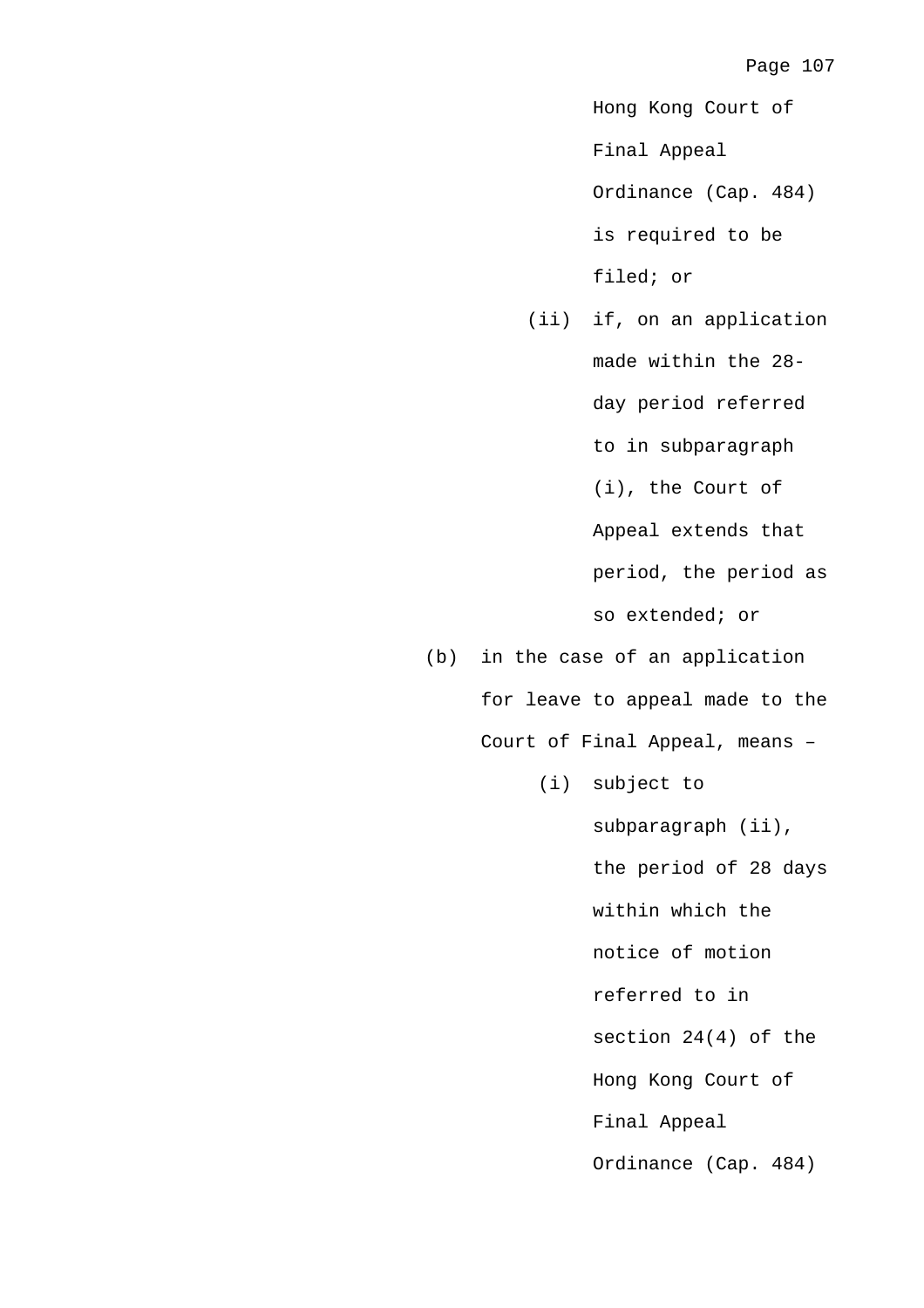is required to be

filed; or

 (ii) if, on an application made within the 28 day period referred to in subparagraph (i), the Court of Final Appeal extends that period, the period as so extended.".

# **114. Disciplinary powers of Practitioners Board**

 Section 98(5)(b) is amended by repealing "after a decision of the Court of Appeal has been made" and substituting "after the appeal is finally determined".

# **115. Publication of orders**

Section 104 is amended –

- (a) in subsection  $(4)$  -
	- (i) by repealing "after a decision affirming or varying the order has been made by the Court of Appeal" and substituting "after the appeal is finally determined";
	- (ii) by repealing "the order as affirmed or varied on appeal" and substituting "the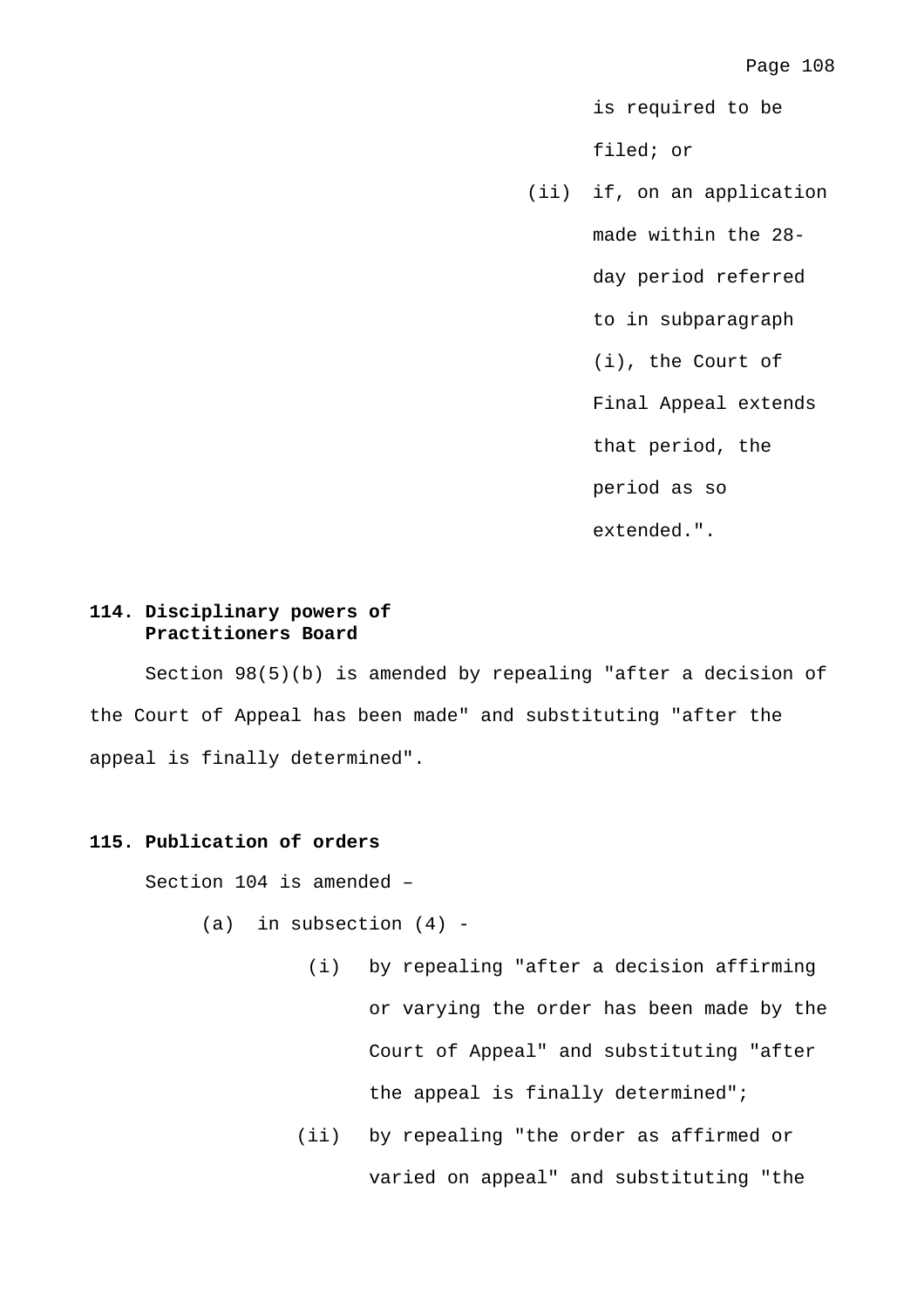order or, if the order is varied on appeal, the order as so varied";

- (b) in subsection (5)
	- (i) by repealing "after a decision affirming or varying the order has been made by the Court of Appeal" and substituting "after the appeal is finally determined";
	- (ii) by repealing "the order as affirmed or varied on appeal" and substituting "the order or, if the order is varied on appeal, the order as so varied".

### **Housing Managers Registration Ordinance**

#### **116. Appeal to Court of Appeal**

 Section 28(5) of the Housing Managers Registration Ordinance (Cap. 550) is repealed.

#### **Related Amendments**

## **117. Interpretation**

Section 2 is amended –

- (a) by renumbering it as section  $2(1)$ ;
- (b) by adding –

"(2) For the purposes of sections 26(2) and 27(1), an appeal to the Court of Appeal shall be deemed to be finally determined when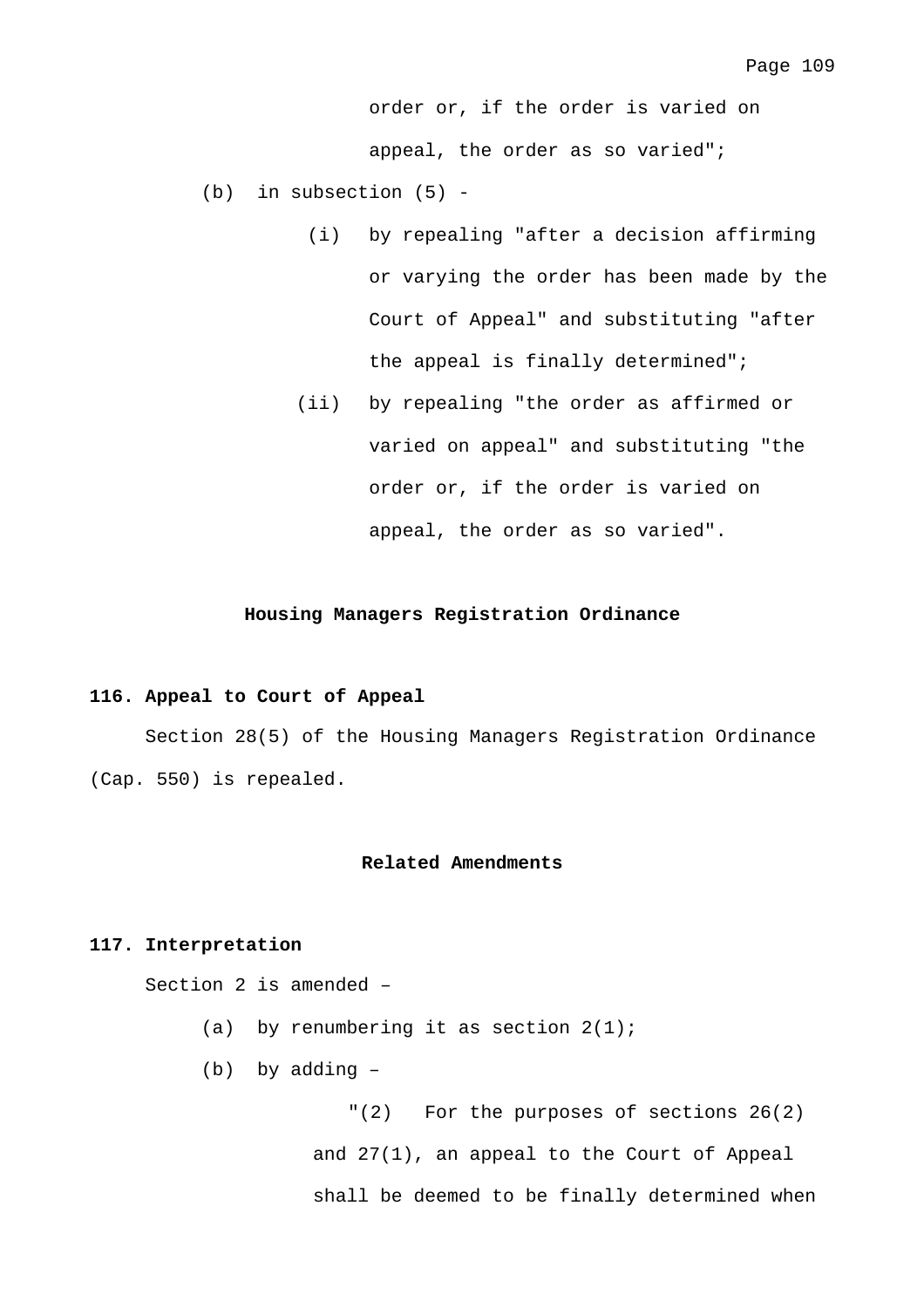the earliest of the following events occurs, whichever is applicable in the circumstances -

- (a) when the appeal to the Court of Appeal is withdrawn or abandoned;
- (b) when the specified period expires without an application for leave to appeal having been made to the Court of Appeal;
- (c) if, before the expiry of the specified period, an application for leave to appeal is made to the Court of Appeal –
	- (i) when the application is withdrawn or abandoned;
	- (ii) if the application is refused, when the specified period expires without an application for leave to appeal having been made to the Court of Final Appeal; or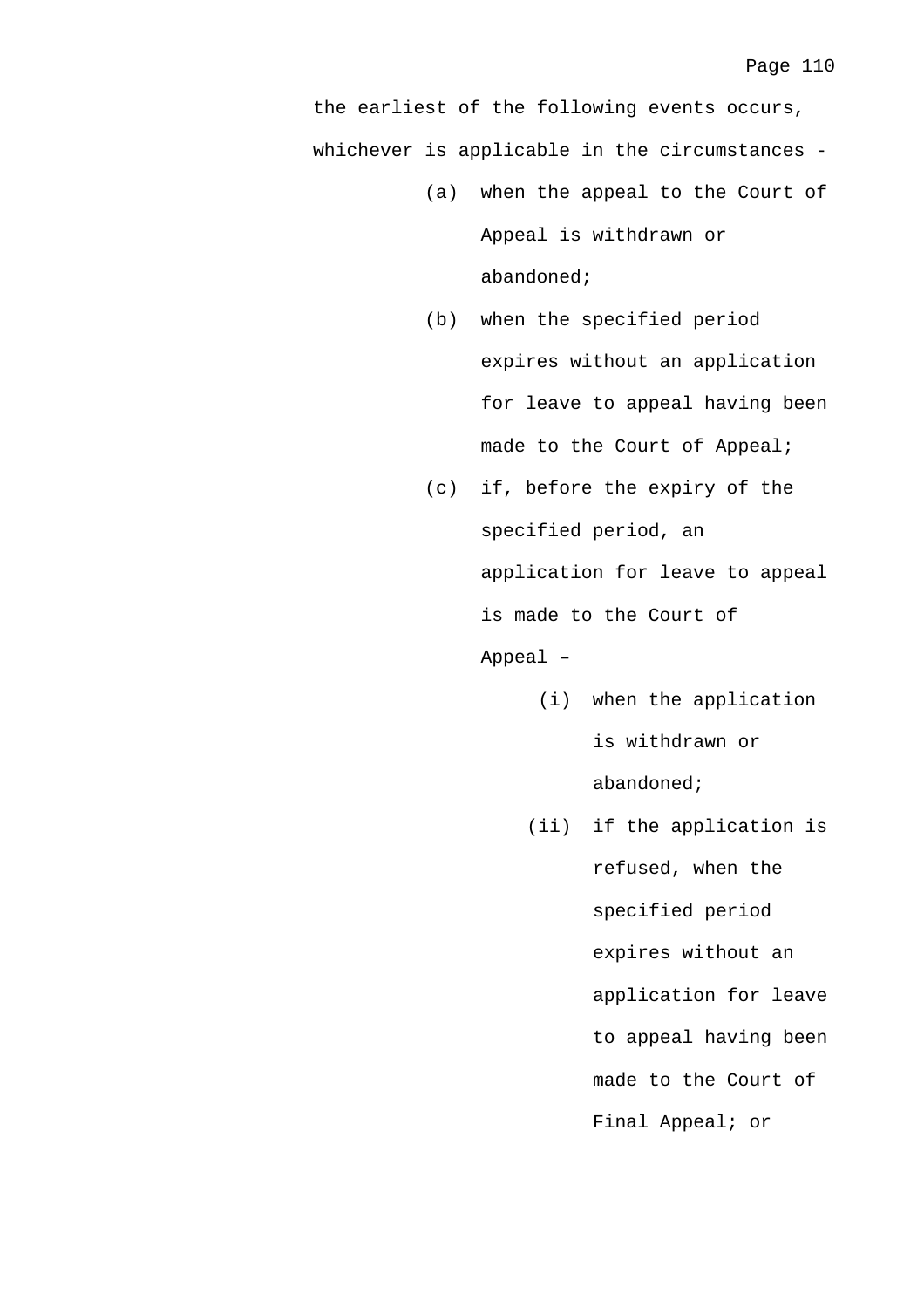- (iii) if the application is granted, when the appeal to the Court of Final Appeal is withdrawn, abandoned or disposed of; or
- (d) if, before the expiry of the specified period, an application for leave to appeal is made to the Court of Final Appeal –
	- (i) when the application is withdrawn,

abandoned or refused; or

 (ii) if the application is granted, when the appeal to the Court of Final Appeal is withdrawn, abandoned or disposed of.

(3) In subsection (2) -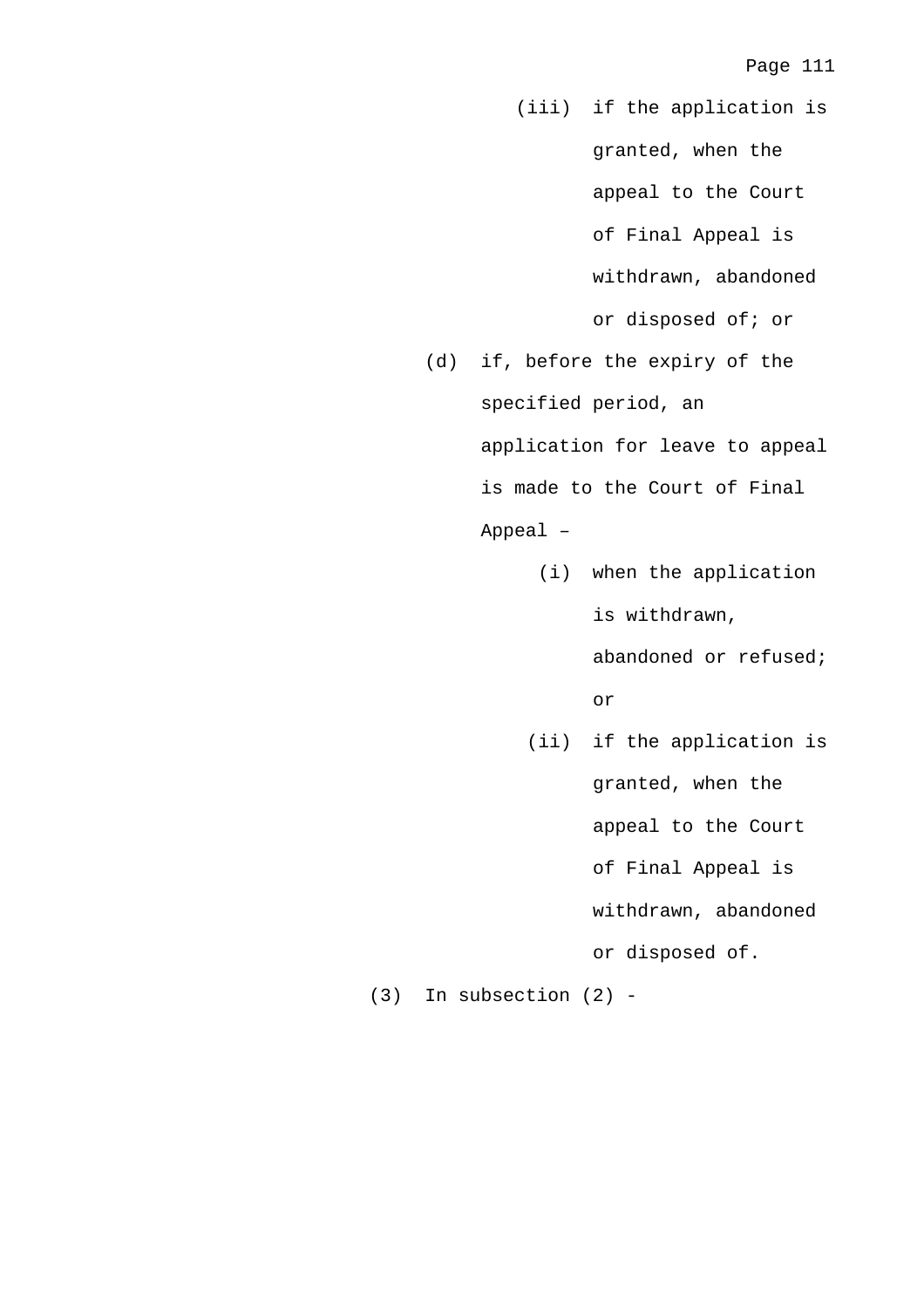"application for leave to appeal" (上訴許可申請) means an application made to the Court of Appeal or the Court of Final Appeal under section 24 of the Hong Kong Court of Final Appeal Ordinance (Cap. 484) for leave to appeal to the Court of Final Appeal from a judgment of the Court of Appeal;

"specified period" (指明限期) –

- (a) in the case of an application for leave to appeal made to the Court of Appeal, means –
	- (i) subject to

subparagraph (ii), the period of 28 days within which the notice of motion referred to in section 24(2) of the Hong Kong Court of Final Appeal Ordinance (Cap. 484) is required to be filed; or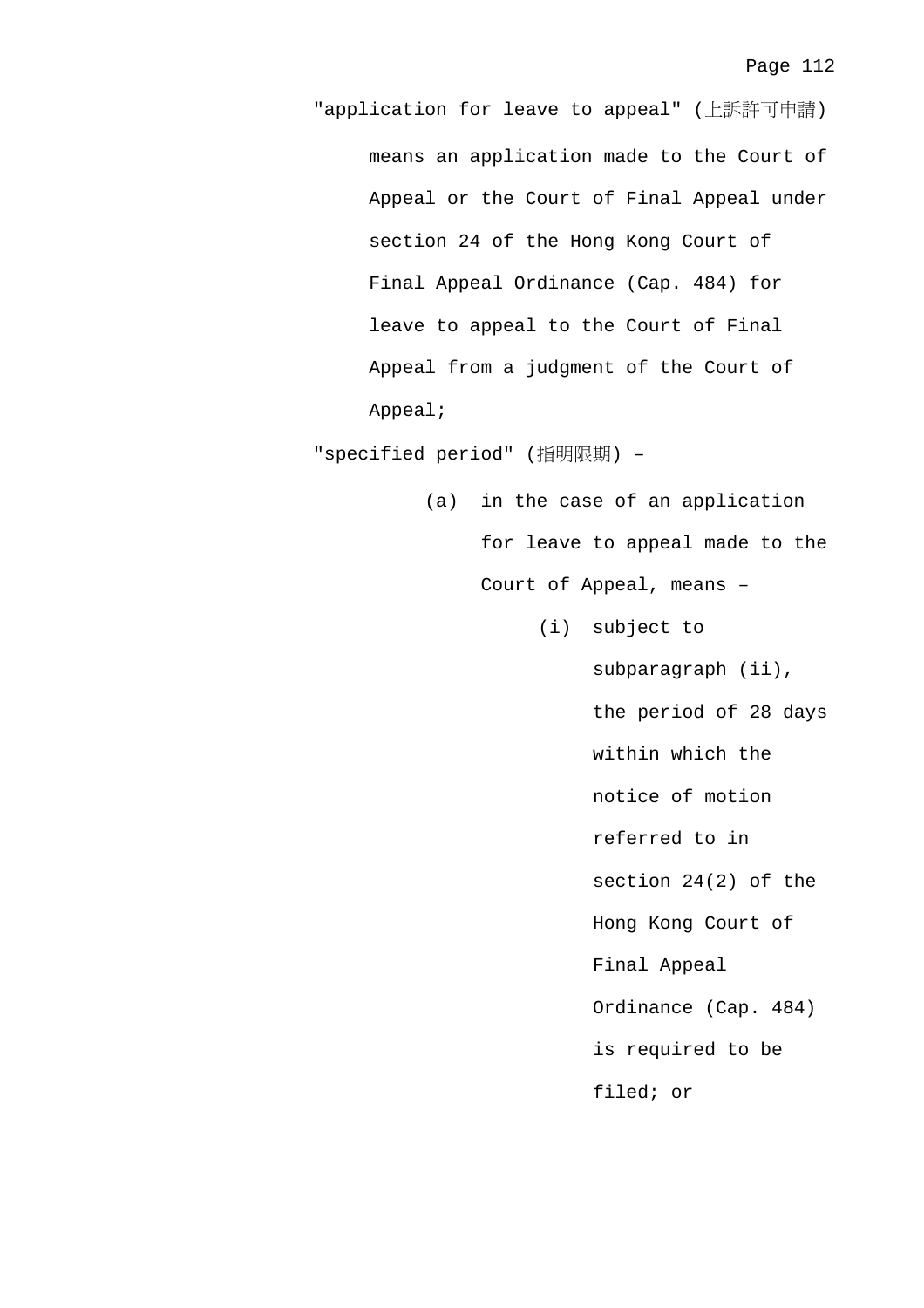(ii) if, on an application made within the 28 day period referred to in subparagraph (i), the Court of Appeal extends that period, the period as so extended; or

- (b) in the case of an application for leave to appeal made to the Court of Final Appeal, means –
	- (i) subject to

subparagraph (ii), the period of 28 days within which the notice of motion referred to in section 24(4) of the Hong Kong Court of Final Appeal Ordinance (Cap. 484) is required to be filed; or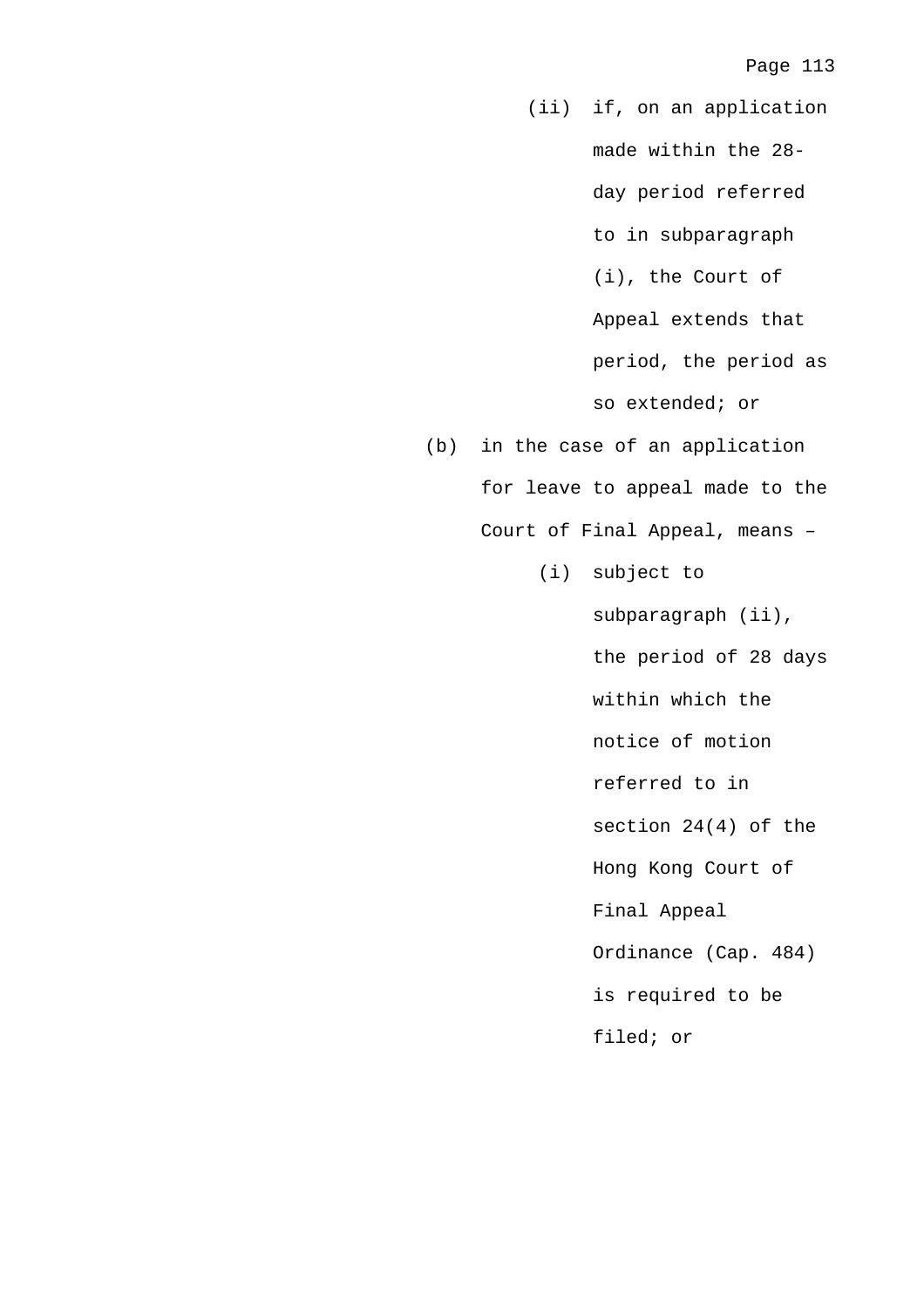(ii) if, on an application made within the 28 day period referred to in subparagraph (i), the Court of Final Appeal extends that period, the period as so extended.".

### **118. Removal of name from the register**

 Section 19(3) is amended by adding "the Court of Final Appeal," before "the Court of Appeal".

## **119. Service of orders of inquiry committee**

Section 26(2) is amended –

- (a) by repealing ", and in the event of" and substituting "or, in the case of";
- (b) by repealing "shall await the decision of the Court of Appeal" and substituting "before the appeal is finally determined".

# **120. Publication of disciplinary orders**

Section 27(1) is amended -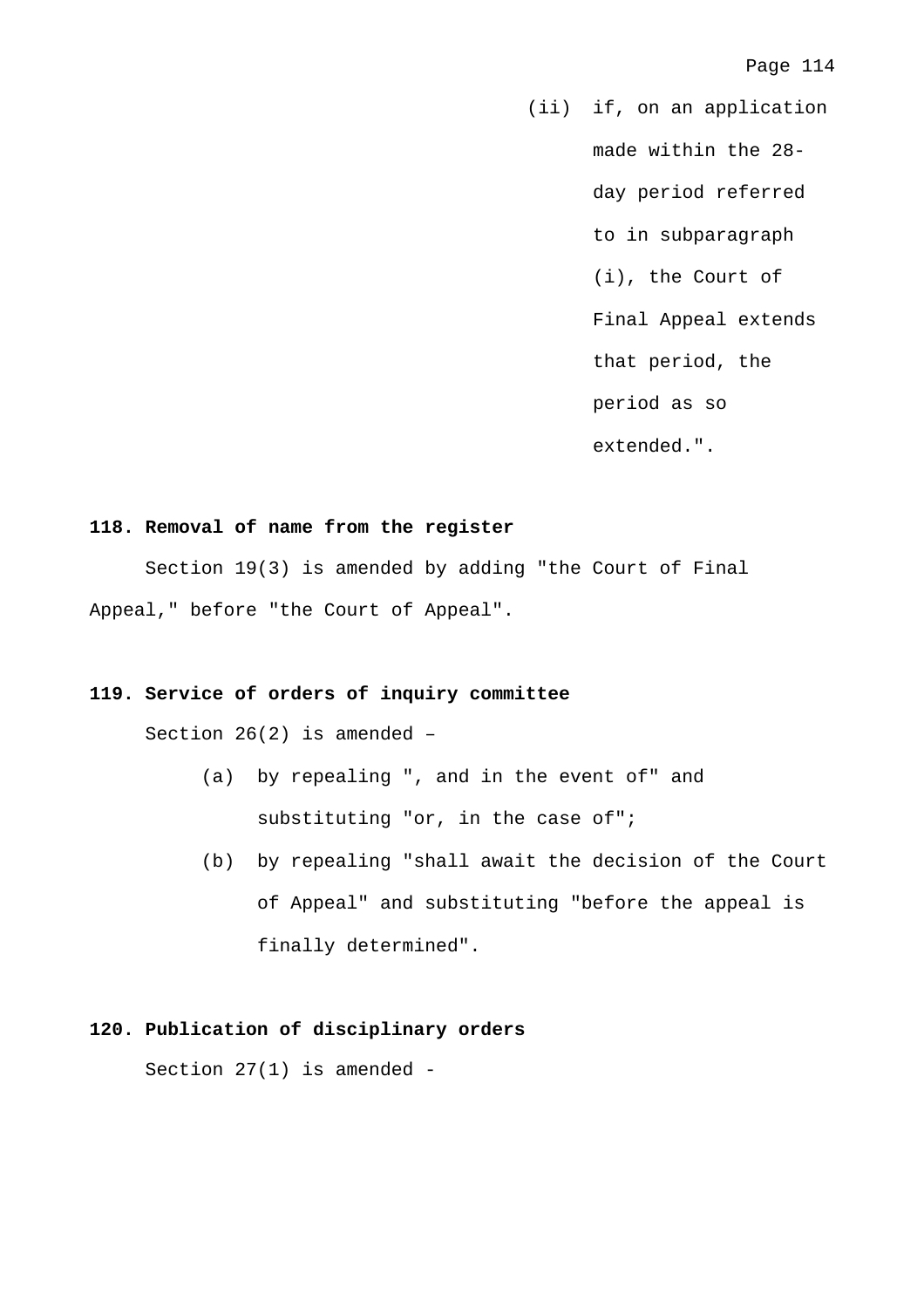- (a) by repealing "an appeal under section 28 against an order of an inquiry committee under section 23(1) may be made, or where in the case of an appeal the order is affirmed or varied or the appeal is abandoned" and substituting "an appeal may be made to the Court of Appeal under section 28 against an order of an inquiry committee made under section 23(1) or, if such an appeal has been made, after the appeal is finally determined";
- (b) in paragraph (a), by repealing "or the order as varied on appeal" and substituting "or, if the order is varied on appeal, the order as so varied";
- (c) in paragraph (b), by repealing "or the order as varied on appeal" and substituting "or, if the order is varied on appeal, the order as so varied".

### **121. Appeal to Court of Appeal**

Section 28 is amended -

- (a) in subsection (2), by adding "or order" after "decision";
- (b) in subsection (3), by repealing "a decision" and substituting "an order".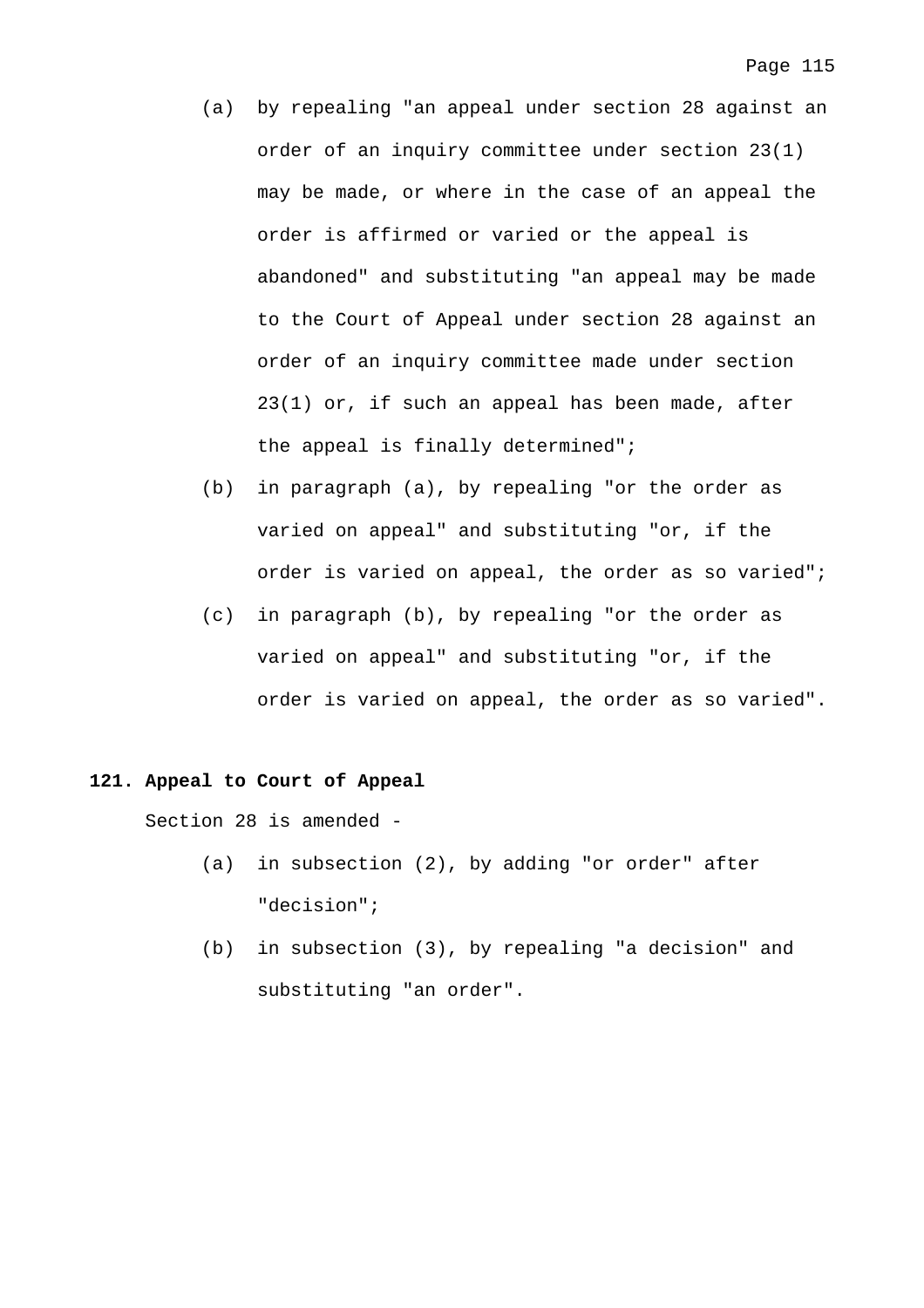#### PART 4

#### AMENDMENTS RELATING TO JUDICIAL OFFICERS

## **Division 1 - To require disclosure of interest in the selection process of judicial officers**

## **Judicial Officers Recommendation Commission Ordinance**

### **122. Judicial Officers Recommendation Commission**

 Section 3(5B) of the Judicial Officers Recommendation Commission Ordinance (Cap. 92) is amended by repealing "is exercising its functions under section 6(a) of this Ordinance in relation to the filling of vacancies under sections 7 and 8 of the Hong Kong Court of Final Appeal Ordinance (Cap. 484) or to the extension of the term of office of the Chief Justice under section 14 of that Ordinance, a member" and substituting -

"is exercising its functions -

- (a) in relation to the filling of vacancies in judicial offices under section 6(a); or
- (b) in relation to the extension of the term of office of the Chief Justice under section 14 of the Hong Kong Court of Final Appeal Ordinance (Cap. 484),

a member".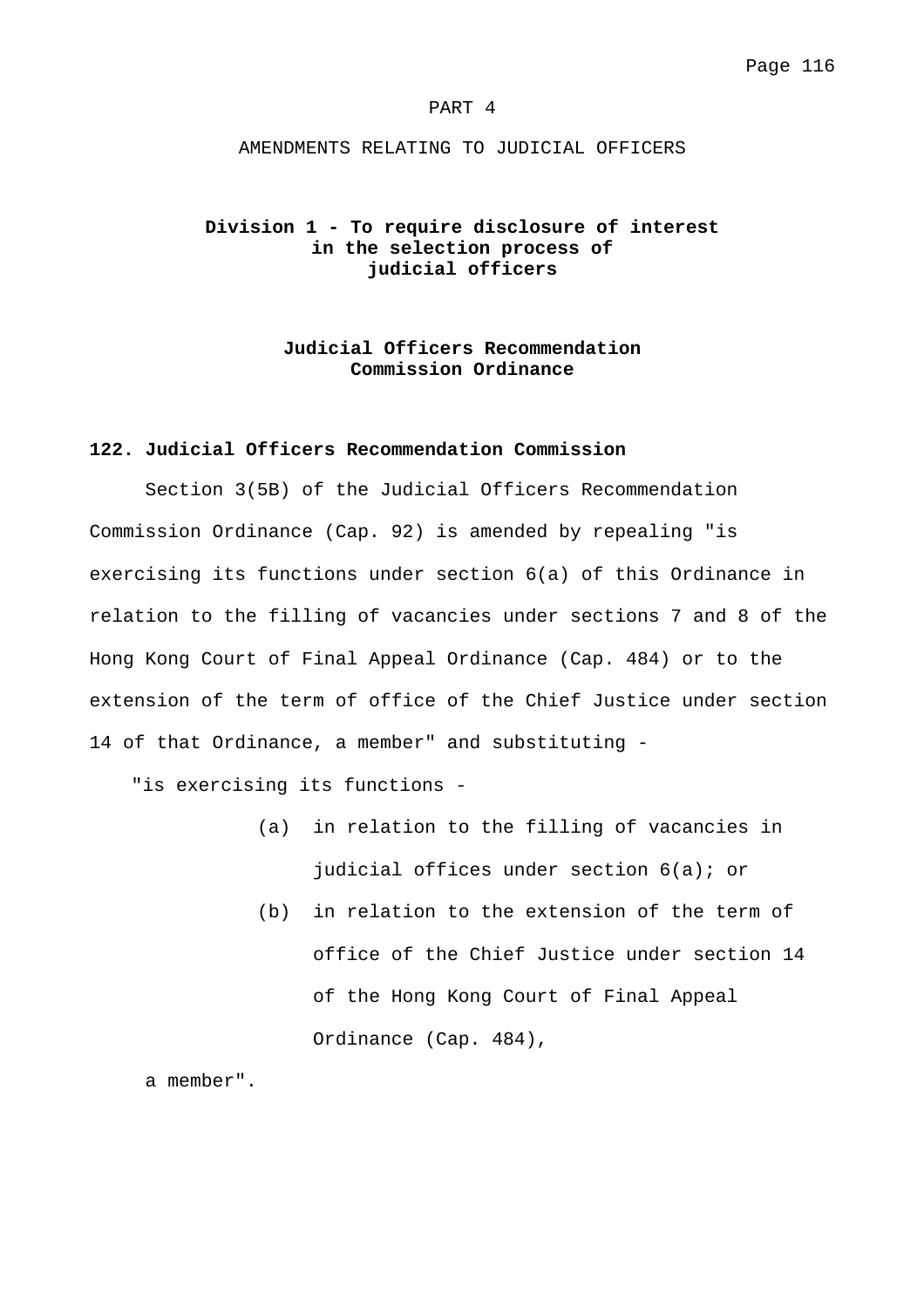## **Division 2 - To update the list of judicial offices in the Judicial Officers Recommendation Commission Ordinance**

**Judicial Officers Recommendation Commission Ordinance** 

## **123. Judicial office**

 Schedule 1 to the Judicial Officers Recommendation Commission Ordinance (Cap. 92) is amended -

(a) by repealing -

"Member of the Lands Tribunal

(being a member who is in the full-time service

of the Government)"

and substituting -

"Member of the Lands Tribunal appointed under

section  $4(1)(c)$  of the Lands Tribunal

Ordinance (Cap. 17)";

(b) by adding -

"Registrar of the Court of Final Appeal"

after

"Adjudicator, Small Claims Tribunal";

(c) by adding -

 "Senior Deputy Registrar, High Court" after -

"Registrar of the High Court".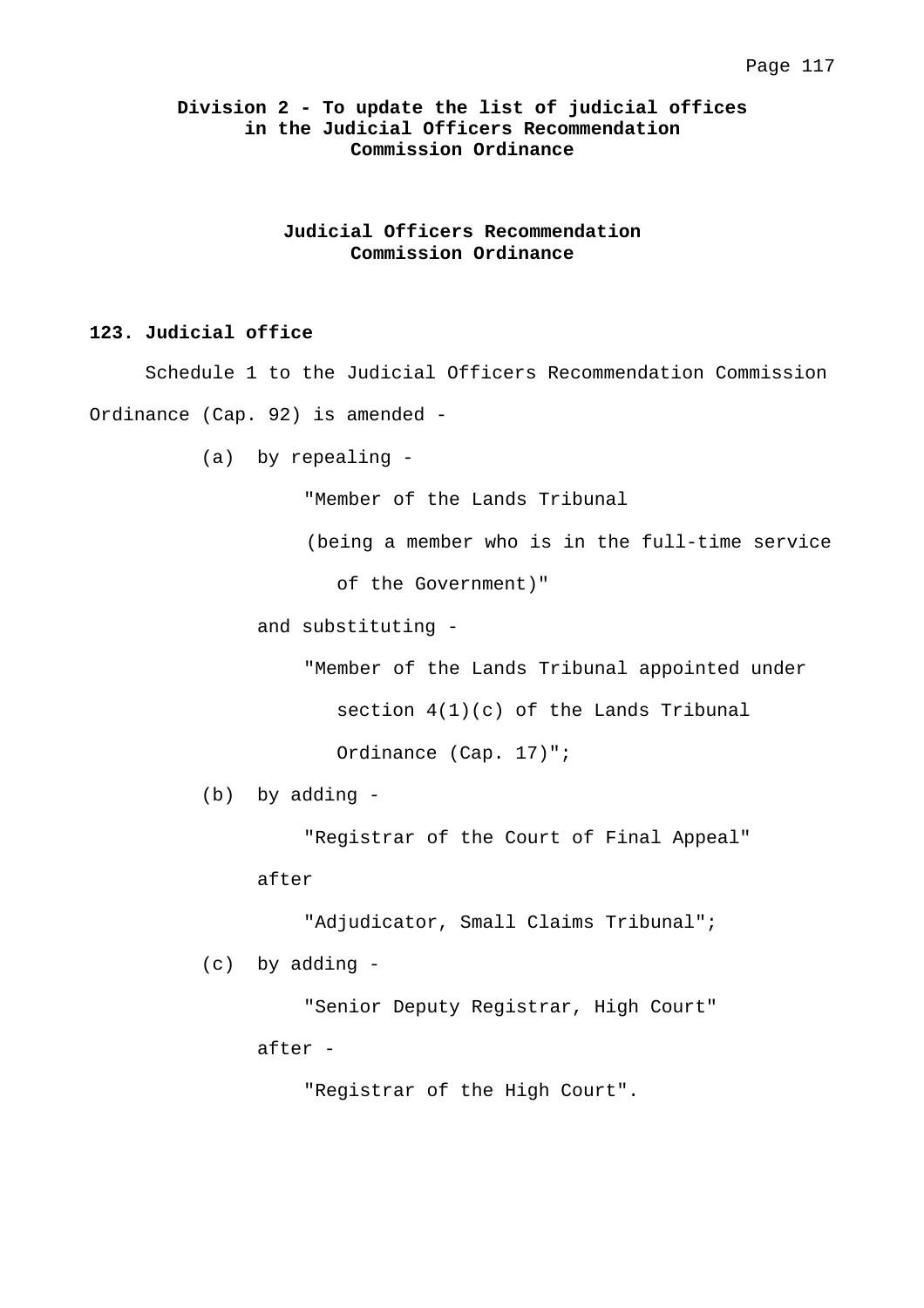## **Division 3 - To make provisions or further provisions for the professional qualifications of certain judicial officers**

**High Court Ordinance** 

## **124. Professional qualifications of judges**

Section 9 of the High Court Ordinance (Cap. 4) is amended -

- $(a)$  in subsection  $(1)$  -
	- (i) in paragraph (a), by repealing "as an advocate" and substituting "as a barrister or advocate";
	- (ii) by repealing "as an advocate or solicitor" and substituting "as a barrister, solicitor or advocate";
- (b) in subsection (2)
	- (i) in paragraph (a), by repealing "as an advocate" and substituting "as a barrister or advocate";
	- (ii) by adding
		- "(iva) been the Registrar of the Hong Kong Court of Final Appeal appointed in accordance with section 42 of the Hong Kong Court of Final Appeal Ordinance (Cap. 484);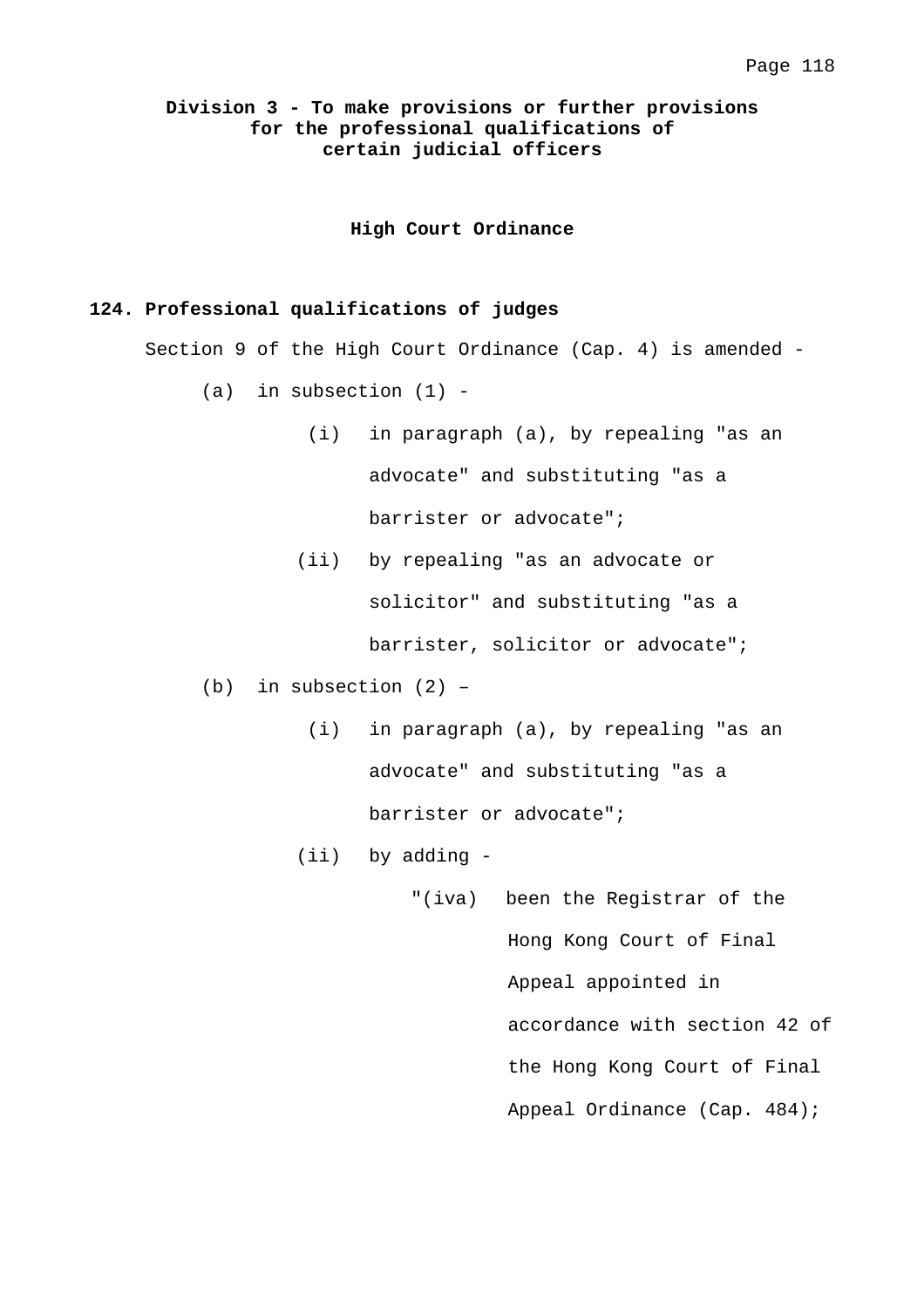- (ivb) been the Registrar or a senior deputy registrar, deputy registrar or assistant registrar appointed in accordance with section 37;
- (ivc) been the Registrar of the District Court or a deputy registrar or assistant registrar of the District Court, appointed in accordance with section 14 of the District Court Ordinance (Cap. 336);";
- (iii) in paragraph (v), by repealing "by warrant under" and substituting "in accordance with";
	- (iv) by adding
		- "(va) been a coroner appointed in accordance with section 3 of the Coroners Ordinance (Cap. 504);
			- (vb) been an adjudicator appointed in accordance with section 4 of the Small Claims Tribunal Ordinance (Cap. 338);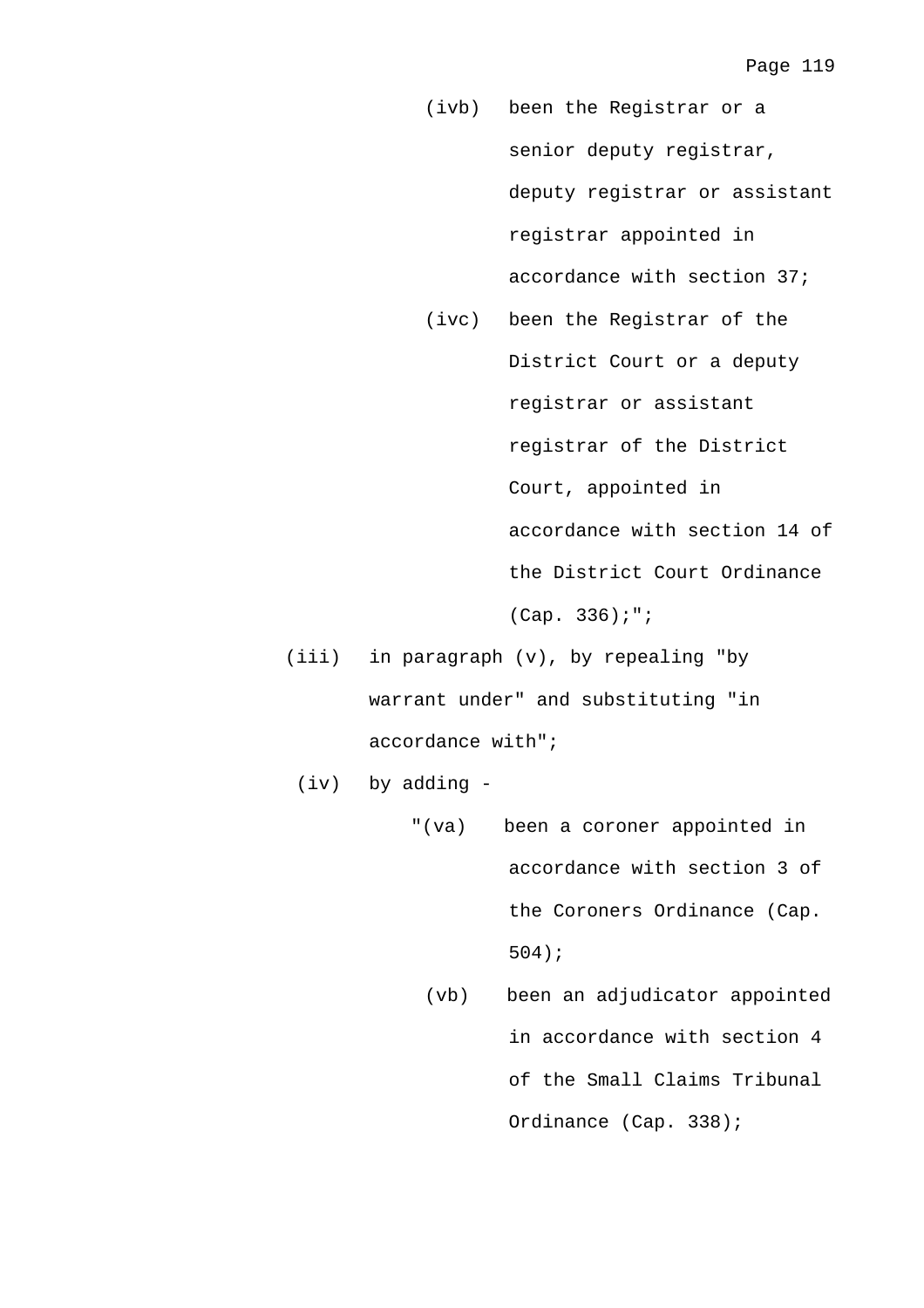- (vc) been a presiding officer appointed in accordance with section 4 of the Labour Tribunal Ordinance (Cap. 25);";
- (v) in paragraph (viii), by repealing "a Director, Deputy Director, Assistant Director of Legal Aid or Legal Aid Officer" and substituting "the Director of Legal Aid or a Deputy Director of Legal Aid, Assistant Director of Legal Aid or Legal Aid Officer,";
- (vi) in paragraph (ix), by repealing "an Official Receiver," and substituting "the Official Receiver or an";
- (vii) in paragraph (x), by repealing "a Director, Deputy Director or Assistant Director of Intellectual Property or a Senior Solicitor," and substituting "the Director of Intellectual Property or a Deputy Director of Intellectual Property, Assistant Director of Intellectual Property, Senior Solicitor or Solicitor,";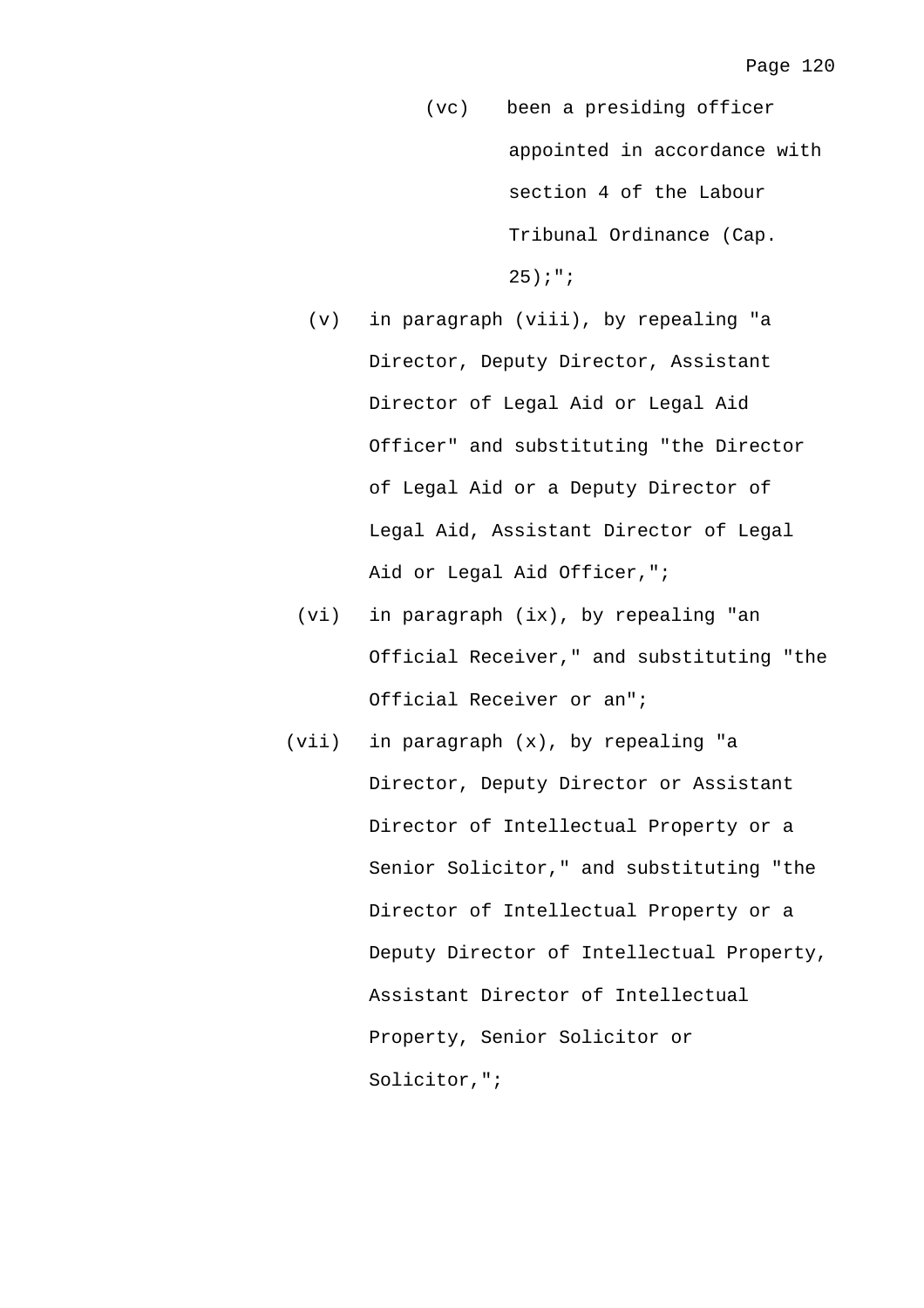- (c) in subsection  $(2A)(c)(i)$ , by repealing "as an advocate or solicitor" and substituting "as a barrister, solicitor or advocate";
- (d) in subsection (3), by repealing "as an advocate or solicitor" and substituting "as a barrister, solicitor or advocate";
- (e) in subsection (5), by adding "Part I of the First Schedule to" after "specified in".

## **125. Registrar of High Court**

Section 37 is amended -

- (a) in subsection (1), by adding "senior deputy registrars," before "deputy registrars";
- (b) in subsection (2), by adding "senior deputy registrars," before "deputy registrars".

### **126. Sections added**

The following are added immediately after section 37 -

# "**37AA. Professional qualifications of Registrar, senior deputy registrars, deputy registrars and assistant registrars**

 (1) A person shall be eligible to be appointed as the Registrar if -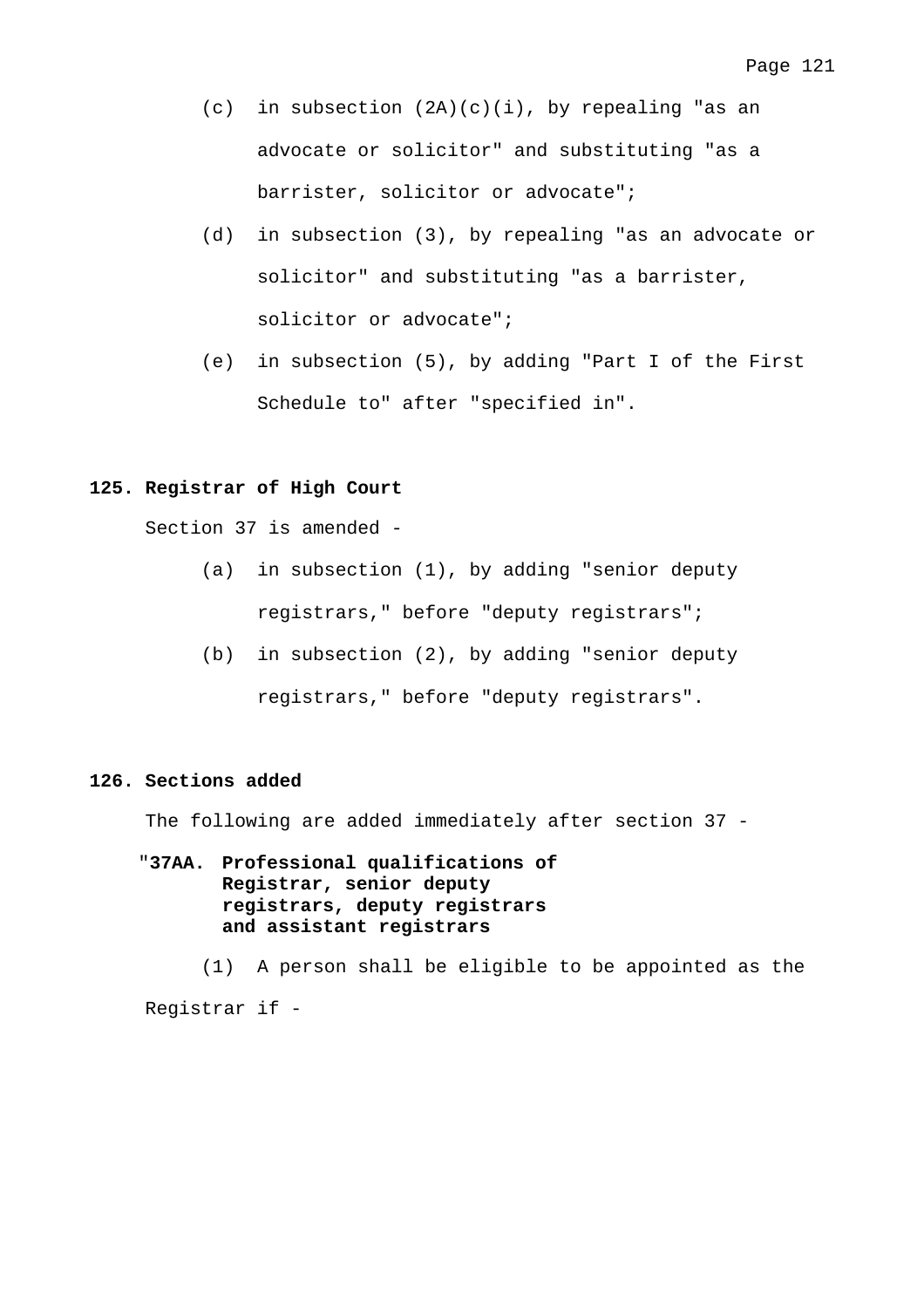- (a) he is qualified to practise as a barrister, solicitor or advocate in a court in Hong Kong or any other common law jurisdiction having unlimited jurisdiction either in civil or criminal matters; and
- (b) since becoming so qualified, he has for a period of or periods totalling not less than 5 years -
	- (i) practised as a barrister, solicitor or advocate in such a court;
	- (ii) been a senior deputy registrar, deputy registrar or assistant registrar appointed in accordance with section 37;
	- (iii) been a District Judge appointed in accordance with section 4 or 7 of the District Court Ordinance (Cap. 336);
	- (iv) been the Registrar of the District Court or a deputy registrar or assistant registrar of the District Court, appointed in accordance with section 14 of the District Court Ordinance (Cap. 336);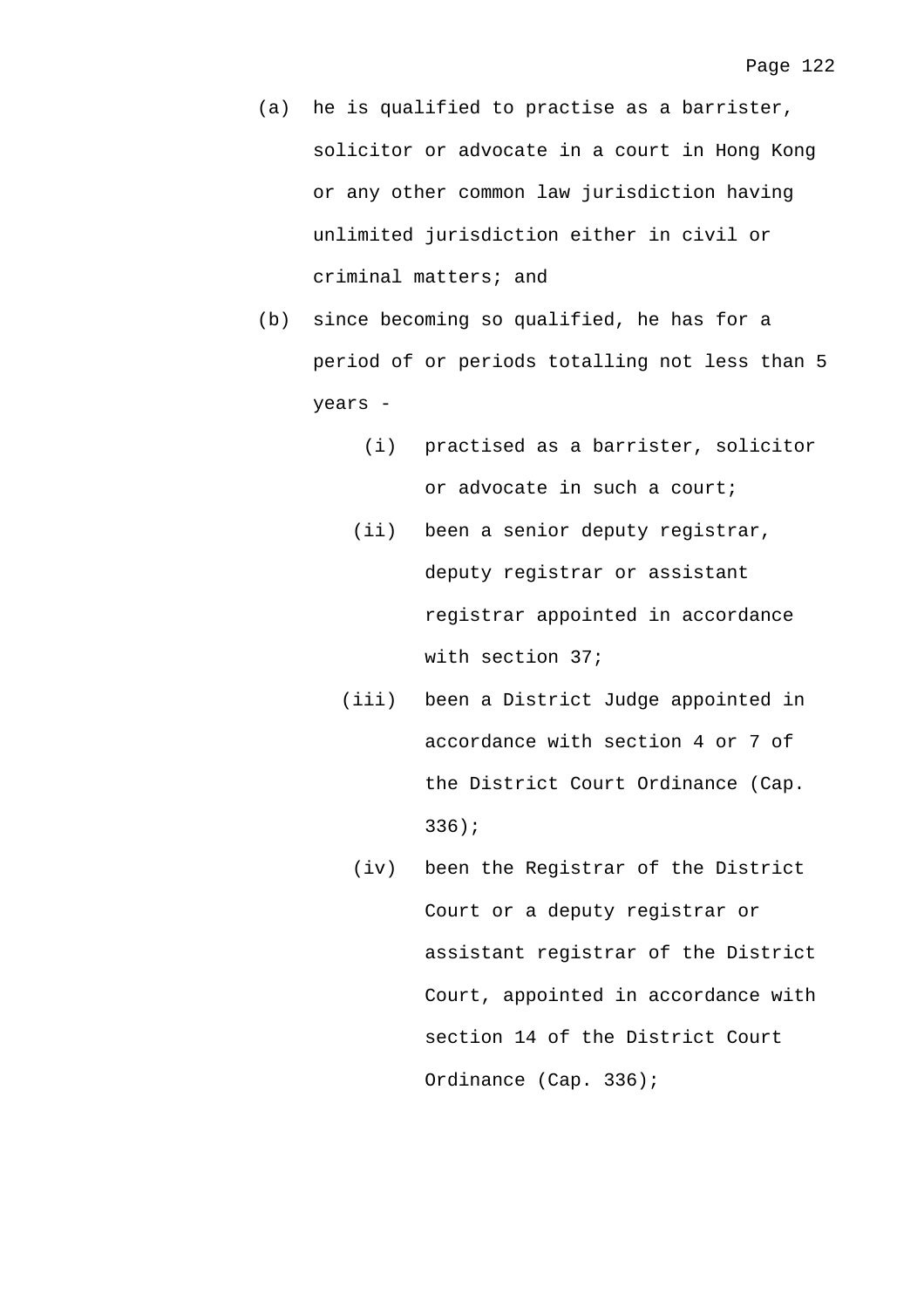- (v) been a permanent magistrate appointed in accordance with section 5 of the Magistrates Ordinance (Cap. 227);
- (vi) been a coroner appointed in accordance with section 3 of the Coroners Ordinance (Cap. 504);
- (vii) been an adjudicator appointed in accordance with section 4 of the Small Claims Tribunal Ordinance (Cap. 338);
- (viii) been a presiding officer appointed in accordance with section 4 of the Labour Tribunal Ordinance (Cap. 25);
	- (ix) been a legal officer as defined in section 2 of the Legal Officers Ordinance (Cap. 87);
		- (x) been the Director of Legal Aid or a Deputy Director of Legal Aid, Assistant Director of Legal Aid or Legal Aid Officer, appointed in accordance with section 3 of the Legal Aid Ordinance (Cap. 91);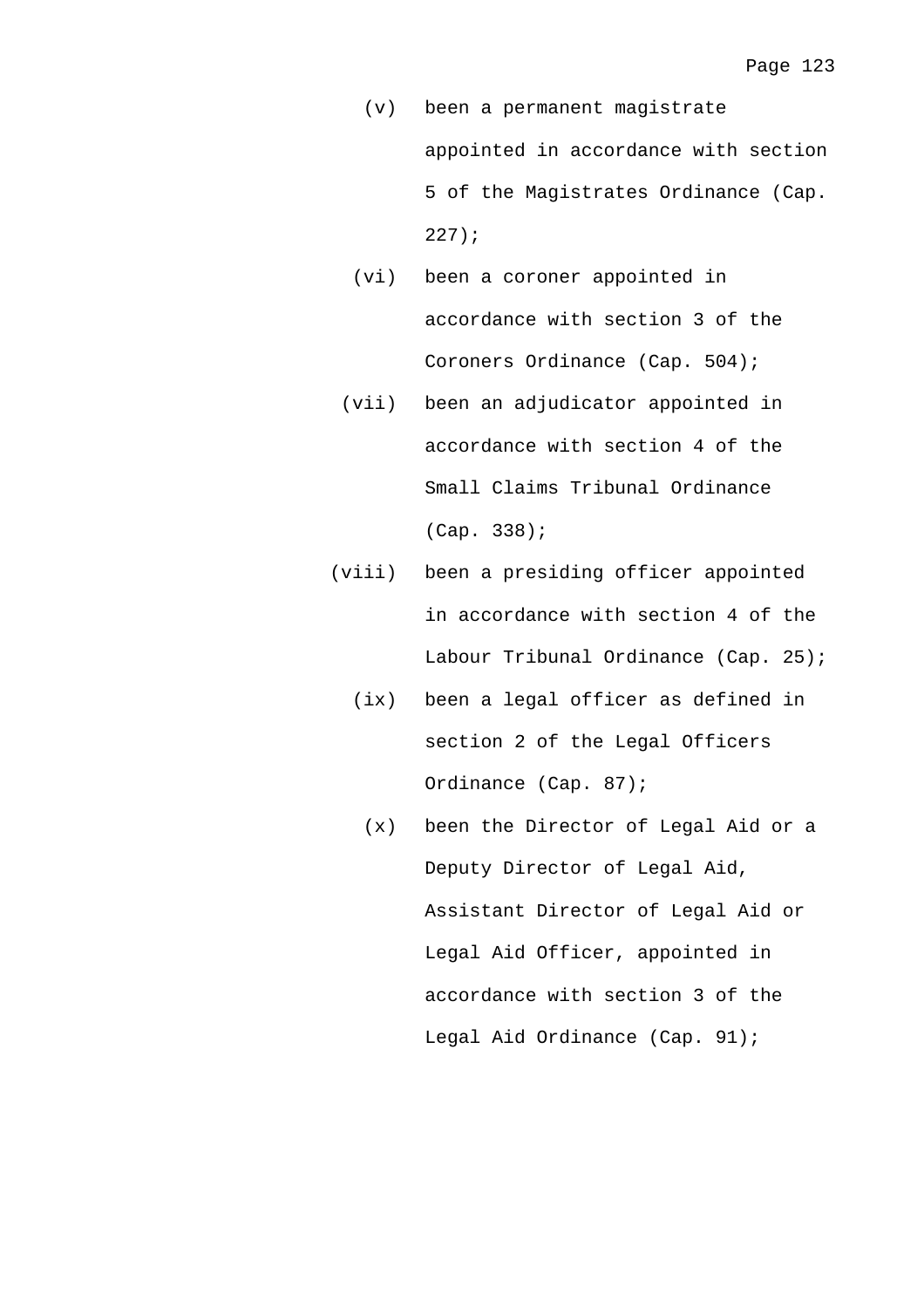- (xi) been the Official Receiver or an Assistant Official Receiver (Legal), Assistant Principal Solicitor, Senior Solicitor or Solicitor, appointed in accordance with section 75 of the Bankruptcy Ordinance (Cap. 6); or
- (xii) been the Director of Intellectual Property or a Deputy Director of Intellectual Property, Assistant Director of Intellectual Property, Senior Solicitor or Solicitor, appointed in accordance with section 3 of the Director of Intellectual Property (Establishment) Ordinance (Cap. 412).

 (2) A person shall be eligible to be appointed as a senior deputy registrar if -

> (a) he is qualified to practise as a barrister, solicitor or advocate in a court in Hong Kong or any other common law jurisdiction having unlimited jurisdiction either in civil or criminal matters; and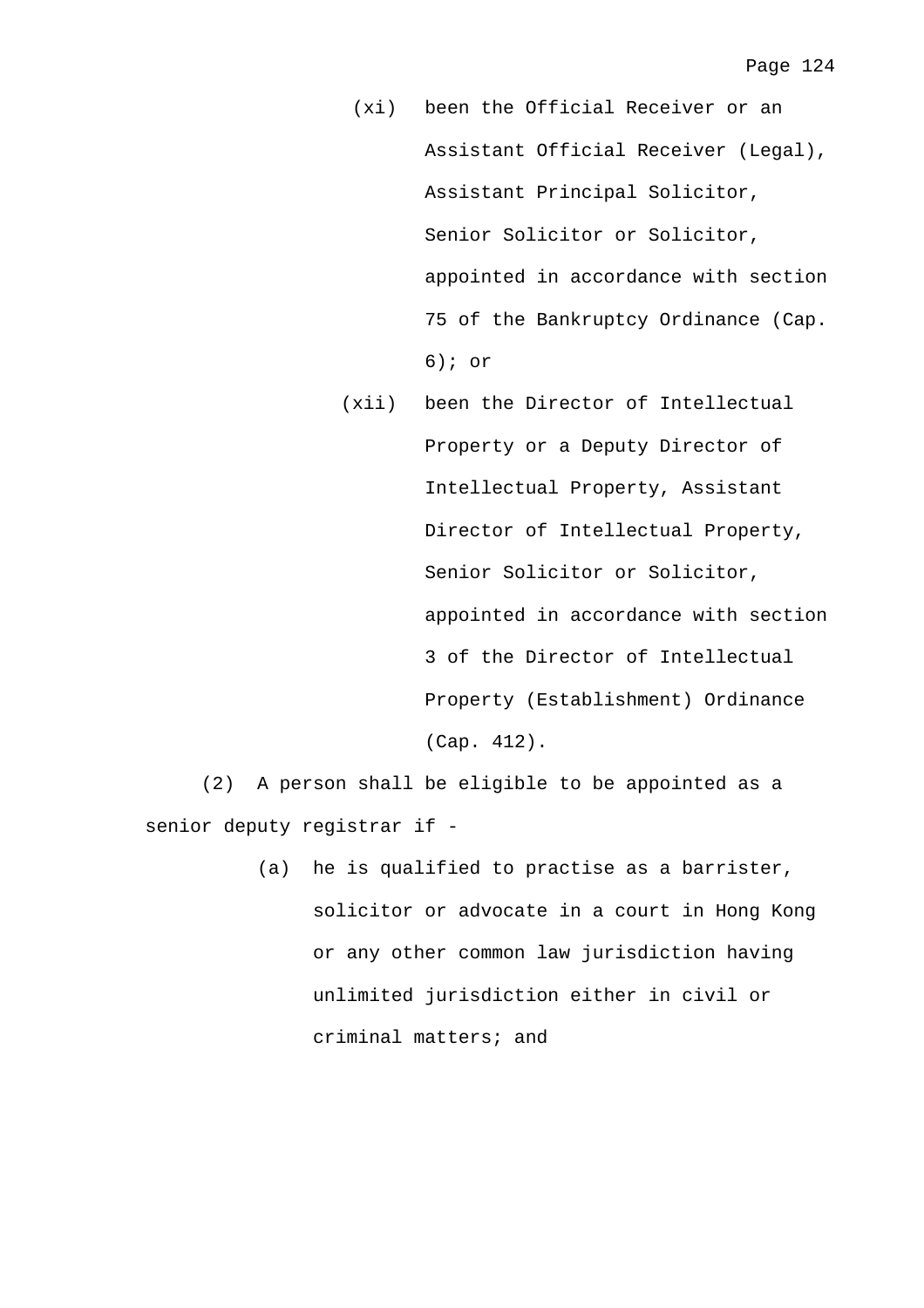- (b) since becoming so qualified, he has for a period of or periods totalling not less than 5 years -
	- (i) practised as a barrister, solicitor or advocate in such a court;
	- (ii) been a deputy registrar or assistant registrar appointed in accordance with section 37;
	- (iii) been a District Judge appointed in accordance with section 4 or 7 of the District Court Ordinance (Cap. 336);
		- (iv) been the Registrar of the District Court or a deputy registrar or assistant registrar of the District Court, appointed in accordance with section 14 of the District Court Ordinance (Cap. 336);
			- (v) been a permanent magistrate appointed in accordance with section 5 of the Magistrates Ordinance (Cap. 227);
	- (vi) been a coroner appointed in accordance with section 3 of the Coroners Ordinance (Cap. 504);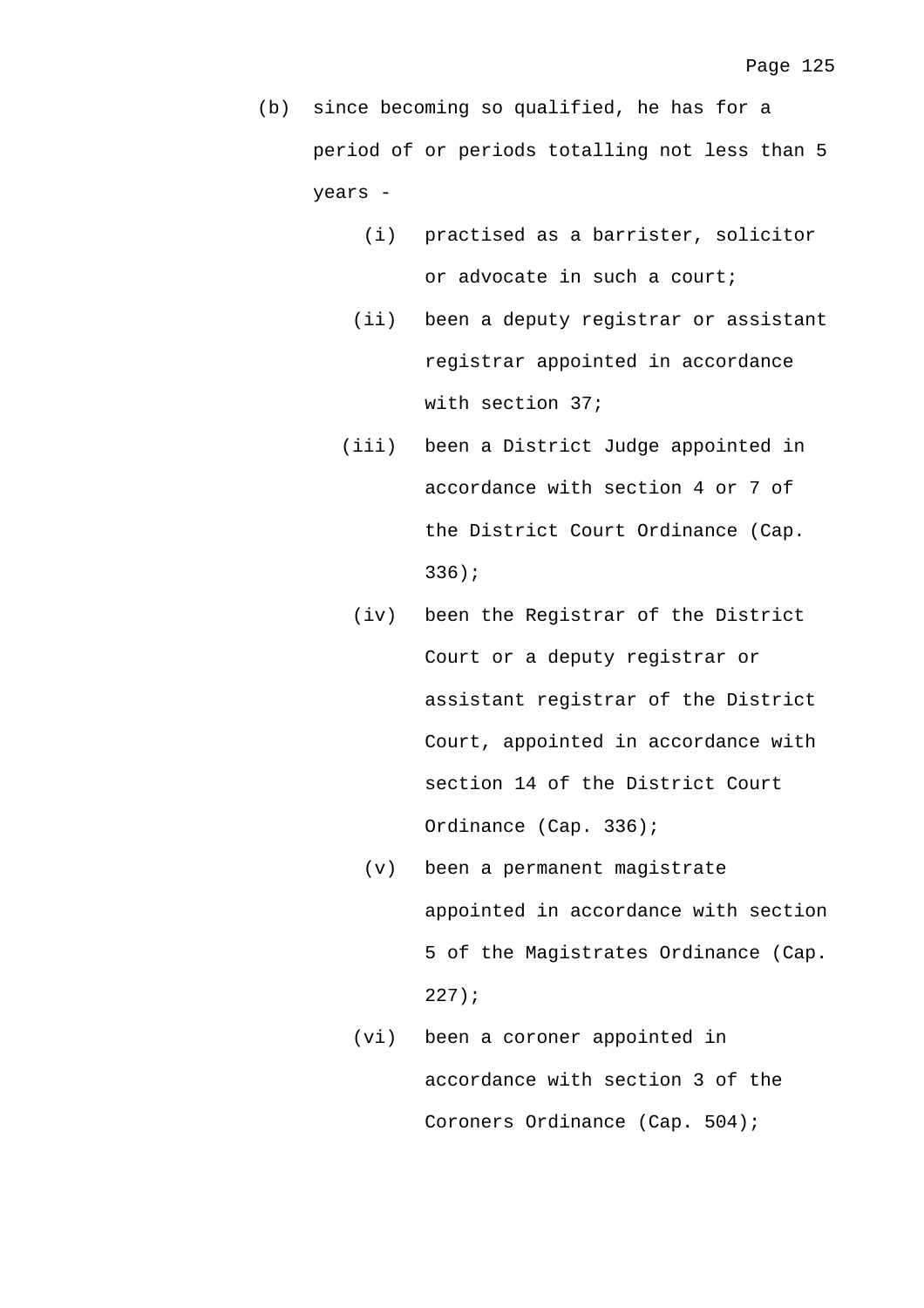- (vii) been an adjudicator appointed in accordance with section 4 of the Small Claims Tribunal Ordinance (Cap. 338);
- (viii) been a presiding officer appointed in accordance with section 4 of the Labour Tribunal Ordinance (Cap. 25);
	- (ix) been a legal officer as defined in section 2 of the Legal Officers Ordinance (Cap. 87);
		- (x) been the Director of Legal Aid or a Deputy Director of Legal Aid, Assistant Director of Legal Aid or Legal Aid Officer, appointed in accordance with section 3 of the Legal Aid Ordinance (Cap. 91);
	- (xi) been the Official Receiver or an Assistant Official Receiver (Legal), Assistant Principal Solicitor, Senior Solicitor or Solicitor, appointed in accordance with section 75 of the Bankruptcy Ordinance (Cap. 6); or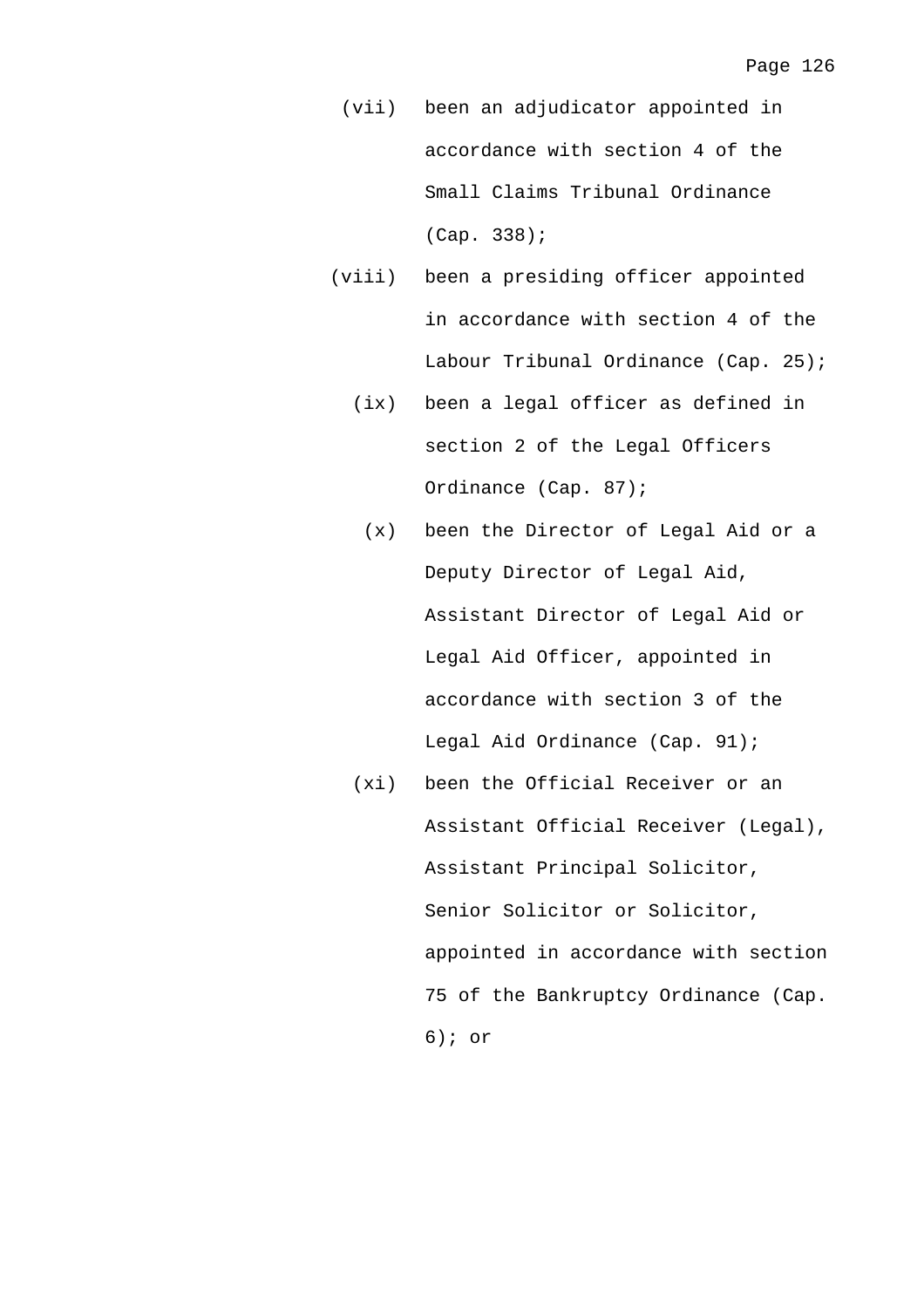(xii) been the Director of Intellectual Property or a Deputy Director of Intellectual Property, Assistant Director of Intellectual Property, Senior Solicitor or Solicitor, appointed in accordance with section 3 of the Director of Intellectual Property (Establishment) Ordinance (Cap. 412).

 (3) A person shall be eligible to be appointed as a deputy registrar if -

- (a) he is qualified to practise as a barrister, solicitor or advocate in a court in Hong Kong or any other common law jurisdiction having unlimited jurisdiction either in civil or criminal matters; and
- (b) since becoming so qualified, he has for a period of or periods totalling not less than 5 years -
	- (i) practised as a barrister, solicitor or advocate in such a court;
	- (ii) been an assistant registrar appointed in accordance with section 37;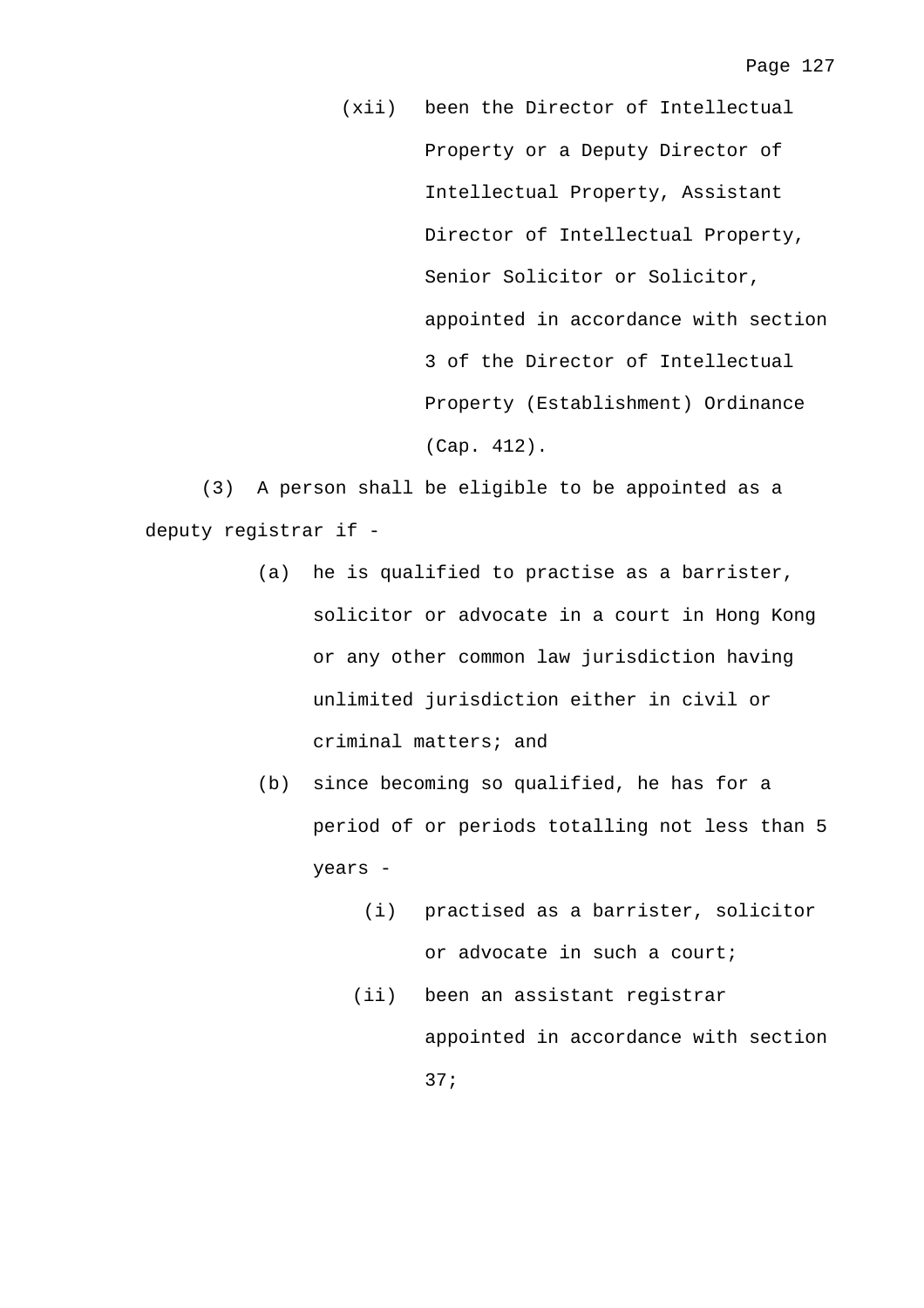- (iii) been a District Judge appointed in accordance with section 4 or 7 of the District Court Ordinance (Cap. 336);
	- (iv) been the Registrar of the District Court or a deputy registrar or assistant registrar of the District Court, appointed in accordance with section 14 of the District Court Ordinance (Cap. 336);
		- (v) been a permanent magistrate appointed in accordance with section 5 of the Magistrates Ordinance (Cap. 227);
	- (vi) been a coroner appointed in accordance with section 3 of the Coroners Ordinance (Cap. 504);
- (vii) been an adjudicator appointed in accordance with section 4 of the Small Claims Tribunal Ordinance (Cap. 338);
- (viii) been a presiding officer appointed in accordance with section 4 of the Labour Tribunal Ordinance (Cap. 25);
	- (ix) been a legal officer as defined in section 2 of the Legal Officers Ordinance (Cap. 87);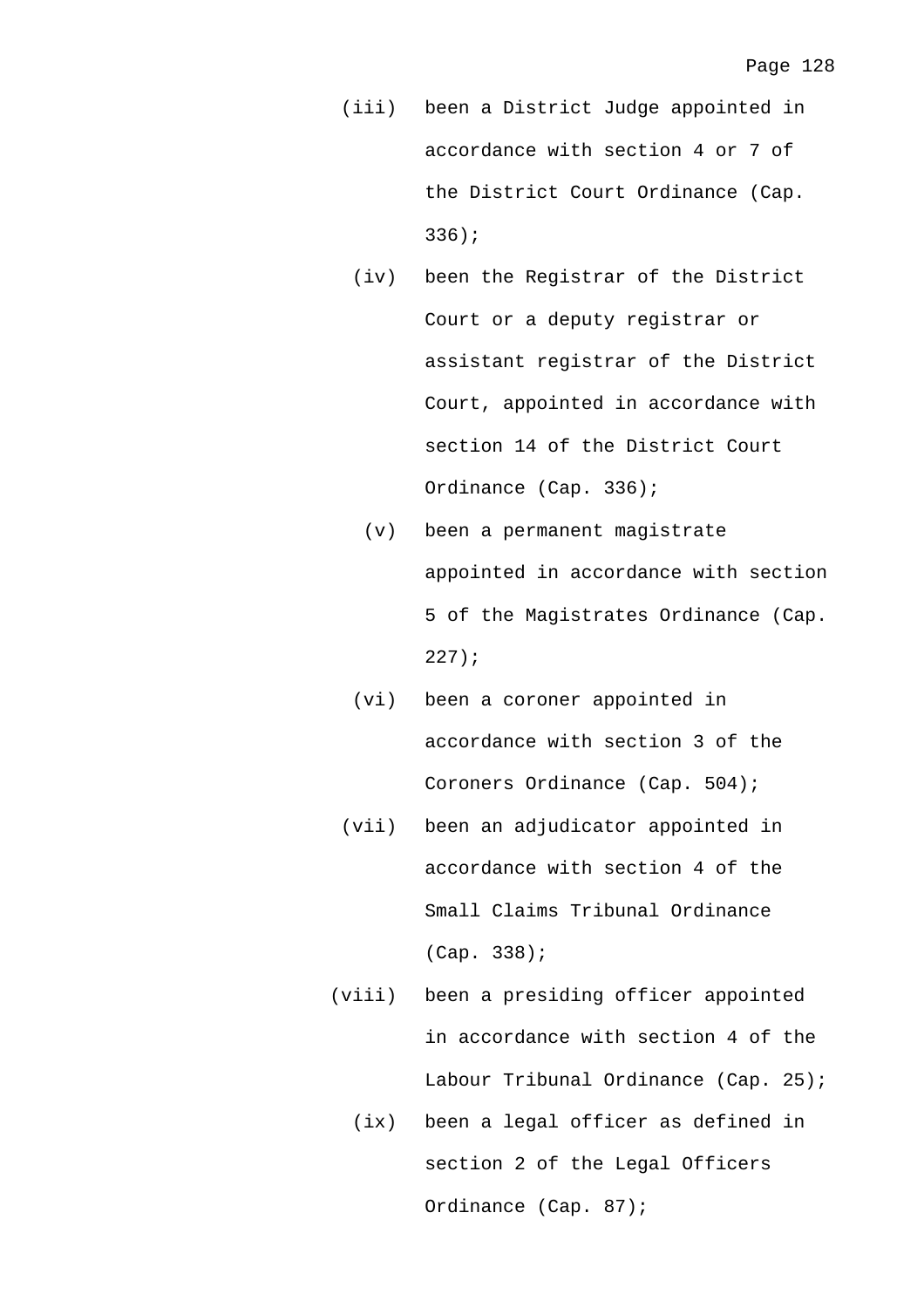- (x) been the Director of Legal Aid or a Deputy Director of Legal Aid, Assistant Director of Legal Aid or Legal Aid Officer, appointed in accordance with section 3 of the Legal Aid Ordinance (Cap. 91);
- (xi) been the Official Receiver or an Assistant Official Receiver (Legal), Assistant Principal Solicitor, Senior Solicitor or Solicitor, appointed in accordance with section 75 of the Bankruptcy Ordinance (Cap. 6); or
- (xii) been the Director of Intellectual Property or a Deputy Director of Intellectual Property, Assistant Director of Intellectual Property, Senior Solicitor or Solicitor, appointed in accordance with section 3 of the Director of Intellectual Property (Establishment) Ordinance (Cap. 412).

 (4) A person shall be eligible to be appointed as an assistant registrar if -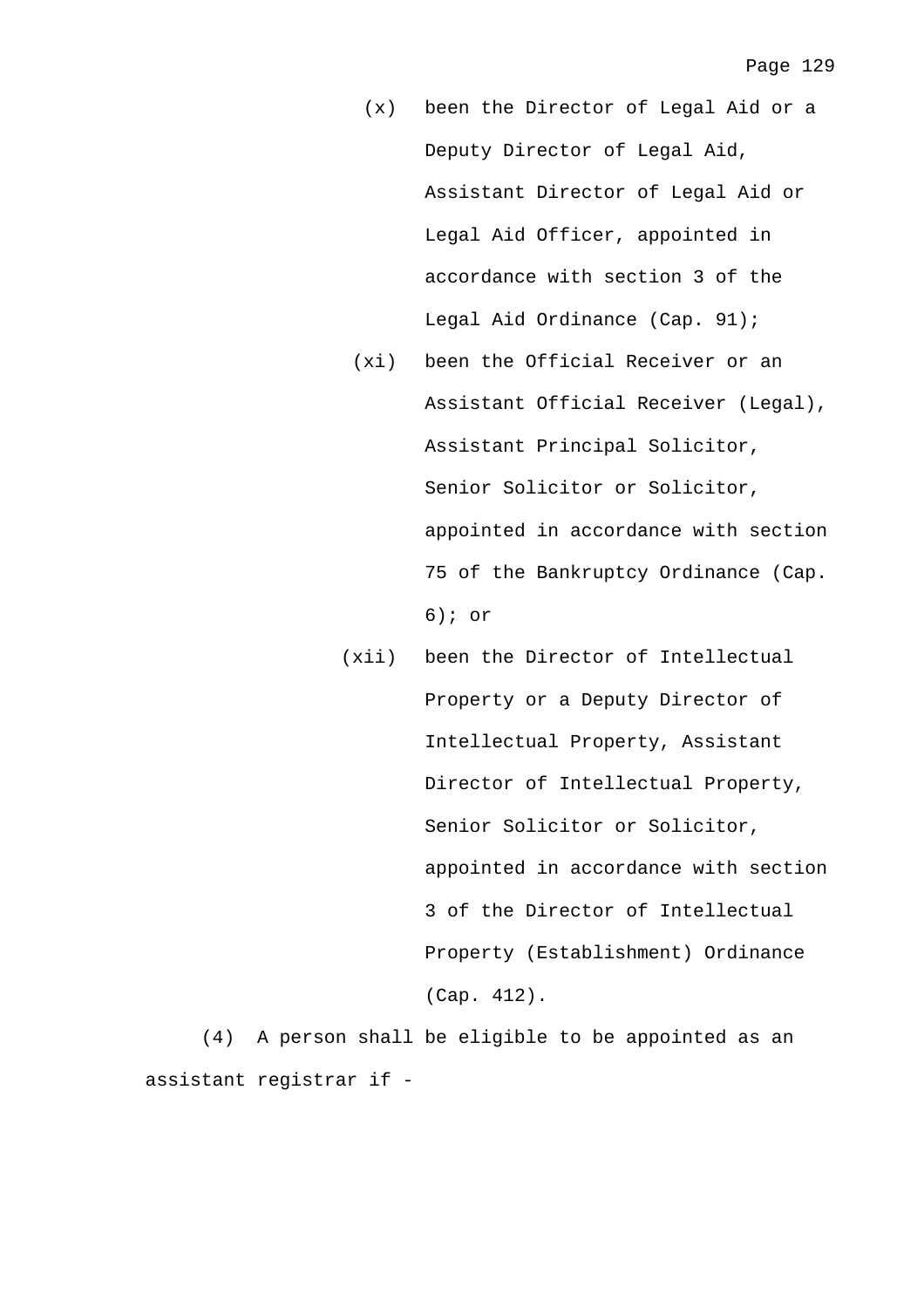- (a) he is qualified to practise as a barrister, solicitor or advocate in a court in Hong Kong or any other common law jurisdiction having unlimited jurisdiction either in civil or criminal matters; and
- (b) since becoming so qualified, he has for a period of or periods totalling not less than 5 years -
	- (i) practised as a barrister, solicitor or advocate in such a court;
	- (ii) been a District Judge appointed in accordance with section 4 or 7 of the District Court Ordinance (Cap. 336);
	- (iii) been the Registrar of the District Court or a deputy registrar or assistant registrar of the District Court, appointed in accordance with section 14 of the District Court Ordinance (Cap. 336);
		- (iv) been a permanent magistrate appointed in accordance with section 5 of the Magistrates Ordinance (Cap. 227);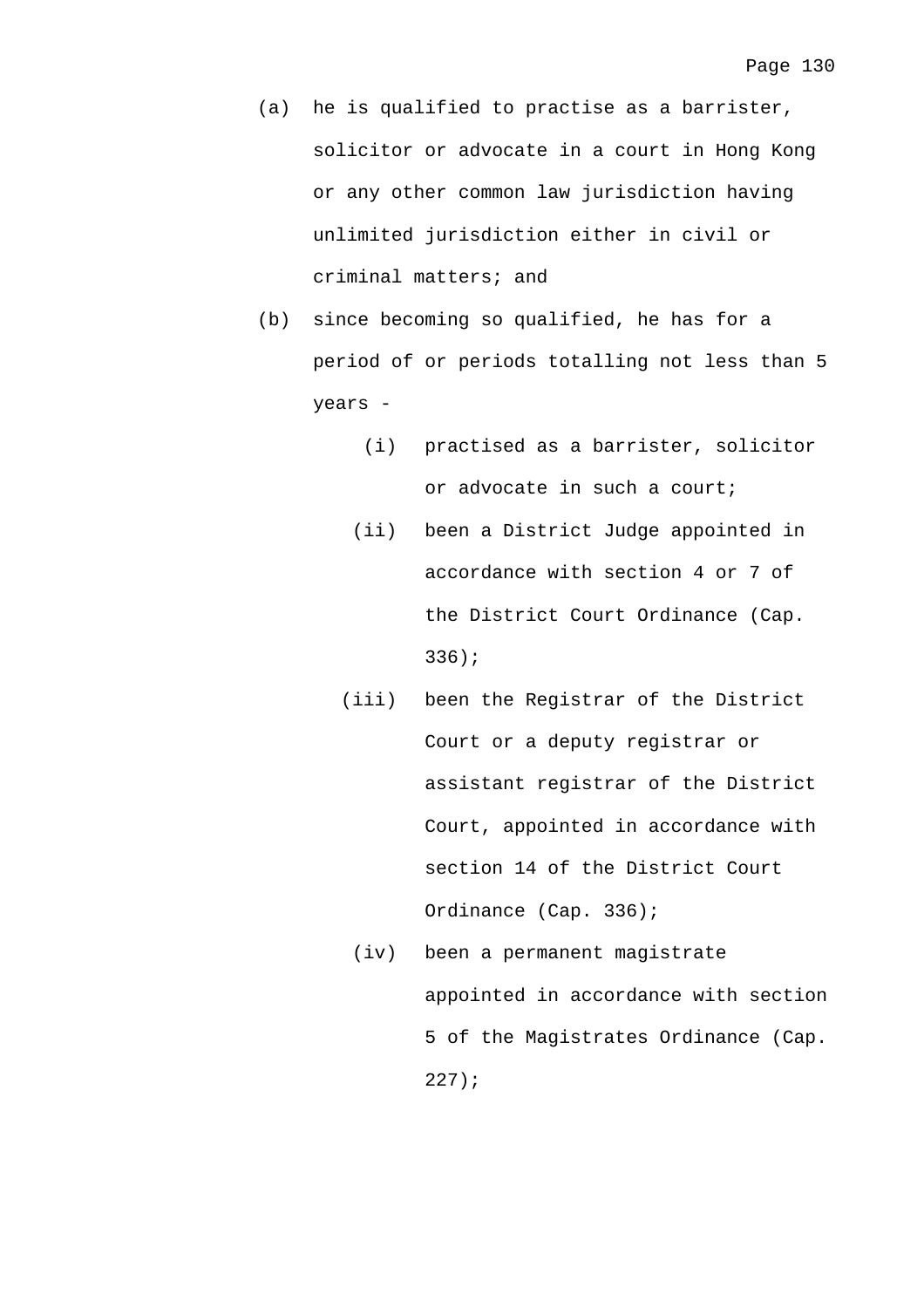- (v) been a coroner appointed in accordance with section 3 of the Coroners Ordinance (Cap. 504);
- (vi) been an adjudicator appointed in accordance with section 4 of the Small Claims Tribunal Ordinance (Cap. 338);
- (vii) been a presiding officer appointed in accordance with section 4 of the Labour Tribunal Ordinance (Cap. 25);
- (viii) been a legal officer as defined in section 2 of the Legal Officers Ordinance (Cap. 87);
	- (ix) been the Director of Legal Aid or a Deputy Director of Legal Aid, Assistant Director of Legal Aid or Legal Aid Officer, appointed in accordance with section 3 of the Legal Aid Ordinance (Cap. 91);
		- (x) been the Official Receiver or an Assistant Official Receiver (Legal), Assistant Principal Solicitor, Senior Solicitor or Solicitor, appointed in accordance with section 75 of the Bankruptcy Ordinance (Cap. 6); or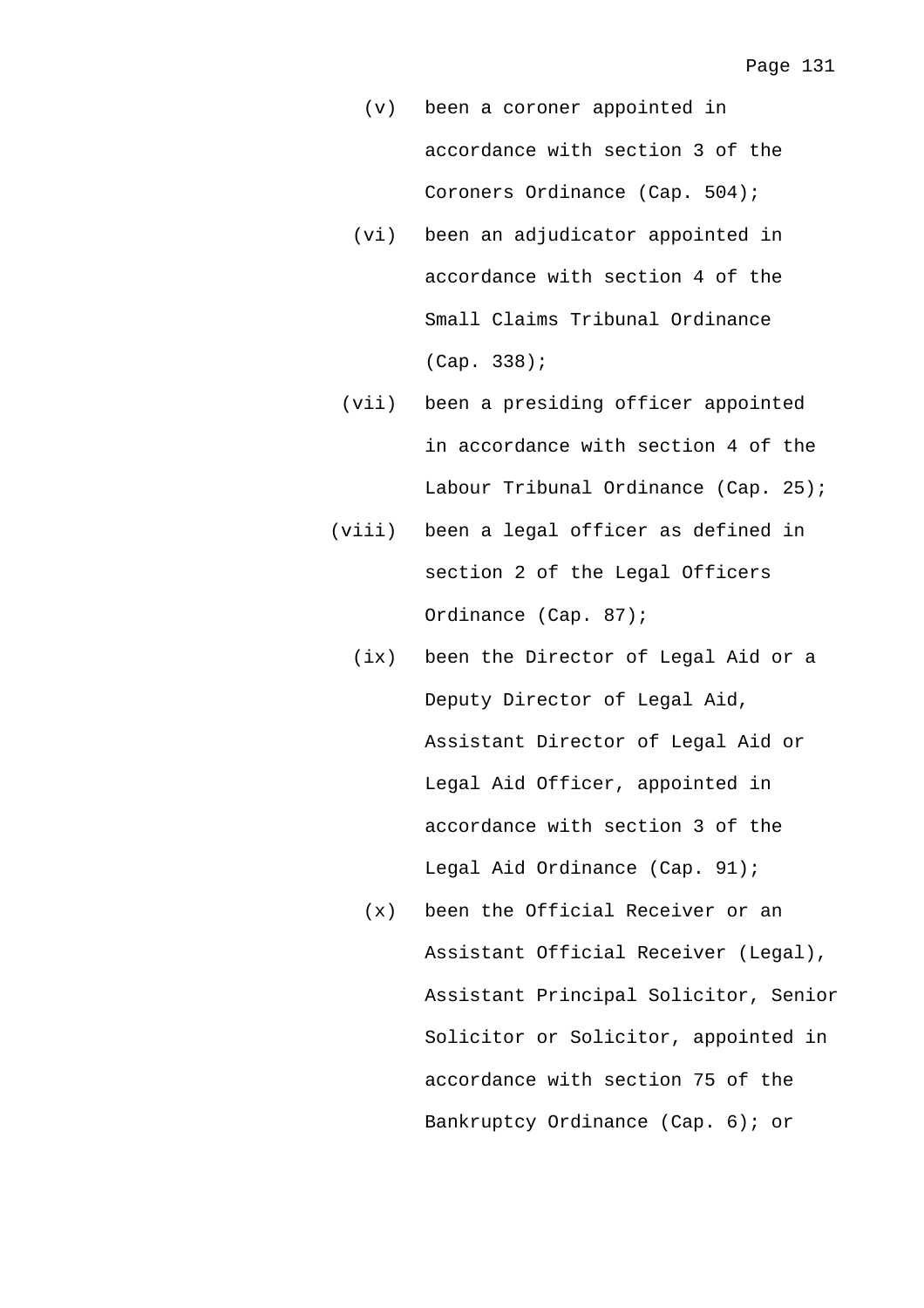(xi) been the Director of Intellectual Property or a Deputy Director of Intellectual Property, Assistant Director of Intellectual Property, Senior Solicitor or Solicitor, appointed in accordance with section 3 of the Director of Intellectual Property (Establishment) Ordinance (Cap. 412).

 (5) For the purposes of calculating the period of 5 years referred to in subsections  $(1)(b)$ ,  $(2)(b)$ ,  $(3)(b)$  and  $(4)(b) -$ 

- (a) periods of less than 5 years falling within any of the subparagraphs of subsection  $(1)(b)$ ,  $(2)(b)$ ,  $(3)(b)$  or  $(4)(b)$ , as the case may be, may be combined;
- (b) periods served in an office specified in Part I of the First Schedule to the repealed Registrar General (Establishment) Ordinance (Cap. 100) may be taken into account notwithstanding the repeal of that Ordinance.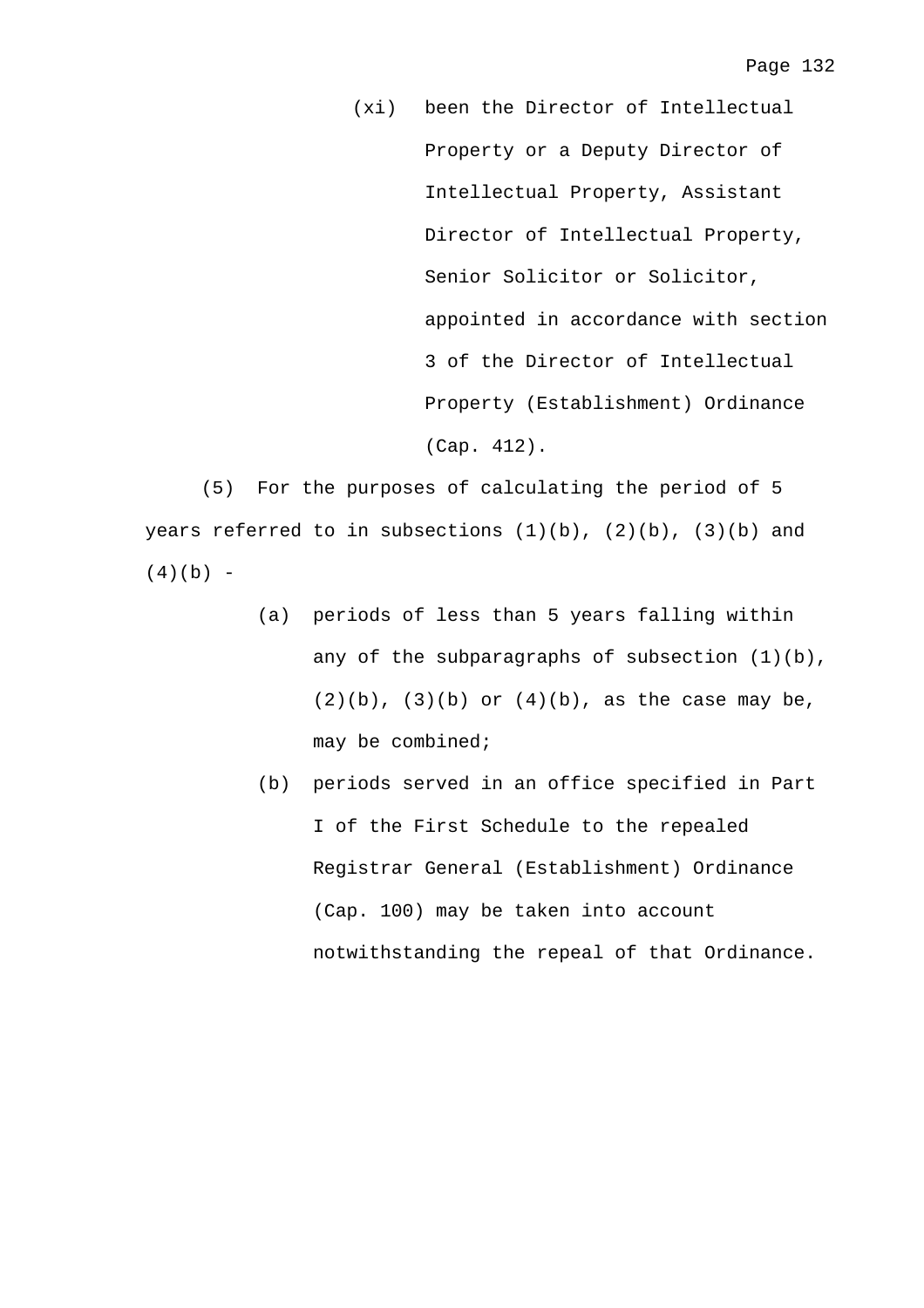### **37AB. Appointment of temporary registrar**

 (1) The Chief Justice may appoint a person who is eligible under section 37AA(1) to be appointed as the Registrar to be a temporary registrar if -

- (a) the office of the Registrar becomes vacant for any reason; or
- (b) he considers that the interest of the administration of justice requires that a temporary registrar should be appointed.

 (2) Without prejudice to the generality of the power conferred on him by subsection (1), the Chief Justice may appoint a temporary registrar for a specified period only.

 (3) The Chief Justice may terminate the appointment of a temporary registrar at any time.

 (4) In this section and section 40A, "temporary registrar" (暫委司法常務官) means a person appointed under subsection (1) to be a temporary registrar.

## **37AC. Appointment of temporary senior deputy registrars**

 (1) The Chief Justice may appoint a person who is eligible under section 37AA(2) to be appointed as a senior deputy registrar to be a temporary senior deputy registrar  $if -$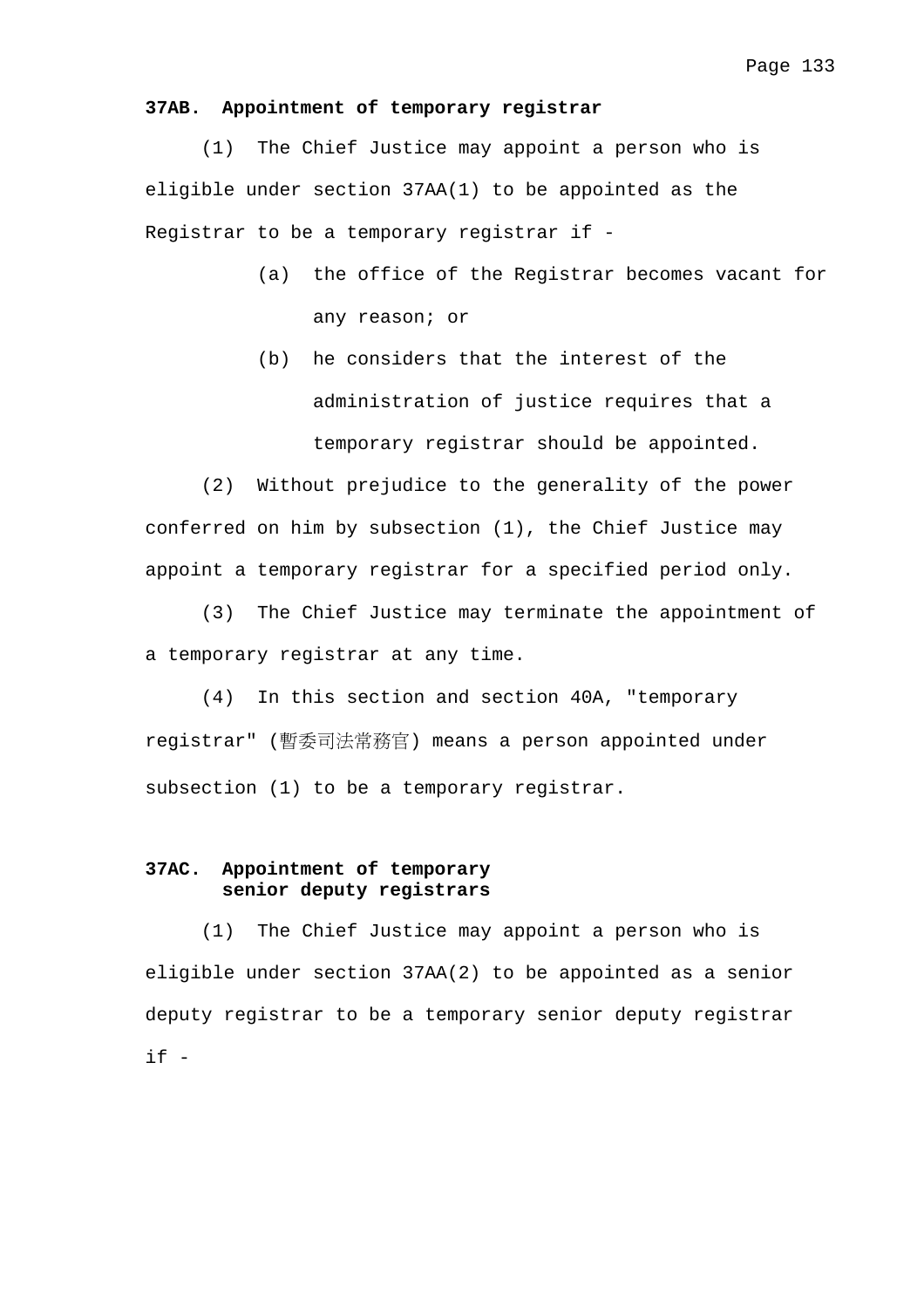- (a) the office of any senior deputy registrar becomes vacant for any reason; or
- (b) he considers that the interest of the administration of justice requires that a temporary senior deputy registrar should be appointed.

 (2) Without prejudice to the generality of the power conferred on him by subsection (1), the Chief Justice may appoint a temporary senior deputy registrar for a specified period only.

 (3) The Chief Justice may terminate the appointment of a temporary senior deputy registrar at any time.

 (4) A temporary senior deputy registrar may be called Master.

 (5) In this section and section 40A, "temporary senior deputy registrar" (暫委高級副司法常務官) means a person appointed under subsection (1) to be a temporary senior deputy registrar.".

## **127. Appointment of temporary deputy registrars**

 Section 37A(1) is amended by adding "who is eligible under section 37AA(3) to be appointed as a deputy registrar" after "a person".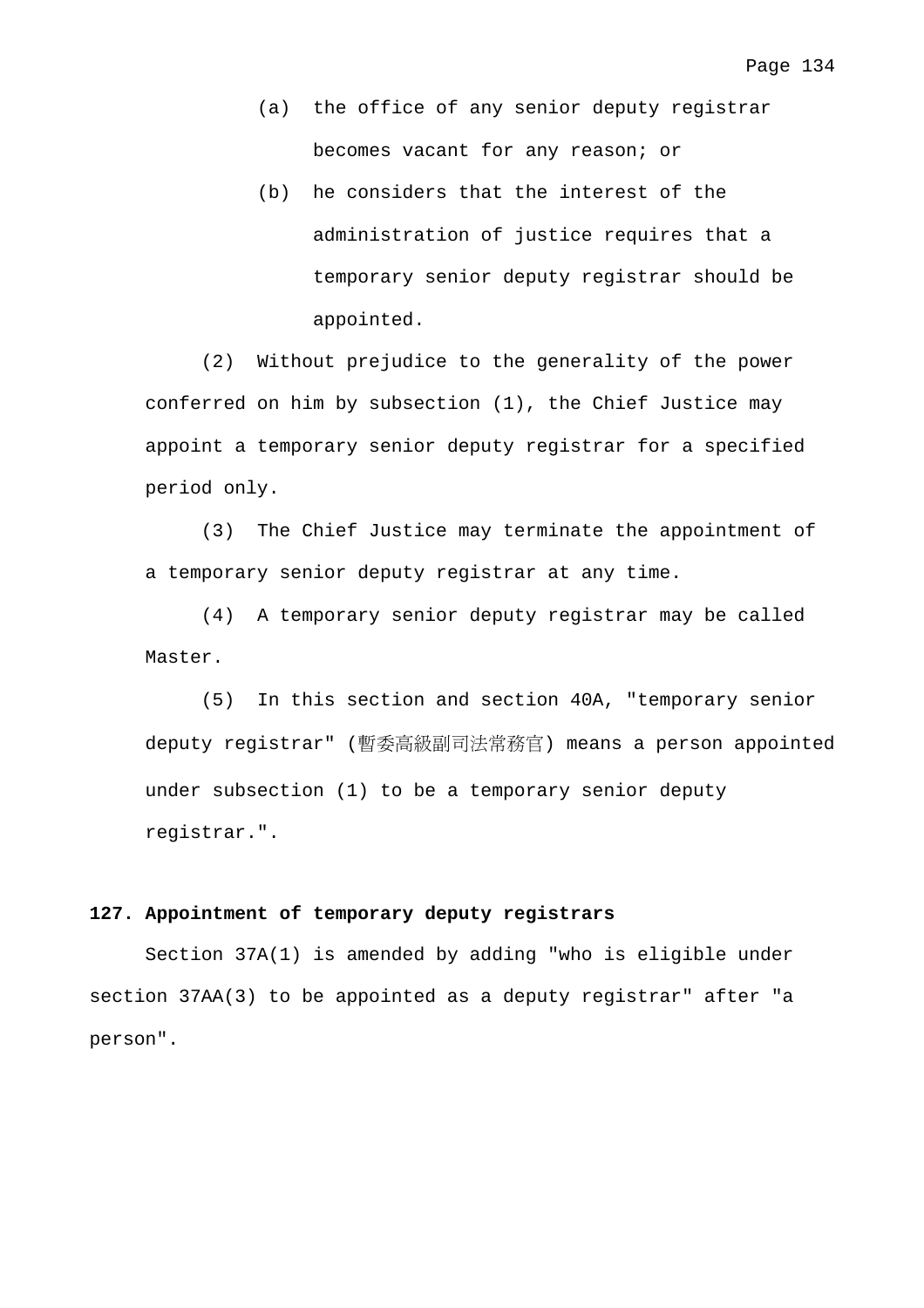### **128. Appointment of temporary assistant registrars**

 Section 37B(1) is amended by adding "who is eligible under section 37AA(4) to be appointed as an assistant registrar" after "a person".

# **129. Powers of temporary registrar, etc. in case which is part-heard on termination of appointment**

Section 40A is amended -

- (a) in subsection (1), by repealing "temporary deputy registrar" wherever it appears and substituting "temporary registrar";
- (b) in subsection (2), by repealing "apply to a temporary assistant registrar as it applies to a temporary deputy registrar" and substituting "apply to a temporary senior deputy registrar, temporary deputy registrar or temporary assistant registrar as it applies to a temporary registrar".

### **Lands Tribunal Ordinance**

## **130. Section substituted**

 Section 4 of the Lands Tribunal Ordinance (Cap. 17) is repealed and the following substituted -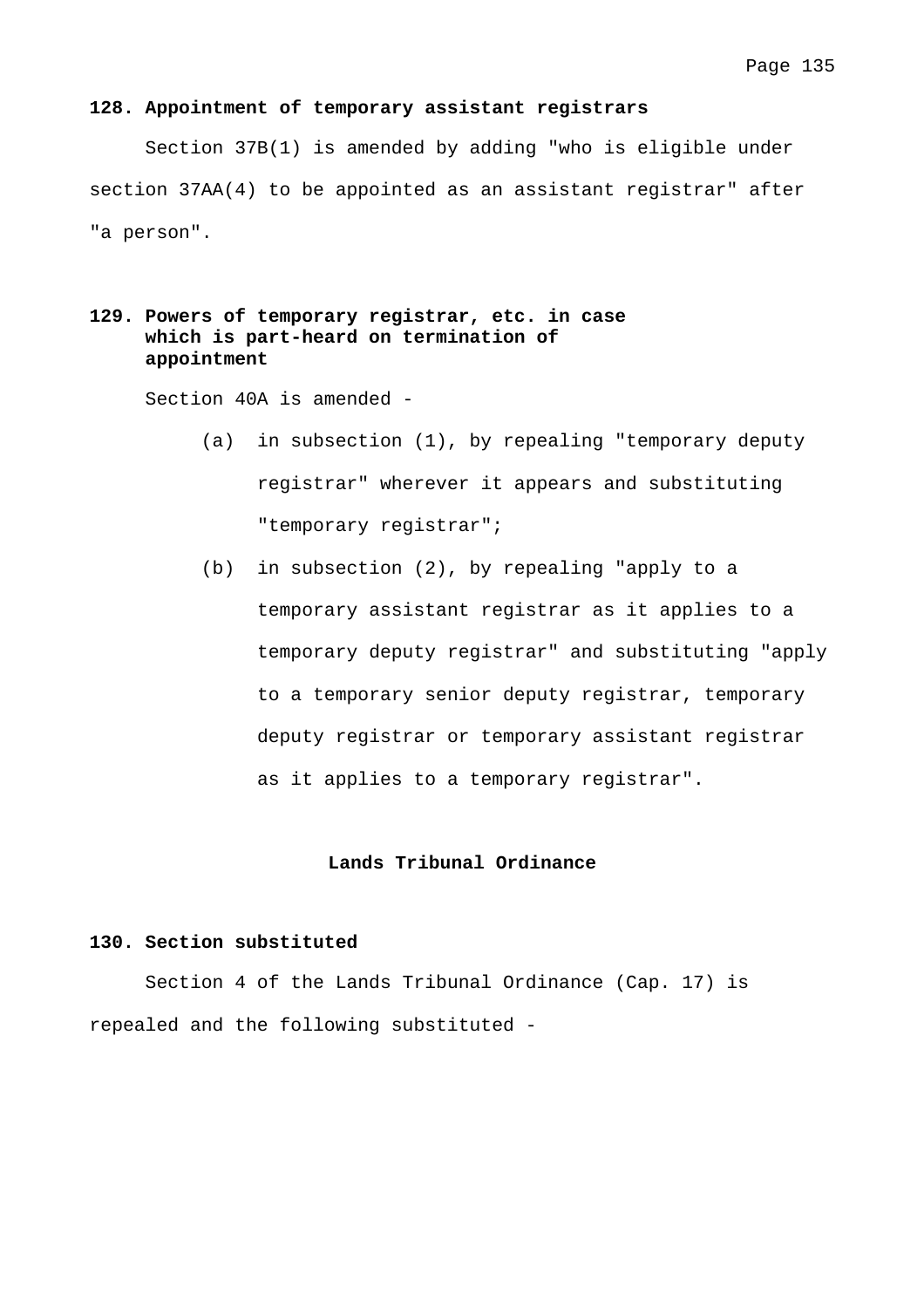# "**4. Constitution of Tribunal**

 (1) The Tribunal shall consist of the following members -

- (a) the President, who shall be one of the Judges of the High Court and shall be appointed by the Chief Executive;
- (b) the presiding officers referred to in subsection (2);
- (c) such members as may be appointed by the Chief Executive and who are eligible under subsection (3) or (4) for appointment; and
- (d) the temporary members.

 (2) Every District Judge and deputy District Judge shall by virtue of his office be a presiding officer.

 (3) A person shall be eligible to be appointed under subsection  $(1)(c)$  as a member of the Tribunal if -

- (a) he is qualified to practise as a barrister, solicitor or advocate in a court in Hong Kong or any other common law jurisdiction having unlimited jurisdiction either in civil or criminal matters; and
- (b) since becoming so qualified, he has for a period of or periods totalling not less than 5 years -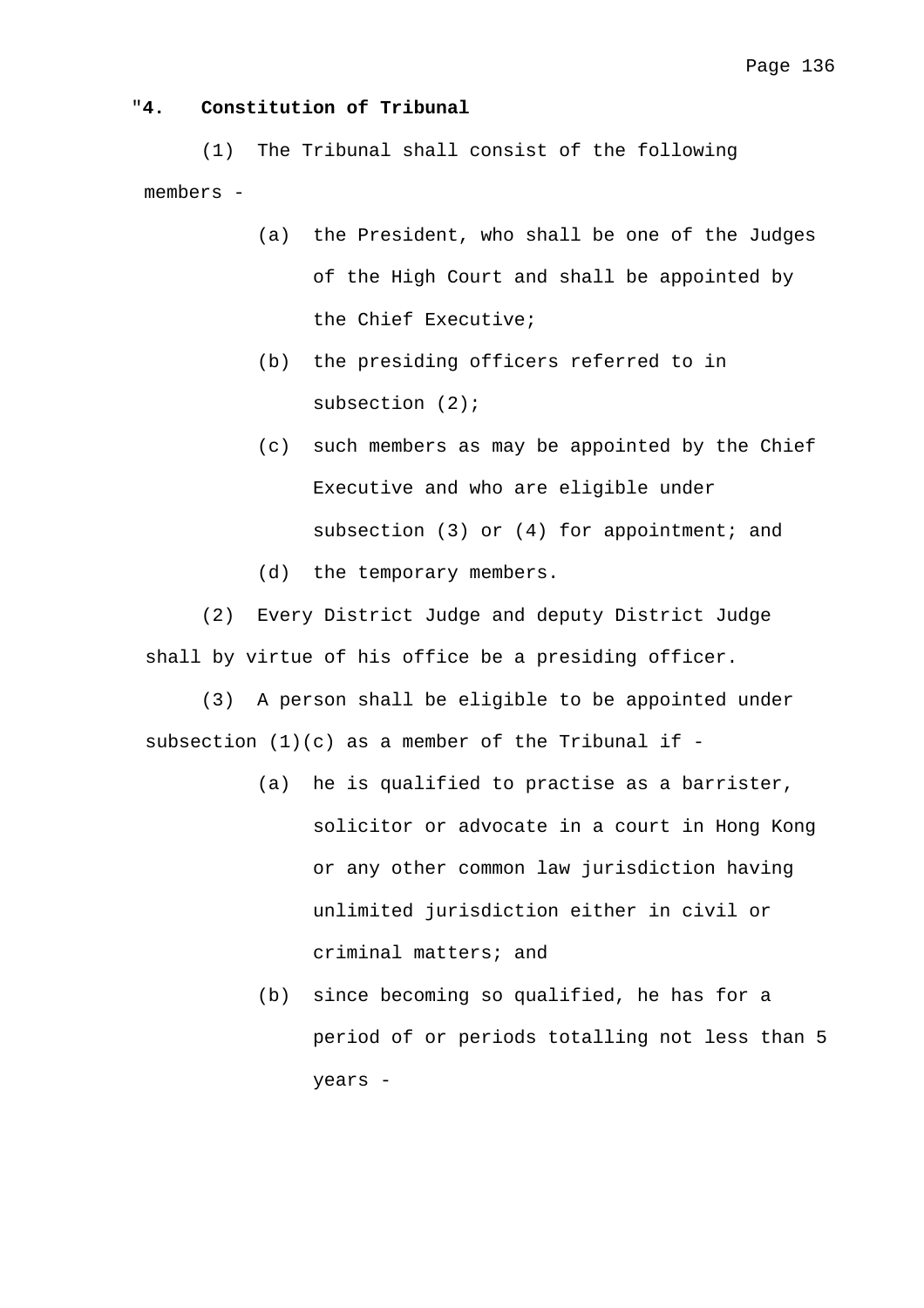- (i) practised as a barrister, solicitor or advocate in such a court;
- (ii) been the registrar or a deputy registrar or assistant registrar of the District Court appointed in accordance with section 14 of the District Court Ordinance (Cap. 336);
- (iii) been a permanent magistrate appointed in accordance with section 5 of the Magistrates Ordinance (Cap. 227);
	- (iv) been a coroner appointed in accordance with section 3 of the Coroners Ordinance (Cap. 504);
		- (v) been an adjudicator appointed in accordance with section 4 of the Small Claims Tribunal Ordinance (Cap. 338);
- (vi) been a presiding officer appointed in accordance with section 4 of the Labour Tribunal Ordinance (Cap. 25);
- (vii) been a legal officer as defined in section 2 of the Legal Officers Ordinance (Cap. 87);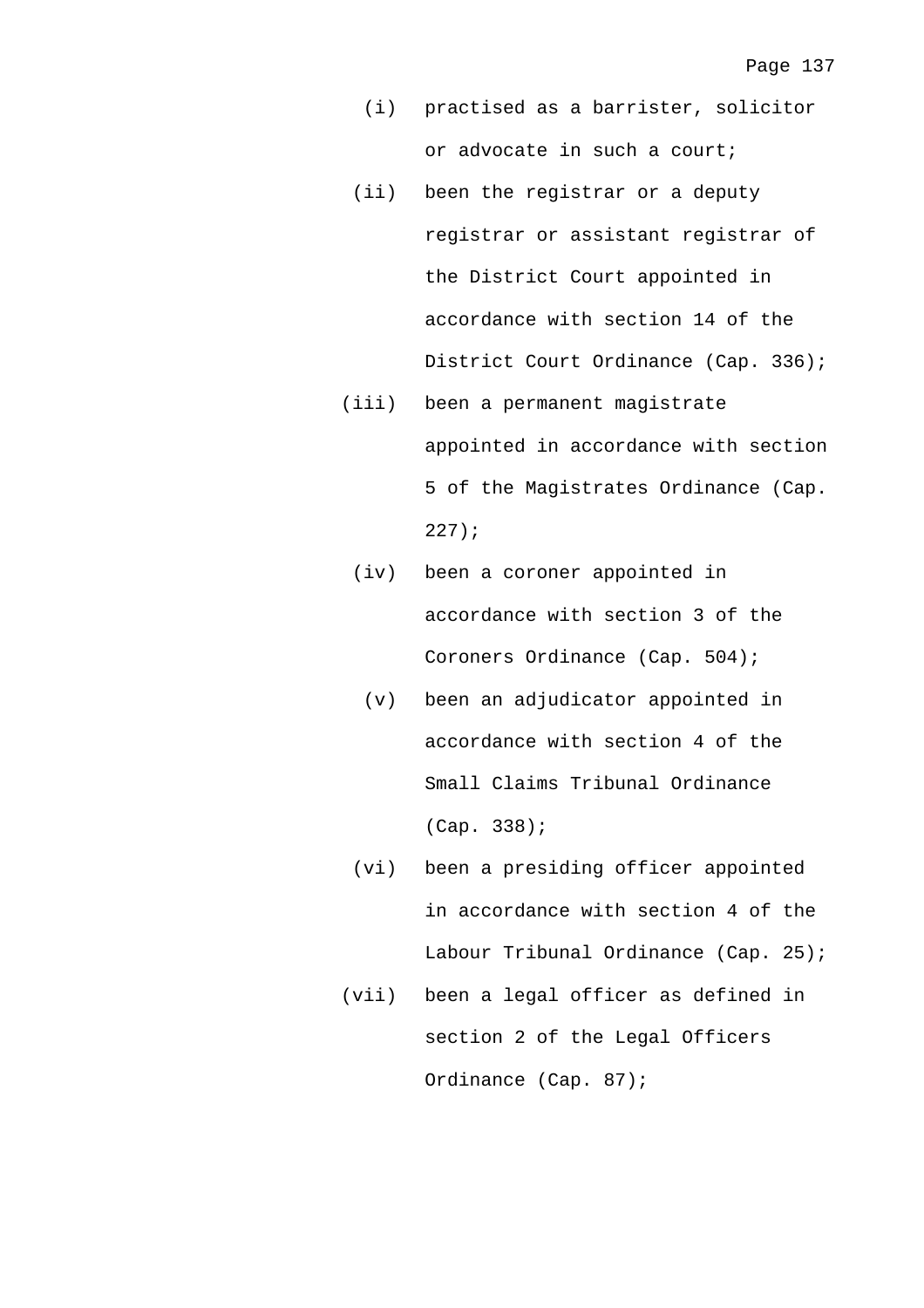- (viii) been the Director of Legal Aid or a Deputy Director of Legal Aid, Assistant Director of Legal Aid or Legal Aid Officer, appointed in accordance with section 3 of the Legal Aid Ordinance (Cap. 91);
	- (ix) been the Official Receiver or an Assistant Official Receiver (Legal), Assistant Principal Solicitor, Senior Solicitor or Solicitor, appointed in accordance with section 75 of the Bankruptcy Ordinance (Cap. 6); or
		- (x) been the Director of Intellectual Property or a Deputy Director of Intellectual Property, Assistant Director of Intellectual Property, Senior Solicitor or Solicitor, appointed in accordance with section 3 of the Director of Intellectual Property (Establishment) Ordinance (Cap. 412).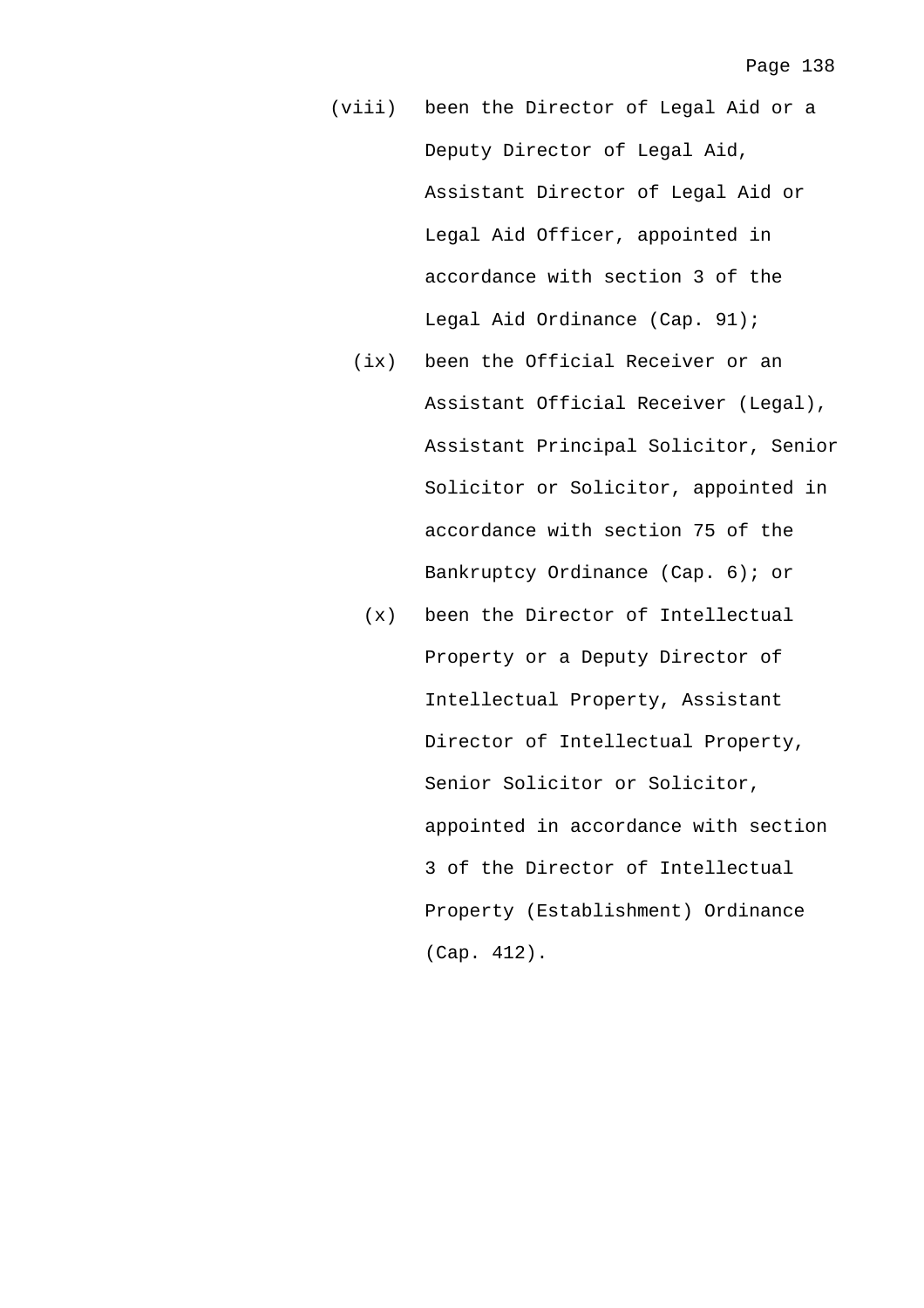(4) Notwithstanding subsection (3), a person shall also be eligible to be appointed under subsection (1)(c) as a member of the Tribunal if he is a Corporate Member in the General Practice Division of The Hong Kong Institute of Surveyors incorporated by The Hong Kong Institute of Surveyors Ordinance (Cap. 1148), or a holder of an equivalent professional qualification, with at least 5 years' experience in the practice of land valuation.

 (5) For the purposes of calculating the period of 5 years referred to in subsection (3)(b) -

- (a) periods of less than 5 years falling within any of the subparagraphs of that subsection may be combined;
- (b) periods served in an office specified in Part I of the First Schedule to the repealed Registrar General (Establishment) Ordinance (Cap. 100) may be taken into account notwithstanding the repeal of that Ordinance.".

# **131. Appointment and powers of temporary members**

Section 6A(1) is repealed and the following substituted -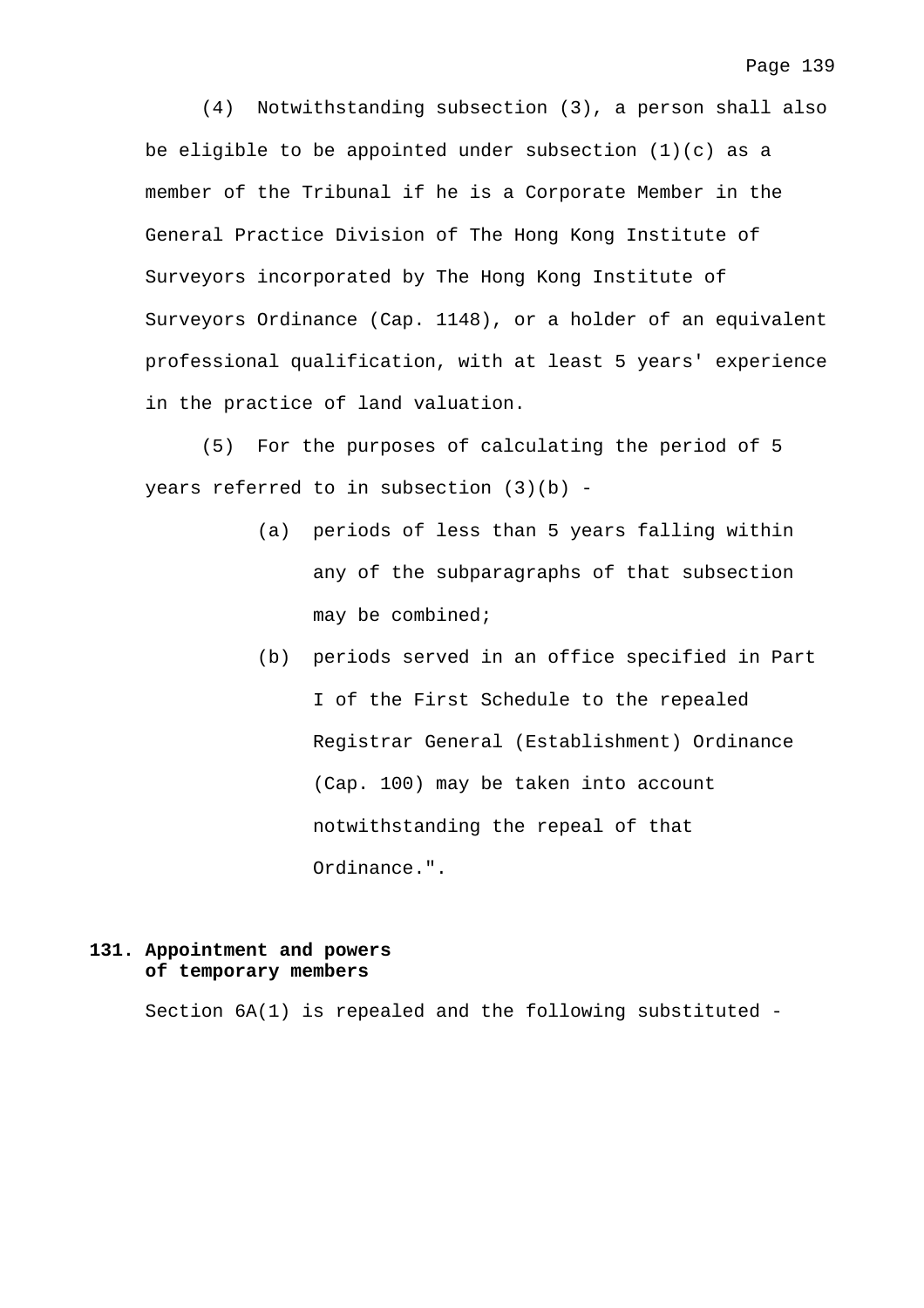"(1) The Chief Justice may appoint a person who is eligible under section 4(3) or (4) to be appointed as a member of the Tribunal under section 4(1)(c) to be a temporary member of the Tribunal for such period and on such terms as he may think fit.".

# **Labour Tribunal Ordinance**

## **132. Section added**

 The Labour Tribunal Ordinance (Cap. 25) is amended by adding -

# "**4A. Professional qualifications of presiding officers**

 (1) A person shall be eligible to be appointed as a presiding officer if -

- (a) he is qualified to practise as a barrister, solicitor or advocate in a court in Hong Kong or any other common law jurisdiction having unlimited jurisdiction either in civil or criminal matters; and
- (b) since becoming so qualified, he has for a period of or periods totalling not less than 5 years -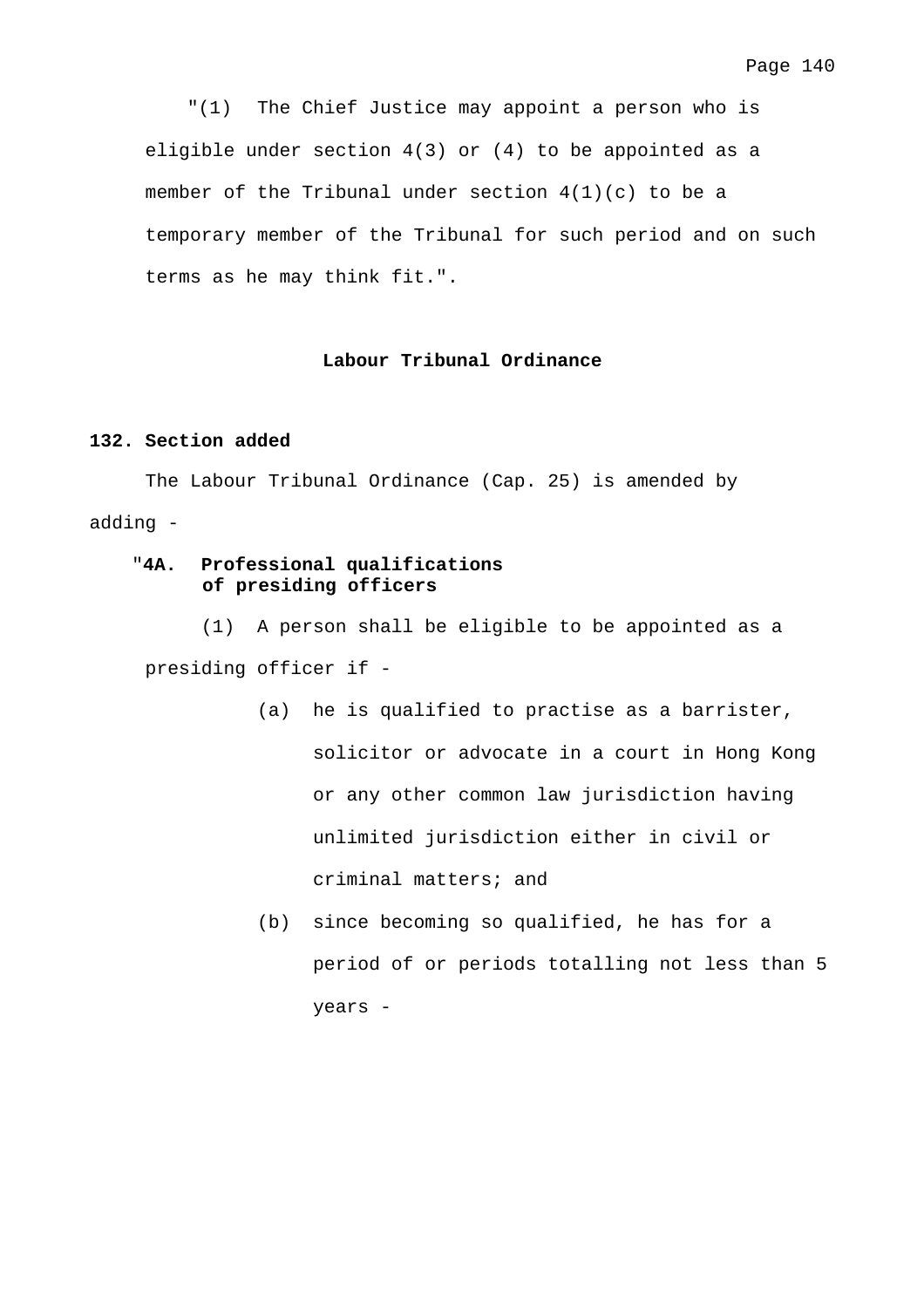- (i) practised as a barrister, solicitor or advocate in such a court;
- (ii) been a legal officer as defined in section 2 of the Legal Officers Ordinance (Cap. 87);
- (iii) been the Director of Legal Aid or a Deputy Director of Legal Aid, Assistant Director of Legal Aid or Legal Aid Officer, appointed in accordance with section 3 of the Legal Aid Ordinance (Cap. 91);
	- (iv) been the Official Receiver or an Assistant Official Receiver (Legal), Assistant Principal Solicitor, Senior Solicitor or Solicitor, appointed in accordance with section 75 of the Bankruptcy Ordinance (Cap. 6); or
		- (v) been the Director of Intellectual Property or a Deputy Director of Intellectual Property, Assistant Director of Intellectual Property, Senior Solicitor or Solicitor, appointed in accordance with section 3 of the Director of Intellectual Property (Establishment) Ordinance (Cap. 412).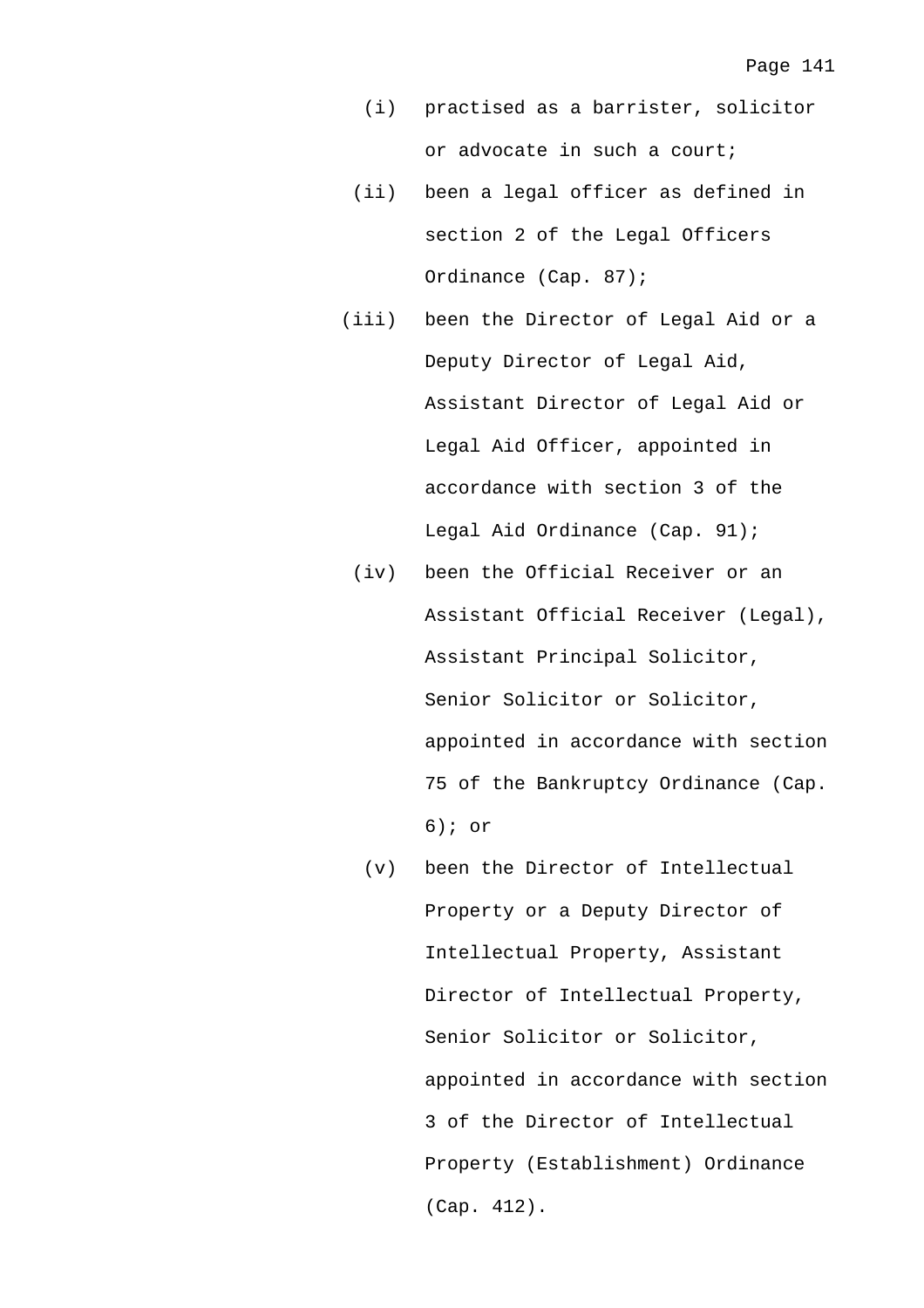(2) For the purposes of calculating the period of 5 years referred to in subsection  $(1)(b)$  -

- (a) periods of less than 5 years falling within any of the subparagraphs of that subsection may be combined;
- (b) periods served in an office specified in Part I of the First Schedule to the repealed Registrar General (Establishment) Ordinance (Cap. 100) may be taken into account notwithstanding the repeal of that Ordinance.".

## **133. Appointment of deputy presiding officers**

 Section 5A(1) is amended by adding "who is eligible under section 4A to be appointed as a presiding officer" after "any person".

#### **Magistrates Ordinance**

#### **134. Sections added**

 The Magistrates Ordinance (Cap. 227) is amended by adding immediately after section 5 –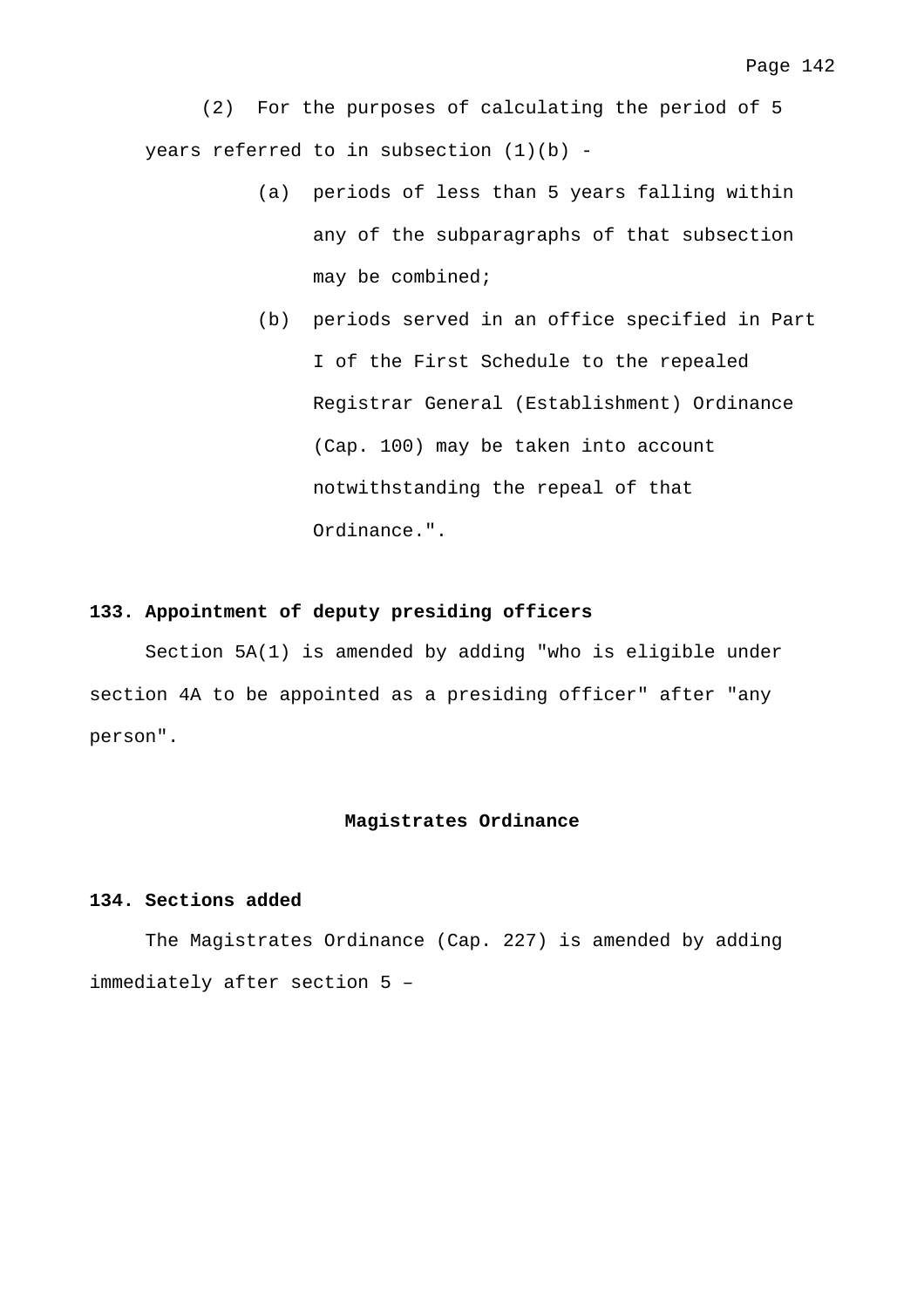# "**5AA. Professional qualifications of permanent magistrates**

 (1) A person shall be eligible to be appointed as a permanent magistrate if -

- (a) he is qualified to practise as a barrister, solicitor or advocate in a court in Hong Kong or any other common law jurisdiction having unlimited jurisdiction either in civil or criminal matters; and
- (b) since becoming so qualified, he has for a period of or periods totalling not less than 5 years -
	- (i) practised as a barrister, solicitor or advocate in such a court;
	- (ii) been a legal officer;
	- (iii) been the Director of Legal Aid or a Deputy Director of Legal Aid, Assistant Director of Legal Aid or Legal Aid Officer, appointed in accordance with section 3 of the Legal Aid Ordinance (Cap. 91);
		- (iv) been the Official Receiver or an Assistant Official Receiver (Legal), Assistant Principal Solicitor, Senior Solicitor or Solicitor, appointed in accordance with section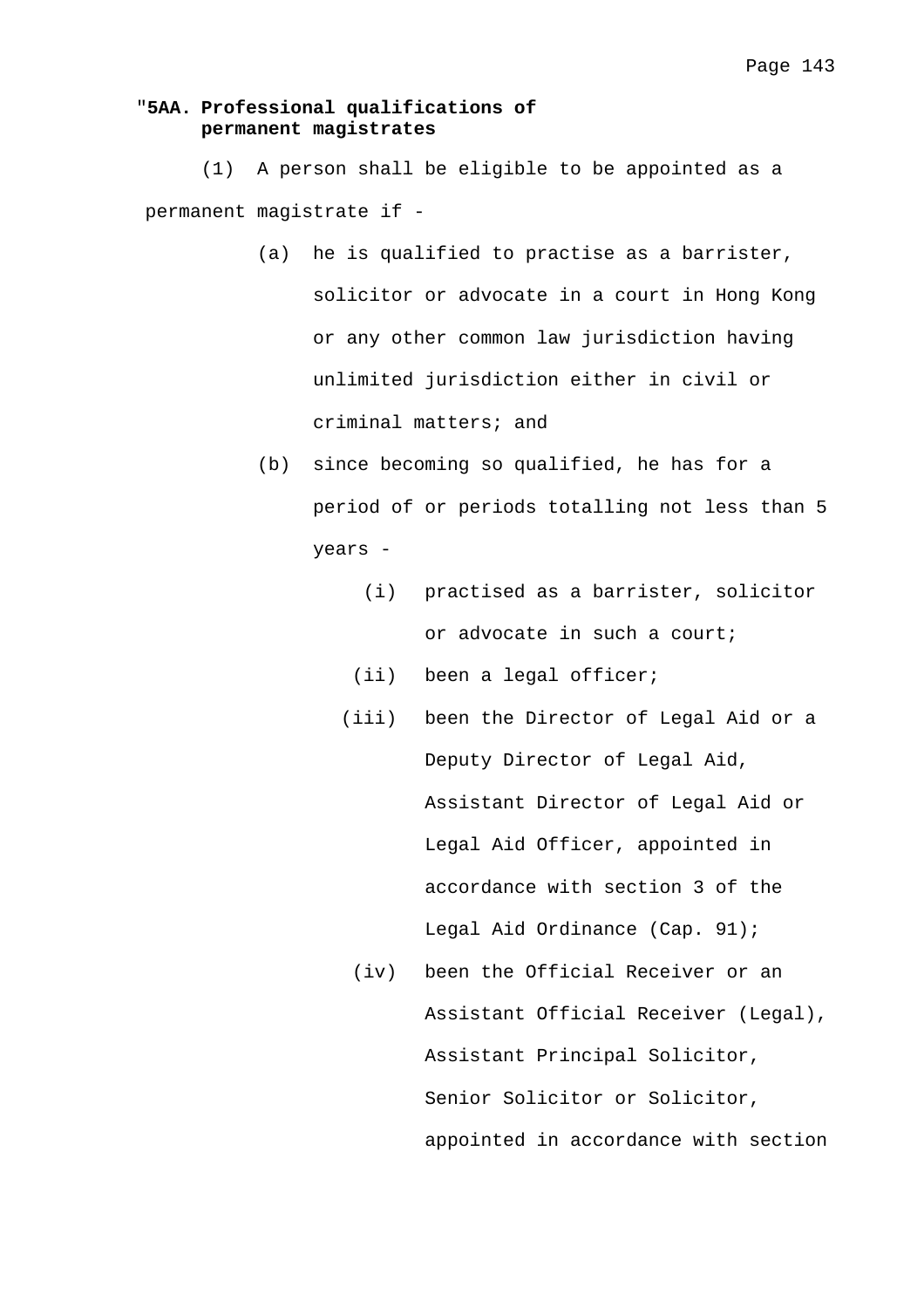75 of the Bankruptcy Ordinance (Cap. 6); or

 (v) been the Director of Intellectual Property or a Deputy Director of Intellectual Property, Assistant Director of Intellectual Property, Senior Solicitor or Solicitor, appointed in accordance with section 3 of the Director of Intellectual Property (Establishment) Ordinance (Cap. 412).

 (2) Notwithstanding subsection (1), a person shall also be eligible to be appointed as a permanent magistrate if -

- (a) he is qualified to practise as a barrister, solicitor or advocate in a court in Hong Kong or any other common law jurisdiction having unlimited jurisdiction either in civil or criminal matters; and
- (b) whether before or since becoming so qualified, he has for a period of or periods totalling not less than 5 years been a special magistrate appointed in accordance with section 5.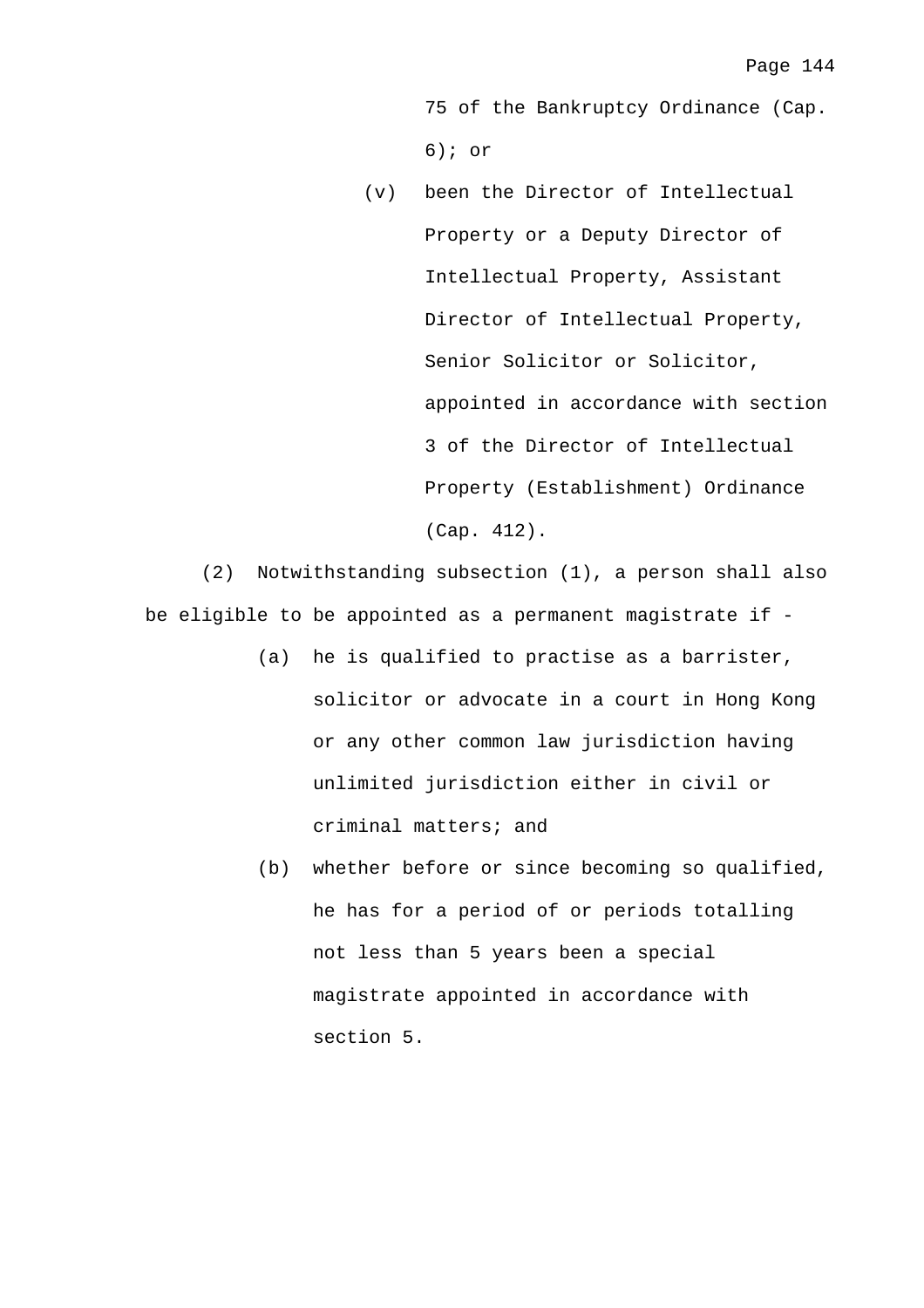(3) For the purposes of calculating the period of 5 years referred to in subsection  $(1)(b)$  -

- (a) periods of less than 5 years falling within any of the subparagraphs of that subsection may be combined;
- (b) periods served in an office specified in Part I of the First Schedule to the repealed Registrar General (Establishment) Ordinance (Cap. 100) may be taken into account notwithstanding the repeal of that Ordinance.

# **5AB. Professional qualifications of special magistrates**

 (1) A person shall be eligible to be appointed as a special magistrate if -

- (a) he is qualified to practise as a barrister, solicitor or advocate in a court in Hong Kong or any other common law jurisdiction having unlimited jurisdiction either in civil or criminal matters; and
- (b) since becoming so qualified, he has for a period of or periods totalling not less than 5 years -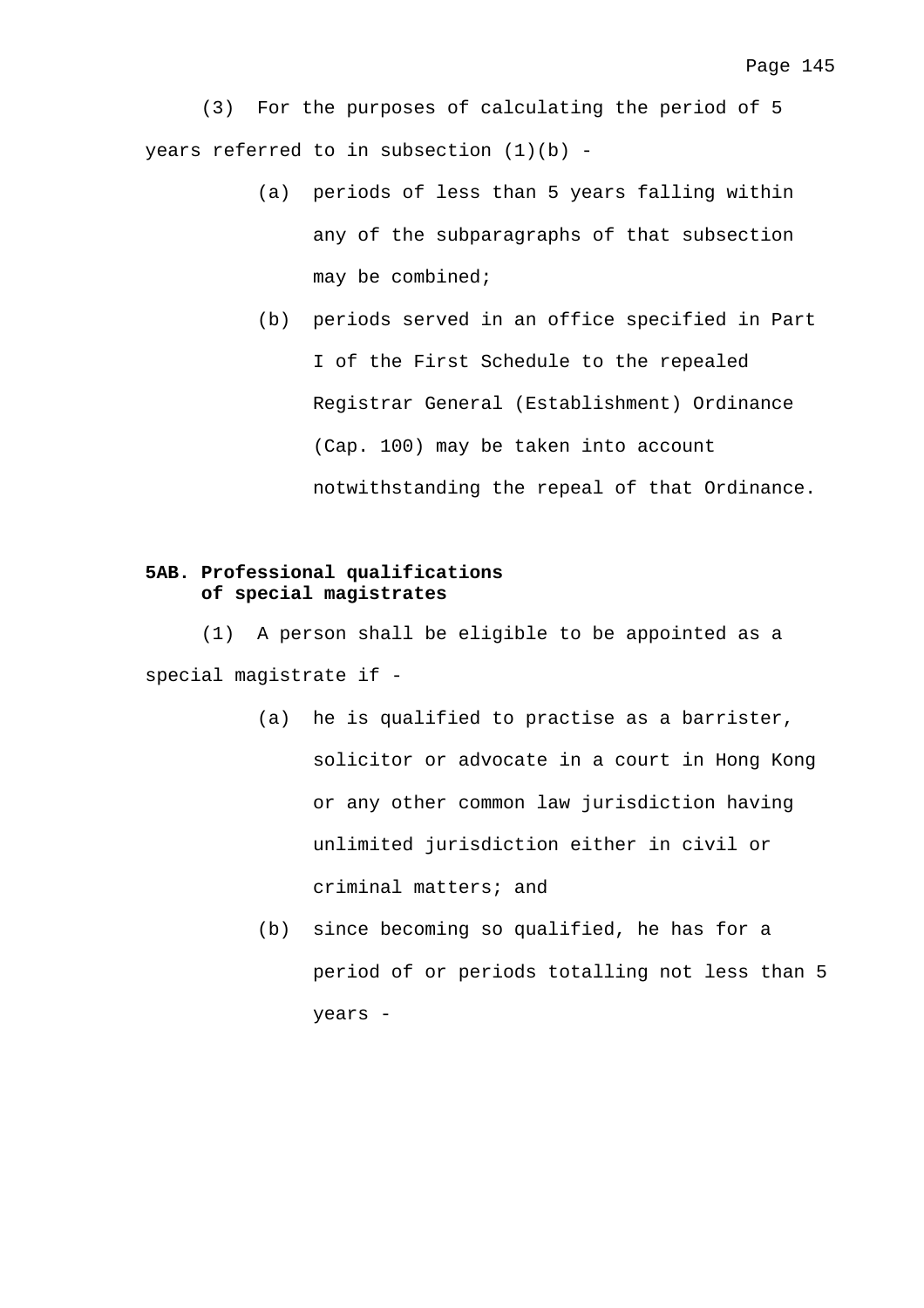- (i) practised as a barrister, solicitor or advocate in such a court;
- (ii) been a legal officer;
- (iii) been the Director of Legal Aid or a Deputy Director of Legal Aid, Assistant Director of Legal Aid or Legal Aid Officer, appointed in accordance with section 3 of the Legal Aid Ordinance (Cap. 91);
	- (iv) been the Official Receiver or an Assistant Official Receiver (Legal), Assistant Principal Solicitor, Senior Solicitor or Solicitor, appointed in accordance with section 75 of the Bankruptcy Ordinance (Cap. 6); or
		- (v) been the Director of Intellectual Property or a Deputy Director of Intellectual Property, Assistant Director of Intellectual Property, Senior Solicitor or Solicitor, appointed in accordance with section 3 of the Director of Intellectual Property (Establishment) Ordinance (Cap. 412).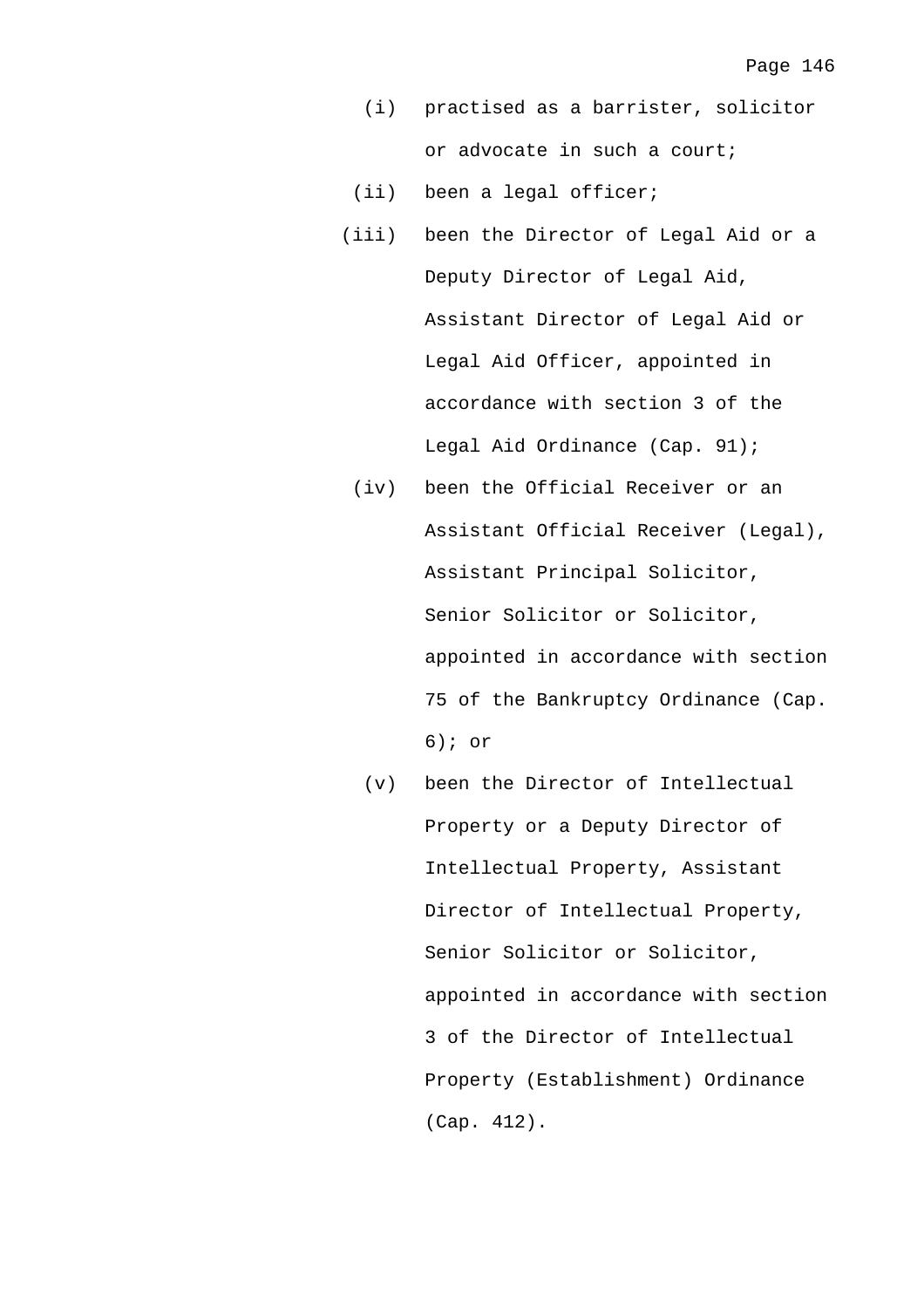(2) Notwithstanding subsection (1), a person shall also be eligible to be appointed as a special magistrate if -

- (a) he is qualified to practise as a barrister, solicitor or advocate in a court in Hong Kong or any other common law jurisdiction having unlimited jurisdiction either in civil or criminal matters; and
- (b) whether before or since becoming so qualified, he has for a period of or periods totalling not less than 5 years served in the grade of Court Prosecutor, Court Interpreter or Judicial Clerk in the Government.

 (3) For the purposes of calculating the period of 5 years referred to in subsection (1)(b) -

- (a) periods of less than 5 years falling within any of the subparagraphs of that subsection may be combined;
- (b) periods served in an office specified in Part I of the First Schedule to the repealed Registrar General (Establishment) Ordinance (Cap. 100) may be taken into account notwithstanding the repeal of that Ordinance.".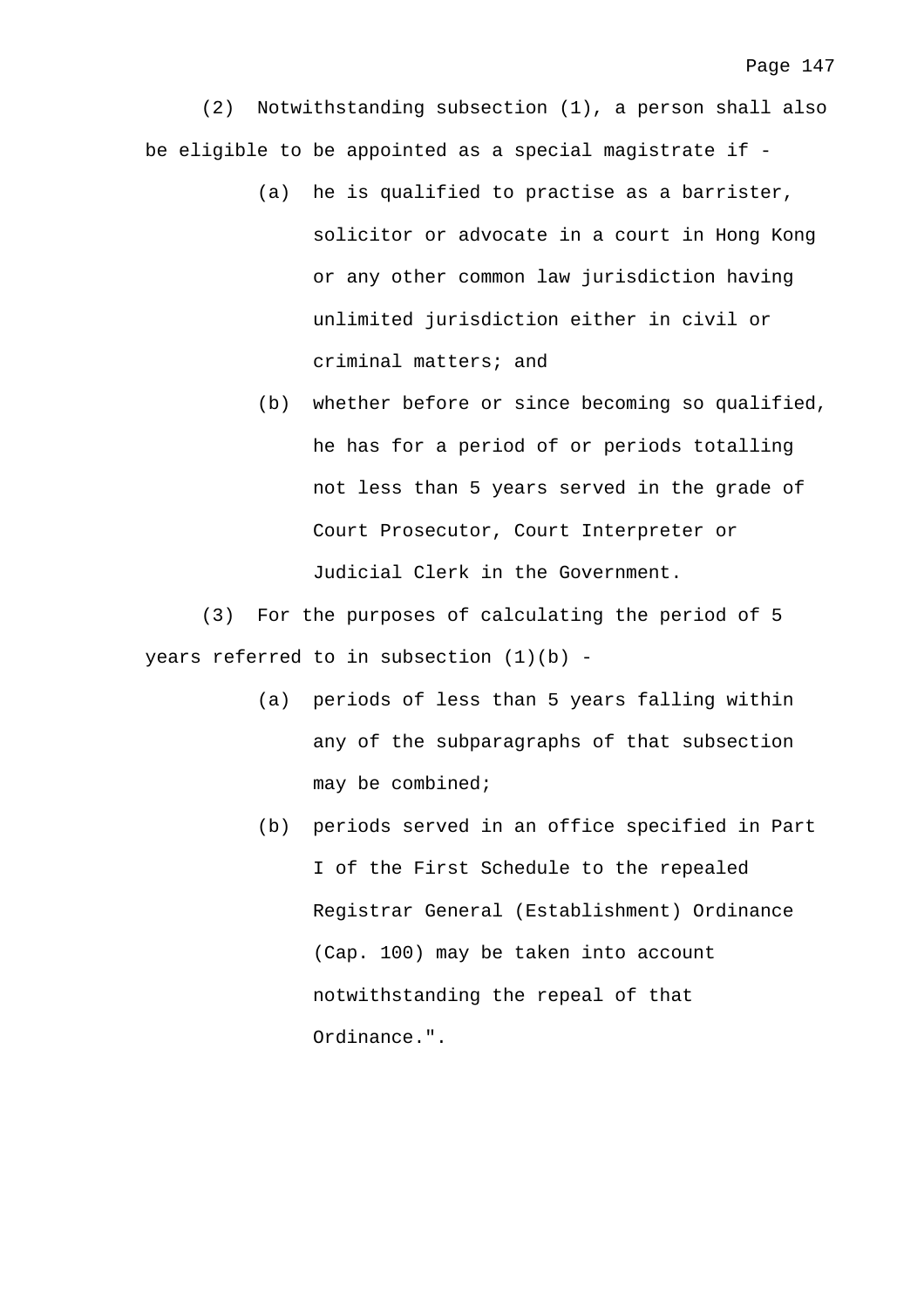## **135. Appointment of deputy magistrates**

 Section 5A(1) is amended by adding "who is eligible under section 5AA to be appointed as a permanent magistrate or under section 5AB to be appointed as a special magistrate" after "any person".

## **District Court Ordinance**

# **136. Professional qualifications of District Judges**

 Section 5 of the District Court Ordinance (Cap. 336) is amended -

- (a) in subsection  $(1)$  -
	- (i) in paragraph (a), by repealing "as an advocate or as a solicitor" and substituting "as a barrister, solicitor or advocate";
	- (ii) in paragraph (b)
		- (A) in subparagraph (i), by repealing "as an advocate or solicitor" and substituting "as a barrister, solicitor or advocate";

(B) by adding -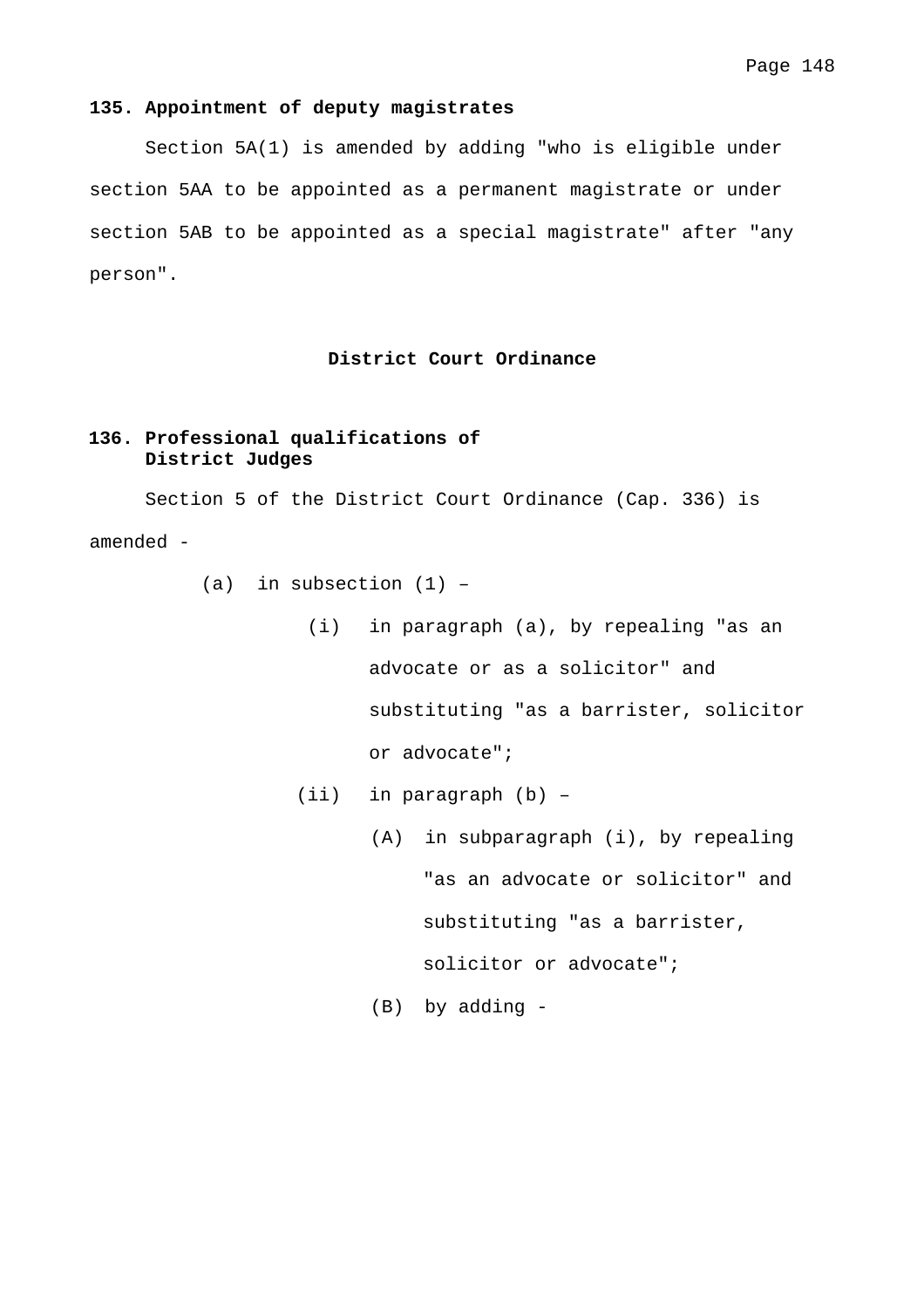- "(ia) been the Registrar of the High Court or a senior deputy registrar, deputy registrar or assistant registrar of the High Court, appointed in accordance with section 37 of the High Court Ordinance (Cap. 4); or
- (ib) been the Registrar or a deputy registrar or assistant registrar appointed in accordance with section 14; or";
- (C) in subparagraph (v), by repealing "by warrant under" and substituting "in accordance with";
- (D) by adding
	- "(va) been a coroner appointed in accordance with section 3 of the Coroners Ordinance (Cap. 504); or
		- (vb) been an adjudicator appointed in accordance with section 4 of the Small Claims Tribunal Ordinance (Cap. 338); or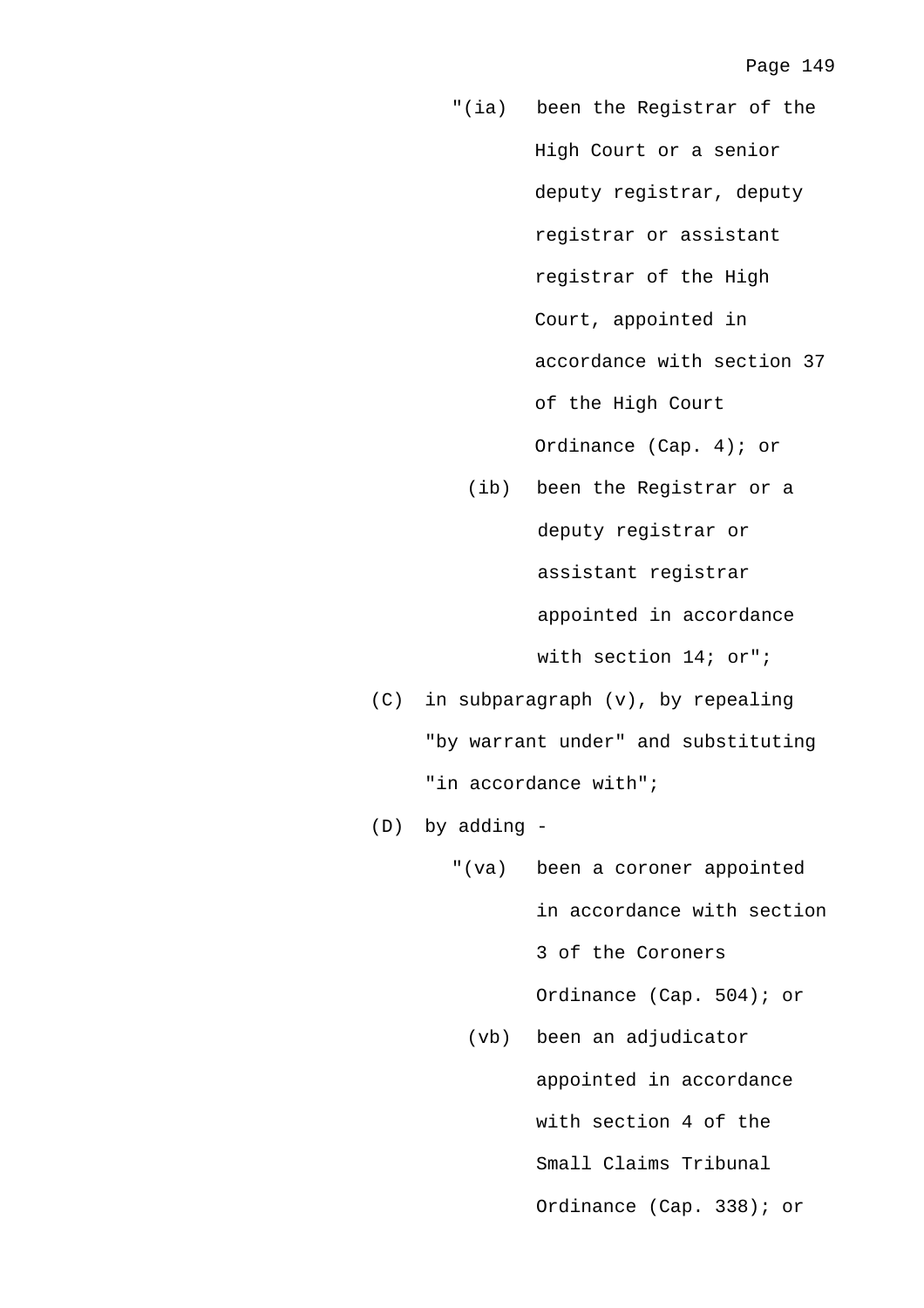- (vc) been a presiding officer appointed in accordance with section 4 of the Labour Tribunal Ordinance (Cap. 25); or";
- (E) in subparagraph (viii), by repealing "a Director, Deputy Director, Assistant Director of Legal Aid or Legal Aid Officer" and substituting "the Director of Legal Aid or a Deputy Director of Legal Aid, Assistant Director of Legal Aid or Legal Aid Officer,";
- (F) in subparagraph (ix), by repealing "an Official Receiver," and substituting "the Official Receiver or an";
- (G) in subparagraph (x), by repealing "a Director, Deputy Director or Assistant Director of Intellectual Property or a Senior Solicitor," and substituting "the Director of Intellectual Property or a Deputy Director of Intellectual Property, Assistant Director of Intellectual Property, Senior Solicitor or Solicitor,";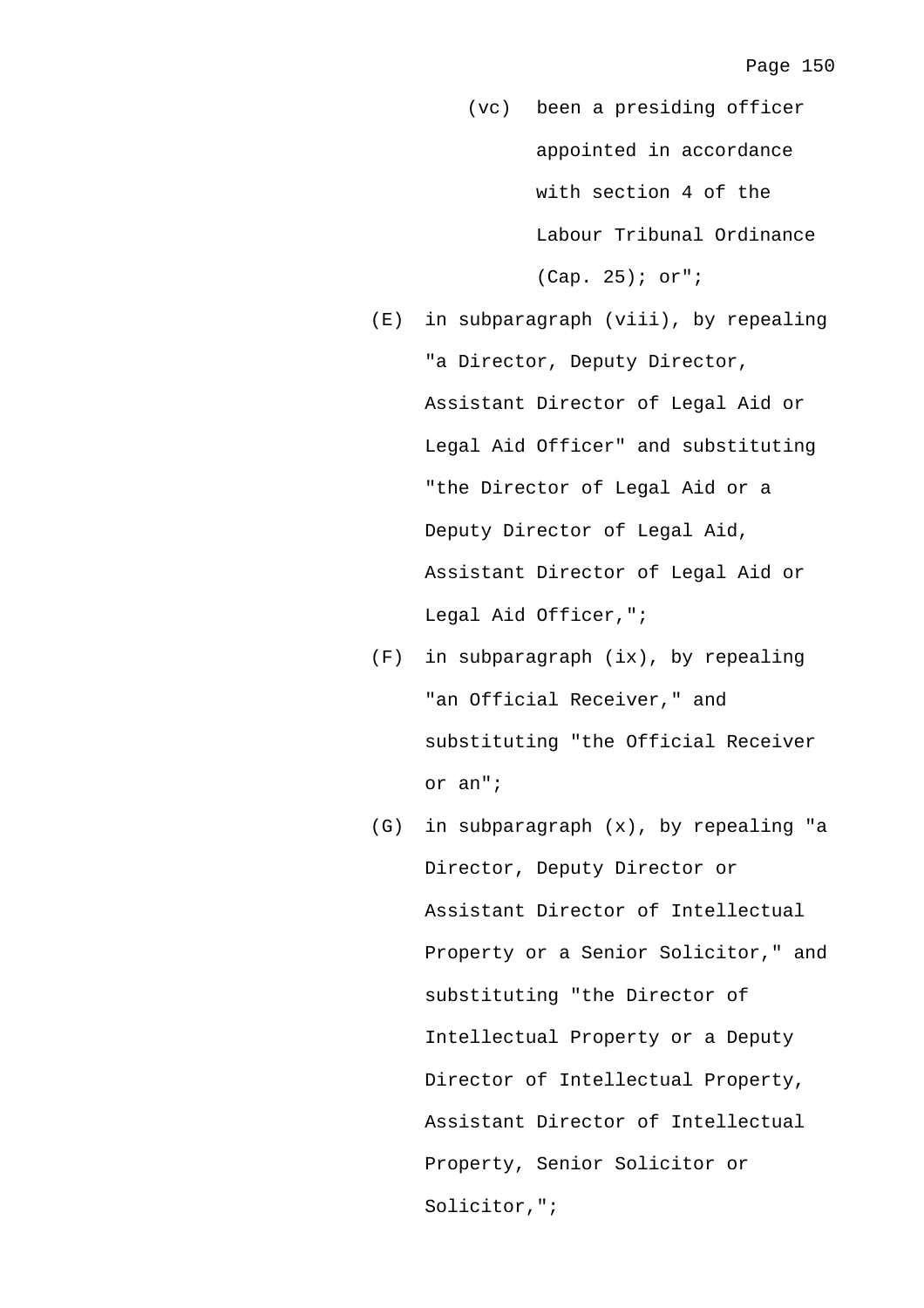(b) in subsection (3), by repealing "in the repealed Registrar General (Establishment) Ordinance (Cap. 100) appointment to which was restricted to legally qualified persons" and substituting "in Part I of the First Schedule to the repealed Registrar General (Establishment) Ordinance (Cap. 100)".

### **137. Appointment of deputy District Judges**

Section 7 is amended -

- $(a)$  in subsection  $(1)$  -
	- (i) by repealing ", who is eligible to be appointed to be a judge," and substituting "who is eligible under section 5 to be appointed as a District Judge";
	- (ii) in paragraph (a), by repealing "any judge" and substituting "any District Judge";
- (b) in subsection (2), by repealing "a judge" and substituting "a District Judge".

#### **138. Officers of the Court**

 Section 14(4) is amended by adding "temporary registrar, senior deputy registrar, temporary senior deputy registrar," before "deputy registrar, temporary deputy registrar," where it twice appears.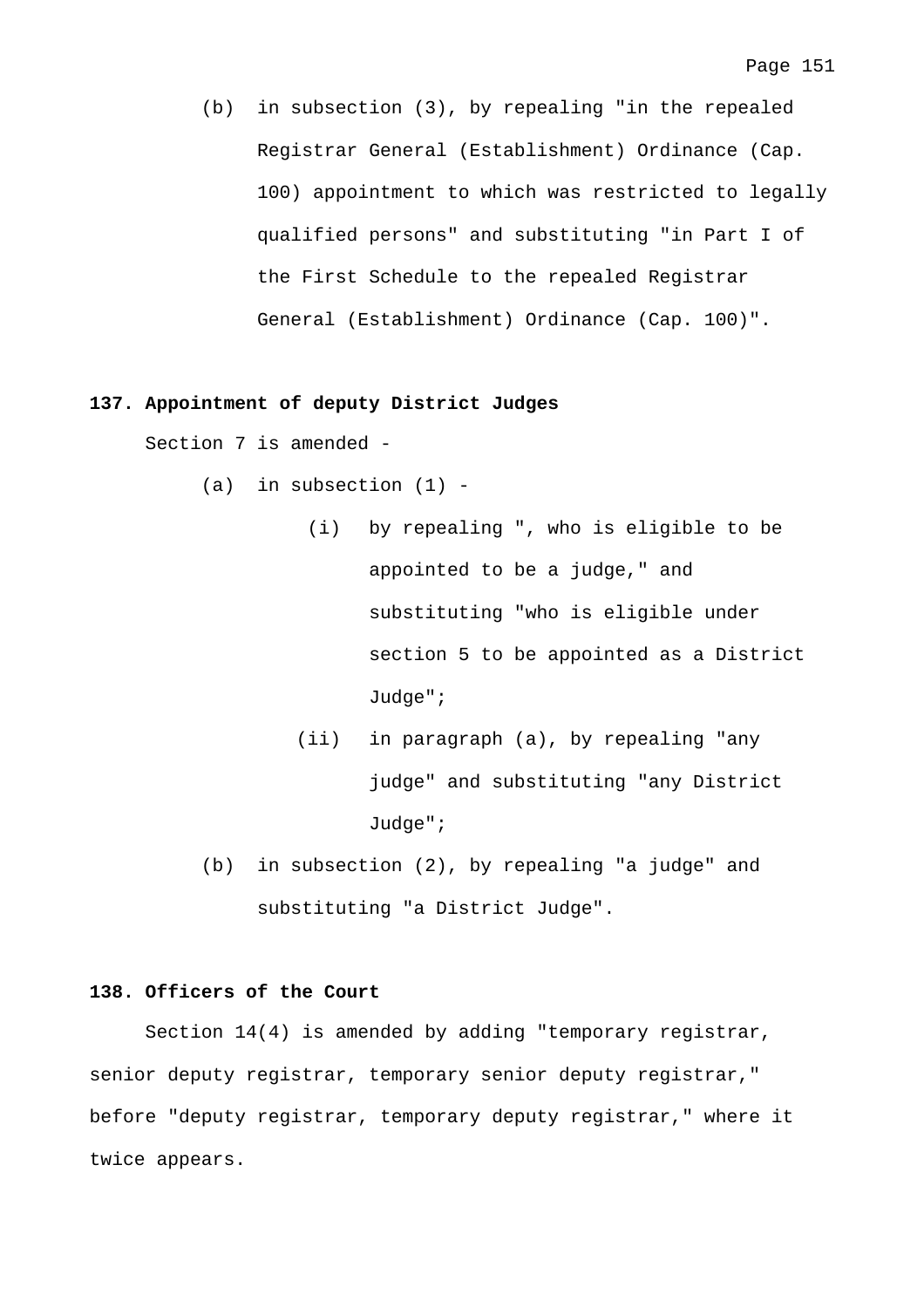#### **139. Sections added**

The following are added immediately after section 14 -

# "**14AA. Professional qualifications of Registrar, deputy registrars and assistant registrars**

 (1) A person shall be eligible to be appointed as the Registrar, a deputy registrar or an assistant registrar if -

- (a) he is qualified to practise as a barrister, solicitor or advocate in a court in Hong Kong or any other common law jurisdiction having unlimited jurisdiction either in civil or criminal matters; and
- (b) since becoming so qualified he has for a period of or periods totalling not less than 5 years -
	- (i) practised as a barrister, solicitor or advocate in such a court;
	- (ii) been a permanent magistrate appointed in accordance with section 5 of the Magistrates Ordinance (Cap. 227);
	- (iii) been a coroner appointed in accordance with section 3 of the Coroners Ordinance (Cap. 504);
		- (iv) been an adjudicator appointed in accordance with section 4 of the Small Claims Tribunal Ordinance (Cap. 338);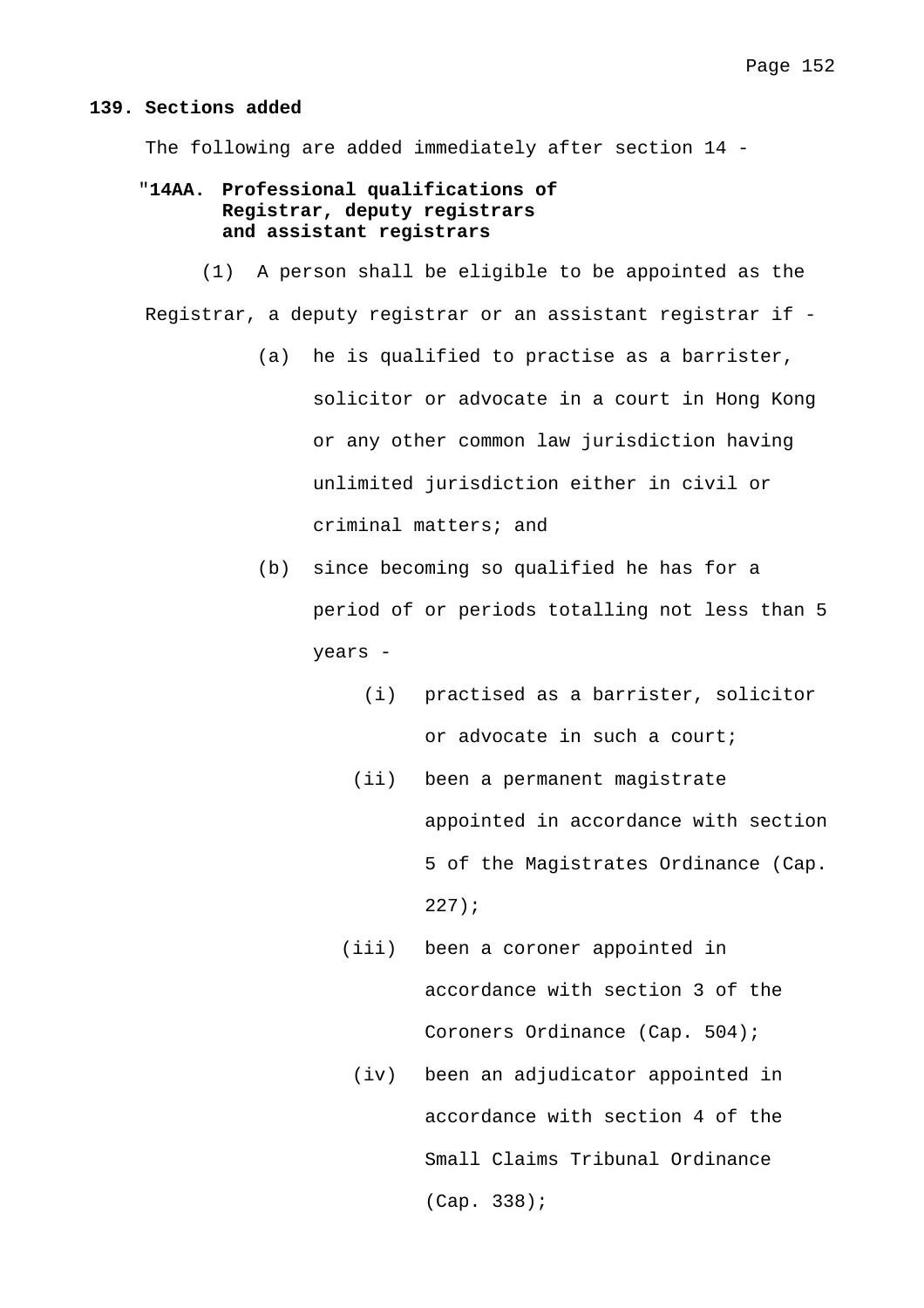- (v) been a presiding officer appointed in accordance with section 4 of the Labour Tribunal Ordinance (Cap. 25);
- (vi) been a legal officer as defined in section 2 of the Legal Officers Ordinance (Cap. 87);
- (vii) been the Director of Legal Aid or a Deputy Director of Legal Aid, Assistant Director of Legal Aid or Legal Aid Officer, appointed in accordance with section 3 of the Legal Aid Ordinance (Cap. 91);
- (viii) been the Official Receiver or an Assistant Official Receiver (Legal), Assistant Principal Solicitor, Senior Solicitor or Solicitor, appointed in accordance with section 75 of the Bankruptcy Ordinance (Cap. 6); or
	- (ix) been the Director of Intellectual Property or a Deputy Director of Intellectual Property, Assistant Director of Intellectual Property, Senior Solicitor or Solicitor, appointed in accordance with section 3 of the Director of Intellectual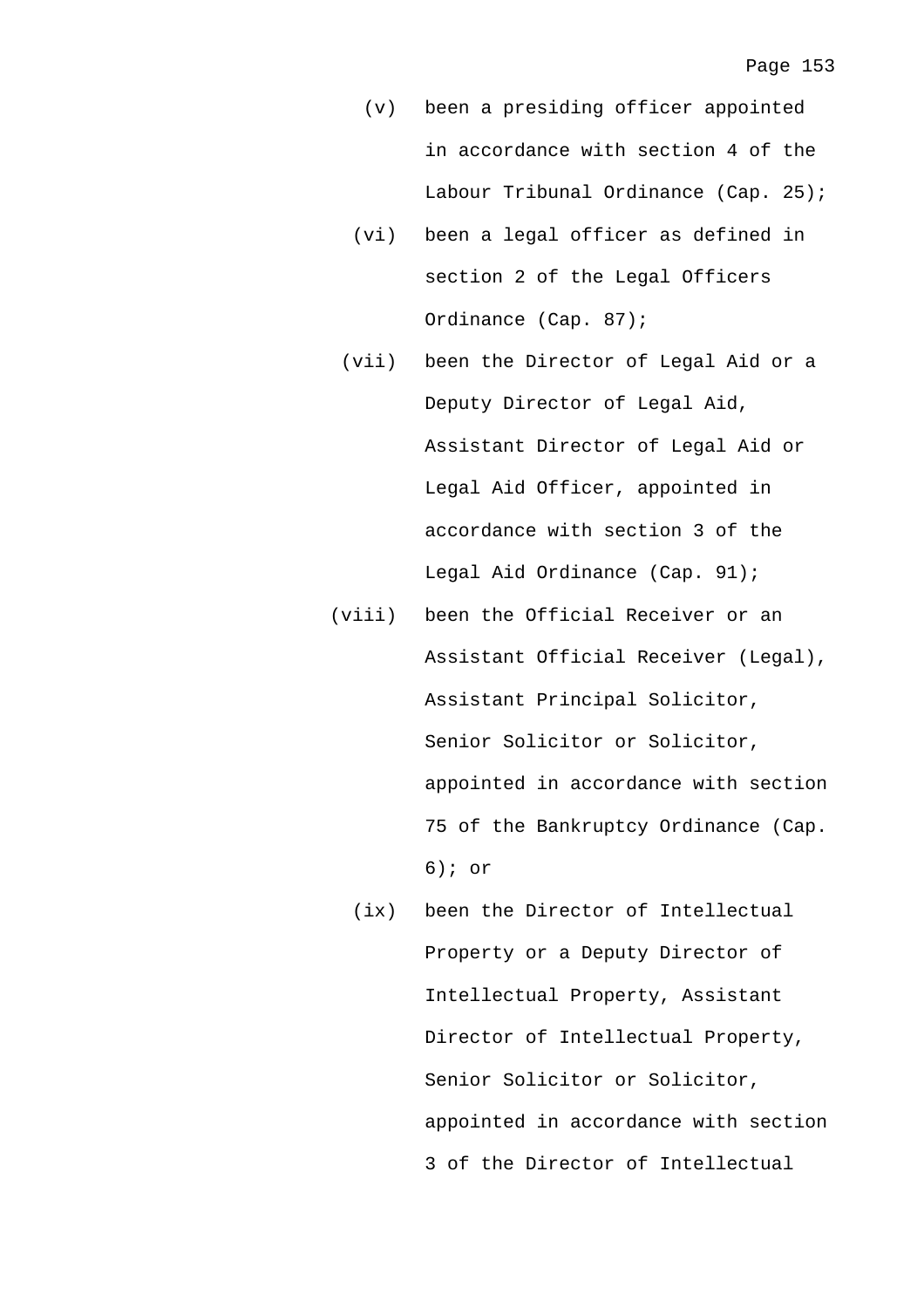Property (Establishment) Ordinance (Cap. 412).

 (2) For the purposes of calculating the period of 5 years referred to in subsection (1)(b) -

- (a) periods of less than 5 years falling within any of the subparagraphs of that subsection may be combined;
- (b) periods served in an office specified in Part I of the First Schedule to the repealed Registrar General (Establishment) Ordinance (Cap. 100) may be taken into account notwithstanding the repeal of that Ordinance.

## **14AB. Appointment of temporary registrar**

 (1) The Chief Justice may appoint a person who is eligible under section 14AA to be appointed as the Registrar to be a temporary registrar if -

- (a) the office of the Registrar becomes vacant for any reason; or
- (b) he considers that the interest of the administration of justice requires that a temporary registrar should be appointed.

 (2) Without prejudice to the generality of the power conferred on him by subsection (1), the Chief Justice may appoint a temporary registrar for a specified period only.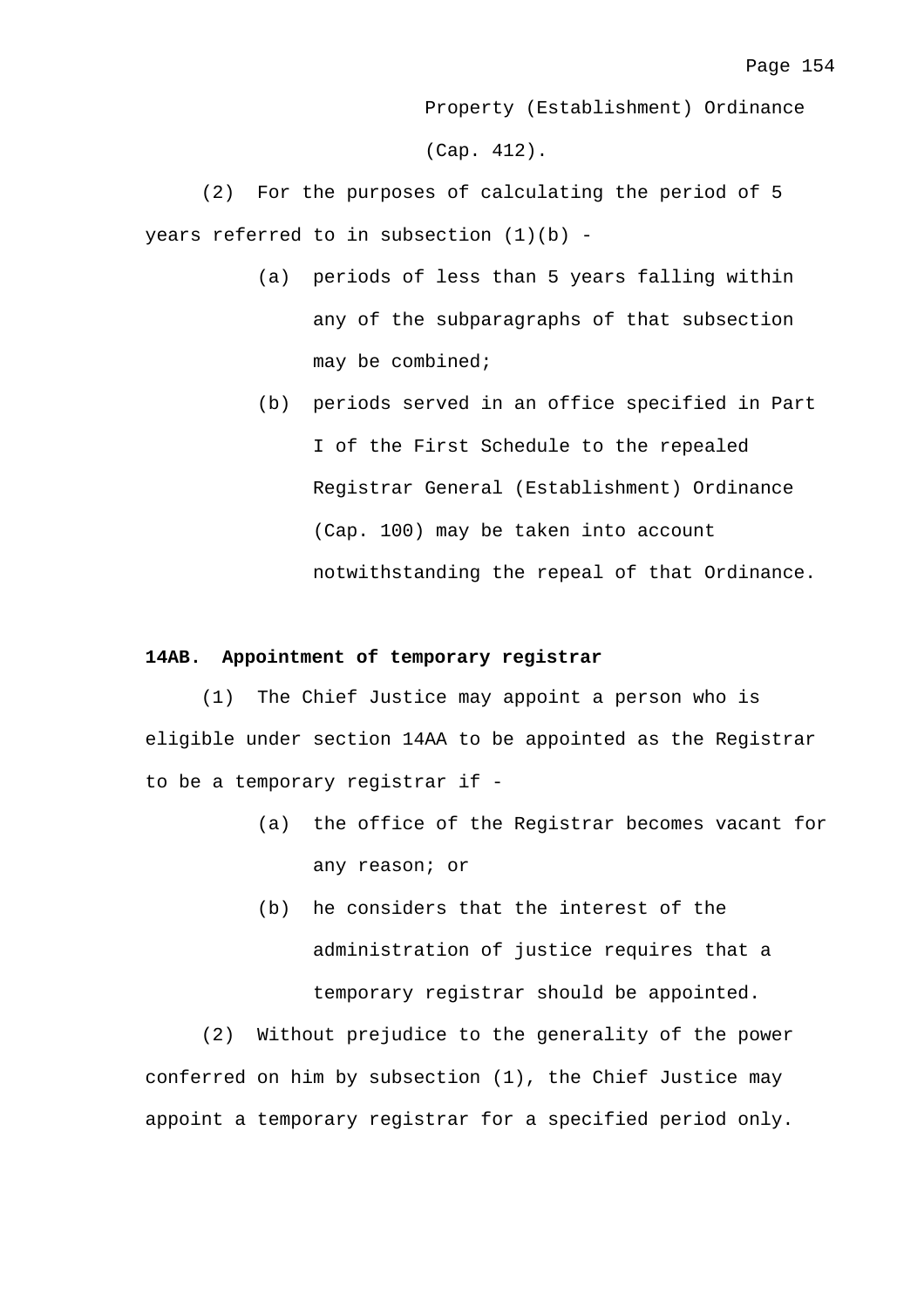(3) The Chief Justice may terminate the appointment of a temporary registrar at any time.

 (4) In this section and section 14C, "temporary registrar" (暫委司法常務官) means a person appointed under subsection (1) to be a temporary registrar.".

## **140. Appointment of temporary deputy registrars**

 Section 14A(1) is amended by adding "who is eligible under section 14AA to be appointed as a deputy registrar" after "a person".

## **141. Appointment of temporary assistant registrars**

 Section 14B(1) is amended by adding "who is eligible under section 14AA to be appointed as an assistant registrar" after "a person".

# **142. Powers of temporary registrar, etc. in case which is part-heard on termination of appointment**

Section 14C is amended -

- (a) in subsection (1), by repealing "temporary deputy registrar" wherever it appears and substituting "temporary registrar";
- (b) in subsection (2), by repealing "apply to a temporary assistant registrar as it applies to a temporary deputy registrar" and substituting "apply to a temporary deputy registrar or temporary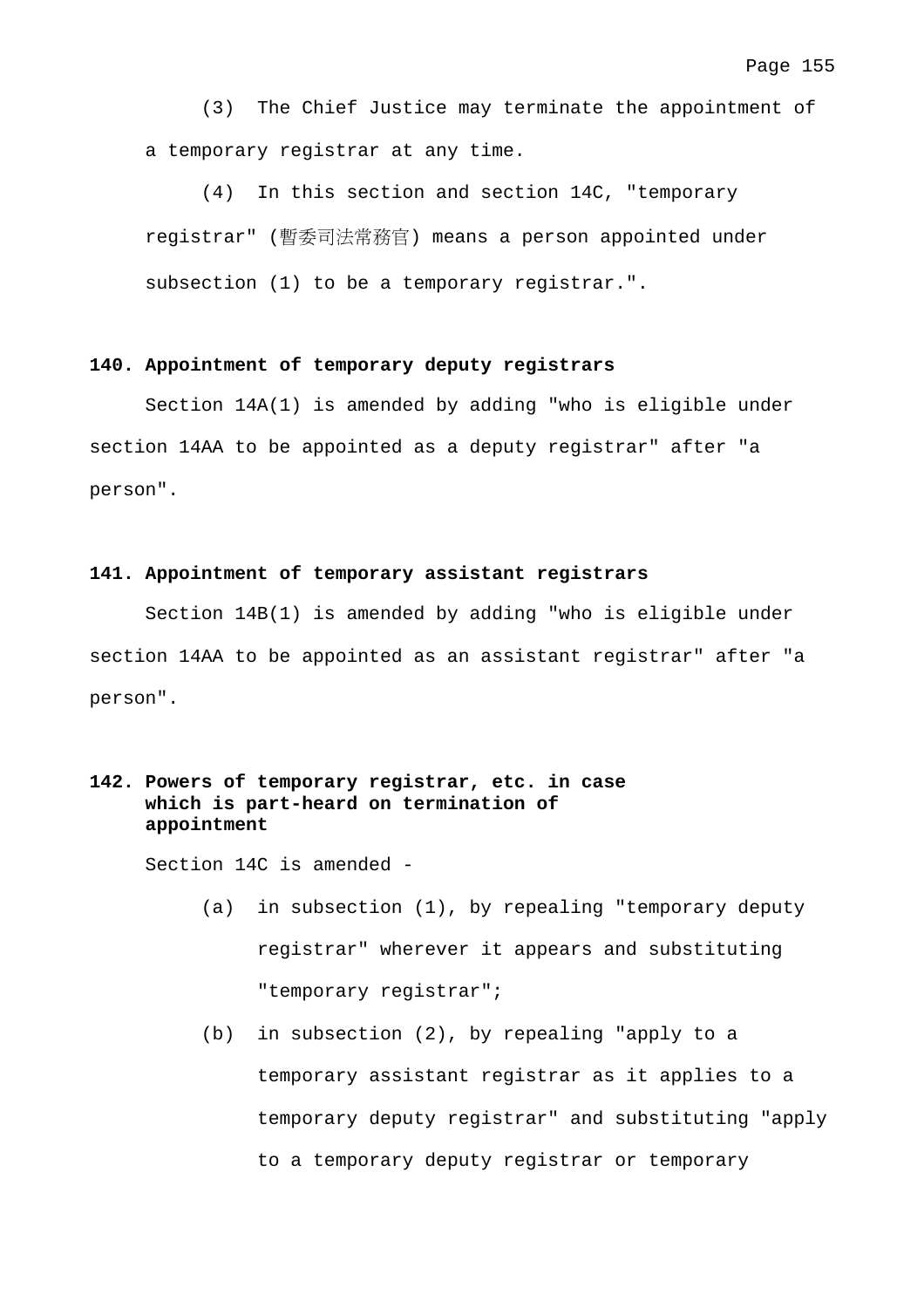assistant registrar as it applies to a temporary registrar".

# **Small Claims Tribunal Ordinance**

## **143. Appointment of adjudicators**

Section 4(2) of the Small Claims Tribunal Ordinance (Cap.

338) is repealed.

## **144. Section added**

The following is added immediately after section 4 -

# "**4AA. Professional qualifications of adjudicators**

 (1) A person shall be eligible to be appointed as an adjudicator if -

- (a) he is qualified to practise as a barrister, solicitor or advocate in a court in Hong Kong or any other common law jurisdiction having unlimited jurisdiction either in civil or criminal matters; and
- (b) since becoming so qualified, he has for a period of or periods totalling not less than 5 years -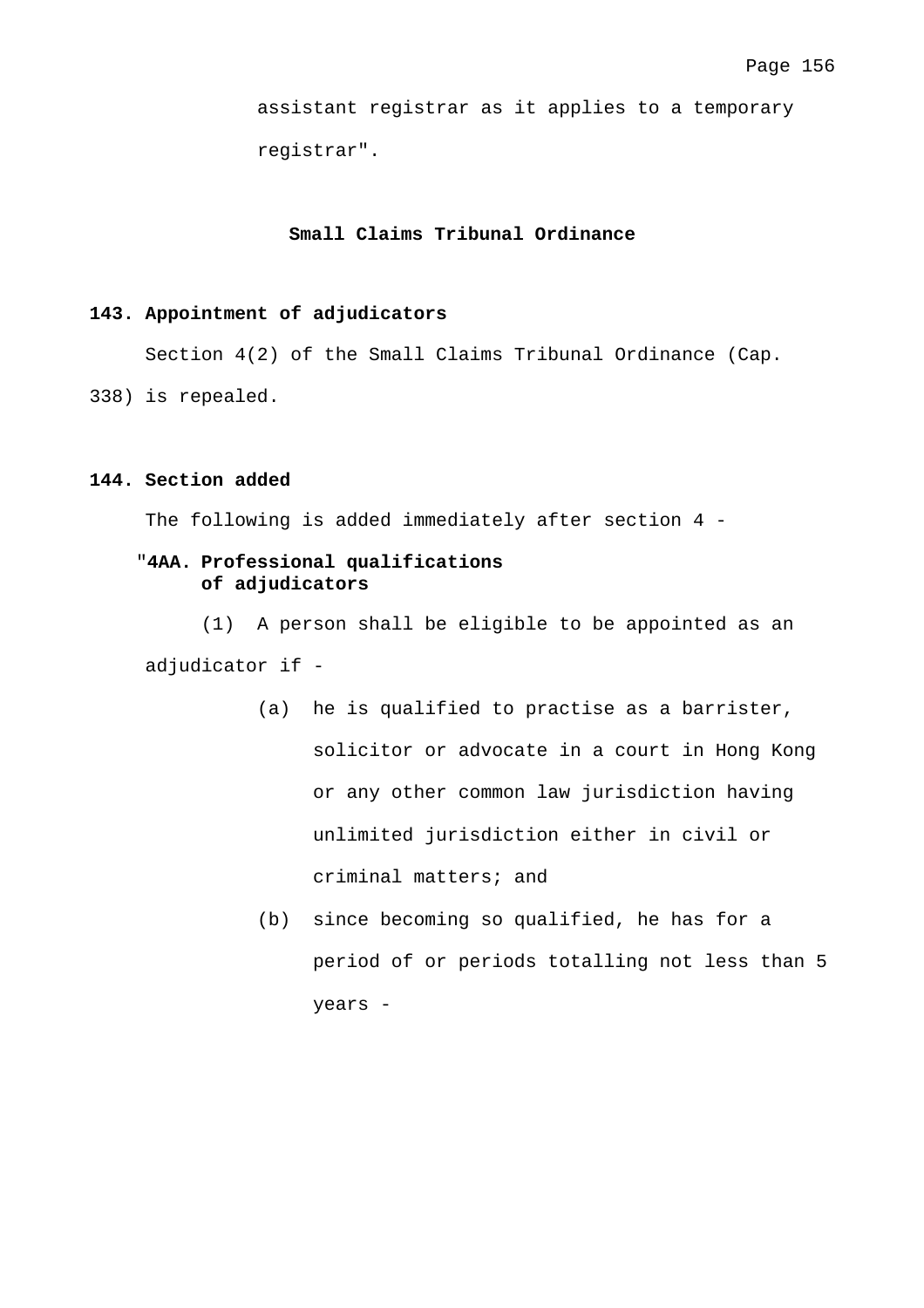- (i) practised as a barrister, solicitor or advocate in such a court;
- (ii) been a legal officer as defined in section 2 of the Legal Officers Ordinance (Cap. 87);
- (iii) been the Director of Legal Aid or a Deputy Director of Legal Aid, Assistant Director of Legal Aid or Legal Aid Officer, appointed in accordance with section 3 of the Legal Aid Ordinance (Cap. 91);
	- (iv) been the Official Receiver or an Assistant Official Receiver (Legal), Assistant Principal Solicitor, Senior Solicitor or Solicitor, appointed in accordance with section 75 of the Bankruptcy Ordinance (Cap. 6); or
		- (v) been the Director of Intellectual Property or a Deputy Director of Intellectual Property, Assistant Director of Intellectual Property, Senior Solicitor or Solicitor, appointed in accordance with section 3 of the Director of Intellectual Property (Establishment) Ordinance (Cap. 412).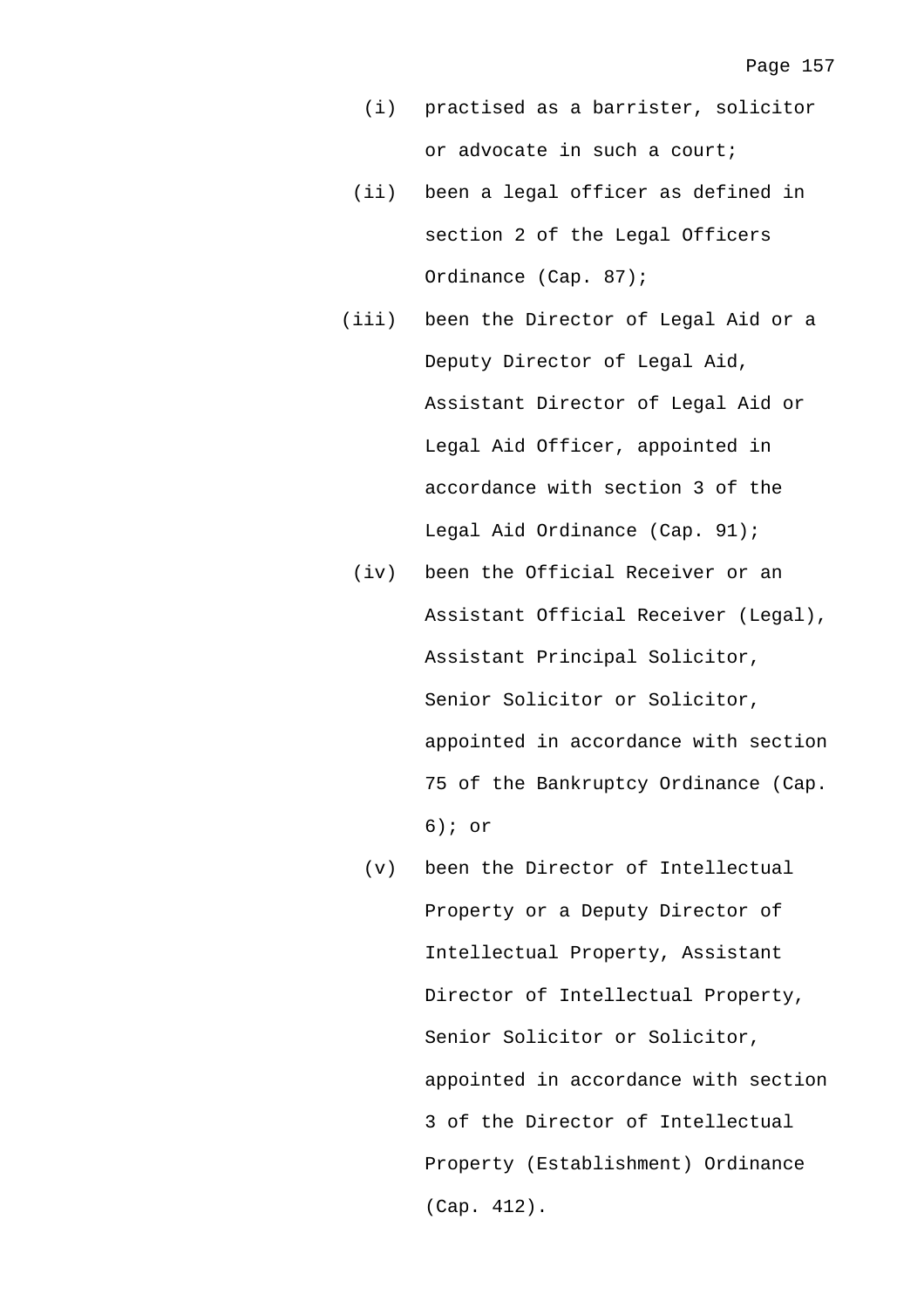(2) For the purposes of calculating the period of 5 years referred to in subsection  $(1)(b)$  -

- (a) periods of less than 5 years falling within any of the subparagraphs of that subsection may be combined;
- (b) periods served in an office specified in Part I of the First Schedule to the repealed Registrar General (Establishment) Ordinance (Cap. 100) may be taken into account notwithstanding the repeal of that Ordinance.".

# **145. Appointment and powers of deputy adjudicators**

 Section 4A(1) is amended by repealing "qualified under section 4(2)," and substituting "eligible under section 4AA to be appointed as an adjudicator".

# **Hong Kong Court of Final Appeal Ordinance**

# **146. Chief Justice**

 Section 6(3) of the Hong Kong Court of Final Appeal Ordinance (Cap. 484) is amended by adding "permanent judge, a" before "Justice of Appeal" where it twice appears.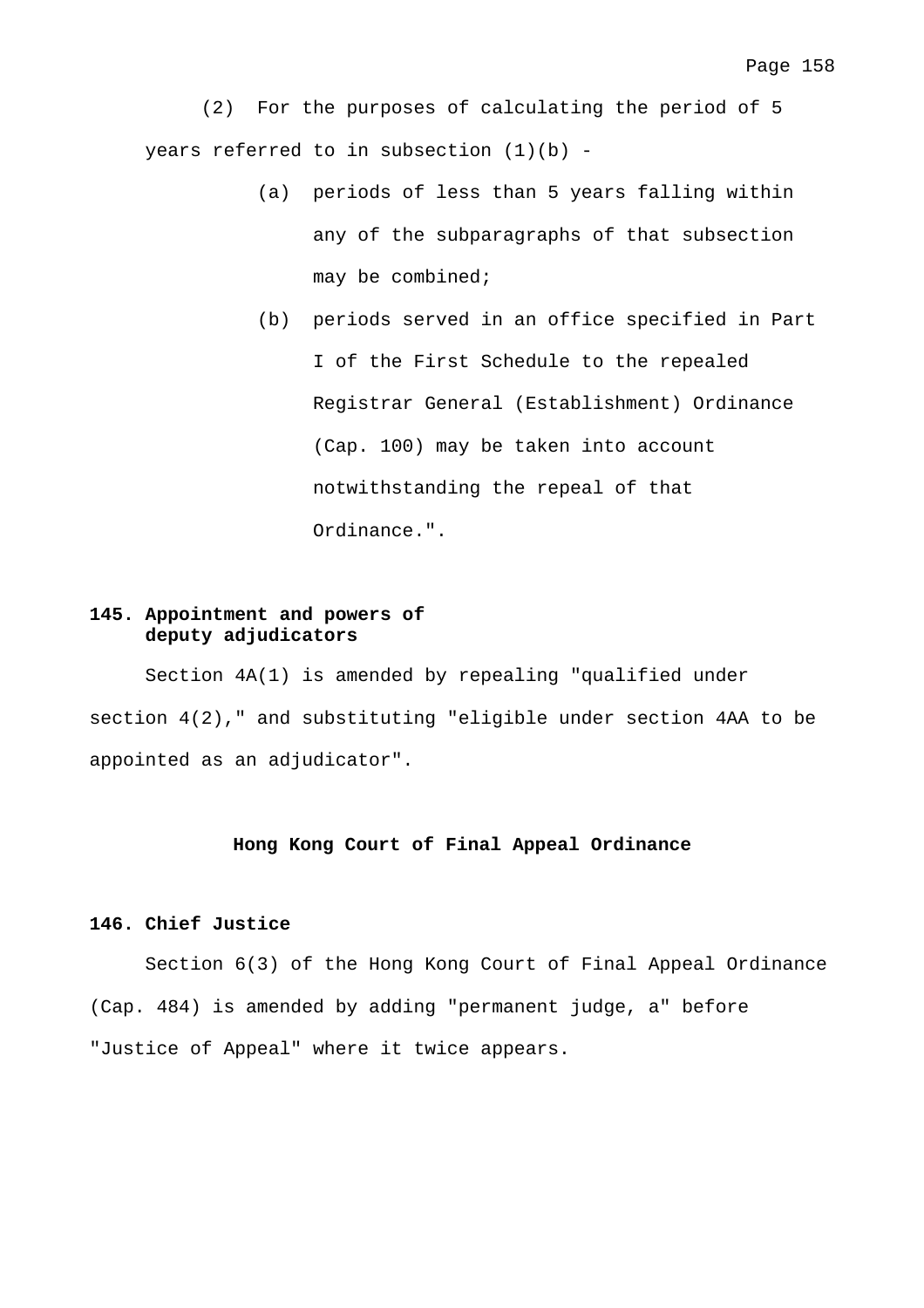## **147. Professional qualifications of judges**

Section 12 is amended -

 $(a)$  in subsection  $(1)$  -

- (i) by repealing "or as a permanent judge";
- (ii) by adding before paragraph (a) -

"(aa) a permanent judge;";

- (b) by adding
	- "(1A) A person shall be eligible to be
	- appointed as a permanent judge if he is
		- (a) the Chief Judge of the High Court, a Justice of Appeal or a judge of the Court of First Instance; or
		- (b) a barrister who has practised as a barrister or solicitor in Hong Kong for a period of at least 10 years.";
- $(c)$  by repealing subsection  $(2)$ ;
- (d) in subsection (5), by repealing "subsections (2) and (3)" and substituting "subsection (3)".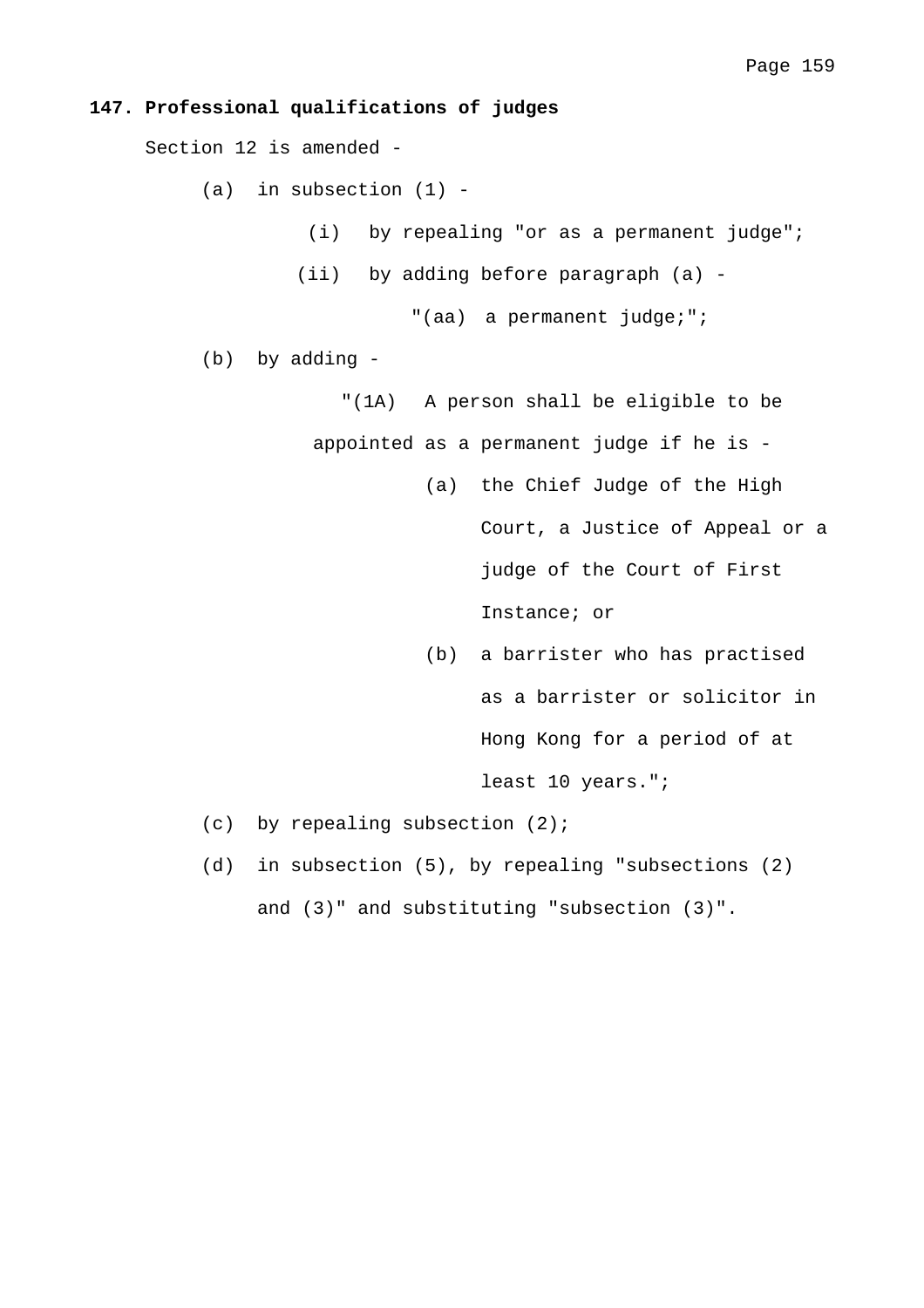### **148. Tenure of office**

Section 14(2) is amended –

(a) in paragraph (a), by repealing "paragraphs (b) and

(c)" and substituting "paragraph (b)";

- (b) in paragraph (b)
	- (i) by repealing "subject to paragraph (c)";
	- (ii) by repealing the semicolon and

substituting a full stop;

(c) by repealing paragraph (c).

#### **149. The Registrar**

Section 42 is amended -

- (a) in subsection (2), by adding "under section 37AA(1) of the High Court Ordinance (Cap. 4)" after "required";
- (b) in subsection (5), by repealing "a person to act in his place" and substituting "a person who possesses the same qualifications as are required under section 37AA(1) of the High Court Ordinance (Cap. 4) for appointment as the Registrar of the High Court to act in the place of the Registrar".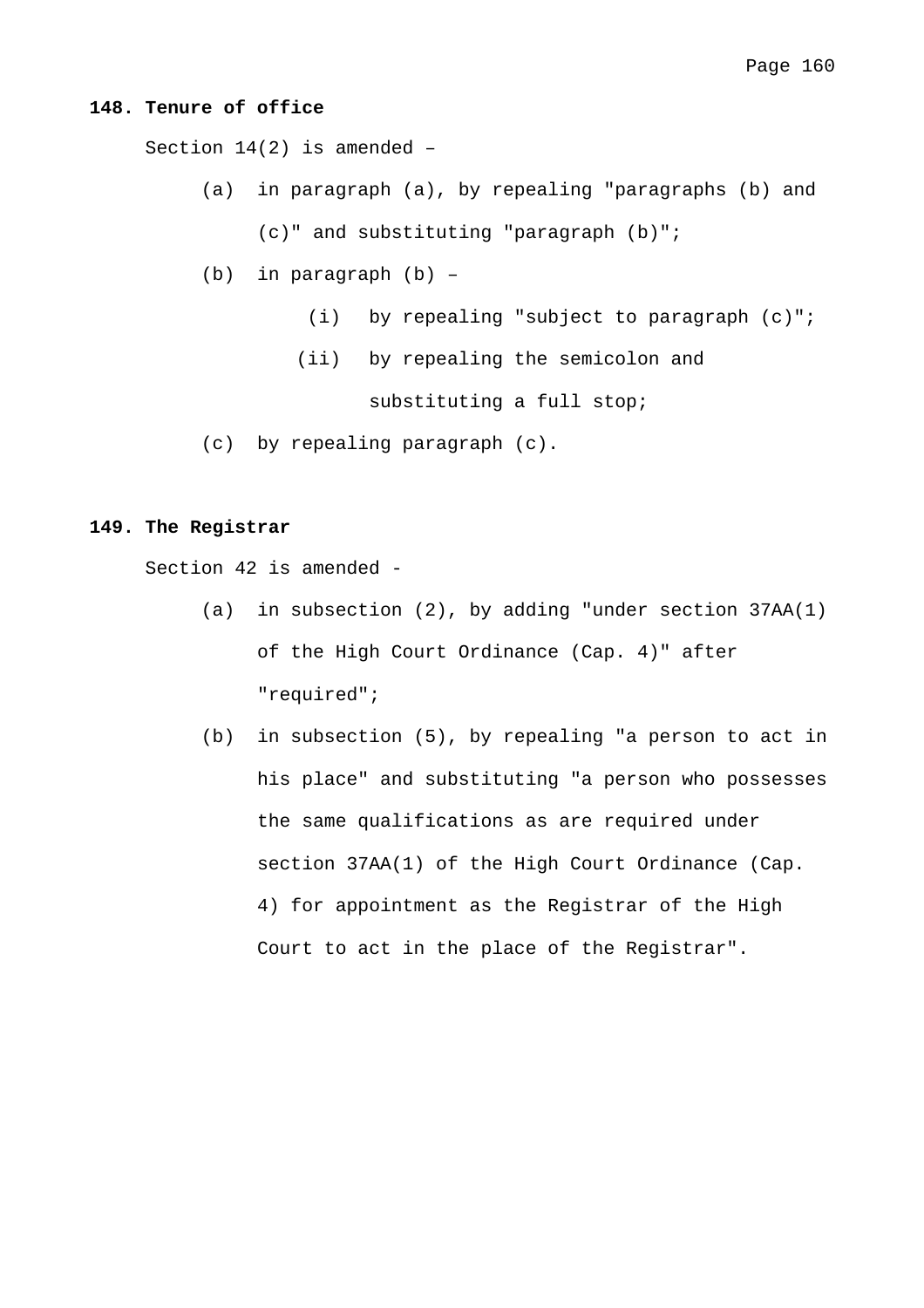#### **Coroners Ordinance**

#### **150. Appointment of coroners**

Section 3 of the Coroners Ordinance (Cap. 504) is amended -

- (a) in subsection (1), by repealing "Subject to subsection (2), the" and substituting "The";
- (b) by repealing subsection (2).

# **151. Section added**

The following is added immediately after section 3 -

# "**3AA. Professional qualifications of coroners**

 (1) A person shall be eligible to be appointed as a coroner if -

- (a) he is qualified to practise as a barrister, solicitor or advocate in a court in Hong Kong or any other common law jurisdiction having unlimited jurisdiction either in civil or criminal matters; and
- (b) since becoming so qualified, he has for a period of or periods totalling not less than 5 years -
	- (i) practised as a barrister, solicitor or advocate in such a court;
	- (ii) been a legal officer as defined in section 2 of the Legal Officers Ordinance (Cap. 87);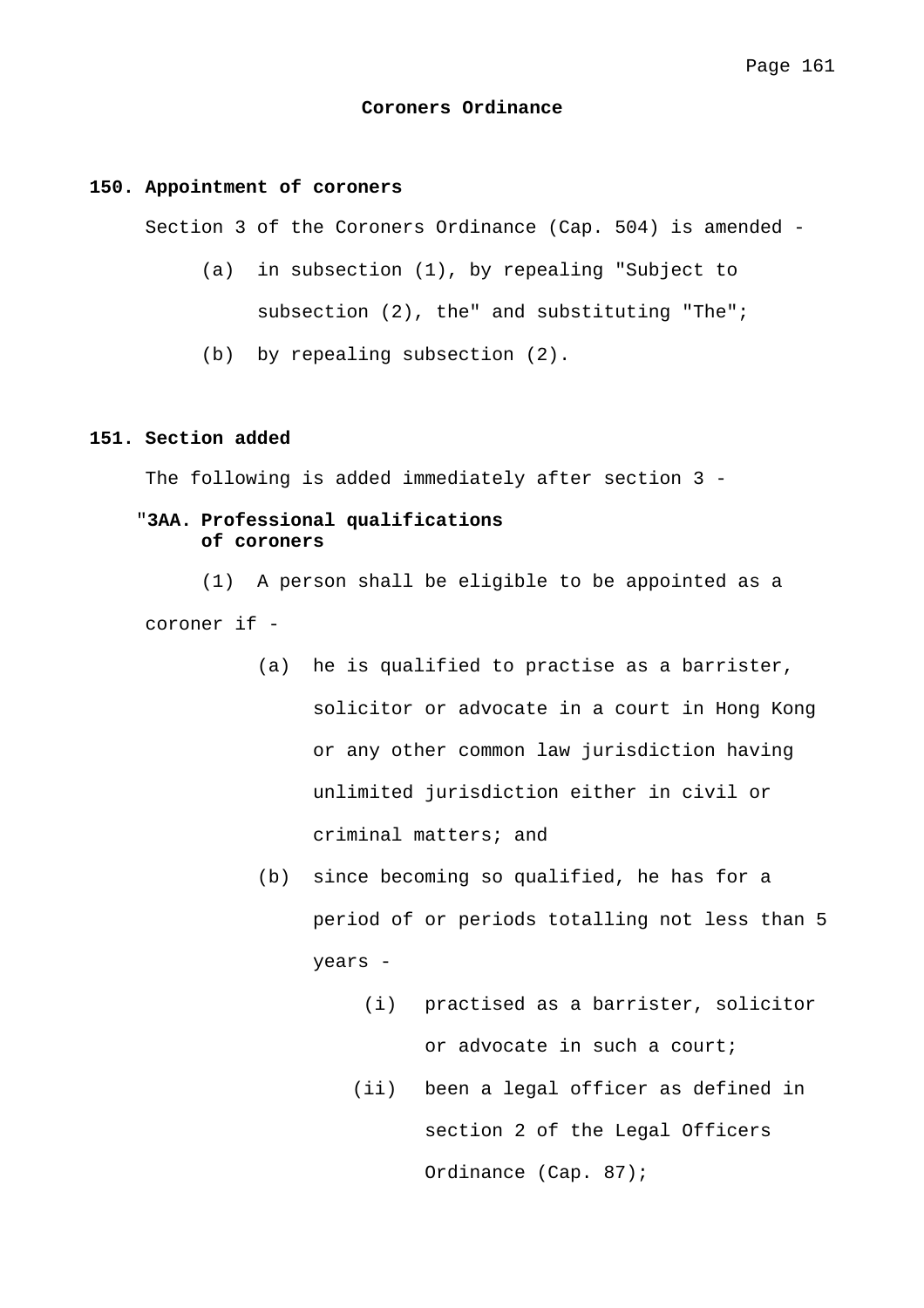- (iii) been the Director of Legal Aid or a Deputy Director of Legal Aid, Assistant Director of Legal Aid or Legal Aid Officer, appointed in accordance with section 3 of the Legal Aid Ordinance (Cap. 91);
	- (iv) been the Official Receiver or an Assistant Official Receiver (Legal), Assistant Principal Solicitor, Senior Solicitor or Solicitor, appointed in accordance with section 75 of the Bankruptcy Ordinance (Cap. 6); or
		- (v) been the Director of Intellectual Property or a Deputy Director of Intellectual Property, Assistant Director of Intellectual Property, Senior Solicitor or Solicitor, appointed in accordance with section 3 of the Director of Intellectual Property (Establishment) Ordinance (Cap. 412).

 (2) For the purposes of calculating the period of 5 years referred to in subsection (1)(b) -

> (a) periods of less than 5 years falling within any of the subparagraphs of that subsection may be combined;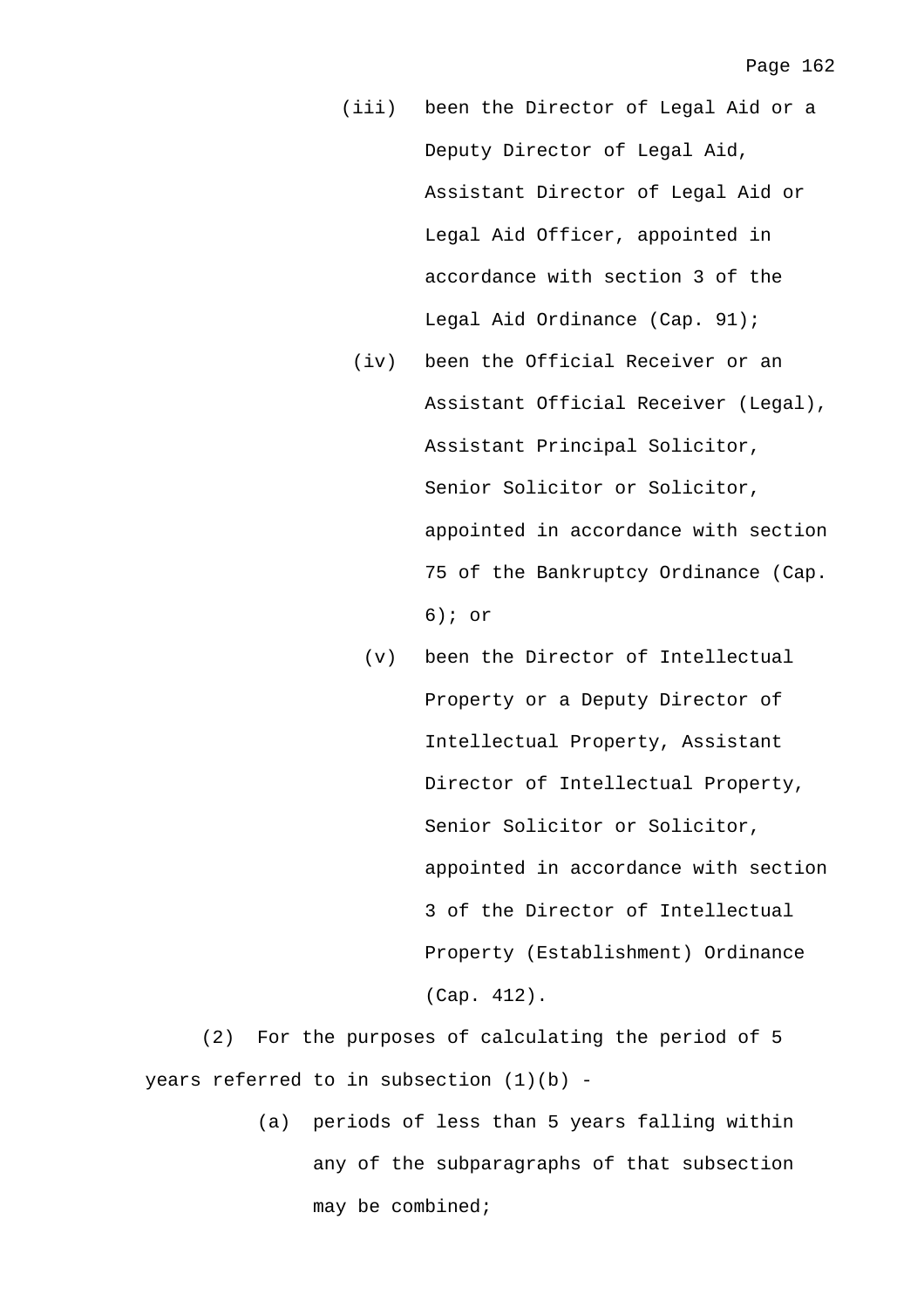(b) periods served in an office specified in Part I of the First Schedule to the repealed Registrar General (Establishment) Ordinance (Cap. 100) may be taken into account notwithstanding the repeal of that Ordinance.".

#### **152. Appointment of deputy coroners**

 Section 3A(1) is amended by repealing "who meets the requirement in section 3(2)" and substituting "who is eligible under section 3AA to be appointed as a coroner".

#### **Saving Provisions**

#### **153. Saving provisions**

For the avoidance of doubt –

(a) the amendments made by section 134 to the Magistrates Ordinance (Cap. 227) shall not affect the appointment of any person who has been appointed as a permanent magistrate or a special magistrate under section 5 of that Ordinance and who holds that office immediately before the date of commencement of section 134; and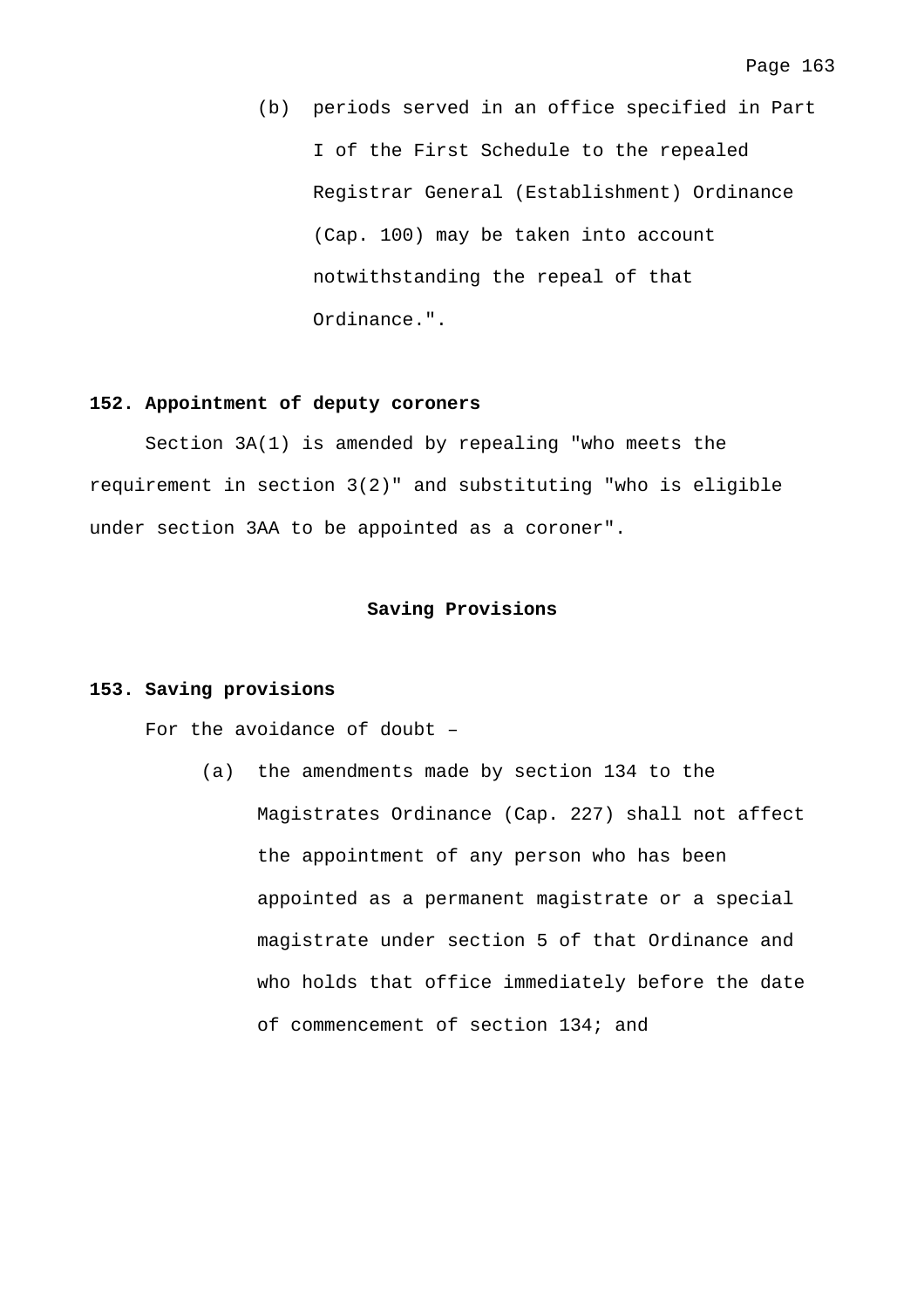(b) where the person referred to in paragraph (a) is appointed for a specified term, the specified term may be renewed, extended, further renewed or further extended as if section 134 had not been enacted.

## **Consequential Amendments**

## **Interpretation and General Clauses Ordinance**

# **154. Interpretation of words and expressions**

 Section 3 of the Interpretation and General Clauses Ordinance (Cap. 1) is amended, in the definition of "Registrar of the High Court", by repealing "Deputy or Assistant Registrar" and substituting "Senior Deputy Registrar, Deputy Registrar or Assistant Registrar".

#### **Jury Ordinance**

## **155. Exemptions from service**

Section 5 of the Jury Ordinance (Cap. 3) is amended -

(a) in subsection (1)(b)(i), by adding "Senior Deputy Registrar," before "Deputy Registrar";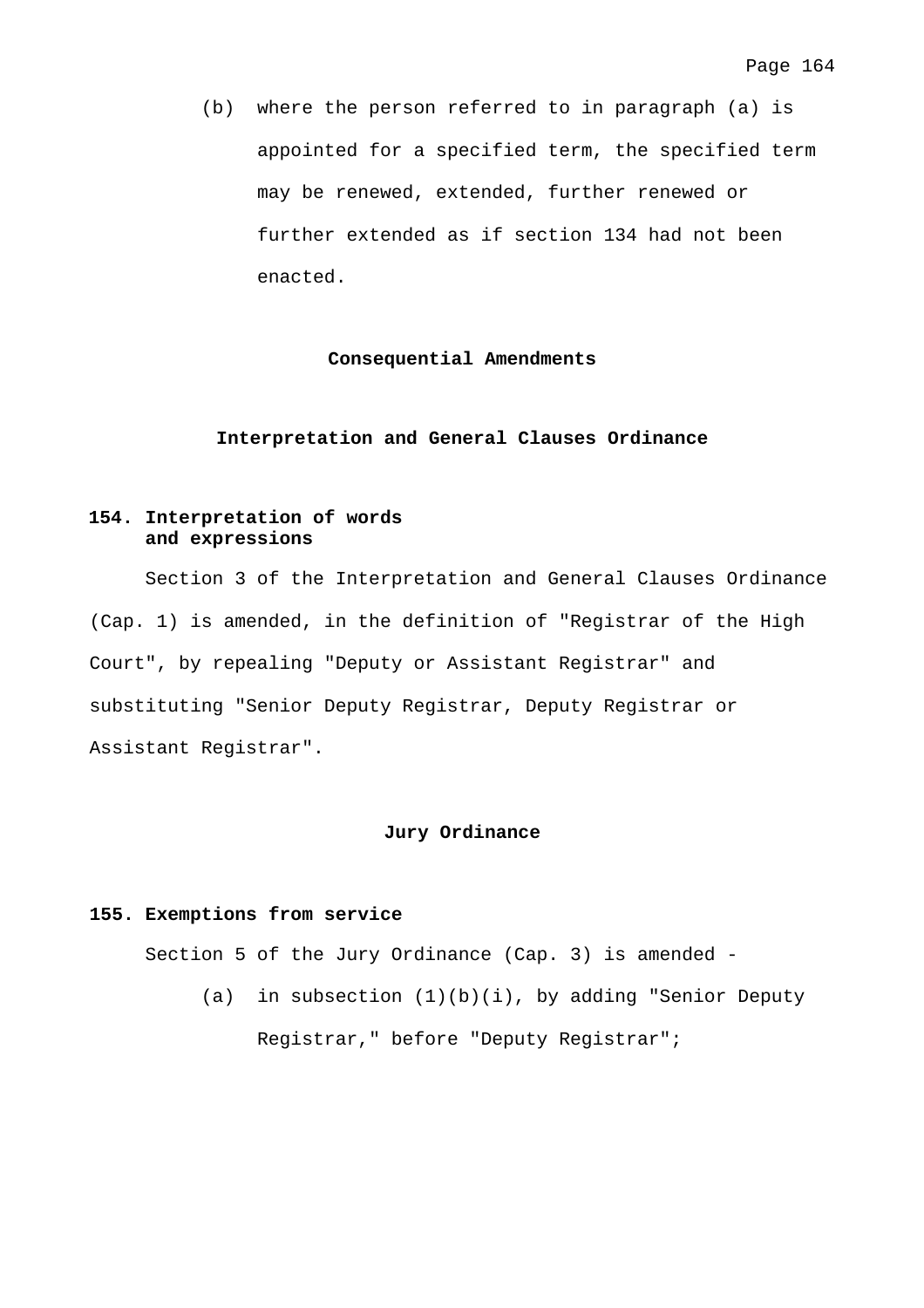(b) in subsection (2), by adding -

 "(aa) "Senior Deputy Registrar" (高級副司法常務官) means Senior Deputy Registrar of the High Court;".

#### **High Court Ordinance**

### **156. Interpretation**

 Section 2 of the High Court Ordinance (Cap. 4) is amended, in the definition of "Master", by adding "37AC," after "sections 37,".

# **The Rules of the High Court**

# **157. Definitions**

 Order 1, rule 4(1) of the Rules of the High Court (Cap. 4 sub. leg. A) is amended -

- (a) in the definition of "master", by repealing "the Registrar, and Deputy and Assistant Registrars" and substituting "the Registrar of the High Court and a Senior Deputy Registrar, Deputy Registrar or Assistant Registrar of the High Court";
- (b) in the definition of "Registrar", by repealing "a Deputy Registrar or an Assistant Registrar" and substituting "a Senior Deputy Registrar, Deputy Registrar or Assistant Registrar of the High Court".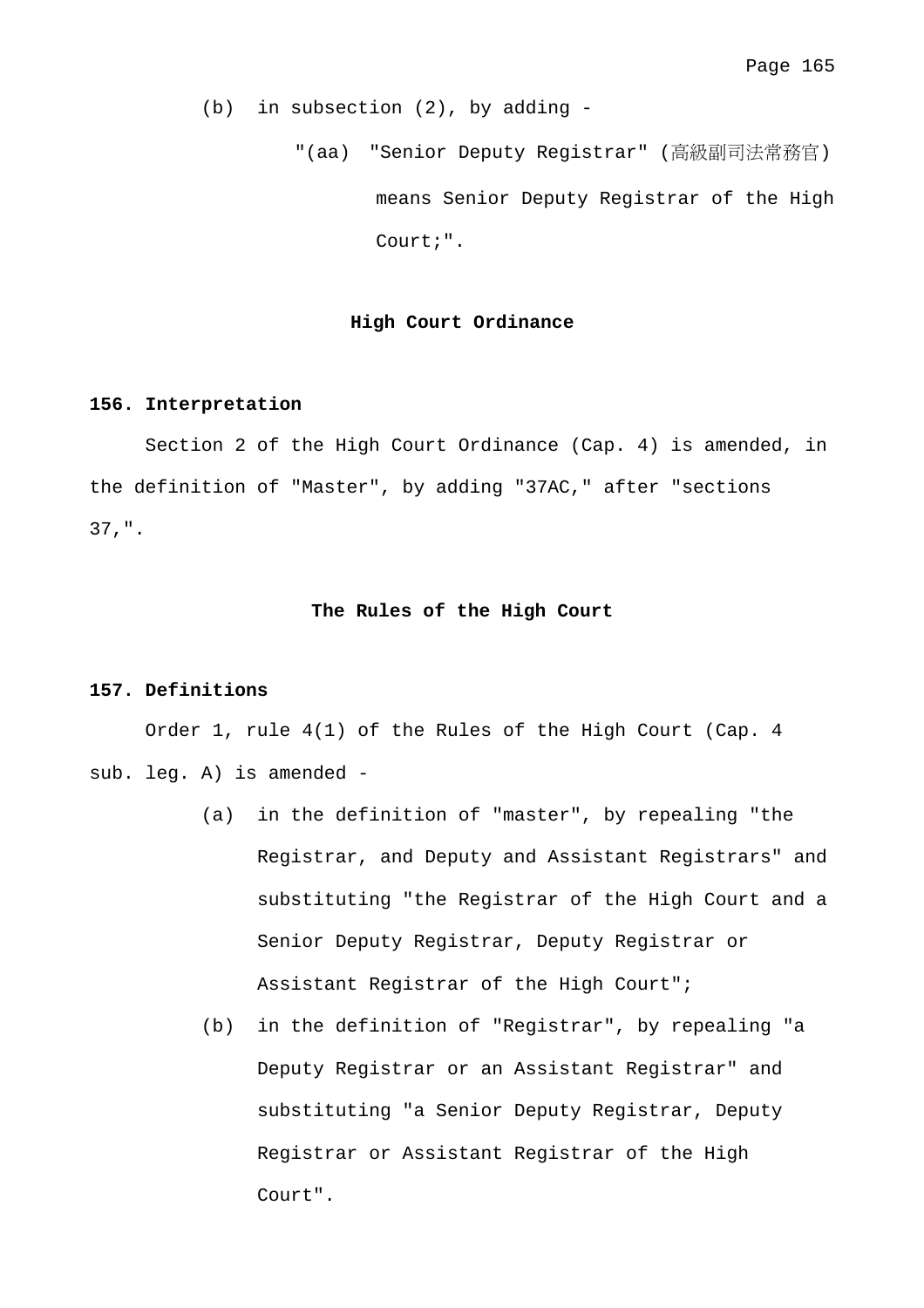#### **158. Interpretation**

 Order 62, rule 1(1) is amended, in the definition of "contentious business", by repealing "as a solicitor or advocate" and substituting "as a barrister, solicitor or advocate".

## **Bankruptcy Ordinance**

#### **159. Interpretation**

 Section 2 of the Bankruptcy Ordinance (Cap. 6) is amended, in the definition of "Registrar", by repealing "Deputy or Assistant Registrar" and substituting "Senior Deputy Registrar, Deputy Registrar or Assistant Registrar".

# **160. Jurisdiction of Registrar**

 Section 99A(7) is amended, in the definition of "Registrar", by adding -

"(aa) any Senior Deputy Registrar of the High Court;".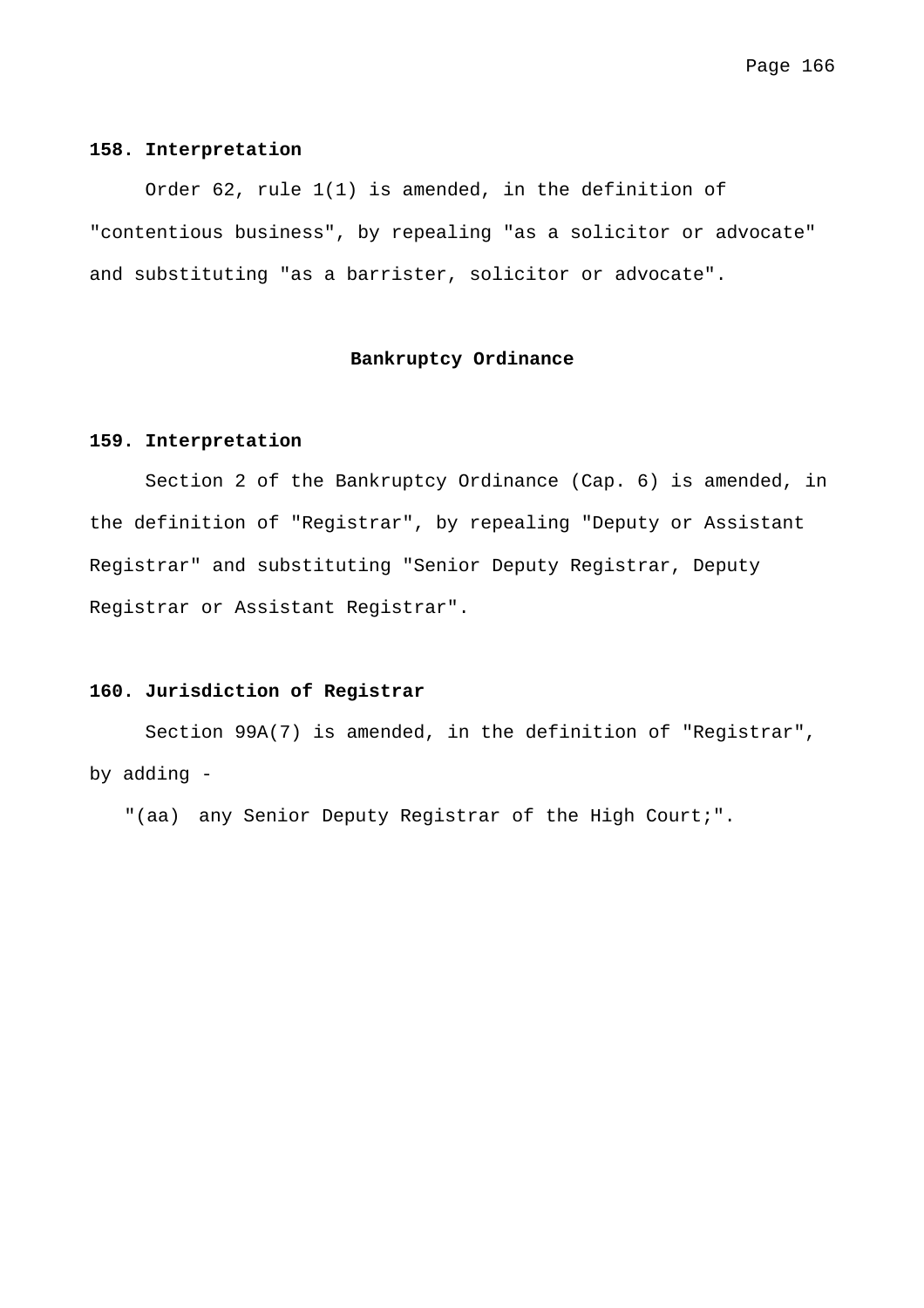#### **Bankruptcy Rules**

#### **161. Interpretation**

 Rule 2 of the Bankruptcy Rules (Cap. 6 sub. leg. A) is amended, in the definition of "Registrar", by repealing "the Deputy or Assistant Registrar" and substituting "any Senior Deputy Registrar, Deputy Registrar or Assistant Registrar".

# **Probate and Administration Ordinance**

## **162. Interpretation**

 Section 2 of the Probate and Administration Ordinance (Cap. 10) is amended, in the definition of "Registrar", by repealing "Deputy or Assistant Registrar" and substituting "Senior Deputy Registrar, Deputy Registrar or Assistant Registrar".

## **163. Registrar to be Official Administrator**

Section 9(5) is amended -

- (a) by repealing "include Deputy or Assistant Registrar" and substituting "include a Senior Deputy Registrar, Deputy Registrar or Assistant Registrar of the High Court";
- (b) by repealing "a Deputy or Assistant Registrar" and substituting "a Senior Deputy Registrar, Deputy Registrar or Assistant Registrar of the High Court".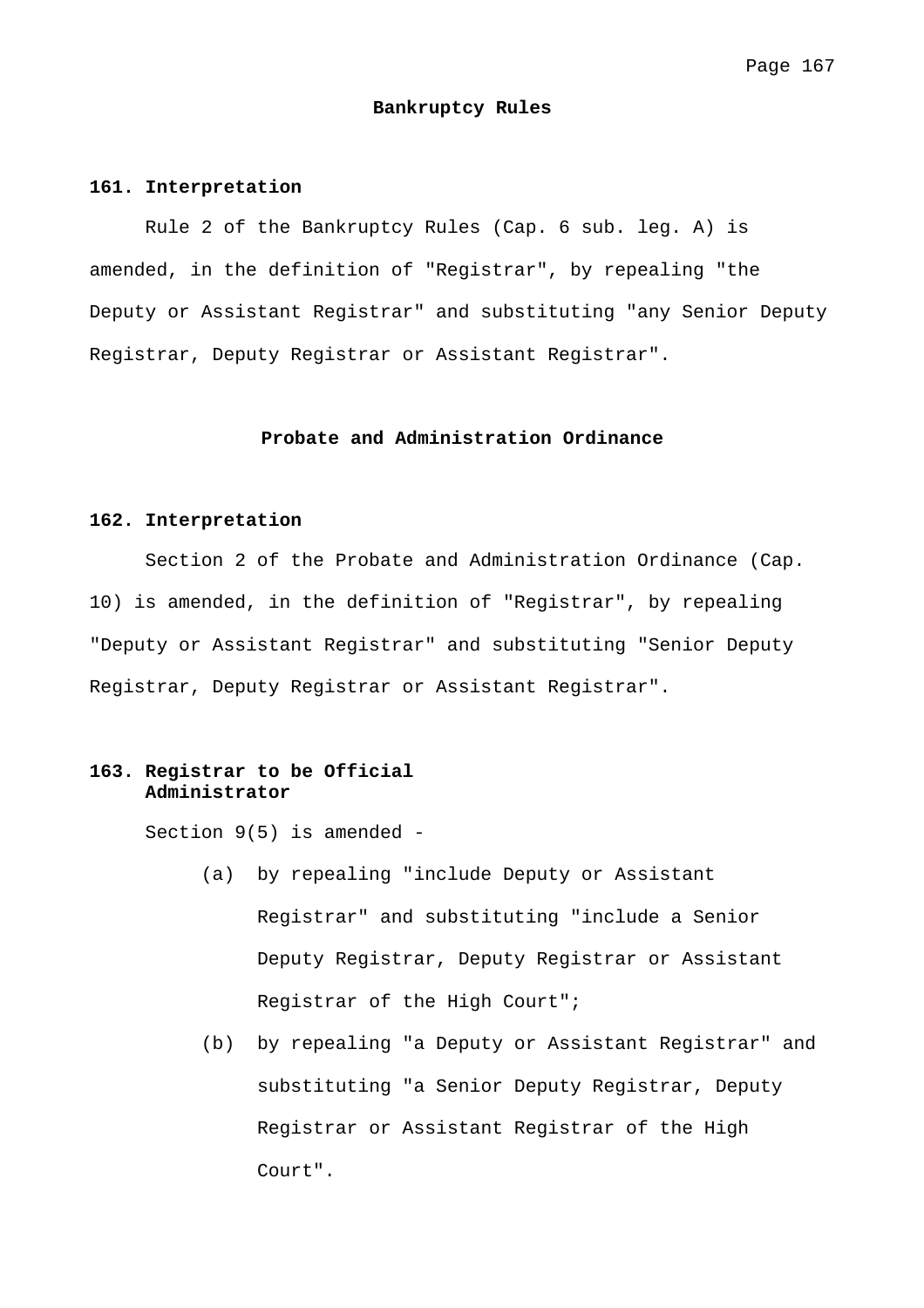## **Companies Ordinance**

# **164. Jurisdiction of Registrar**

 Section 222A(7) of the Companies Ordinance (Cap. 32) is amended, in the definition of "Registrar", by adding -

"(aa) any Senior Deputy Registrar of the High Court;".

## **Companies (Winding-up) Rules**

### **165. Interpretation of terms**

 Rule 2 of the Companies (Winding-up) Rules (Cap. 32 sub. leg. H) is amended, in the definition of "Registrar" -

- (a) by repealing "the court" and substituting "the High Court";
- (b) by repealing "a deputy registrar or an assistant registrar" and substituting "a senior deputy registrar, deputy registrar or assistant registrar of the High Court".

# **Companies (Disqualification of Directors) Proceedings Rules**

## **166. Interpretation**

 Rule 1 of the Companies (Disqualification of Directors) Proceedings Rules (Cap. 32 sub. leg. K) is amended, in the definition of "Registrar" -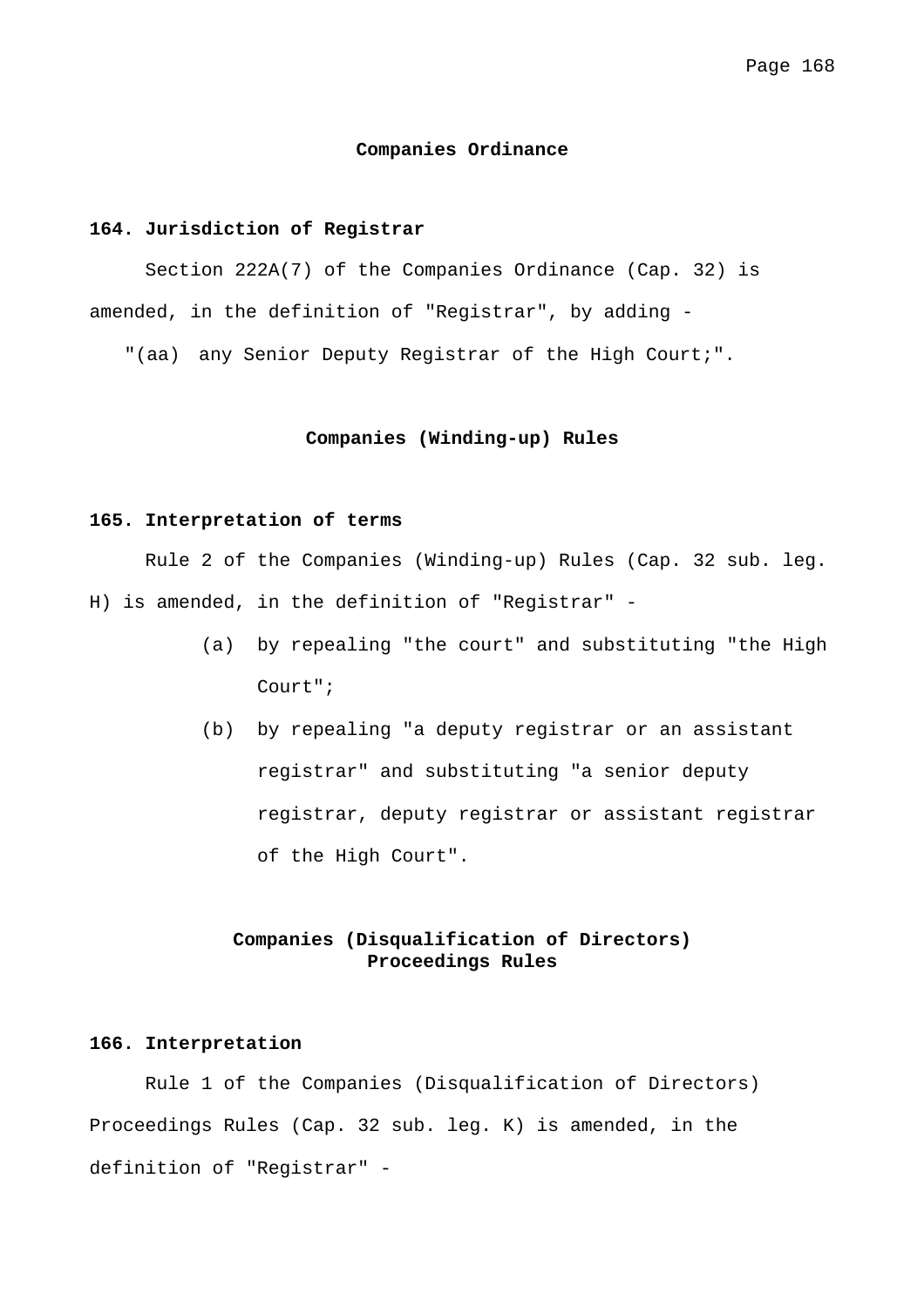- (a) by repealing "the court" and substituting "the High Court";
- (b) by repealing "a deputy registrar or an assistant registrar" and substituting "a senior deputy registrar, deputy registrar or assistant registrar of the High Court".

#### **Legal Practitioners Ordinance**

# **167. Interpretation**

 Section 2(1) of the Legal Practitioners Ordinance (Cap. 159) is amended, in the definition of "Registrar", by adding "senior deputy registrar," before "deputy registrar".

## **168. Costs Committee**

 Section 74(1)(b) is amended by repealing "Registrar or a deputy registrar" and substituting "Registrar of the High Court or a senior deputy registrar or deputy registrar".

# **Maintenance Orders (Reciprocal Enforcement) Ordinance**

#### **169. Interpretation**

 Section 2(1) of the Maintenance Orders (Reciprocal Enforcement) Ordinance (Cap. 188) is amended, in paragraph (a) of the definition of "Registrar", by adding "a Senior Deputy Registrar," before "a Deputy Registrar".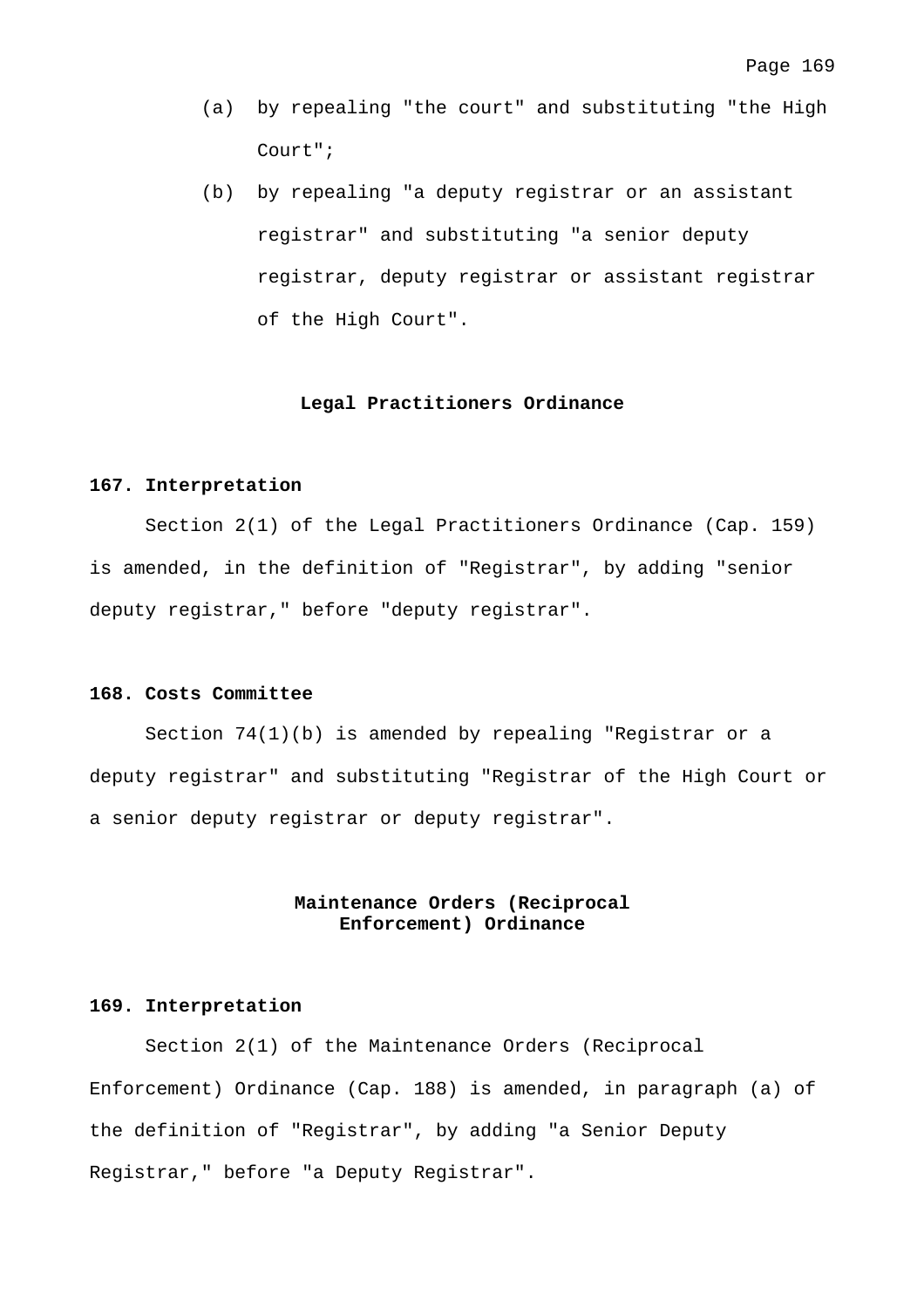#### **Criminal Procedure Ordinance**

## **170. Interpretation**

 Section 2 of the Criminal Procedure Ordinance (Cap. 221) is amended, in the definition of "Registrar", by repealing "the court" and substituting "the High Court".

# **171. Rules and orders as to practice and procedure**

 Section 9(1)(h) is amended by repealing "a Deputy Registrar" and substituting "a Senior Deputy Registrar or Deputy Registrar of the High Court".

# **The Rules of the District Court**

### **172. Interpretation**

 Order 62, rule 1(1) of the Rules of the District Court (Cap. 336 sub. leg. H) is amended, in the definition of "contentious business", by repealing "as a solicitor or advocate" and substituting "as a barrister, solicitor or advocate".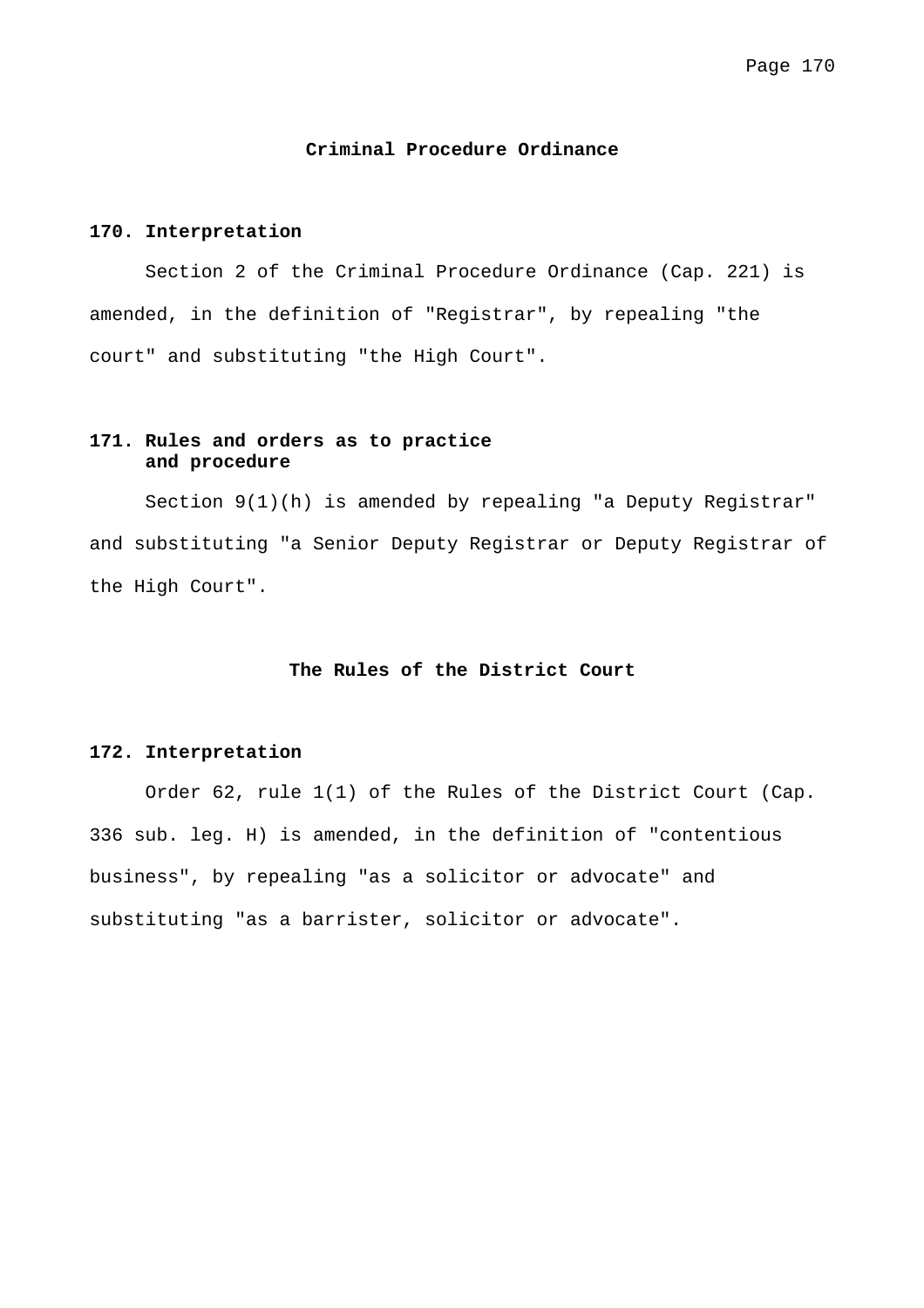#### **Partition Ordinance**

#### **173. Memorandum for stay of proceedings**

 Section 3B(6) of the Partition Ordinance (Cap. 352) is amended, in the definition of "Registrar", by repealing "a deputy or assistant registrar" and substituting "a senior deputy registrar, deputy registrar or assistant registrar of the High Court".

## **Pension Benefits (Judicial Officers) Ordinance**

### **174. Normal retirement age**

 Section 6(1) of the Pension Benefits (Judicial Officers) Ordinance (Cap. 401) is amended -

- (a) in paragraph (a), by repealing "or (c)";
- (b) in paragraph (b), by repealing "a Registrar or Deputy Registrar" and substituting "the Registrar of the High Court or a Senior Deputy Registrar or Deputy Registrar".

#### **Occupational Retirement Schemes Ordinance**

# **175. Exercise of the powers of the court**

 Section 59 of the Occupational Retirement Schemes Ordinance (Cap. 426) is amended -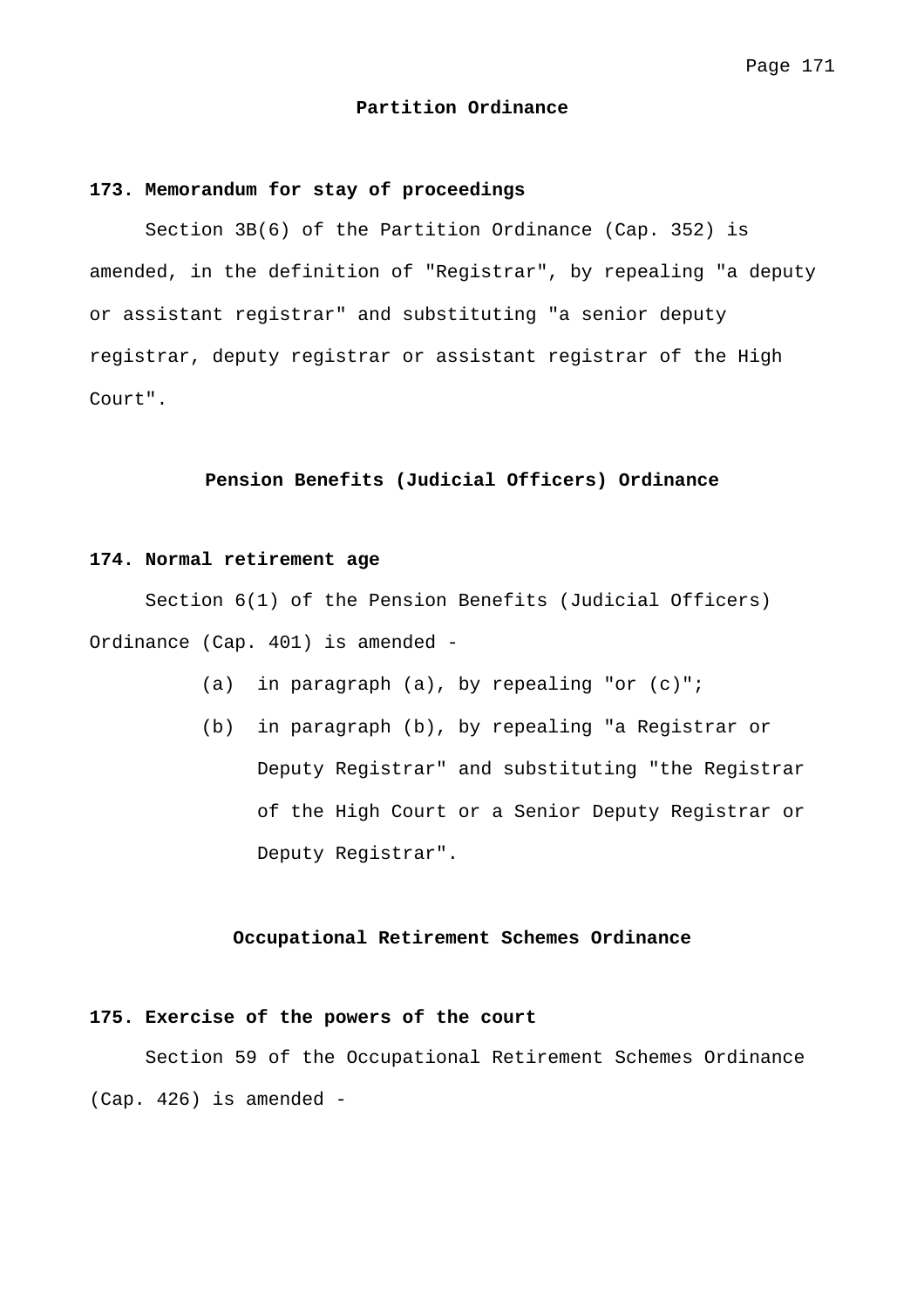(a) by adding -

"(aa) any Senior Deputy Registrar of the High

Court;";

(b) in paragraph (b), by repealing "the Deputy

Registrar" and substituting "any Deputy Registrar".

## PART 5

# AMENDMENTS RELATING TO LEGAL EDUCATION AND LEGAL PRACTITIONERS

# **Division 1 - To include representatives of The Chinese University of Hong Kong in the Standing Committee on Legal Education and Training**

### **Legal Practitioners Ordinance**

# **176. Standing Committee on Legal Education and Training**

Section 74A(3) of the Legal Practitioners Ordinance (Cap.

159) is amended -

(a) in paragraph (a) -

(i) by repealing "15 members" and

substituting "17 members";

(ii) by adding -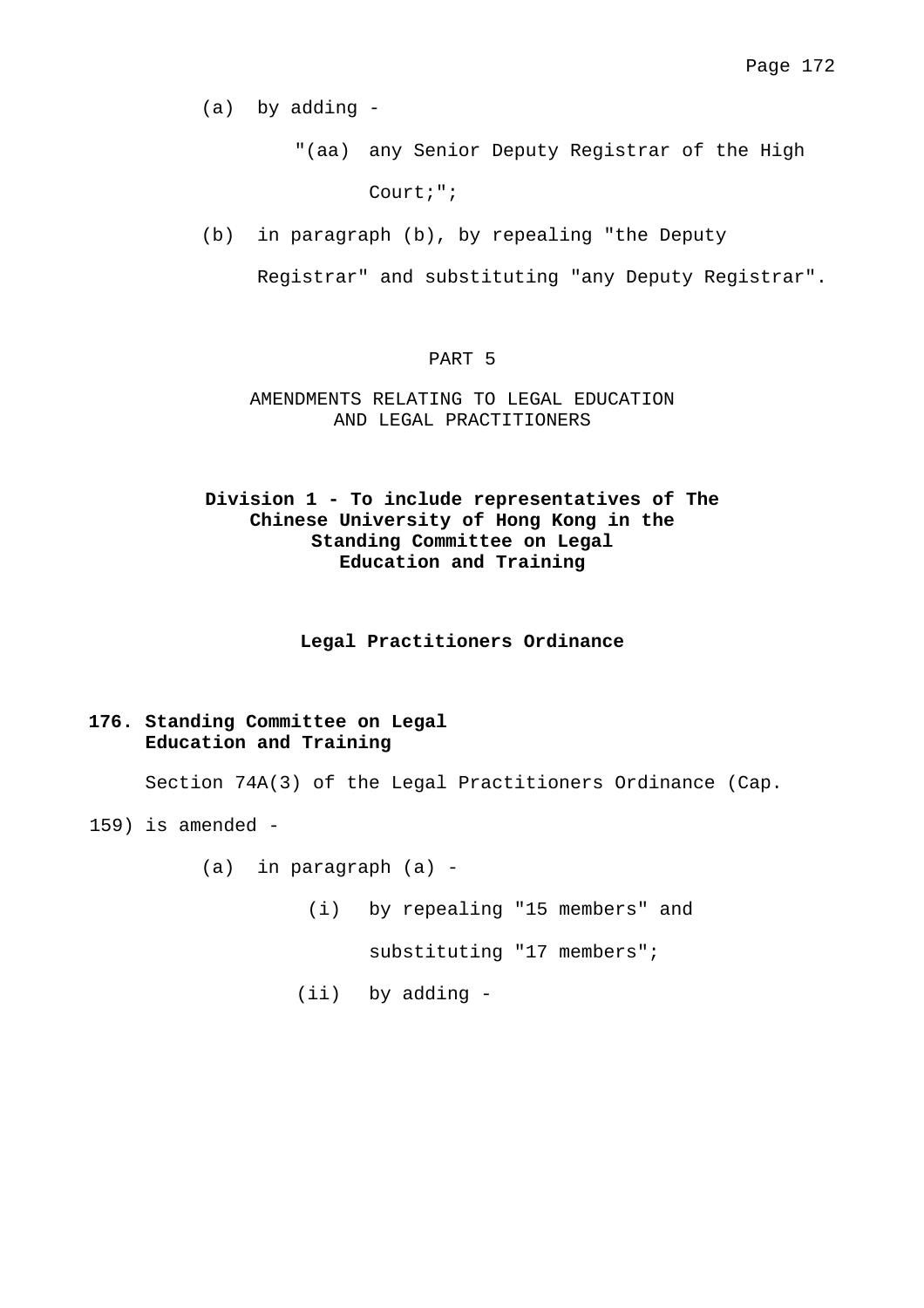"(viia) 2 shall be persons nominated by the Vice-Chancellor of The Chinese University of Hong Kong;"; (b) in paragraph (b), by repealing "(vii)" and substituting "(viia)".

# **Division 2 - To clarify the power of the Council of The Law Society of Hong Kong to make rules for solicitors**

## **Legal Practitioners Ordinance**

# **177. Power of the Council to make rules**

 Section 73 of the Legal Practitioners Ordinance (Cap. 159) is amended by adding -

"(2A) For the avoidance of doubt, it is declared that in subsection (1)(a)(i), "professional practice" (專業執業), in relation to a solicitor, means acting as a solicitor or the business of acting as a solicitor, whether as a partner, sole practitioner, assistant solicitor or consultant in a Hong Kong firm or as an employee of a non-solicitor employer.".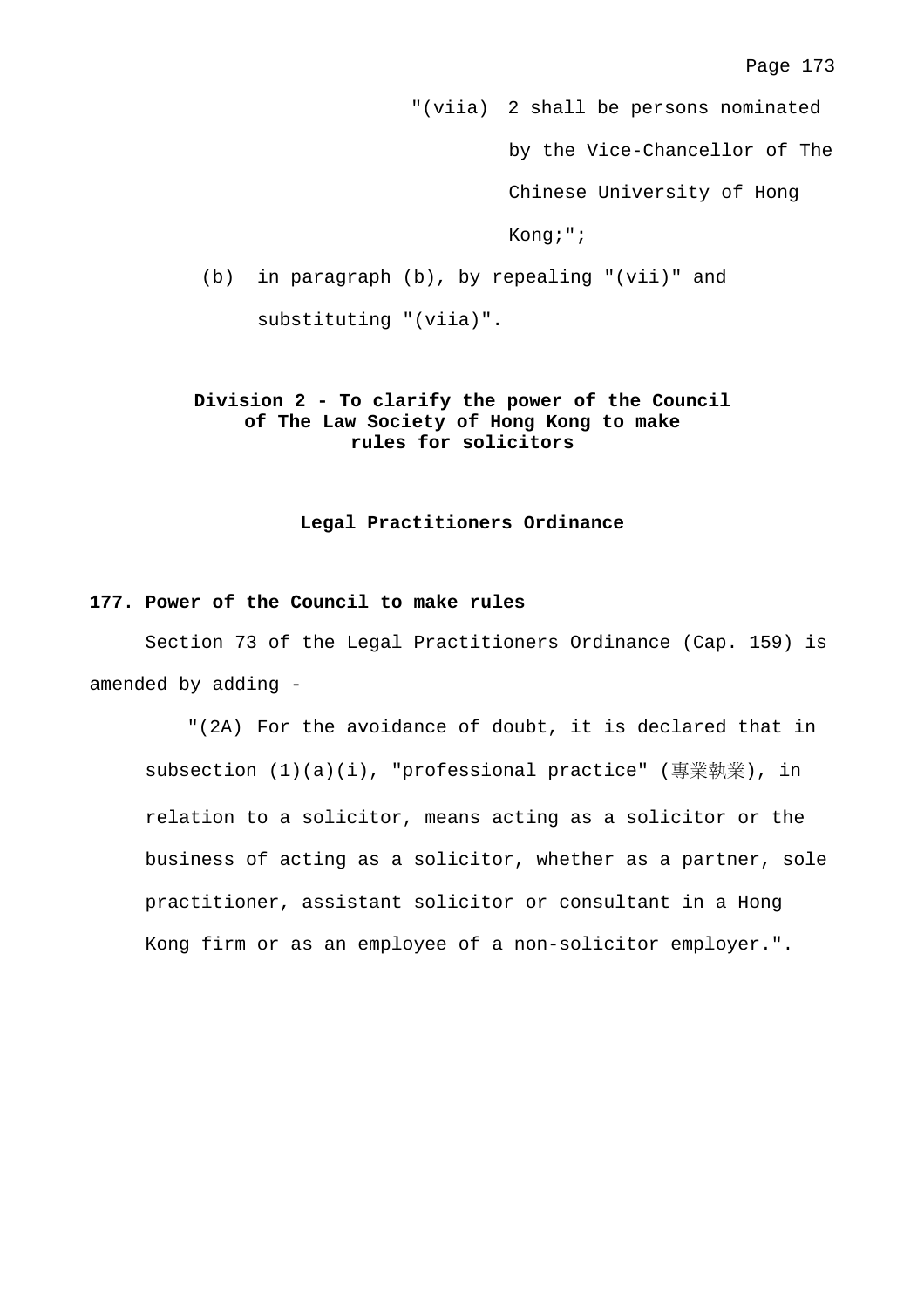#### **178. Indemnity rules**

Section 73A is amended by adding -

"(8) For the avoidance of doubt, it is declared that in subsection (1)(a) and (b), "practice" (執業業務), in relation to a solicitor, means acting as a solicitor or the business of acting as a solicitor, whether as a partner, sole practitioner, assistant solicitor or consultant in a Hong Kong firm or as an employee of a non-solicitor employer.".

#### PART 6

#### MINOR AMENDMENTS

# **Division 1 - To remove the references to certain amending provisions that are no longer necessary**

# **Securities (Margin Financing)(Amendment) Ordinance 2000**

# **179. Consequential amendment of other Ordinances**

Schedule 3 to the Securities (Margin Financing)(Amendment)

Ordinance 2000 (20 of 2000) is amended by repealing item 4.

#### **Securities (Amendment) Ordinance 2000**

#### **180. Regulations**

 Section 5 of the Securities (Amendment) Ordinance 2000 (30 of 2000) is repealed.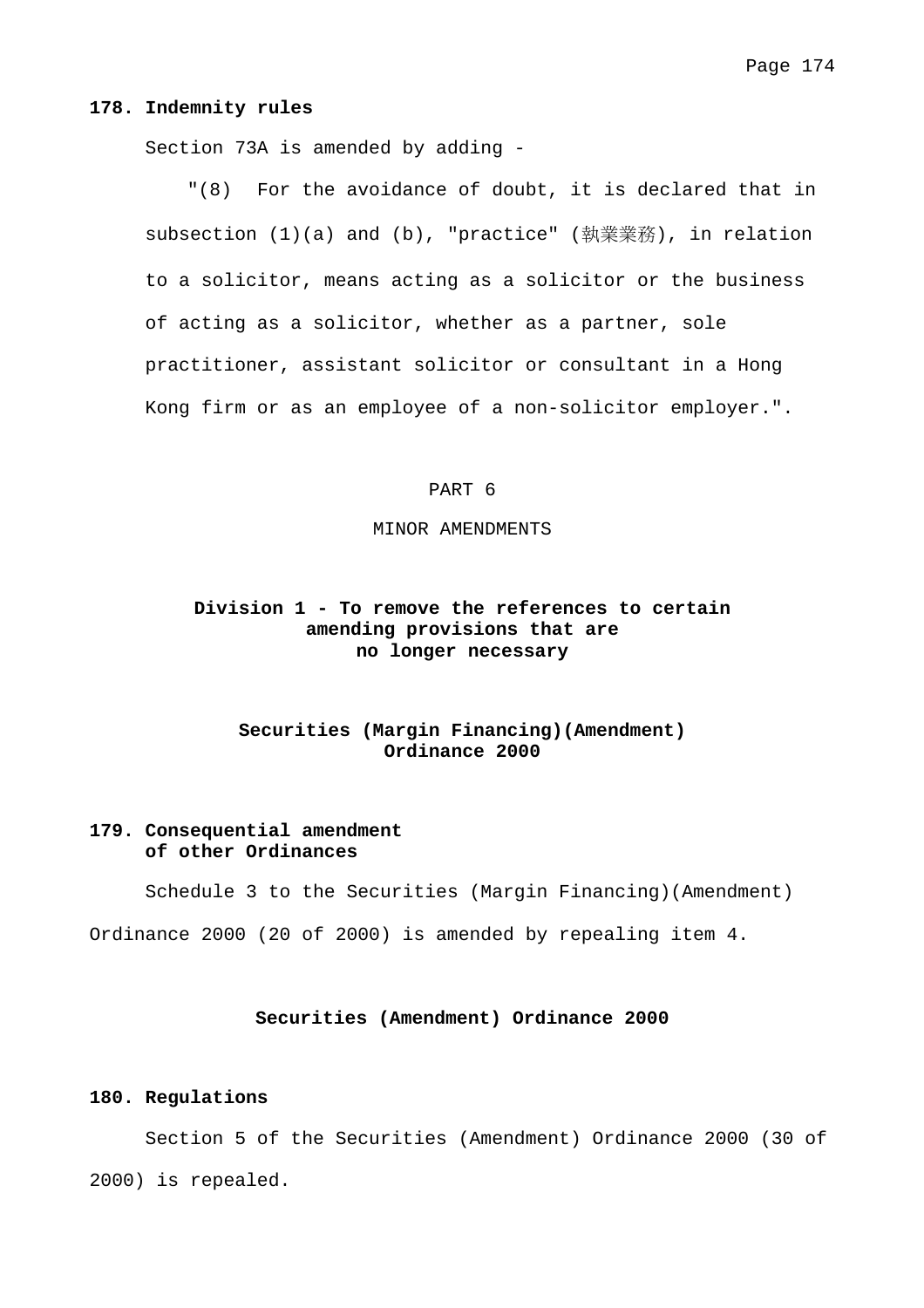## **Intellectual Property (Miscellaneous Amendments) Ordinance 2001**

# **181. "official journal" substituted for "Gazette"**

 Section 19 of the Intellectual Property (Miscellaneous Amendments) Ordinance 2001 (2 of 2001) is amended by repealing ",  $88(1)(c)(iii)$  and  $93(2)$ " and substituting "and  $88(1)(c)(iii)$ ".

# **182. "official journal" substituted for "Gazette"**

Section 27(1) is amended -

- (a) by repealing  $"37(2)(b)$ , ";
- (b) by repealing ", 60(3)".

## **Securities and Futures Ordinance**

## **183. Savings, transitional, consequential and related provisions, etc.**

Schedule 10 to the Securities and Futures Ordinance (5 of

2002) is amended, in Part 2, by repealing item 16(d).

**Division 2 - To achieve internal consistency in terminology and consistency between the Chinese and English texts of certain Ordinances**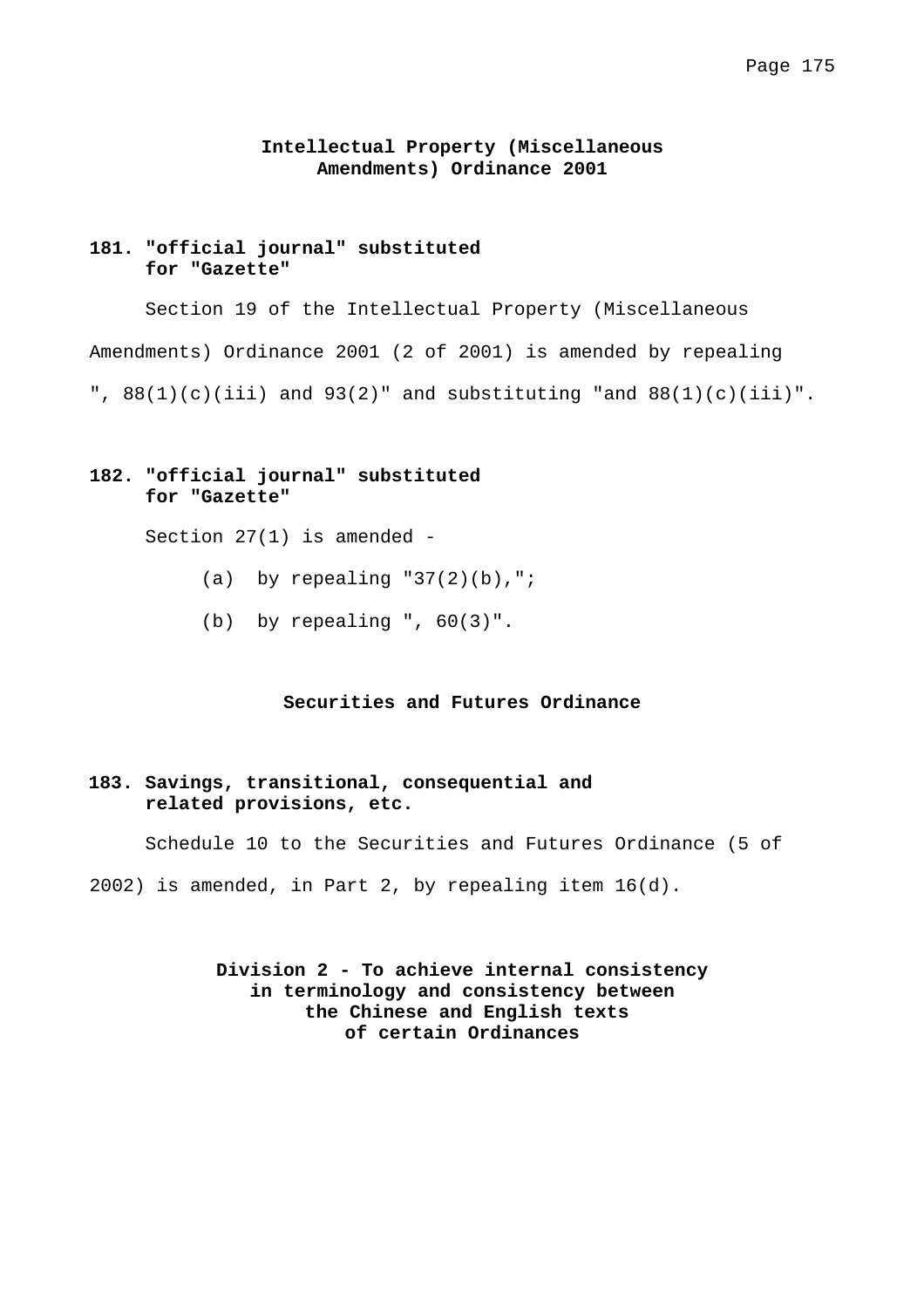#### **Landlord and Tenant (Consolidation) Ordinance**

#### **184. Fraudulent removal of property by tenant**

 Section 111 of the Landlord and Tenant (Consolidation) Ordinance (Cap. 7) is amended by repealing "簡易程序" and substituting "公訴程序".

## **Import and Export Ordinance**

# **185. Restriction on carriage, etc. of prescribed articles in Hong Kong waters**

 The Import and Export Ordinance (Cap. 60) is amended, in the Chinese text, by repealing section  $6E(4)$  and substituting -

"(4) 任何人如無合法辯解,不得在香港水域內,使用船隻拖動並非在另一船 隻上的訂明物品。".

## **Pensions Ordinance**

# **186. Pension or allowance may be suspended on certain postretirement employment**

Section 16(1) and (2) of the Pensions Ordinance (Cap. 89) is amended by repealing "for the Civil Service".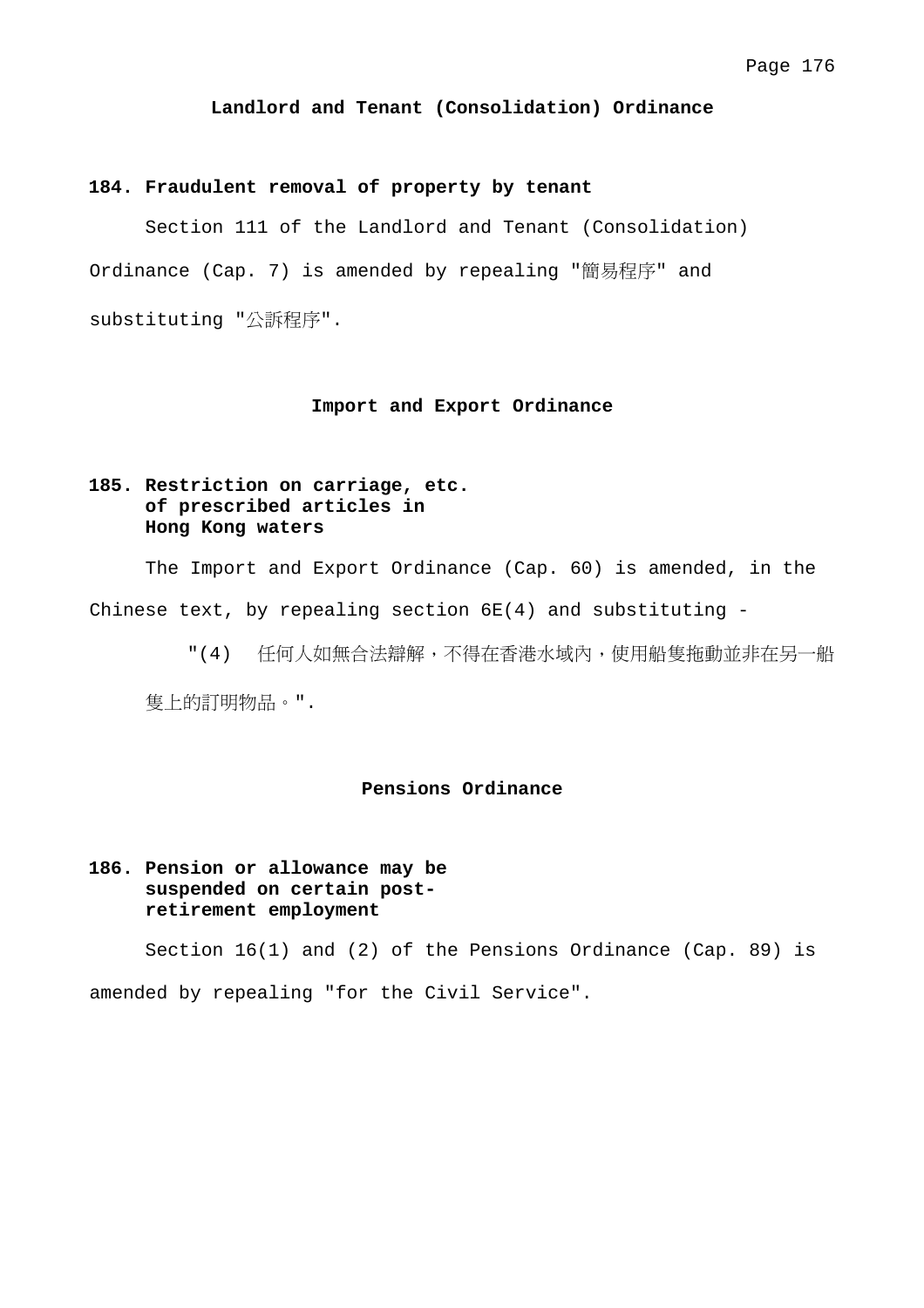#### **Pensions Regulations**

## **187. Additional pension in respect of war service**

 Regulation 17A(2)(a)(ii) of the Pensions Regulations (Cap. 89 sub. leg. A) is amended by repealing "for the Civil Service".

# **Immigration (Refugee Status Review Boards)(Procedure) Regulations**

## **188. The representative of the applicant**

 Regulation 6(2) of the Immigration (Refugee Status Review Boards)(Procedure) Regulations (Cap. 115 sub. leg. L) is amended -

- (a) by repealing "執業律師(該律師為有權在香港執業的律師)" and substituting "有權在香港執業的法律執業者";
- (b) by repealing "的律師" and substituting "法律執業者".

### **Summary Offences Ordinance**

# **189. Nuisances committed in public places, etc.**

 Section 4(28) of the Summary Offences Ordinance (Cap. 228) is amended by repealing "直接或因而" and substituting "因而可直接造成或 可".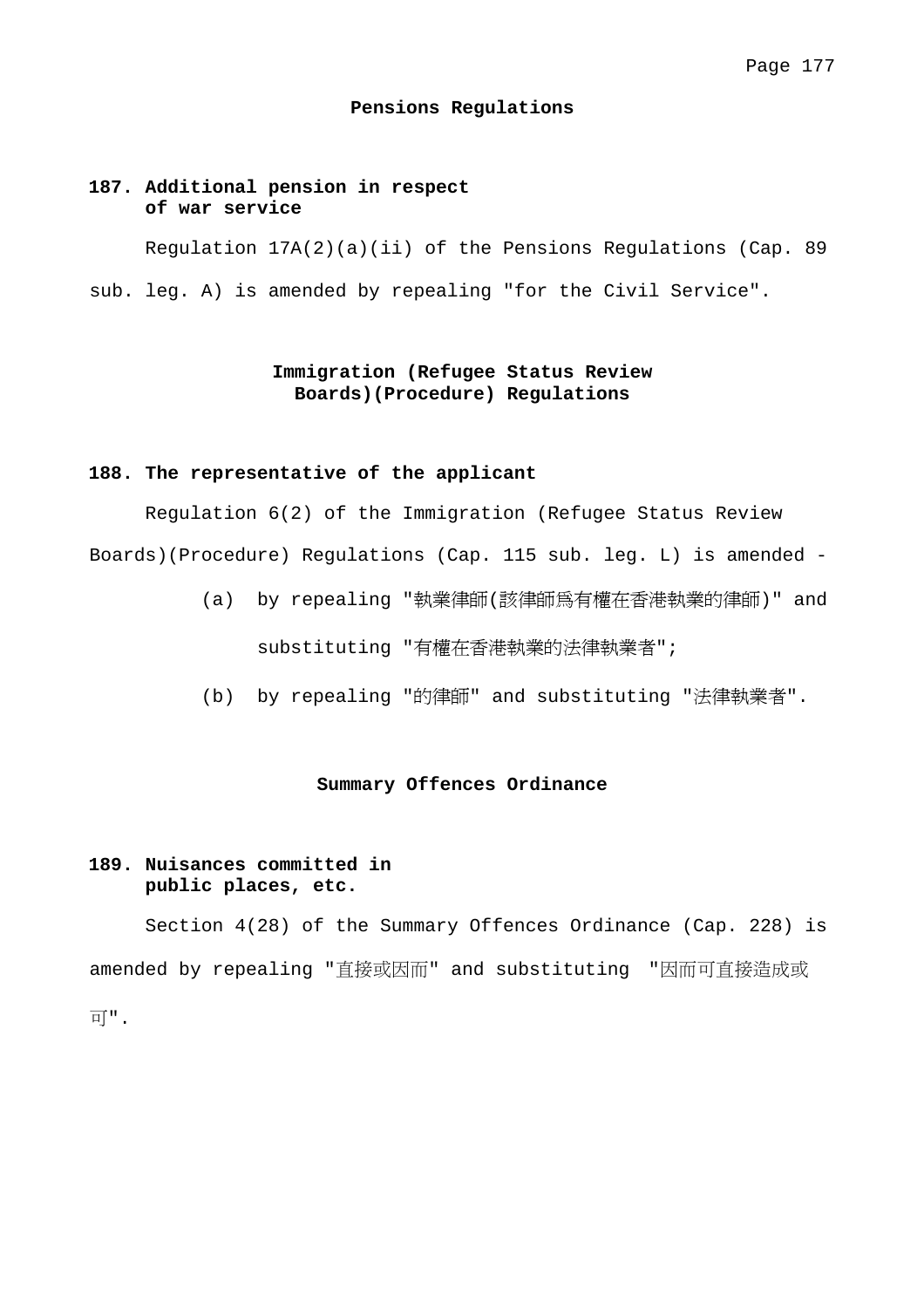## **International Organizations (Privileges and Immunities) Ordinance**

#### **190. Application of national laws**

 Section 5(2) of the International Organizations (Privileges and Immunities) Ordinance (Cap. 558) is amended -

- (a) in paragraph (b), by repealing "互相矛盾或抵觸";
- (b) by adding "互相矛盾或抵觸, " before "則該條文".

## **Securities and Futures Ordinance**

#### **191. Rules by Commission**

 Section 100(2)(b) of the Securities and Futures Ordinance (Cap. 571) is amended by repealing "就與該服務" and substituting "就使用與提供該服務".

# **192. Circumstances in which duty of disclosure arises**

 Section 313(7)(b)(i) is amended by adding "對上一次" after "於".

**193. Notification of family and corporate interests and short positions by director and chief executive**  Section 344(5) is amended - (a) in paragraph (b), by adding "(不論是否受任何條件規限)" after "義務";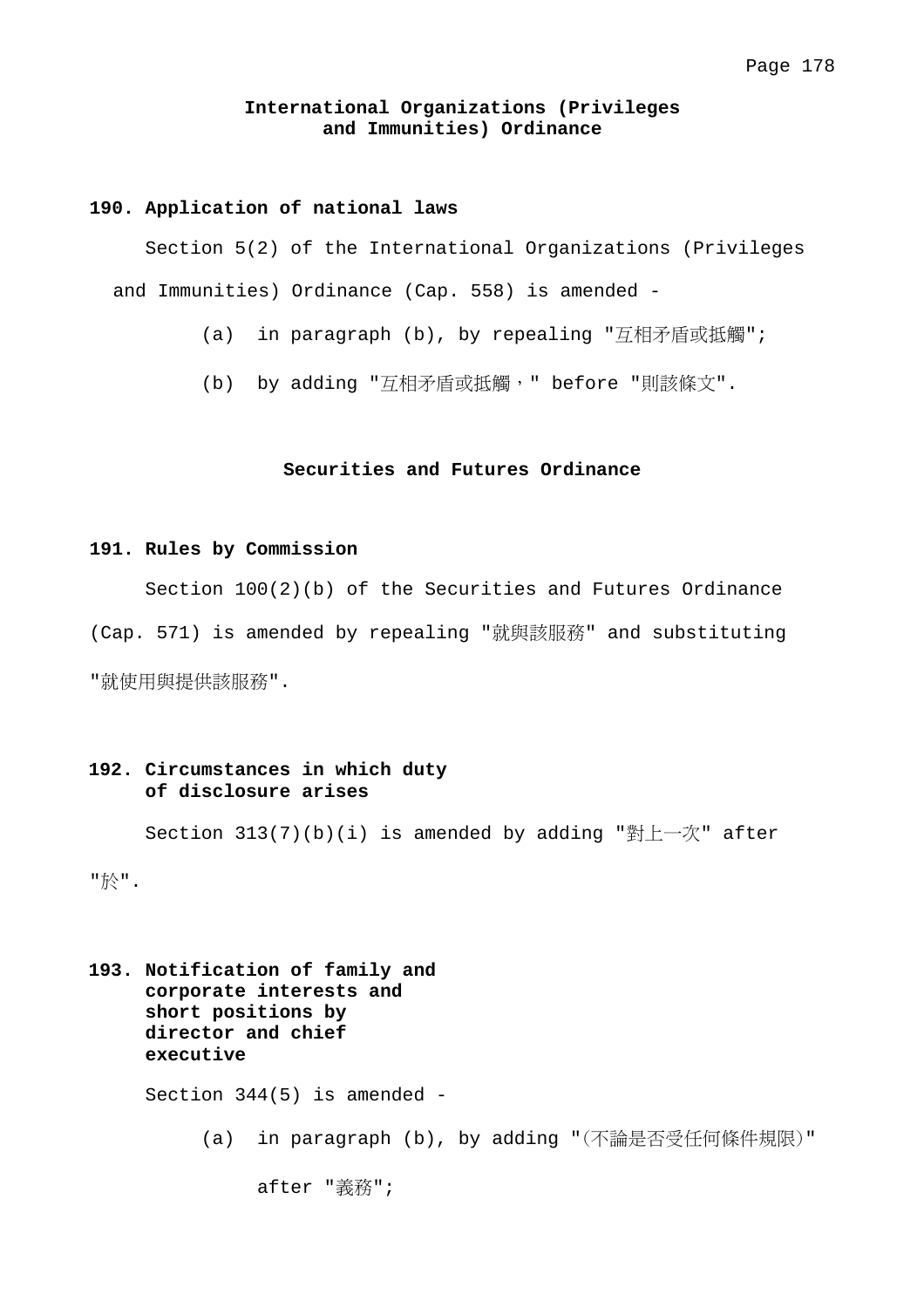(b) by repealing "(視屬何情況而定)".

# **194. Notification to be given by director and chief executive**

Section 347(2) is amended by repealing "的方式".

## **195. Interpretation and general provisions**

Schedule 1 is amended, in Part 3, in item 12, by repealing

"自動報價協會" and substituting "協會——自動報價系統".

# **196. Exchange companies, clearing houses and exchange controllers**

Schedule 3 is amended, in Part 6, in section 3(7) -

- (a) by repealing "不論該款" and substituting "即使該款";
- (b) by repealing "是否".

# **Division 3 - To replace the English title of the Shipping and Port Control Regulations in an Ordinance with its Chinese title**

**Merchant Shipping (Seafarers) Ordinance** 

#### **197. Interpretation**

 Section 2(1) of the Merchant Shipping (Seafarers) Ordinance (Cap. 478) is amended, in the definition of "出港證", by repealing "《Shipping and Port Control Regulations》" and substituting "《船舶 及港口管制規例》".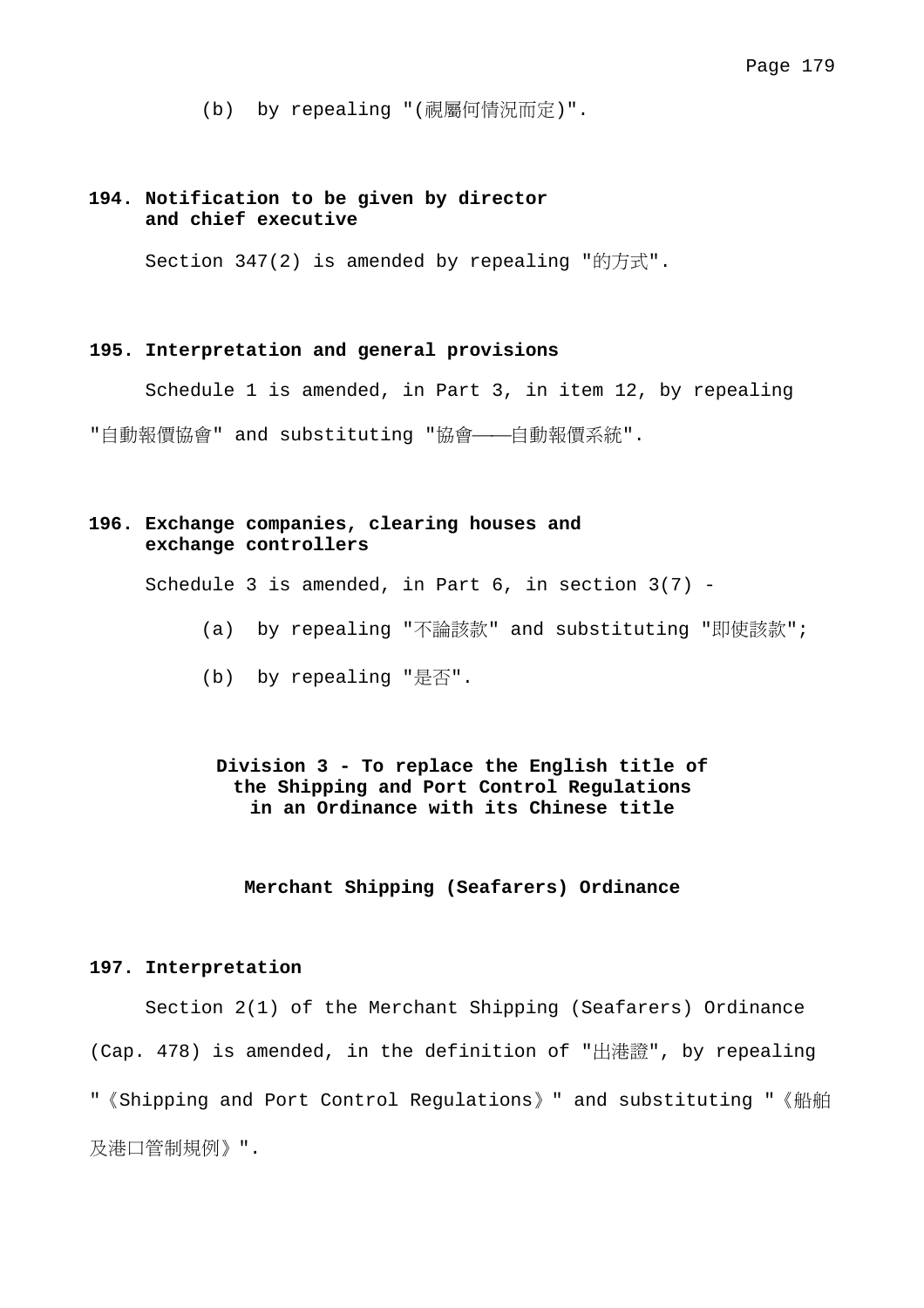# **Division 4 - To rectify errors in the references in certain provisions to other provisions**

## **Firearms and Ammunition Ordinance**

# **198. Carrying arms or ammunition or imitation firearm with criminal intent**

 Section 18(5) of the Firearms and Ammunition Ordinance (Cap. 238) is amended by repealing "subsection (3)" and substituting "subsection (4)".

# **Air Transport (Licensing of Air Services) Regulations**

### **199. Public and private inquiries**

 Regulation 9 of the Air Transport (Licensing of Air Services) Regulations (Cap. 448 sub. leg. A) is amended -

- (a) by repealing "Form 4" where it first appears and substituting "Form 3";
- (b) by repealing "the said".

## **200. Forms**

 The Schedule is amended, in Form 3, by repealing "[reg. 8]" and substituting "[regs. 8 & 9]".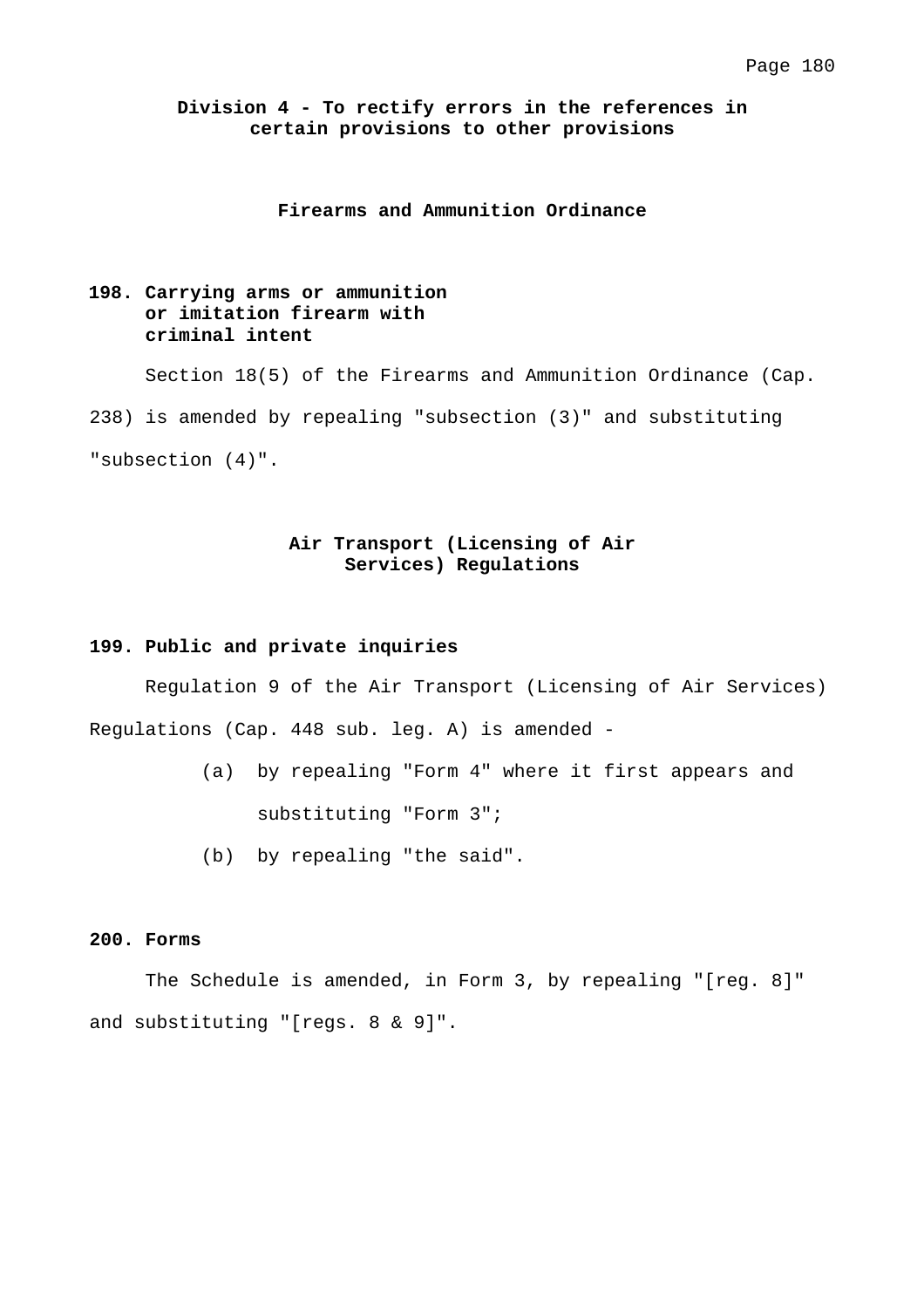# **Division 5 - To update the references in certain Ordinances to the title of a set of regulations made under the Dangerous Goods Ordinance**

### **Pilotage Ordinance**

#### **201. Ships subject to compulsory pilotage**

 Schedule 1 to the Pilotage Ordinance (Cap. 84) is amended, in item 3, by repealing "Dangerous Goods (Classification) Regulations (Cap. 295 sub. leg.)" and substituting "Dangerous Goods (Application and Exemption) Regulations (Cap. 295 sub. leg. A)".

## **Eastern Harbour Crossing Road Tunnel By-laws**

#### **202. Vehicles prohibited**

By-law  $17(1)(r)$ , (s), (t), (u) and (v) of the Eastern Harbour Crossing Road Tunnel By-laws (Cap. 215 sub. leg. E) is amended by repealing "Dangerous Goods (Classification) Regulations (Cap. 295 sub. leg.)" and substituting "Dangerous Goods (Application and Exemption) Regulations (Cap. 295 sub. leg. A)".

### **203. Vehicles conveying dangerous goods**

 By-law 19(3)(a) is amended by repealing "Dangerous Goods (Classification) Regulations (Cap. 295 sub. leg.)" and substituting "Dangerous Goods (Application and Exemption) Regulations (Cap. 295 sub. leg. A)".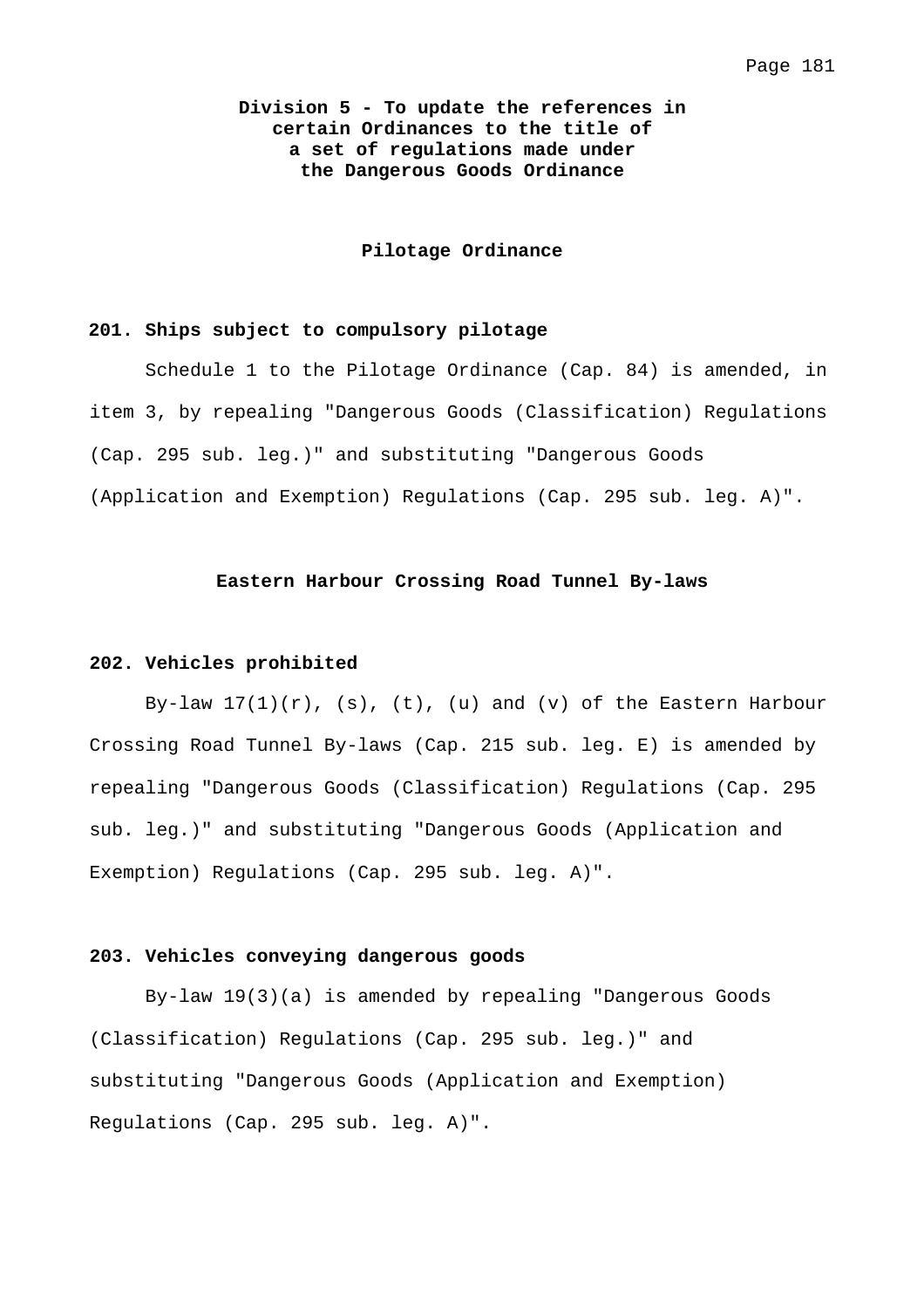## **Radiation (Control of Radioactive Substances) Regulations**

## **204. Conveyance of radioactive substances on vehicles or vessels**

 Regulation 7(7) of the Radiation (Control of Radioactive Substances) Regulations (Cap. 303 sub. leg. A) is amended by repealing "Dangerous Goods (Classification) Regulations (Cap. 295 sub. leg.)" and substituting "Dangerous Goods (Application and Exemption) Regulations (Cap. 295 sub. leg. A)".

### **Road Tunnels (Government) Regulations**

# **205. Prohibition against vehicles conveying dangerous goods**

Regulation  $11(1)(a)$ , (b), (c), (d) and (e) of the Road Tunnels (Government) Regulations (Cap. 368 sub. leg. A) is amended by repealing "Dangerous Goods (Classification) Regulations (Cap. 295 sub. leg., 1983 R. Ed.)" and substituting "Dangerous Goods (Application and Exemption) Regulations (Cap. 295 sub. leg. A)".

### **Electricity (Wiring) Regulations**

## **206. Periodic inspection, testing and certification**

 Regulation 20(1)(b) of the Electricity (Wiring) Regulations (Cap. 406 sub. leg. E) is amended by repealing "Dangerous Goods (Classification) Regulations (Cap. 295 sub. leg.)" and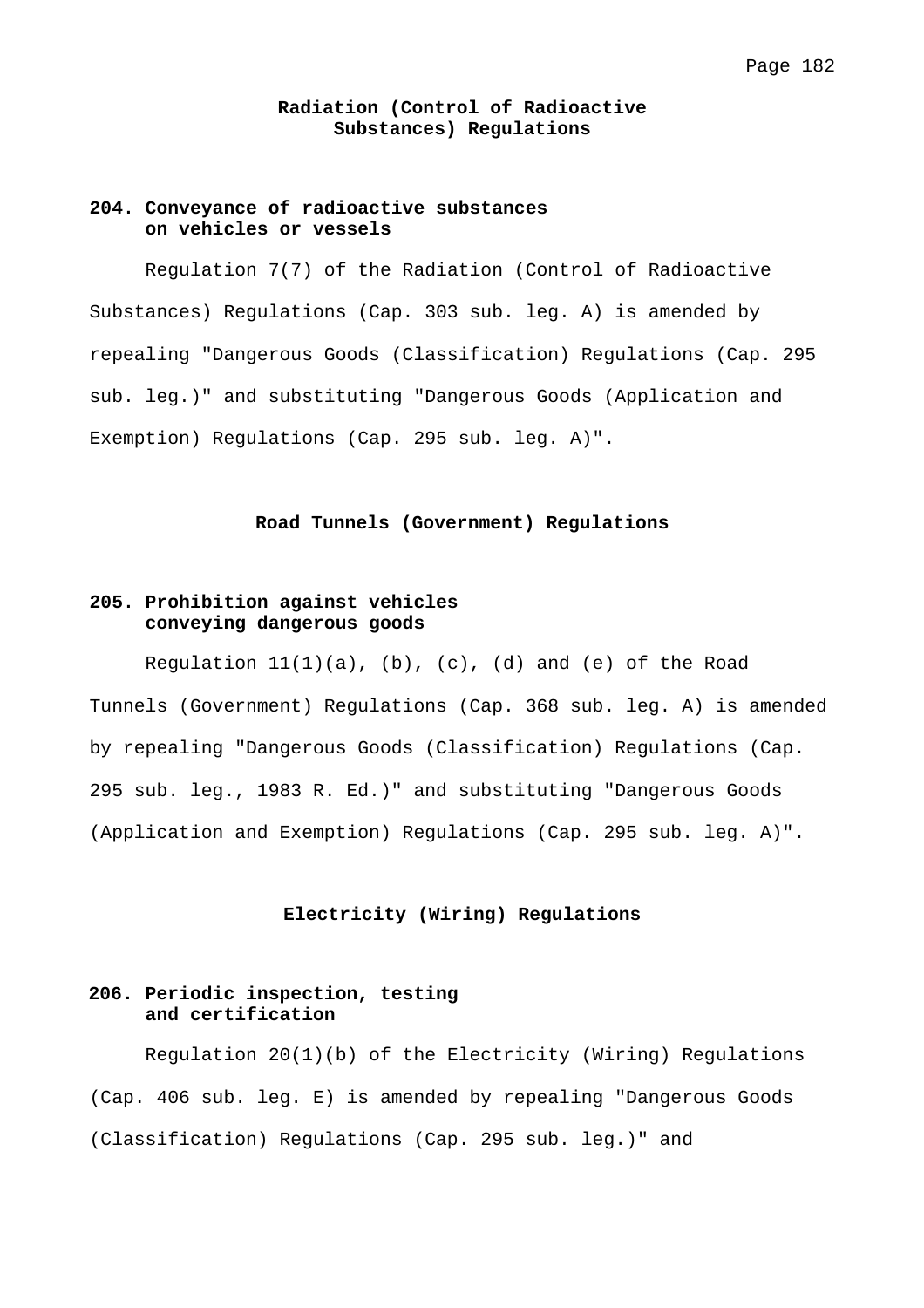substituting "Dangerous Goods (Application and Exemption) Regulations (Cap. 295 sub. leg. A)".

# **Division 6 - To update the references in certain Ordinances to the title of a notice given for the purposes of the Prevention of Bribery Ordinance**

## **Fire Services Ordinance**

## **207. What the Fund consists of**

 Section 19B(h) of the Fire Services Ordinance (Cap. 95) is amended by repealing "Acceptance of Advantages (Governor's Permission) Notice 1992" and substituting "Acceptance of Advantages (Chief Executive's Permission) Notice 2004".

## **Police Force Ordinance**

## **208. What the Police Welfare Fund consists of**

 Section 39C(*i*) of the Police Force Ordinance (Cap. 232) is amended by repealing "Acceptance of Advantages (Governor's Permission) Notice 1992" and substituting "Acceptance of Advantages (Chief Executive's Permission) Notice 2004".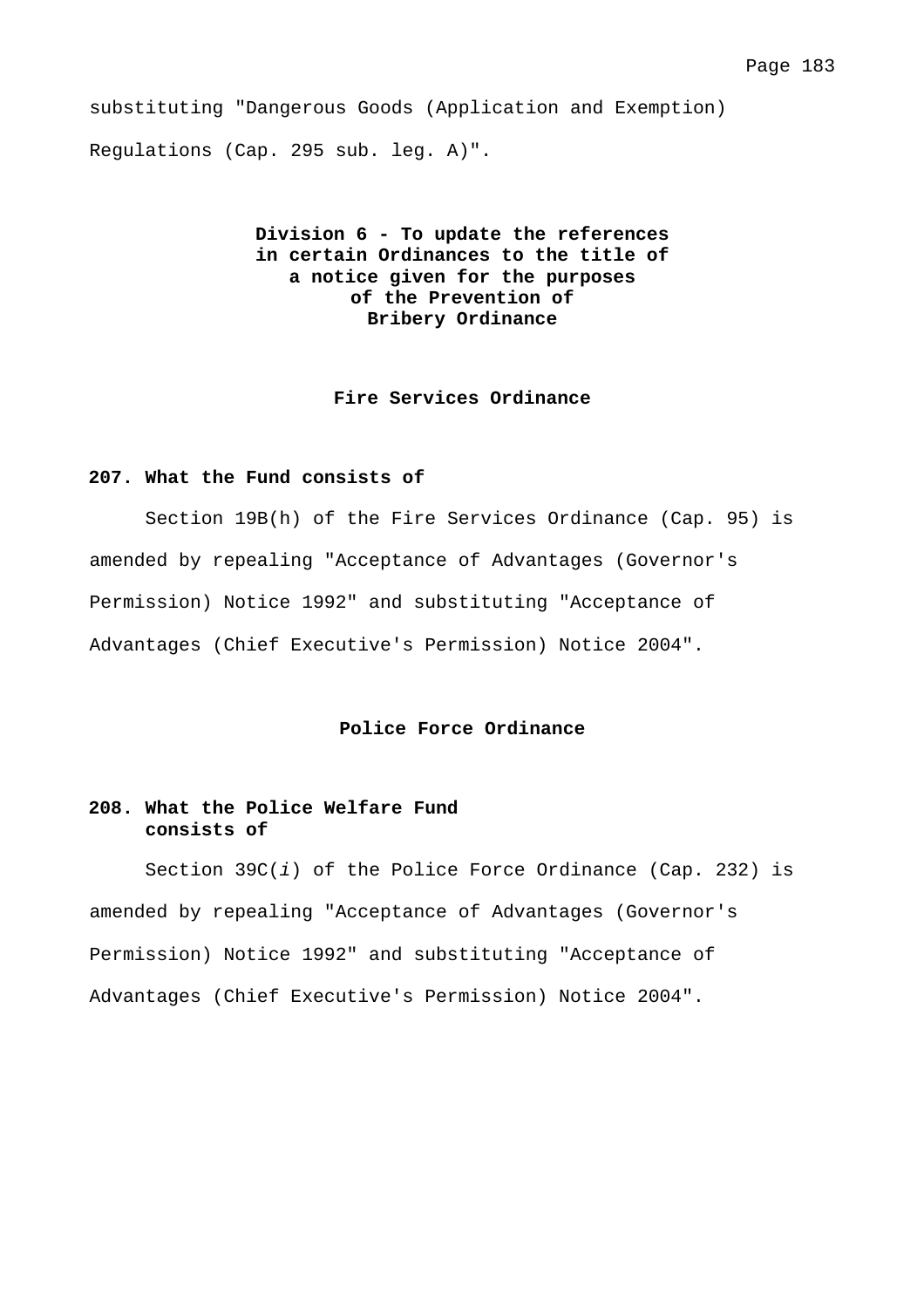#### **Prisons Ordinance**

### **209. What the Fund consists of**

 Section 24F(g) of the Prisons Ordinance (Cap. 234) is amended by repealing "Acceptance of Advantages (Governor's Permission) Notice 1992" and substituting "Acceptance of Advantages (Chief Executive's Permission) Notice 2004".

### **Government Flying Service Ordinance**

## **210. Establishment of the fund**

 Section 15(c) of the Government Flying Service Ordinance (Cap. 322) is amended by repealing "Acceptance of Advantages (Governor's Permission) Notice 1981" and substituting "Acceptance of Advantages (Chief Executive's Permission) Notice 2004".

#### **Immigration Service Ordinance**

## **211. What the Fund consists of**

 Section 16B(f) of the Immigration Service Ordinance (Cap. 331) is amended by repealing "Acceptance of Advantages (Governor's Permission) Notice 1992" and substituting "Acceptance of Advantages (Chief Executive's Permission) Notice 2004".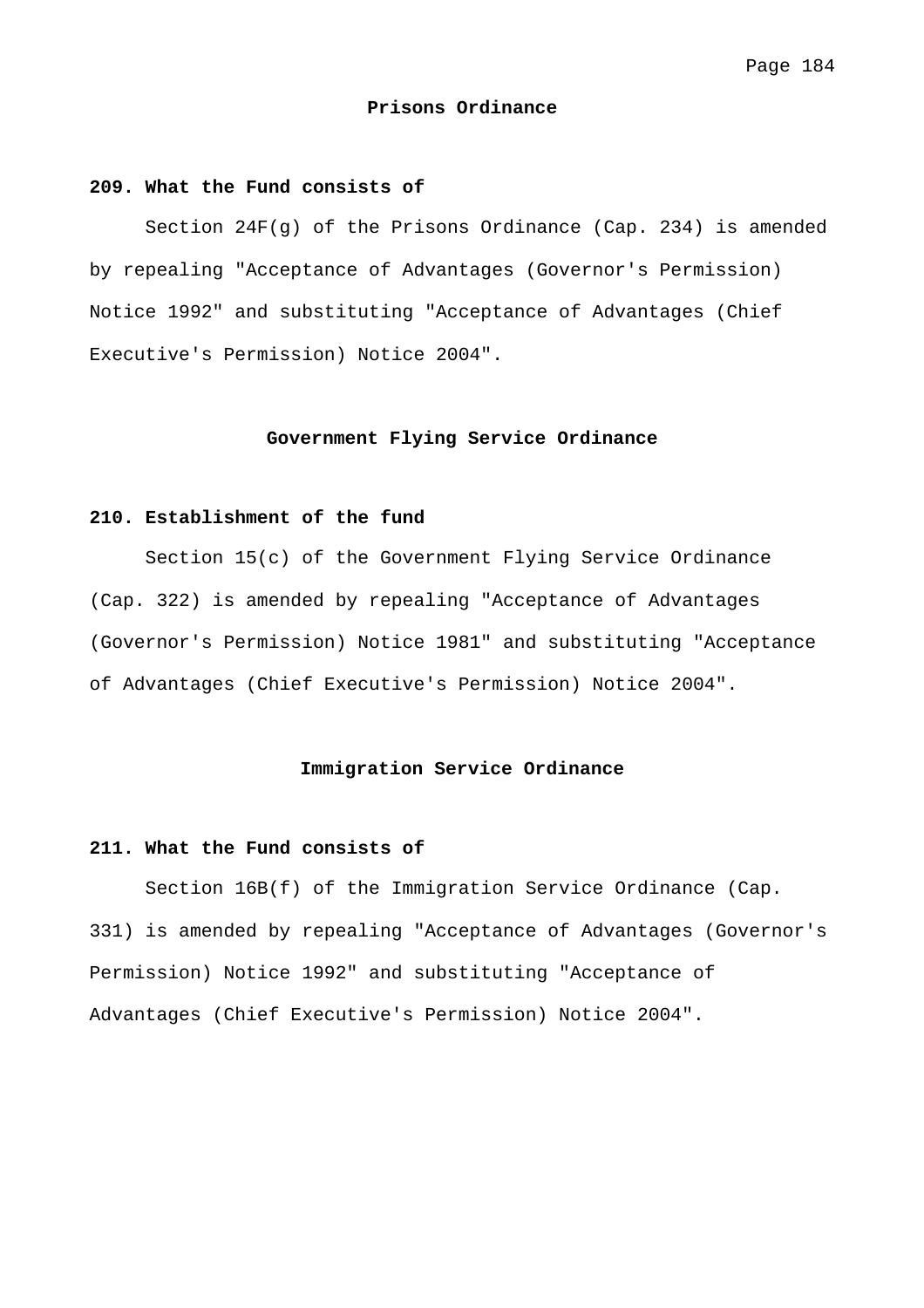**Customs and Excise Service Ordinance** 

#### **212. What the Fund consists of**

 Section 19B(h) of the Customs and Excise Service Ordinance (Cap. 342) is amended by repealing "Acceptance of Advantages (Governor's Permission) Notice 1992" and substituting "Acceptance of Advantages (Chief Executive's Permission) Notice 2004".

> **Division 7 - To update the references in certain Ordinances to the title of a regulation made under the Customs and Excise Service Ordinance**

> > **Specification of Public Offices**

#### **213. Schedule amended**

 The Schedule to the Specification of Public Offices (Cap. 1 sub. leg. C) is amended, in the entry relating to "Financial Secretary", by repealing "Customs and Excise Service (Welfare Fund) Regulations (Chapter 342 subsidiary legislation), regulation 8" and substituting "Customs and Excise Service (Welfare Fund) Regulation (Chapter 342 subsidiary legislation C), section 8".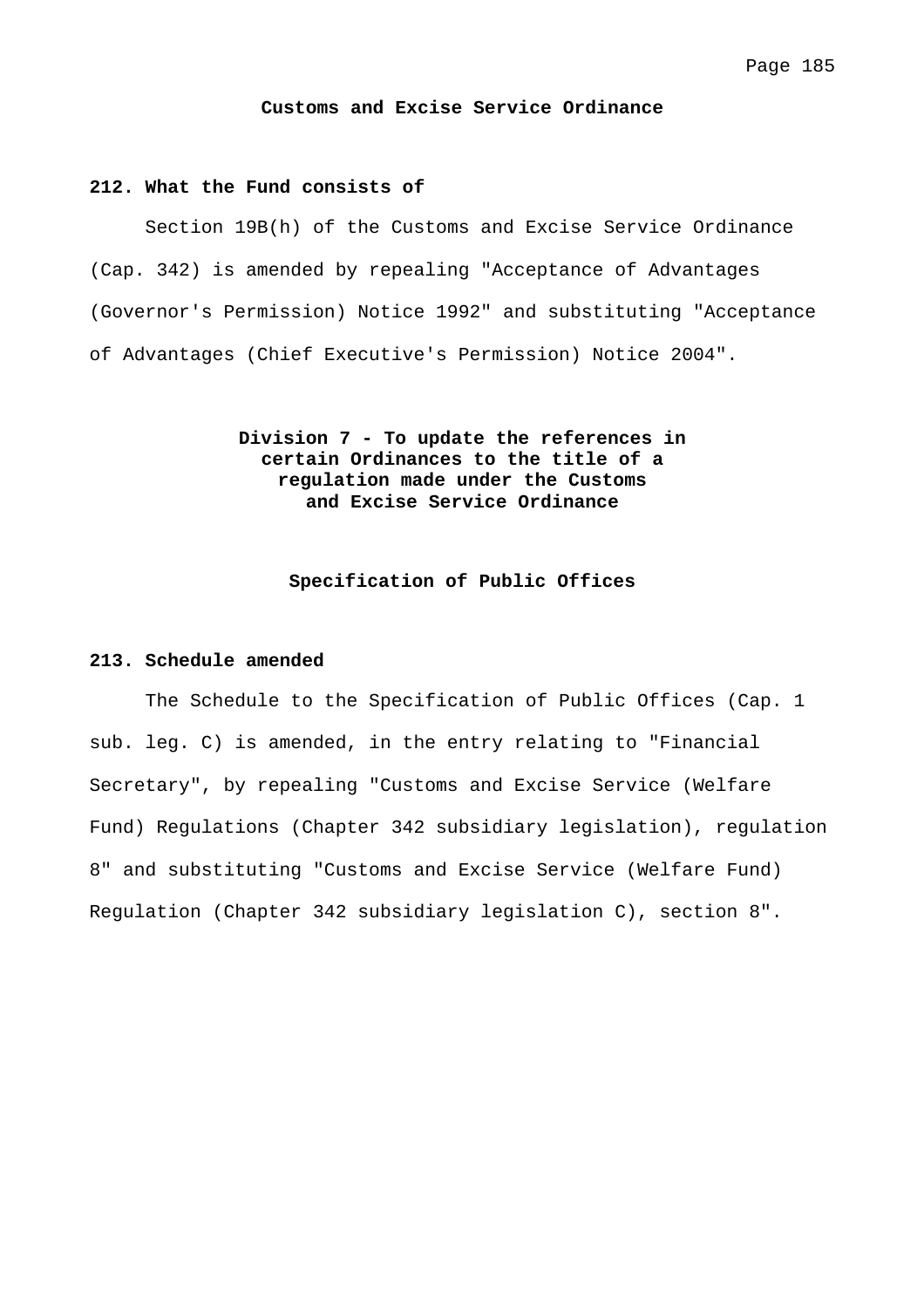#### **Customs and Excise Service Ordinance**

# **214. Amendment of references to Preventive Service in Ordinances and documents**

 Section 25 of the Customs and Excise Service Ordinance (Cap. 342) is amended by repealing "Customs and Excise Service (Welfare Fund) Regulations (Cap. 342 sub. leg.)" and substituting "Customs and Excise Service (Welfare Fund) Regulation (Cap. 342 sub. leg.  $C)$ ".

# **Division 8 - To provide for consequential amendments that were omitted in previous amendment exercises**

#### **Labour Tribunal Ordinance**

### **215. Interest on claims and awards**

 Section 39(4) of the Labour Tribunal Ordinance (Cap. 25) is amended by repealing "the rate fixed by the Chief Justice by notice in the Gazette" and substituting "the rate from time to time applicable to judgment debts".

#### **Companies Ordinance**

#### **216. Submission of certified copies**

Section  $39C(b)(ii)$  of the Companies Ordinance (Cap. 32) is amended by repealing "professional accountant" and substituting "certified public accountant".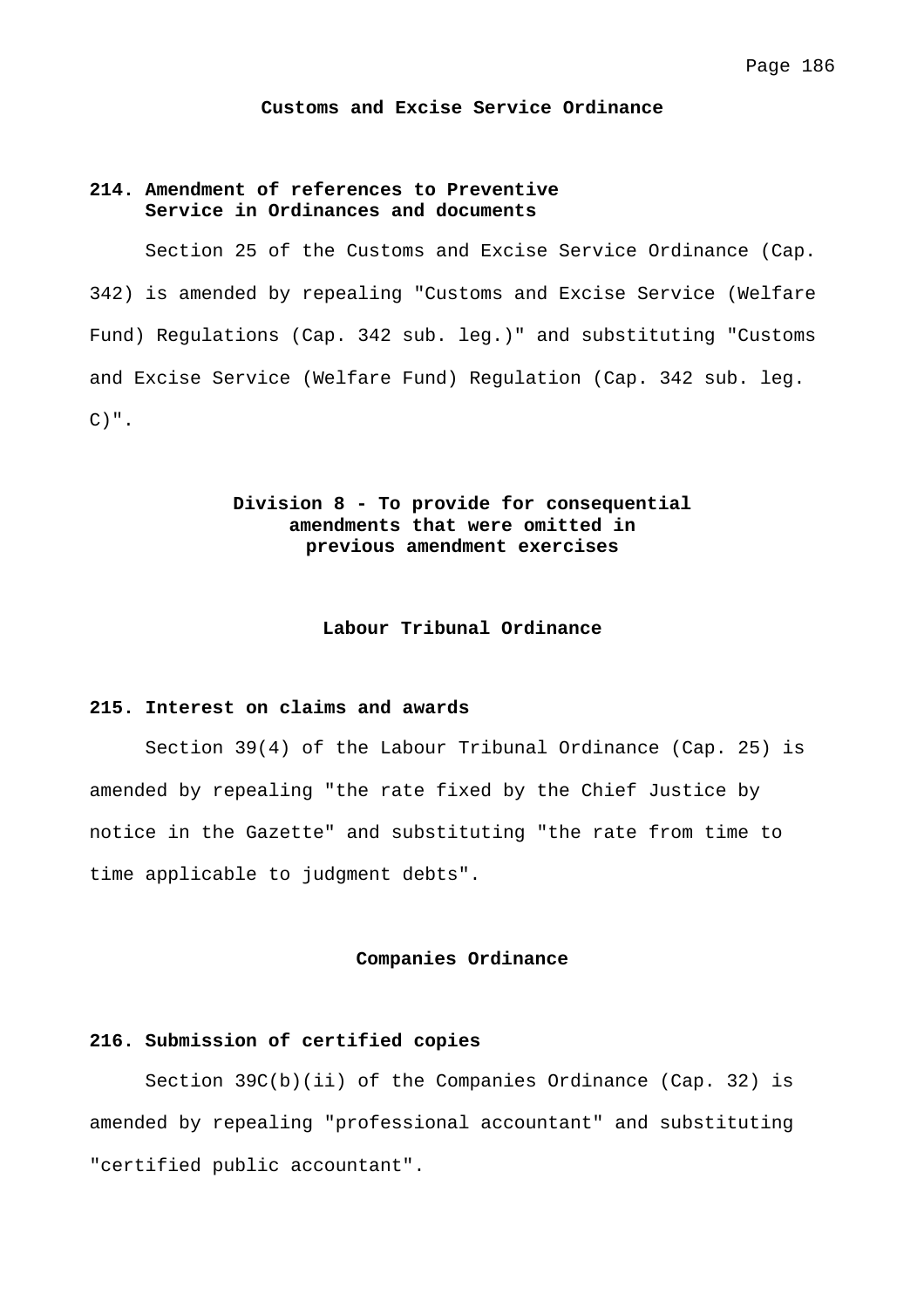## **217. Submission of certified copies**

 Section 342CC(b)(iv) is amended by repealing "professional accountant" and substituting "certified public accountant".

## **Companies (Amendment) Ordinance 2004**

# **218. Amendments to the Companies Ordinance relating to oversea companies and incorporation procedures**

 Schedule 2 to the Companies (Amendment) Ordinance 2004 (30 of  $2004$ ) is amended -

- (a) in section 28, in the new section  $333(5)(c)$ , by repealing "professional accountants" and substituting "certified public accountants (practising)";
- (b) in section 44, by repealing the new section 341(2)(b) and substituting -
	- "(b) the expression "certified public accountant (practising)" (執業會計師) has the meaning assigned to it by the Professional Accountants Ordinance (Cap. 50);".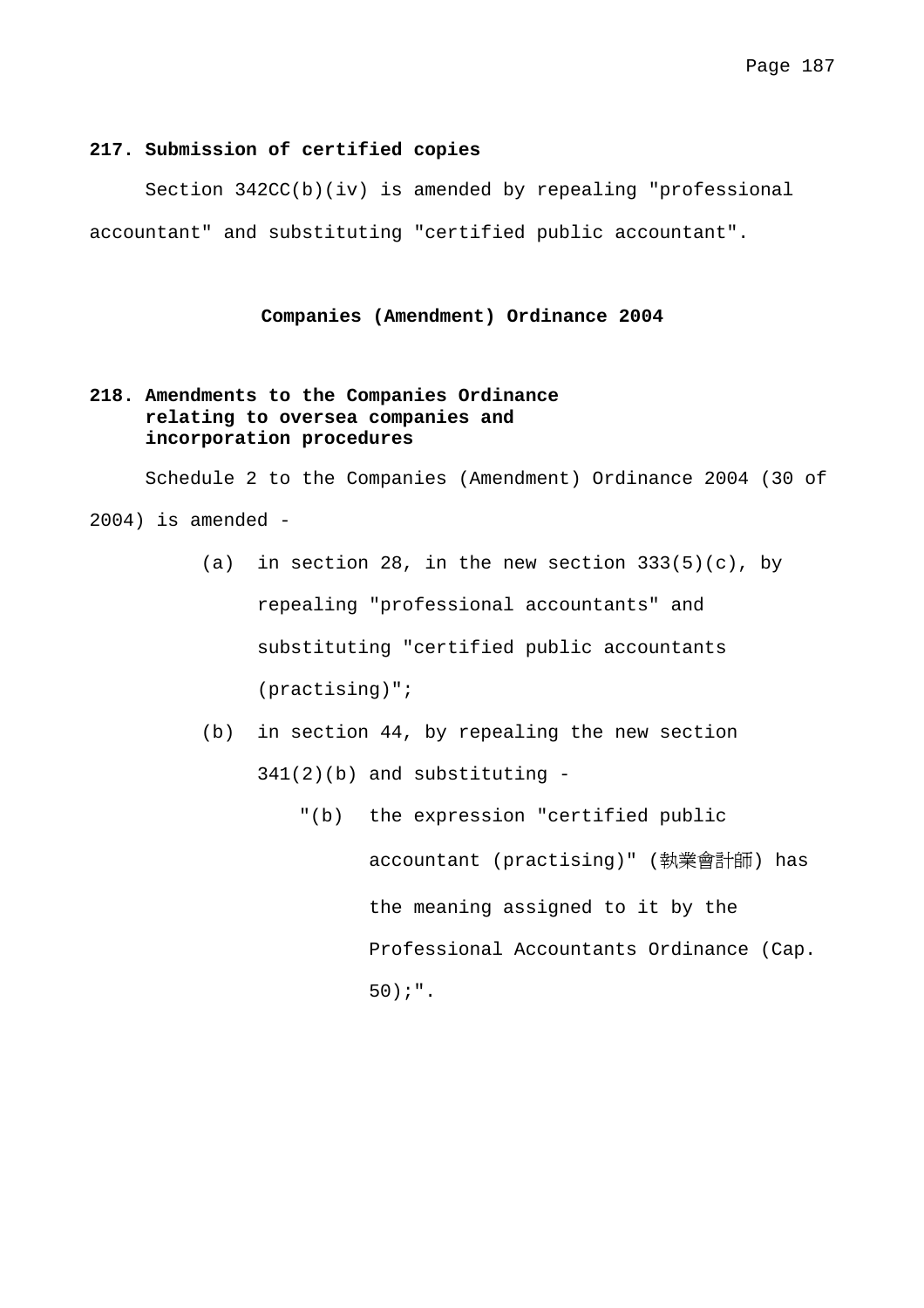#### **219. Consequential and other amendments**

Schedule 4 is amended, in Part 2 -

- (a) in section 2, in the new paragraph  $3(2)(b)(iii)$ , by repealing "professional accountant practising in Hong Kong" and substituting "certified public accountant (practising) within the meaning of section 2 of the Professional Accountants Ordinance (Cap. 50)";
- (b) in section 4, in the new paragraph  $6(2)(b)(iii)$ , by repealing "professional accountant practising in Hong Kong" and substituting "certified public accountant (practising) within the meaning of section 2 of the Professional Accountants Ordinance (Cap. 50)".

## **Frozen Confections Regulation**

#### **220. Offences and penalties**

 Section 41(1)(e) and (f) of the Frozen Confections Regulation (Cap. 132 sub. leg. AC) is amended by repealing "Governor in Council" and substituting "Municipal Services Appeals Board".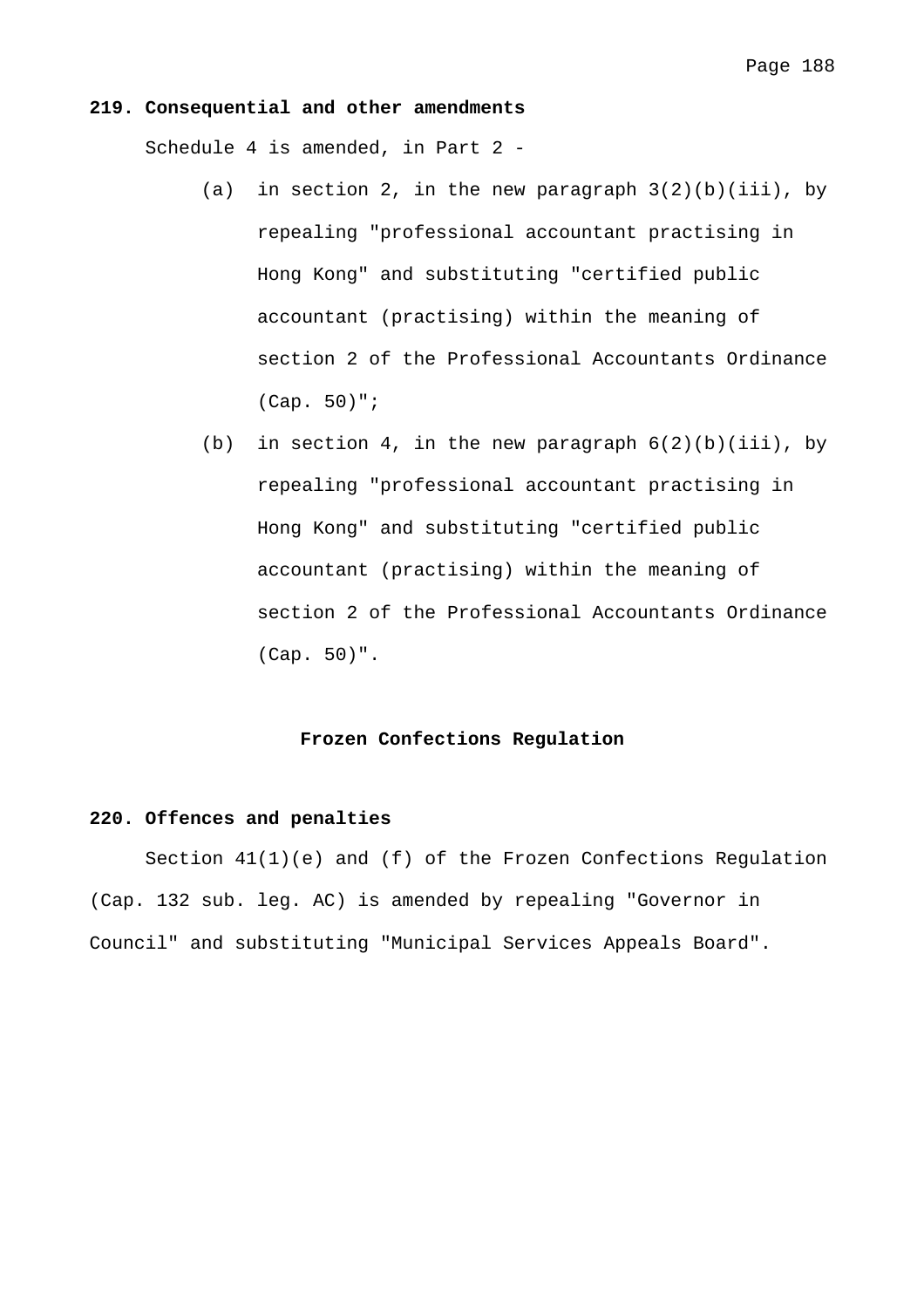#### **Milk Regulation**

# **221. Offences and penalties**

 Section 40(1)(e) and (f) of the Milk Regulation (Cap. 132 sub. leg. AQ) is amended by repealing "Governor in Council" and substituting "Municipal Services Appeals Board".

## **Small Claims Tribunal Ordinance**

## **222. Interest on awards**

 Section 33(4) of the Small Claims Tribunal Ordinance (Cap. 338) is amended by repealing "the rate fixed by the Chief Justice by notice in the Gazette" and substituting "the rate from time to time applicable to judgment debts".

## **Administrative Appeals Board Ordinance**

## **223. Schedule amended**

 The Schedule to the Administrative Appeals Board Ordinance (Cap. 442) is amended by adding -

| "59. Marine Fish | A decision of the Director of |
|------------------|-------------------------------|
| Culture          | Agriculture, Fisheries and    |
| Ordinance (Cap.  | Conservation -                |
| 353)             | (a) to refuse to grant or     |
|                  | renew a licence under         |
|                  |                               |

section 8(6);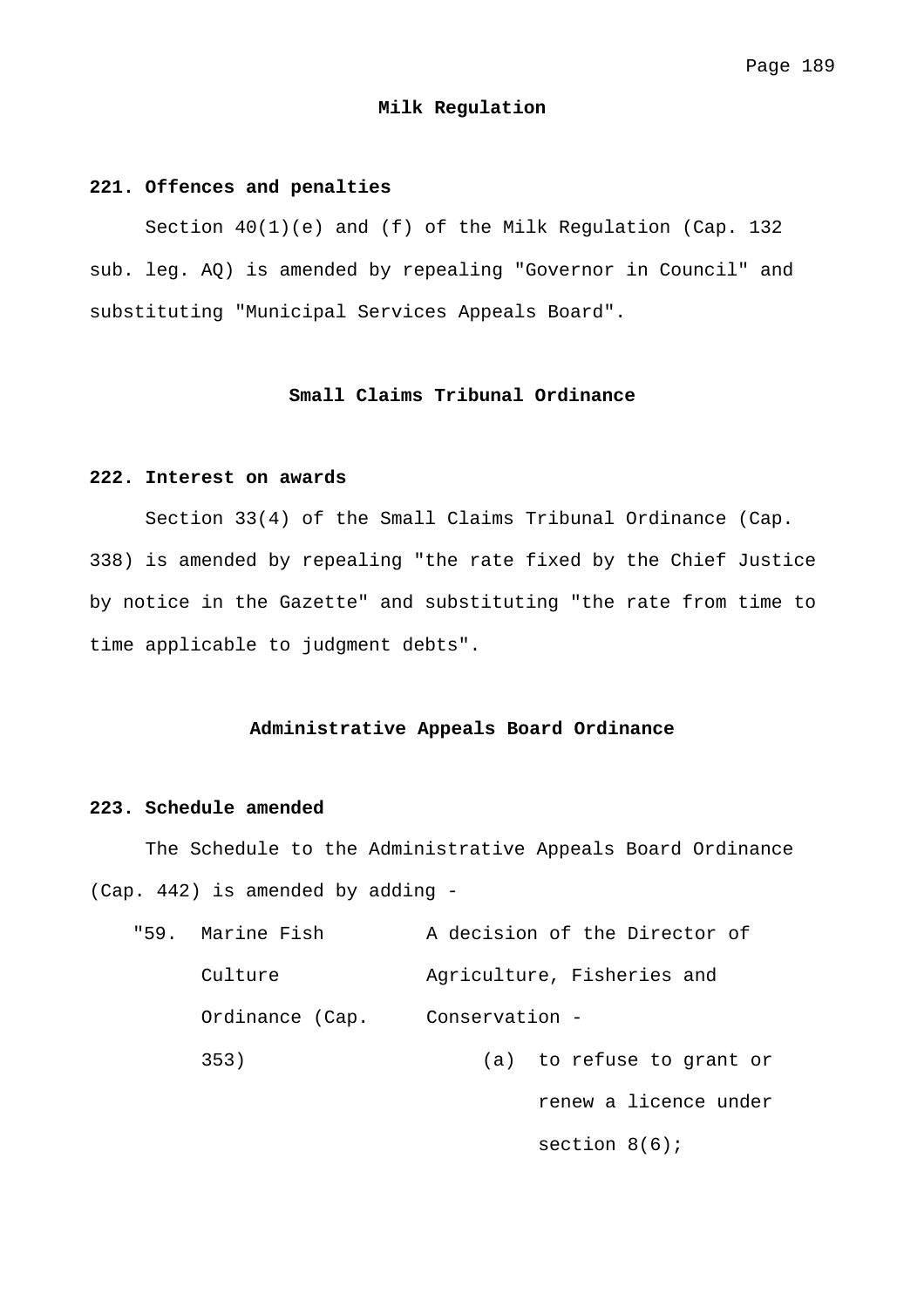- (b) to refuse to approve the transfer of a licence under section  $8A(3)(b)$ ;
- (c) to cancel a licence under section  $9(1)$ ;
- (d) to refuse to grant a permit under section  $14(1);$
- (e) to cancel or refuse to renew a permit under section  $14(2)$ .".

#### **Legislative Council Ordinance**

## **224. Interpretation: Part VIA**

 Section 60A(1) of the Legislative Council Ordinance (Cap. 542) is amended, in the definition of "auditor", by repealing "a professional accountant registered and holding a practising certificate under" and substituting "a certified public accountant (practising) as defined in".

## **Explanatory Memorandum**

 This Bill contains miscellaneous amendments to various Ordinances.

2. The Bill is divided into 6 Parts.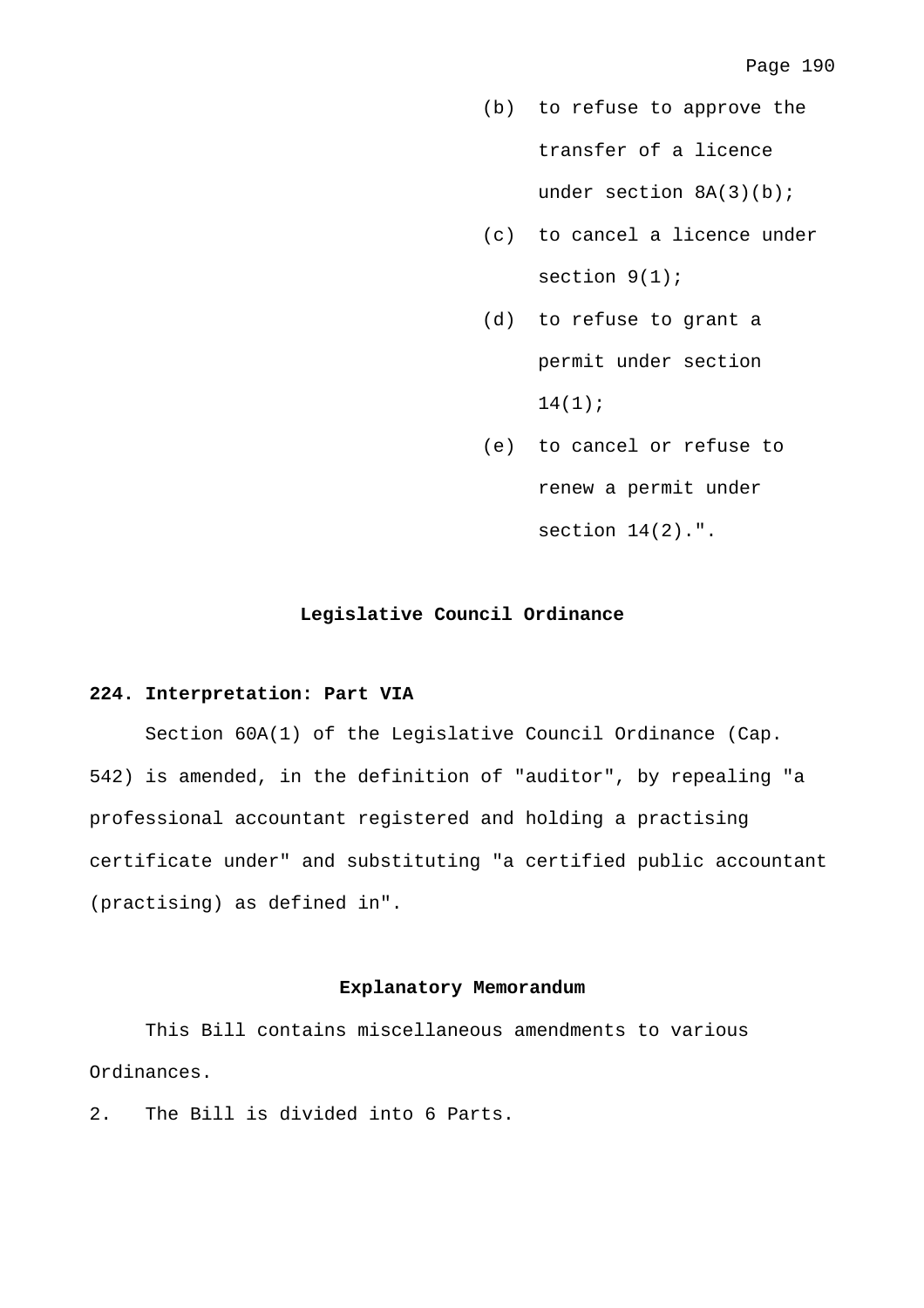#### PART 1

3. Part 1 (clauses 1 and 2) contains preliminary provisions stating the short title and providing for the commencement of the Bill when enacted.

#### PART 2

4. Part 2 (clauses 3 to 15) contains amendments relating to the transfer of functions and powers.

5. Division 1 of Part 2 amends the following Ordinances to transfer to the Secretary for the Civil Service certain functions of the Chief Secretary for Administration relating to the pensions of public officers -

- the Widows and Orphans Pension Ordinance (Cap. 94) (clause 3); and
- the Pension Benefits Ordinance (Cap. 99) (clause 4).

6. Division 2 of Part 2 amends the Oaths and Declarations Ordinance (Cap. 11) (clause 5) to transfer to the Director of the Chief Executive's Office the function of the Chief Secretary for Administration to administer the Oath of Secrecy to the Clerk and Deputy Clerk to the Executive Council.

7. Division 3 of Part 2 amends the following Ordinances to transfer to the Administrative Appeals Board the function of the Chief Executive in Council to determine appeals under the Medical Clinics Ordinance (Cap. 343) -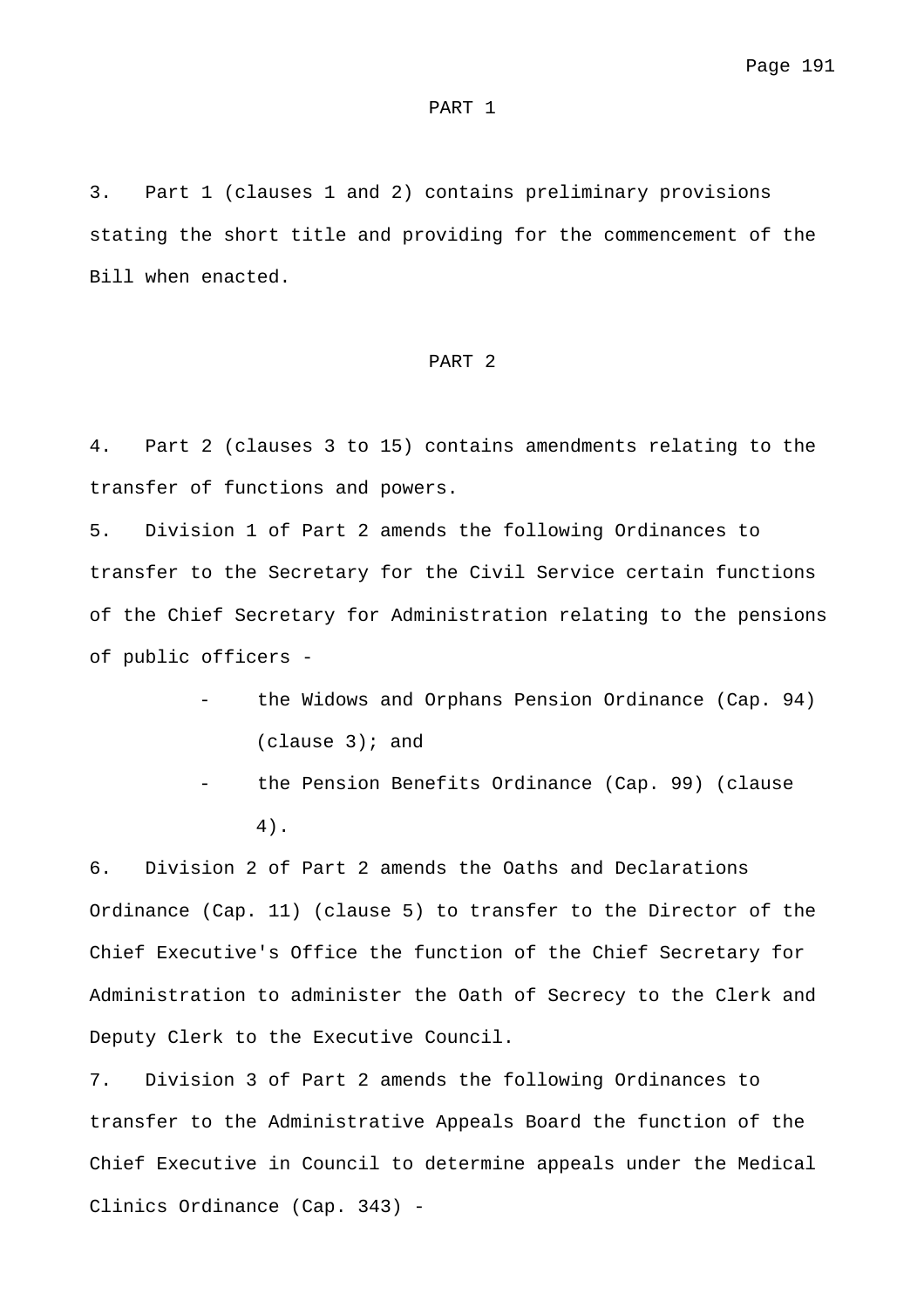- the Medical Clinics Ordinance (Cap. 343) (clause  $6)$ ; and
- the Administrative Appeals Board Ordinance (Cap. 442) (clause 7).

8. Division 4 of Part 2 amends the following Ordinances to transfer to the Chief Judge from the Chief Justice the chairmanship of the High Court Rules Committee, the Criminal Procedure Rules Committee and the District Court Rules Committee -

- the High Court Ordinance (Cap. 4) (clause  $8$ );
- the Criminal Procedure Ordinance (Cap. 221) (clause 9); and
- the District Court Ordinance (Cap. 336) (clause 10).

9. Division 5 of Part 2 amends the Matrimonial Causes Ordinance (Cap. 179) (clauses 11 to 14) to transfer to the Chief Judge certain rule-making and related powers of the Chief Justice under that Ordinance, and contains saving provisions (clause 15).

#### PART 3

10. Part 3 (clauses 16 to 121) contains amendments relating to the change of name, the enhancement of operational efficiency and the refinement of statutory provisions.

11. Division 1 of Part 3 amends The Chinese University of Hong Kong Ordinance (Cap. 1109) (clauses 16 to 22) to change the Chinese name of the Convocation of The Chinese University of Hong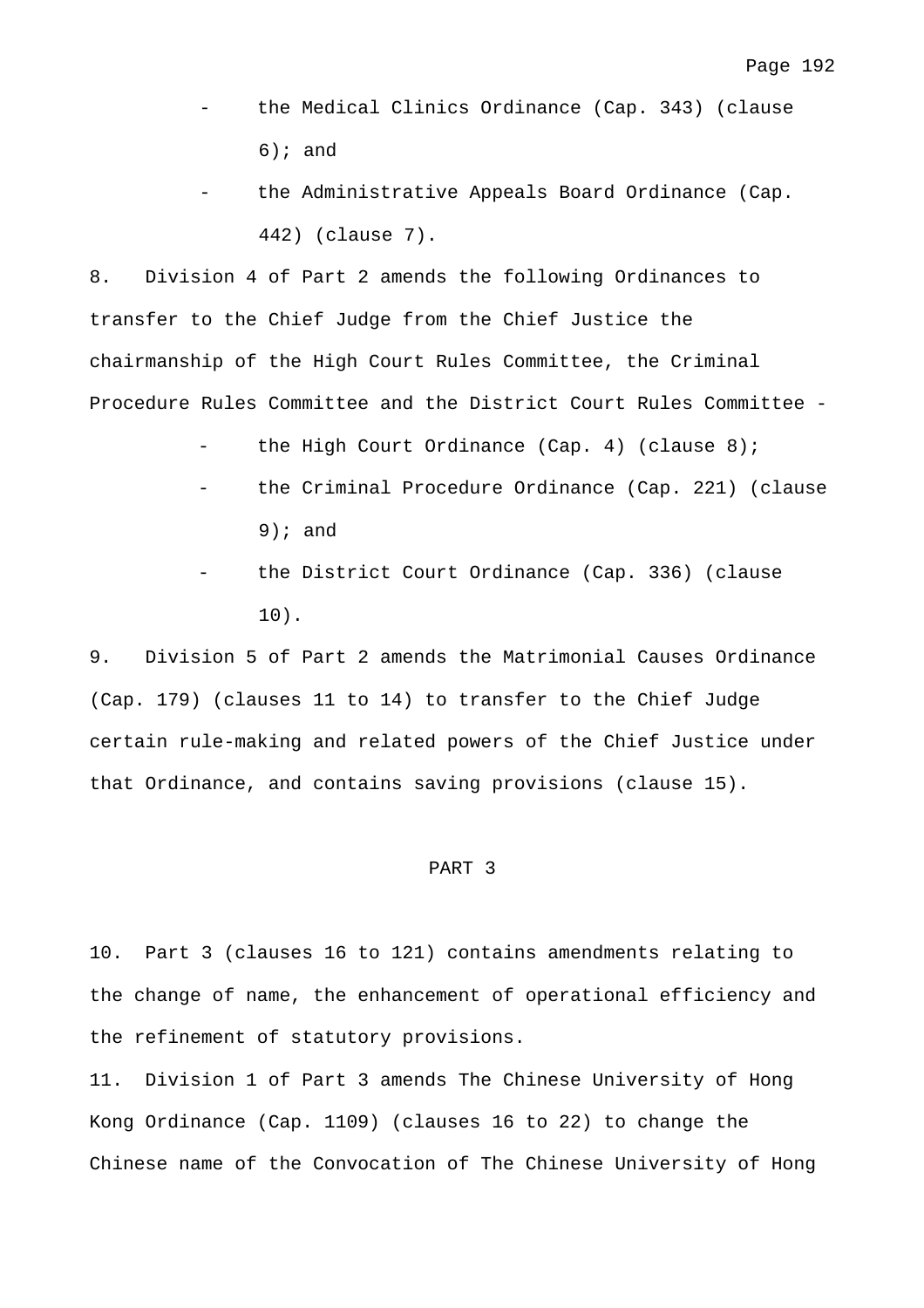Page 193

Kong from "評議會" to "校友評議會". Division 1 of Part 3 also contains a saving provision (clause 23) and provides for consequential amendments to other Ordinances (clauses 24 to 26). 12. Division 2 of Part 3 amends the Legal Aid Services Council Ordinance (Cap. 489) (clauses 27 to 29) to empower the Legal Aid Services Council to do such things as are necessary to enable it to exercise its functions (including entering into contracts) and to appoint staff, and to extend the time limit within which the Council must submit an annual report to the Chief Executive. 13. Division 3 of Part 3 amends the Trade Marks Ordinance (Cap. 559) (clauses 30 and 31) to clarify when the period of 6 months referred to in section 41(1) of that Ordinance commences, and to elaborate the meaning of the expression "owner" in section 55(2) of that Ordinance. The amendments reflect the original intention of those provisions.

14. Division 4 of Part 3 amends the Theft Ordinance (Cap. 210) (clause 32) to bring the terminology of the definition of "deception" in that Ordinance into line with that of the definition of "deceit" in that Ordinance which carries a similar meaning.

15. Division 5 of Part 3 amends the Crimes Ordinance (Cap. 200) (clause 33) to require consent for the prosecution of conspiracies to commit offences regarding which consent to prosecution is necessary.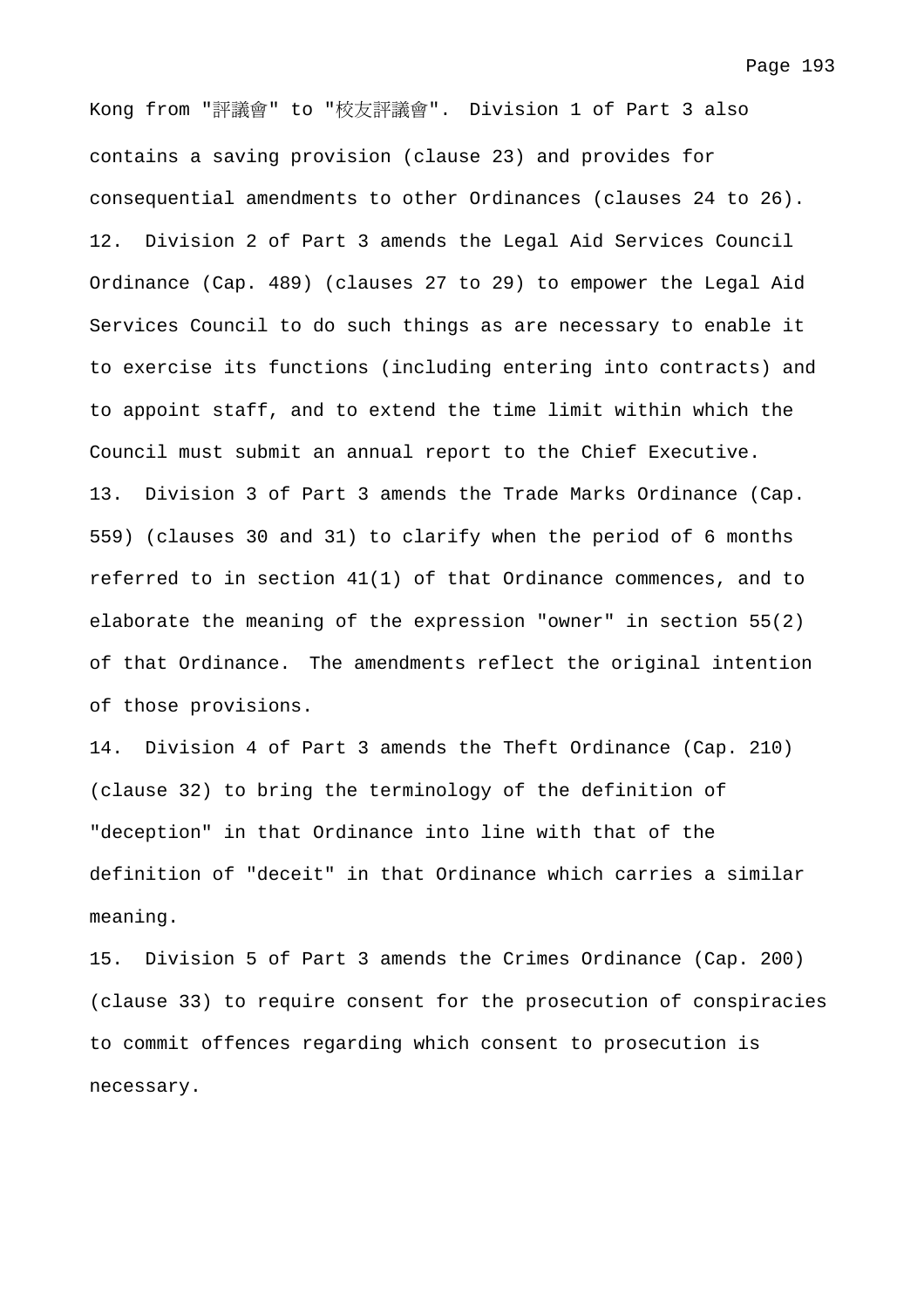Page 194

16. Division 6 of Part 3 amends the Firearms and Ammunition Ordinance (Cap. 238) (clause 34) to make possession of imitation firearms an indictable offence.

17. Division 7 of Part 3 amends the Prevention of Bribery Ordinance (Cap. 201) (clauses 35 and 36) to prohibit a person who is, by written notice, required under that Ordinance to surrender his travel document to the Commissioner of the Independent Commission Against Corruption from leaving Hong Kong, and to clarify by whom that person may be arrested for failure to comply with the notice.

18. Division 8 of Part 3 amends the Costs in Criminal Cases Ordinance (Cap. 492) (clauses 37 and 38) to empower the Court of Appeal and the Court of First Instance to award costs to the prosecutor or the defendant on the other party's unsuccessful application to the Court of Appeal or the Court of First Instance under the Hong Kong Court of Final Appeal Ordinance (Cap. 484) for a certificate showing that a point of law of great and general importance is involved in the decision of the Court of Appeal or the Court of First Instance or that substantial and grave injustice has been done.

19. Division 9 of Part 3 amends the following Ordinances to repeal provisions providing that the decision of the Court of Appeal on an appeal is final –

- the Professional Accountants Ordinance (Cap. 50) (clause 39);
- the Dentists Registration Ordinance (Cap. 156) (clause 45);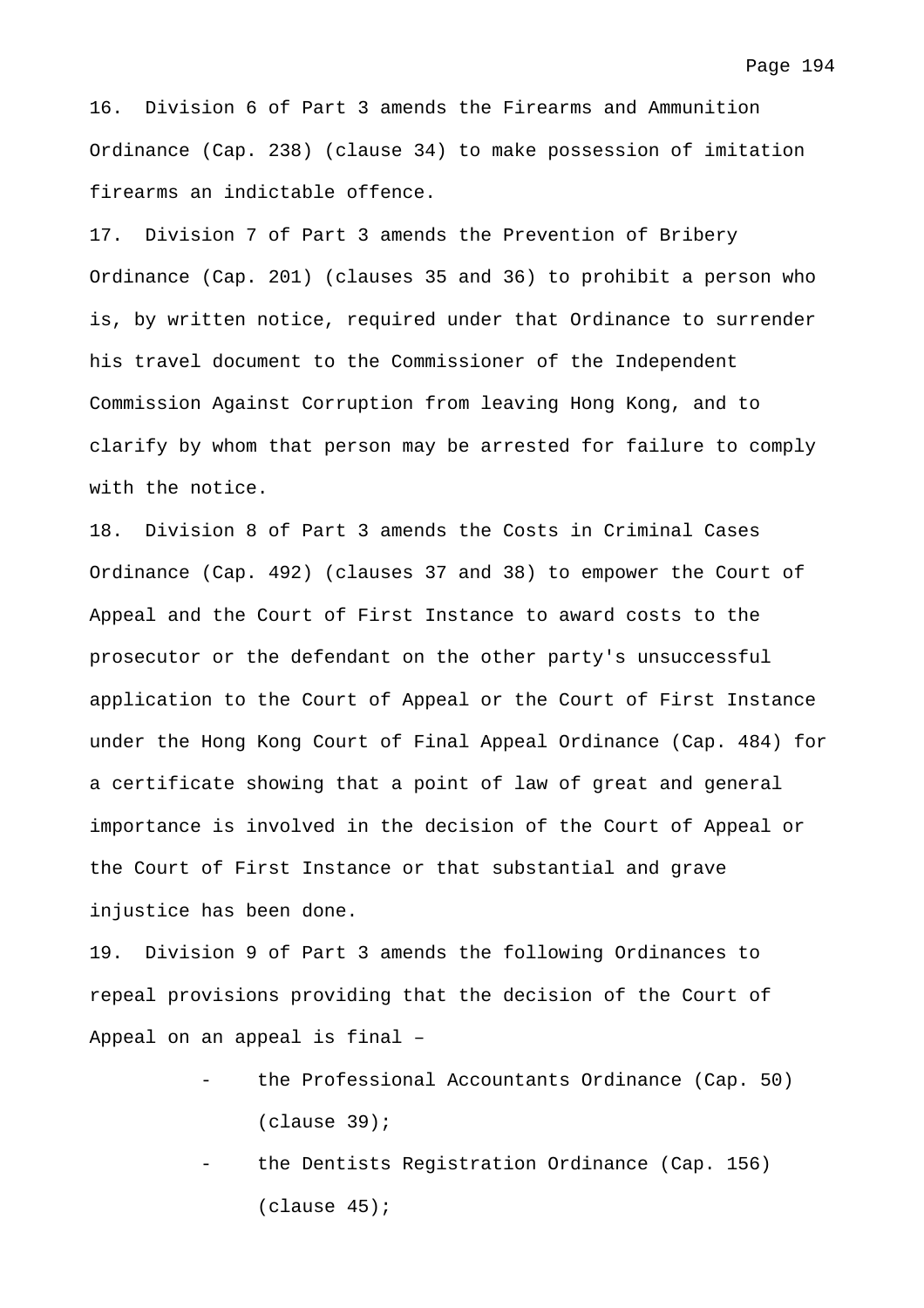- the Legal Practitioners Ordinance (Cap. 159) (clauses 49 and 50);
- the Medical Registration Ordinance (Cap. 161) (clause 52);
- the Midwives Registration Ordinance (Cap. 162) (clause 57);
- the Nurses Registration Ordinance (Cap. 164) (clause 62);
- the Supplementary Medical Professions Ordinance (Cap. 359) (clause 67);
- the Architects Registration Ordinance (Cap. 408) (clause 71);
- the Engineers Registration Ordinance (Cap. 409) (clause 77);
- the Surveyors Registration Ordinance (Cap. 417) (clause 83);
- the Planners Registration Ordinance (Cap. 418) (clause 89);
- the Land Survey Ordinance (Cap. 473) (clauses 95 and 96);
- the Social Workers Registration Ordinance (Cap. 505) (clause 101);
- the Landscape Architects Registration Ordinance (Cap. 516) (clause 106);
- the Chinese Medicine Ordinance (Cap. 549) (clause 112); and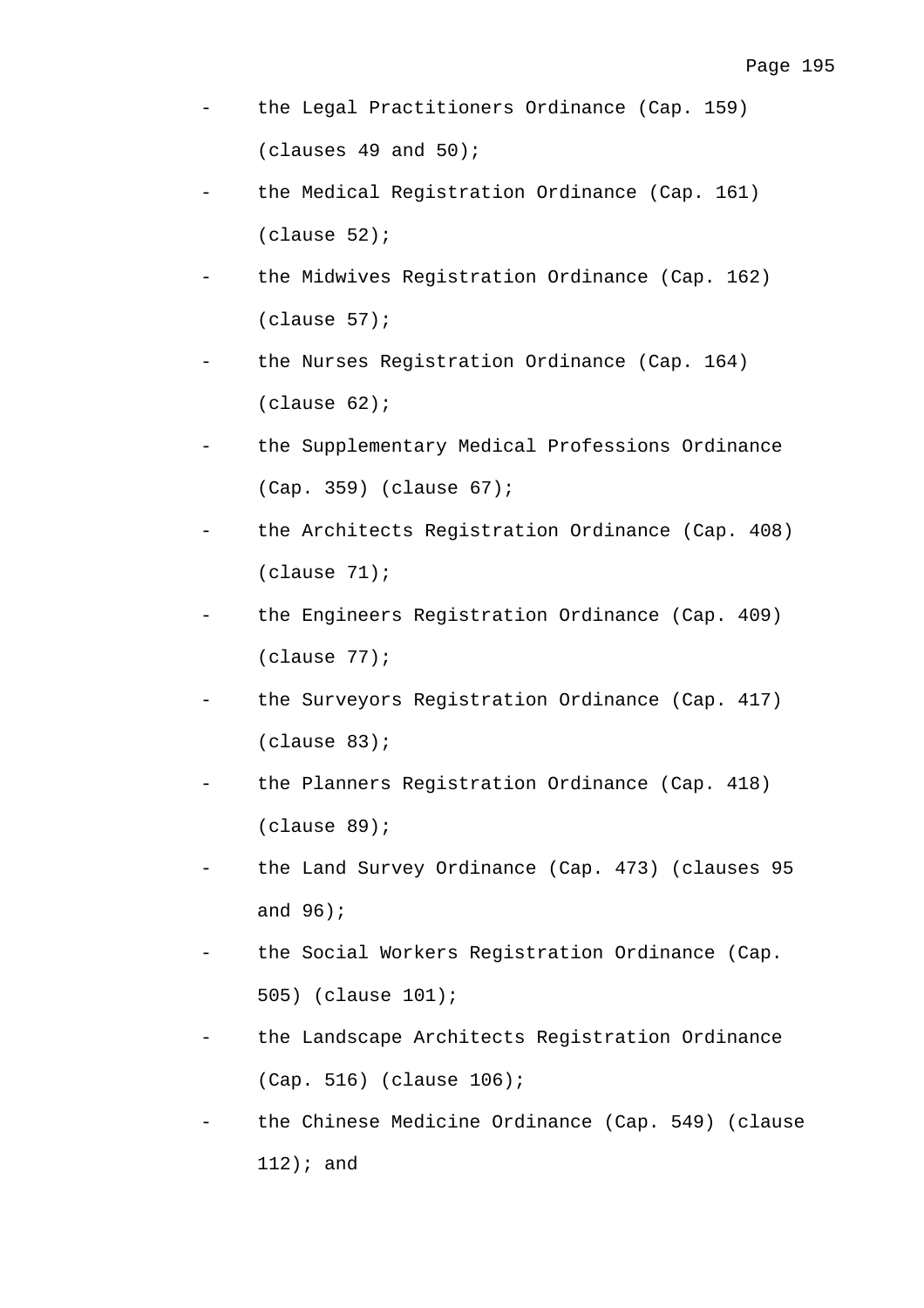the Housing Managers Registration Ordinance (Cap. 550) (clause 116).

Division 9 of Part 3 also contains related amendments to those Ordinances (clauses 40 to 44, 46 to 48, 51, 53 to 56, 58 to 61, 63 to 66, 68 to 70, 72 to 76, 78 to 82, 84 to 88, 90 to 94, 97 to 100, 102 to 105, 107 to 111, 113 to 115 and 117 to 121).

#### PART 4

20. Part 4 (clauses 122 to 175) contains amendments relating to judicial officers.

21. Division 1 of Part 4 amends the Judicial Officers Recommendation Commission Ordinance (Cap. 92) (clause 122) to require a member of the Judicial Officers Recommendation Commission who may be selected to fill a vacancy in judicial offices to disclose whether or not, if he were to be selected, he is willing to accept appointment.

22. Division 2 of Part 4 amends the Judicial Officers Recommendation Commission Ordinance (Cap. 92) (clause 123) to update the list of judicial offices in that Ordinance. 23. Division 3 of Part 4 amends the following Ordinances to make provisions or further provisions for the professional qualifications of certain judicial officers -

- the High Court Ordinance (Cap. 4) (clauses 124 to 129);
- the Lands Tribunal Ordinance (Cap. 17) (clauses 130 and 131);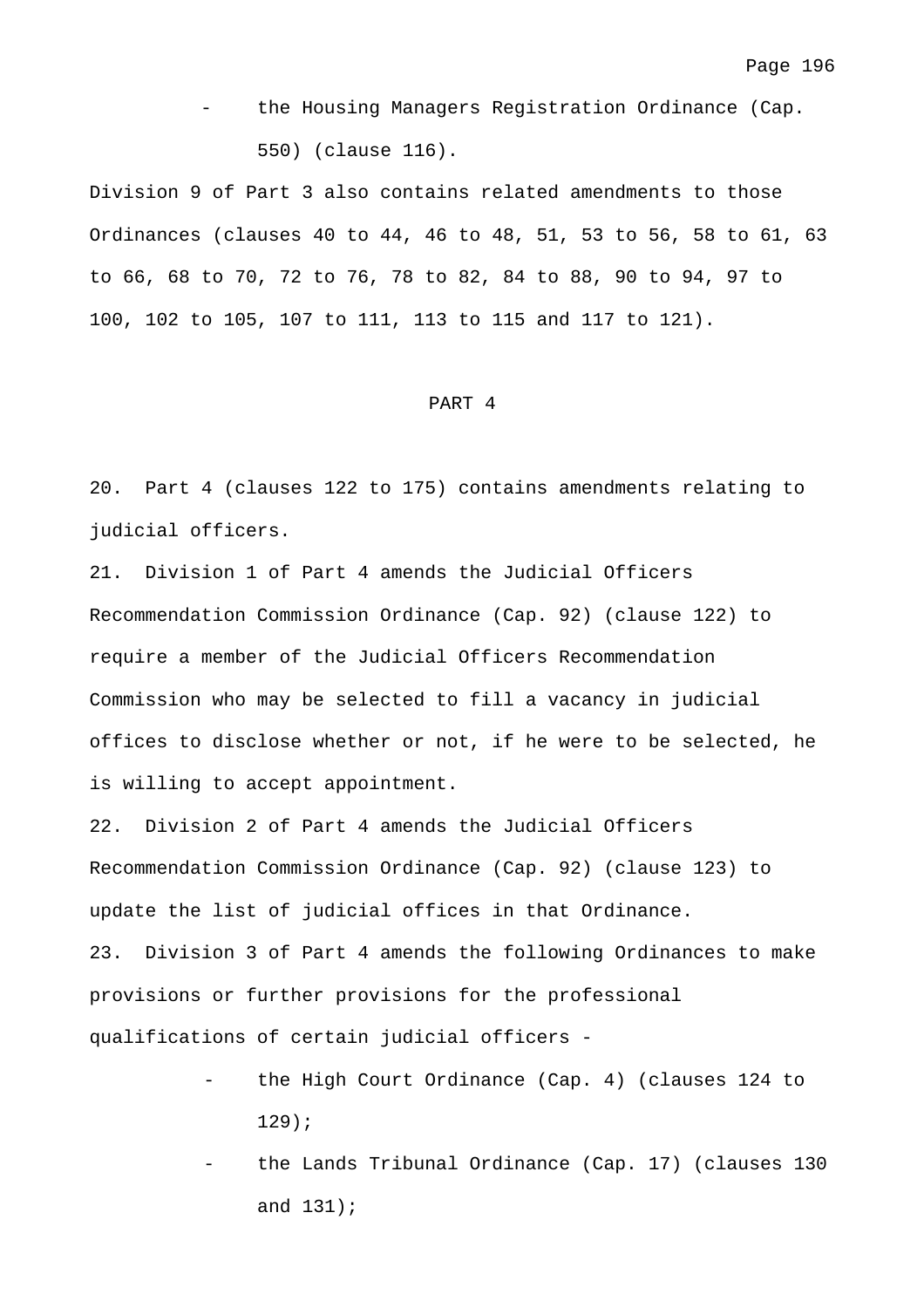- the Labour Tribunal Ordinance (Cap. 25) (clauses 132 and 133);
- the Magistrates Ordinance (Cap. 227) (clauses 134 and 135);
- the District Court Ordinance (Cap. 336) (clauses 136 to 142);
- the Small Claims Tribunal Ordinance (Cap. 338)  $(clauses 143 to 145)$ ;
- the Hong Kong Court of Final Appeal Ordinance (Cap. 484) (clauses 146 to 149); and
- the Coroners Ordinance (Cap. 504) (clauses 150 to 152).

Division 3 of Part 4 also contains saving provisions (clause 153) and provides for consequential amendments to other Ordinances (clauses 154 to 175).

#### PART 5

24. Part 5 (clauses 176 to 178) contains amendments relating to legal education and legal practitioners.

25. Division 1 of Part 5 amends the Legal Practitioners Ordinance (Cap. 159) (clause 176) to include 2 representatives of The Chinese University of Hong Kong in the Standing Committee on Legal Education and Training established by that Ordinance. 26. Division 2 of Part 5 amends the Legal Practitioners Ordinance (Cap. 159) (clauses 177 and 178) to clarify that the Council of The Law Society of Hong Kong may make rules to provide for the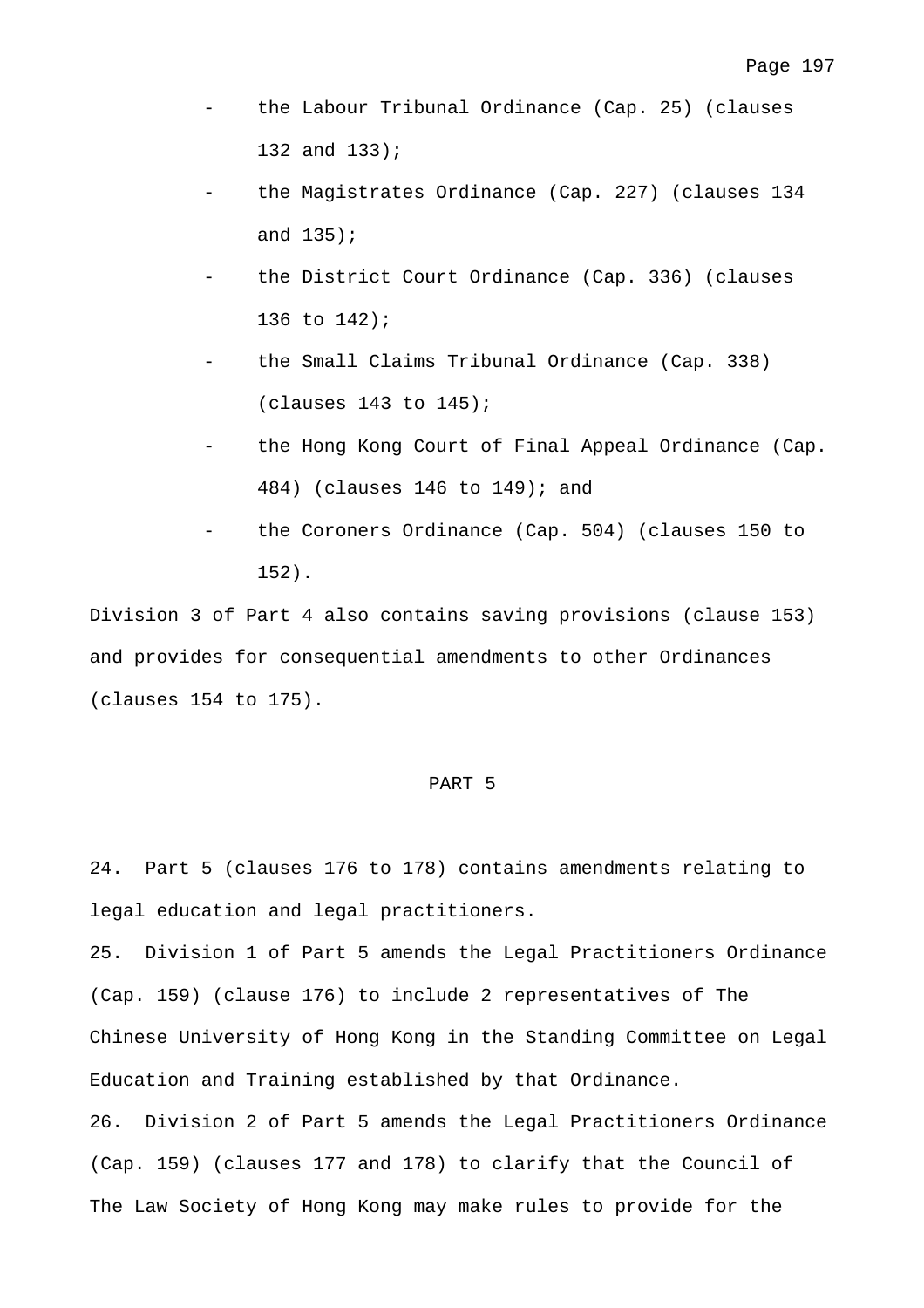professional practice of any solicitor and may make indemnity rules in respect of any solicitor's practice, whether or not the solicitor is engaged in private practice.

#### PART 6

27. Part 6 (clauses 179 to 224) contains miscellaneous amendments of a minor nature to various Ordinances.

28. Division 1 of Part 6 amends the following Ordinances to remove the references in those Ordinances to certain amending provisions that are no longer necessary -

- the Securities (Margin Financing)(Amendment) Ordinance 2000 (20 of 2000) (clause 179);
- the Securities (Amendment) Ordinance 2000 (30 of 2000) (clause 180);
- the Intellectual Property (Miscellaneous Amendments) Ordinance 2001 (2 of 2001) (clauses 181 and  $182$ ); and
- the Securities and Futures Ordinance (5 of 2002) (clause 183).

29. Division 2 of Part 6 amends the following Ordinances to achieve internal consistency in terminology and consistency between the Chinese and English texts of those Ordinances –

- the Landlord and Tenant (Consolidation) Ordinance (Cap. 7) (clause 184);
- the Import and Export Ordinance (Cap. 60) (clause 185);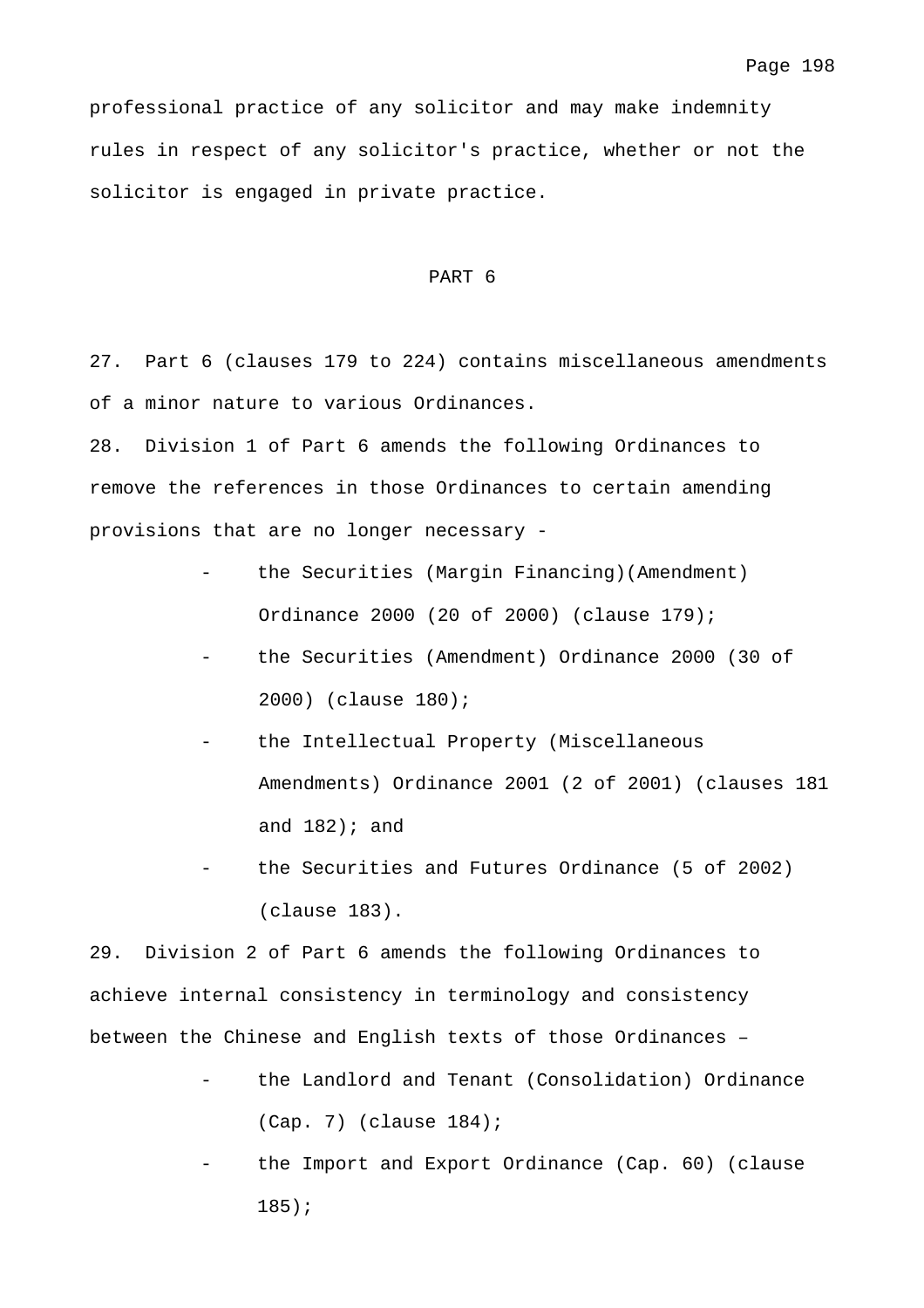- the Pensions Ordinance (Cap. 89) (clause  $186$ );
- the Pensions Regulations (Cap. 89 sub. leg. A) (clause 187);
- the Immigration (Refugee Status Review Boards) (Procedure) Regulations (Cap. 115 sub. leg. L) (clause 188);
- the Summary Offences Ordinance (Cap. 228) (clause 189);
- the International Organizations (Privileges and Immunities) Ordinance (Cap. 558) (clause 190); and
- the Securities and Futures Ordinance (Cap. 571) (clauses 191 to 196).

30. Division 3 of Part 6 amends the Merchant Shipping (Seafarers) Ordinance (Cap. 478) (clause 197) to replace a reference in that Ordinance to the English title of the Shipping and Port Control Regulations (Cap. 313 sub. leg. A) with its Chinese title. 31. Division 4 of Part 6 amends the following Ordinances to rectify errors in the references in certain provisions to other provisions -

- the Firearms and Ammunition Ordinance (Cap. 238) (clause 198); and
- the Air Transport (Licensing of Air Services) Regulations (Cap. 448 sub. leg. A) (clauses 199 and 200).

32. Division 5 of Part 6 amends the following Ordinances to update the references in those Ordinances to the title of a set of regulations made under the Dangerous Goods Ordinance (Cap. 295),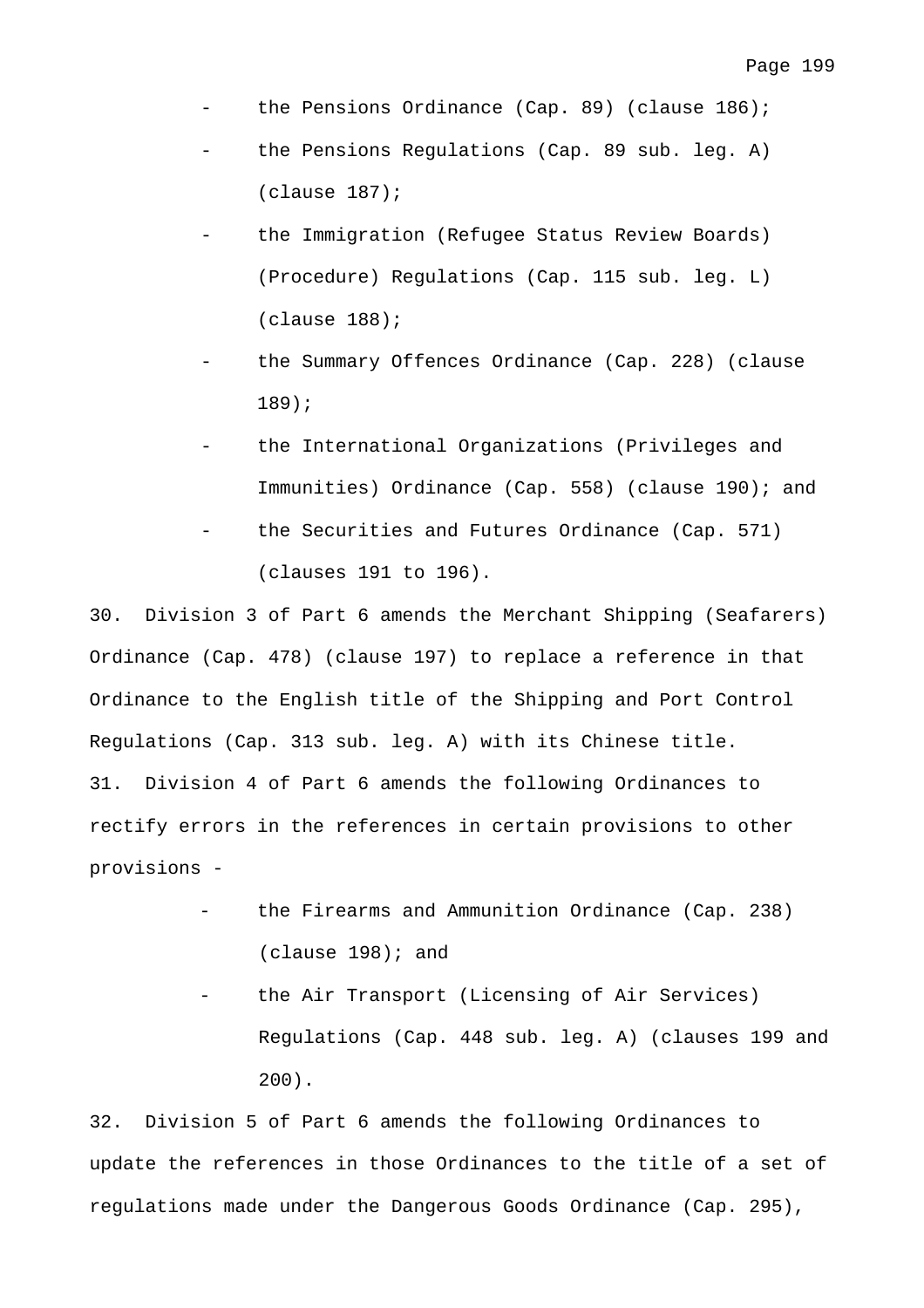namely, the Dangerous Goods (Application and Exemption) Regulations (Cap. 295 sub. leg. A) -

- the Pilotage Ordinance (Cap. 84) (clause  $201$ );
- the Eastern Harbour Crossing Road Tunnel By-laws (Cap. 215 sub. leg. E) (clauses 202 and 203);
- the Radiation (Control of Radioactive Substances) Regulations (Cap. 303 sub. leg. A) (clause 204);
- the Road Tunnels (Government) Regulations (Cap. 368 sub. leg. A) (clause 205); and
- the Electricity (Wiring) Regulations (Cap. 406 sub. leg. E) (clause 206).

33. Division 6 of Part 6 amends the following Ordinances to update the references in those Ordinances to the title of a notice given by the Chief Executive for the purposes of the Prevention of Bribery Ordinance (Cap. 201), namely, the Acceptance of Advantages (Chief Executive's Permission) Notice 2004 (G.N. 252 of 2004) -

- the Fire Services Ordinance (Cap. 95) (clause  $207$ );
- the Police Force Ordinance (Cap. 232) (clause 208);
- the Prisons Ordinance (Cap. 234) (clause 209);
- the Government Flying Service Ordinance (Cap. 322) (clause 210);
- the Immigration Service Ordinance (Cap. 331) (clause  $211$ ); and
- the Customs and Excise Service Ordinance (Cap. 342) (clause 212).

34. Division 7 of Part 6 amends the following Ordinances to update the references in those Ordinances to the title of a